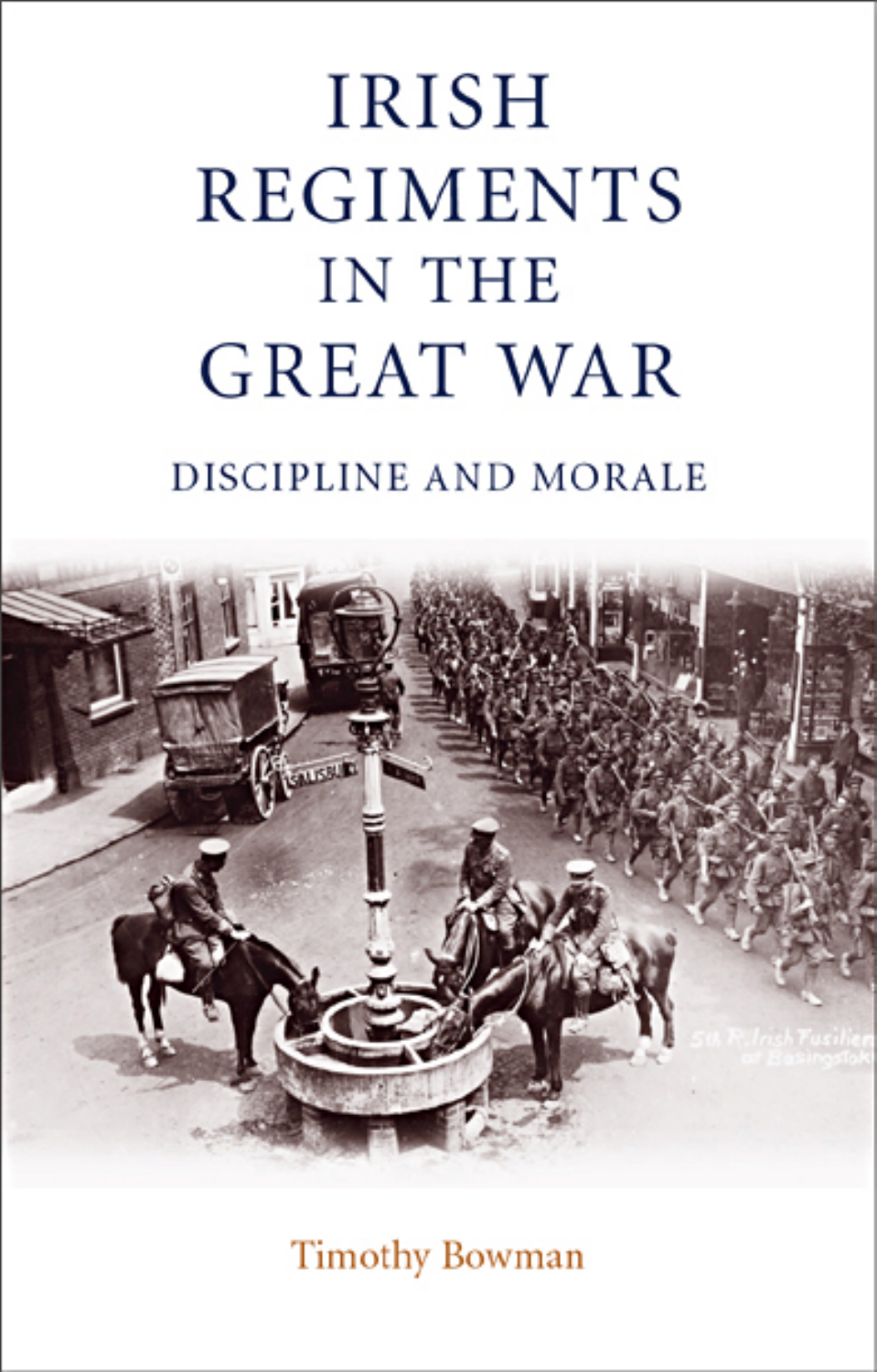### The Irish regiments in the Great War

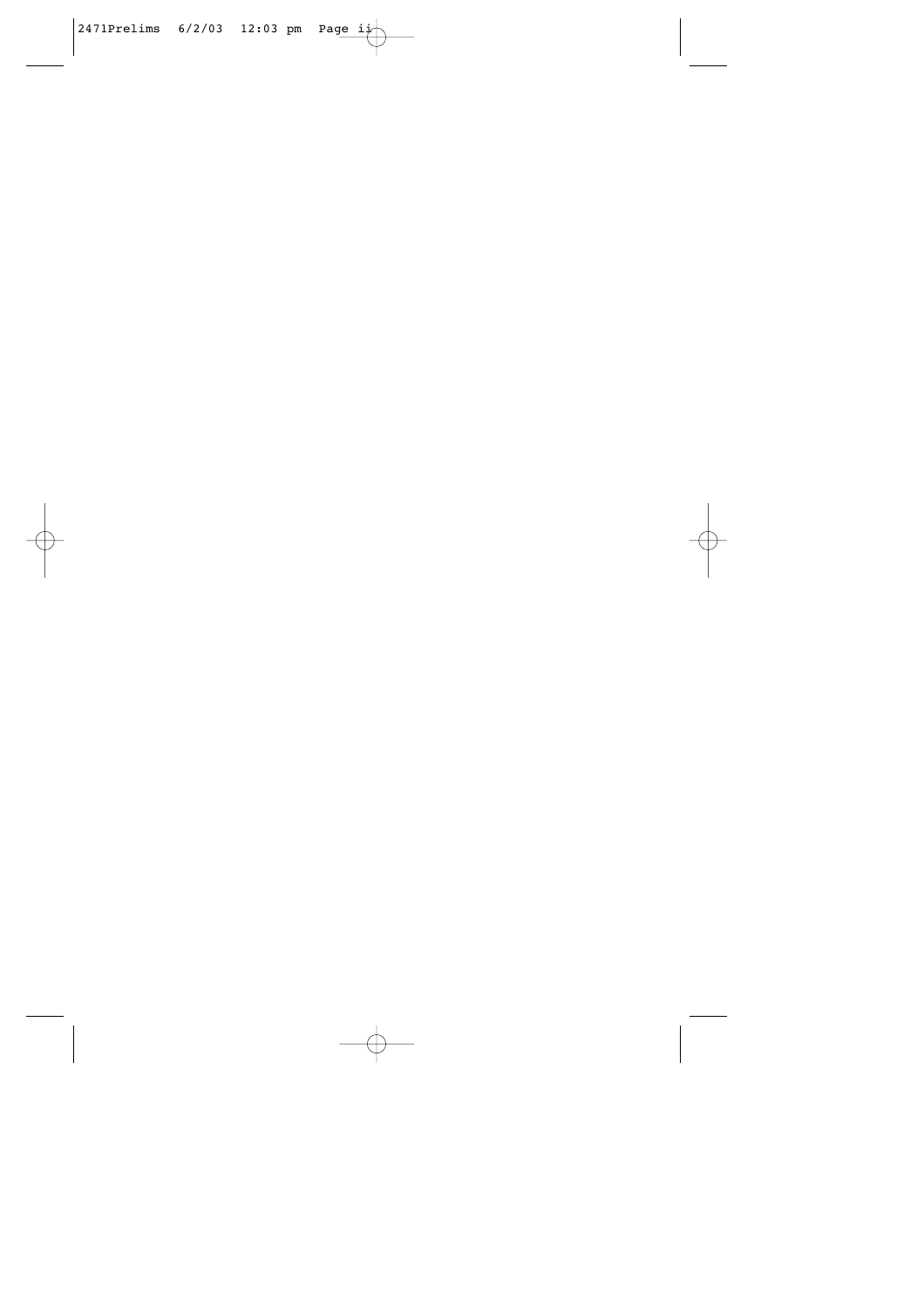# The Irish regiments in the Great War

### Discipline and morale

TIMOTHY BOWMAN

Manchester University Press Manchester and New York

distributed exclusively in the USA by Palgrave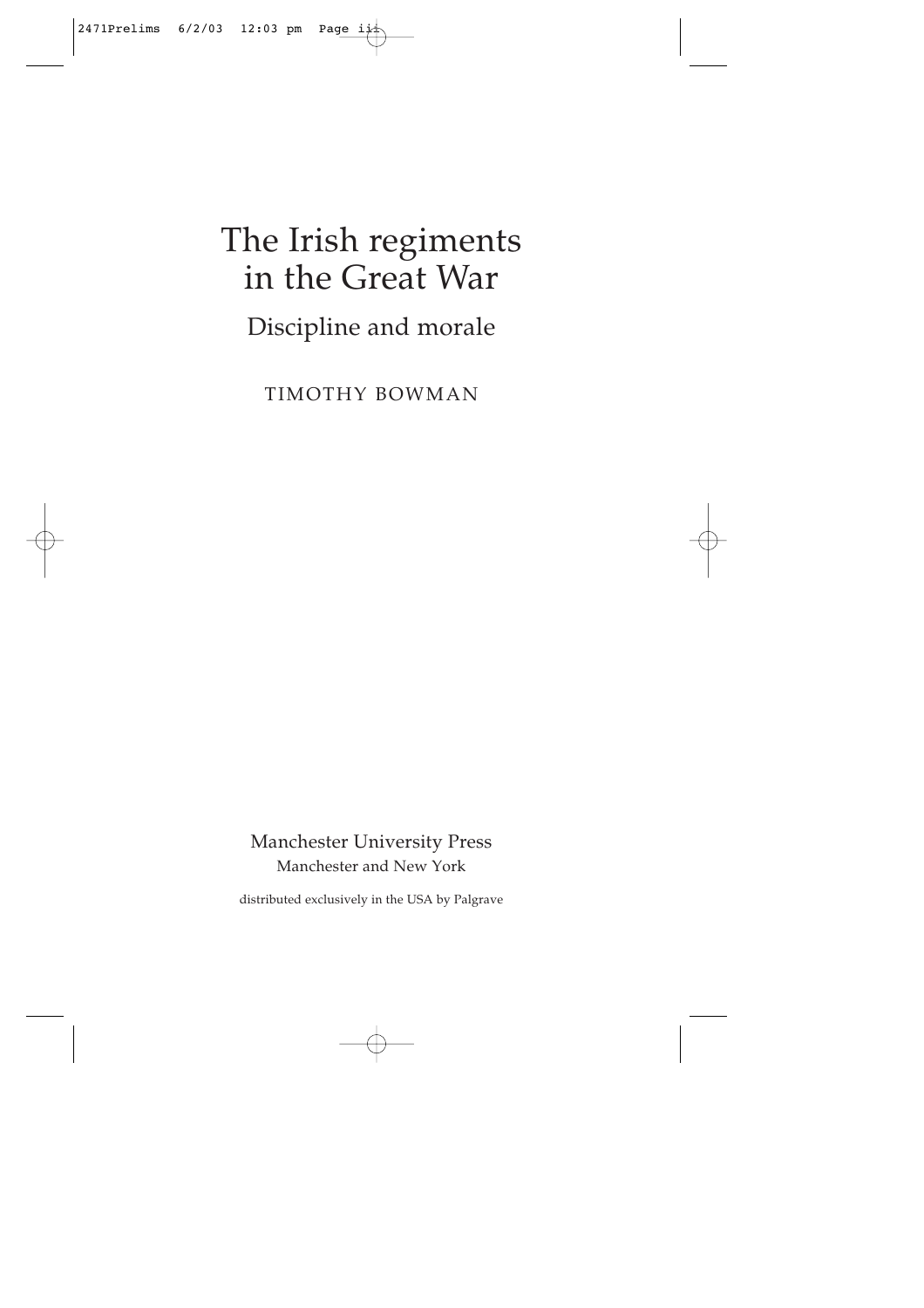Copyright © Timothy Bowman 2003

The right of Timothy Bowman to be identified as the author of this work has been asserted by him in accordance with the Copyright, Designs and Patents Act 1988.

*Published by* Manchester University Press Oxford Road, Manchester M13 9NR, UK *and* Room 400, 175 Fifth Avenue, New York, NY 10010, USA www.manchesteruniversitypress.co.uk

*Distributed exclusively in the USA by* Palgrave, 175 Fifth Avenue, New York, NY 10010, USA

*Distributed exclusively in Canada by* UBC Press, University of British Columbia, 2029 West Mall, Vancouver, BC, Canada V6T 1Z2

*British Library Cataloguing-in-Publication Data* A catalogue record for this book is available from the British Library

*Library of Congress Cataloging-in-Publication Data applied for*

ISBN 0 7190 6284 5 *hardback*

First published 2003

11 10 09 08 07 06 05 04 03 10 9 8 7 6 5 4 3 2 1

Typeset in Palatino by Action Publishing Technology Ltd, Gloucester Printed in Great Britain by Bookcraft (Bath) Ltd, Midsomer Norton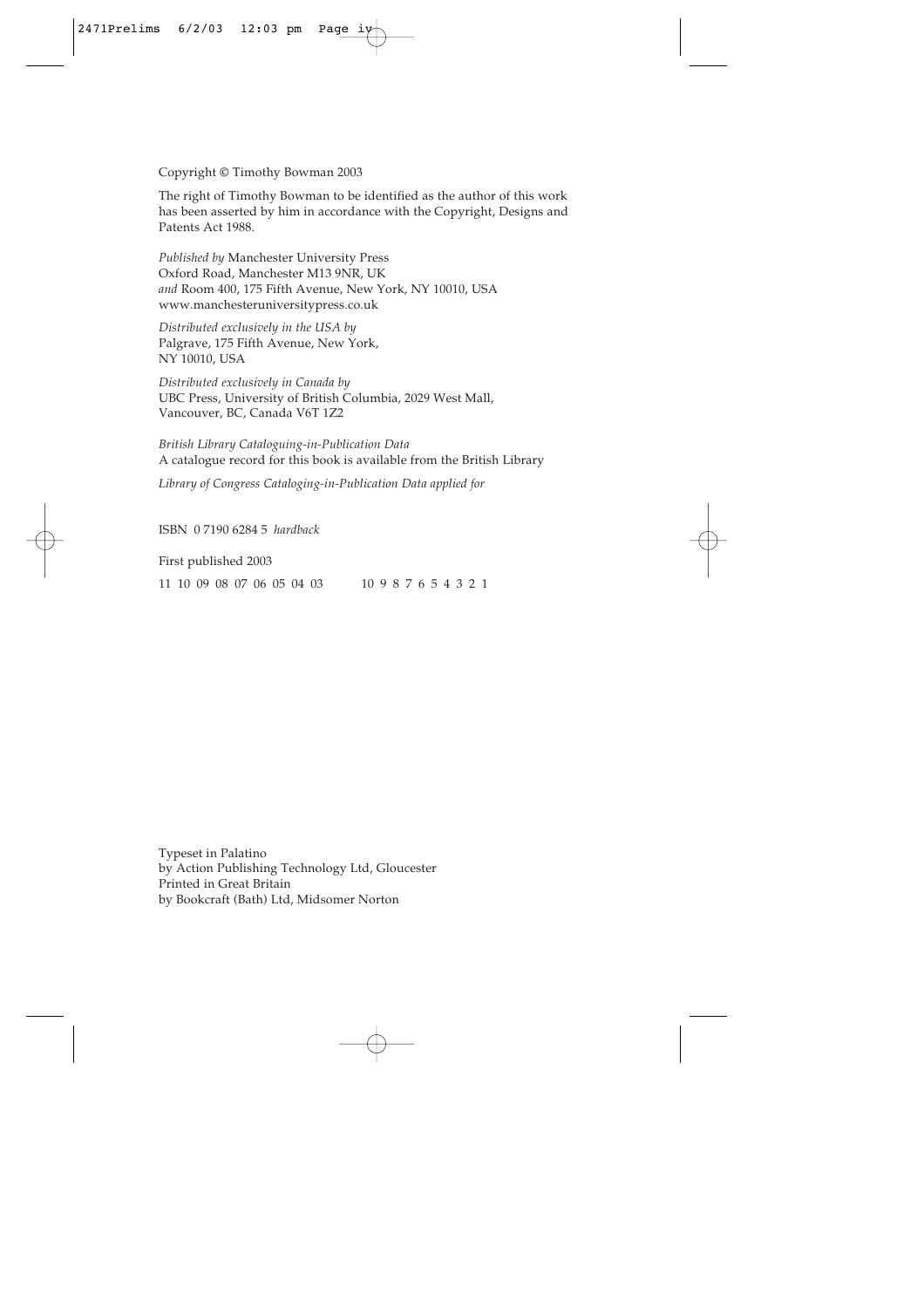For my parents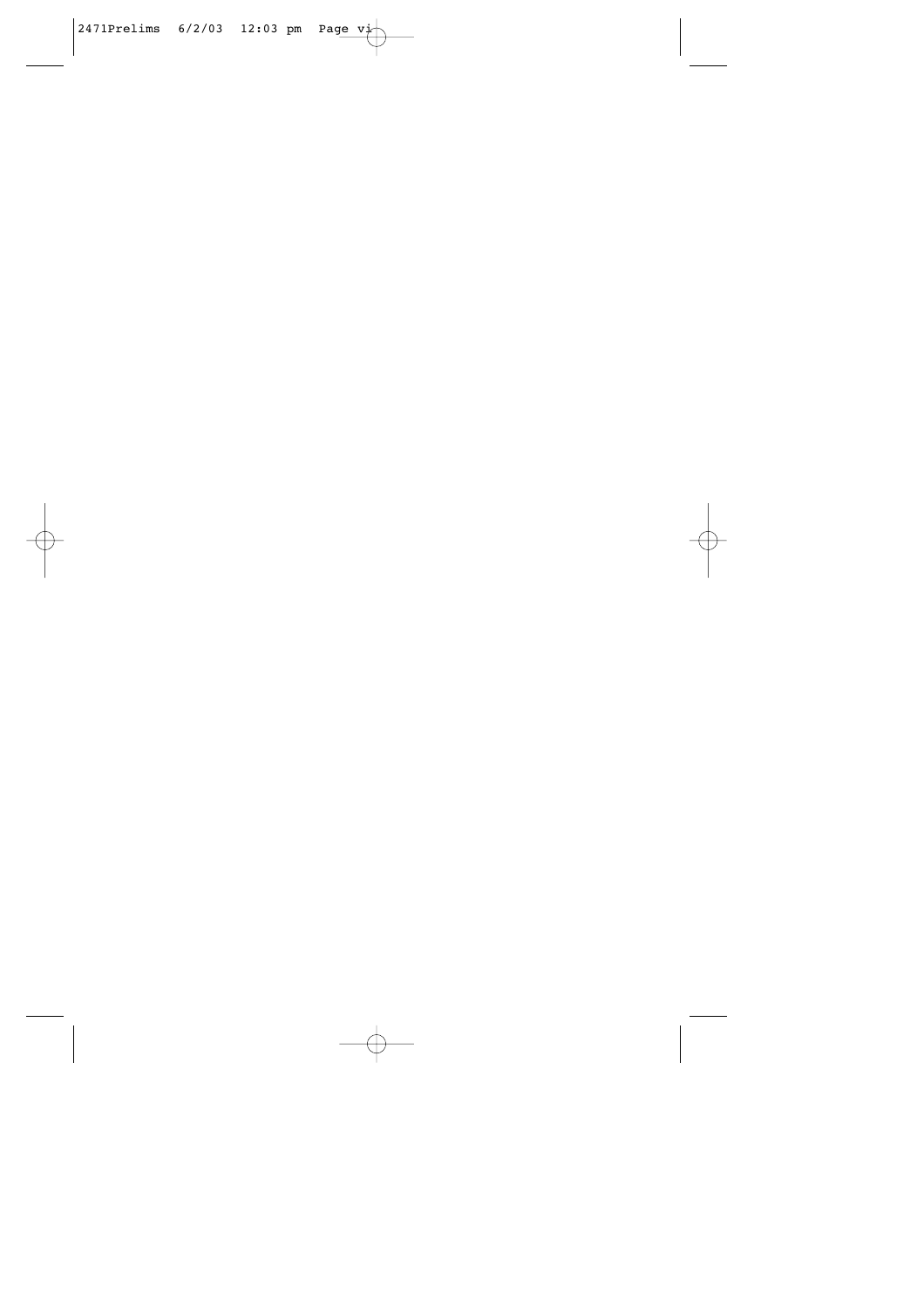# **Contents**

|   | List of tables and figures<br>Acknowledgements<br>List of abbreviations | viii<br>хi<br>xiii |
|---|-------------------------------------------------------------------------|--------------------|
|   | Introduction                                                            | page 1             |
|   | 1 Measuring discipline and morale                                       | 10                 |
|   | 2 Regular regiments at war                                              | 39                 |
|   | 3 Raising the Service battalions                                        | 61                 |
|   | 4 Adjusting and adapting                                                | 100                |
|   | 5 Amalgamations, reductions and conscription                            | 140                |
|   | <b>6</b> The final phase                                                | 166                |
| 7 | Irish units on Home Service                                             | 189                |
|   | Conclusion                                                              | 202                |
|   | Select bibliography<br>Index                                            | 210<br>225         |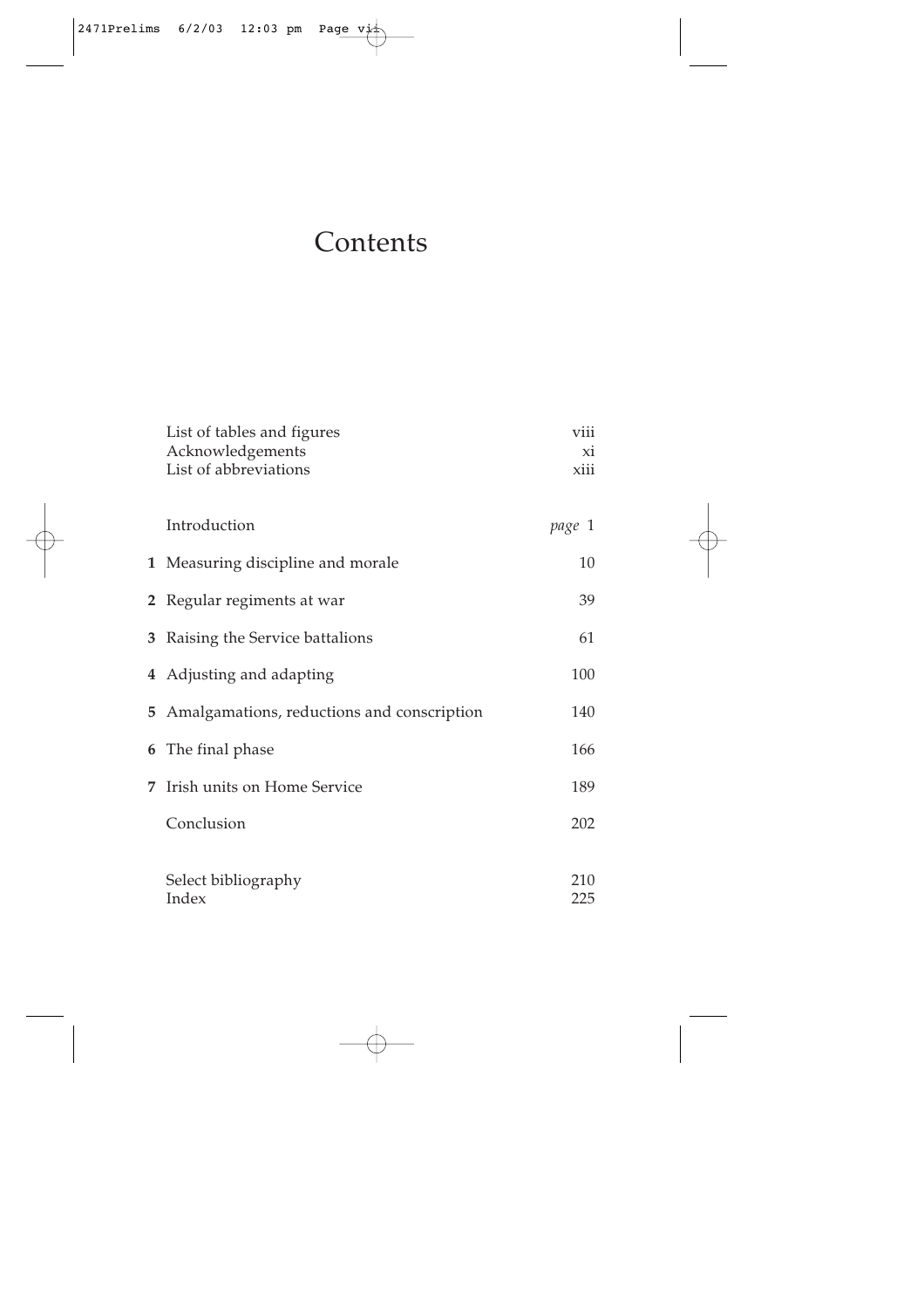# Tables and figures

#### **Tables**

| 2.1           | Offences for which men serving in a sample of<br>units were tried by courts martial, from the units'<br>arrival in France to 30 September 1915  | page 42 |
|---------------|-------------------------------------------------------------------------------------------------------------------------------------------------|---------|
| $2.2^{\circ}$ | Offences for which men serving in Irish units<br>stationed in the United Kingdom were tried by<br>courts martial, 1 August 1913 to 31 July 1914 | 47      |
| 3.1           | Offences for which men serving in sample Service<br>battalions were tried, while training in the United<br>Kingdom                              | 87      |
| 3.2           | Sentences passed by courts martial, relating to<br>sample Service battalions while training in the<br>United Kingdom                            | 88      |
| 4.1           | The number of men tried by courts martial, while<br>serving in the 36th (Ulster) Division, 1 October 1915<br>to 30 September 1916               | 113     |
| 4.2           | The number of men tried by courts martial, while<br>serving in the 16th (Irish) Division, 1 December 1915<br>to 30 September 1916               | 120     |
| 5.1           | Offences for which men serving in sample Irish<br>battalions were tried by courts martial, 1 October 1916<br>to 28 February 1918                | 157     |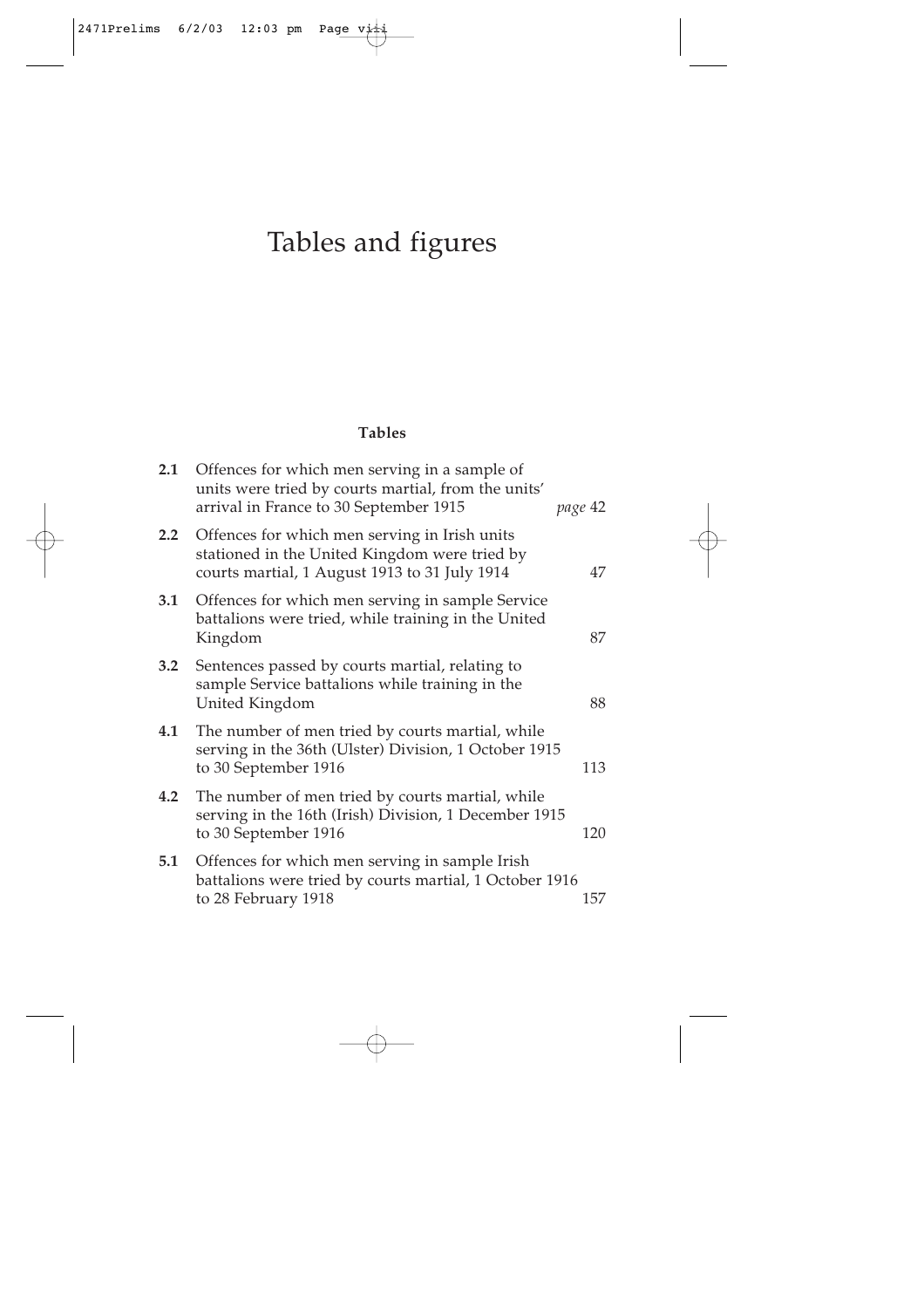| 5.2 Sentences imposed on men serving in sample Irish<br>units tried by courts martial, October 1916 to<br>28 February 1918                 | 158 |
|--------------------------------------------------------------------------------------------------------------------------------------------|-----|
| <b>6.1</b> The number of men tried by courts martial, while<br>serving in Irish units on the Western Front,<br>1 March to 11 November 1918 | 179 |

#### **Figure**

| 7.1 | The courts martial records of selected Irish reserve |     |
|-----|------------------------------------------------------|-----|
|     | battalions, 4 August 1914 to 11 November 1918        | 195 |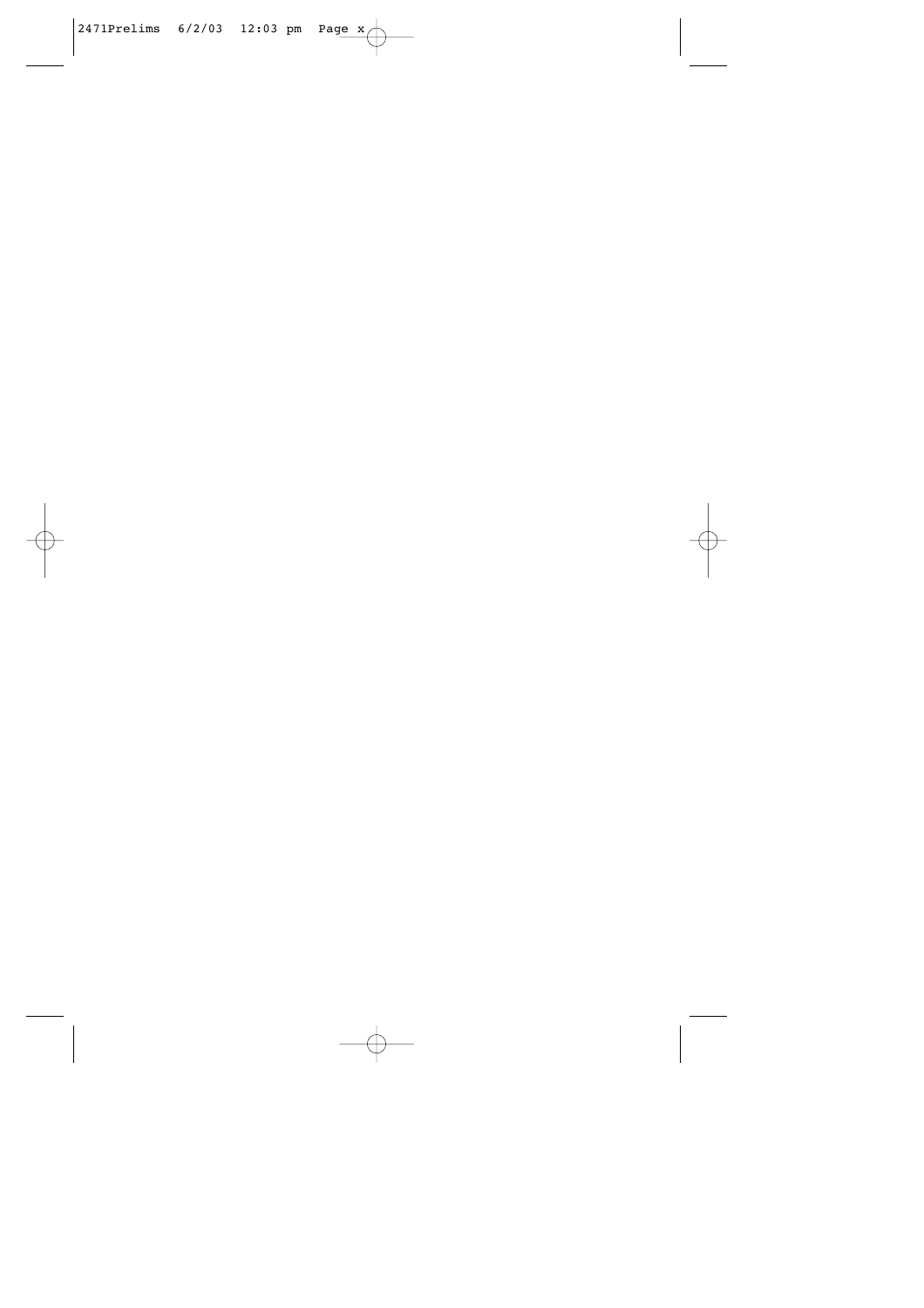### Acknowledgements

I have incurred a large number of debts in the writing of this book. I would particularly like to thank Professor Ian Beckett who supervised the original PhD thesis on which the book is based and was kind enough to comment on the revised manuscript. Professor Keith Jeffery, who examined the thesis, has provided me with useful advice and support.

I would also like to take this opportunity to thank a number of individuals. Professor Alvin Jackson encouraged me to pursue postgraduate research on Ireland and the First World War and later, along with Dr Enda Delaney and Dr Peter Hart became a supportive colleague. Professor Brian Bond provided me with many helpful ideas about how to transform my PhD thesis into a book and Dr John Bourne introduced me to the mysteries of historical databases. Eric Mercer shared with me his findings on Belfast recruitment, while Nick Perry discussed with me his views on discipline and morale in the 36th (Ulster) Division. Students at the Queen's University of Belfast who studied my undergraduate course, 'Ireland and the Great War' during 2000–1 provided me with many useful insights.

I would like to thank the staff at Manchester University Press, especially Jonathan Bevan and Alison Whittle, for their patience and assistance.

In terms of finance, I would like to thank the University of Luton for awarding me one of their postgraduate bursaries from 1995 to 1998 and the Scouloudi Foundation for a generous grant which enabled me to complete research in London. This book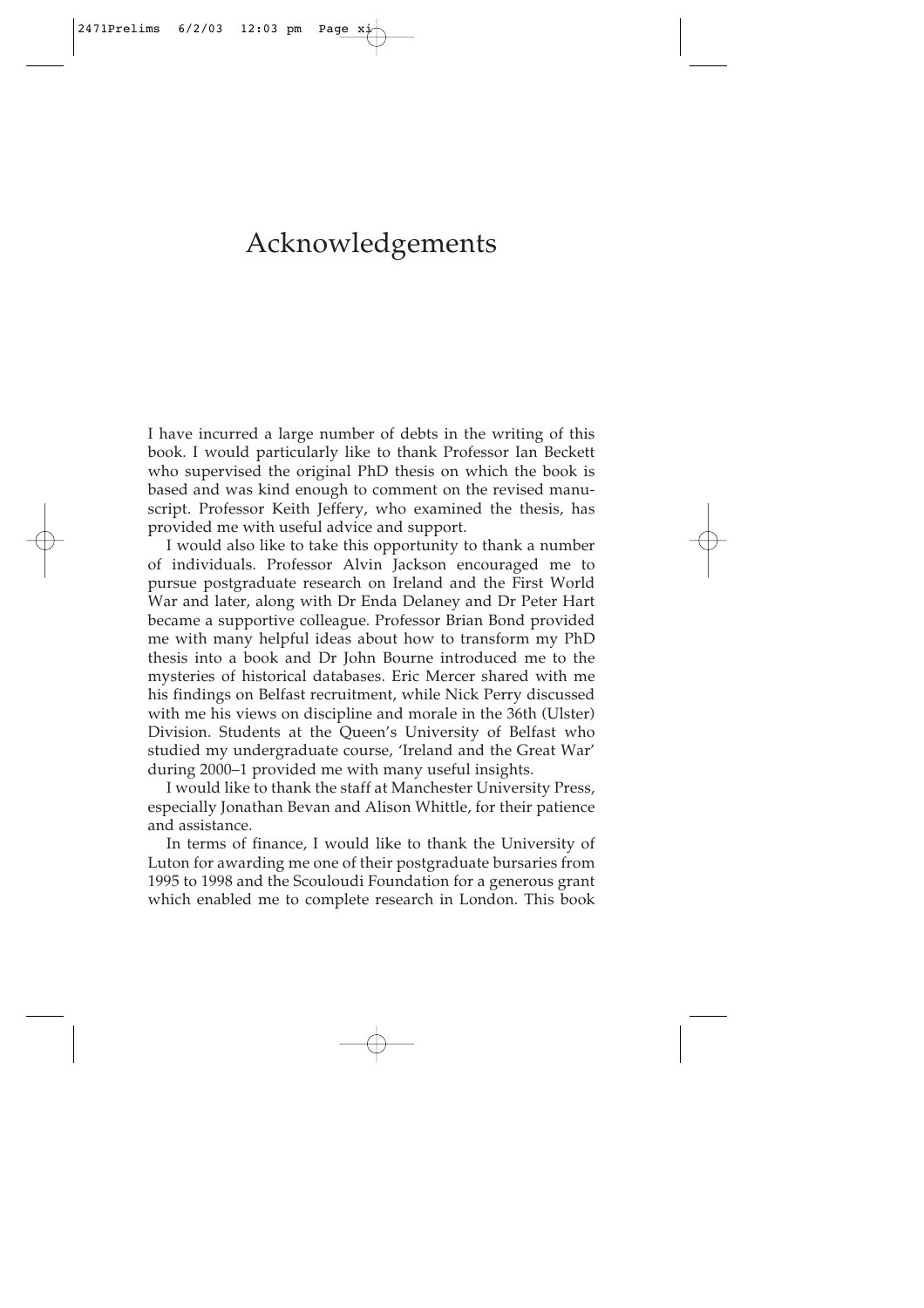was completed while I was a research fellow at the Institute of Irish Studies, Queen's University, Belfast and I would like to thank Queen's University for providing me with this research opportunity.

In London, the staff at the Imperial War Museum, National Army Museum, British Library, Public Record Office, Liddell Hart Centre for Military Archives, House of Lords Record Office and the Guildhall Library dealt with my many requests with patience and courtesy. Likewise, I am grateful to the staff of the Public Record Office of Northern Ireland, Linenhall Library, Central Library and Queen's University Library, who all made my research in Belfast a pleasurable experience. In Dublin, the staff of the National Archives, National Library of Ireland and the Jesuit Archives (particularly Father Stephen Redmond, SJ) all facilitated my research. The curators and staff of the regimental museums in Northern Ireland also proved most helpful, especially Amanda Moreno of the Royal Irish Fusiliers Museum, Armagh. Mr Peter Liddle kindly enabled me to view his archives at the University of Leeds at short notice, while the staff of the Bodleian Library and Liverpool Record Office dealt with my numerous requests in a very professional manner.

A number of groups also deserve my gratitude. Professor Brian Bond's military seminar at the Institute of Historical research, University of London, the history departmental seminar at the University of Luton and the research group at the Centre for Social History, University of Warwick provided much constructive criticisim of my thoughts on discipline and morale in the British army during the Great War.

Finally, and most importantly, I would like to thank my parents. Without their constant advice, support and encouragement, this book could not have been written.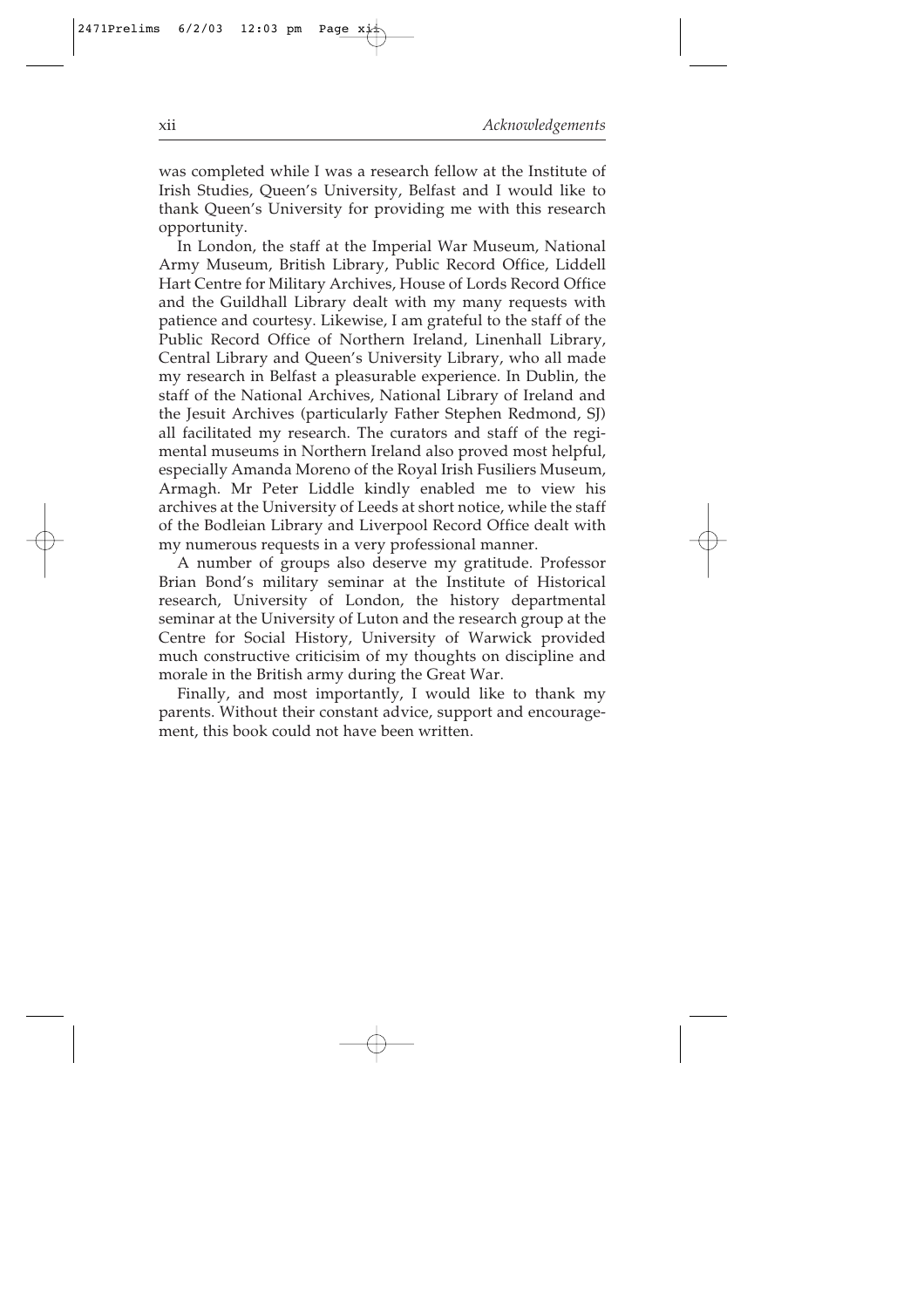## Abbreviations

| AIF          | <b>Australian Imperial Force</b>         |
|--------------|------------------------------------------|
| <b>ANZAC</b> | Australian and New Zealand Army Corps    |
| ASC          | <b>Army Service Corps</b>                |
| BEF          | <b>British Expeditionary Force</b>       |
| <b>CEF</b>   | Canadian Expeditionary Force             |
| CO           | <b>Commanding Officer</b>                |
| <b>CSM</b>   | Company Sergeant Major                   |
| <b>GHQ</b>   | General Headquarters                     |
| GOC          | <b>General Officer Commanding</b>        |
| GSO          | <b>General Staff Officer</b>             |
| <b>INV</b>   | <b>Irish National Volunteers</b>         |
| <b>IPP</b>   | Irish Parliamentary Party                |
| IR A         | Irish Republican Army                    |
| <b>IWM</b>   | <b>Imperial War Museum</b>               |
| JAD          | Jesuit Archives, Dublin                  |
| <b>LOL</b>   | Loyal Orange Lodge                       |
| <b>NAM</b>   | National Army Museum                     |
| <b>NCO</b>   | Non-Commissioned Officer                 |
| NLI          | National Library of Ireland              |
| <b>ORs</b>   | Other Ranks                              |
| <b>OTC</b>   | <b>Officer Training Corps</b>            |
| POW          | prisoner of war                          |
| <b>PRO</b>   | Public Record Office, Kew                |
| PRONI        | Public Record Office of Northern Ireland |
| <b>RIC</b>   | Royal Irish Constabulary                 |
| <b>RSM</b>   | Regimental Sergeant Major                |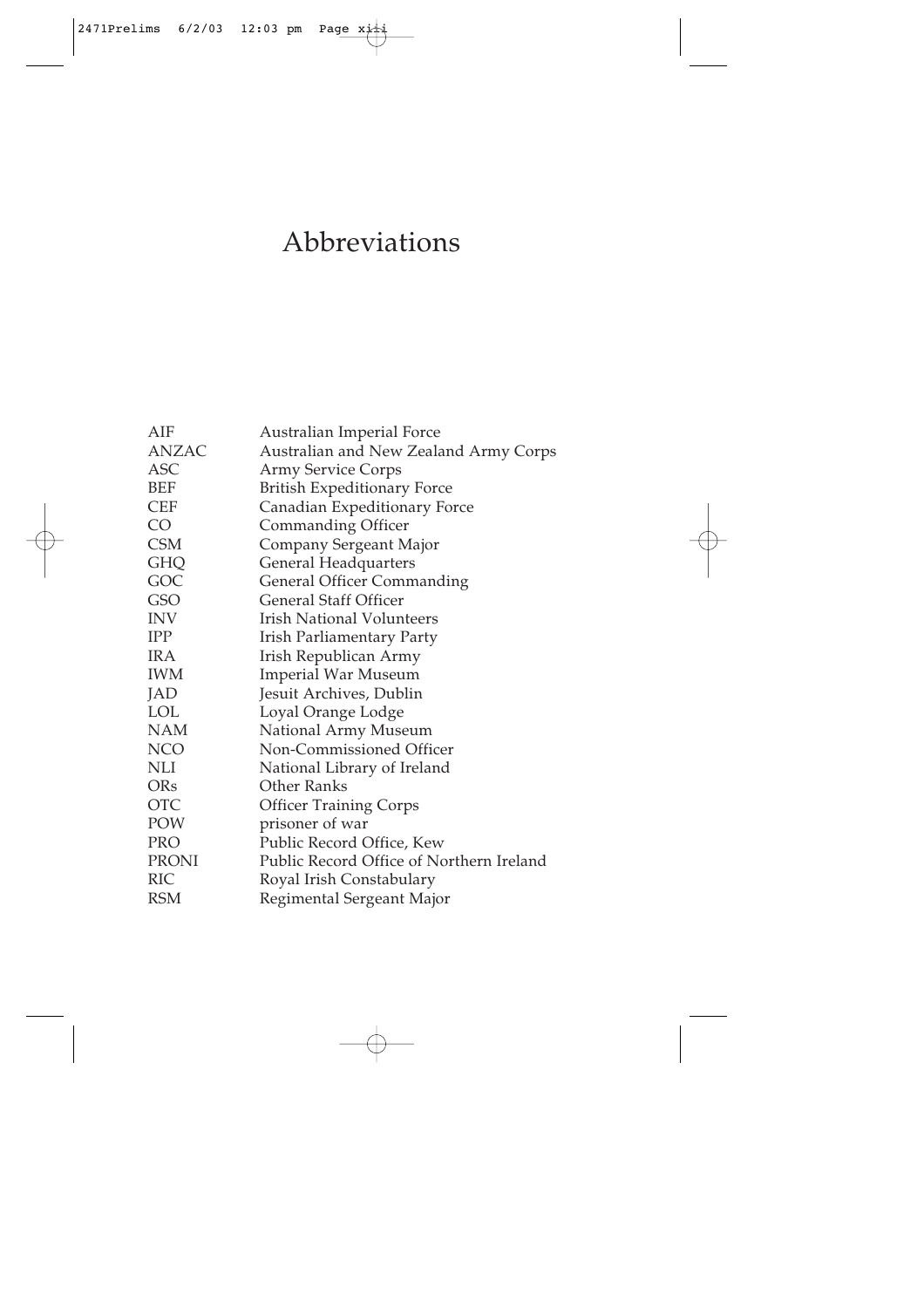| SR.           | Special Reserve                         |
|---------------|-----------------------------------------|
| TF            | <b>Territorial Force</b>                |
| <b>UVF</b>    | Ulster Volunteer Force                  |
| <b>YMCA</b>   | Young Men's Christian Association       |
|               | Abbreviations used in tables and figure |
| CR.           | Connaught Rangers                       |
| <b>DORA</b>   | Defence of the Realm Act                |
| FP            | <b>Field Punishment</b>                 |
| IG            | Irish Guards                            |
| InnsDrags     | Inniskilling Dragoons                   |
| <b>NIH</b>    | North Irish Horse                       |
| RDF           | Royal Dublin Fusiliers                  |
| <b>RIDG</b>   | Royal Irish Dragoon Guards              |
| RInnsF        | Royal Inniskilling Fusiliers            |
| RIRegt        | Royal Irish Regiment                    |
| RIrF          | Royal Irish Fusiliers                   |
| <b>RIRifs</b> | Royal Irish Rifles                      |
| RMF           | Royal Munster Fusiliers                 |
| SIH           | South Irish Horse                       |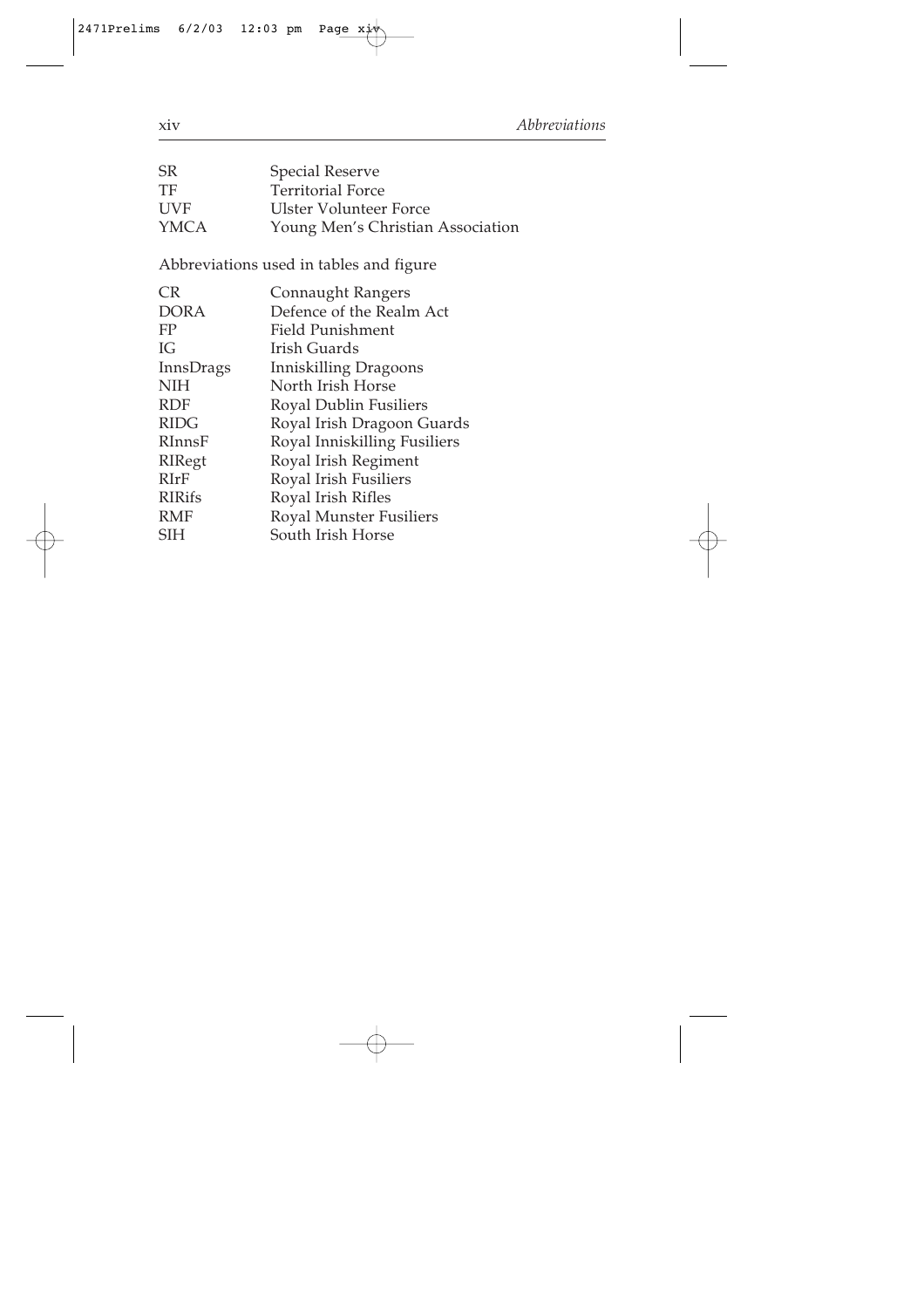### Introduction

During the past fifteen years, research into the British army during the Great War has expanded enormously. There has been a decisive move away from the stale debates of the 1920s and 1930s (themselves revisited in the 1960s) over British generalship during the conflict, and the war and society school of military history has been firmly embraced by many able historians. Issues such as the expansion of the army, officer training, the role of the Territorial Force (TF) and recruitment have now received detailed consideration.

With regard to Irish regiments, historians have been well served. The disbandment of the Southern Irish regiments in 1922 created an impetus for the histories of these units to be written and many were completed by officers who had served in these units during the Great War, and as such provide an abundance of primary material.<sup>1</sup>

While, as recently as 1992, Keith Jeffery felt moved to describe Ireland's role in the Great War as 'an historical no man's land',<sup>2</sup> this has become increasingly less true. Certainly we know less about the home front in Ireland than in the rest of the United Kingdom, but in recent years the Irish regiments during the period 1914 to 1918 have received considerable attention. Terence Denman has completed an excellent study of the 16th (Irish) Division, demonstrating some of the political problems associated with the formation of this unit, its recruiting difficulties and its battle experience, particularly during the German Spring Offensive of 1918.<sup>3</sup> Meanwhile, Philip Orr and Nicholas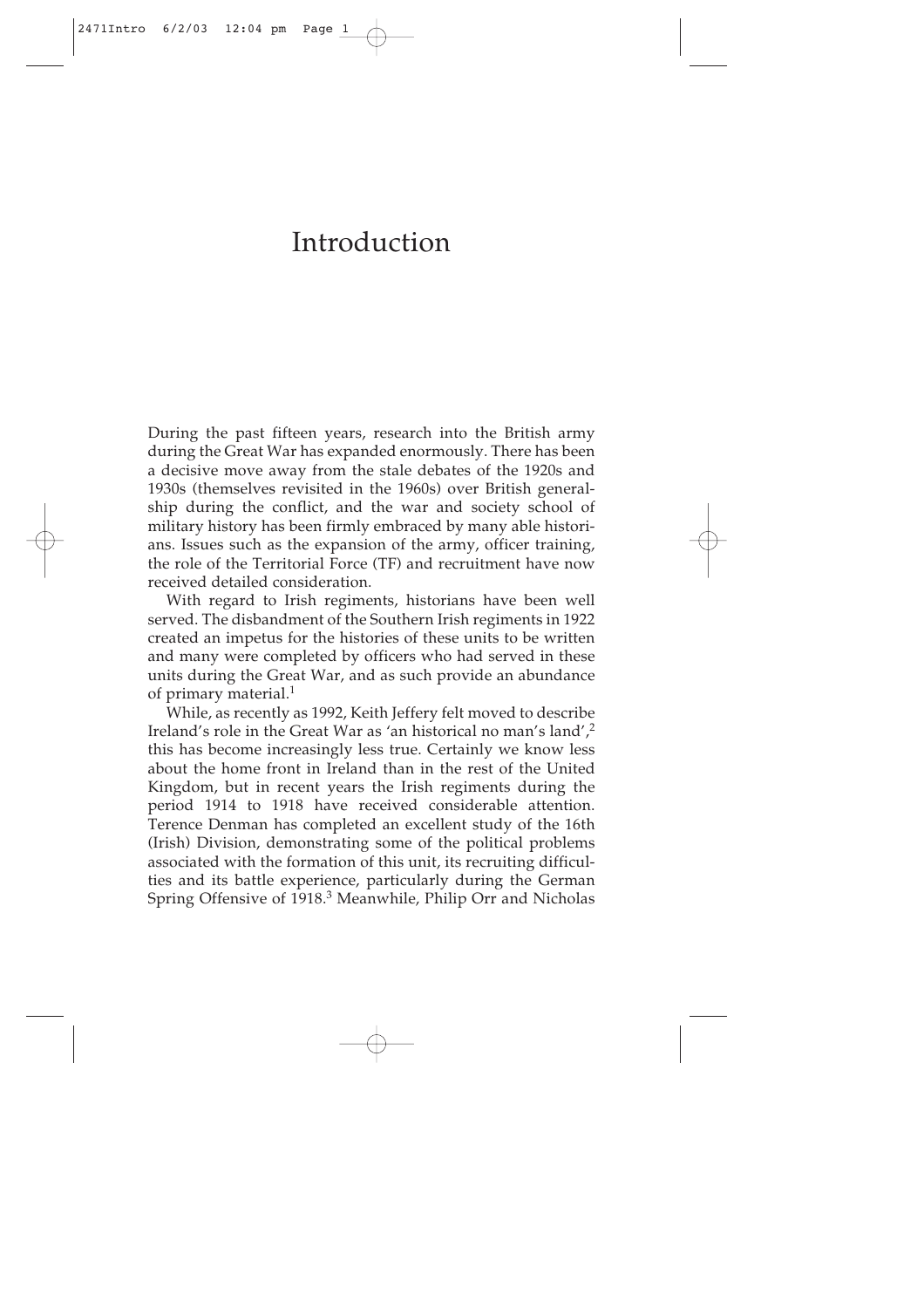Perry have examined, in some detail, the formation and early combat experience of the 36th (Ulster) Division, although it should be stressed that Perry's article does demonstrate a number of the problems which this formation experienced, when it first arrived on the Western Front, which were ignored by Orr.<sup>4</sup> The wartime service of the Royal Munster Fusiliers has been considered, in detail, by Martin Staunton,<sup>5</sup> while the whole issue of Irish recruitment has received detailed attention from Patrick Callan, T. P. Dooley, David Fitzpatrick, Eric Mercer and Nicholas Perry.<sup>6</sup> Keith Jeffery has written on the Irish military contribution to the British Empire,<sup>7</sup> and, more recently, has provided an excellent survey of Ireland and the Great War, concentrating particularly on recruitment and the commemoration of the war.<sup>8</sup> The interesting and detailed work of these historians means that we probably know more about Irish units in the Great War than most of their English, Scottish or Welsh counterparts.

Discipline and morale have, however, remained two underresearched issues, both in the British army as a whole and in the Irish regiments in particular. Partly, this was due to the closure of archives – before 1995 only those prepared to make speculative assumptions based on incomplete court martial records or medical statistics were brave or foolish enough to tackle this complex subject.

In general terms, there has also been a tendency to concentrate on headline cases. This has, not surprisingly, been encouraged by the public campaign to gain pardons for British soldiers executed during the Great War, led by Andrew Mackinlay, MP. Following a government review of the relevant court martial records, Dr John Reid, then Minister for the Armed Forces, stated in July 1998 that the granting of pardons was impracticable due to the lack of surviving evidence but expressed a 'deep sense of regret' for the loss of life. However, those seeking pardons are currently continuing their campaign, now turning to local authorities for support.<sup>9</sup> What Ian Beckett has described as, 'the relatively minor matter of 312 wartime executions'<sup>10</sup> has therefore received enormous attention, given that a total of 5,704,416 men served in the British army between August 1914 and November 1918.<sup>11</sup> Indeed, even the eminent historian David Englander was prepared to make sweeping and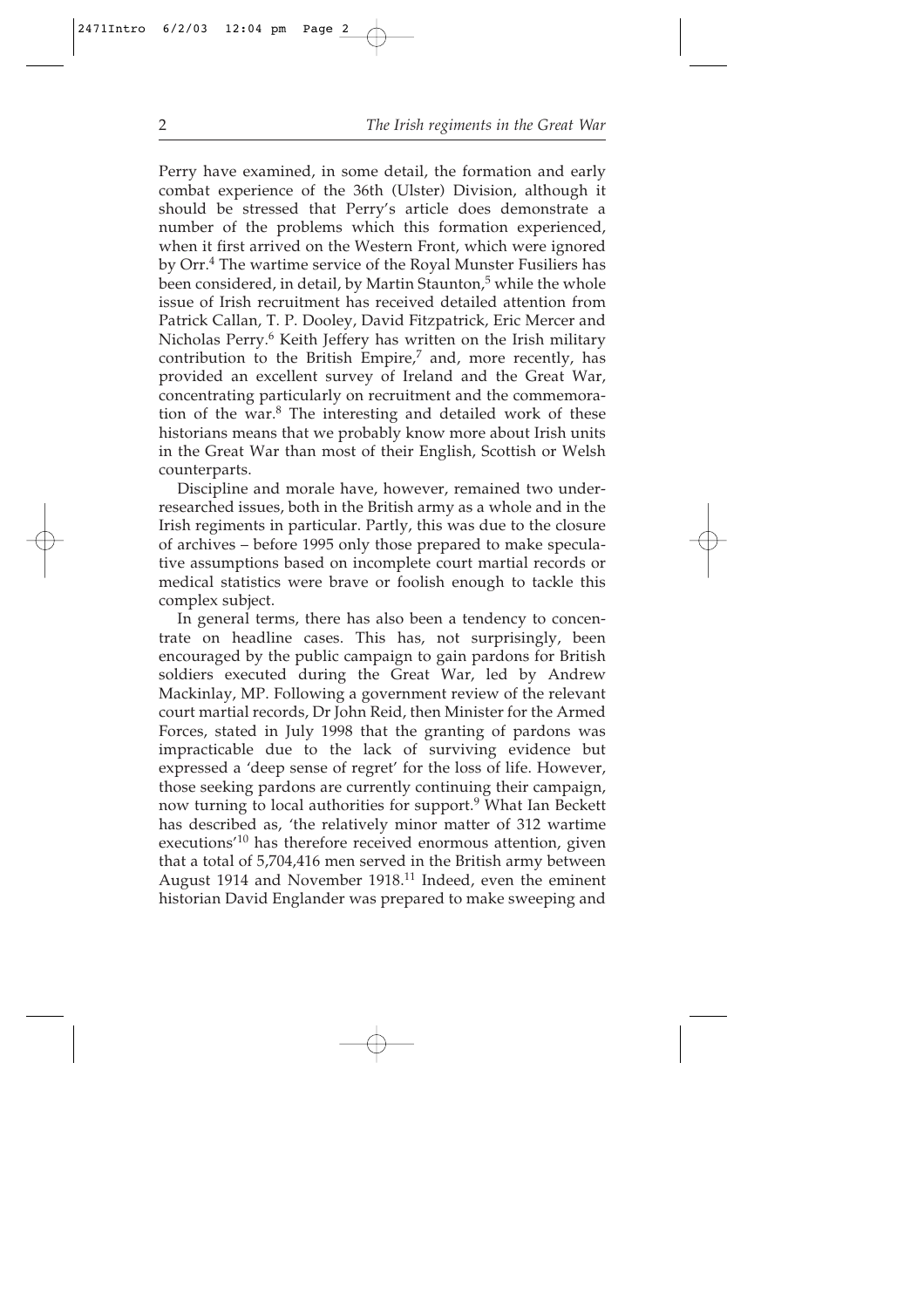questionable comments on morale and discipline in the British army based on the court martial records of Private Robert Young of the 11th Worcestershire Regiment, executed in September 1918.<sup>12</sup> Similarly, based on the tiny and highly unscientific sample of surviving capital courts martial transcripts, Gerard Oram has suggested that the High Command was lenient with conscripts and especially harsh with Irish soldiers.<sup>13</sup> Significantly, this is not a view with which Julian Putkowski concurs. Indeed, Putkowski suggests that Irish soldiers were not over-represented in the numbers of men executed following courts martial.<sup>14</sup>

Similarly, mutinies have received considerable attention, especially those at Blargies, Etaples and Marseilles.<sup>15</sup> However, these studies have generally ignored some fundamental facts. As will be developed further in this work, most mutinies did not result in executions and, as Peter Simkins has pointed out, the military authorities were prepared to dismiss what were, technically, mutinies as 'disturbances' in the New Armies while they were training in the United Kingdom.<sup>16</sup>

With reference to the Irish regiments, there has been a tendency to concentrate on well-defined episodes, namely Irish soldiers' reactions to the Easter Rising of 1916 and the alleged poor performance of the 16th (Irish) Division during the German Spring Offensive of March 1918. That is not to say that these matters have been exhaustively considered but they have been treated in isolation with regard to discipline and morale in Irish units throughout the war.

Studying disciplinary problems in the Irish regiments is also made difficult by the tendency of some historians to see Irish soldiers as very different to those in the rest of the British army. Gloden Dallas and Douglas Gill compared them, unconvincingly, to Czech troops in the Austro-Hungarian army, $^{17}$  while Terence Denman has drawn comparisons with French colonial troops.<sup>18</sup> Undoubtedly, discipline in Irish regiments was different to that in English units and this will be examined in more detail in chapter 1. However, in this matter Irish soldiers can much more meaningfully be compared with their counterparts in the Scottish highland regiments than with French colonial or Austro-Hungarian troops.<sup>19</sup> Equally, such generalisations can be based on a crude caricature of discipline in the British army. As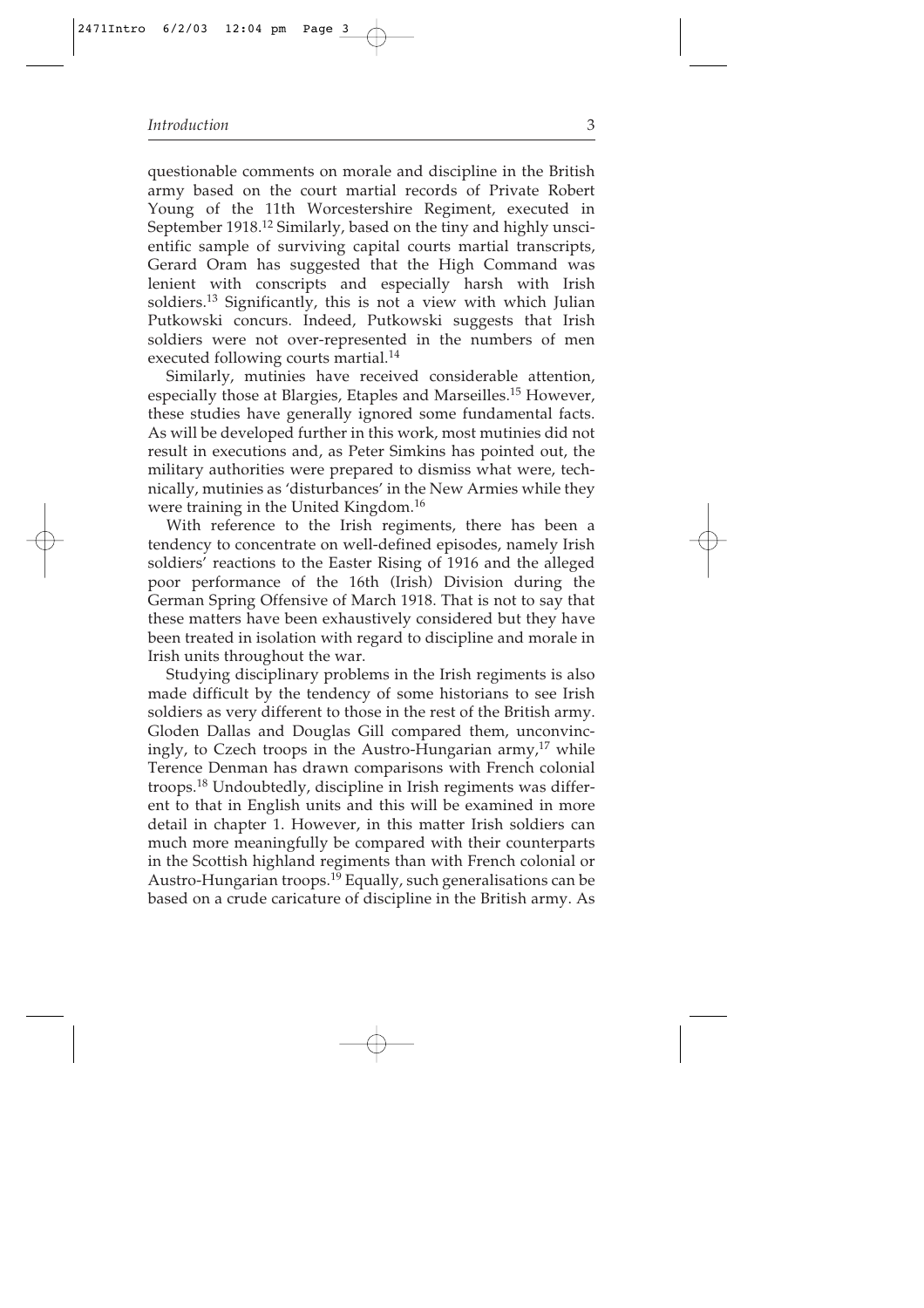Gary Sheffield has shown, the manner in which disciplinary measures were employed differed markedly between units and discipline in a regular battalion took a very different form to that in a Territorial Force unit.<sup>20</sup>

The present work came about as an attempt to re-evaluate discipline and morale in the British army as a whole, based on courts martial records released at the Public Record Office, Kew in 1995.<sup>21</sup> However, it became clear at an early stage that a sample of units was required as the number of courts martial cases was so vast. It was decided to use the Irish regiments as a case study. Partly, this simply reflected my own research interests but on more scientific grounds the Irish units provided a mixture of regular and new army, and cavalry and infantry units serving in all the major theatres of the war. Equally, the political pressures placed on Irish soldiers by the rise of Sinn Fein would suggest that Irish soldiers were prone to demoralisation and it seemed logical to assume that, if serious problems were not occurring in the Irish regiments, then they would not be occurring elsewhere in the British army. A small sample of non-Irish units were also considered, so that some wider conclusions could be drawn about discipline in the British army.

Many of the conclusions reached by this study were to be expected. For example, men serving in Irish regiments clearly felt little sympathy for those involved in the Easter Rising. Indeed, the point is often forgotten that it was reserve battalions of the Irish regiments which initially contained the Rising. Similarly, Terence Denman's work on the 16th (Irish) Division in March 1918 appears fully justified – the Division did put up a firm defence and only collapsed when outflanked and outnumbered.

The 10th (Irish) Division was fortunate in that it was able to draw on large numbers of recently retired officers and other ranks and the pick of the Officer Training Corps (OTC). As a result its training was more extensive than that provided to either the 16th (Irish) or 36th (Ulster) Divisions. However, this formation suffered a high casualty rate at Gallipoli and its morale appears to have been low while serving at Salonika. Its 'Indianisation' in April 1918, whereby six of the Irish battalions were sent to France and their places taken by Indian units does, nevertheless, seem to have been due entirely to the manpower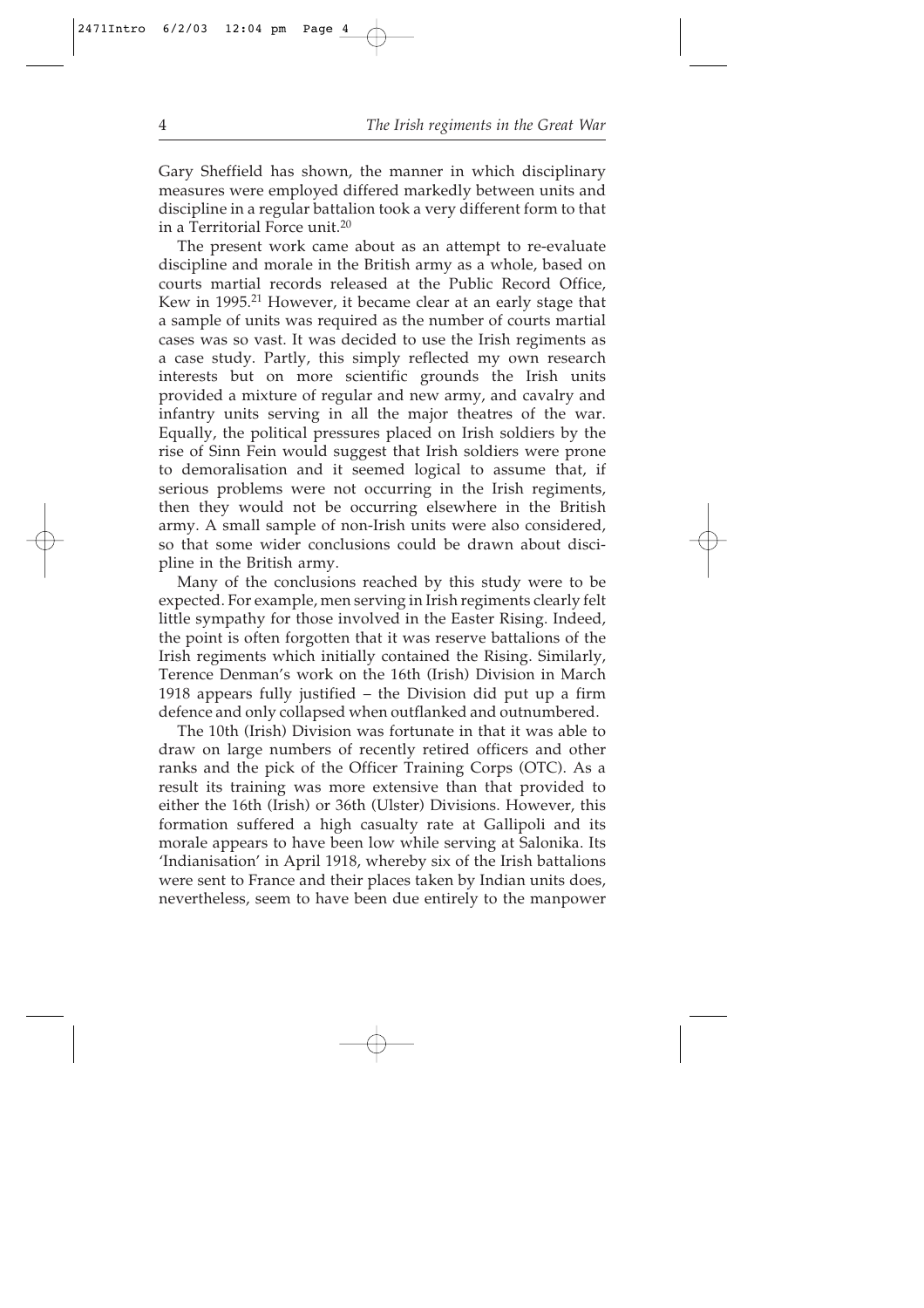problems faced by the British army following the German Spring Offensive. There is nothing to suggest that this division was split up due to disciplinary problems.

Research into the 36th (Ulster) Division has also led the traditional assumption that the Ulster Volunteer Force (UVF) became the 36th (Ulster) Division to be questioned.<sup>22</sup> It is clear that, far from assimilating a large number of well trained paramilitary volunteers into the British army, this division had serious recruiting problems. Indeed, UVF links actually seem to have been damaging to this formation. They lumbered it with many senior officers, appointed for political reasons, who had retired long before 1914 and a number of junior officers whose only military experience was a brief dalliance with the UVF. Similarly, the division's political links prevented Catholics from joining it in large numbers, which provided serious recruiting difficulties in many rural areas. These problems only became apparent when this formation arrived on the Western Front.

The 16th (Irish) Division suffered from fewer problems, but like the 36th (Ulster) Division and many other New Army formations it suffered from a number of mutinies during its period of training in Ireland and England. Similarly, the division did end up with more than a few officers who were incompetent, superannuated or both. Like the 36th (Ulster) Division, the 16th (Irish) Division did have its own party political trappings, which may have damaged recruitment. However, during its formation, the division was ordered to send a large draft of men to the 10th (Irish) Division to complete it for overseas service. This meant that the 49th Brigade lost most of its trained and experienced men shortly before the 16th (Irish) Division embarked for overseas service and this may explain the poor discipline in this formation.

From 1916 the Irish regiments, especially those on the Western Front, began to suffer from serious manpower shortages. The result of this, as examined in chapter 5, is that many units were amalgamated and disbanded. When this took place in most British army formations the most junior battalion was simply disbanded, whereas in Irish formations other factors came into play. These certainly included assessments of the various units' discipline and morale and also reflected some political concerns.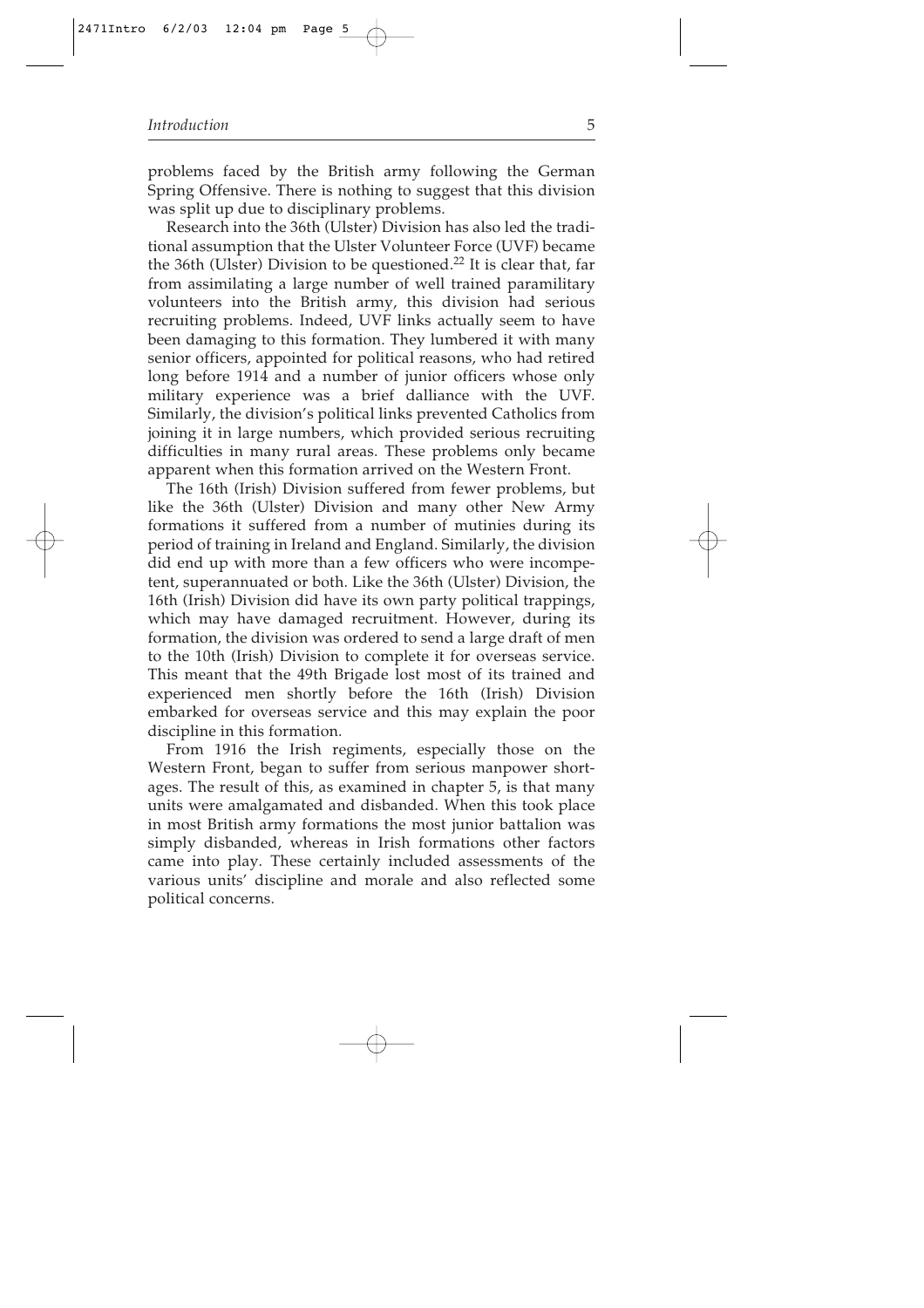While this work is very much a case study of the Irish regiments, some broader points can be made regarding discipline and morale in the British army as a whole. Direct comparisons with a sample of non-Irish units suggests that the numbers of courts martial tended to be much higher in Irish than non-Irish units. The possible reasons for this are posited in greater detail in chapter 1. It is also the case that courts martial were much more frequent in infantry than cavalry units. Officers were treated more leniently by the army's disciplinary system than were other ranks. This is particularly clear in the cases of Rifleman James Crozier and Second Lieutenant A. J. Annandale, examined in chapter 4. Both, effectively, deserted but while Crozier was executed following a trial by court martial, Annandale, much to the annoyance of his commanding officer, was allowed to resign his commission on health grounds. It is also clear that inefficient officers were frequently transferred to training units in the United Kingdom or to less demanding work behind the front line.

It is much more difficult to make any general points about discipline in regular, Special Reserve or New Army units. The experience of the Irish regiments suggests that each infantry battalion and cavalry regiment had its own unique courts martial record and it is certainly not the case that regular units consistently experienced more courts martial cases than New Army battalions. Equally, it is clear that while by 1917 regular and New Army battalions were obtaining drafts from exactly the same sources, differences did still exist between these battalions.

The whole question of the death penalty, as already noted, has received considerable attention elsewhere and it will not receive detailed consideration in this work. The only point which needs to be developed with reference to this issue is that, at least in the case of the 36th (Ulster) Division, it appears to have achieved its aims. The case of the 107th Infantry Brigade, which will be examined in more detail in chapter 4, demonstrates that the execution of three men in this formation instilled discipline and enabled this brigade to enter front-line service. It is also clear, in this context, that the death penalty was not used lightly. Only when other methods (including the replacement of the Brigade Commander and temporary transfer to a regular division) had failed, was the death penalty resorted to.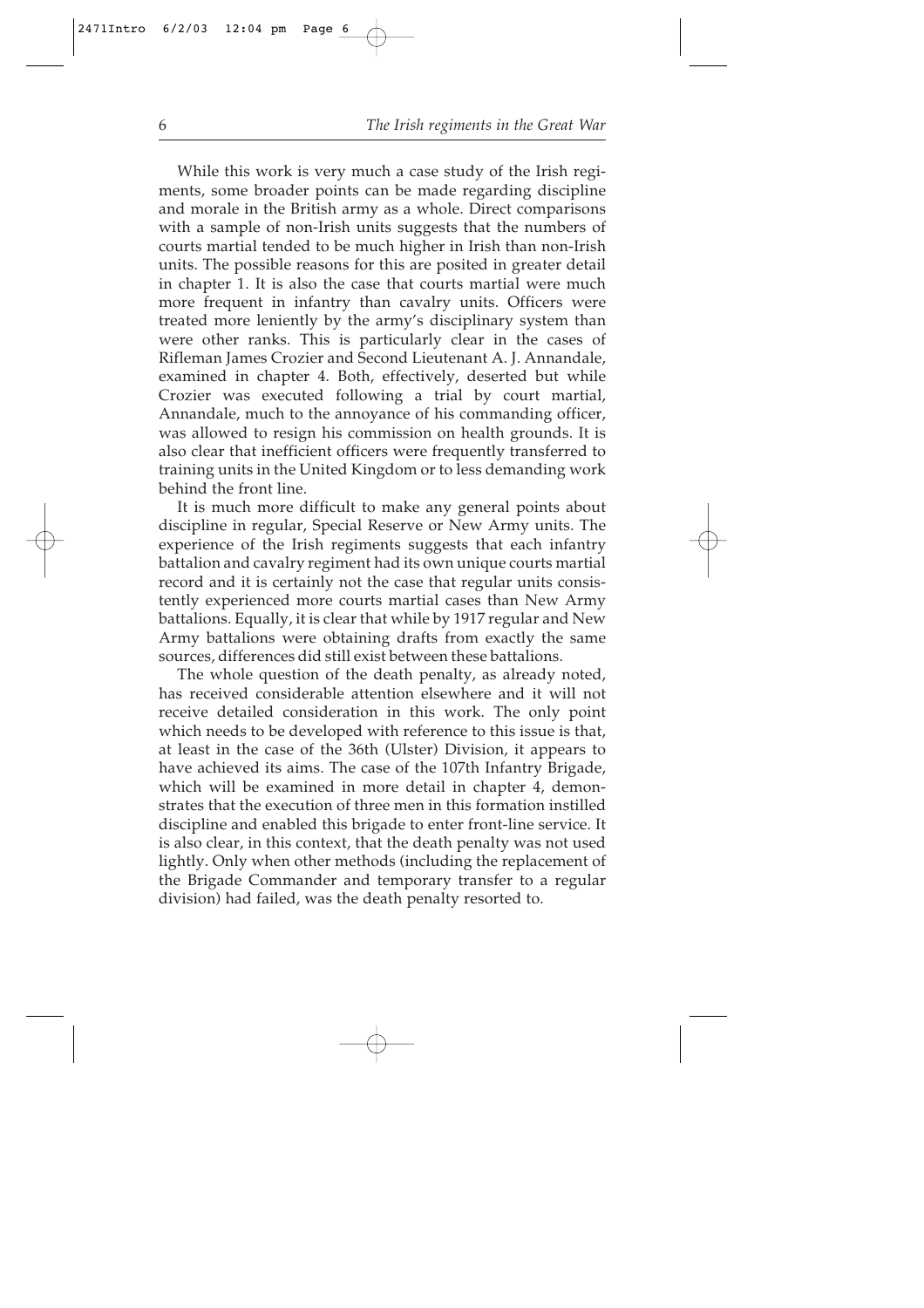Some issues do remain something of an enigma. Apart from the courts martial summaries little material has been uncovered regarding mutinies in Irish regiments during the Great War. Possible causes of the largest mutiny which occurred in April 1918 and involved 116 men of the 16th (Irish) Division are considered in chapter 6. Other findings during this research were more surprising. Soldiers serving in Irish regiments were court-martialled for their part in seven mutinies during the war, a fact which has been neglected in previous studies of the Irish regiments. Also, a number of events, which were properly 'mutinies' but for which no men were court-martialled, occurred in Irish New Army divisions during their training period in the United Kingdom and in the 6th Connaught Rangers during the winter of 1916/17.

The whole question of Sinn Fein infiltration or sympathy in the Irish regiments has proved difficult to gauge. As Sinn Fein ran a slick anti-recruitment campaign from well before the war, it seems unlikely that many Sinn Fein activists joined the British army. Nevertheless, some of those who joined the army, most notably Tom Barry, were clearly radicalised by their experiences and joined the Irish Republican Army (IRA) following their demobilisation.

An assessment of Sinn Fein activism is made more difficult by the unreliable reports furnished by senior officers. It seems likely, as examined in chapters 5 and 6, that incompetent officers, from Lieutenant Colonel Denys Reitz (a former Boer Commando leader), of the 7th Royal Irish Rifles to Lieutenant General Sir Hubert Gough, used supposed Sinn Fein infiltration of units under their command to explain their own shortcomings as commanding officers.

However, this study has tended overall to confirm John Bourne's view of the British army as a collection of selfcontained battalions, rather than an army in the continental sense.<sup>23</sup> It is clear that each battalion in the Irish regiments had its own separate and unique disciplinary record and random sampling of other British Expeditionary Force (BEF) units suggests that this was a trend which persisted throughout the entire army.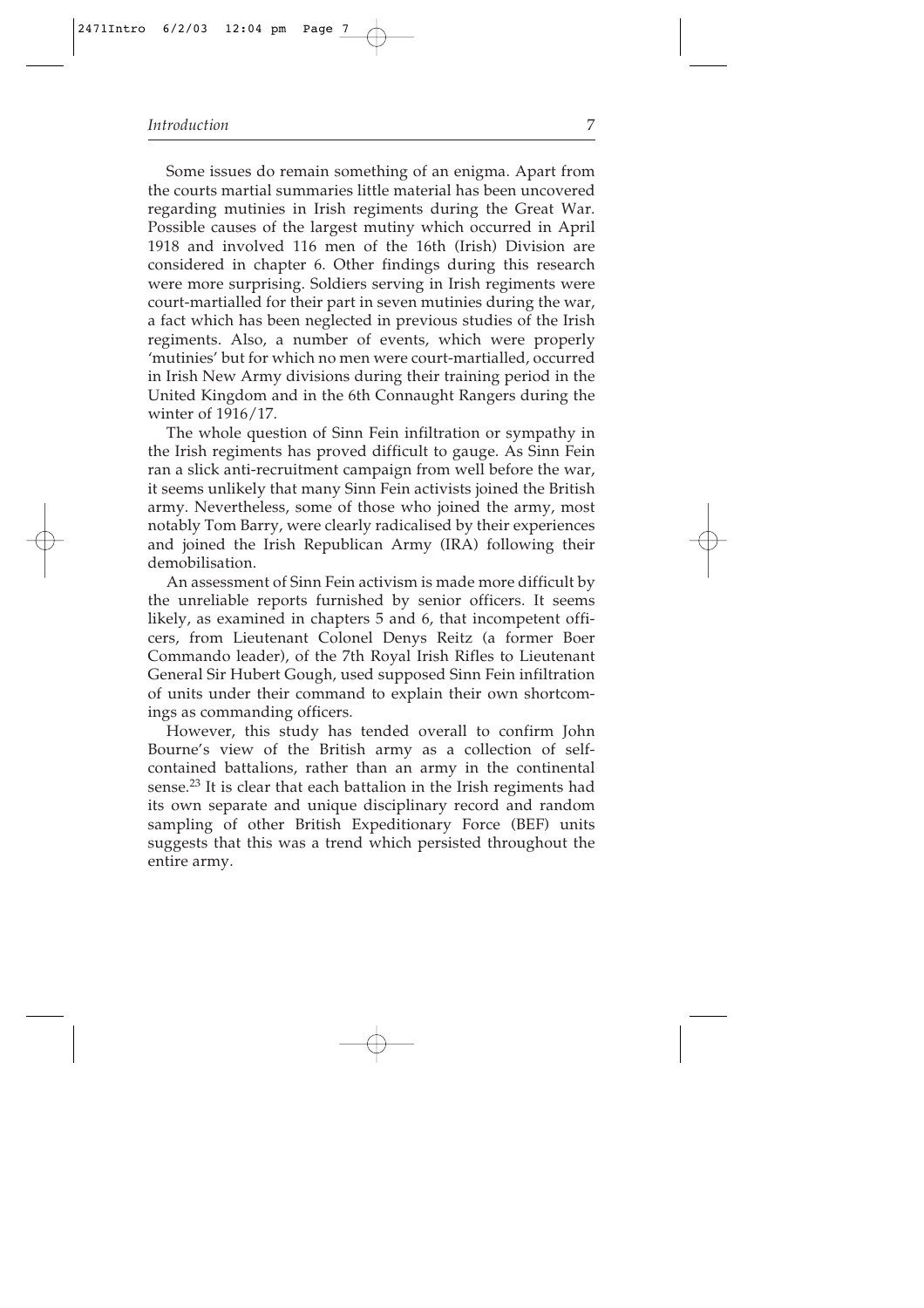#### **Notes**

- **1** An excellent example of this is H. F. N. Jourdain, *The Connaught Rangers* (Royal United Services Institution, London, 1924–28).
- **2** K. Jeffery, foreword in T. Denman, *Ireland's Unknown Soldiers: The 16th (Irish) Division in the Great War, 1914–18* (Irish Academic Press, Dublin, 1992).
- **3** Denman, *Ireland's Unknown Soldiers*.
- **4** P. Orr, *The Road to the Somme: Men of the Ulster Division Tell Their Story* (Blackstaff Press, Belfast, 1987); and N. Perry, 'Politics and Command: General Nugent, the Ulster Division and Relations with Ulster Unionism, 1915–17', in B. Bond (ed.), *'Look to your Front': Studies in the First World War* (Spellmount, Staplehurst, 1999).
- **5** M. Staunton, 'The Royal Munster Fusiliers in the Great War, 1914–19', unpublished MA thesis, University College Dublin, 1986.
- **6** P. Callan, 'Voluntary Recruiting for the British Army in Ireland during the First World War', unpublished PhD thesis, University College Dublin, 1984; T. P. Dooley, *Irishmen or English Soldiers? The Times and World of a Southern Catholic Irish Man (1876–1916) Enlisting in the British Army during the First World War* (Liverpool University Press, Liverpool, 1995); D. Fitzpatrick, 'The Logic of Collective Sacrifice: Ireland and the British Army, 1914–1918', *Historical Journal*, XXXVIII, 4, 1995; E. Mercer, 'For King, Country and a Shilling a Day: Recruitment in Belfast During the Great War, 1914–18', unpublished MA dissertation, Queen's University of Belfast, 1998; N. Perry, 'Nationality in the Irish Infantry Regiments in the First World War', *War and Society*, XII, 1, 1994; and N. Perry, 'Maintaining Regimental Identity in the Great War: The Case of the Irish Infantry Regiments', *Stand To*, 52, 1998.
- **7** K. Jeffery, 'The Irish Military Tradition and the British Empire', in K. Jeffery (ed.), *'An Irish Empire'? Aspects of Ireland and the British Empire* (Manchester University Press, 1996).
- **8** K. Jeffery, *Ireland and the Great War* (Cambridge University Press, 2000).
- **9** On this issue see, J. Peaty, 'Capital Courts-Martial during the Great War', in B. Bond (ed.), '*Look to Your Front'*, pp. 89–91 and 101–4, *Guardian*, 25 July 1998 and *Daily Telegraph*, 25 July 1998.
- **10** I. Beckett, 'Facing Armageddon: A Select Bibliography', in H. Cecil and P. H. Liddle (eds.), *Facing Armageddon: The First World War Experienced* (Leo Cooper, London, 1996), p. 893.
- **11** P. Simkins, 'The Four Armies 1914–1918', in D. Chandler and I. F. W. Beckett, *The Oxford Illustrated History of the British Army* (Oxford University Press, 1994), p. 241.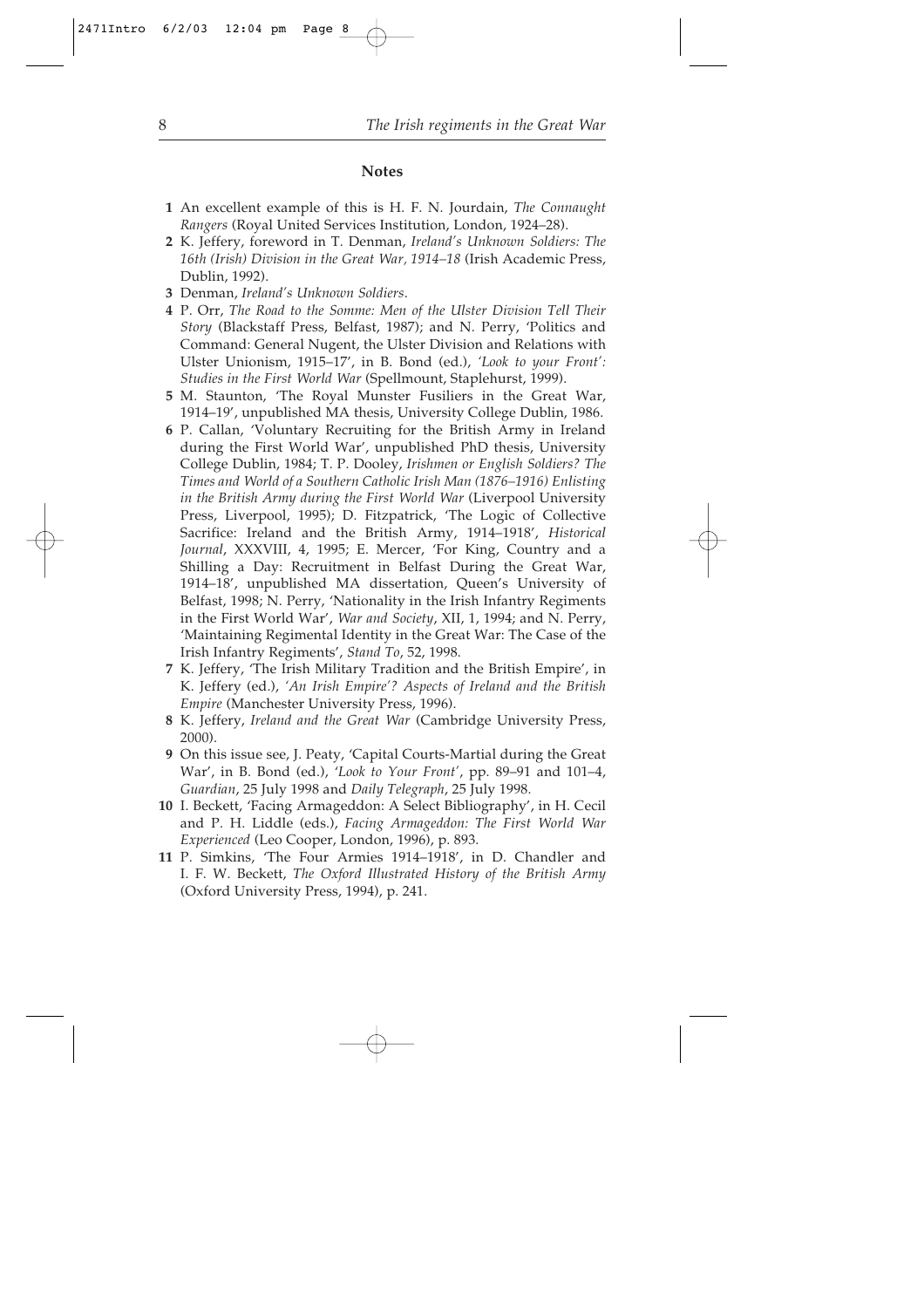- **12** D. Englander, 'Discipline and morale in the British army, 1917–1918', in J. Horne (ed.), *State, Society and Mobilization in Europe during the First World War* (Cambridge University Press, 1997), pp. 128–9.
- **13** G. Oram, *Worthless Men: Race, Eugenics and the Death Penalty in the British Army during the First World War* (Francis Boutle Publishers, London, 1998), pp. 42, 59 and 119.
- **14** J. Putkowski, 'Shot at Dawn: Irish "Cowards" in the First World War', unpublished paper presented at a research seminar in the School of Politics, The Queen's University of Belfast, 10 December 1998.
- **15** A. Babington, *For the Sake of Example: Capital Courts Martial 1914–18 The Truth* (Leo Cooper, London, 1983); G. Dallas and D. Gill, *The Unknown Army: Mutinies in the British Army in World War I (Verso,* London, 1985); G. Dallas and D. Gill, 'Mutiny at Etaples Base in 1917', *Past and Present*, 69, 1975; L. James, *Mutiny in the British and Commonwealth Forces, 1791–1956* (Buchan and Enright Publishers, London, 1987); J. Putkowski, *British Army Mutineers*, 1914–1922 (Francis Boutle Publishers, London, 1998) .
- **16** P. Simkins, *Kitchener's Army: The Raising of the New Armies, 1914–16* (Manchester University Press, 1998), pp. 200–1, 238–9 and 243–4.
- **17** Dallas and Gill, *The Unknown Army*, p. 47. For a more balanced account of disciplinary problems in Czech units during the Great War see, M. Cornwall, 'Morale and Patriotism in the Austro-Hungarian Army, 1914–1918', in J. Horne (ed.), *State, Society and Mobilization in Europe*.
- **18** T. Denman, 'The Catholic–Irish Soldier in the First World War: The "Racial Environment"', *Irish Historical Studies*, XXVII, 108, 1991.
- **19** D. M. Henderson, *Highland Soldier, A Social Study of the Highland Regiments, 1820–1920* (John Donald Publishers Ltd., Edinburgh, 1989), pp. 267–78.
- **20** G. D. Sheffield, *Leadership in the Trenches, Officer–Man Relations, Morale and Discipline in the British Army in the Era of the First World War* (Macmillan, London, 2000), pp. 13–28.
- **21** Public Record Office, Kew (hereafter PRO), WO86/62–85, Ledger books of District Courts Martial, October 1913 to December 1918 (WO86/80 is missing from this series), WO90/6 and WO90/8, Registers of General Courts Martial, 1900–1947, WO92/3–4, Registers of General Courts Martial overseas, 1899–1945 and WO213/1–24, Ledger Books of Field General Courts Martial, August 1914 to November 1918.
- **22** For a more detailed consideration of this issue see my 'The Ulster Volunteer Force and the Formation of the 36th (Ulster) Division', *Irish Historical Studies*, XXXII, 128, 2001.
- **23** J. M. Bourne, *Britain and the Great War 1914–18* (Edward Arnold, London, 1989), pp. 154–5.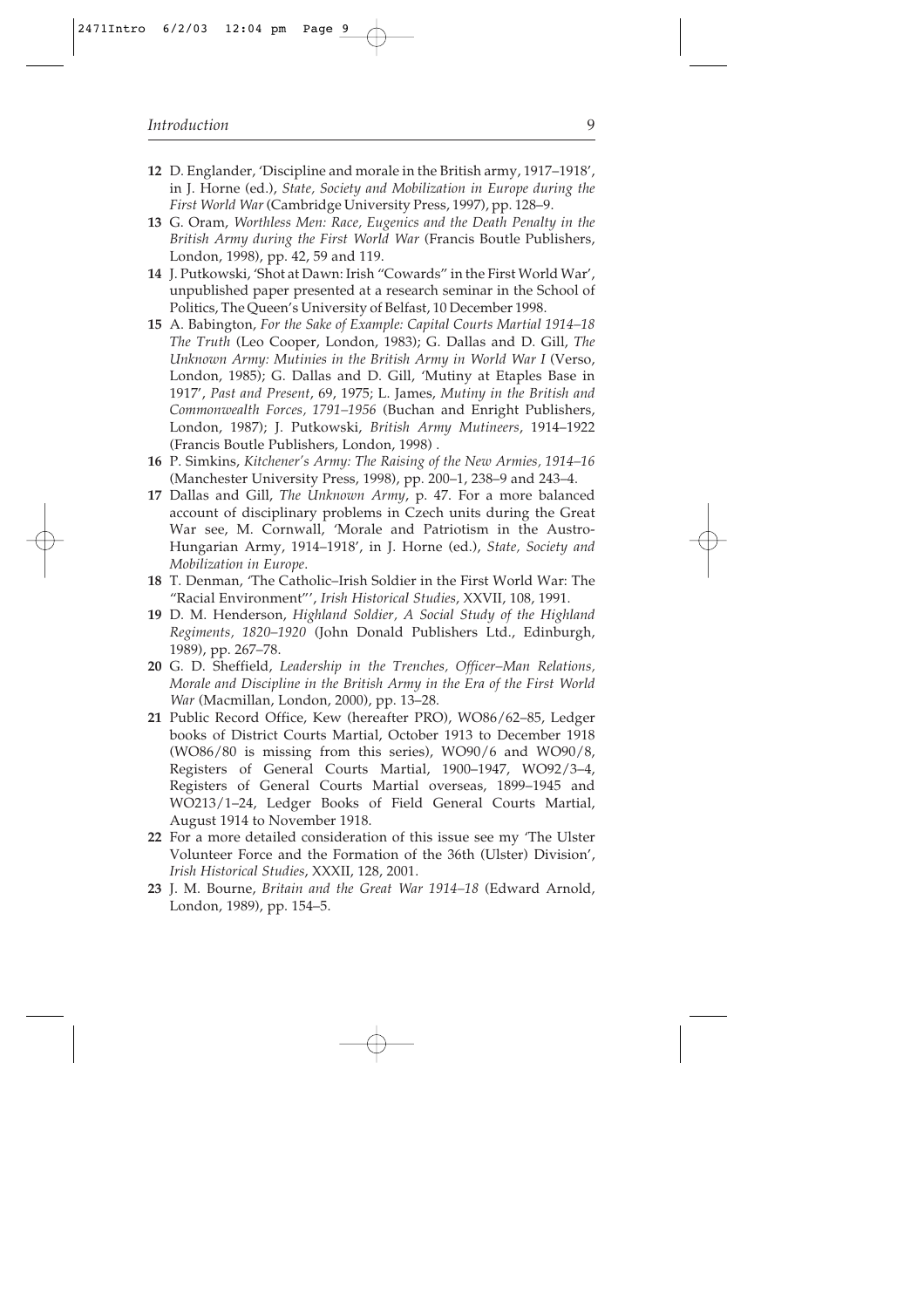### Measuring discipline and morale

This chapter will consider a number of methodological issues which are of relevance in developing this study. The differences between discipline in Irish and other British regiments and comparisons between civil and military law will then be considered. Finally, some consideration will be given to one issue surrounding discipline and morale which can be meaningfully considered in a thematic form: namely the attempts made to maintain high morale in the Irish regiments during the Great War.

In this study, I have decided to stay with basic definitions, concluding generally that morale is the force which comes from within which makes a soldier carry out his duty but which can be influenced by external factors such as regimental loyalty, efficient administration, good leadership and patriotism. Meanwhile discipline is an external force which carries out the same function.<sup>1</sup> This is for two main reasons. Firstly, while discipline and morale have been the subject of modern sociological studies, it is impossible to use such models given the nature of the source material which survives for the Great War.<sup>2</sup> Secondly, it is unclear how exactly the British army measured discipline and morale during this period. The censorship of soldiers' letters was certainly being used to assess morale in early 1918 and detailed statistics regarding cases of trench foot, shell shock and courts martial were kept, although it is unclear what conclusions were drawn from these.<sup>3</sup> Traditional and unquantifiable issues such as the dress and cleanliness of troops, the frequency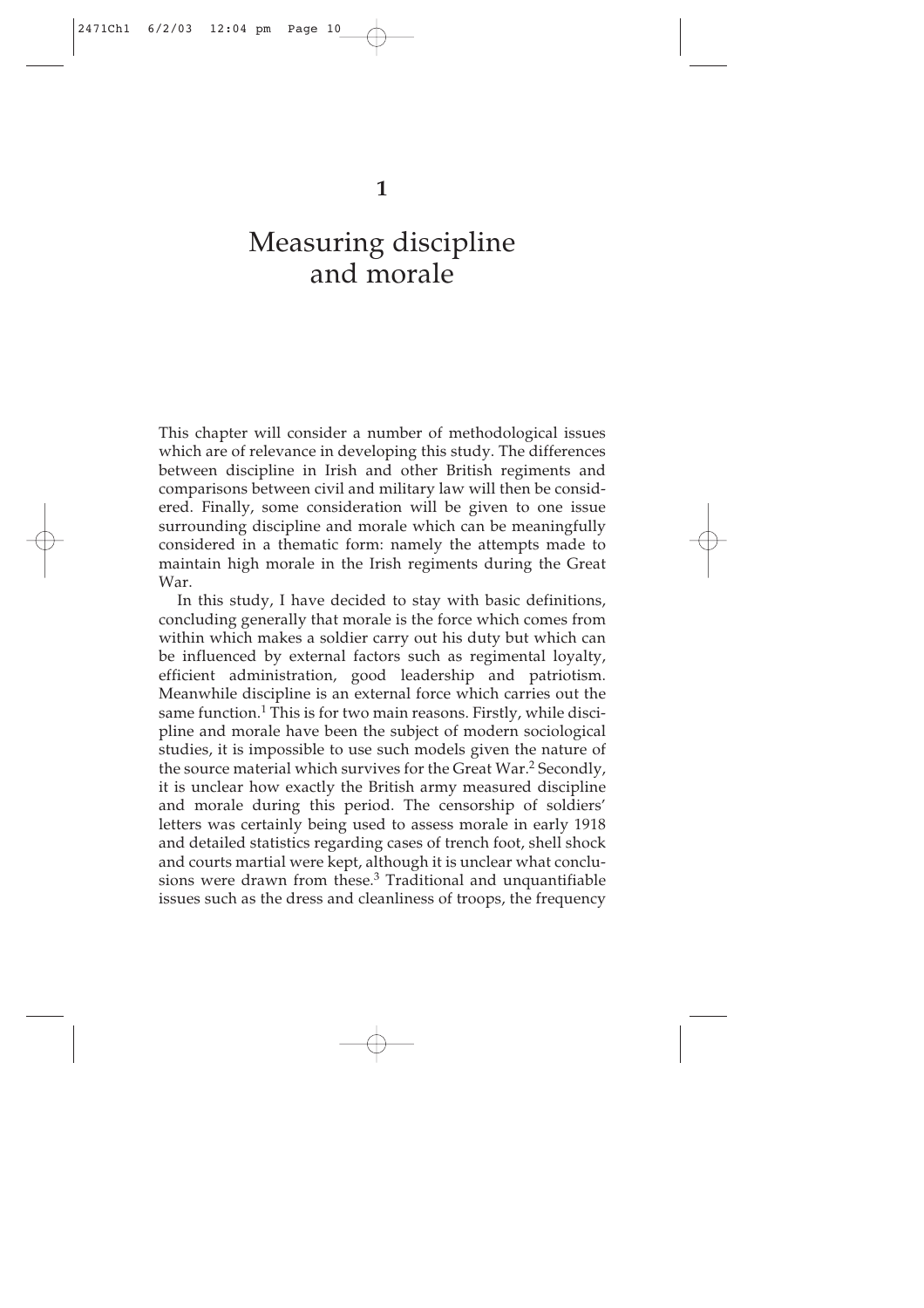of saluting and chats with battalion commanders, of varying degress of formality, were used to assess both discipline and morale.<sup>4</sup>

This book differs from previous studies of discipline and morale as it is based on a systematic study of courts martial records. A database of all 5,645 soldiers tried by courts martial, serving in Irish units on the Western Front between August 1914 and 11 November 1918, was compiled from courts martial papers held at the Public Record Office.<sup>5</sup> In addition separate databases used sample numbers of Irish battalions, serving at Gallipoli and in the Middle East, Salonika and in the United Kingdom during this period and considered the courts martial held in all Irish units based in the United Kingdom between 1 August 1913 and 31 July 1914. This means that it is now possible to assess how courts martial verdicts varied in the different theatres of war and between peace and wartime. A database was also compiled of courts martial in a small number of non-Irish units, which enables a comparison to be made between the treatment of Irish and English, Scots, Welsh and Australian troops by court martial.

The use of these records has created some problems, which is far from surprising given the difficulties which historians have found in dealing with modern British crime statistics.<sup>6</sup> Only in the case of courts martial, which resulted in the death penalty being utilised, have case transcripts been properly preserved (although, during research for this work some courts martial papers have been found attached to officers' personal files<sup>7</sup>). For most cases, the only surviving material is a brief entry, stating the accused's name and unit, the date and place of trial, the charge brought against him, the sentence passed, and whether this was amended by higher authority. Therefore, in the vast majority of cases, it is unclear what factors influenced the severity of the sentence passed.

The abbreviations used in the Judge Advocate General's records can also be confusing and prevented a thematic study of disciplinary problems. Frequently, soldiers were charged, not with a specific offence, but under a section of the Army Act. These are difficult to interpret, especially in the case of Section 40 of the Act, which is a universal charge, with no precedent in civil law – 'Every person subject to military law who commits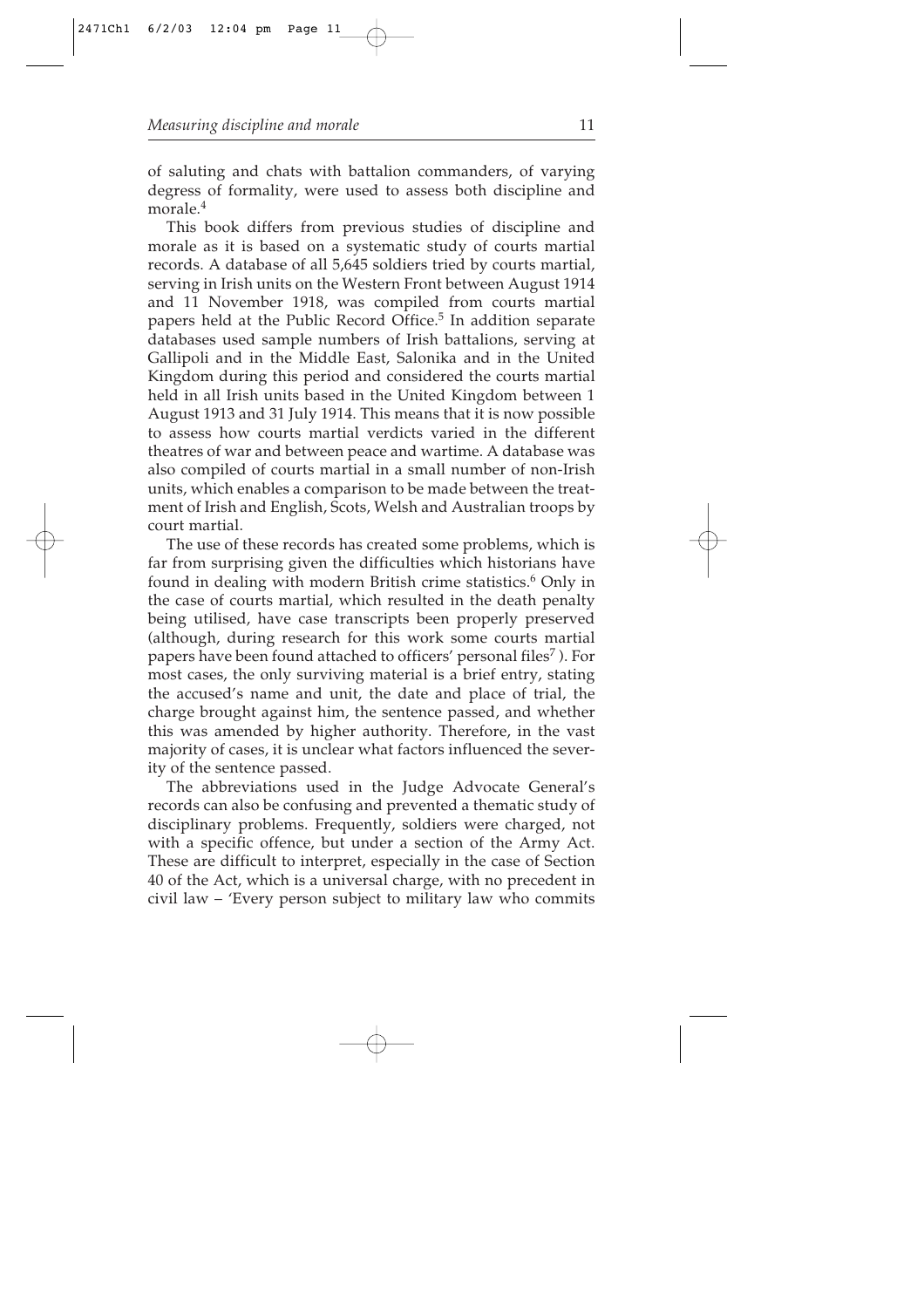any of the following offences; that is to say, is guilty of any act, conduct, disorder or neglect, to the prejudice of good order and military discipline'<sup>8</sup> – was in breach of this section. In cases where officers were charged under Section 40 of the Act, the actual charge was specified and these range from ownership of a camera on active service to homosexual activities.<sup>9</sup> Section 10 of the Army Act is similar in nature, covering a wide variety of offences – 'Every person subject to military law who commits any of the following offences; that is to say (1) Being concerned in any quarrel, fray or disorder, refuses to obey any officer (though of inferior rank) who orders him into arrest, or strikes, or uses or offers violence to, any such officer; or (2) Strikes, or uses or offers violence to any persons, whether subject to military law or not, in whose custody he is placed, and whether he is or is not his superior officer; or (3) Resists an escort whose duty it is to apprehend him or to have him in charge; or (4) Being a soldier breaks out of barracks, camp, or quarters'<sup>10</sup> – infringed this section.

The use of these charges on such an extensive number of offences makes it, at times, very difficult to assess what exactly were emerging as specific disciplinary problems in the Irish regiments and accounts for the large number of miscellaneous offences, noted in subsequent chapters. Equally problematic is the fact that a number of offences were multiple. It seems that many harassed adjutants would charge men with, for example, drunkenness, absence and Section 40 of the Army Act, presumably to insure that all possible charges had been made against the accused.

It seems that the usefulness of this source material demands some defence. Anthony Babington, Julian Putkowski and Julian Sykes have all held that capital courts martial cases were badly handled during the Great War and that many trials served 'for the sake of example' rather than to dispense any recognisable form of justice. To a large extent, these authors are correct in these assumptions; the role of military law was and is, primarily to maintain discipline in units. A number of serious allegations made against the British court martial system during the Great War appear much less serious when military law is compared with contemporary civil law. As previous authors have noted, 'prisoner's friends', officers appointed to conduct the defence of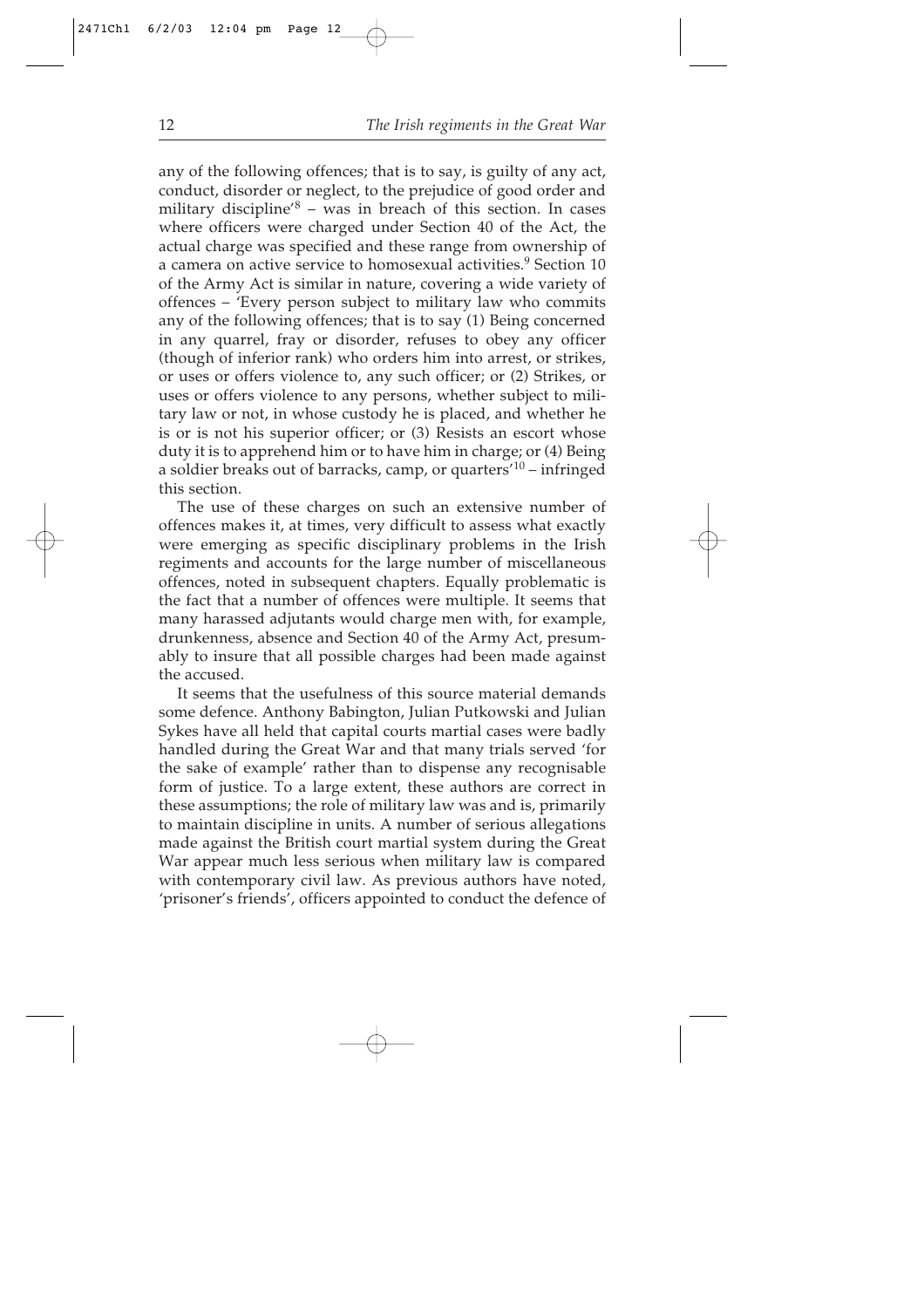accused soldiers, rarely played an active part in proceedings.<sup>11</sup> However, they have ignored the fact that in civil courts, few working-class defendants could afford legal representation and that the system of legal aid was in its infancy.<sup>12</sup>

The position of 'prisoner's friends' was, as has often been ignored, rather different to that of a defence counsel in a civil court and this is typified in the writings of Captain E. A. Godson of the 9th Royal Irish Fusiliers. On 17 December 1916, Godson noted that he was

Busy looking into the defence of Private Edgar who is charged with 'desertion' & looks as if he will suffer the extreme penalty. This is a stigma for the Batt[alio]n. & if possible to be avoided. On looking into the case it strikes one as being very pathetic as he gave a false age on enlistment in order to be able to join up & is now only 181 /2 & has been in the Army 2 years. He got a dose of gonorrhoea in Ireland & it has weakened him physically & morally. On the night before he fell out of the ranks on the way up to the trenches he undoubtedly was done up & did not realise what his action would bring him in for. If he were 12 years older his action would be unpardonable but I think it will be hard for the youngster to be shot.<sup>13</sup>

Godson felt that the court martial of Edgar was carried out fairly.<sup>14</sup> Nevertheless, he was disappointed by the outcome stating, 'P[riva]te. Edgar's sentence was published today  $-6$ months imprisonment, this is too light, not good for the B[attalio]n. but it is something of a personal triumph.'<sup>15</sup>

Much has been made of the 'class bias' supposedly evident at courts martial between middle-class officers and working-class other ranks.<sup>16</sup> This is of course a crude stereotype of the British army in the Great War; the massive expansion of the army and the horrific casualty rates meant that many working-class men received commissions as the war progressed.<sup>17</sup> More importantly, this stereotypical image of British officers ignores the fact that even after the removal of the property qualification for Justices of the Peace in 1906, the magistracy remained firmly middle and upper class in its composition in this period.<sup>18</sup> It should also be noted that trial by jury was not common in Edwardian civil courts. By 1900, less than one-eighth of trials in Ireland were by jury.<sup>19</sup> David Johnson further noted that jury trial 'was supposed to represent judgement by one's peers,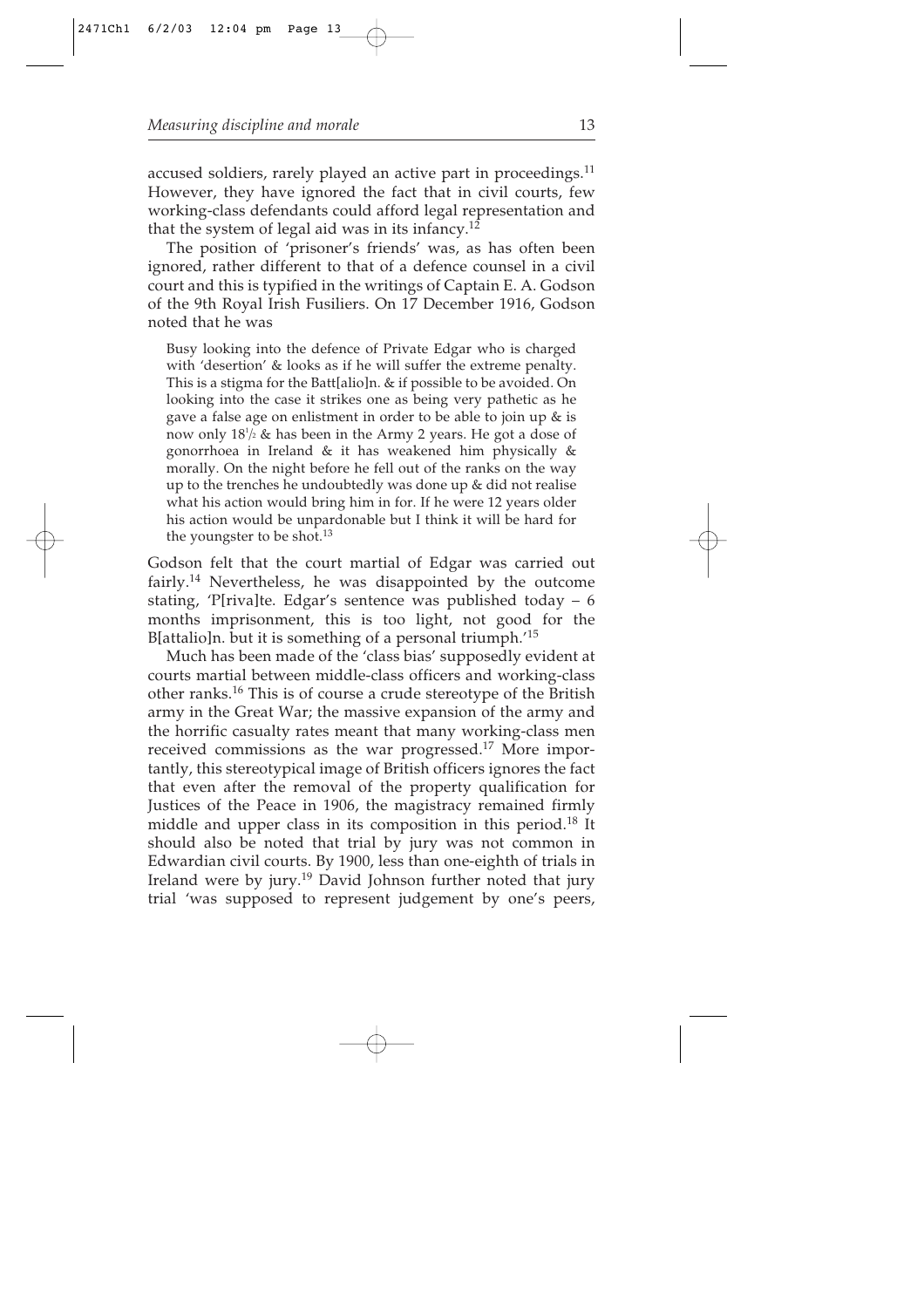although, in nineteenth-century Britain, given the property qualification for jurors, there was frequently a wide social gulf between those in the jury box and those in the dock.<sup>'20</sup>

Furthermore, while Putkowski and Sykes have stated that 'commanders reviewing capital cases frequently seemed reluctant to commute death sentences', $21$  the truth is that just 10.82 per cent of British soldiers sentenced to death by courts martial during the Great War were actually executed.<sup>22</sup> As a comparison with civil law it should be noted that between 1914 and 1918 of the 97 people sentenced to death by civil courts in the United Kingdom, 40 were executed, 43 had their sentence commuted to penal servitude and only 3 had their convictions quashed by the Court of Criminal Appeal.<sup>23</sup> Strictly speaking, of course there was no appeals structure available to those found guilty by courts martial.<sup>24</sup> However, in a very real sense the Judge Advocate General's office did act as an appeal court and large numbers of cases were either quashed or amended, as discussed later in this chapter. In some ways, this system was fairer than the civilian appeals procedure; all court martial cases were subject to scrutiny to insure that proper procedures had been followed. An interesting comparison with civil courts is that between 1909 and 1912 the Court of Criminal Appeal heard an average of only 450 applications to appeal and 170 actual appeals, per annum.<sup>25</sup>

Some reservations regarding the reliance on court martial records as the measure of a unit's record of discipline and morale must be made. Commanding Officers (COs) held considerable personal powers to discipline the men under their command. They were entitled to detain a soldier and stop his pay for up to twenty-eight days on their own authority, without recourse to any form of court martial. Company officers could also impose lesser punishments (normally consisting of extra drill) on soldiers who had been involved in minor military offences, for example, being late for parade.<sup>26</sup> These provisions meant that, in some cases commanding officers could cover up serious disciplinary breaches, for fear that they would reflect badly on their own ability to command. The 14th Royal Irish Rifles, for example, had a very small number of courts martial during their period of training in Ireland, as the Battalion's adjutant refused to refer absence without leave cases to courts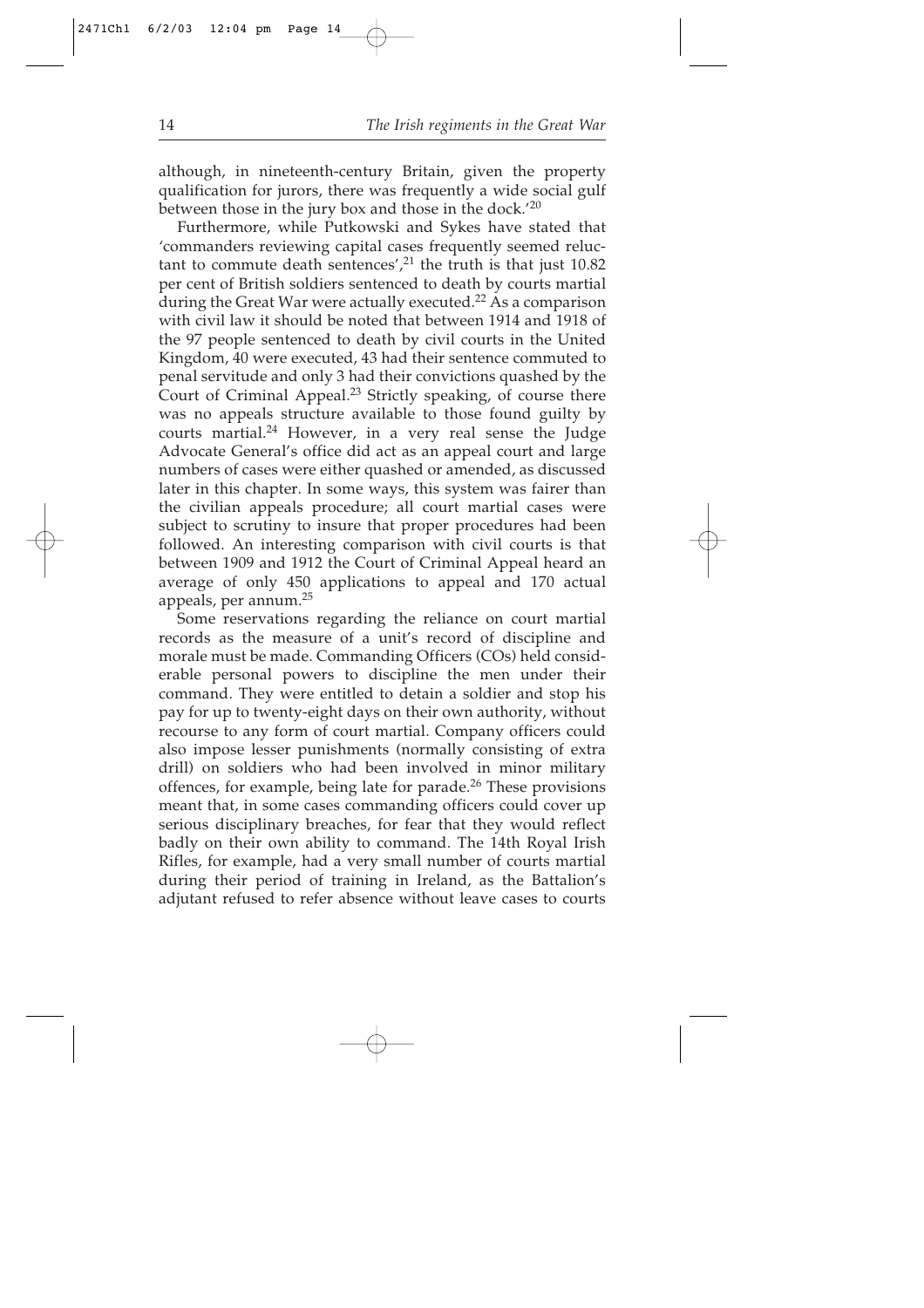martial.<sup>27</sup> However, if the accused requested a court martial this had to be held and the available evidence suggests that a reasonably large number of soldiers, throughout the war, were aware of this right and made use of it.<sup>28</sup>

Full details of cases tried by COs or company commanders were never kept in a systematic, centralised fashion, and few actual case details have survived. However, it would seem fairly clear that, in most cases, the CO acted in a reasonably impartial fashion. The then Private Robert McKay, attending an orderly room parade in the 109th Field Ambulance in May 1915 noted,

One man, Joe McMinn, was charged by the Sergeant-Major with refusing to obey an order, and the sequel was rather interesting. After the charge was read out by the S[er]g[ean]t. Major, McMinn asked the Commanding Officer could he cross question the S[er]g[ean]t. Major. Given permission, McMinn began by asking the S[er]g[ean]t. Major, 'When I was doing extra drill, were there not a number of other men also undergoing punishment?' The S[er]g[ean]t. Major admitted this was so. McMinn: 'You gave me an order to quick march, and I obeyed; now I was at the far end of the parade ground and my back was toward you. When you gave the order "About Turn" did you name me?' S[er]g[ean]t. Major: 'No, I did not.' McMinn, 'How, then, was I to know the order "About Turn" was for me?' The result was the case was dismissed. And, after we came out of the orderly room the S[er]g[ean]t. Major came up to McMinn and said 'Congratulations, McMinn, you got out of that well.'<sup>29</sup>

However, not all hearings by company officers were conducted within the requirements of the Army Act. Second Lieutenant Percy McElwaine on joining the 19th Royal Irish Rifles at Newcastle, Co. Down in August 1916, remembered,

I had to take company orderly room and I had a case in which a man was charged with refusing to go into the sea on a bathing parade. The only evidence provided was a note written by the sergeant in charge of the party. I refused to accept this and as no witness was produced to prove either that the order had been given or that it was disobeyed I dismissed the case. This got round like wildfire and the cases in the other companies were dismissed too. The company commanders did not like my 'technicalities'.<sup>30</sup>

In terms of assessing discipline, the point must also be made that a number of officers seem to have dealt with disciplinary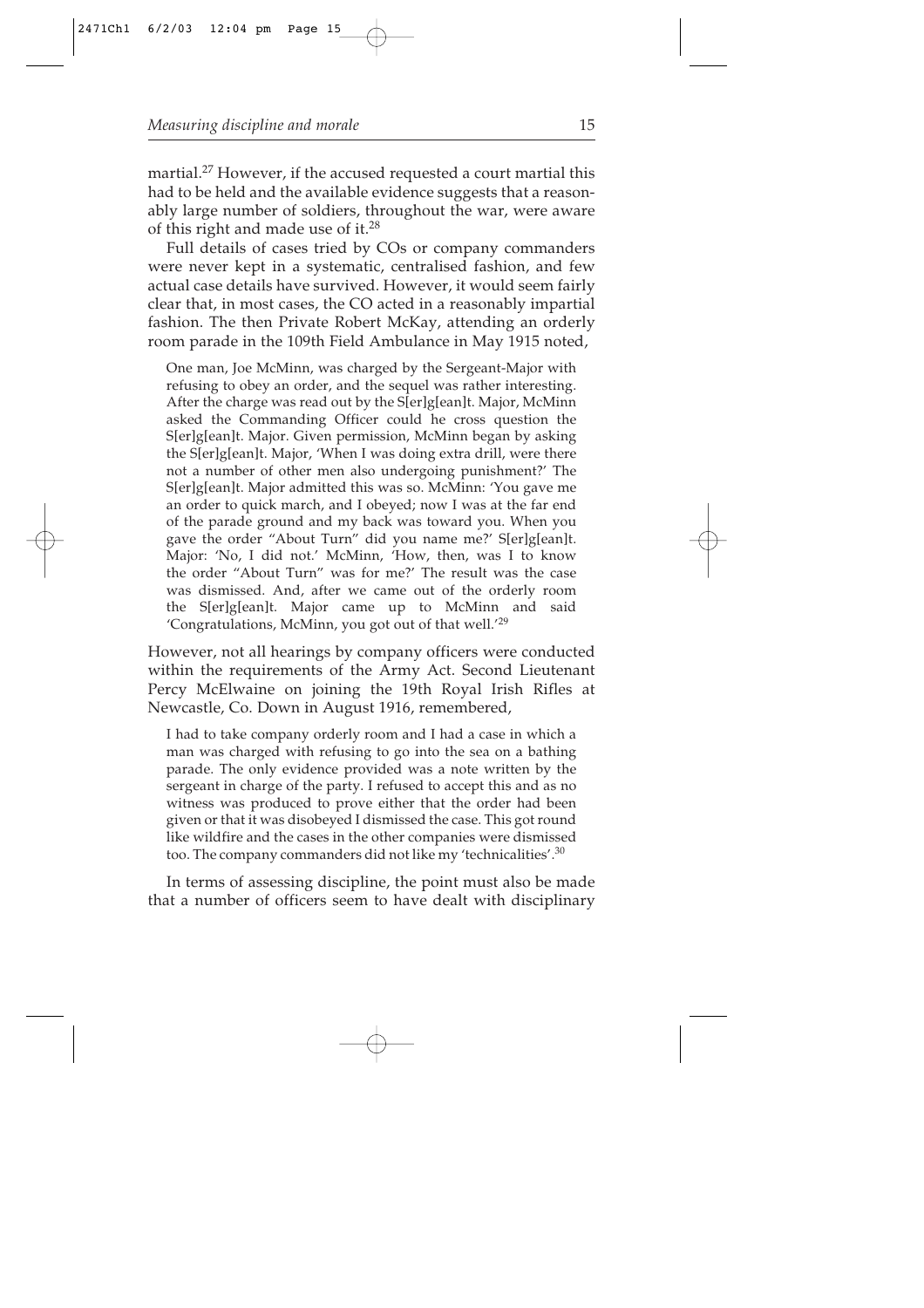problems in an entirely illegal matter, using what could be termed 'informal discipline'. At its most extreme this involved shooting retreating troops $31$  but it could take much more subtle forms and seems to have been practised fairly widely in Irish regular and New Army battalions. Captain Montgomery of the 9th Royal Irish Rifles gives an example of 'informal discipline' at work,

I got a draft the other day. Undesirables from the 3rd. Batt[alion]. in Dublin – mostly old soldiers – tried some of the old tricks on the young fellow that couldn't know anything, I don't but nice and quietly I said 'Serg[ean]t. Major please arrange to have these people well beaten after parade, I don't want to be bothered writing things on their conduct sheets. I don't like writing. If one beating isn't enough you needn't bother me about it. Just have 'em beaten everyday at reveille for as long as it takes to lick 'em into our shape. When we get 'em in the trenches we can see if any of them are likely to come up to our standards or not.'<sup>32</sup>

The attitude of Captain Gerald Achilles Burgoyne is even more interesting as he had served in the 3rd Dragoon Guards during the Boer War of 1899–1902 and in the 3rd Royal Irish Rifles (Special Reserve) before joining the 2nd Royal Irish Rifles, and was therefore possibly reflecting a normal practice in regular and Special Reserve units. He recalled that the 'worst man' in his company had forgotten to draw ammunition before coming up to the line: 'I kicked him as far as I could and then hammered him over the back with my stick ... I think I'd have shot him had I had my revolver on me at the time.<sup>'33</sup> Burgoyne justified this by noting that this man had put the entire company at risk.

Conversely, a point which is not acknowledged by Babington, Putkowski and Sykes is that courts martial were reviewed by the Judge Advocate General's office, in considerable depth and many soldiers escaped severe sentences due to technicalities. A number of problems arose at courts martial, which saw the sentence passed quashed or amended. For example, in the case of soldiers serving on the Western Front, in Irish regiments, of 5,645 tried by courts martial between the arrival of their units in France and the Armistice, 1,917 (or 34 per cent) had their sentence altered in some way, following the submission of the case transcript to the Judge Advocate General.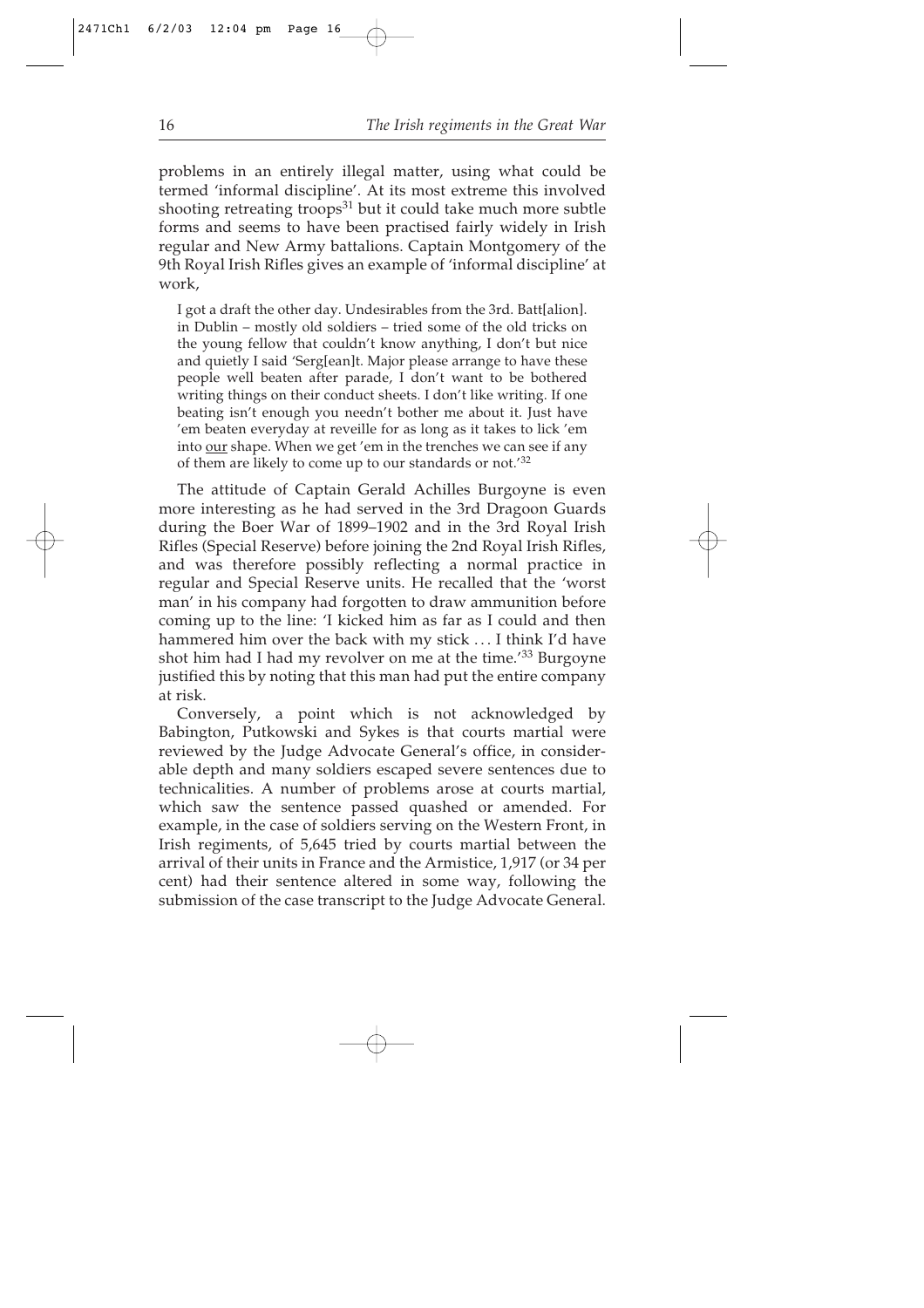Of these cases,  $161$  were quashed.<sup>34</sup> In most of these cases courts were wrongly constituted, mainly as members of the court did not hold sufficient commissioned service to be sitting in judgement. However, the sentences against Privates J. Doyle and J. Dunne of the 6th Royal Dublin Fusiliers and Private F. Lahiff, 7th Royal Munster Fusiliers were quashed purely as 'a Captain of the 6th. B[attalio]n., Royal Dublin Fusiliers and a Lieutenant of the 7th. B[attalio]n., Royal Munster Fusiliers served on the court in each case in place of a Captain of the 6th. B[attalio]n., Royal Munster Fusiliers and a Captain of the 7th. B[attalio]n. Royal Munster Fusiliers as appointed by the Convening Order; and the Courts therefore had no jurisdiction.'<sup>35</sup>

Another breach of regulations was carried out by Major General Powell, the GOC, 36th (Ulster) Division, who frequently held Field General Courts Martial in his division when it was based in Britain, although these could only legally be held overseas.<sup>36</sup> Another problem was with wrongly completed paperwork. An extreme, if not untypical example, of this was in the case of Private Francis Dillon of the 6th Connaught Rangers. The Judge Advocate General's Office noted that no less than five seperate forms had either been wrongly completed or were missing from the case notes.<sup>37</sup>

Taken together this catalogue of mistakes demonstrates that many officers, especially in New Army units, were almost completely unfamiliar with the intricacies of court martial proceedings, and this enabled a considerable number of men to escape on technicalities. Writing on his own legal training, Captain Montgomery, a New Army officer in the 36th (Ulster) Division noted,

I have had to make up a lot of law, both military and civil and also, of course get a real good practical working knowledge of the rules of evidence. It is like everything else, I have had to pick it up by doing it in real earnest. No fancy courses or other luxury of that kind – just go and do it and may the Lord have mercy on you if you make a mess of it. I have been lucky enough up to now. I haven't even had a case returned to me. It is largely a matter of luck however.<sup>38</sup>

Partly to balance this, there does seem to be some evidence to suggest that higher command moved successful 'prisoner's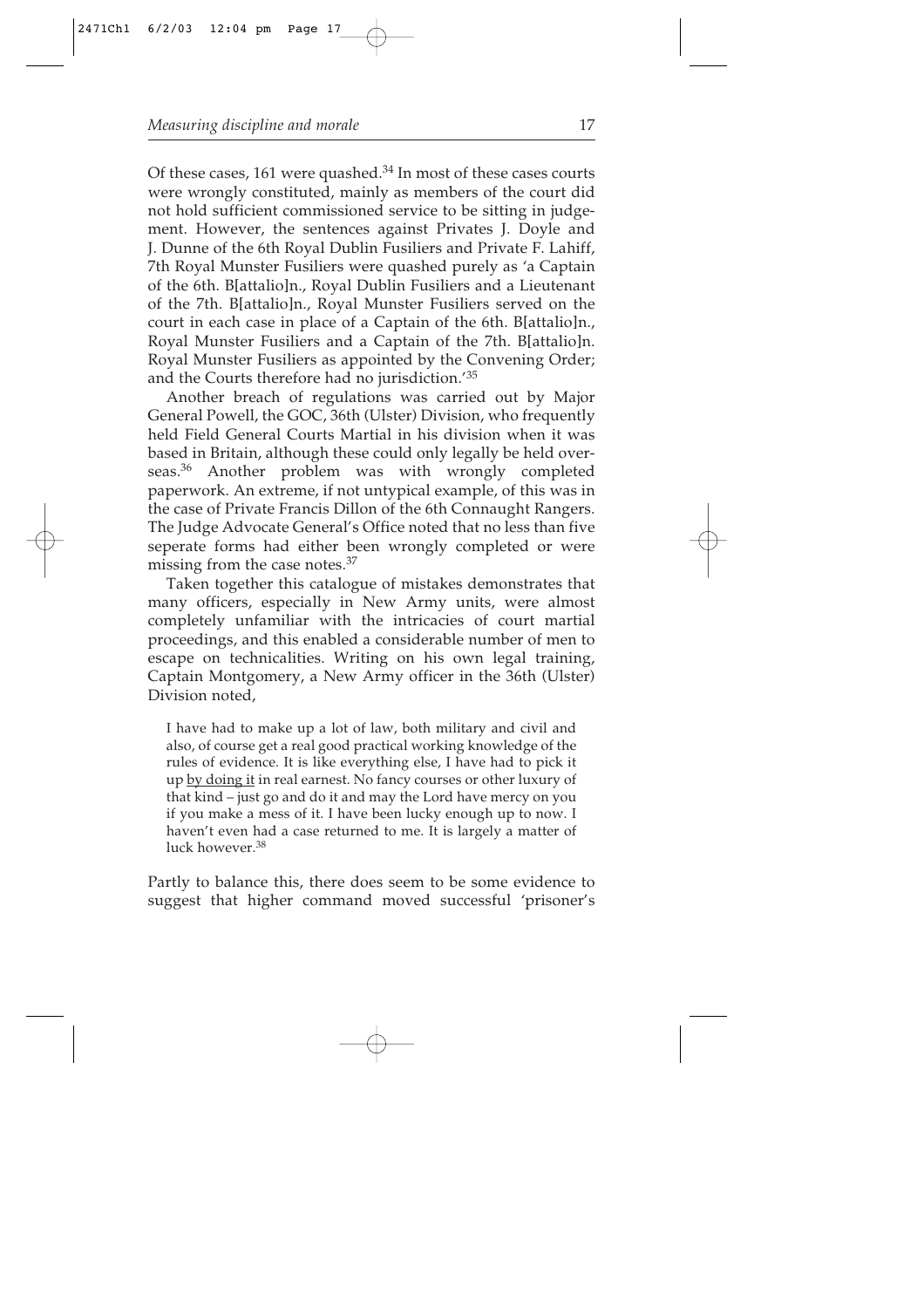friends' to other duties. Lieutenant Percy McElwaine of the 14th Royal Irish Rifles, who had practised as a barrister in both Ireland and Canada before the war, believed that he was transferred to Amiens, as a divisional purchasing officer, because he successfully defended three men.<sup>39</sup>

Therefore, it must be acknowledged that courts martial statistics are not a completely reliable guide to disciplinary problems in a unit. Officers could deal with military crimes, either formally or informally, without passing it to higher authority to protect their own position or the standing of their unit. Similarly, overzealous officers, involved in preparing defence cases, could be assigned to other duties to insure that the correct verdict (at least in disciplinary terms) was reached. However, to counterbalance this, it is clear that the Judge Advocate General's office extensively reviewed cases and altered or dismissed a number of verdicts due to legal technicalities. Similarly, some officers taking over command of a unit may have opted to have a large number of men courtmartialled to stamp their own authority on the unit. This does seem to have been the approach adopted by Brigadier General W. M. Withycombe when he took command of the 107th Brigade, 36th (Ulster) Division in late 1915. Interpreting courts martial records is, clearly, a complicated issue; however, it does appear that the statistics used in this study are much more reliable than the indiscriminate use of statistics relating to health problems or reliance on a few random courts martial reports which were found in war diaries, which have been used by some previous authors.<sup>40</sup>

As previously mentioned, it is clear that discipline in Irish regiments was seen as different to that in English units and this is an important issue when assessing disciplinary problems in the Irish regiments. For example, Brigadier W. Carden Roe, who served as a lieutenant with the 1st Royal Irish Fusiliers during the Great War stated, 'The Irish soldier is undoubtedly a pleasant fellow to deal with. He gives a certain amount of trouble at times, but there is no malice behind it: it rather resembles the behaviour of a naughty child.'<sup>41</sup> Likewise, Captain P. L. Sulman, serving in the 11th Hampshire Regiment (the pioneer battalion of the 16th (Irish) Division) wrote,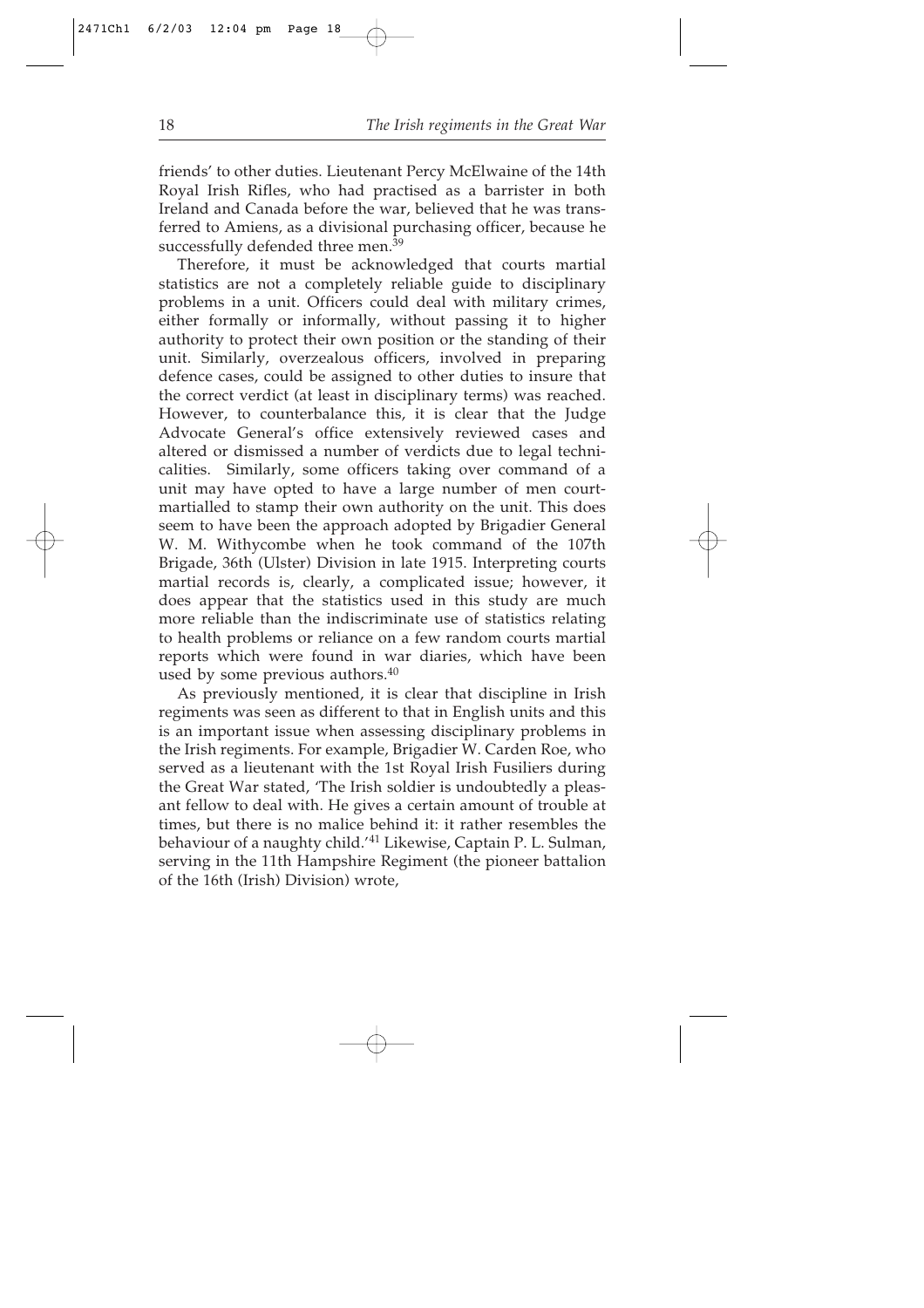Have got some tame Irishmen with me again. They're so nice; have you ever noticed how very polite the working class Irishman is. They work like mad if you push around with them, but the minute you go away they all sit round the fire and play toss halfpenny or something so as not to get bored . . . Still they're an awfully good lot if you know [how] to treat them. Cursing is absolutely no use. They only think you're a fool to get so excited over nothing. Treat everything as a joke and with a little bit of blarney and everything goes swimmingly.<sup>42</sup>

Sir Francis Vane made similar comments with reference to his time as a major with the 9th Royal Munster Fusiliers, 'the Irish have to be treated – if the best is to be obtained from them – in quite another manner to English or Scots soldiers . . . A kindly familiarity which might injure discipline in a British regiment, will never be presumed on by the Irish – and if you have to correct them for minor irregularities it is better to do it with a smile than a frown.'<sup>43</sup>

While seen as 'child-like' or 'colonial' by British officers, Irish soldiers were also, somewhat perversely, seen as more politically motivated than their English, Scottish or Welsh counterparts. This, of course, was not without reason: during the 1798 rebellion some Irish units had not shown particularly good discipline,<sup>44</sup> while Fenian infiltration of Irish regiments had caused concern in the 1860s.<sup>45</sup> More recently, during the Third Home Rule Crisis indiscipline was evident amongst many officers, most noticeably amongst serving and reserve officers who were actively involved in the UVF; while other ranks in the Special Reserve battalions of the Royal Inniskilling Fusiliers, Royal Irish Rifles and Royal Irish Fusiliers and in the North Irish Horse, exhibited strong UVF sympathies.<sup>46</sup> Finally, the rise of Sinn Fein, post 1916, appears to have led to some concern about discipline in Irish regiments. These fears over Irish discipline do seem to have led to a situation where many incidents, written off in English, Welsh or Scots units as 'strikes' led to prosecutions for mutiny in Irish units. This is particularly clear in the period when the 16th (Irish) Division was training in Ireland.

Such stereotypes are to be expected, given the portrayal of Irishmen in contemporary popular culture. As L. P. Curtis has commented, there was a,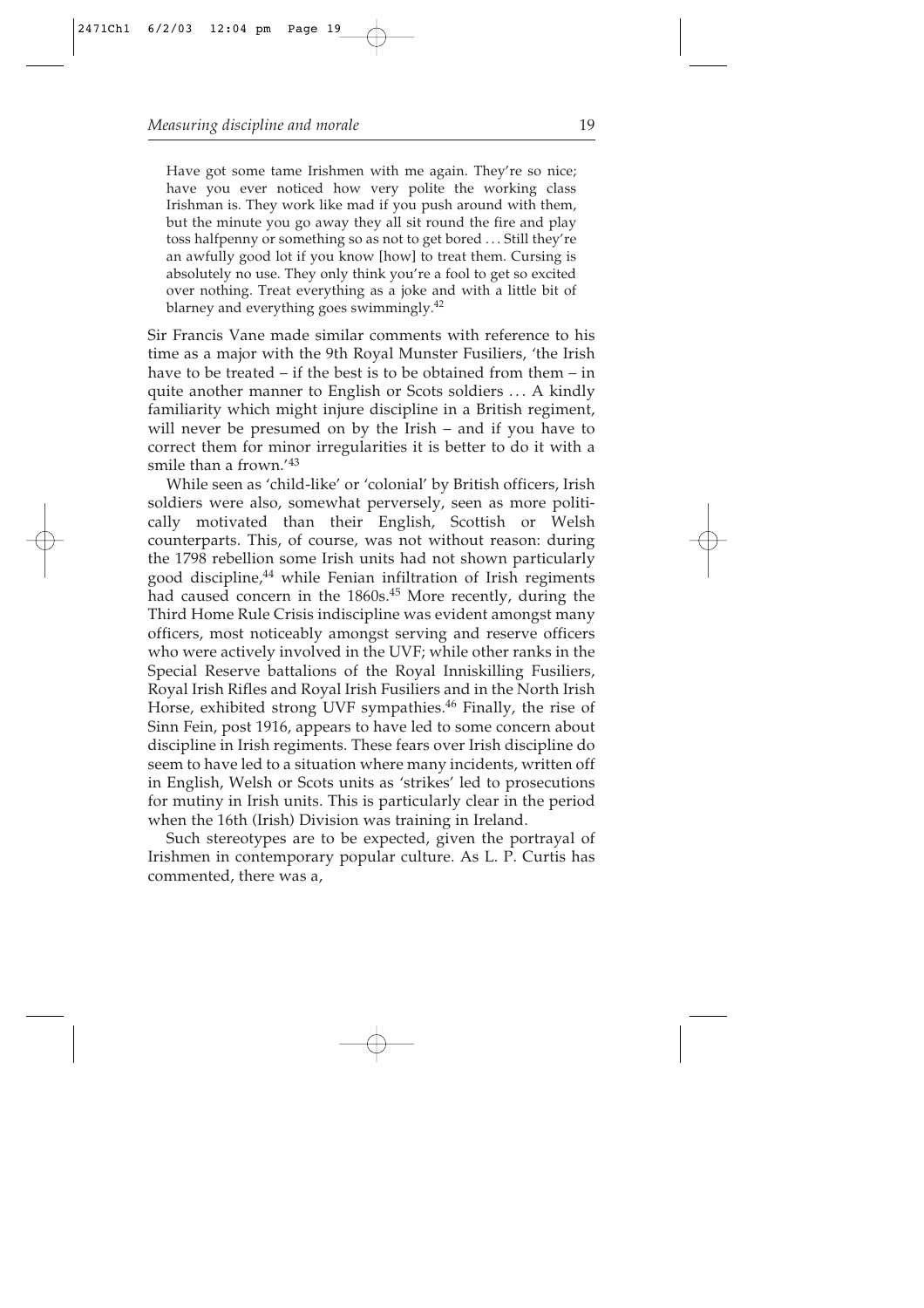widespread belief in Victorian England that Englishmen and Irishmen were separated by clear-cut ethnic or racial as well as religious and cultural barriers was reinforced continually by political events in both countries. Intermittent rebellions and chronic agrarian unrest in Ireland, combined with the disorderly behaviour of some Irishmen in Britain, seemed to confirm the notion that Irish Celts were a sub-race or people with habits antithetically opposed to English norms of thought and behaviour.<sup>47</sup>

In terms of crime rates, there were clear differences between English, Scots, Welsh and Irish crime patterns, which demonstrate that this view, outlined by Curtis, did have some basis in fact. In his study of crime amongst Irish immigrants in Great Britain in the nineteenth century, Roger Swift noted that the Irish born were five times as likely to be committed to prison as their English counterparts, between 1861 and 1901.<sup>48</sup> Swift emphasises that, 'Irish criminality was highly concentrated in the often inter-related categories of drunkenness, disorderly behaviour and assault (including assaults on the police) and, to a lesser extent, petty theft and vagrancy.'<sup>49</sup>

These high crime rates were not confined to Irish immigrants living in Britain. J. V. O'Brien has shown that, by 1911, of the major English cities, only Liverpool and London had higher numbers of people proceeded against for indictable or nonindictable offences than Dublin.<sup>50</sup> In rural Ireland the situation was little better; Waterford and Limerick had higher arrest records for drunkenness than Dublin and faction fights were regular events, not only in Belfast, but in much of the Irish countryside. $51$ 

These high crime rates amongst the Irish in the Victorian and Edwardian periods obviously had an impact on the number of men from Irish units tried by courts martial. Firstly, it should come as no surprise that offences such as drunkenness, which were common in Irish civil society, were also common in Irish regiments. Secondly, the stereotypical image of the Irishman in early twentieth-century Britain, may have meant that officers were prepared to have men serving in Irish regiments tried by courts martial for crimes such as drunkenness, much more readily than their counterparts in English, Scottish or Welsh regiments. This stereotypical view of Irish soldiers may account for the relatively high number of courts martial in Irish units,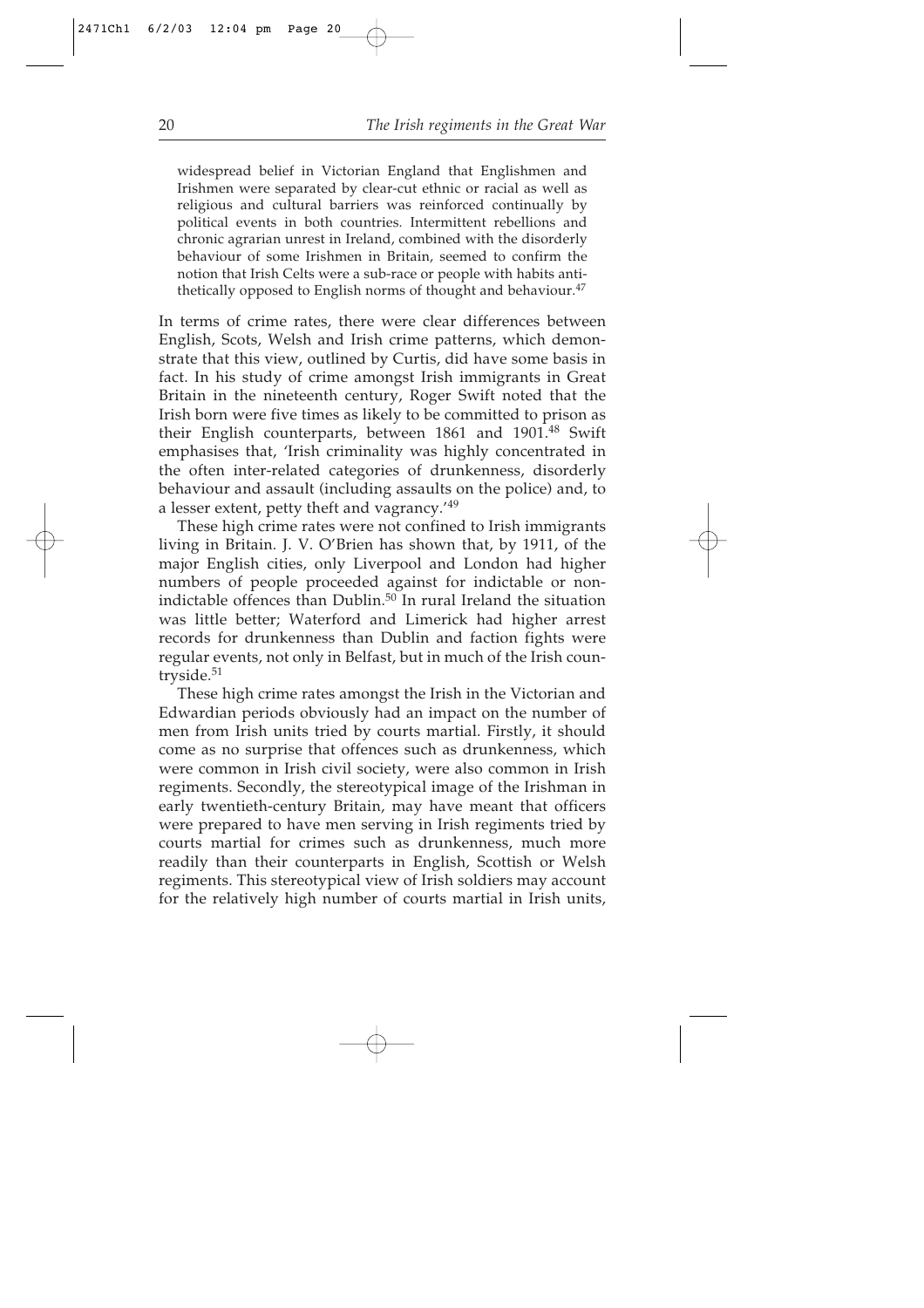even from 1916 to 1918, when many contained large numbers of non-Irish personnel. A similar stereotypical image of Australian troops may account for the very high numbers of courts martial in the Australian Imperial Force (AIF), for example in the Fourth Army in December 1916 of 182 cases of absence without leave, 130 involved Australians.<sup>52</sup>

As already noted, the manner in which courts martial records are kept prevents a fully thematic study of this issue, and, indeed, disciplinary problems are best considered in a chronological context. However, the attempts made to maintain high morale and good discipline in the Irish regiments, and indeed, the British army as a whole, do lend themselves to a thematic assessment.

During the Second World War the maintenance of morale was an issue of great importance to the armed forces. J. A. Crang, David French and S. P. Mackenzie have shown the development of such diverse morale-boosting measures as the army bureau of current affairs, army education, the Army Catering Corps and post-war planning schemes. Similarly, psychological testing was carried out in units after 1942 to try and remove the mentally unstable from front-line units.<sup>53</sup> However, during the Great War there were very few initiatives taken at the High Command level to foster morale; instead, regimental officers were largely left to use their own initiative.

The regimental system did possess many positive benefits in fostering morale. Organised sports had existed long before the war and these continued to be carried out throughout the period of hostilities. Socially exclusive sports, such as polo, rugby and hockey remained largely the preserve of officers,<sup>54</sup> but not surprisingly, soccer was the most popular event. In April 1916 the 9th Royal Irish Fusiliers and 10th Royal Inniskilling Fusiliers played a match against each other, apparently as part of a Divisional Cup game. Meanwhile, in December 1915, the 14th Royal Irish Rifles had inter-company and officers against sergeants matches, prior to a match with the 11th Royal Inniskilling Fusiliers, and officers were keen to maintain a supply of footballs for men in the 5th Lancers.<sup>55</sup> Equestrian events also remained popular. In May 1916, the officers of 'D' Squadron, 5th Lancers, organised a steeplechase, which consisted of two races and on which a sweepstake was held.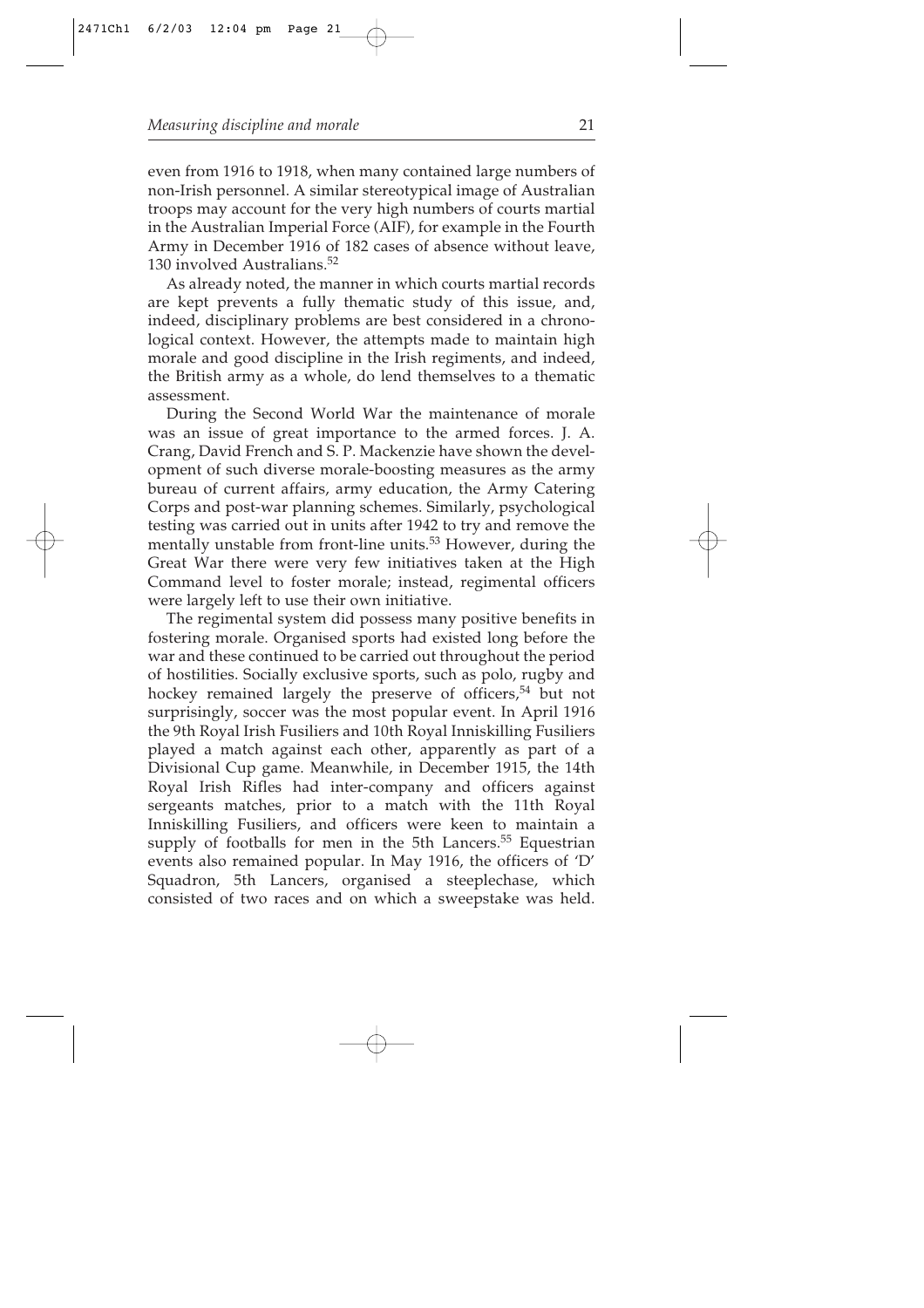Less ambitiously there was a mule race organised in the 36th (Ulster) Division in April 1916.<sup>56</sup>

Regimental holidays were also useful in maintaining morale, the most important for Irish regiments being St Patrick's Day, although some units did have their own special holidays, for example, the 1st Royal Irish Fusiliers celebrated Barrosa Day on 5 March 1915 with an extra dinner for other ranks and officers.<sup>57</sup> Regimental comforts funds, also operated in this period. By late October 1914 a comforts fund, established by the wife of Lieutenant Colonel Churcher of the 1st Royal Irish Fusiliers, and operating in the Armagh area, had already dispatched forty 11-pound packages to the Battalion. These packages included electric torches, tobacco and daily newspapers.<sup>58</sup> Meanwhile, in March 1915 the 1st Connaught Rangers received an ambulance from 'The People of Galway'.<sup>59</sup> More elaborate comforts funds were formed for the benefit of 36th (Ulster) Division. The Ulster Women's Unionist Council established the Ulster Gift Fund based in Belfast while in London, Sir Edward Carson's wife, Ruby, set up the Comforts for the Ulster Division Fund.<sup>60</sup>

The regimental system also helped to foster paternalism in officer–man relations in the Irish regiments. It seems to have been relatively common for officers, at least in regular units, to obtain gifts, in the forms of clothing, foodstuffs, cigarettes or sporting equipment from either regimental funds, private companies or from their own resources. Mrs Nightingale sent out razors to men in the 2nd Royal Munster Fusiliers following a request by Captain Filgate, a friend of her son's.<sup>61</sup> Meanwhile, by March 1915, 'D' Company of the 2nd Royal Irish Rifles had received a football from the employees of Mackie and Sons Foundry, Belfast.<sup>62</sup> Lieutenant J. A. T. Rice obtained cigarettes, footballs and clothing for men in his troop of the 5th Lancers, from his parents.<sup>63</sup>

Such measures helped to make the regiment more than simply an administrative organisation and there is considerable evidence to show that men did develop real loyalty to their individual regiment or battalion. J. H. M. Staniforth, in hospital with scabies in August 1916 commented, 'they have started a poisonous system of pooling all drafts at the Base and sending them to the unit that needs them most; so although its not often done with officers, it's quite on the cards that I might find myself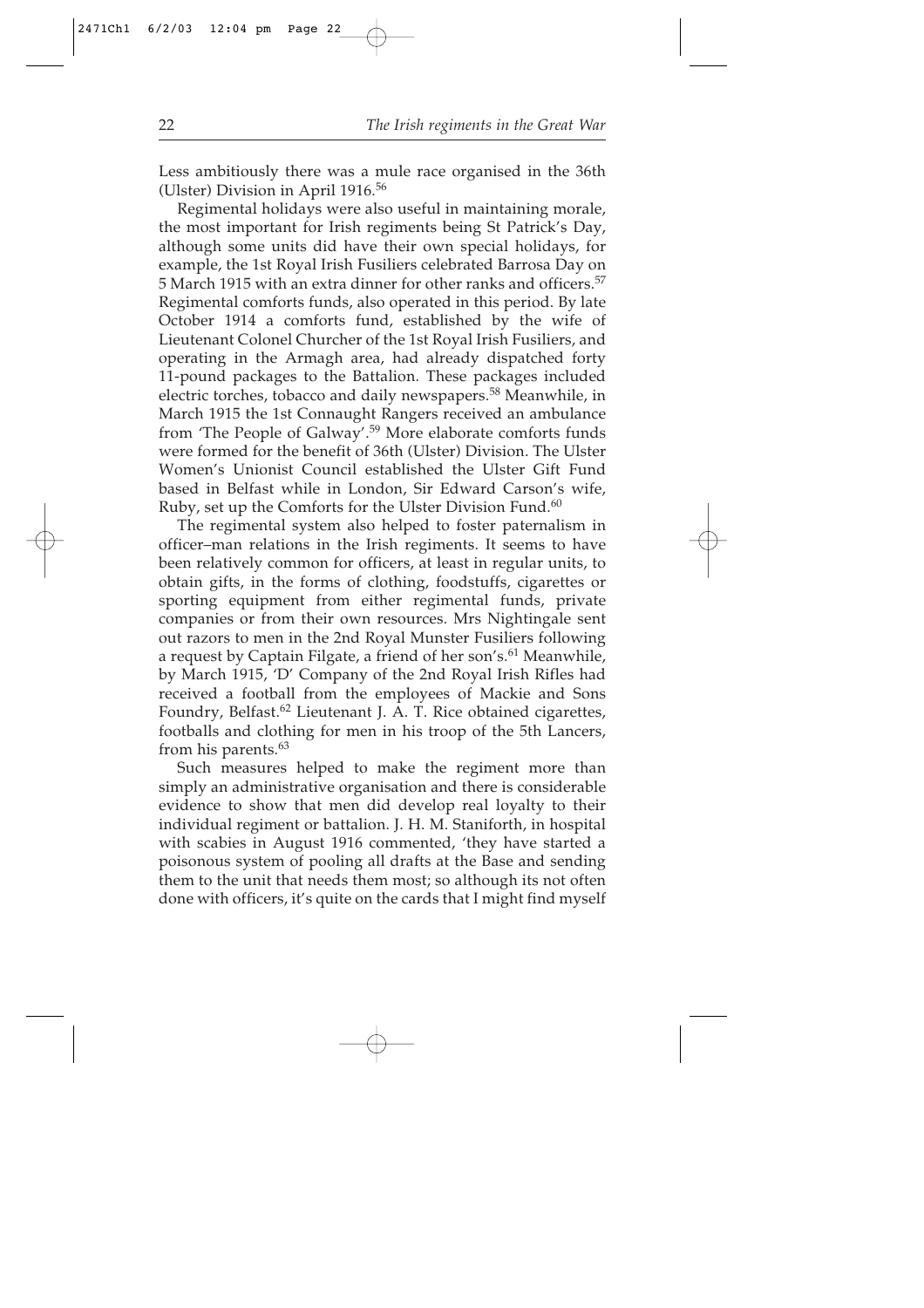packed off to the West Rutlandshire Militia instead of the 7th. (S[ervice]) B[attalio]n., P.[rince] O.[f] W.[ales] Leinster Regiment.'<sup>64</sup> This was not a fear confined to officers, as some men of the 10th Royal Inniskilling Fusiliers, wounded on 1 July 1916, were posted to the 1st Royal Inniskilling Fusiliers in August 1916. As one veteran remembered, 'Every day we used to report to the Commanding Officer of the 1st Battalion and requested to be sent back to our Battalion, but again and again we were refused.'<sup>65</sup>

While the regimental system clearly did help to build morale, and meant that new drafts were mixed with experienced veterans, the system did lead to a number of problems during the war. As Hew Strachan notes, 'Logically, the experience of the First World War should have destroyed the regimental system. The mechanics of the Cardwell/Childers arrangements were redundant in 1914–18.'<sup>66</sup> A mixture of poor recruiting during the war and a regimental system which had failed to keep pace with demographic changes in Ireland since the 1880s meant that from a very early stage in the war the regimental structure of the Irish regiments virtually collapsed. This meant that cross-posting of men to other units became increasingly necessary. As early as November 1914, for example, 3 officers of the Royal Munster Fusiliers, 5 of the Royal Dublin Fusiliers, 1 of the Connaught Rangers and 1 of the North Staffordshire Regiment arrived for duty with the 2nd Royal Irish Regiment.<sup>67</sup> Likewise, by April 1915, officers from Special Reserve battalions of the Royal Dublin Fusiliers and Royal Inniskilling Fusiliers were serving in the 2nd Royal Irish Fusiliers.<sup>68</sup> As the war progressed, the crossposting of men became increasingly necessary and it seems that this was an issue which caused particular problems in the Irish units. When Captain W. T. Colyer rejoined the 2nd Royal Dublin Fusiliers from a school of instruction, in April 1917, he noted,

when I got there, what a change! In the first flush of disappointment I felt as if I might just as well have been sent to the 8th. Battalion, not to mention the 18th. Manchesters or the 118th. Cheshires! There was a new C.O., Colonel Jeffries [Jeffreys], also a new Adjutant, Captain Mallory-Scott, and two-thirds of the other officers I had never met before. As for the rank-and-file, not only did nearly all their faces seem to be new, but about half of them made no pretence of having come from Ireland at all. Two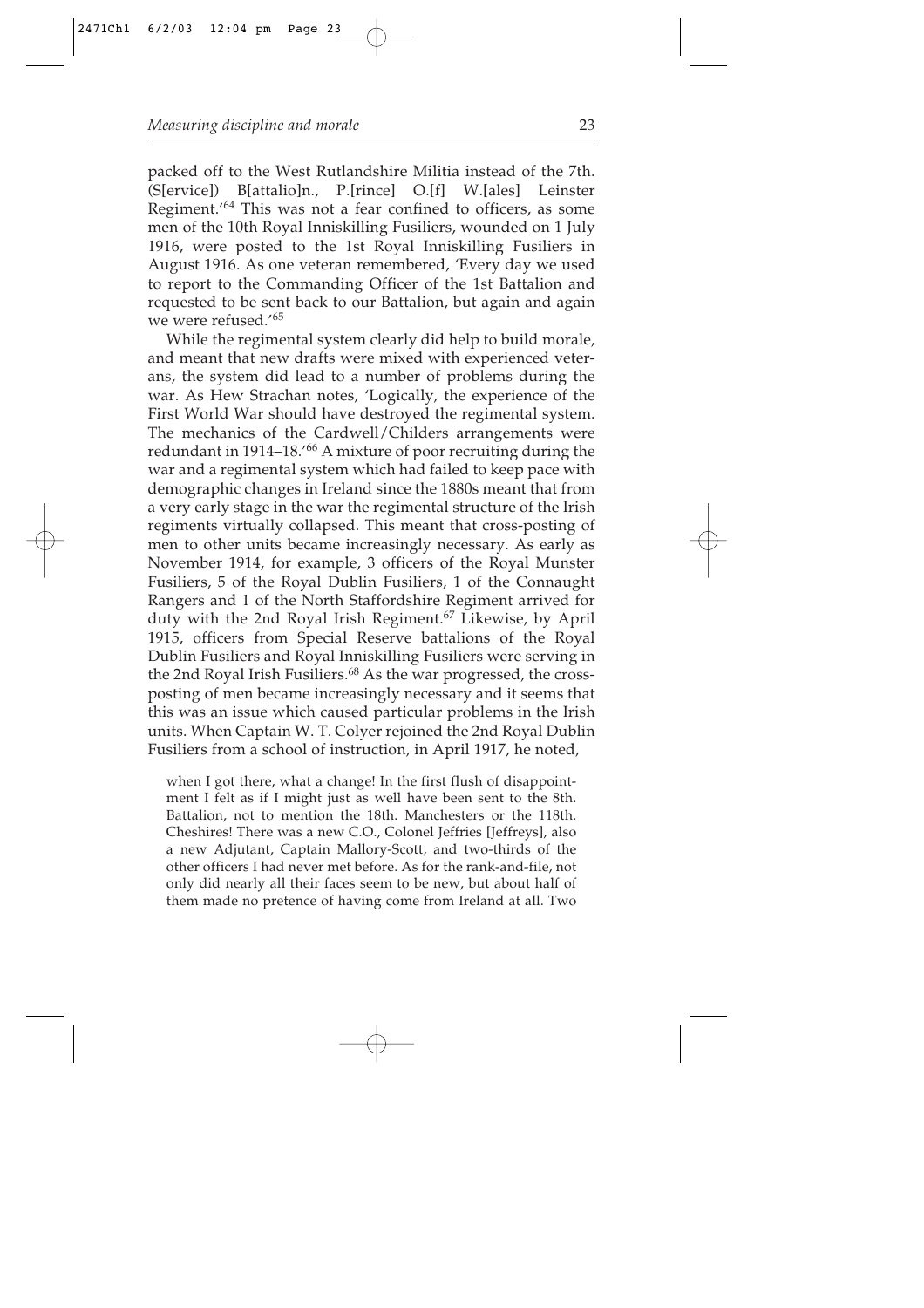large drafts of Londoners had been sent to the battalion; and, Londoner as I was myself, I resented their intrusion as keenly as if I had been born and bred on the banks of the Liffey. $69$ 

The importance of the regimental system in cementing drafts together should not be overestimated. The British regimental system had been designed to assimilate small numbers of recruits into regular military life, not to rebuild units after the level of casualties suffered during the Great War. Commenting on the 2nd Royal Irish Rifles, brought up to strength in November 1914 after being reduced to just over forty men in the Retreat from Mons, John Lucy (then a sergeant) stated, 'The new battalion was shiftless, half-baked in every way, and the noncommissioned officers were very poor stuff ... The old army was finished.'<sup>70</sup>

The Irish regimental system did survive the Great War, but Nicholas Perry's view that 'Irish units and formations did retain their Irish identities, and at any given stage of the war were likely to be at least as representative in terms of regional identity as most other units in the British army',<sup>71</sup> is highly debatable. A system which had been designed to meet the requirements of Imperial policing in the 1880s was not appropriate to the battlefields of the Great War. Irish regular battalions survived only by cannibalising their more junior Service battalions and this was an unpopular measure, influenced by diverse political factors, which will be examined in more depth in chapter 5.

Another important element in maintaining morale were the visits of important personages to the Irish regiments. Field Marshal Lord Roberts was an early visitor to the 2nd Leinster Regiment in November 1914, although, perhaps not surprisingly given his stand over the Home Rule issue, his welcome does not appear to have been effusive.<sup>72</sup> Political visitors to the Irish regiments did not arrive until much later. On 1 September 1915, Second Lieutenant Hitchcock of the 2nd Leinster Regiment noted, 'The O'Mahoney came to visit us with some members of the Irish League, who were visiting the Front. He gave us a long speech about Ireland, and congratulated the C.O. on having such a fine Battalion with such an excellent fighting record. The men cheered him like blazes, as they had a second payment that morning, and had spent some time in an estaminet hard by!'<sup>73</sup>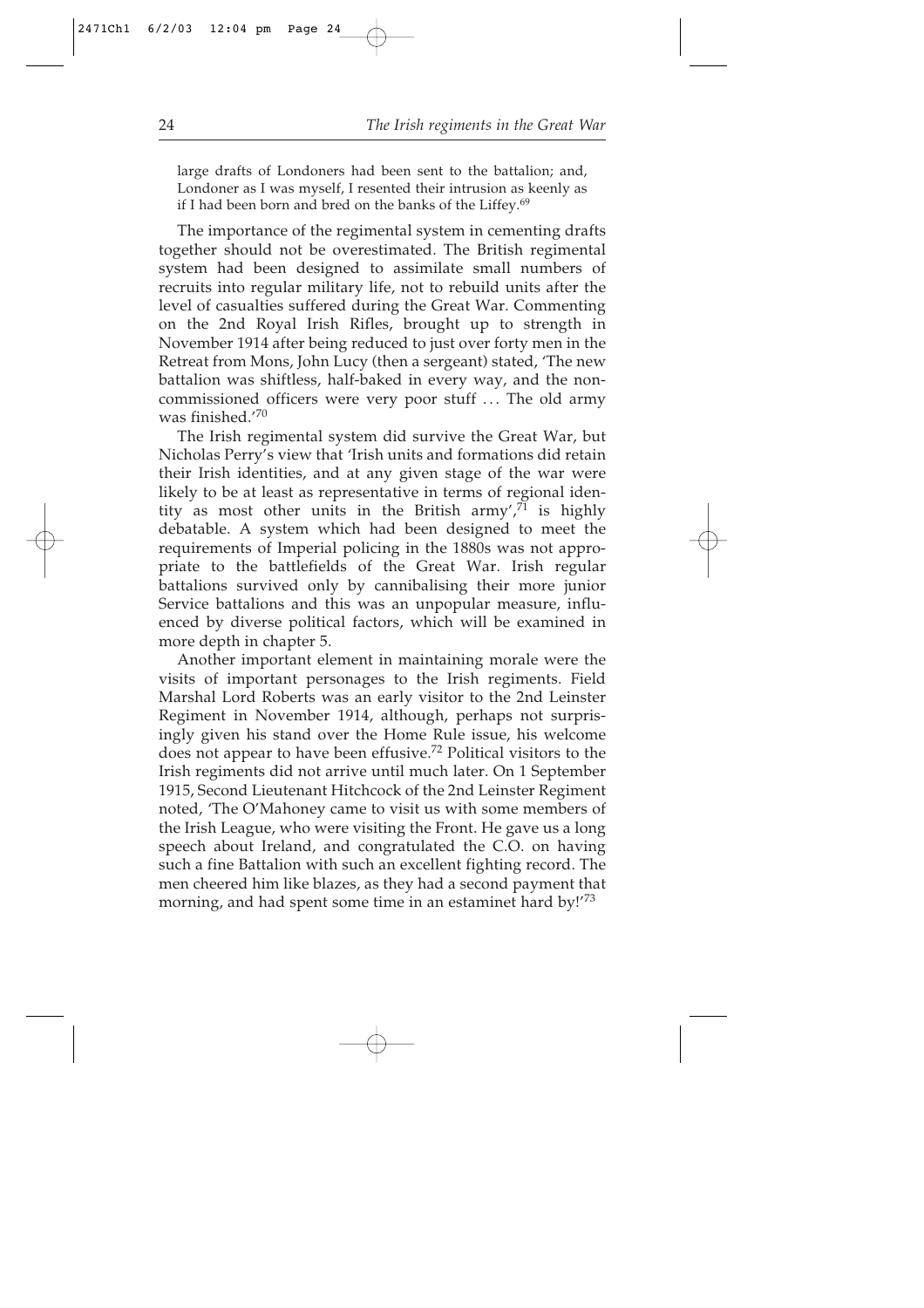Similarly, in February 1916 Colonel Jamieson-Davis, of the INV received a warm reception when he visited the 9th Royal Munster Fusiliers.<sup>74</sup> However, by far the most popular political visitor to the Irish regular units was John Redmond, MP. Father Henry Gill described Redmond's address to the 2nd Royal Irish Rifles in November 1915, in which the leader of the Irish Parliamentary Party (IPP) stated that,

He was glad to meet a regiment which contained men of every creed from different places in Ireland, especially the North. They were brothers in arms and he was sure their harmony and unity in the great cause in which they were fighting was a happy omen of the relationship which would exist between all Ireland after the war, etc. The C.O. called for three cheers and someone said, 'and an Irish one'... Seeing that the regiment is in a great part from the North of Ireland and containing many Protestants the reception of Mr. Redmond was very remarkable.<sup>75</sup>

Redmond's visit to the 2nd Royal Munster Fusiliers was similarly appreciated.<sup>76</sup> Redmond, himself, certainly enjoyed these occasions; thanking Field Marshal Sir John French for his kindness, he added, 'I feel my visit has done good – at any rate to me.'<sup>77</sup> Politicians' visits to units were normally sneered at, as in the case of Hitchcock's comments above, as the politicians were mostly Nationalist and the officers Unionist in political allegiance.

The visits of senior officers to Irish regiments seem to have meritted little excitement. However, Major General Oliver Nugent, related, with obvious relish, one incident when the then General Officer Commanding (GOC) of Third Army visited the 16th Royal Irish Rifles and his inspection degenerated into high farce,

I hear Gen.[eral] Allenby inspected the Pioneer battalion of my Division [16th Royal Irish Rifles] unexpectedly the other day while they were at work. He was not expected and only the Orderly Officer was there. When he saw Allenby coming he was so frightened that he tried to run away + fell into a barbed wire fence and there was so terrified that he could not remember what regiment he belonged to. Then Allenby got into a trench and used such language that the guide climbed out of the trench + did run away. Allenby then slipped + sat down very hard on the point of a brick and his language was such that the men took refuge in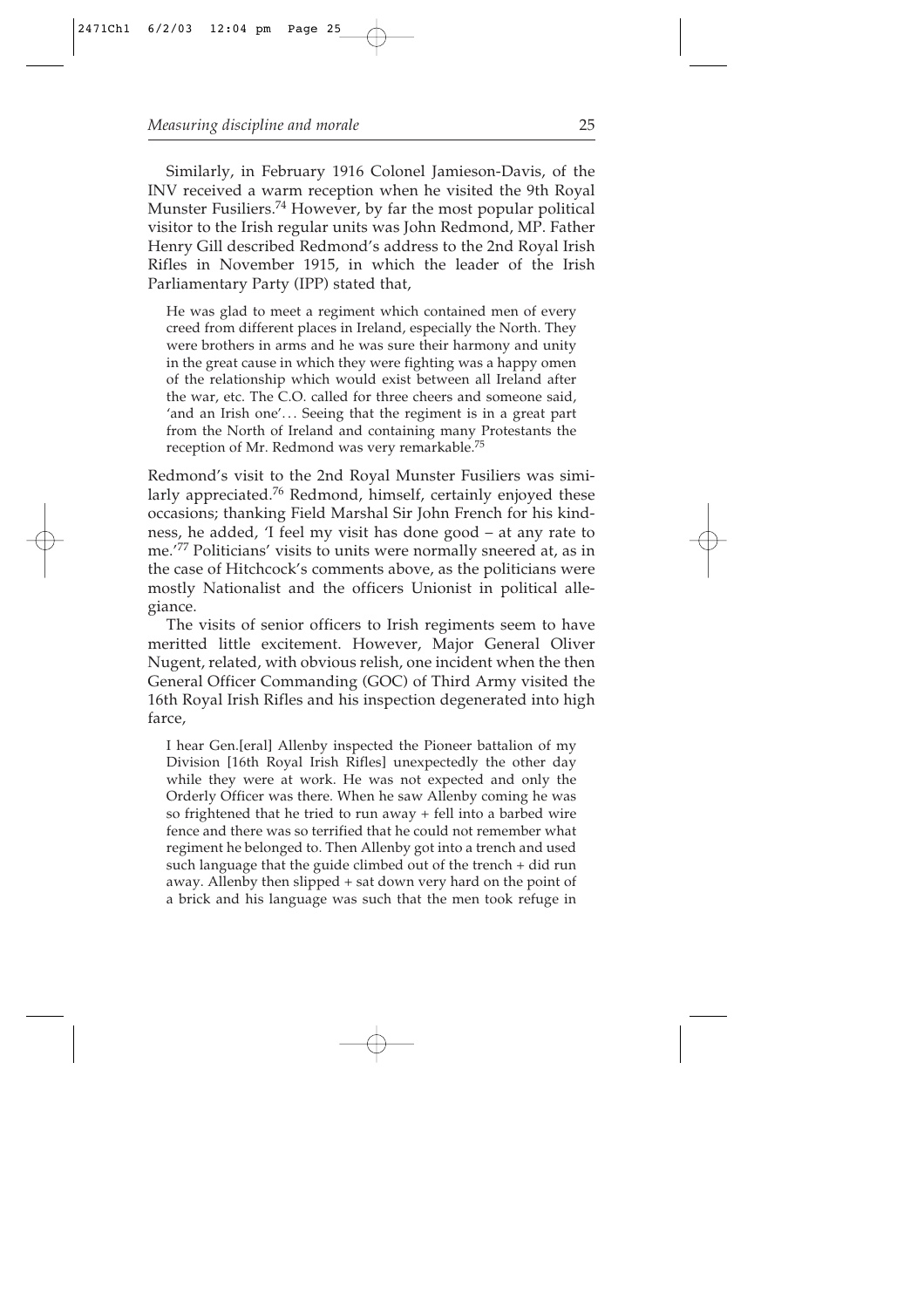dugouts. Finally he stepped on to the roof of a dug out which was unfinished and fell through and ended his inspection by saying, 'So you're the kind of men we have got to expect from the New Armies, are you'. As a matter of fact they are very intelligent men in my Pioneers and more nearly gentlemen ... than A.[llenby] himself<sup>78</sup>

At the divisional level other ideas were developed to maintain morale. A lack of primary source material means that it is unclear what measures were introduced in the 10th (Irish) and 16th (Irish) Divisions.<sup>79</sup> In the 36th (Ulster) Division, Major General Oliver Nugent introduced a concert troupe and cinema. In May 1916 Major Lord Farnham formed the 36th (Ulster) Division's follies, improbably named 'The Merry Mauve Melody Makers'.<sup>80</sup> The artistic merits and effect on morale of their performances are debatable; by June, one officer felt that their performance was a 'fair show only'.<sup>81</sup>

Major General Nugent purchased a cinema outfit, at a cost of £200, out of divisional funds, for the 36th (Ulster) Division. However, as he mentioned to his wife, 'I had to send a committee to inspect the first lot of films as the French Comic Films might not always be good for these innocent Ulster men.'<sup>82</sup> At a more mundane level, a staff officer of the 16th (Irish) Division, noted that the divisional baths were thoroughly enjoyed by the men.<sup>83</sup> Interestingly, trench newspapers, which J. G. Fuller considers to have been important in maintaining morale in the BEF as a whole, $84$  were almost non-existent in the Irish regiments. The 14th Royal Irish Rifles, an exclusive, middle-class unit, which seems to have included a number of journalists and printers from the Belfast newspapers in its ranks, produced a journal entitled *The Incinerator*. However, this work was only produced in May and June 1916; the original editorial team presumably suffered heavy casualties in the Somme offensive of July 1916.

Outside the regiment and division two organisations were important in maintaining morale: the Army Chaplain's Department and the Young Men's Christian Association (YMCA). The YMCA provided a canteens system both for units overseas and in the UK itself. Major General Powell, GOC of the 36th (Ulster) Division, was so impressed with the work of the latter that he wrote to Mr Black, the YMCA organiser in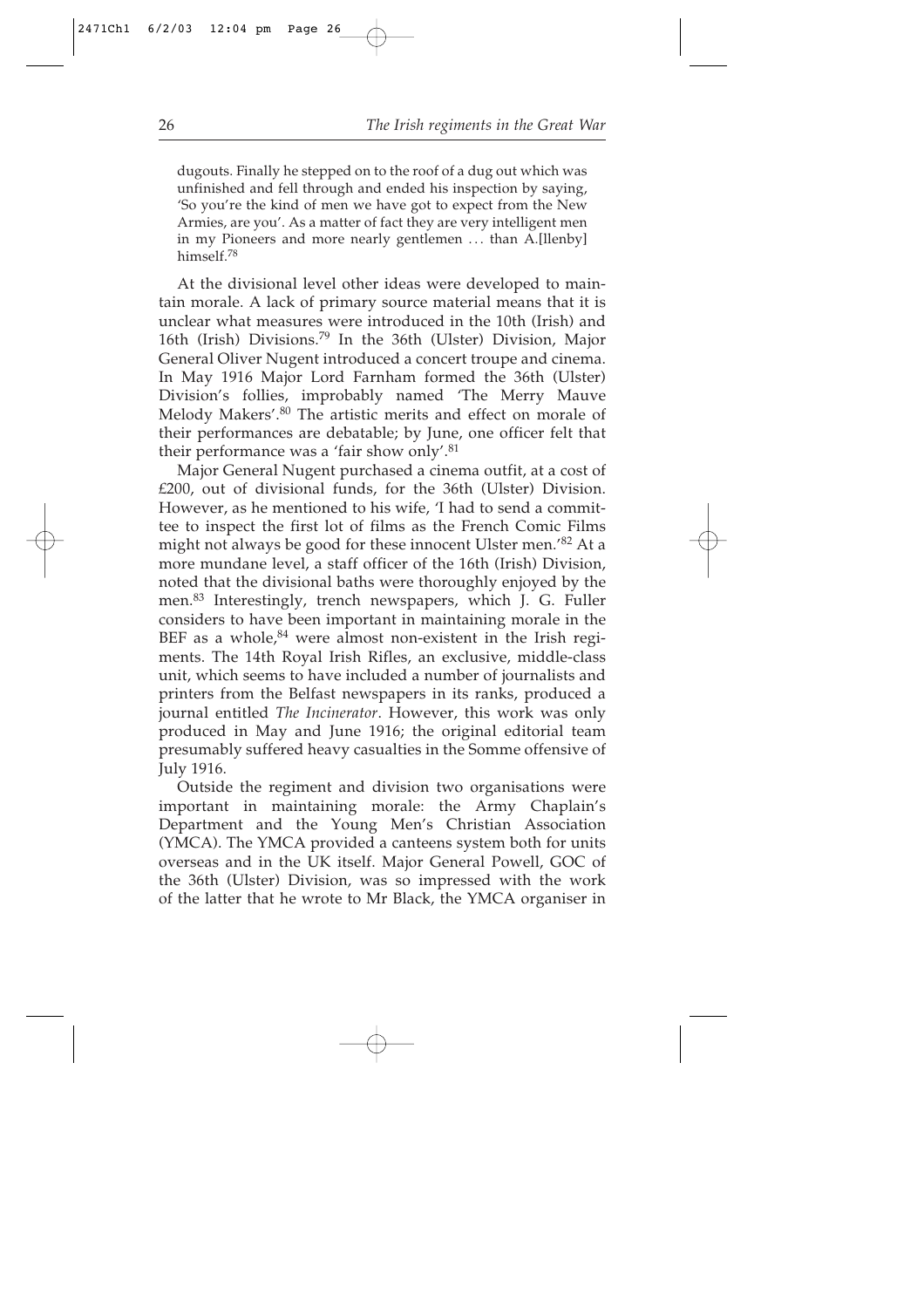Belfast, 'I cannot tell you how greatly the Ulster Division is indebted to you and your Association for the excellent work you have carried out in the several Camps of this Division. You have been the means of cheering the men up many an evening during the monotony of their lives in camp; you have kept many a man away from drink and evil living, and no one realises this more than do the men who have benefited.'<sup>85</sup>

Many officers in Irish regiments, at least at the beginning of the war, were thankful that their units received Catholic chaplains. As Jane Leonard points out, 'the Catholic chaplain could accompany his men right up to the firing-line, whereas the Anglican chaplain was not officially permitted to go beyond base camp. This rule was relaxed in 1916, but the troops continued to label Anglican chaplains as cowards.'<sup>86</sup> As a result, Catholic chaplains were praised for their work in raising morale and maintaining discipline. As Father Gill noted, 'the Brigade Major speaking of the R.[oyal] I.[rish] Rif[le]s. said they were a 100% a better battalion than a month before. He apparently connected it with the presence of the Chaplain for he said "When you came the regiment was at it's worst" i.e. It had lost most of its original men, and had got a lot of very poor reserve men to fill up its ranks.'<sup>87</sup> Likewise, Captain Filgate was most complimentary about the chaplain appointed to the 2nd Royal Munster Fusiliers, 'I hope the 1st. Batt.[alion] have got a man like him, as you can't realise what a difference it makes to the men + Everyone for the matter of that whatever religion he may be.'<sup>88</sup> Such support for the chaplains did not only come from officers; Father F. M. Browne, appointed Chaplain to the 1st Irish Guards in March 1916, noted that men of the Battalion voluntarily found and cleared out a room in an old barracks and furnished it with salvaged furniture, to serve as his chapel.<sup>89</sup>

Some chaplains also carried out duties which, while not strictly speaking spiritual, did help to maintain morale. For example, Father Gill obtained a 'parlour cinematograph' from Messrs Butlers of Dublin and showed six different films each week to men of the 2nd Royal Irish Rifles, until the resumption of open warfare in  $1918^{90}$  Gill also gave a demonstration of 'muscular Christianity', when he accompanied his battalion in an attack on a German trench. Following his part in this action, Gill was recommended for a Distinguished Service Order.<sup>91</sup>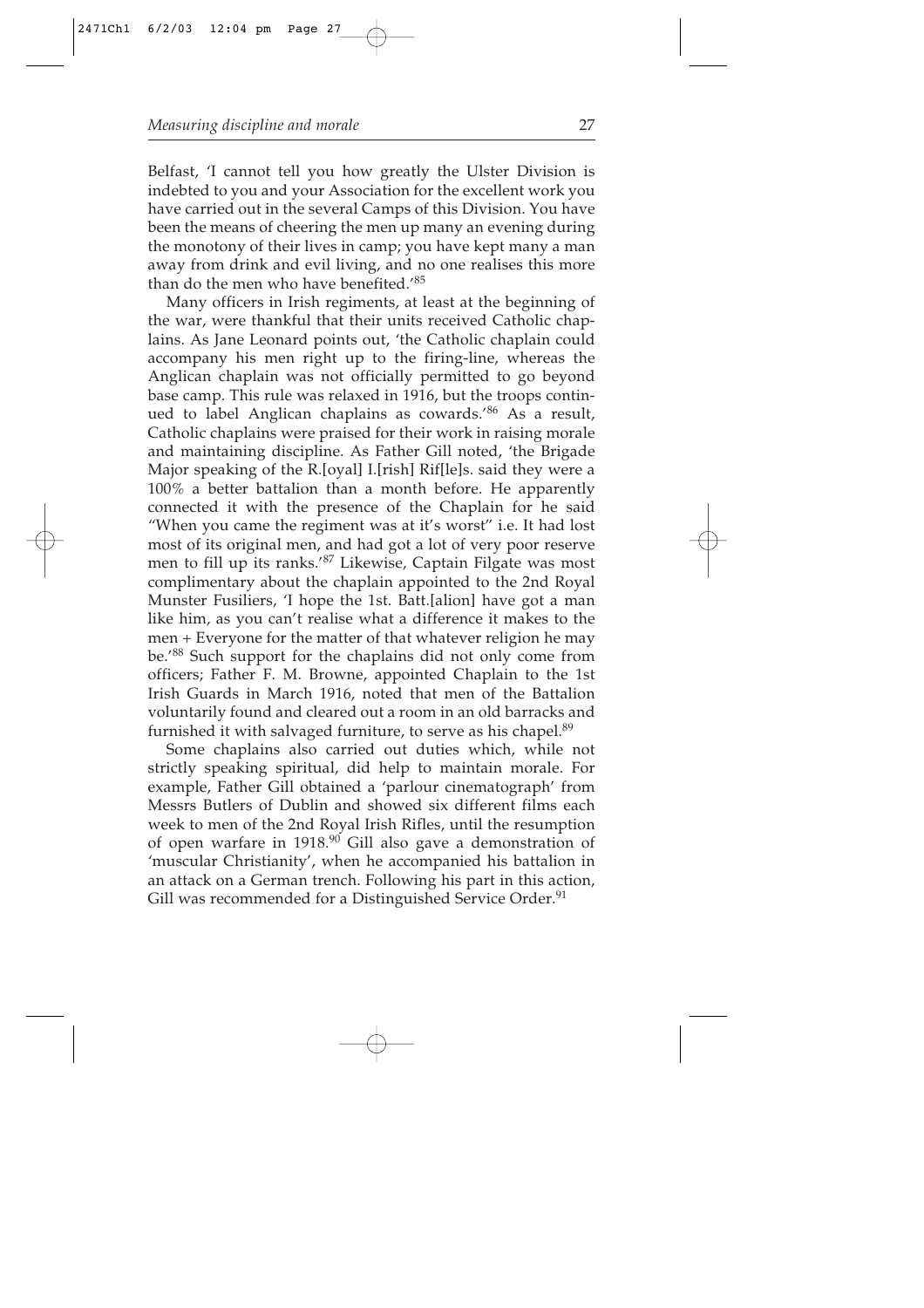In the mainly Protestant 36th (Ulster) Division, chaplains and religion in general were seen as important in maintaining morale, but some problems were encountered. When the 16th Royal Irish Rifles first went on active service, Reverend Gibson from Lurgan was the Battalion's Presbyterian chaplain. When it was found that most men in the Battalion were members of the Church of Ireland, he was replaced by an Anglican chaplain. Lieutenant Colonel Leader, finding his new chaplain 'useless' re-applied for Gibson's services.<sup>92</sup> Major W. B. Spender, GSO2, 36th (Ulster) Division, commented on the religious observance of the men, noting the surprise of the GOC 4th Division that so many Ulstermen read their bibles while in billets.<sup>93</sup>

Political imagery was seen as important in maintaining morale in the 16th (Irish) and 36th (Ulster) Divisions. Major General W. B. Hickie introduced a Divisional Parchment award, surmounted by a shamrock, which carried the heading 'The Irish Brigade'. $94$  A similar award was produced for use in the 36th (Ulster) Division, but it seems to have been given out much more sparingly.<sup>95</sup>

Orange imagery in the 36th (Ulster) Division was used in a much more unofficial fashion. There remains controversy over the presence of Orange sashes on 1 July (the original anniversary of the Battle of the Boyne in the old-style calendar).<sup>96</sup> However, a number of battalions in the Division did have their own Orange lodges; certainly there was one in the 9th Royal Inniskilling Fusiliers from 1915 to 1919, which came under the jurisdiction of the Ballymena District in County Antrim; Loyal Orange Lodge (LOL) 865 was formed in the 16th Royal Irish Rifles and LOL 862 existed in the 14th Royal Irish Rifles.<sup>97</sup> As there was clear 'Orange' activity in the 12th Royal Irish Rifles and 11th Royal Inniskilling Fusiliers it would be logical to assume that they, too, had formed Orange lodges.<sup>98</sup> Certainly they enthusiastically celebrated 'Lundy Day' (the Orange festival in which an effigy of Colonel Robert Lundy, who advocated the surrender of Londonderry in 1689, is burnt) at least in 1915. As Second Lieutenant Young related,

the 18th. of December [1915] being lundy [sic] day it was celebrated by some Derry men and other Ulster boys . . . Two Lundys had been prepared one large and the other small some of the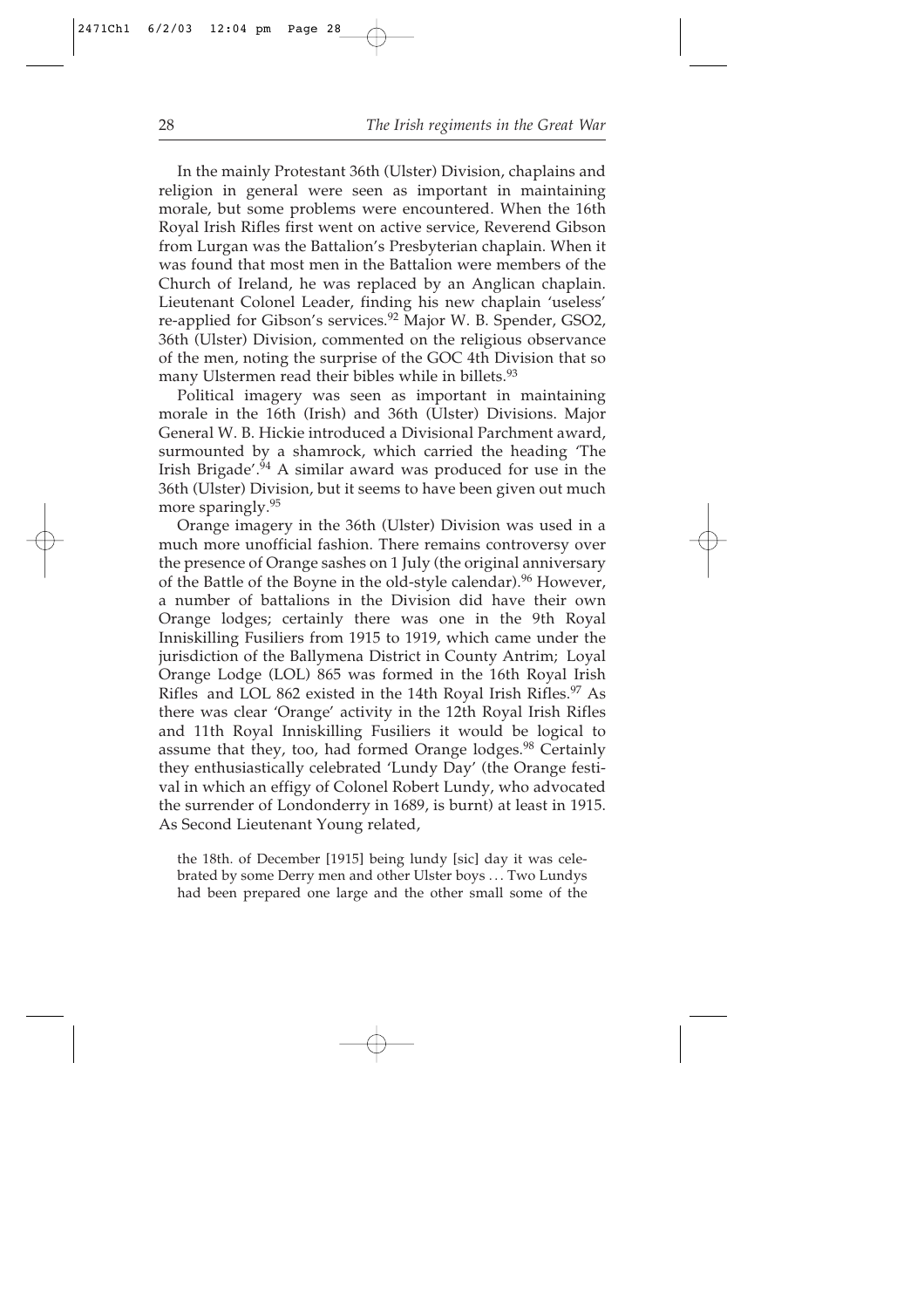inhabitants suggested they were father + son the father was about 11 feet long stuffed with straw and rockets put in unexpected places with large wooded [sic] feet and wire knees head filled with gunpowder and surrounded by a large yellow trimmed admirals [sic] hat. On his chest was a large placard with 'Lundy the traitor' on it. The procession headed by torchlights and the band marched through the village playing no surrender, Derry Walls and the Boyne Water. Then Lundy was let down on a wire rope from the tree where he had been strung up and set fire to amid great cheering + boohing – he was well soaked with petrole [sic] + burnt well every now + then they gave him a shake and his knees wobbled in a most realistic fashion. bombs [sic] made of jam tins were thrown into a pond just beside him, there [sic] burst and of course broke all the windows of houses round. The procession then reformed + marched up to the top of the village where Lundy junior was burnt with like ceremony.<sup>99</sup>

While this was a well-attended and popular event, apparently organised by Non-Commissioned Officers (NCO)s of the 10th Royal Inniskilling Fusiliers, morale in this unit must have fallen when the men were told that they would have to pay for the windows broken in Gorenflos.<sup>100</sup> The role of Orange lodges in maintaining morale is almost impossible to assess, given the lack of material available relating to them. If lodges contained a significant number of men, then it may have increased unit cohesion and loyalty, and also maintained important links with events at home. Conversely, if lodges contained only a dozen or so men, as had been the case with military lodges in  $1830$ ,<sup>101</sup> then their influence would have been negligible. Finally, it should be noted that Orange lodges could actually have compromised discipline. If an NCO was the master of a lodge and officers members (as was the case in the 16th Royal Irish Rifles, where Regimental Sergeant Major (RSM) Gordon was the Worshipful Master and Major Gardiner, Captains Allen and Shepperd and Lieutenants Dickson and White, members $102$ ), then this would create a difficult situation, with problems of partiality in applying the army's disciplinary code.

A final mechanism used to raise morale in this period, and the most controversial, was the trench raid. Trench raids were not solely designed to raise morale; they were, more practically, used to gather intelligence on opposing forces and, arguably, to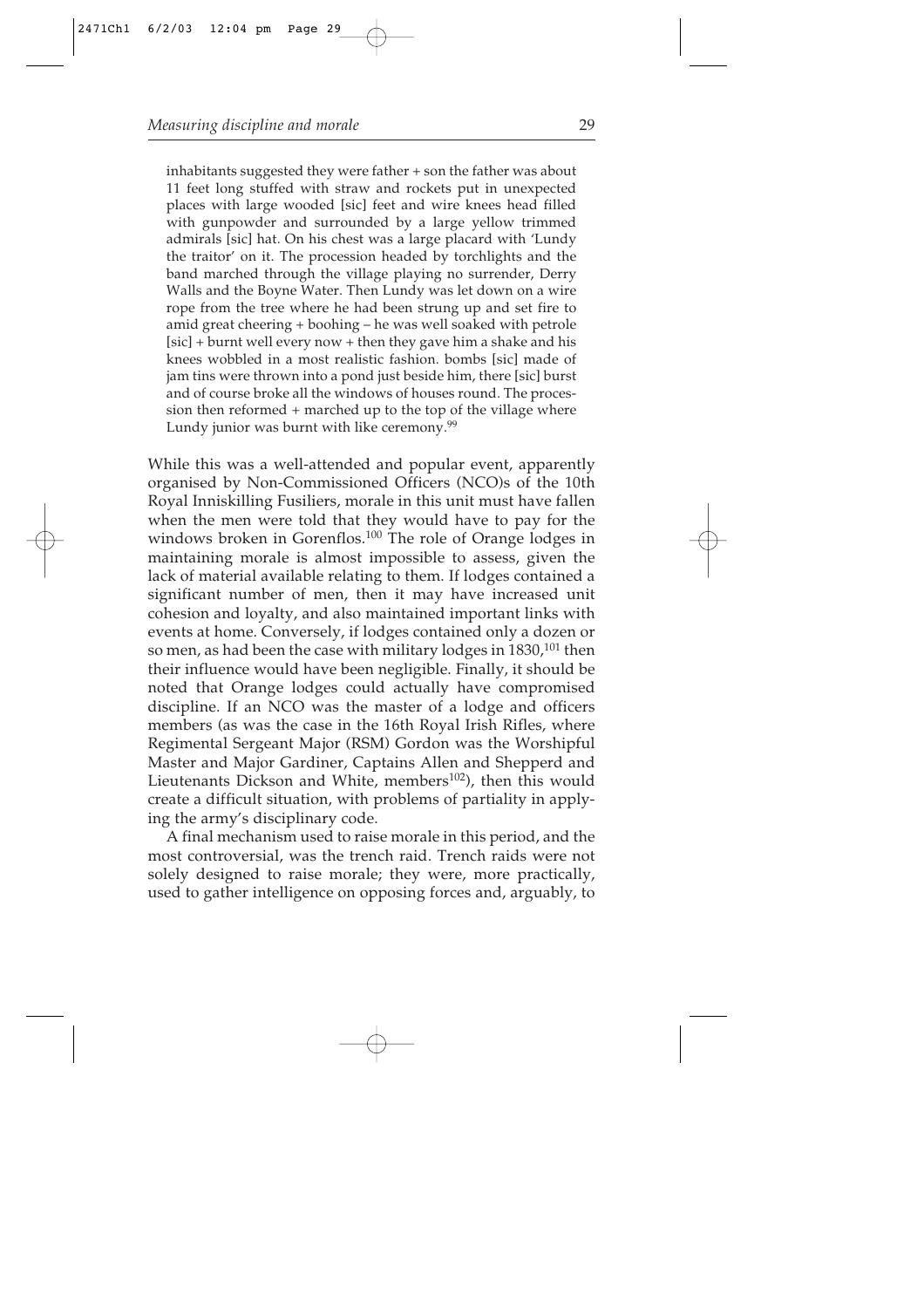reinforce divisional control over battalions.<sup>103</sup> In the Irish units a number of units built up reputations as efficient trench raiders. Perhaps, as Denman believes, this was as trench raiding fitted in with officers' pre-conceived views of Irish soldiers as 'shock troops'.<sup>104</sup> Lieutenant Colonel F. P. Crozier, built up an unenviable reputation in the 36th (Ulster) Division, due to his advocacy of trench raiding. The then Second Lieutenant Stewart-Moore noted of trench raids, 'Their object was supposed to be the maintenance of an offensive spirit but so far as I could see they never achieved anything on our part of the front. Colonel Crozier who commanded the 9th. [Royal Irish] Rifles was particularly keen on sending out such patrols all to no purpose except to show off. He had the reputation of being a callous and overbearing martinet.'<sup>105</sup>

In the 16th (Irish) Division, trench raiding was carried out with more enthusiasm. The Division practised raids while in reserve<sup>106</sup> and Brigadier General Pereria was a particularly forceful exponent of this policy.<sup>107</sup> However, despite 'dummy runs', raids carried out by the 16th (Irish) Division were often poorly organised and led to heavy losses.<sup>108</sup> As Denman concludes, 'Whether the constant raiding did much harm to the Germans is debatable. Nearly all the big raids cost the 16th Division heavy casualties, disproportionately high among junior and non-commissioned officers. Far from sharpening the fighting edge of the division it seems likely that the constant raiding blunted its effectiveness by depriving it of many outstanding leaders.'<sup>109</sup>

Regular battalions were rarely more successful in trench raids than their New Army counterparts. One of the more successful raids launched by the 2nd Royal Irish Rifles resulted in the capture of 11 Germans, but also led to the deaths of 2 officers and 11 other ranks, and wounding of a further 2 officers and 37 other ranks in the Battalion.<sup>110</sup> A raid by the 1st Royal Dublin Fusiliers on 28/29 June 1916 led to 3 deaths, 2 officers and 7 other ranks wounded and 13 other ranks missing. The raiding party did not even reach the enemy front line.<sup>111</sup> Indeed, the only occasion on which an Irish unit captured a significant number of German troops during this period, apart from during major battles, was when two officers and 125 men surrendered to the 2nd Royal Irish Rifles, after being bombarded with rifle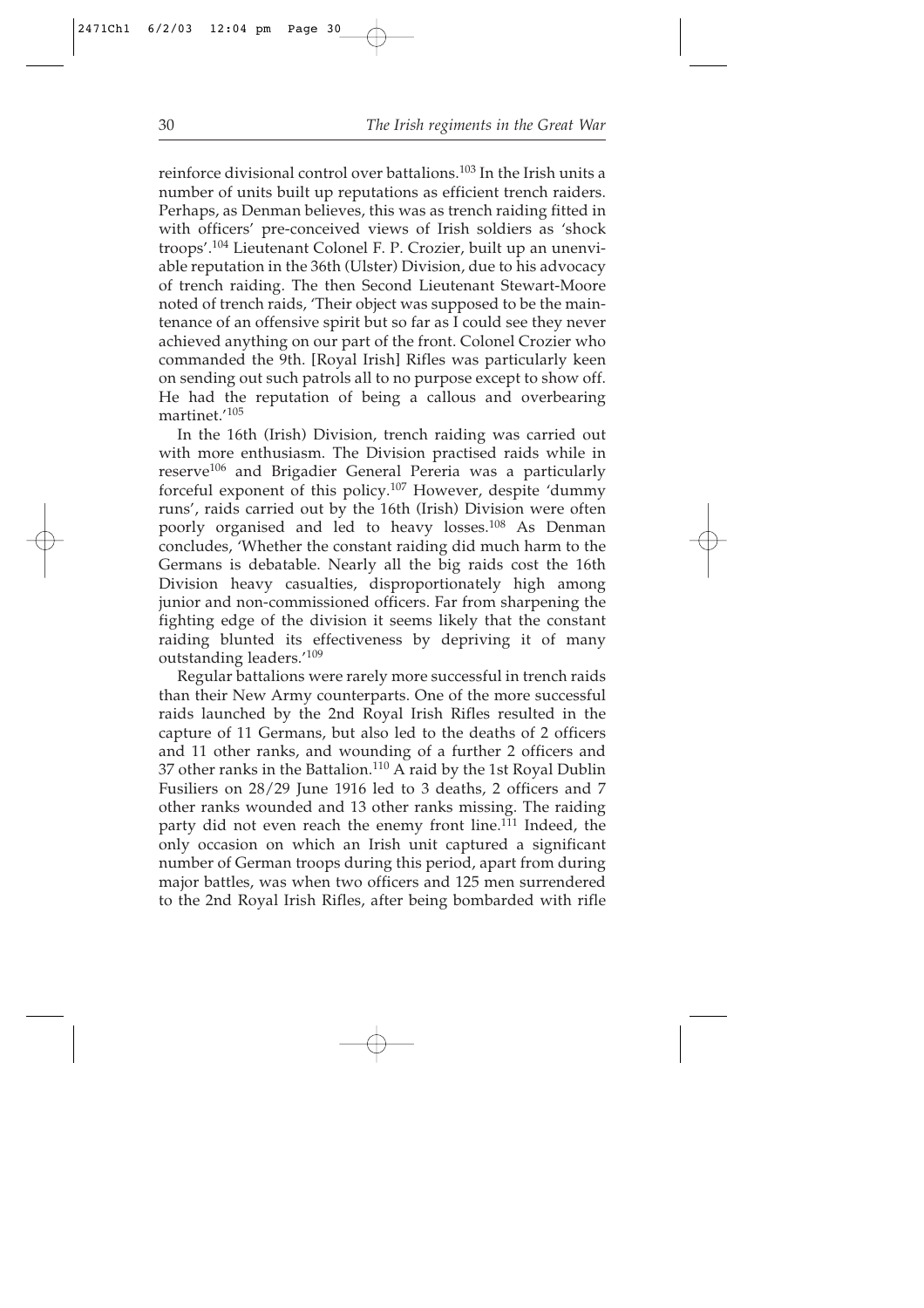grenades. As Father H. V. Gill remarked, 'This success acted like a tonic on the men, who seemed to come to life again.'<sup>112</sup>

To some extent trench raids were necessary operations, to probe defences and ascertain the strength of the opposing forces. There seems to be little evidence, however, that trench raids did anything to raise morale. In terms of discipline, it is noticeable that units which actively engaged in trench raids, such as the 9th Royal Irish Rifles, often had poor disciplinary records. This would seem to confirm Denman's view that such actions deprived battalions of effective junior officers and NCOs, who, in normal circumstances, had a key role in maintaining discipline.

What is most surprising about the British army during the Great War is its apparent ability to somehow muddle through. Unlike continental armies which had prepared for large scale, if not long wars, the British army was not adequately prepared for its massive increase in 1914. The regimental system, very different to that in use in other European armies, was not well designed to cope with this massive expansion. However, this system does appear to have held a number of advantages in terms of maintaining morale: allowing experienced and inexperienced troops to serve together, inculcating a spirit of paternalism into officers and providing established regimental holidays and sporting fixtures. At divisional level, British officers showed imagination and both the 16th (Irish) and 36th (Ulster) divisions possessed their own concert troupes and cinemas. Indeed, the success of many of these measures in building morale is shown by the fact that many of the same methods were developed for use in the Second World War.

## **Notes**

- **1** For an excellent brief discussion of discipline and morale in this period see I. F. W. Beckett, *The Great War 1914–18* (Longman, London, 2001), pp. 220–30.
- **2** An excellent synthesis is E. Dinter, *Hero or Coward: Pressures Facing the Soldier in Battle* (Frank Cass, London, 1985).
- **3** D. Englander, 'Discipline and Morale in the British Army, 1917–1918', in J. Horne (ed.), *State, Society and Mobilization in Europe*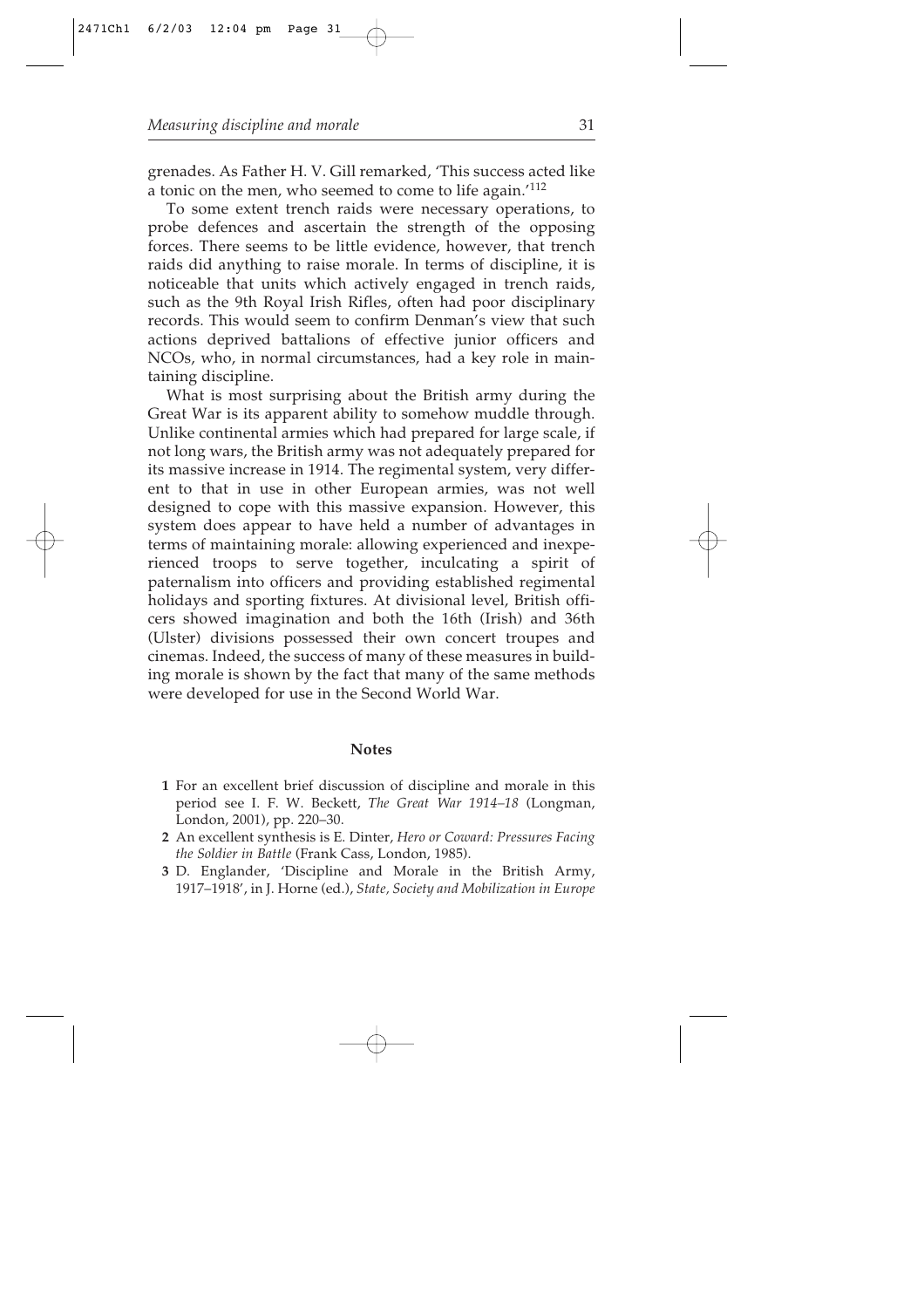*during the First World War* (Cambridge University Press, 1997), p. 133; J. Brent Wilson, 'The Morale and Discipline of the British Expeditionary Force, 1914–1918', unpublished MA thesis, University of New Brunswick, Canada, 1978, p. 101; and PRO, WO106/401, censor's report on morale, c. January 1918(?).

- **4** Englander, 'Discipline and Morale in the British Army, 1917–1918', p. 128; and WO154/73, war diary of APM, 63rd (Royal Naval) Division, entry for 6 June 1916.
- **5** The files used were PRO, registers of Field General Courts Martial, 1914–18, WO213/1–24; registers of District Courts Martial, 1914–18, WO86/62–85; and registers of General Courts Martial, 1900–47, WO90/6 and 8.
- **6** For examples of this see V. A. C. Gatrell, 'The Decline of Theft and Violence in Victorian and Edwardian England', in V. A. C. Gatrell, B. Lenman and G. Parker (eds.), *Crime and the Law: The Social History of Crime in Western Europe since 1500* (Europa Publications Ltd., London, 1980), pp. 279–84; D. Taylor, *Crime, Policing and Punishment in England, 1750–1914* (Macmillan, London, 1998), pp. 13–19; and J. J. Tobias, *Crime and Industrial Society in the Nineteenth Century* (B. T. Batsford Ltd., London, 1967), pp. 14–21.
- **7** See, for example, PRO, WO339/17067, personal file of Major C. H. Stainforth, MC, 7/8th Royal Inniskilling Fusiliers, tried on the 5 January 1918 for drunkenness; and WO339/14160 personal file of Second Lieutenant A. J. Annandale, 9th Royal Irish Rifles, tried on 1 February 1916 for 'Conduct to the prejudice of good order and military discipline.'
- **8** War Office, *Manual of Military Law* (HMSO, London, 1914), p. 412.
- **9** For an example of the former see PRO, WO90/6, General Courts Martial Register, the case of Temporary Lieutenant G. B. M. Reed, 14th Company, Machine Gun Corps, tried in the field on 10 April 1917 for 'S.40 (ownership of a camera)', p. 114. For the latter see WP90/6, General Courts Martial Register, the trial of Lieutenant H. Pope Hennessy, 49th Battalion, Canadian Expeditionary Force, tried on the 10 March 1917 for 'S40 (getting into bed with a private soldier)', p. 109.
- **10** War Office, *Manual of Military Law*, p. 388.
- **11** C. Pugsley, *On the Fringe of Hell: New Zealanders and Military Discipline in the First World War* (Hodder and Stoughton, Auckland, 1991), pp. 63–4; J. Putkowski and J. Sykes, *Shot at Dawn: Executions in World War One by Authority of the British Army Act* (Leo Cooper, London, 1993), pp. 14–15; and A. Babington, *For the Sake of Example: Capital Courts Martial 1914–18*, *The Truth* (Leo Cooper, London, 1983), pp. 12–14.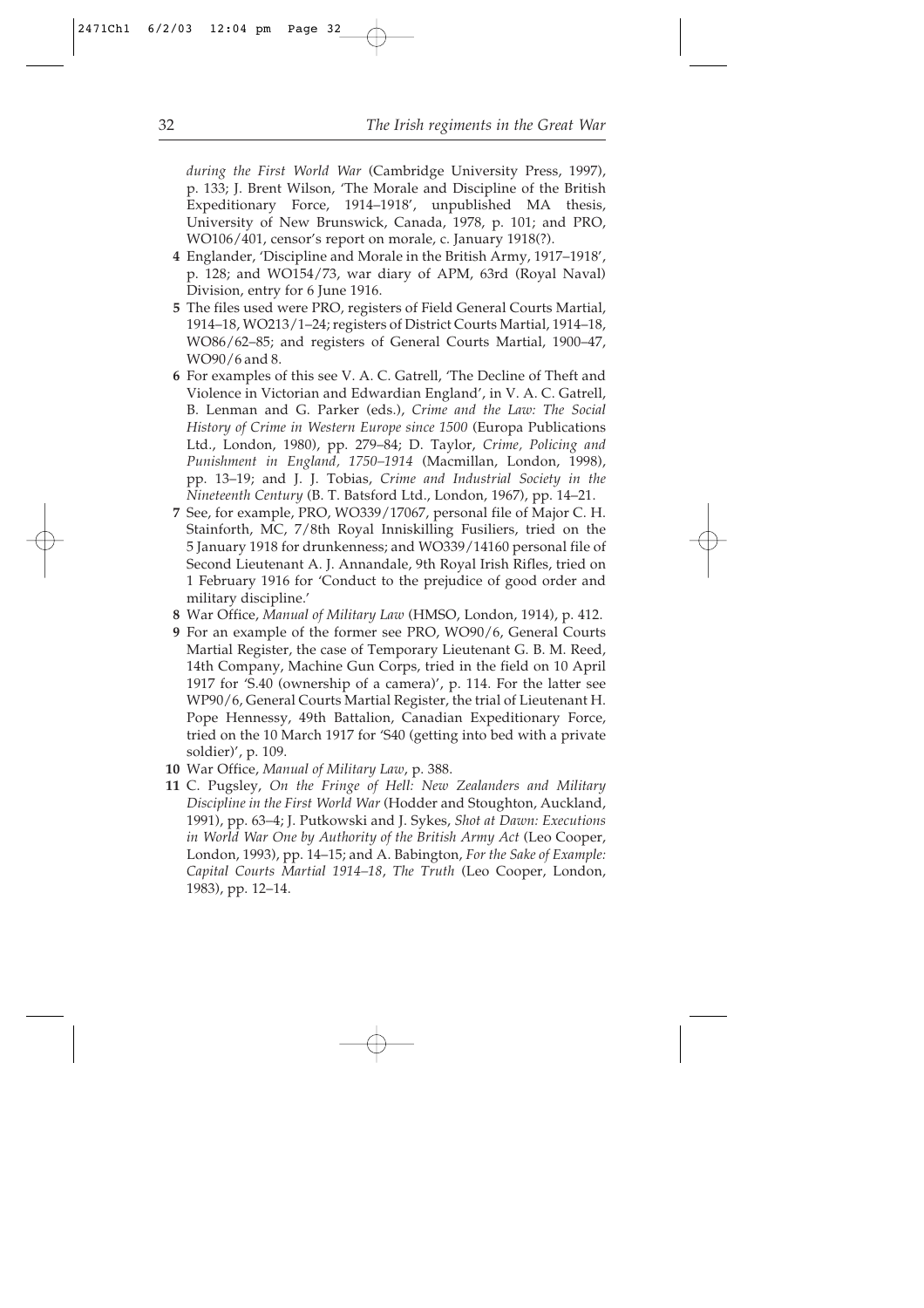- **12** A. H. Manchester, *A Modern Legal History of England and Wales, 1750–1950* (Butterworths, London, 1980), p. 100.
- **13** Imperial War Museum (hereafter IWM), P.446, Captain E. A. Godson diary, entry for 17 December 1916.
- **14** *Ibid*., entries for 23 December 1916 and 1 January 1917.
- **15** *Ibid*., entry for 9 January 1917.
- **16** Putkowski and Sykes, *Shot at Dawn*, pp. 11 and 16.
- **17** G. D. Sheffield, *Leadership in the Trenches: Officer–Man Relations, Morale and Discipline in the British army in the Era of the First World War* (Macmillan, London, 2000), pp. 35–40; and K. Simpson, 'The Officers', in I. F. W. Beckett and K. Simpson (eds.), *A Nation in Arms: A Social Study of the British Army in the First World War* (Manchester University Press, 1985), pp. 81–5.
- **18** T. Skyrme, *History of the Justices of the Peace* (Barry Rose Publishers, Chichester, 1994), p. 686.
- **19** D. Johnson, 'Trial by Jury in Ireland, 1860–1914', *Legal History*, XVII, 3, 1996, p. 271.
- **20** *Ibid*., p. 289.
- **21** Putkowski and Sykes, *Shot at Dawn*, p. 17.
- **22** PRO, WO93/49, p. 73.
- **23** Figures compiled from *The Report of the Royal Commission on Capital Punishment, 1949–53*, Cmd. 8932 (1953), pp. 298–9.
- **24** War Office, *Manual of Military Law*, p. 120. In September 1918 a Mrs Barff appealed to the Privy Council in an attempt to have her husband's court martial verdict overturned. The Judge Advocate General's view was that, 'In the event of any miscarriage of justice the only Appeal is by way of memorial to the Crown acting through the Secretary of State. It is the usual practice to refer the matter to the J.[udge] A.[dvocate] G.[eneral] and if need be to the Law Officers of the Crown for report, that no innocent man may suffer from error in the tribunal' (letter, Judge Advocate General to the Secretary, Privy Council Office, 11 September 1918, Judge Advocate General's letterbook, PRO, WO83/32).
- **25** W. R. Cornish, *Law and Society in England 1750–1950* (Sweet and Maxwell, London, 1989), p. 620.
- **26** War Office, *Manual of Military Law*, p. 27.
- **27** Royal Ulster Rifles Museum, Anon., 'Service with the 14th Battalion, Royal Irish Rifles. (Young Citizen Volunteers), 1914–18 War', p. 61.
- **28** See PRO, WO213/1–28, Field General Courts Martial Registers, 1914–18, for examples of this.
- **29** IWM, diary of Sergeant Robert McKay, 109th Field Ambulance, entry for 10 May 1915.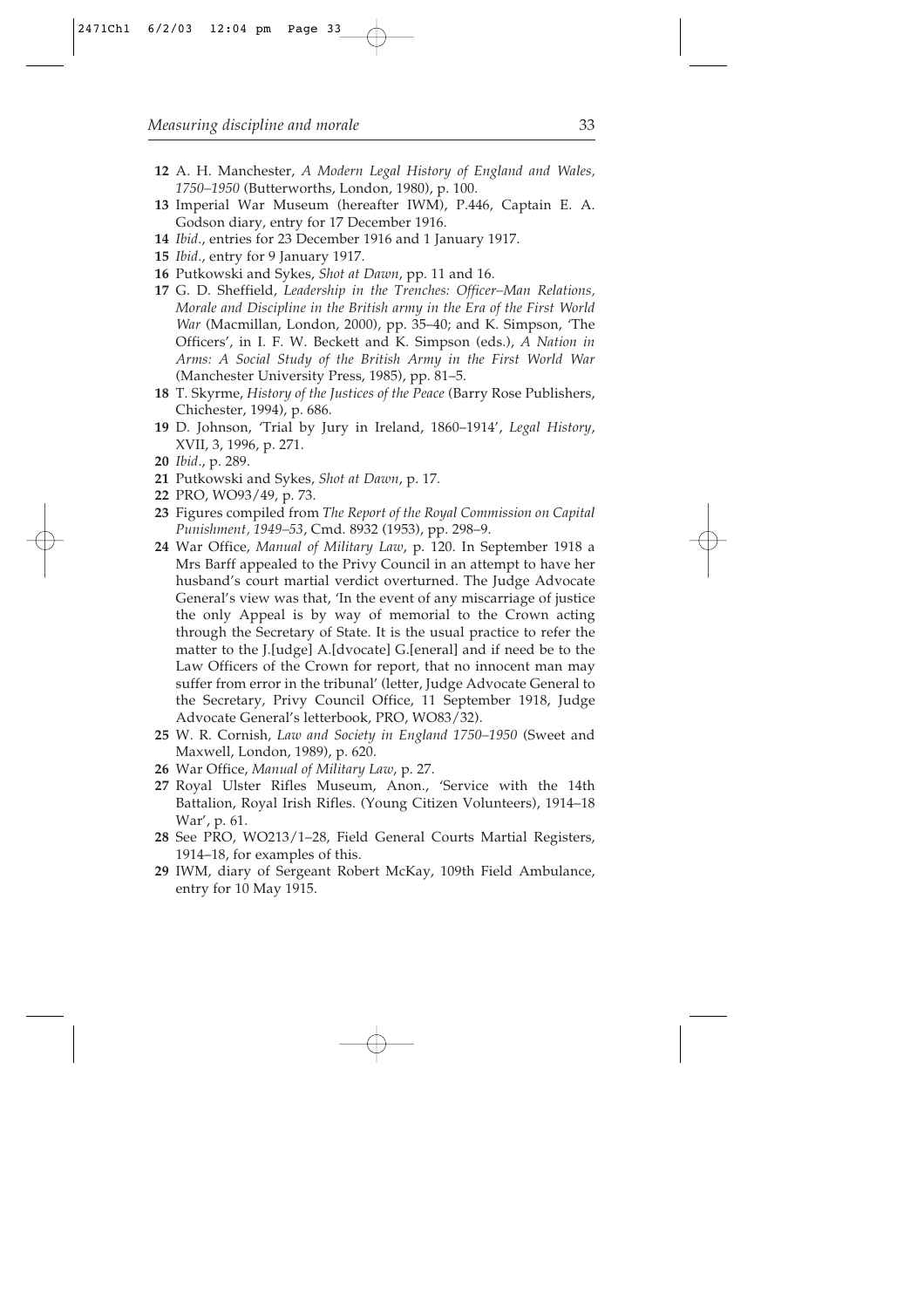- **30** IWM, 92/35/1, Sir Percy McElwaine papers, p. 71.
- **31** See F. P. Crozier, *The Men I Killed* (Michael Joseph, London, 1937), p. 86; and letter from Major T. H. Westmacott to his wife, March 1918, Westmacott papers, IWM, 87/13/1, for examples of this.
- **32** Public Record Office of Northern Ireland (hereafter PRONI), D.2794/1/1/13, Major W. A. Montgomery papers, letter of 24 July 1916 from Montgomery to his parents.
- **33** C. Davison (ed.), *The Burgoyne Diaries* (Thomas Harmsworth Publishing, London, 1985), p. 60.
- **34** These figures have been calculated using the author's court martial database.
- **35** PRO, WO83/20, Judge Advocate General's letter book, p. 246.
- **36** PRO, WO81/144, Judge Advocate General's Office letter books, p. 504 for letter, 22 April 1915, from the Judge Advocate GOC, 36th Division, relating to the cases of Privates J. Hoey, W. Jordan, J. Burns and J. Love, 9th Royal Inniskilling Fusiliers, who were all tried by Field General Courts Martial.
- **37** PRO, WO81/144, Judge Advocate General's letter book, p. 47, entry for 26 February 1915.
- **38** PRONI, D.2794/1/1/21, letter from Montgomery to his parents, 30 January 1917.
- **39** IWM, 92/35/1, Sir Percy McElwaine papers, p. 81.
- **40** See, for examples of this approach, Brent Wilson, 'The Morale and Discipline of the British Expeditionary Force'; and L. S. Lemisko, 'Politics, Performance and Morale: The 16th (Irish) Division, 1914–18', unpublished MA thesis, University of Calgary, Canada, 1992.
- **41** IWM, 77/165/1, Brigadier W. Carden Roe, 'Memoirs of World War I', p. 8.
- **42** IWM, 82/29/1, undated (but late 1914) letter, from Captain P. L. Sulman to (?).
- **43** F. Vane, *Agin the Governments* (Samson Low and Marston, London, 1928), p. 249.
- **44** T. Bartlett, 'Indiscipline in the Armed Forces in Ireland in the 1790s', in P. Corish, *Radicals, Rebels and Establishments* (Historical Studies XV, Appletree Press, Belfast, 1985).
- **45** A. J. Semple, 'The Fenian Infiltration of the British Army', *Journal of the Society of Army Historical Research*, 52, 1974.
- **46** PRO, WO141/26, extract from Inspector General's summary of Police Reports to 24 July 1913; and I. F. W. Beckett (ed.), *The Army and the Curragh Incident, 1914* (Bodley Head for the Army Record Society, London, 1986), pp. 336–7 and 418.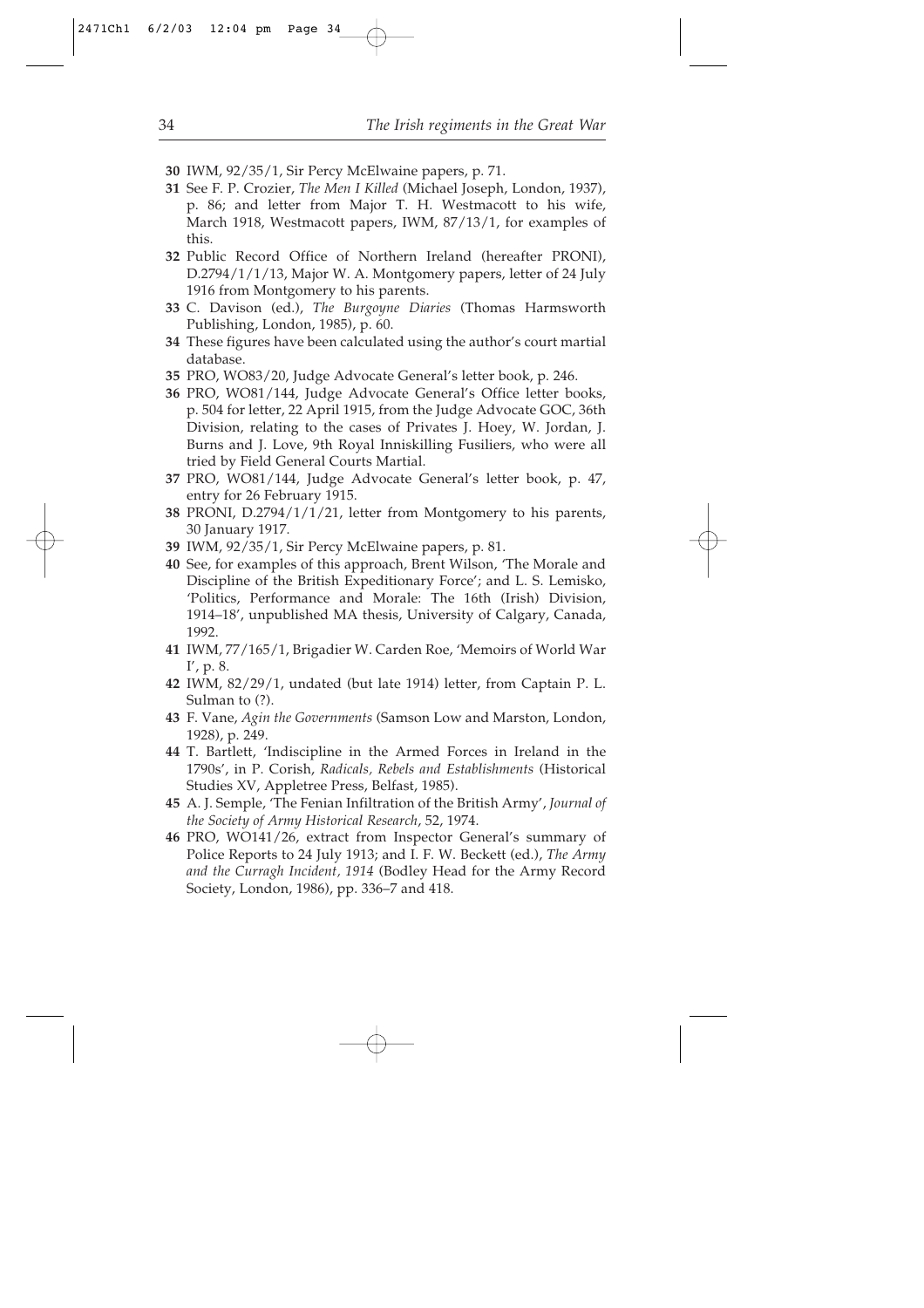- **47** L. P. Curtis, *Apes and Angels: The Irishman in Victorian Caricature* (David & Charles Ltd, London, 1971), p. 21.
- **48** R. Swift, 'Crime and the Irish in Nineteenth Century Britain', in R. Swift and S. Gilley (eds.), *The Irish in Britain 1815–1939* (Pinter Publishers, London, 1989), p. 165.
- **49** *Ibid.*, p. 167.
- **50** J. V. O'Brien, *'Dear, Dirty Dublin': A City in Distress, 1899–1916* (University of California Press, London, 1982), pp. 184–6.
- **51** C. McCullagh, *Crime in Ireland, A Sociological Introduction* (Cork University Press, 1996), p. 34; and C. Townsend, *Political Violence in Ireland, Government and Resistance since 1848* (Clarendon Press, Oxford, 1983), pp. 1–46.
- **52** J. Beaumont, 'The Anzac Legend', in J. Beaumont (ed.) *Australia's War, 1914–18* (Allen & Unwin Ltd, St Leonards, 1995), pp. 159–160. To date, there is no detailed study of Australian troop discipline during the Great War.
- **53** J. A. Crang, 'The British Soldier on the Home Front: Army Morale Reports, 1940–45', in P. Addison and A. Calder (eds.), *Time To Kill: The Soldier's Experience of War in the West 1939–1945* (Pimlico, London, 1997), pp. 60–76; D. French, *Raising Churchill's Army: The British Army and the War against Germany 1919–1945* (Oxford University Press, 2000), pp. 122–55; and S. P. Mackenzie, *Politics and Military Morale: Current Affairs and Citizenship Education in the British Army 1914–1950* (Clarendon Press, Oxford, 1992), pp. 57–173.
- **54** See, for example, National Army Museum (hereafter NAM), 7511–80–109 letter, Lieutenant J. A. T. Rice, 5th Royal Irish Lancers, to his father, 22 July 1915 (on polo); and PRO, WO95/1279, war diary of the 2nd Royal Munster Fusiliers, entries for the 11–20 June 1915 (on relay races and boxing tournaments).
- **55** IWM, P.446, Captain E. A. Godson Papers, p. 4, *The Incinerator*, May 1916, p. 11 and NAM, 7511–80–140, letter, Captain J. A. T. Rice to his mother, 21 October 1915.
- **56** NAM, 7511–80–204, letter, Captain J. A. T. Rice to his father, 21 May 1916; IWM, P.446, E. A. Godson papers, p. 4; and Liddle Collection, University of Leeds (hereafter LC), L. B. Brierly, unpublished manuscript entitled 'A Civilian's Military Career', p. 4.
- **57** IWM, 67/41/1, J. H. M. Staniforth, 'Kitchener's Soldier', p. 144; and PRO, WO95/1482, war diary of the 1st Royal Irish Fusiliers, entry for 5–6 March 1915.
- **58** Royal Irish Fusiliers Museum, Armagh, *Armagh Guardian*, 23 October 1914, extract in folder entitled 'War Cuttings 1914'.
- **59** PRO, WO95/3923, war diary of the 1st Connaught Rangers, entry for 19 March 1915.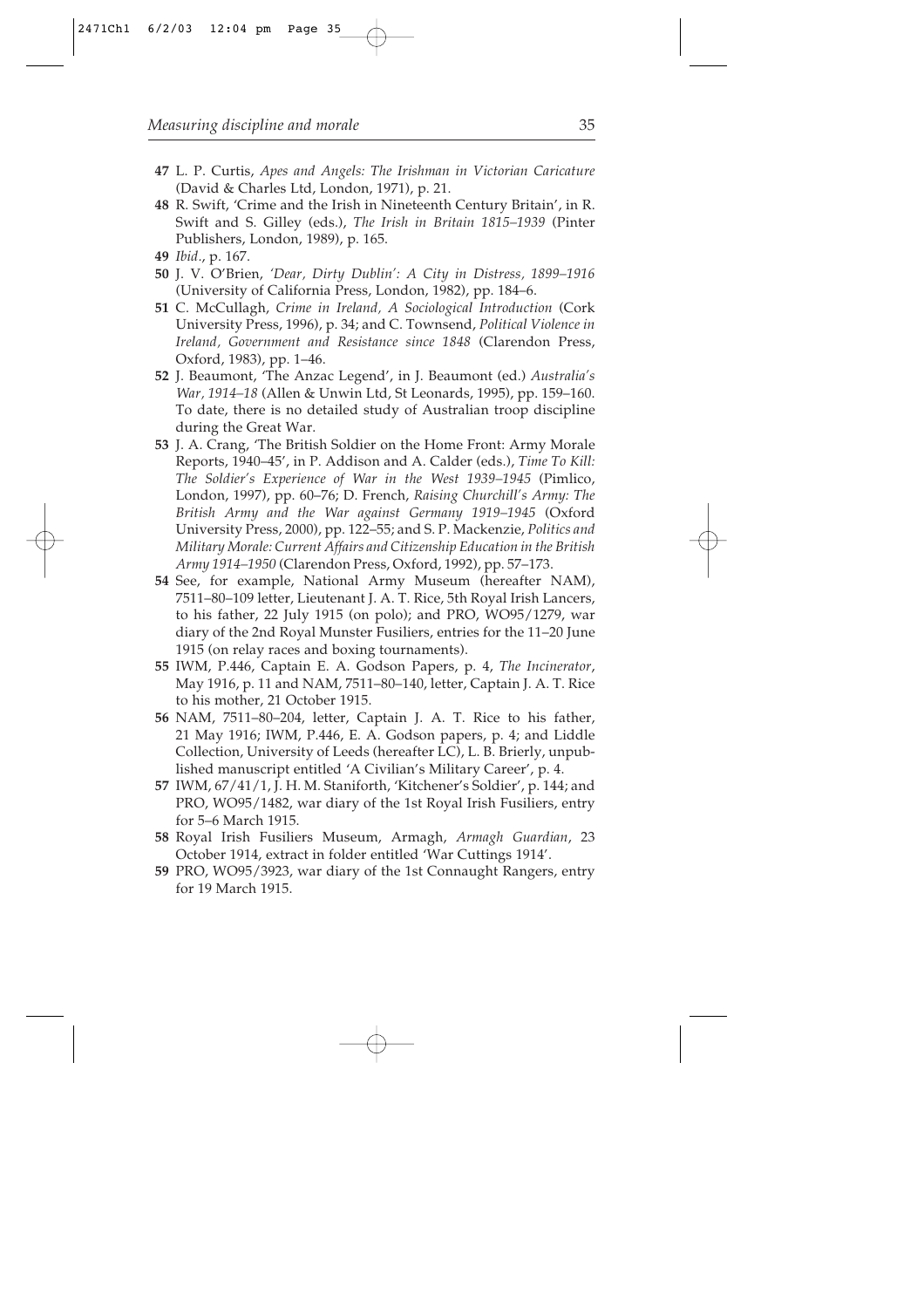- **60** D. Urquhart, *Women in Ulster Politics 1890–1940* (Irish Academic Press, Dublin, 2000), p. 66.
- **61** PRO, PRO30/71/3, Major Guy Nightingale papers, letter, Captain F. W. Filgate, 2nd Royal Munster Fusiliers, to Mrs Nightingale, 4 March 1915.
- **62** Davison (ed.), *The Burgoyne Diaries*, p. 143.
- **63** NAM, 7511–80/15 and 20, letter, J. A. T. Price to his mother, 10 October 1914 and to his father, 3 November 1914.
- **64** IWM, 67/41/1, letter, Staniforth to his parents, 28 August 1916, cited in J. H. M. Staniforth, 'Kitchener's Soldier', p. 180.
- **65** G. Mitchell, *'Three Cheers for the Derrys!': A History of the 10th Royal Inniskilling Fusiliers in the 1914–18 War* (Yes! Publications, Derry, 1991), p. 126.
- **66** H. Strachan, *The Politics of the British Army* (Clarendon Press, Oxford, 1997), p. 208.
- **67** PRO, WO95/1421, war diary of the 2nd Royal Irish Regiment, summary for November 1914.
- **68** PRO, WO95/2266, war diary of the 2nd Royal Irish Fusiliers, appendix to April 1915.
- **69** IWM, 76/51/1, W. T. Colyer, 'War Impressions of a Temporary Soldier', unpublished manuscript, unpaginated.
- **70** J. F. Lucy, *There's a Devil in the Drum* (Faber and Faber, London, 1938. Reprinted by the Naval and Military Press, London, 1992), p. 293.
- **71** N. Perry, 'Nationality in the Irish Infantry Regiments in the First World War', *War and Society*, XII, 1, 1994, p. 89.
- **72** F. E. Whitton, *The History of the Prince of Wales' Leinster Regiment (Royal Canadians)*, vol. II (Gale and Polden Ltd, London, n.d. (1926?)) p. 73.
- **73** Hitchcock, *'Stand to', A Diary of the Trenches*, *1915–18* (Hurst and Blackett, London, 1937. Reprinted by Gliddon Books, London, 1988), p. 86. The United Irish League was somewhat similar to a constituency association for the Irish Parliamentary Party.
- **74** T. P. Dooley, *Irishmen or English Soldiers? The Times and World of a Southern Catholic Irish Man (1876–1916) Enlisting in the British Army during the First World War* (Liverpool University Press, 1995), p. 200.
- **75** Jesuit Archives, Dublin (hereafter JAD), H. V. Gill, 'As seen by a Chaplain', p. 63; and C. Falls, *The History of the First Seven Battalions, The Royal Irish Rifles (Now the Royal Ulster Rifles) in the Great War* (Gale and Polden, Aldershot, 1925), vol. II, pp. 48–9.
- **76** S. McCance, *The History of the Royal Munster Fusiliers*, *vol. II*, *From 1861 to 1922 (Disbandment)* (Gale and Polden, Aldershot, 1927) p. 132.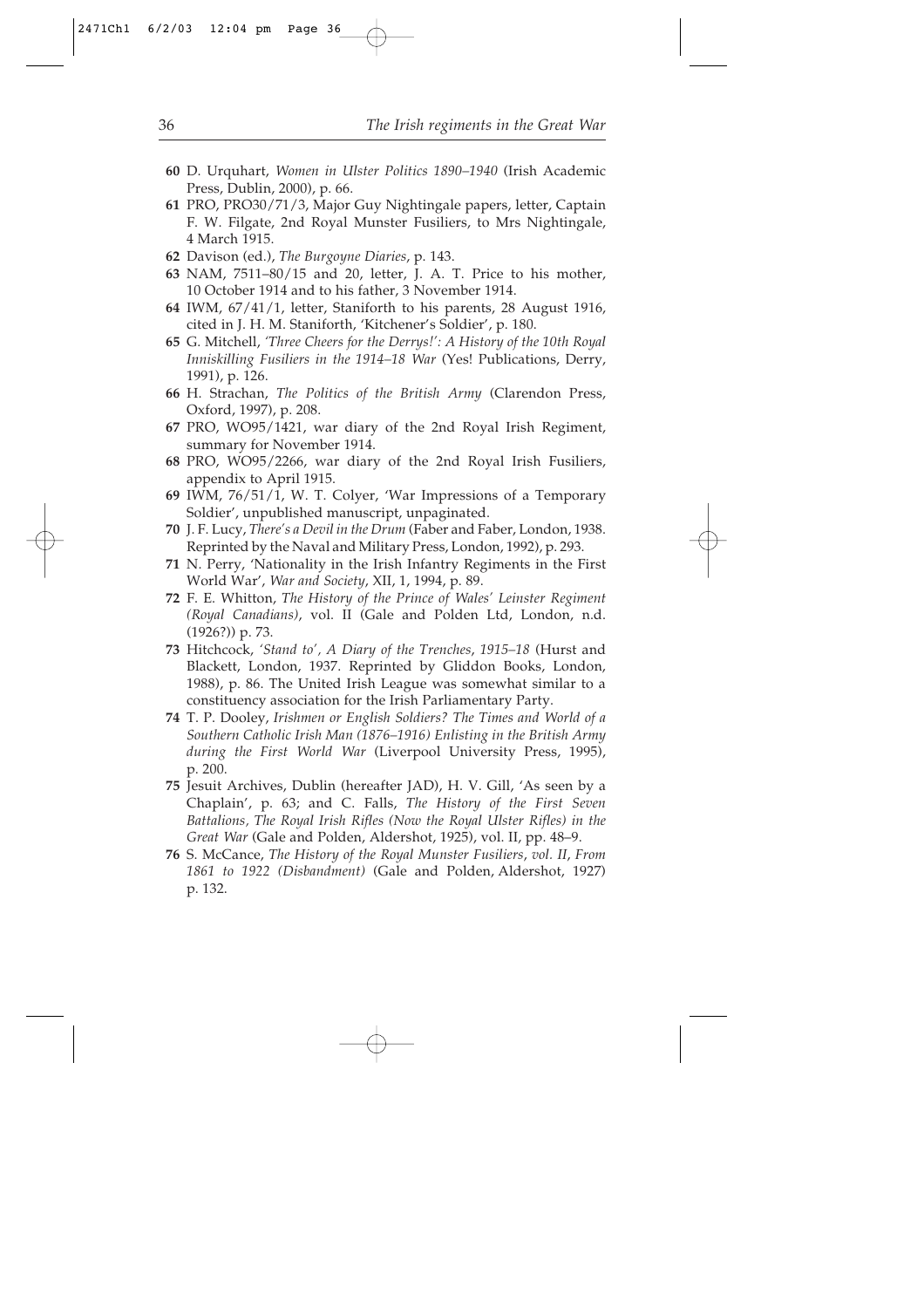- **77** IWM, PP/MCR/C33/806, Field Marshal Sir John French papers, letter, Redmond to French, 25 November 15.
- **78** PRONI, D.3835/E/2/6/24A, Farren Connell papers, letter, Major General Oliver Nugent to his wife, 30 November 15.
- **79** J. G. Fuller notes that the 16th (Irish) Division had a divisional concert party and cinema from September 1915, see J. G. Fuller, *Troop Morale and Popular Culture in the British and Dominion Armies, 1914–18* (Clarendon Press, Oxford, 1990), p. 186.
- **80** Royal Ulster Rifles' Museum, Anon., 'Service with the 14th Battalion, Royal Irish Rifles', p. 138.
- **81** IWM, P.446, E. A. Godson diaries, p. 7.
- **82** PRONI, D.3835/E/2/6/10A and D.3835/E/2/6/31, letters, Nugent to his wife, 12 November 1915 and 7 December 1915.
- **83** WO95/1957, 16th (Irish) Division, Adjutant General and Quarter Master General's war diary, entry for 15 February 1916.
- **84** Fuller, *Troop Morale and Popular Culture,* pp. 7–20.
- **85** Letter (undated, but c. July 1915), Powell to Black, cited, W. E. Dornan, *1850–1950, One Hundred Eventful Years, An outline history of the City of Belfast Y.M.C.A*. (Nicholson & Bass Ltd, Belfast, 1950), p. 44.
- **86** J. Leonard, 'The Catholic Chaplaincy', in D. Fitzpatrick (ed.), *Ireland and the First World War* (Lilliput Press and Trinity History Workshop, Dublin, 1988), p. 10.
- **87** JAD, letter, Father Gill to Father Provincial, 2 March 1915.
- **88** PRO, PRO30/71/3, letter, Filgate to Mrs Nightingale.
- **89** Same to same, 15 April 1916.
- **90** JAD, H. V. Gill, 'As Seen by a Chaplain', pp. 57–8.
- **91** National Library of Ireland (hereafter NLI), Ms.15,229 (1), John Redmond papers, letter, Redmond to H. J. Tennant, 11 April 1916 and letter, Tennant to Redmond, 17 April 1916.
- **92** S. N. White, *The Terrors: 16th (Pioneer) Battalion, Royal Irish Rifles, 1914–19* (The Somme Association, Belfast, 1996), p. 75. For Nugent's problems in balancing Church of Ireland and Presbyterian chaplains in his division see PRONI, D.3835/E/2/6/6, letter from Nugent to his wife, 7 November 1915.
- **93** PRONI, D.1295/2/1A–9, manuscript, 'History of the U.V.F. and 36th (Ulster) Division', by W. B. Spender, p. 29.
- **94** A photograph of the certificate awarded to Lieutenant Colonel G. A. M. Buckley is reproduced in T. Denman, *Ireland's Unknown Soldiers: The 16th (Irish) Division in the Great War, 1914–18* (Irish Academic Press, Dublin, 1992), p. 94.
- **95** The only known example of this is that awarded to Sergeant R. McCarter. It is inscribed, 'For King, Home and Country' and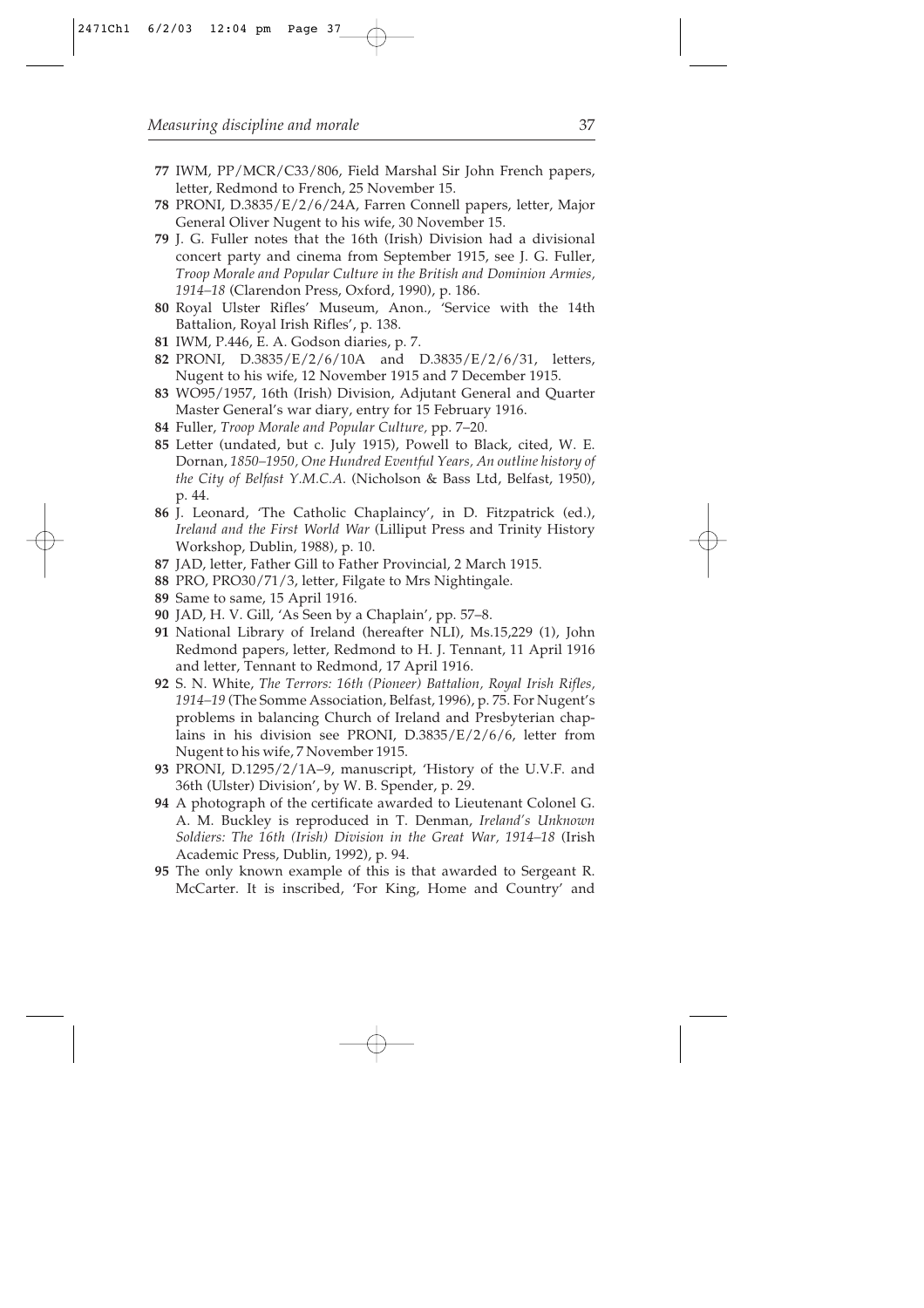includes illustrations of Ulster Volunteers of 1800 and 1914. See Royal Inniskilling Fusiliers Museum, Box 35.

- **96** For a discussion of this issue see M. Dungan, *Irish Voices from the Great War* (Irish Academic Press, Dublin, 1995), p. 109.
- **97** J. Brown, *Orangeism Around Ballymena* (Mid Antrim Historical Group, Ballymena, 1990), p. 9; and White, *The Terrors: 16th (Pioneer) Battalion, Royal Irish Rifles*, p. 67. I would like to thank Mr Derek Harkness for allowing me to see a photograph in his possession of LOL 862 of the 14th Royal Irish Rifles. It shows 118 men of the Battalion wearing orange sashes.
- **98** PRONI, T.3217, J. H. Stewart-Moore, 'Random Recollections', p. 2 and PRONI, D/3045/6/11, the diary of Lieutenant Guy Owen Lawrence Young, pp. 66–7.
- **99** PRONI, D/3045/6/11, the diary of Lieutenant Guy Owen Lawrence Young, pp. 67–8. For a similar account see Anon. (A. P. I. S. and D. G. S.), *With the Ulster Division in France: A Story of the 11th Battalion Royal Irish Rifles (South Antrim Volunteers) from Bordon to Thiepval* (William Mullan & Son, Belfast, n.d.), p. 34.
- **100** Mitchell, '*Three Cheers for the Derrys!*', p. 49.
- **101** T. Gray, *The Orange Order* (The Bodley Head, London, 1972), p. 131.
- **102** White, *The Terrors, 16th (Pioneer) Battalion, Royal Irish Rifles*, p. 67.
- **103** The whole issue of trench raids is well covered in T. Ashworth, *Trench Warfare*, *1914–1918: The Live and Let Live System* (Macmillan, London, 1980), pp. 176–203.
- **104** T. Denman, 'The Catholic Irish Soldier in the First World War: The "Racial Environment"', *Irish Historical Studies*, XXVII, 108, 1991, p. 356.
- **105** PRONI, T.3217, J. L. Stewart-Moore, 'Random Recollections', p. 26.
- **106** Denman, *Ireland's Unknown Soldiers*, p. 72.
- **107** *Ibid*., p. 75.
- **108** See, for example PRO, WO95/1955, war diary of 16th (Irish) Division General Staff, report by Pereria on a raid by the 7th Leinster Regiment on the 3/4 June 1916 and Denman, *Ireland's Unknown Soldiers*, p. 72.
- **109** Denman, *Ireland's Unknown Soldiers*, p. 76.
- **110** Falls, *The History of the First Seven Battalions, Royal Irish Rifles*, vol. II, p. 61.
- **111** H. C. Wylly, *Neill's 'Blue Caps', The History of the First Battalion, Royal Dublin Fusiliers, vol. III, 1914–22* (Gale and Polden, Aldershot, 1925), p. 66.
- **112** JAD, Father H. V. Gill, 'As seen by a Chaplain', p. 98.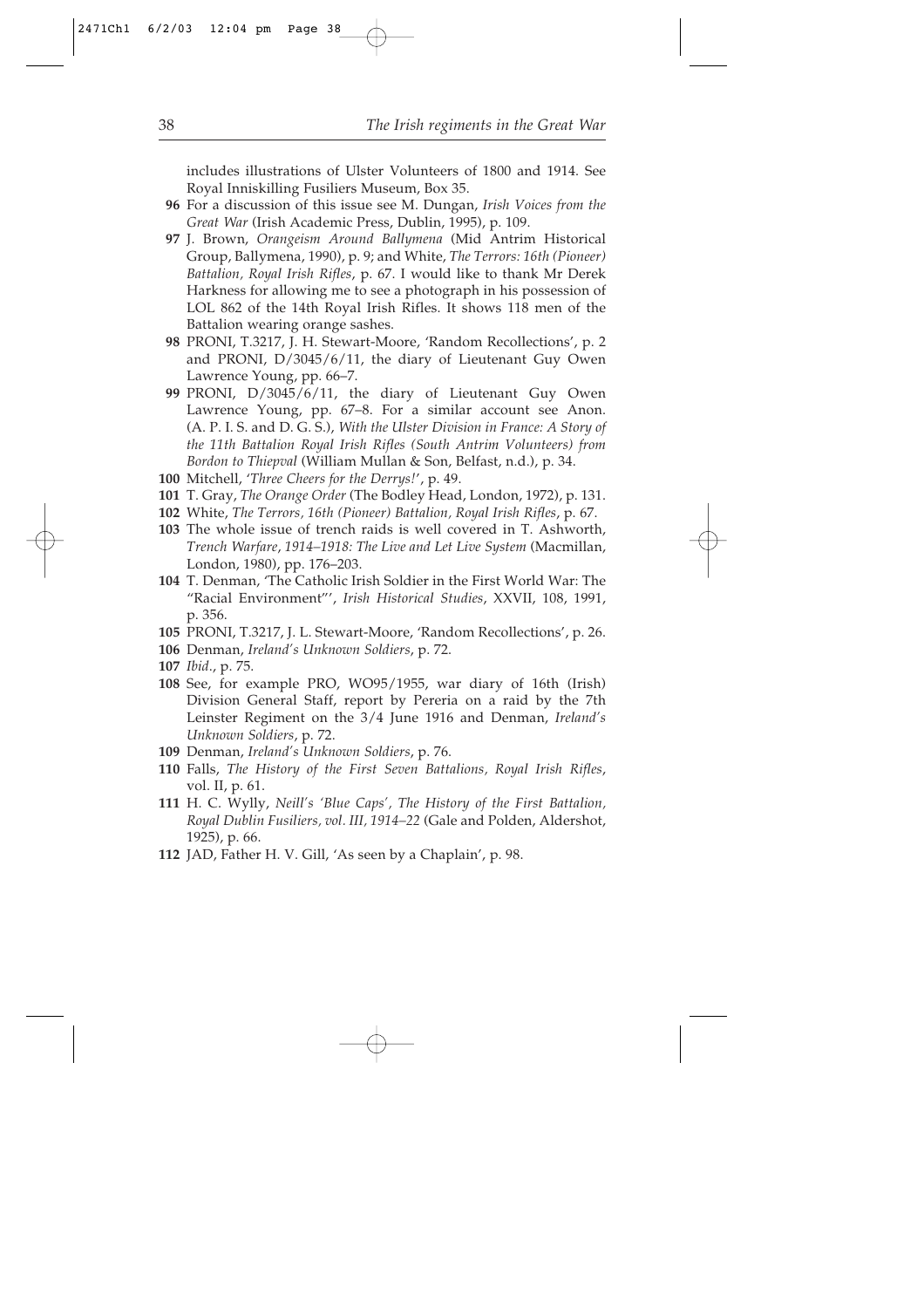## Regular regiments at war

The period from the landing of the British Expeditionary Force in France in August 1914 until the end of September 1915 saw a large number of strains put on the discipline and morale of the Irish regiments and the expeditionary force in general. Firstly, there was the transition from a peacetime to a wartime situation, which naturally saw many changes in the British army, not least in its disciplinary code. Offences, such as sleeping on duty and desertion, which would, in peacetime, have led to little more than a short term of imprisonment, became capital offences in wartime.

Secondly, the horrific losses incurred by the BEF led to serious problems. Men, who were either army reservists (who, in some cases had not been in the army since the end of the South African War in 1902) or special reservists (who, in many cases, had very rudimentary training) were required to bring units up to their establishment on the outbreak of war and keep them up to strength for the early part of the war. Many of these reservists were either too old or unfit for active service, and, in at least some cases, resented being commanded by NCOs who had less service than them. Time-expired men were another potential problem group as soldiers nearing the end of their 'colour service' in August 1914 resented being kept in the army for another year. Lastly, middle-class recruits who, in a few cases, had joined Kitchener units, but then been posted as drafts to regular battalions, found the habits and behaviour of their new colleagues unpalatable. High losses also led to serious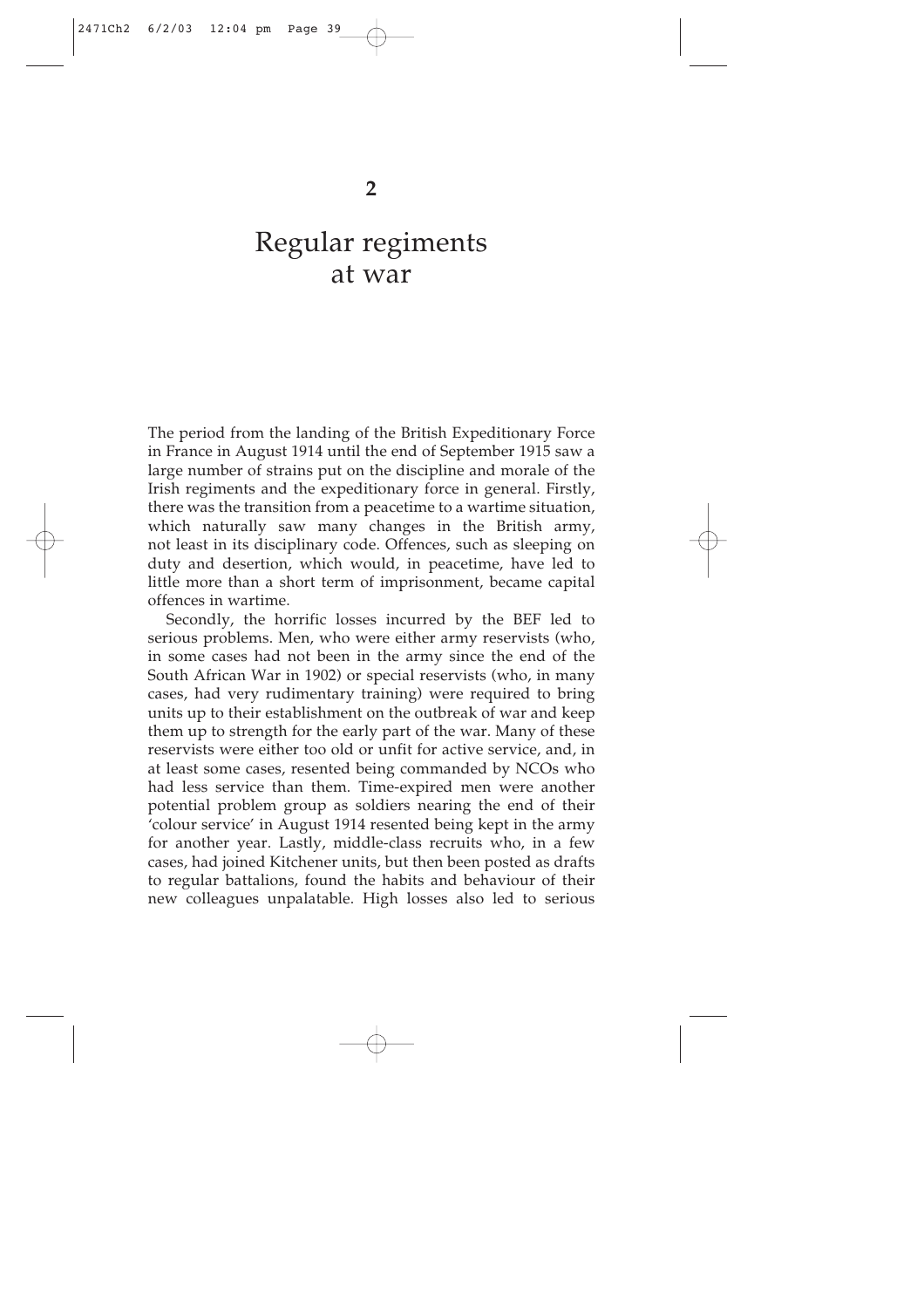problems in the supply of officers. While the most decrepit retired officers were used to train New Army battalions in Britain, a number of officers who were unfit to command did see service in France. The desperate need for officers saw the rapid commissioning of men from, for example, the ranks of exclusive London Territorial Force units, with only the most minimal officer training.<sup>1</sup> The replacement of NCOs was even more difficult. The shortage of officers saw some of the most intelligent NCOs being promoted to commissioned rank, while the supply of suitable privates, capable of carrying out an NCO's duties, soon dwindled. Within a short space of time many units were thus reliant heavily on NCOs with little experience or those who had been reservists on the outbreak of war.

Thirdly, the winter of 1914 to 1915 is seen by many historians as a nadir in the morale of the BEF.<sup>2</sup> The unofficial 'Christmas Truces' of 1914, some of which lasted into January 1915, certainly caused concern amongst the High Command. This low point in morale seems to have been a result both of the appalling conditions in the trenches and the realisation that no early end to the war was in sight.

In this chapter, an assessment of the disciplinary problems facing the BEF will be made, based on the court martial records. Attention will then be devoted to perceived disciplinary problems in the BEF during this period. With reference to Irish units, Sir Roger Casement's attempt to form a German–Irish Brigade in early 1915 will be considered as the failure of Casement's scheme does suggest that even the relatively apolitical regular soldier did maintain certain ideals and values which made him actively anti-German, even when other factors which would have retained his loyalty to the British Crown had vanished. Consideration will then be given to the morale problems facing the BEF in this period, especially the difficulties involved in keeping the force supplied with both trained personnel and essential equipment.

A consideration of the number of courts martial held in Irish infantry battalions during the period from the arrival of units in France until 30 September 1915 shows marked differences. While the 2nd Royal Dublin Fusiliers had a staggering 150 courts martial cases over this period, the 2nd Royal Irish Regiment had a mere sixty-three. Surprisingly, given their high courts martial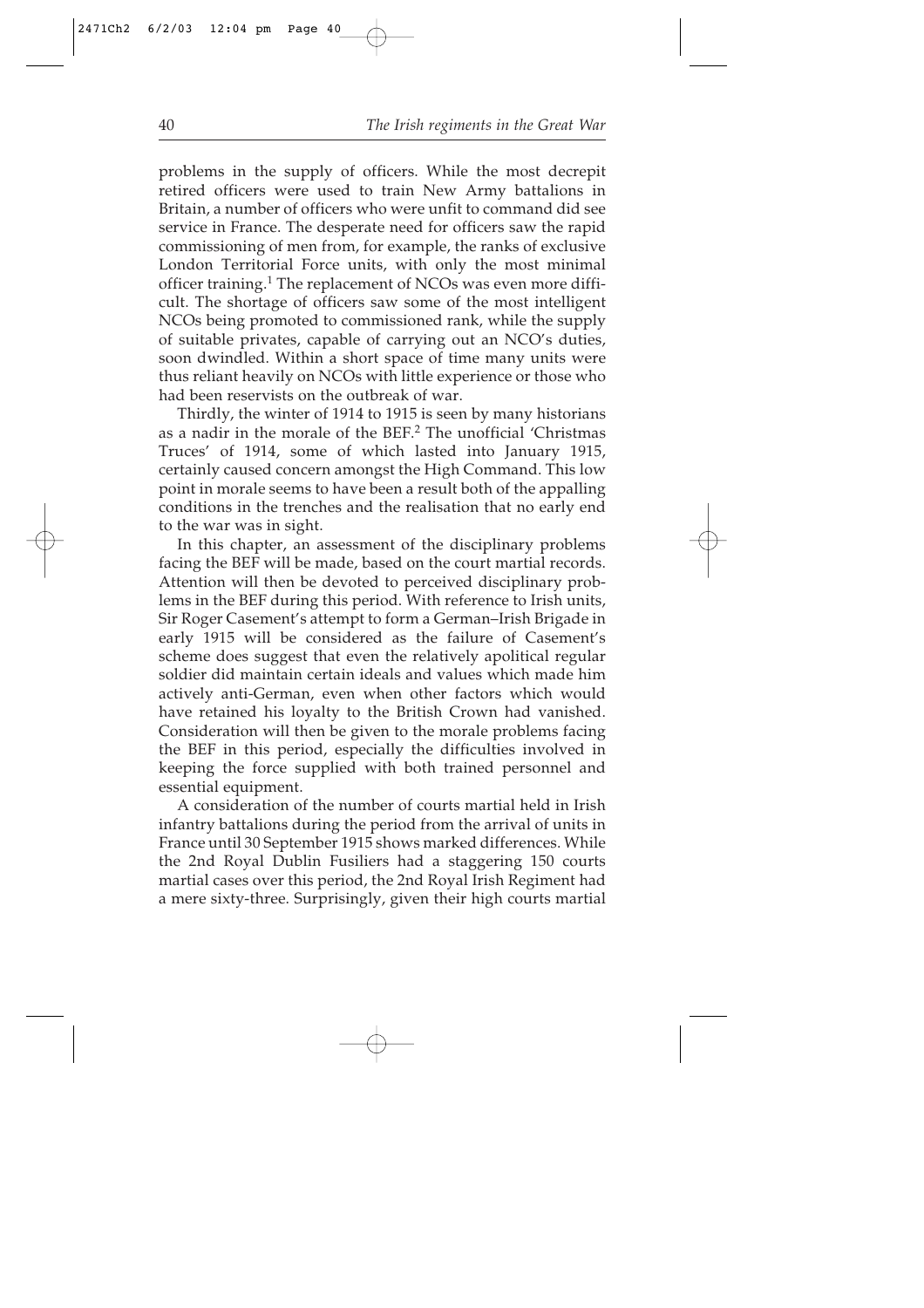record, of 145 cases, the 2nd Leinster Regiment, as part of the 6th Division, did not arrive in France until 8 September  $1914<sup>3</sup>$  and their disciplinary record thus appears to be very poor.

There appears to be no easy explanation as to this marked difference between battalions, in terms of courts martial. An urban/rural recruiting base may provide part of the explanation, as the 2nd Royal Irish Rifles (with a recruiting area centred on Belfast) and the 2nd Royal Dublin Fusiliers (with a recruiting area centred on Dublin City) both had a very high number of men tried by courts martial. As Belfast and Dublin both had heavily unionised workforces in this period one may reasonably have expected some of this class antagonism to spill over into the army. There does seem to be some evidence to support this view as, by April 1915, at least some members of the 2nd Royal Dublin Fusiliers had joined the Regiment after being dismissed during the 1913 strike in Dublin.<sup>4</sup> Nevertheless, in the case of the 2nd Royal Irish Rifles, the argument that the men were drawn from the heavily unionised Belfast workforce seems distinctly unconvincing. John Lucy, serving with this unit pre-war, stressed that many of the men came from outside the regimental recruiting area. Father Henry Gill made a similar observation when he joined the Battalion in late 1914, noting the unexpectedly high number of Catholics serving in this unit and Nicholas Perry's work confirms that the regular battalions of the Royal Irish Rifles obtained a large percentage of recruits from outside their recruiting area.<sup>5</sup>

Lastly, an obvious answer to high courts martial rates would lie in losses in action, units with high losses naturally having fewer courts martial cases. However, again this does not provide a solution. While the 2nd Royal Dublin Fusiliers had 627 deaths in 1914 to 1915 and 150 court martial cases over the same period, the 2nd Leinster Regiment, with a court martial record almost similar to the 2nd Royal Dublin Fusiliers had only 351 deaths, one of the lowest for Irish units on the Western Front.<sup>6</sup>

In Irish battalions during this period, 35 per cent of all crime was solely attributable to drunkenness and this is reflected in the sample number of units shown in table 2.1. As Brent Wilson points out, 'Of course, most drunkenness occurred in the rearward areas or during open warfare, drunkenness at the front was uncommon.'<sup>7</sup> Therefore, drunkenness rarely impeded the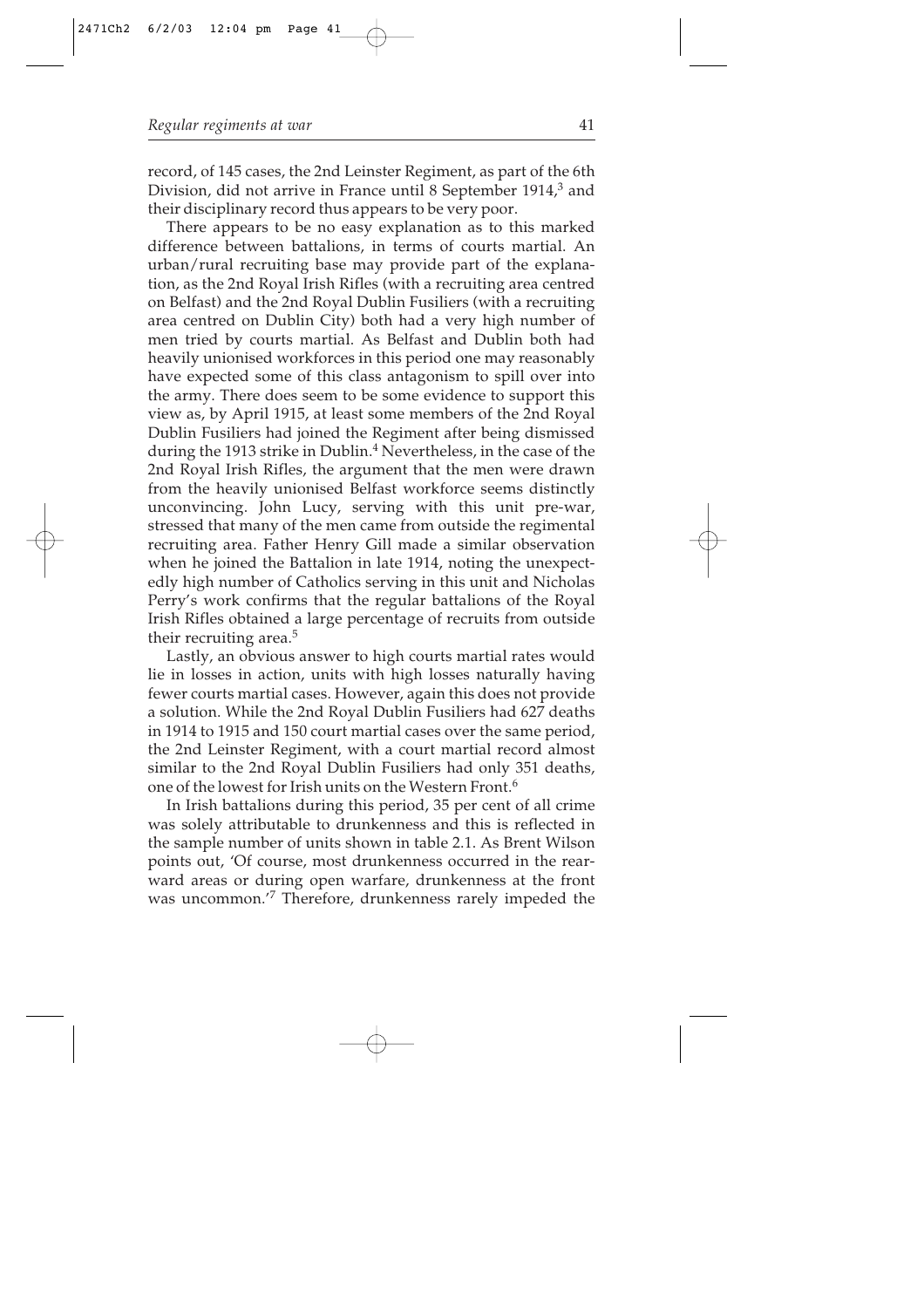combat effectiveness of a unit, although there were notable exceptions to this. For example, following a particularly raucous St Patrick's Day in 1915, the 1st Royal Irish Fusiliers were unable to dig new communications trenches, due to widespread drunkenness in the unit. $8$ 

Drunkenness, in disciplinary terms, was much more serious in that it demonstrated the incapacity of some NCOs to adequately carry out their duties. Lieutenant Hitchcock of the 2nd Leinster Regiment noted that on 12 August 1915,

| Offence                      | 1IG      | 2RInnsF  | 2RIRifs        | 2RMF             | 2RDF           | 5Lancers       | <b>NIH</b> |
|------------------------------|----------|----------|----------------|------------------|----------------|----------------|------------|
| War Treason                  | $\theta$ | $\theta$ | $\theta$       | $\theta$         | $\mathbf{0}$   | $\theta$       | $\theta$   |
| <b>DORA</b>                  | $\theta$ | $\theta$ | $\theta$       | $\theta$         | $\overline{0}$ | $\overline{0}$ | 0          |
| Offence against an           |          |          |                |                  |                |                |            |
| inhabitant                   | 3        | $\theta$ | $\theta$       | 1                | $\theta$       | $\theta$       | $\theta$   |
| Mutiny                       | 0        | $\theta$ | 0              | 0                | 0              | $\theta$       | 0          |
| Cowardice                    | 0        | 1        | 2              | 0                | 0              | 1              | 0          |
| Desertion                    | 3        | 21       | 3              | 1                | 14             | $\mathbf{0}$   | 0          |
| Absence                      | 3        | 1        | 1              | $\left( \right)$ | 2              | $\theta$       | 0          |
| Striking or violence         | 2        | $\theta$ | 2              | 2                | 1              | $\Omega$       | 0          |
| Insubordination              | 1        | $\theta$ | 1              | $\Omega$         | 1              | $\Omega$       | 0          |
| Disobedience                 | 3        | 2        | 5              | $\theta$         | $\theta$       | 1              | 0          |
| Quitting post                | 3        | 1        | $\mathfrak{D}$ | 1                | $\overline{2}$ | $\Omega$       | 0          |
| Drunkenness                  | 32       | 36       | 36             | 31               | 83             | 12             |            |
| Injuring property            | $\theta$ | $\theta$ | $\theta$       | $\theta$         | $\theta$       | $\overline{0}$ | 0          |
| Loss of property             | 0        | 0        | 1              | $\theta$         | 0              | 1              | 0          |
| Theft                        | 1        | 1        | $\overline{2}$ | 1                | 1              | 1              | 0          |
| Indecency                    | 0        | $\theta$ | $\theta$       | 1                | $\theta$       | $\Omega$       | 0          |
| Resisting escort             | 0        | 0        | $\Omega$       | 0                | 0              | $\theta$       | 0          |
| Escaping confinement         | $\Omega$ | 0        | 0              | $\theta$         | 0              | $\mathbf{0}$   | 0          |
| Miscellaneous and multiple   |          |          |                |                  |                |                |            |
| military offences            | 16       | 31       | 64             | 13               | 46             | 20             | 3          |
| Miscellaneous civil offences | 1        | $\theta$ | $\theta$       | $\theta$         | $\theta$       | $\theta$       | 0          |
| Self-inflicted wound         | 1        | $\theta$ | $\theta$       | $\theta$         | $\theta$       | $\theta$       | 0          |
| Fraudulent enlistment        | $\Omega$ | 0        | 0              | 0                | $^{(1)}$       | $\theta$       | 0          |
| Enlisting after discharge    | 0        | $\theta$ | $\theta$       | $\theta$         | $\theta$       | $\overline{0}$ | 0          |
| False answer                 | 0        | 0        | 0              | 0                | 0              | $\overline{0}$ | 0          |
| Neglect                      | $\theta$ | $\theta$ | $\theta$       | $\theta$         | $\theta$       | $\Omega$       | 0          |
| Fraud                        | $\theta$ | $\theta$ | $\theta$       | $\theta$         | $\theta$       | $\Omega$       | U          |
| Totals                       | 69       | 94       | 119            | 51               | 150            | 36             | 10         |

**Table 2.1.** Offences for which men serving in a sample of units were tried by courts martial, from the units' arrival in France to 30 September 1915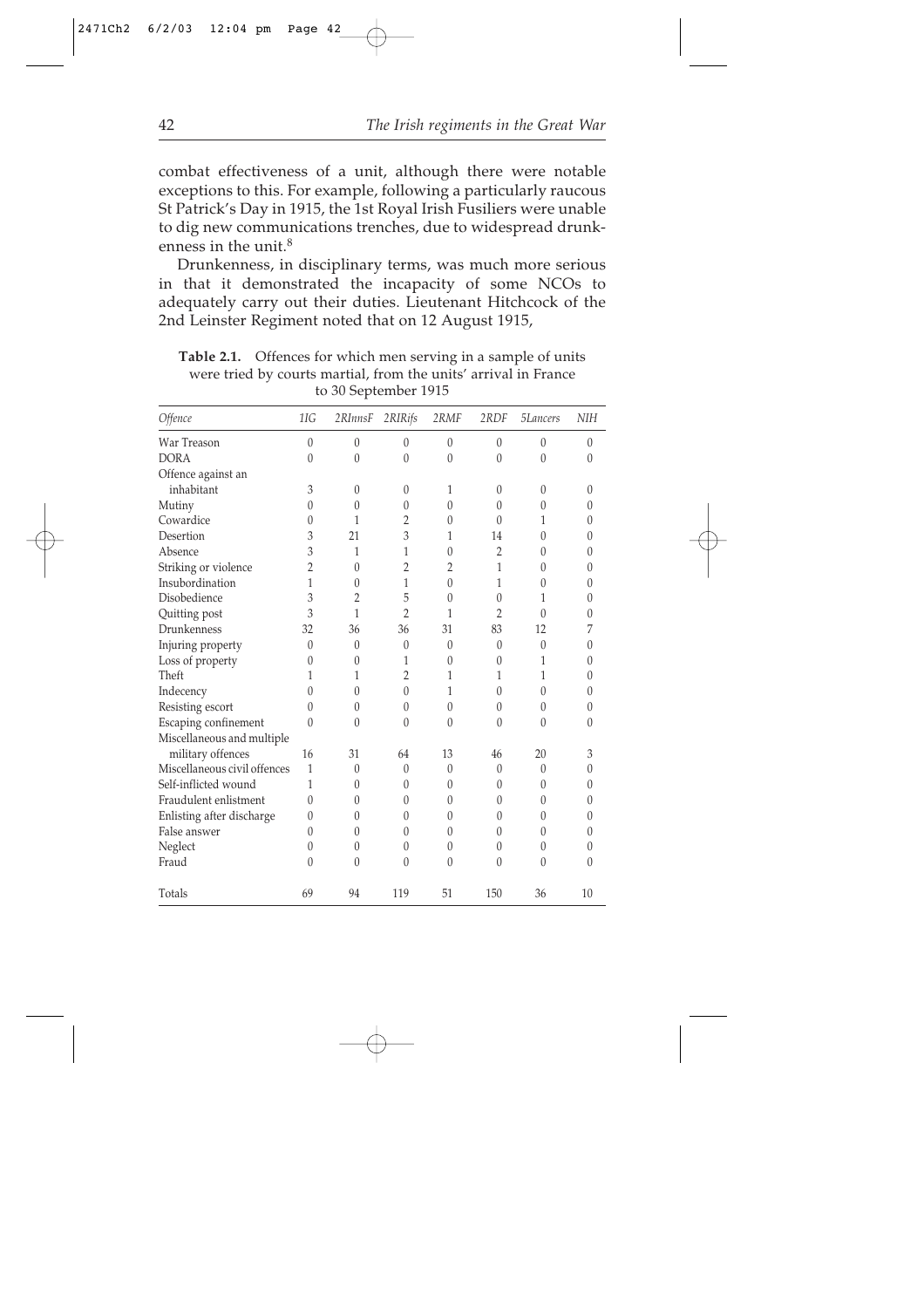At 'Stand to' an issue of rum, which had been sent up under cover of darkness, was dished out, and was thoroughly appreciated. Serg[ean]t. Shields, Piper's platoon sergeant, who was somewhat ancient and had felt the strain of the day more than younger men, took a double ration, and started firing up at the stars and shouting out about the Battle of Colenso!<sup>9</sup>

Captain Burgoyne, commanding 'C' Company of the 2nd Royal Irish Rifles was determined to prevent drunkenness in his unit, particularly after the events of 27 December 1914, when one of his sergeants was shot while issuing the rum ration. Burgoyne, with the endorsement of his CO and Divisional GOC, ceased issuing rum to his company following this incident. However, in February 1915, when, following the distribution of pay, a number of NCOs in his company became inebriated, Burgoyne felt unable to take disciplinary action: 'No use running them up before the C.O.; they'd be tried by court martial, and I couldn't get other men to take their places.'<sup>10</sup>

Official figures suggest that disciplinary offences in the Irish regiments during this period were broadly in line with those of the British army as a whole. However, exact estimates are difficult, given the fluctuating strength of the BEF from August 1914 to September 1915. However, the figures for two non-Irish units considered in this period, the 1st Gloucestershire Regiment and the 1/14th London (Scottish) Regiment, with nineteen and no men tried respectively by court martial, suggest that Irish regiments had, on average, more disciplinary cases than their English counterparts.

There are other indications that Irish discipline was considered to be much worse than that of other British units. In January 1915 Major General Alymer Haldane visited the 2nd Royal Irish Rifles to 'give them hell' as they were the 'bad boy' of his division.<sup>11</sup> Meanwhile, when commenting in February 1915 on the death sentence passed on Private Thomas Hope of the 2nd Leinster Regiment, General Sir Horace Smith Dorrien, GOC, Second Army noted, 'The Brigade discipline is 2nd. worst + the Batt[alio]n. discipline also the 2nd. worst in the army.'<sup>12</sup> The 1st Royal Irish Rifles, in September 1915, was also deemed to have an unsatisfactory disciplinary record, although it was seen to be improving by this date.<sup>13</sup> Men, or at least officers, in the Irish regiments, were aware of their poor disciplinary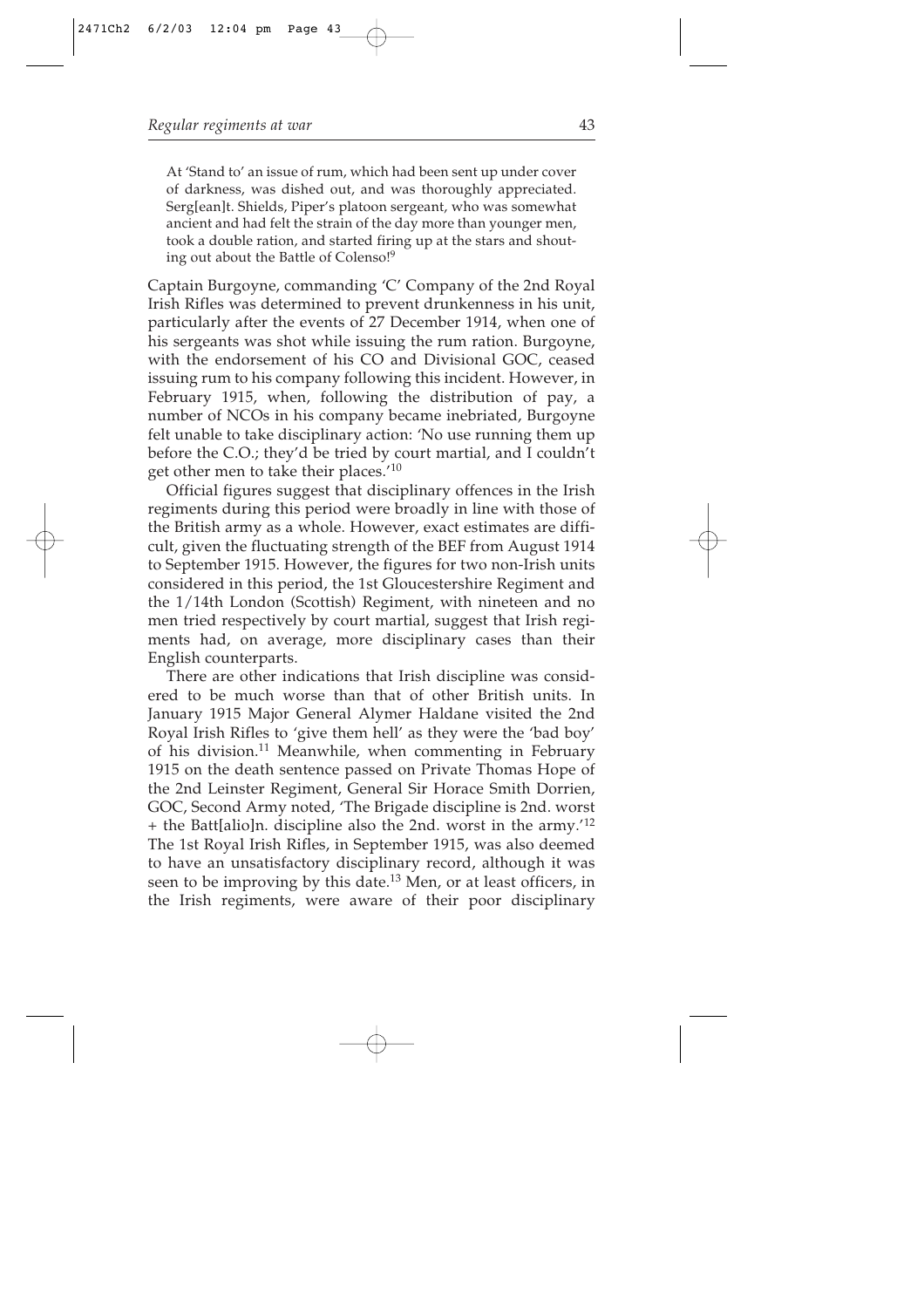records. Father McCrory, the chaplain to the 2nd Connaught Rangers, believed that there was a general anti-Irish feeling in the army, which led to harsher punishments for Irish troops.<sup>14</sup>

The comparatively small number of courts martial in Irish cavalry, as opposed to Irish infantry units, also deserves consideration. The Irish cavalry regiment with the worst courts martial record in this period was the 5th Lancers with 36 cases, while the 8th Hussars had only 14 cases. The small number of men tried in the North Irish Horse (10) and South Irish Horse (4) can be explained by the fact that neither of these units was at full strength during this period. Only two squadrons of the North Irish Horse and one of the South Irish Horse were serving in France during August 1914 to September 1915. The small number of men tried in these units, and in the 1/14th London (Scottish) Regiment, may also be explicable by an unwillingness on the part of the military authorities or unit COs to try part-time soldiers with the same rigour as their regular counterparts.<sup>15</sup> In general terms, it is not surprising that the number of courts martial carried out in Irish cavalry units generally compared favourably to those carried out in Irish infantry regiments, as the nominally 'Irish' regular cavalry units were composed of largely non-Irish personnel.<sup>16</sup>

Another possible explanation for the comparatively good courts martial record of the Irish cavalry regiments could be the better discipline seen in cavalry as opposed to infantry units in the BEF in general. Reporting on his experiences with cavalry on the Western Front, J. E. B. Seely stated, 'it has been the experience of both the French and the English Armies that the cavalryman in the trench is more valuable man for man than the infantryman. I have seen many French Generals and they all agree that this is so, the reason generally given being that the proportion of officers and Non Commissioned Officers with dismounted cavalry is much greater than in the case of infantry.'<sup>17</sup> The initially high ratio of officers and NCOs to men in cavalry units, combined with low casualty rates in comparison with front-line infantry would seem to explain how discipline was better maintained in the cavalry units of the BEF. Nevertheless, the disparities between Irish and non-Irish units courts martial records (and, indeed, between those of Irish battalions) in this period lack any simple explanation.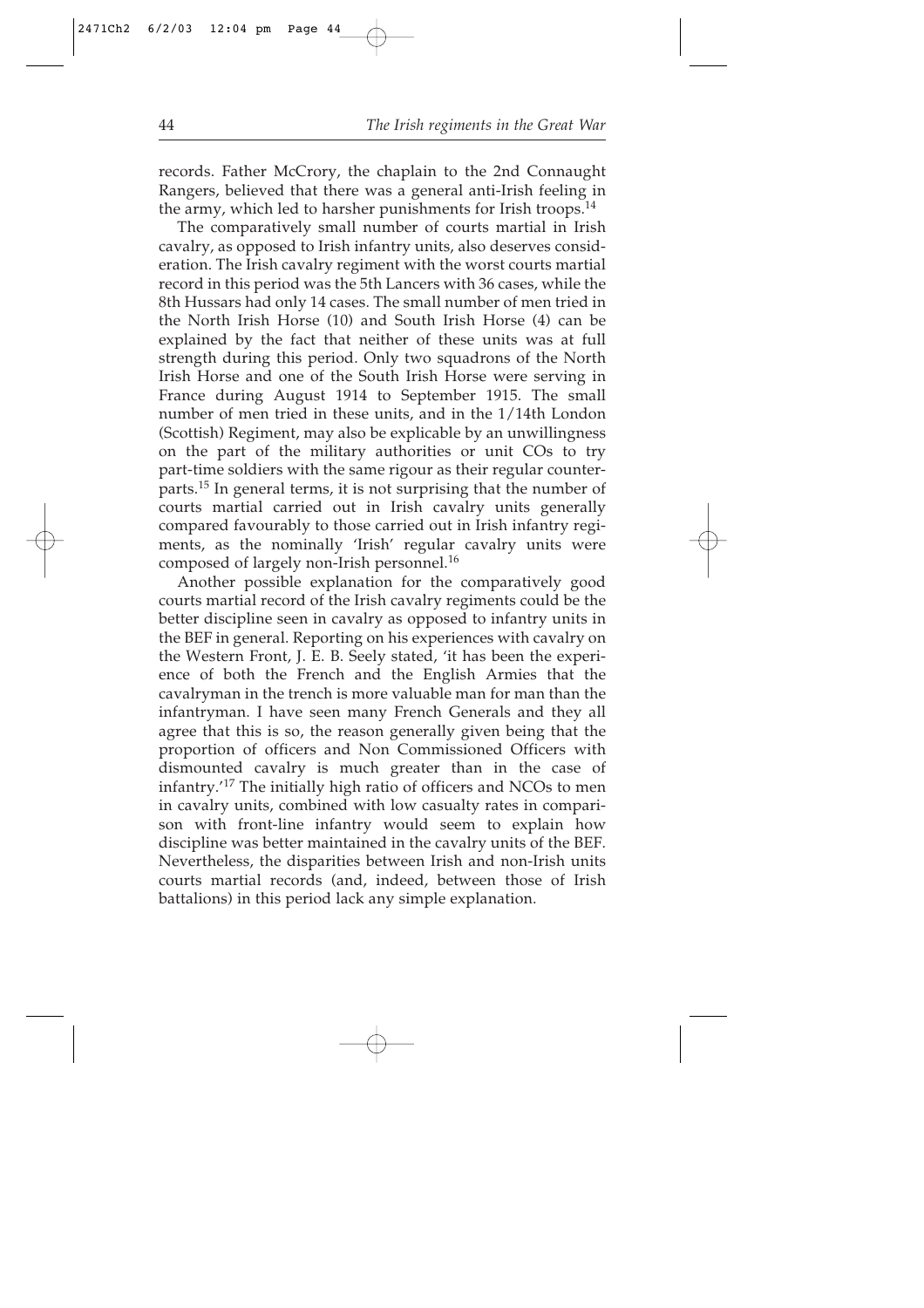Courts martial records do not give us a complete picture of military crime in a unit. For example, in the case of self-inflicted wounds, courts martial were not always instituted. Certainly, in some cases, the maiming itself was seen as punishment enough. As Sergeant A. T. Mathews of the 1st Royal Irish Regiment recounted of an incident in late 1915,

One of the men – he did not belong to my platoon – said, 'I am fed up to the teeth, I'd blow my toes off if I had the guts to do it.' We were all terribly fed up but what was the use of giving way to our feelings. One of the other chaps said, 'If you haven't got the guts to do it, I'll do it for you', 'Right', he said, 'carry on and do it.' 'Put your foot against the side of the trench', and the chap who wanted his toes shot off did as he was bid. Up to this point we thought they were joking. Then there was a terrific bang as he fired at the foot. But his mate had not hit him in the toes but in the ankle and smashed it to smithereens . . . The shooter was placed under arrest. They both got what they wanted – they got out of the line – one to undergo punishment and the other to be maimed for life.<sup>18</sup>

Even if we assume that a number of men who committed self mutilation were not tried by court martial, this still leaves some serious discrepancies in the statistics. For example, Jeffrey Greenhut suggests that from the arrival of the Indian Corps in France in October 1914, until 14 August 1915 there were fiftyfour cases of hand wounds in the 1st Connaught Rangers.<sup>19</sup> Greenhut's implication is that all of these wounds were selfinflicted.<sup>20</sup> However, the official records kept by the Medical Officer of the 1st Connaught Rangers record only one case of self-inflicted wounds and one case of probable suicide for this period.<sup>21</sup> Likewise, for the Indian Corps as a whole, the Deputy Judge Advocate General recorded just nine Indian and two British troops convicted for self-mutilation or mutilation of a comrade, over the period that this corps was stationed in France<sup>22</sup>

It is clear that there was a massive variation between peacetime and wartime offences, which is evident when comparing tables 2.1 and 2.2. The first and most obvious point is that the number of men tried by courts martial increased greatly in wartime. For example, while only twenty-nine men of the 2nd Royal Dublin Fusiliers were tried by courts martial between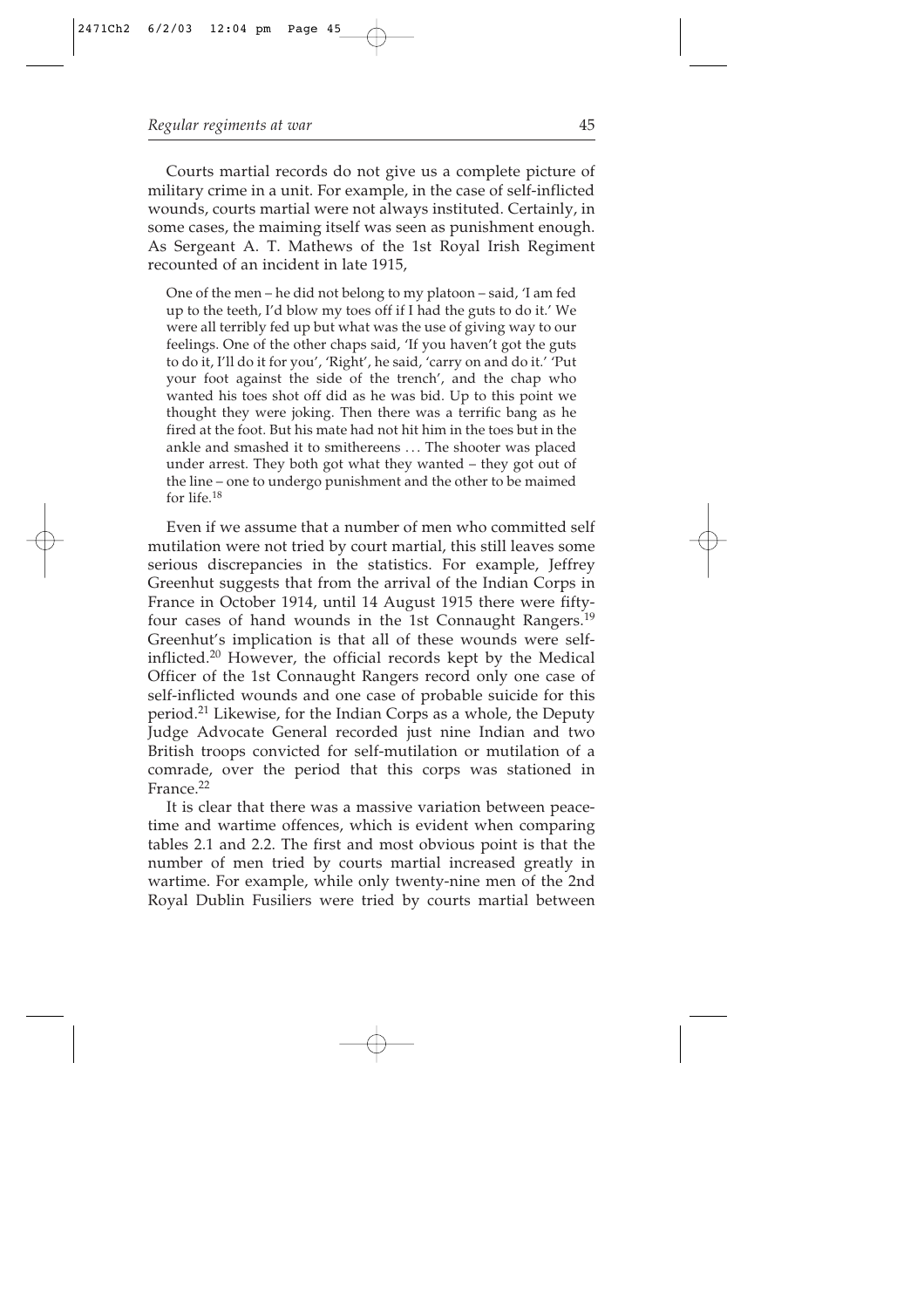1 August 1913 and 31 July 1914, 150 were tried between the battalion's arrival in France in August 1914 and 30 September 1915. Secondly, the disciplinary system itself showed different priorities. Fraudulent enlistment, seen as a serious matter in peacetime, became of considerably less importance in a war situation. Lastly, and perhaps most importantly, the difference between peacetime and wartime crimes was not a large one. Absence without leave, drunkenness and miscellaneous offences, all serious problems in Irish units on home service during 1913 to 1914, remained the major disciplinary offences committed by Irish troops in France during 1914 to 1915. Most noticeably some opportunities to commit crime, afforded by active service (for example, looting) do not seem to have been exploited by many of the Irish or British soldiers serving in France during 1914 and 1915.

A general order to the army noted the difference between peacetime and wartime discipline,

The Commander in Chief has had under consideration certain sentences recently awarded by Courts-Martial ... He wishes to point out that certain offences which in peace time are adequately met by a small sentence, assume, on active service, a gravity which wholly alters their character. This principle is fully recognised in Military Law; for instance in the case of desertion, the Army Act in time of peace, permits a maximum sentence of two year's duration only, whereas on active service a Court is allowed to award a sentence of death for the same offence ... The Commander in Chief wishes to impress upon all officers serving upon Courts-Martial that it is their duty to give weight to consideration of good character, inexperience and all other extenuating circumstances, but that, at the same time, they are seriously to consider the effect which the offence in question may have upon the discipline of the Army.<sup>23</sup>

Therefore it is not surprising that the severity of many sentences increased during wartime. No British soldier had been executed since the Boer War (even when thirty-seven men of the 13th Hussars mutinied in India in 191124). However, from August 1914 to September 1915, fifty-one British soldiers, including four Irish, were executed.<sup>25</sup> Penal servitude, a sentence awarded to no man serving in an Irish unit on home service during 1913 to 1914, was awarded to fifty-five men serving in Irish units in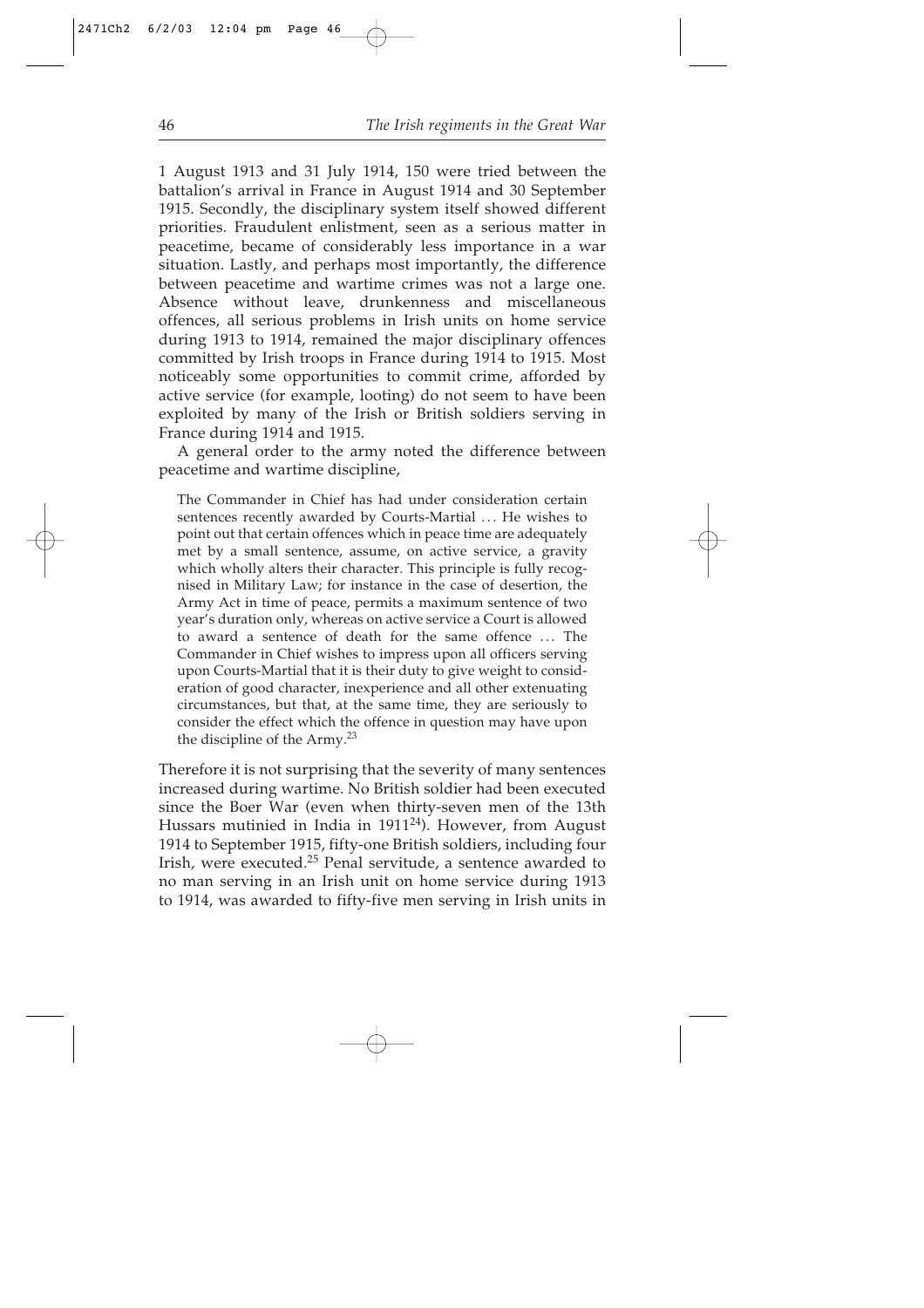| Offence                        | 1IG      | 2RInnsF  | 2RIRifs  | 2RMF     | 2RDF     | 5Lancers         |
|--------------------------------|----------|----------|----------|----------|----------|------------------|
| Mutiny                         | $\theta$ | $\theta$ | $\theta$ | $\theta$ | $\theta$ | $\theta$         |
| Desertion                      | 1        | 4        | 1        | 1        | 0        | 0                |
| Absence                        | 12       | $\theta$ | 5        | 0        | 0        | 0                |
| Striking or violence           | 4        | 0        | 2        | 0        | 3        | 0                |
| Insubordination                | 4        | $\theta$ | $\theta$ | 1        | 2        | Ί                |
| Disobedience                   | 0        | 0        | 0        | 0        | 0        | 0                |
| Quitting post                  | 0        | 0        | 0        | 0        | 0        | 0                |
| Drunkenness                    |          | 2        | 5        | 0        | 4        | 0                |
| Injuring property              | 2        | $\theta$ | 1        | 1        | 0        | 0                |
| Loss of property               | 2        | $\theta$ | 0        | 0        | 0        | 0                |
| Theft                          | 0        | 1        | 2        | 1        | 4        | 4                |
| Indecency                      | 0        | $\Omega$ | $\theta$ | 0        | 0        | 0                |
| Resisting escort               |          | $\theta$ | $\theta$ | $\theta$ | 0        | 0                |
| Escaping confinement           | 0        | $\theta$ | $\theta$ | $\theta$ | 0        | $\mathbf{0}$     |
| Miscellaneous and multiple     |          |          |          |          |          |                  |
| military offences              | 25       | 3        | 21       | 7        | 14       | 11               |
| Miscellaneous civil offences   | 1        | $\theta$ | $\theta$ | $\theta$ | 0        | 0                |
| Self-inflicted wound           | $^{(1)}$ | 0        | 0        | 0        | 0        | $\left( \right)$ |
| Fraudulent enlistment          | 0        | $\Omega$ | $\theta$ | 1        | 0        | 1                |
| Enlisting after discharge with |          |          |          |          |          |                  |
| disgrace                       | 2        | $\theta$ | $\theta$ | $\theta$ | $\theta$ | 3                |
| False answer                   | 1        | 0        | 1        | 0        | 1        | 0                |
| Neglect                        | 0        | 0        | 1        | 0        | 1        | 0                |
| Fraud                          | 1        | $\theta$ | 0        | 0        | 0        | 0                |
| Totals                         | 59       | 10       | 39       | 12       | 29       | 20               |

**Table 2.2.** Offences for which men serving in Irish units stationed in the United Kingdom were tried by courts martial, 1 August 1913 to 31 July 1914

the BEF from August 1914 to 30 September 1915. The sentence of hard labour was used more frequently in wartime. Most noticeably of all, detention, the sentence awarded most frequently in peacetime, was not used at all in the first thirteen months of the war. In wartime field punishment replaced detention as the most frequently awarded sentence. Field punishment was an unpopular sentence: a form of corporal punishment which meant that a man under sentence was tied to a wheel or stake for two hours each day.<sup>26</sup> From the point of view of the military authorities, it had the advantage that, while serving his sentence, a man could remain on active service with his unit.

It would be wrong to suggest that wartime saw the entire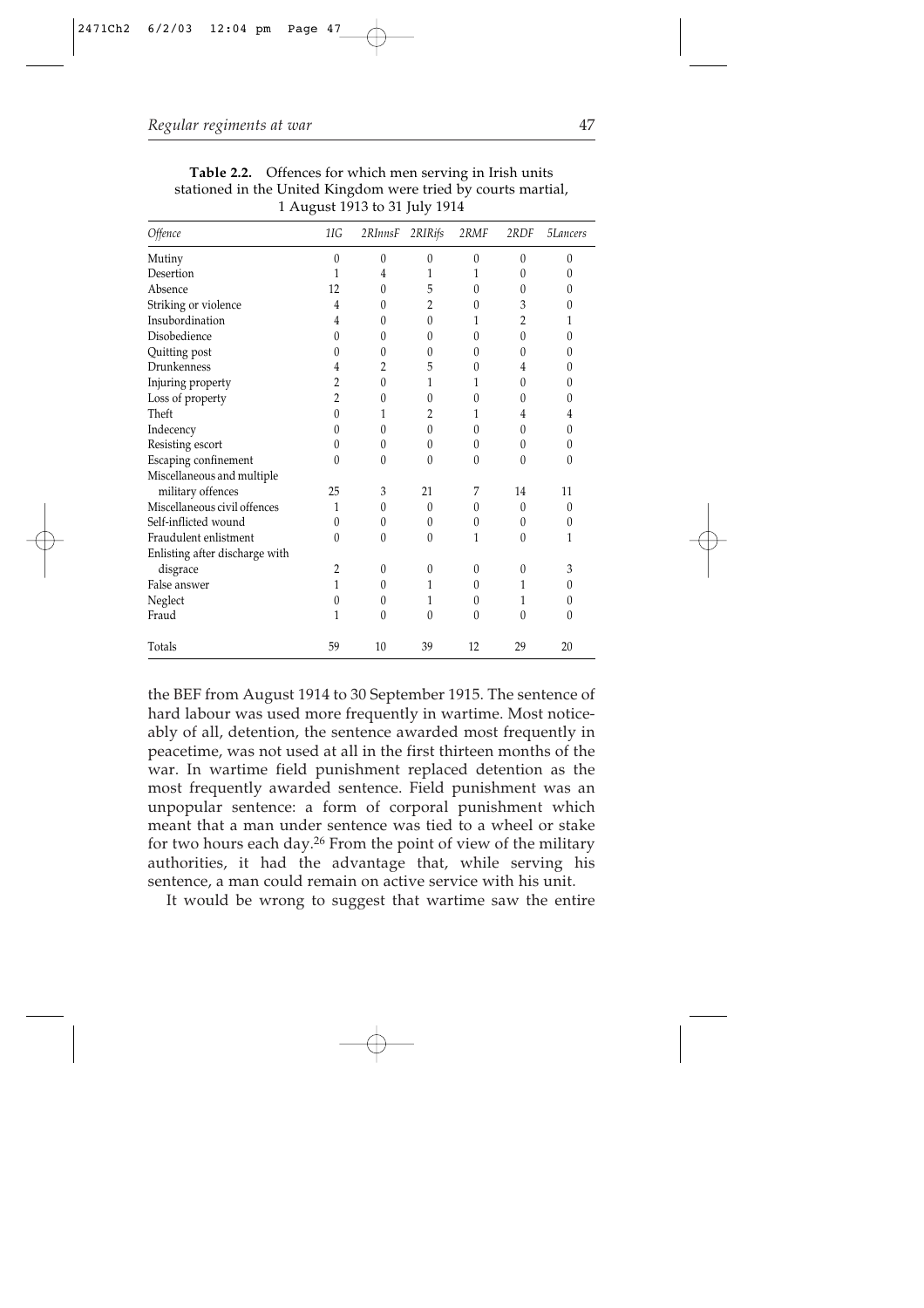apparatus of military law become more repressive. The number of not guilty verdicts, at least in the Irish units used in this case study, increased from 2.8 per cent in 1913–14 to 4.8 per cent in 1914–15. Likewise, the number of sentences quashed increased from 1.4 per cent in 1913–14 to 5.2 per cent in 1914–15. This suggests that army officers themselves, sitting on courts martial, and the Judge Advocate General's office refused to sentence men, the charges against whom were poorly framed, simply because they were on active service. The death penalty was not used excessively; despite the high desertion rate in the 2nd Royal Inniskilling Fusiliers, shown in table 2.1, no man in this unit was executed during this period. Also, the introduction of the Suspended Sentences Act in 1915 meant that men who, previously, would have faced death or long terms of imprisonment, continued to serve with their units and, by future good behaviour or heroism in action, could have their sentence reduced or removed altogether.

It is now necessary in evaluating the discipline and morale of the BEF as a whole, and the Irish units in particular, during the August 1914 to September 1915 period to examine three instances where discipline was under a severe strain. The first is the so-called 'Colonels' Surrender' at St Quentin in August 1914 when Lieutenant Colonel Mainwaring of the 2nd Royal Dublin Fusiliers and Lieutenant Colonel Elkington of the 1st Royal Warwickshire Regiment proposed to surrender themselves and their men to the advancing German forces. The second is the 'Christmas Truce' of 1914 and the general crisis of morale faced by the BEF in the winter of 1914/15. The last issue to be examined will be the formation of Sir Roger Casement's 'Irish Brigade' from Irish prisoners of war, during 1914 and 1915.

The 'Colonels' Surrender' at St Quentin has already received considerable attention elsewhere.<sup>27</sup> However, given the involvement of men of the 2nd Royal Dublin Fusiliers in this affair and the fact that this was one of the few occasions on the Retreat from Mons when discipline did break down, it merits some discussion. On 27 August 1914 Lieutenant Colonels Mainwaring and Elkington promised the Mayor of St Quentin that they would not fight in the town. If they could not evacuate their men before the arrival of the Germans they pledged to surrender.<sup>28</sup> It is difficult to ascertain the colonels' motivation in taking this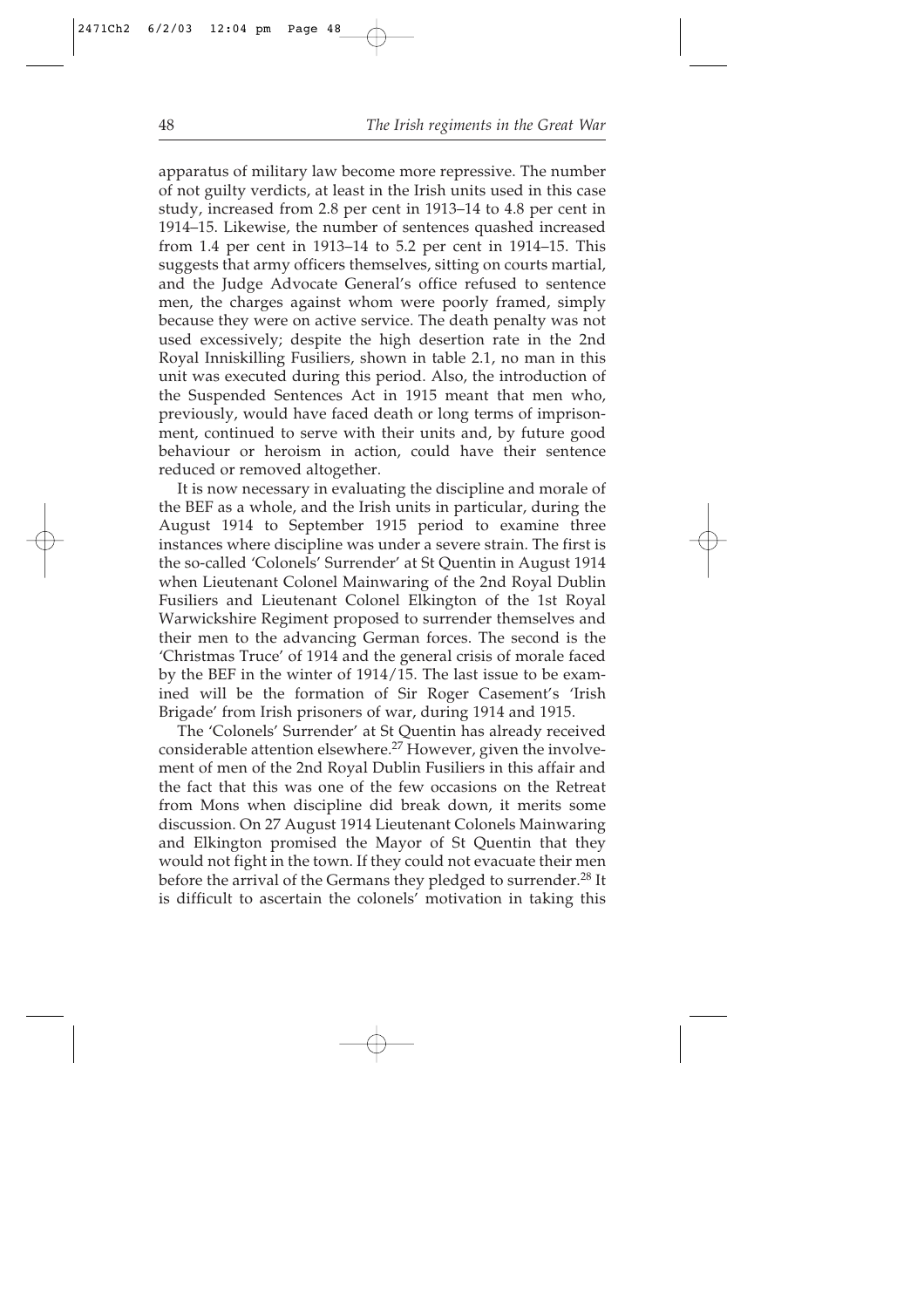extreme course of action. Mainwaring suggested that he faced a mutiny situation, with his men refusing to continue to retreat and this view is supported by the account of Colonel Tom Bridges, who commanded the rearguard unit, the 4th Royal Irish Dragoon Guards.<sup>29</sup> In contrast Captain Arthur Osburn, the medical officer of the 4th Royal Irish Dragoon Guards, believed that the surrender was justified by the poor military position in which the men found themselves.<sup>30</sup> Accounts also vary as to how Bridges did finally rally the men. Bridges himself suggested that it was partly by issuing threats, but also by the use of a hastily improvised musical band, which helped to raise the men's morale.<sup>31</sup> Osburn believed that some men of the 4th Royal Irish Dragoon Guards may have shot a few of the most truculent stragglers.<sup>32</sup>

It is worth noting that Lieutenant Colonel Mainwaring was the only member of his unit to be tried by court martial following this incident, suggesting either that references to a mutiny amongst the 2nd Royal Dublin Fusiliers are exaggerated or that the military authorities were sympathetic to the problems endured by the troops during the Retreat from Mons. Similarly, it must be stressed that this action was largely atypical of the actions of other Irish battalions during this period. Indeed, the 2nd Royal Munster Fusiliers and 2nd Royal Irish Rifles were seen as highly successful rearguard units. The 2nd Royal Munster Fusiliers, in their action at Etreux, were decimated, with only five officers and 196 other ranks surviving.<sup>33</sup> Nevertheless, the Battalion's action effectively prevented German pursuit of I Corps.<sup>34</sup> The high regard shown for the 2nd Royal Irish Rifles for its rearguard action was outlined by the unit's chaplain, Father Henry Gill, who observed, 'The Battalion had also the unique honour of being received by the Brigade at the close of their rearguard action during the Retreat from Mons by a special ovation. The road was spontaneously lined by troops from the other units who rushed out to shake hands with the officers and men.'<sup>35</sup>

The only other Irish unit over which any doubts concerning discipline and morale lay in this period was the 2nd Connaught Rangers. This unit was surrounded at Le Grand Fayt on the night of 26/27 August 1914 while serving as a rearguard. The regimental history suggests that most of the Battalion escaped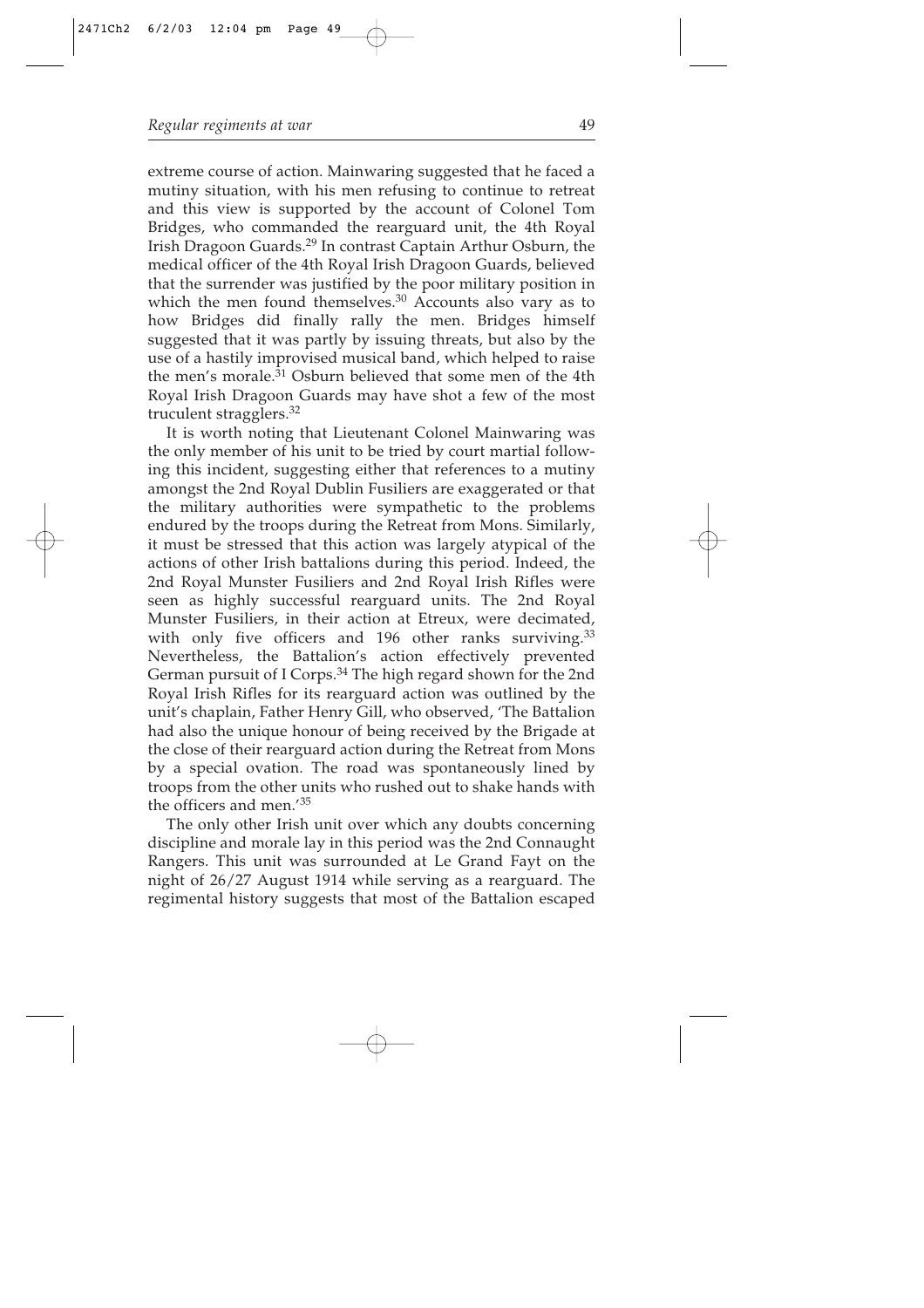from the position, but that Lieutenant Colonel Abercrombie and a number of others were either captured or killed.<sup>36</sup> However, Father McCrory, the Battalion's chaplain stated that Abercrombie surrendered to German soldiers, leaving his men to their own devices.<sup>37</sup> This failure in leadership may partially explain why the 1st and 2nd Connaught Rangers were amalgamated in December 1914, in what was the only permanent amalgamation of regular British battalions during the entire war, although this amalgamation is usually attributed solely to the Regiment's recruiting problems.<sup>38</sup> However, the account provided by Sergeant J. McIlwaine, regarding wider officer problems in the Battalion may also have accounted for the amalgamation. On 30 September 1914 McIlwaine noted that Lieutenant De Stacpoole was removed to hospital:

He was in a bad way indeed as the only officer in the company those few days on the hill at Verneuil. He could not give an order without shouting at the men. Raucously he roared at me to 'Get these men together', and so on. He screamed hysterically. This habit of uncontrolled yelling I soon found to be infectious at times of stress and alarm. It was bad for discipline and I succeeded in resisting it. De S. was almost beyond control, and was sent away just in time ... Captain White came as commander of our company. I had known him many years before. He was one of these wealthy officers who come and go, serve for a year or two with the colours as it suits them, then retire on half pay. There are now only eight officers left in the battalion.<sup>39</sup>

A major 'crisis of morale' for the BEF during the Great War is believed by many historians to have occured in the winter of 1914/15. As J. Brent Wilson notes, 'A study of the B.E.F. during the first winter is essentially a portrait of a shaken peacetime army attempting to cope with a war gone wrong.<sup> $40$ </sup> However, the number of men tried by courts martial in Irish units during 1914 and 1915 suggests that the disciplinary record is an extremely complex one, and certainly does not suggest that the BEF was facing a 'crisis of discipline' in the winter of 1914/15. The 1st Irish Guards, 1st Royal Irish Regiment and 2nd Royal Dublin Fusiliers all had worse disciplinary records in the summer months of 1915, than in the winter of 1914/15. By contrast the 2nd Royal Irish Rifles had just over half of its total number of court martial trials for this entire sixteen-month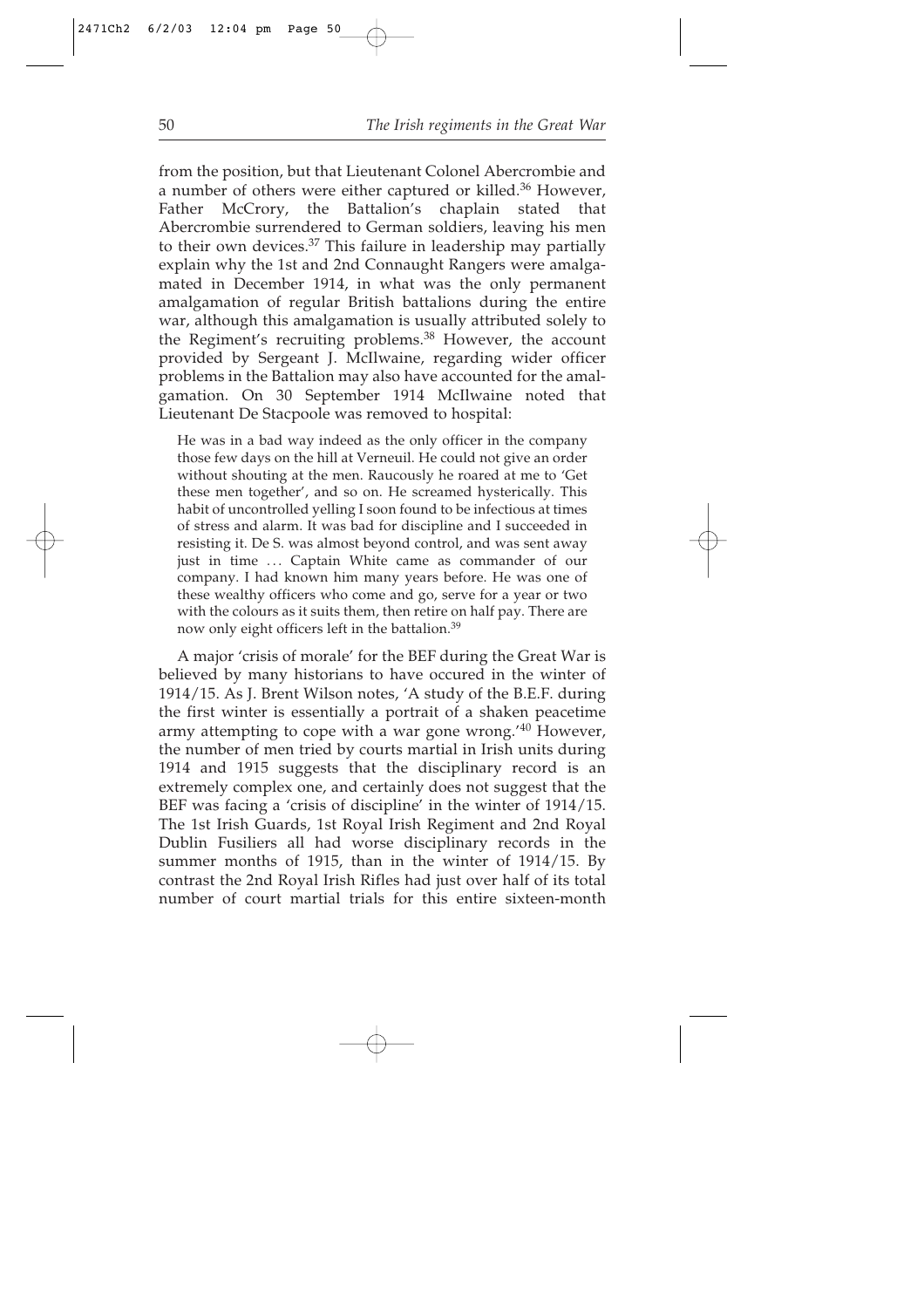period conducted during December 1914 and January and February 1915. The worst period, in terms of disciplinary offences, for the 2nd Royal Dublin Fusiliers was November 1914, and some of the Battalion's worst disciplinary offences appear to have been resolved by the onset of winter.

The unofficial Christmas truces of 1914 were serious breaches of military discipline, although no soldier in the BEF was actually court-martialled for his actions in arranging or participating in these festivities.<sup>41</sup> Reactions to the truce varied in the Irish regiments, as indeed they did in the BEF as a whole. Major Trefusis, the acting CO of the 1st Irish Guards noted in his diary for 27 December 1914, 'I hear that on Christmas day in one part of the line, some Officers were invited by the Germans to come and have a drink. They went and asked the Germans to come back. They refused but two or three hours afterwards, they came over and were taken prisoners. So complications may arise, and we have been told not to hold any sort of Armistice, but I don't suppose any sensible man would.<sup>'42</sup> In sharp contrast, the 1st Royal Irish Fusiliers were keen participants in the Christmas truce and, as late as 13 January 1915, Captain Burrows noted, 'No sniping, this has been the case since Christmas. Enemy seem to understand that we will not snipe them so long as they do not snipe us.'<sup>43</sup>

The 2nd Leinster Regiment took a more pragmatic view of the truce. While, on Christmas Eve, the Battalion refused overtures from the Germans (even shooting to pieces Chinese lanterns raised over the German trenches), on Christmas Day men of 'A', 'B' and 'C' companies fraternised with the Germans in no-man's land. Meanwhile 'D' Company refused to co-operate in the truce, continued to snipe at German units opposite it and generally used the truce to strengthen their defences.<sup>44</sup> Nevertheless, like the 1st Royal Irish Fusiliers, the 2nd Leinster Regiment maintained a truce until ordered to resume hostilities in mid-January 1915.<sup>45</sup>

There is a reasonably clear link between Irish battalions' disciplinary records and their involvement in the Christmas truce. The 2nd Royal Dublin Fusiliers, 1st Royal Irish Fusiliers, 1st Royal Irish Rifles and 2nd Leinster Regiment, participated in the truce<sup>46</sup> and had, respectively, 62, 26, 35 and 62 men tried by courts martial from their arrival in France until the end of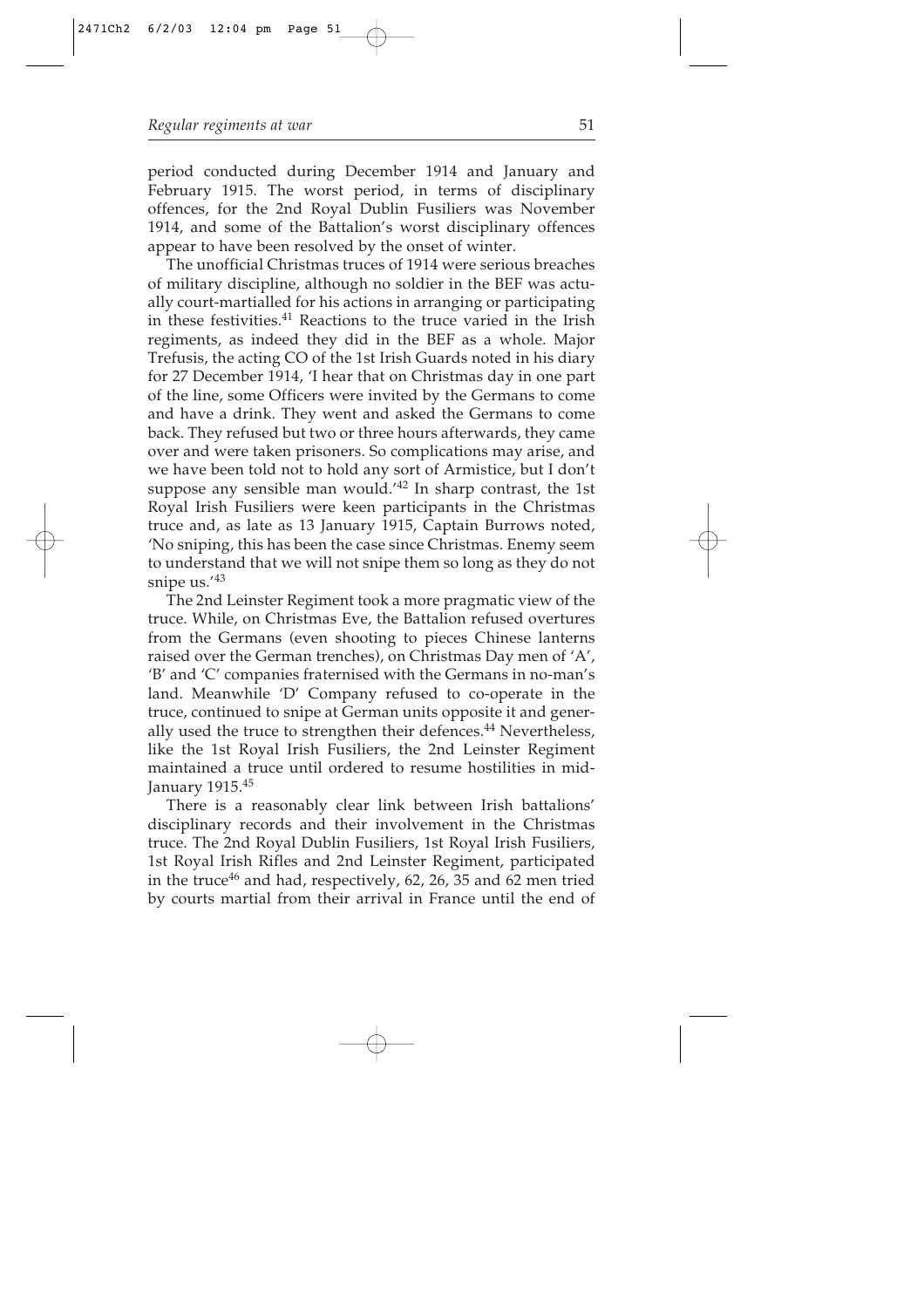December 1914. This meant that units which participated in the truce had an average courts martial rate of forty-six cases over this entire period. By contrast, the Irish battalions in France which were not involved in the truce had an average figure of eighteen cases. Nevertheless, there is no absolute link between poor discipline and participation in the Christmas truce (the 2nd Royal Irish Rifles which did not take part in the truce had forty courts martial cases over this period) but units with good courts martial records were much less likely to participate in the armistice than units with bad or indifferent disciplinary records.

Political pressures were put on the discipline of Irish soldiers in the British army during 1914 and 1915 by the formation of Sir Roger Casement's 'Irish Brigade'. Casement had been in the USA when war broke out and travelled to Germany with the backing of Republican Irish–American groups. Initially his activities met with success; by the end of 1914 the German government had agreed to supply arms and ammunition to Irish Republicans, to recognise and support an independent Irish government and to authorise the formation of an Irish Brigade in the German army.<sup>47</sup> Casement's 'Brigade' was, of course, to be raised from Irish prisoners of war and firm reports of its existence did not reach MI5 until March 1916. However, it would seem appropriate to examine this brigade and its impact on Irish soldiers in this chapter as Casement's aim was to raise it from Irish regular soldiers, captured in 1914 and 1915.

The package offered by Casement and the German authorities to Irish prisoners of war prepared to join the Irish Brigade was a comprehensive and, indeed, a generous one. This was fully outlined in a circular distributed to prisoners at Limburg Camp on 9 May 1915, which promised men good pay and conditions, that they would serve only under Irish officers and that, at the end of the war, they would have the opportunity of emigrating to the USA.<sup>48</sup> Despite these generous terms and conditions, Casement's so-called 'Irish Brigade' did not approach company strength, at its height consisting of only around fifty men.<sup>49</sup> This sluggish recruitment suggests that, even when removed from the threat of disciplinary action (and the only action that the British army could take against members of the 'Irish Brigade' in Germany was to stop their pay and allowances to their fami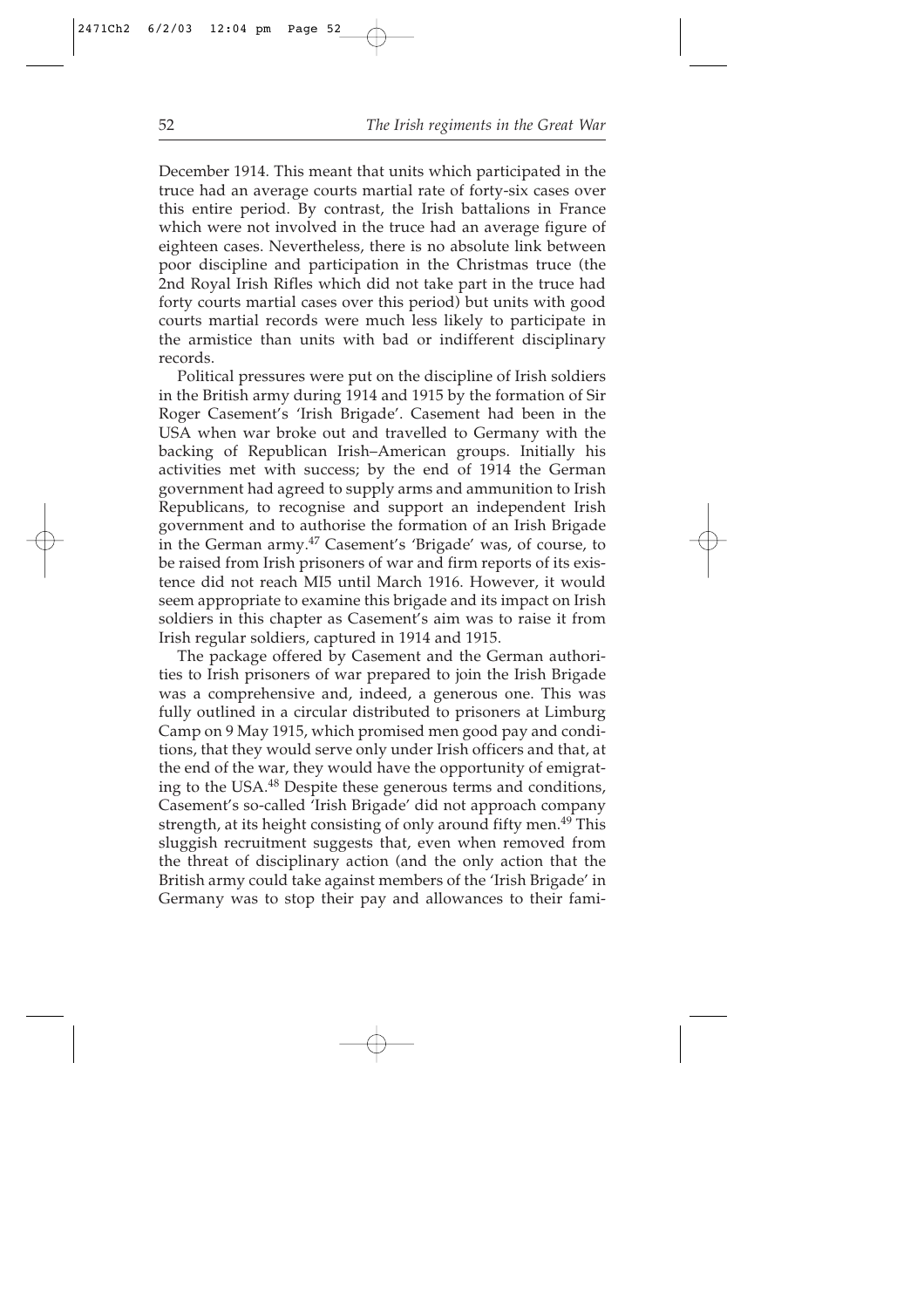lies<sup>50</sup>) and measures which would enhance their morale (the regimental system, comforts from home, etc.), most Irish soldiers continued in their loyalty to the Crown. Indeed, many soldiers risked disciplinary action from the German authorities to show their opposition to the Brigade. When Irish prisoners of war (POWs) were moved to Limburg Camp, the senior NCOs present sent a message to the camp commandant stating that they wanted no special treatment as, 'in addition to being Irish Catholics, we have the honour to be British soldiers'.<sup>51</sup> When he visited Limburg Camp in early 1915, Casement was poorly received and was manhandled by the POWs, greeted by cheers for John Redmond and taunted by shouts of 'how much are the Germans paying you?'<sup>52</sup> Most of the Irish POWs were apparently put on a starvation diet in an attempt to force them to join the Brigade.<sup>53</sup>

The handful of men who joined the Irish Brigade were not regarded as ardent Republicans. British military intelligence officers suggested that men joined the Brigade to receive better treatment and even Casement had to admit that few men joined him out of any real sense of patriotism.<sup>54</sup> This perception of the members of the Brigade as misguided rather than treacherous may account for the lenient treatment afforded to its two members captured by the British authorities during the war. Sergeant Daniel Bailey, late of the Royal Irish Rifles, who accompanied Casement to Ireland in 1916 and was captured there was 're-instated on account of his previous good character in the Army, and not as some people believe, because he gave, or offered to give King's evidence against Casement'.<sup>55</sup> Private Joseph Dowling, captured in Galway in May 1918, having been landed from a U-boat to ascertain if another rising was possible, was tried by a General Court Martial held in the Guildhall, Westminster on 8 July 1918. He was sentenced to penal servitude for life rather than to be executed. In 1923 Dowling was still being detained in Wandsworth prison, when pressure from the Irish Free State government had already seen the release of those imprisoned following the Connaught Rangers mutiny of 1920. This strongly suggests that the Irish government did not view Dowling as a political prisoner.<sup>56</sup> The mercenary nature of the force is further demonstrated by the fact that one of its members, Timothy Quinless, acted as an informer to the British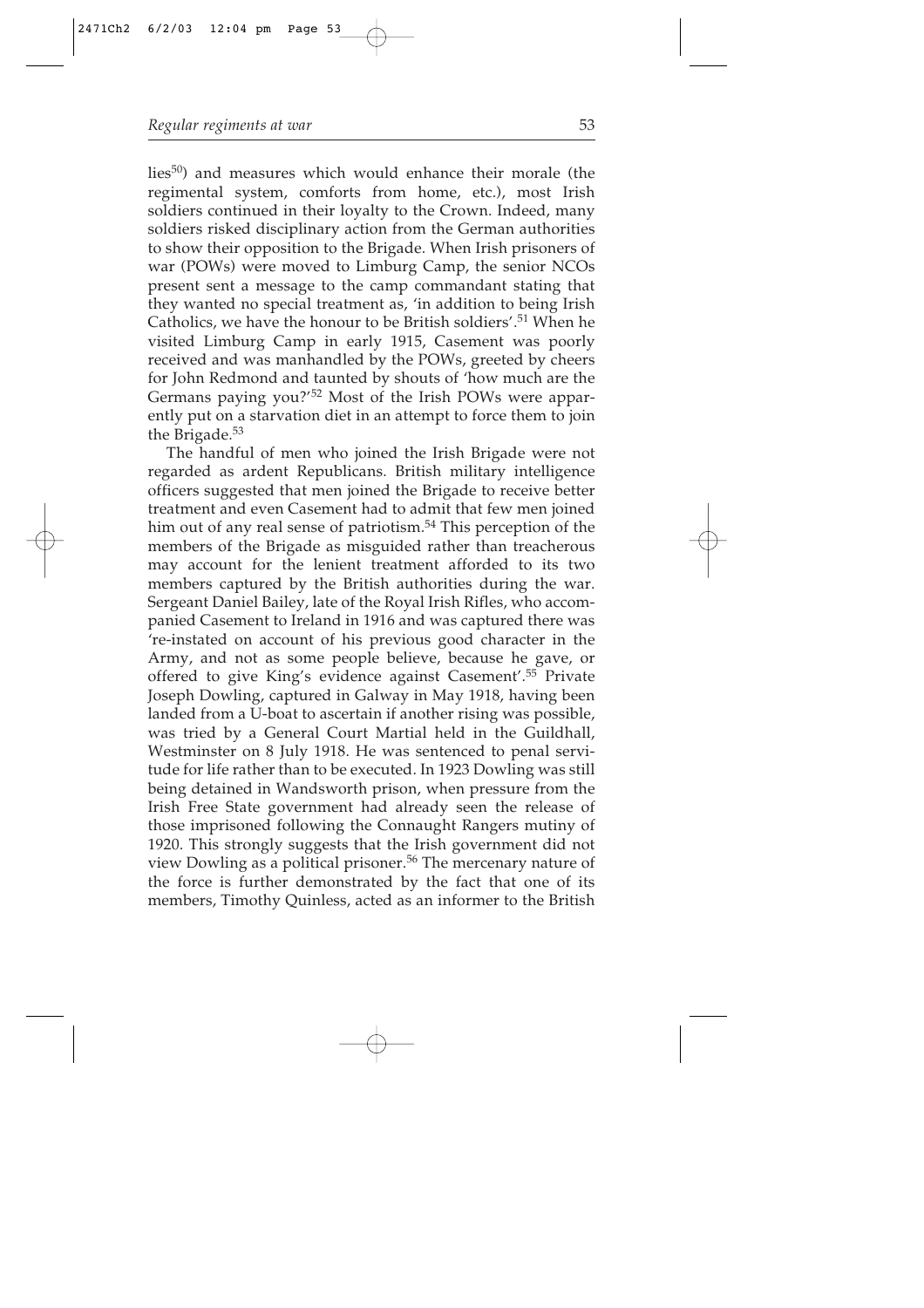forces during the Anglo-Irish War and was murdered by the IRA following his attempt to capture Michael Collins.<sup>57</sup>

The experience of Casement's Irish Brigade demonstrates that the concept of a crisis of morale, or indeed, of discipline, in the 1914/15 period, at least in the Irish regiments, can be overstated. Nevertheless, this period did see serious problems in the morale of the BEF. Regular soldiers expected a short war and when the Great War settled into stalemate, serious weaknesses in the British army were revealed. The supply of replacement officers and other ranks on such a large scale had never been envisaged with the result that units were frequently understrength and contained some poorly trained men. Many of the essentials of trench warfare, such as grenades, trench mortars, machine guns and heavy artillery, which the Germans appeared to have in abundance, were conspicuous by their absence in the BEF.

Losses obviously affected different units at different times during the first fourteen months of the war and battalions showed different propensities to maintain their regular character. Second Lieutenant Hitchcock, joining the 2nd Leinster Regiment in May 1915, commented, 'My platoon paraded in the trench for rifle inspection. They were a fine body of men; the majority hailed from Tipperary, King's and Queen's Counties and Westmeath and were time serving soldiers ... There was a splendid *esprit de corps* throughout the Battalion.'<sup>58</sup> Other units were less fortunate, Captain Burgoyne of the 2nd Royal Irish Rifles commented in April 1915, 'an Irish Militia Regiment, and that is all we are now, for the class of man we have in it now is a class which would not be accepted for the regular Army'.<sup>59</sup> By May, the situation was improving; Burgoyne commented, 'since last February our drafts have been improving both in quality and training, and we've got rid of our wasters, and I had some 155 quite useful lads under me; a small company, but quite good; none better in Flanders outside the guards.'<sup>60</sup>

These observations suggest that, in some respects, the disciplinary record of regiments is not necessarily a good guide to their battle readiness. The courts martial record of the 2nd Leinster Regiment was much worse than that in the 2nd Royal Irish Rifles, despite (or perhaps because of) the fact that the Rifles had suffered higher losses and were made up to strength with what were, in many cases, poorly trained drafts.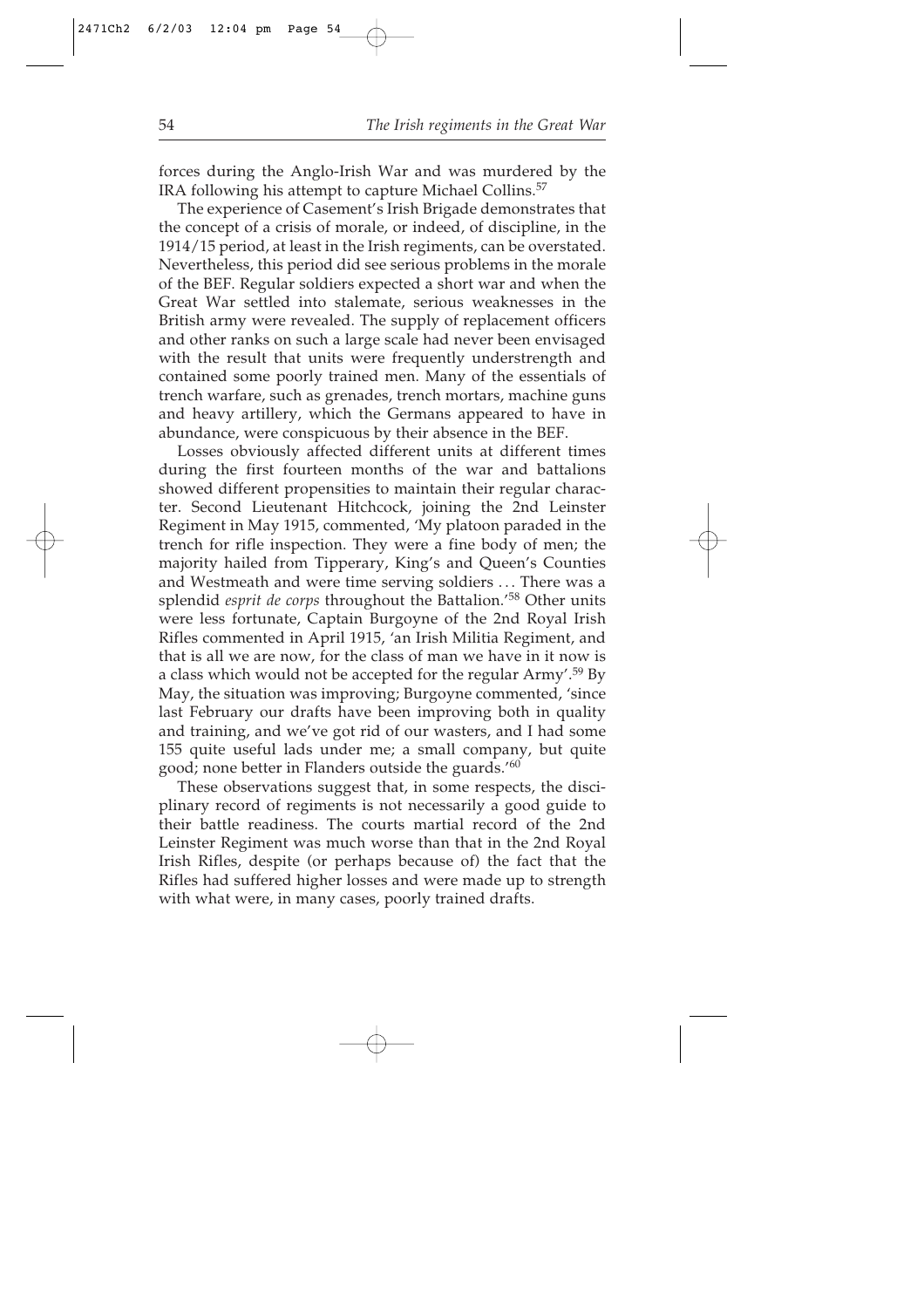The poor quality of replacements sent out to Irish units, even in the very early stages of the war, was frequently commented on. The Medical Officer of the 1st Connaught Rangers reported a number of serious problems in that unit. Some of the men were over fifty years of age and were thus too old for work in the trenches.<sup>61</sup> Others had no teeth and found it impossible to eat ration biscuits.<sup>62</sup> Worse still, from a medical point of view, Lieutenant Colonel Loveband of the 2nd Royal Dublin Fusiliers noted in October 1914 that,

Several cases of crabs have occurred recently amongst the men of this Battalion. On investigation it was found that most of the cases were men of the last reinforcement. I suggest that a careful medical examination should be made of all drafts before they leave the overseas base and all suspected case[s] be kept back as owing to the insanitary life men are forced to lead when in trenches any disease of this nature spreads with great rapidity.<sup>63</sup>

The 1st Connaught Rangers may be an extreme example in regard to poor quality drafts, given their serious recruiting problems. However, in other units there were also problems of men being over age and poorly trained for front-line service. Burgoyne, commenting on his company of the 2nd Royal Irish Rifles in December 1914, noted, 'One of my beauties had the following conversation with Kearns (a second lieutenant), "Sure, Sir, I'm over 50, haven't I done over 30 years service Sir, and sure Sir I don't know how to fix the sights of this rifle, I who haven't seen a gun for 15 years!!!" And we found another man who didn't know how to work his rifle. Useful sort to send out to us!'<sup>64</sup>

Service with such men can have done little to raise the morale of other ranks in this period. But it must be remembered that some army reservists, who had been away from 'colour service' for up to seven years, found rejoining the army and especially serving under younger NCOs unsatisfactory. John Lucy, then a Lance Corporal in the 2nd Royal Irish Rifles, noted, 'Of my eight men four were reservists, older men who were not so easy to command as the serving regulars. They groused rather too much and offered gratuitous advice on soldiering.'<sup>65</sup> It also seems likely that men whose colour service was due to come to an end in late 1914 were not happy with being forced to stay on in the army for another year.<sup>66</sup>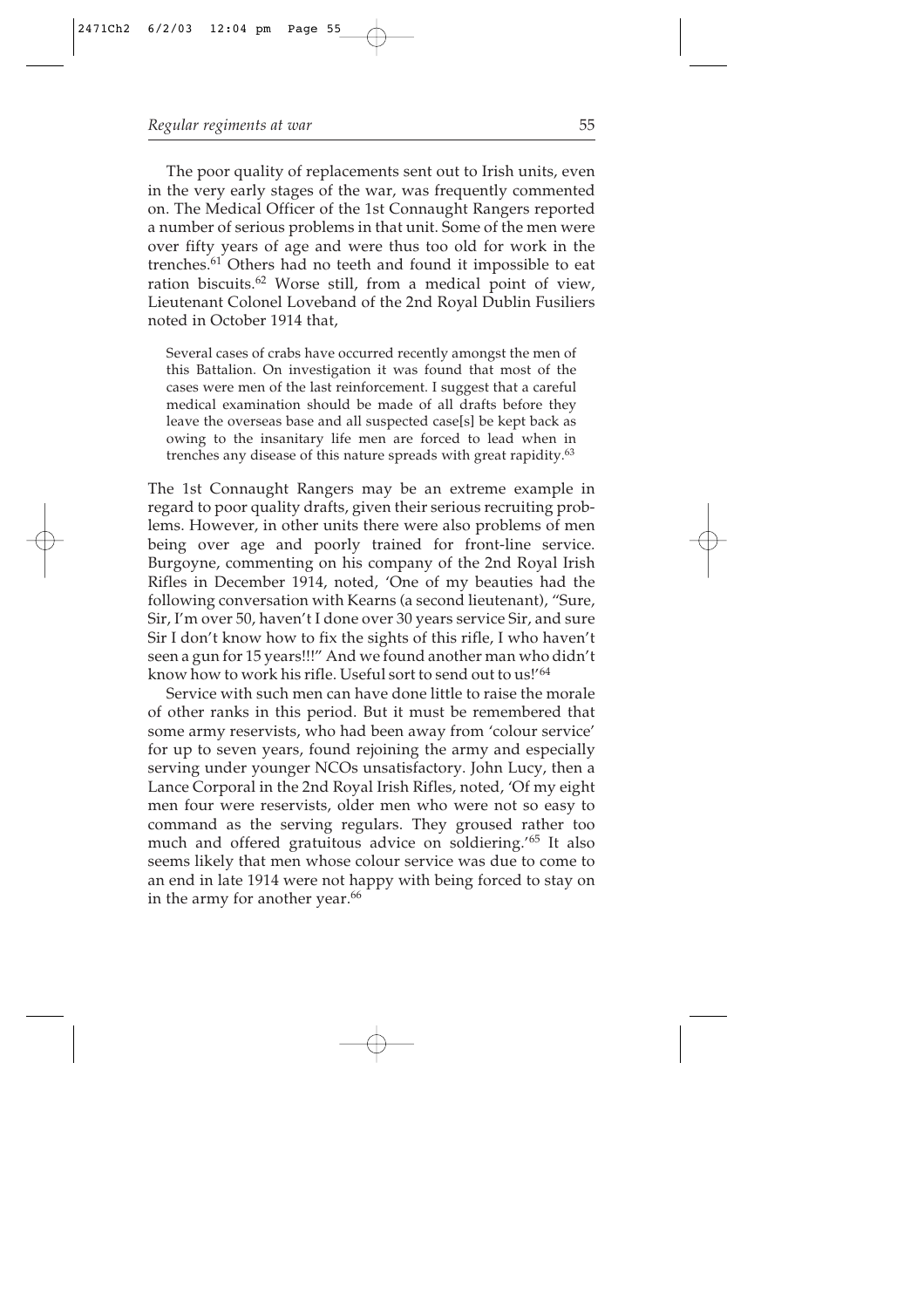The replacement of experienced officers was a serious problem for some Irish units. Following heavy losses at their landing at Gallipoli in May 1915, Lieutenant Guy Nightingale was dismissive of many of the officers sent to rebuild the 1st Royal Munster Fusiliers. He noted, 'We have now got 38 officers. Geddes is commanding + with 5 of us originals and 36 Territorials, Militia + Special Reserve people – we are a most peculiar crowd. There are nearly as many officers as men now! The new ones are very funny – extraordinarily helpless, frightfully keen + about as much idea of soldiering as the man in the moon.'<sup>67</sup>

Rather less needs to be said regarding the inferiority of the BEF equipment during this initial period of the war. Most soldiers were painfully aware that devices, unknown in the prewar British army, such as hand grenades and trench mortars, were plentiful in the German forces. Even worse than this, in their effect on morale, were some of the improvised weapons produced in the BEF during this period. On 17 December 1914 the 1st Connaught Rangers relieved the 1st Manchester Regiment in the front line:

A trench-mortar was taken over in these trenches and used with some success until December 19th., on which day it burst, killing Private Murray, the man working it. The first weapons of the type used in the British Army, the barrels being made of wooden battens frapped round with wire or metal hoops, had been constructed just three weeks previously, originating in the Indian Division. The enemy opposite were at this time using *minenwerfers* against the Rangers' trenches, but with indifferent success.<sup>68</sup>

During this period, the BEF had adapted fairly successfully to the conditions of trench warfare. Certainly its disciplinary record showed a few black spots (most notably the 'Colonels' Surrender' at St Quentin), nevertheless in what was, even in August 1914, a hastily improvised force, which during much of this period was not only under-equipped, but also received many replacements of poor quality, this is hardly surprising. By September 1915, it would appear that some of the worst cases of indiscipline had been ironed out in the Irish regular units and officers and men were slowly adjusting to the prospect of a long war with high casualties.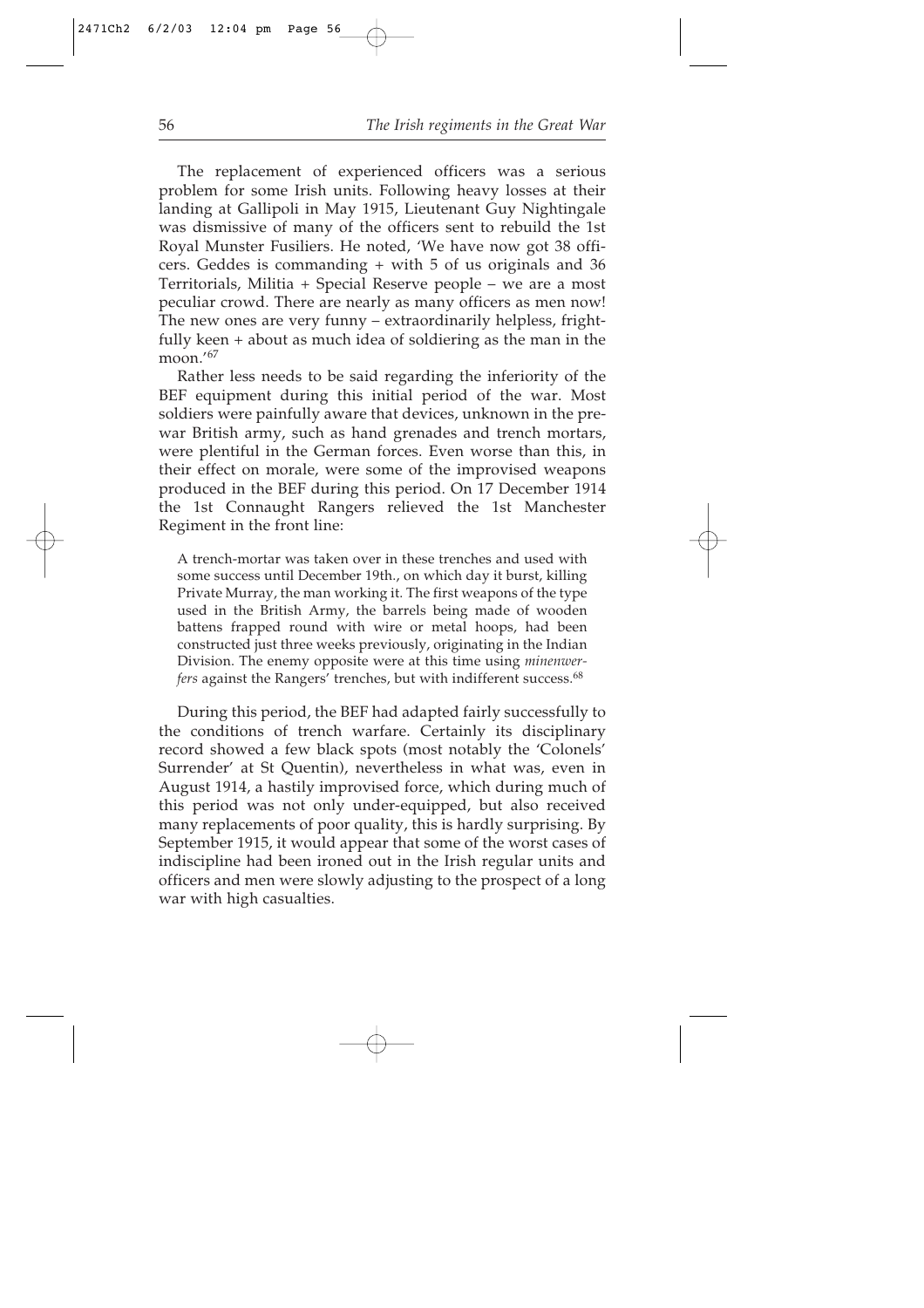## **Notes**

- **1** See P. Simkins, *Kitchener's Army: The Raising of the New Armies, 1914–16* (Manchester University Press, 1988), pp. 217–21; and K. Simpson, 'The Officers', in I. F. W. Beckett and K. Simpson (eds.), *A Nation in Arms: A Social Study of the British Army in the First World War* (Manchester University Press, 1985), pp. 69–72.
- **2** See for example J. Brent Wilson, 'The Morale and Discipline of the British Expeditionary Force, 1914–18', unpublished MA thesis, University of New Brunswick, Canada, 1978, p. 67; and J. M. Bourne, *Britain and the Great War, 1914–18* (Edward Arnold, London, 1989), p. 223.
- **3** F. E. Whitton, *The History of the Prince of Wales' Leinster Regiment (Royal Canadians)*, vol. II (Gale and Polden Ltd, n.d. (1926?)), p. 15.
- **4** T. Johnstone, *Orange, Green and Khaki: The Story of the Irish Regiments in the Great War, 1914–18* (Gill and Macmillan, Dublin, 1992), p. 75. It also appears that in some Dublin firms the outbreak of war saw a repeat of the lock out, as men were forced by their employers to join the British army. See, P. Murray, 'The First World War and a Dublin Distillery Workforce: Recruiting and Redundancy at John Power & Son, 1915–1917', *Saothar*, 15, 1990, p. 50.
- **5** See, J. F. Lucy, *There's a Devil in the Drum* (Faber and Faber, London, 1938), pp. 13 and 43; and JAD, H. V. Gill, 'As seen by a Chaplain with the 2nd Battalion, Royal Irish Rifles', unpublished manuscript, p. 7; and N. Perry, 'Nationality in the Irish Infantry Regiments in the First World War', *War and Society*, XII, 1, 1994, p. 68.
- **6** I would like to thank Mr Nicholas Perry for providing me with these figures for deaths in the Irish units during 1914 and 1915. It should be noted that, while the court martial record has been calculated from the unit's arrival in France until 30 September 1915, the total number of deaths per unit was calculated from the unit's arrival in France until 31 December 1915.
- **7** Brent Wilson, 'The Morale and Discipline of the British Expeditionary Force', p. 57.
- **8** PRO, WO95/1482, war diary of 1st Royal Irish Fusiliers, entry for 18 March 1915.
- **9** F. C. Hitchcock, *'Stand To', A Diary of the Trenches, 1915–18* (Hurst and Blackett, London, 1937. Reprinted by Gliddon Books, London, 1988), p. 70.
- **10** C. Davison (ed.), *The Burgoyne Diaries* (Thomas Harmsworth Publishing, London, 1985), pp. 34 and 122–3.

**12** PRO, WO71/432, transcript of Private Thomas Hope's court martial.

**<sup>11</sup>** *Ibid.*, p. 43.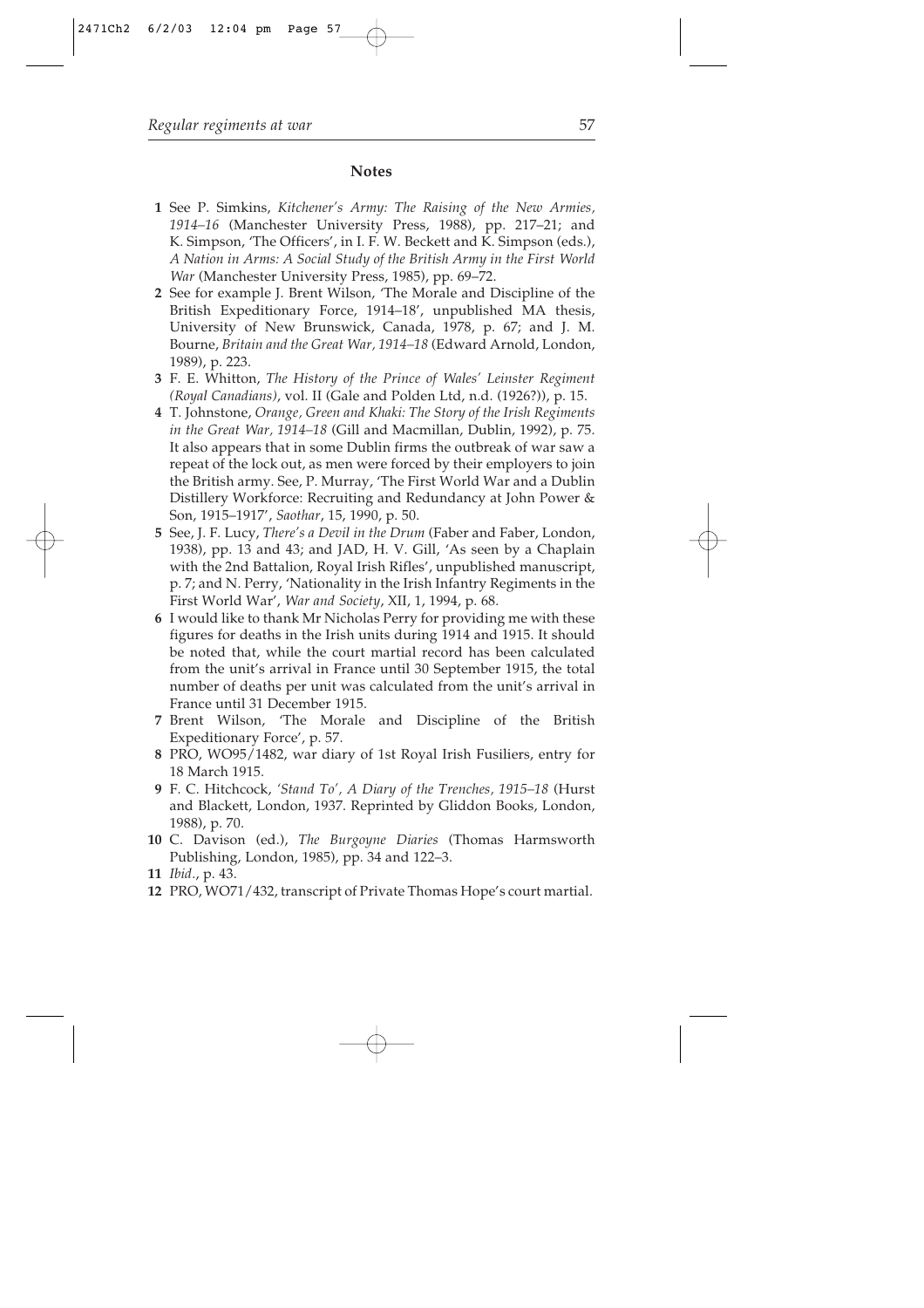- **13** PRO, WO71/432, transcript of Lance Corporal Peter Sands's court martial, comments of Brigadier General P. R. Stephens, commanding 25th Infantry Brigade.
- **14** PRONI, D.1868/1, diaries of Father McCrory, PRONI, p. 34.
- **15** The North and South Irish Horse were both Special Reserve units, while the 1/14th London Regiment was a unit of the Territorial Force.
- **16** E. M. Spiers, 'Army Organisation and Society in the Nineteenth Century', in T. Bartlett and K. Jeffery (eds.), *A Military History of Ireland* (Cambridge University Press, 1996), p. 337.
- **17** PRO, PRO30/57/58, papers of Field Marshal Lord Kitchener, letter, Seely to Lord Kitchener, 21 January 1915.
- **18** NAM, 6508–5, A. T. Mathews, 'The Thin Khaki Line', pp. 16–17.
- **19** J. Greenhut, 'The Imperial Reserve: The Indian Corps on the Western Front, 1914–15', *The Journal of Imperial and Commonwealth History*, XII, 1, 1983, p. 57.
- **20** *Ibid.*, p. 58.
- **21** See PRO, WO95/3923, war diary of the Medical Officer, 1st Connaught Rangers, entries for 15 December 1914 and 20 June 1915.
- **22** See PRO, WO154/15 and 16, war diary of the Deputy Judge Advocate General, Indian Corps.
- **23** PRO, WO95/25, Adjutant General's war diary, General Routine Orders for 19 September 1914.
- **24** PRO, WO90/7, General Courts Martial Register (India), pp. 62–3.
- **25** J. Putkowski and J. Sykes*, Shot at Dawn: Executions in World War One by Authority of the British Army Act* (Leo Cooper, London, 1993), p. 292.
- **26** On this issue see PRO, WO32/5460, ' "Cruxifixion" as Field Punishment at the Front, Protest re.'.
- **27** See especially, P. T. Scott, *'Dishonoured': The 'Colonels' Surrender' at St. Quentin, The Retreat from Mons, August 1914* (Tom Donovan Publishing, London, 1994).
- **28** *Ibid.*, p. 54.
- **29** A. E. Mainwaring, *A Statement by A. E. Mainwaring* (Privately published, n.d.), cited, *ibid.*, p. 54; and G. T. M. Bridges, *Alarms and Excursions: Reminiscences of a Soldier* (Longmans, Green and Co., London, 1938), p. 87.
- **30** A. Osburn, *Unwilling Passenger* (Faber and Faber, London, 1932), p. 83.
- **31** *Ibid.*, p. 87.
- **32** *Ibid.*, p. 83.
- **33** S. McCance, *The History of the Royal Munster Fusiliers, vol. II, From 1861 to 1922 (Disbandment*) (Gale and Polden, Aldershot, 1927),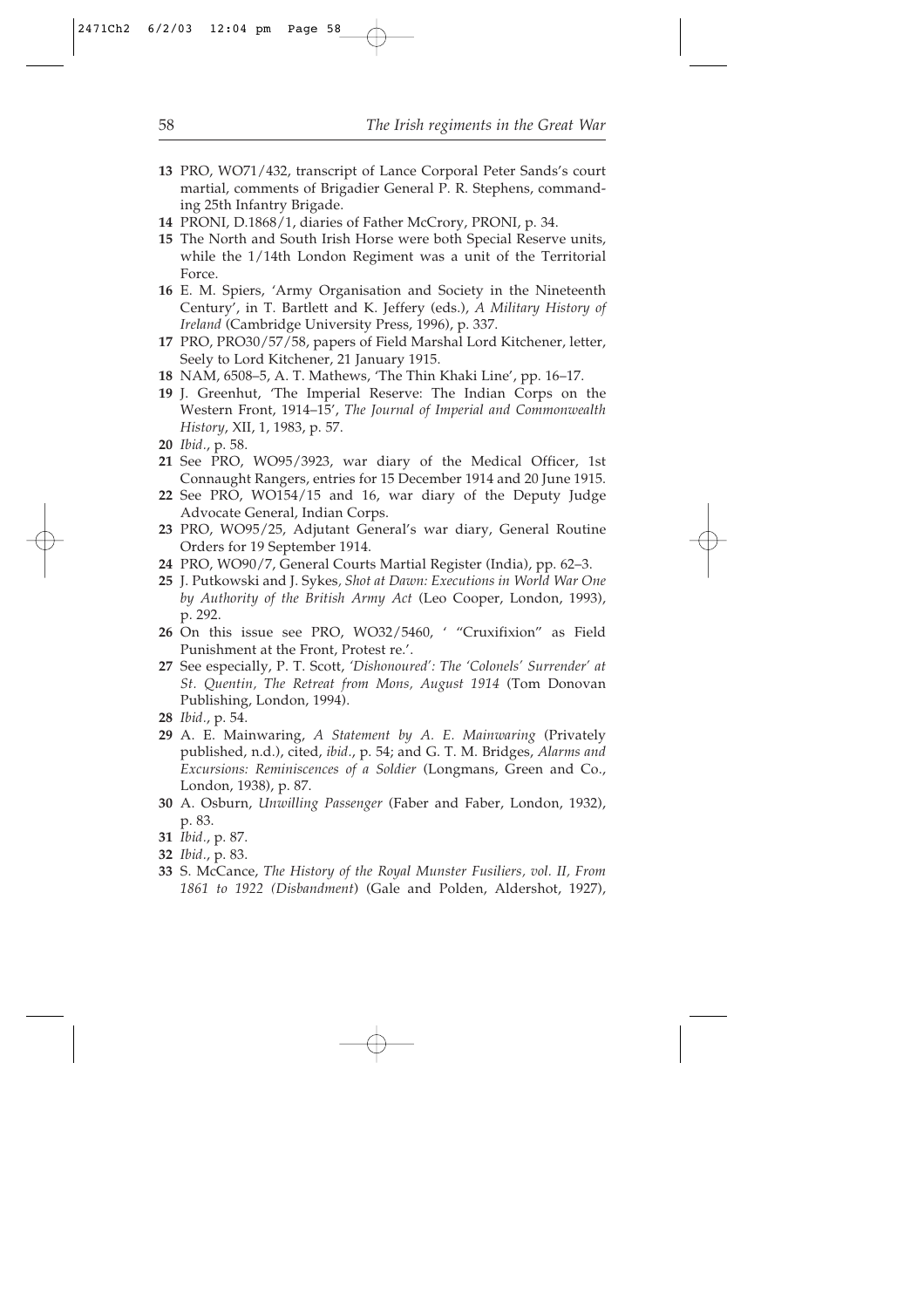p. 119; and H. S. Jervis, *The 2nd Munsters in France* (Gale and Polden, Aldershot, 1922), p. 8.

- **34** Jervis, *The 2nd Munsters*, p. 12; Johnstone, *Orange, Green and Khaki*, pp. 27–34; and M. Staunton, 'The Royal Munster Fusiliers in the Great War' (MA thesis, University College Dublin, 1986), p. 26.
- **35** JAD, H. V. Gill, 'As seen by a Chaplain', p. 8.
- **36** H. F. N. Jourdain, *The Connaught Rangers* (Royal United Services Institution, London, 1924–28),vol. II, pp. 417–18.
- **37** PRONI, D.1868/1, diaries of Father McCrory, pp. 12–13. McCrory states that the action took place at Louducies.
- **38** Jourdain, *The Connaught Rangers*, vol. I, p. 450. The 2nd Connaught Rangers were only re-established after the war, when the 5th Battalion became the 2nd, the only New Army battalion to become part of the Regular forces.
- **39** IWM, 96/29/1, diary of Sergeant J. McIlwaine, entry for 30 September 1914.
- **40** Brent Wilson, 'The Morale and Discipline of the British Expeditionary Force', p. 67.
- **41** On this issue see M. Brown and S. Seaton, *Christmas Truce: The Western Front, December 1914* (Papermac, London, 1994).
- **42** IWM, 82/30/1, the papers of Brigadier General The Hon. J. F. Trefusis.
- **43** Royal Irish Fusiliers' Museum, Armagh, Captain Burrows' diary, entry for 13 January 1915.
- **44** Whitton, *The History of the Prince of Wales' Leinster Regiment*, pp. 77–8.
- **45** *Ibid.*, pp. 142–3.
- **46** Brown and Seaton, *Christmas Truce*, pp. 225–30.
- **47** The most comprehensive study of this unit is A. Roth, '"The German Soldier is not Tactful": Sir Roger Casement and the Irish Brigade in Germany during the First World War', *Irish Sword*, XIX, 78, 1995.
- **48** An original of this pamphlet is enclosed with notes by Colonel Maurice Moore on the court martial of Private Dowling in July 1918, in Irish Labour History Museum and Archives, Dublin, COS 46.
- **49** K. Jeffery, 'The Irish military tradition and the British Empire', in K. Jeffery (ed.), *'An Irish Empire?' Aspects of Ireland and the British Empire* (Manchester University Press, 1996), p. 114. Evidence given to MI5 by repatriated POWs put the size of the Brigade at between fifty and sixty-three men, see PRO, WO141/9, 'Formation of an "Irish Bde." among Prisoners of War in Germany'. Roth states that the maximum size of the Brigade was fifty-six men, A. Roth, '"The German soldier is not tactful"', pp. 311–12.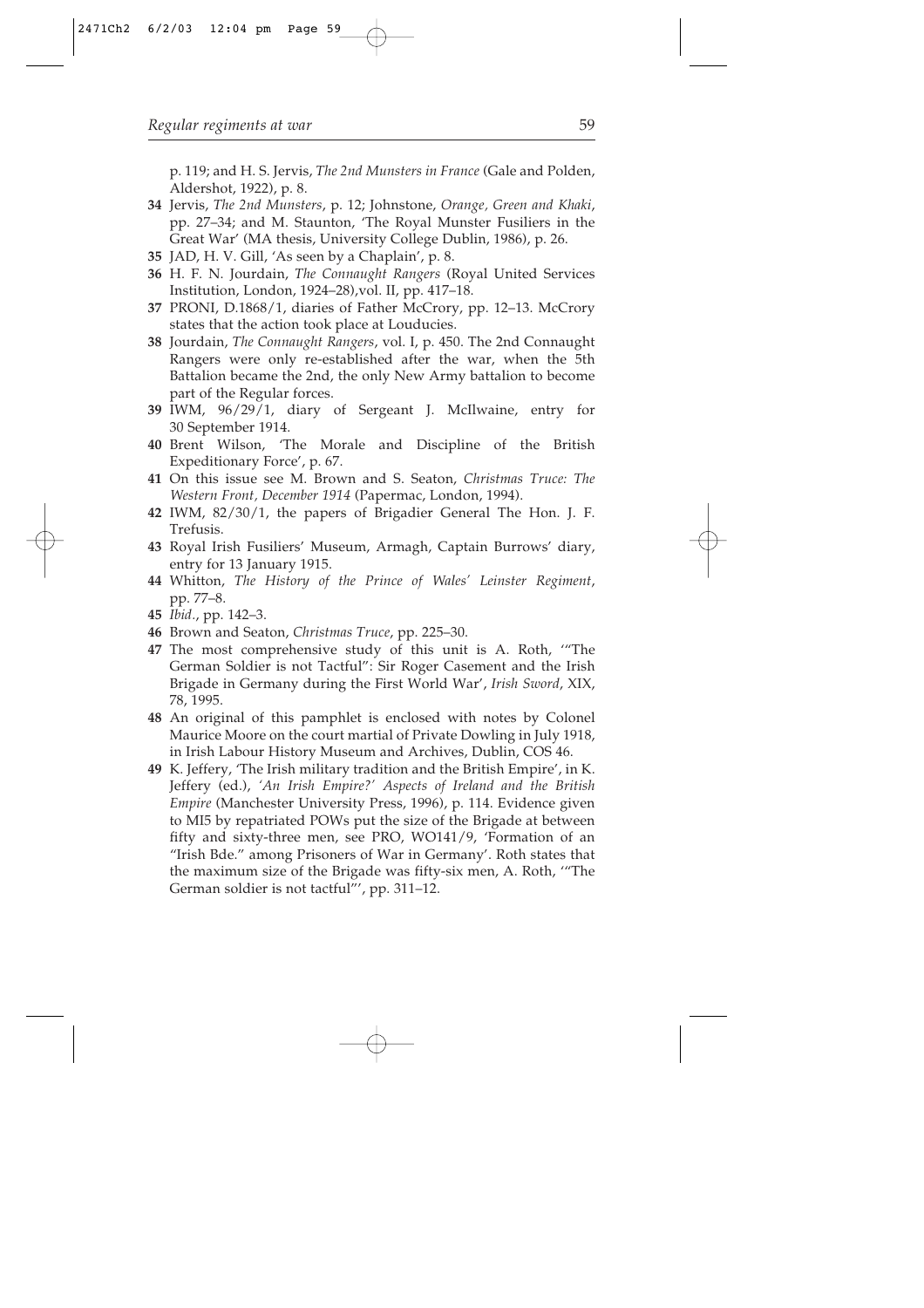- **50** See PRO, WO141/9, memo of 1 July 1916 regarding Private M. O'Toole.
- **51** B. Inglis, *Roger Casement* (Hodder and Stoughton, London, 1973), pp. 287–8.
- **52** *Ibid.*, p. 289; and the evidence of Private Thomas Higgins, 2nd Royal Dublin Fusiliers and Private Andrew Duffy, RAMC in PRO, WO141/15, 'Sir R. Casement's visits to Limburg Camp'.
- **53** PRO, WO141/9, evidence of Private William Dooley, 2nd Royal Irish Regiment and Private John Cronin, 2nd Royal Munster Fusiliers.
- **54** B. E. W. Childs, *Episodes and Reflections, Being Some Records from the Life of Major General Sir Wyndham Childs* (Cassel and Co. Ltd., London, 1930), p. 113; PRO, WO141/9, letter, 5 April 1916, Major Price to Lieutenant Colonel V. G. W. Kell, MI5 G, War Office; and Jeffery, *'An Irish Empire?'*, p. 114.
- **55** Irish Labour History Museum and Archives, Dublin, COS46, Cathal O'Shannon Papers, notes by Colonel Maurice Moore.
- **56** All details of Dowling's case were taken from NLI, Ms.8456, Art O'Brien papers. This collection includes a transcript of his court martial and details on the campaign for Dowling's release.
- **57** L. Ó Broin, *Michael Collins* (Gill and Macmillan, Dublin, 1991), p. 54.
- **58** Hitchcock, *'Stand To', A Diary of the Trenches,* pp. 25–6. The recruiting area of the Leinster Regiment was Counties Longford, Meath and Westmeath and King's and Queen's Counties.
- **59** Davison (ed.), *The Burgoyne Diaries*, p. 172.
- **60** *Ibid.*, p. 210.
- **61** PRO, WO95/3923, war diary of the Medical Officer, 1st Connaught Rangers, entries for 6 December 1914 and 26 July 1915. No such diary survives relating to any other Irish unit.
- **62** *Ibid.*, entries for 14 May 1915 and 1 June 1915.
- **63** PRO, WO95/1481, war diary of the 2nd Royal Dublin Fusiliers, Appendix I, to October 1914.
- **64** Davison (ed.), *The Burgoyne Diaries*, p. 39.
- **65** Lucy, *There's a Devil in the Drum*, p. 80.
- **66** S. Wilkes,'A Touch of Memory', IWM, Misc.163, item 2508.
- **67** PRO, PRO30/71/3, letter, Guy Nightingale to his mother, 4 April 1915.
- **68** Jourdain, *The Connaught Rangers*, vol. I, pp. 451–2.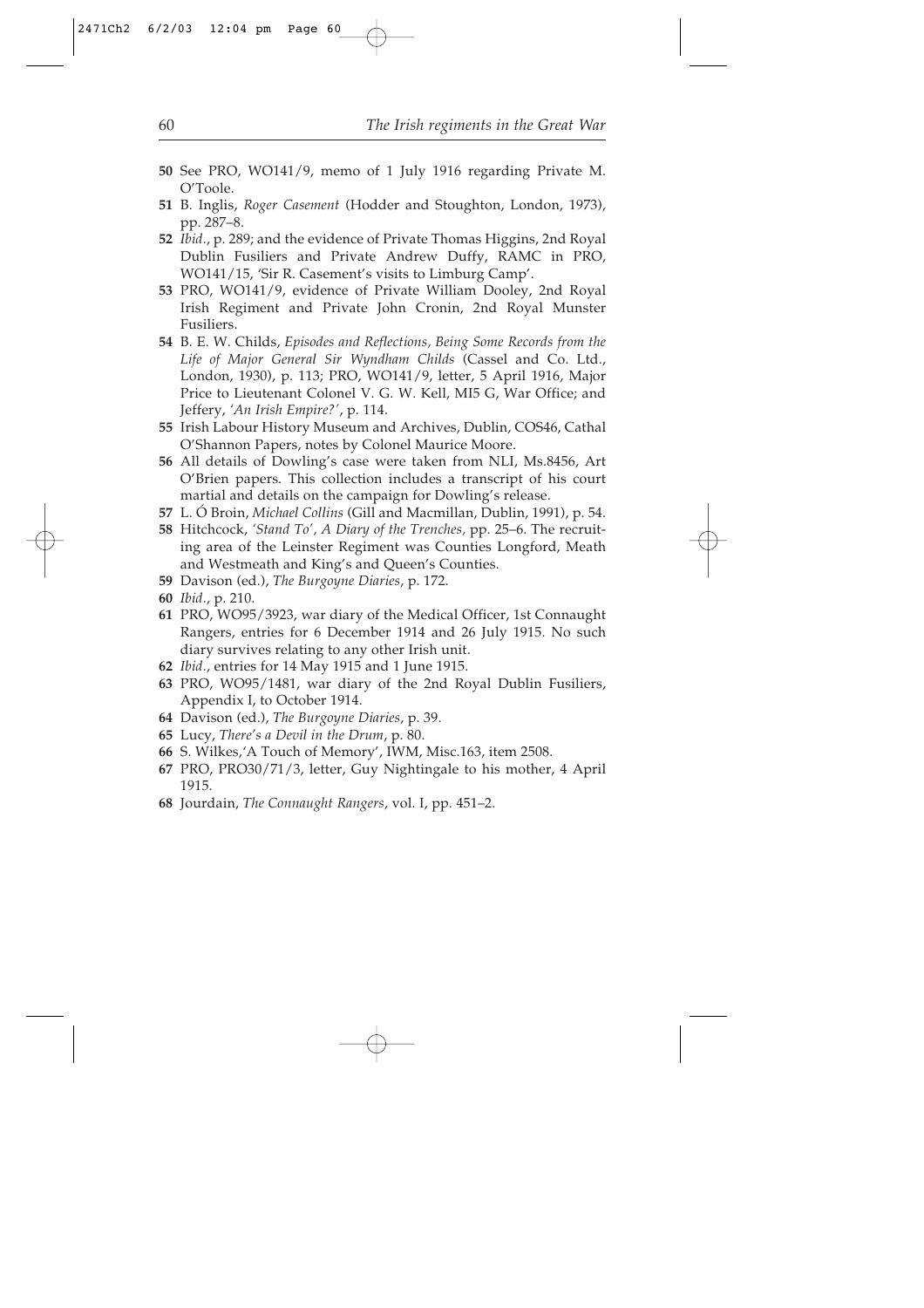## Raising the Service battalions

The outbreak of the Great War saw in Ireland, as in the rest of the United Kingdom, the rapid expansion of the army. In Ireland, the 10th (Irish), 16th (Irish) and 36th (Ulster) Divisions were raised and all spent a considerable amount of time training in the United Kingdom. The 10th (Irish) Division first went overseas in July 1915, while the 49th Brigade of the 16th (Irish) Division finally departed for France in February 1916. It is clear that deficiencies in equipment, training and leadership affected these units' performance at the front. Similarly, the political affiliations of the 16th (Irish) and 36th (Ulster) Divisions were a mixed blessing to the formations concerned, providing political patrons and, in the case of the 36th (Ulster) Division, access to Ulster Volunteer Force equipment but leading to problems in recruitment and officer selection.

Expansion of the armed forces in Ireland was more straightforward than that in the rest of the United Kingdom. There was none of the competition between New Army and Territorial Force units, which led to such recriminations in Great Britain and few Irish depots were overwhelmed with recruits to the extent that many of their English counterparts were.<sup>1</sup> Conversely, the expansion of the army in Ireland created a number of problems for the military authorities which were unparalleled in Great Britain. The 16th (Irish) and, to a greater extent, 36th (Ulster) Divisions, were 'political' divisions. Both had strong political patrons, the Irish Parliamentary Party and the Ulster Unionists respectively; and this affected the formation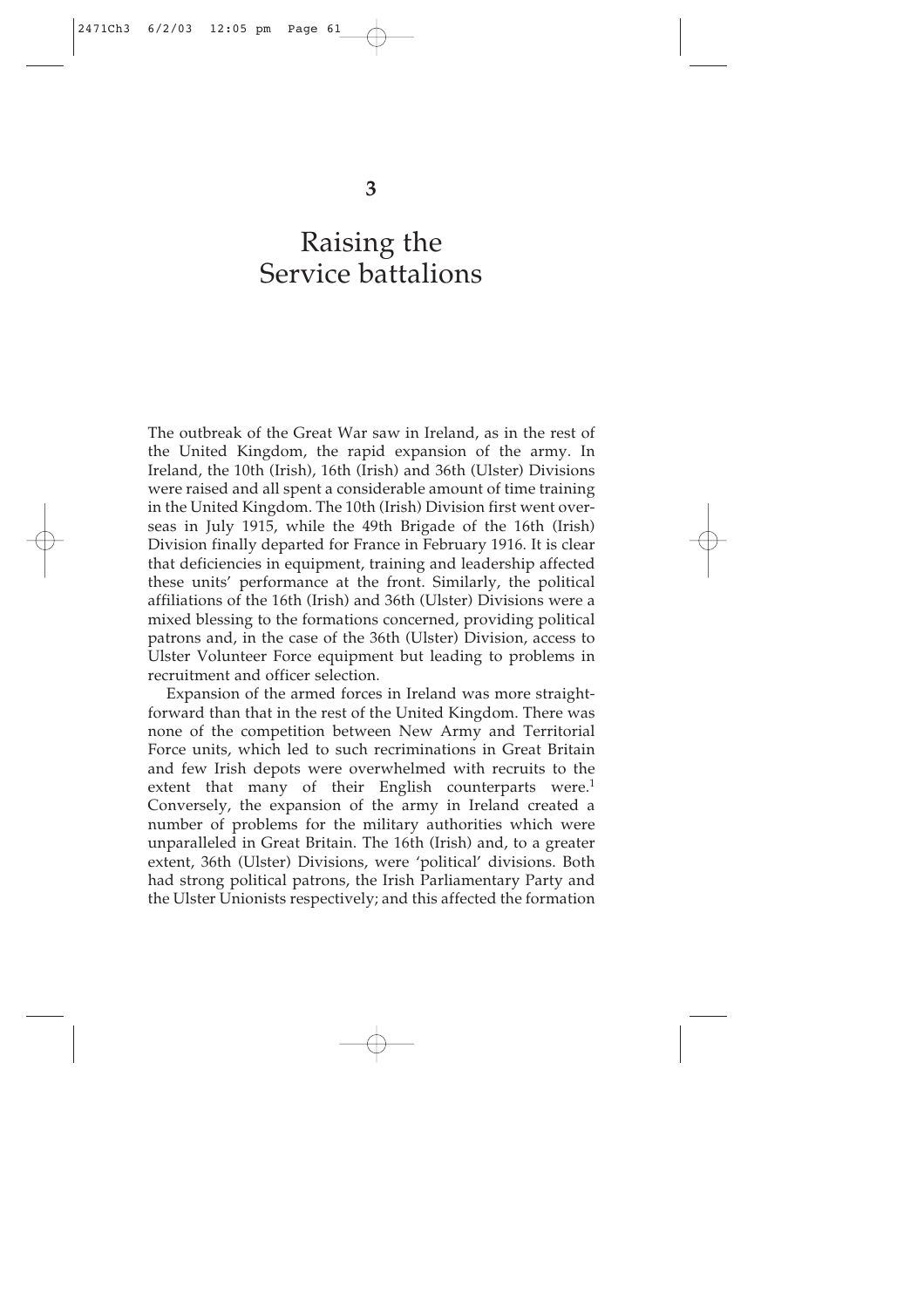and training of these units in many ways. For example, there was great political pressure brought to bear to appoint certain officers involved in the pre-war paramilitary bodies to high ranks in the Irish New Army divisions, seen most clearly in the appointment of senior officers in the 36th (Ulster) Division. Certainly this lumbered both divisions with numbers of officers whose qualifications rested more on their political influence than their military competence.

These political pressures also extended to other issues, such as the exact names of units, the type of flags carried and badges worn and the type of regimental mascots used. While seemingly innocent enough in itself, this overdue interference of politicians in military minutiae had some serious side effects. It not only distracted officers from the more important task of preparing units for active service, but threatened the British regimental system, itself long prized in maintaining morale amongst British soldiers.

Difficulties arose as the War Office and Irish politicians did not agree on the exact roles of these political divisions. This was particularly the case for the Irish Parliamentary Party. Certainly John Redmond was very keen to see an 'Irish Brigade' formed from the Irish National Volunteers sent on overseas service but at the same time he wanted the British government to provide equipment and instructors for the Irish National Volunteers (INV) units left in Ireland. Redmond's plan was that, post-war, the 'Irish Brigade' and INV would provide the basis for an Irish army, capable of enforcing Home Rule on reluctant Ulster Unionists.<sup>2</sup>

In this chapter, the contribution of the pre-war paramilitary bodies to the creation of the Irish New Army divisions will be considered and the appointment, experience and training of officers will be discussed. This will be followed by a consideration of the composition of the other ranks of these divisions and how they differed from pre-war recruits and adapted to military discipline. The training, equipping and billeting of these units will be investigated and the political pressures on unit names and divisional symbols will then be examined. Consideration will be given to the disciplinary problems faced by these divisions while based in the United Kingdom and the efforts made by the military authorities and civilian bodies to improve morale.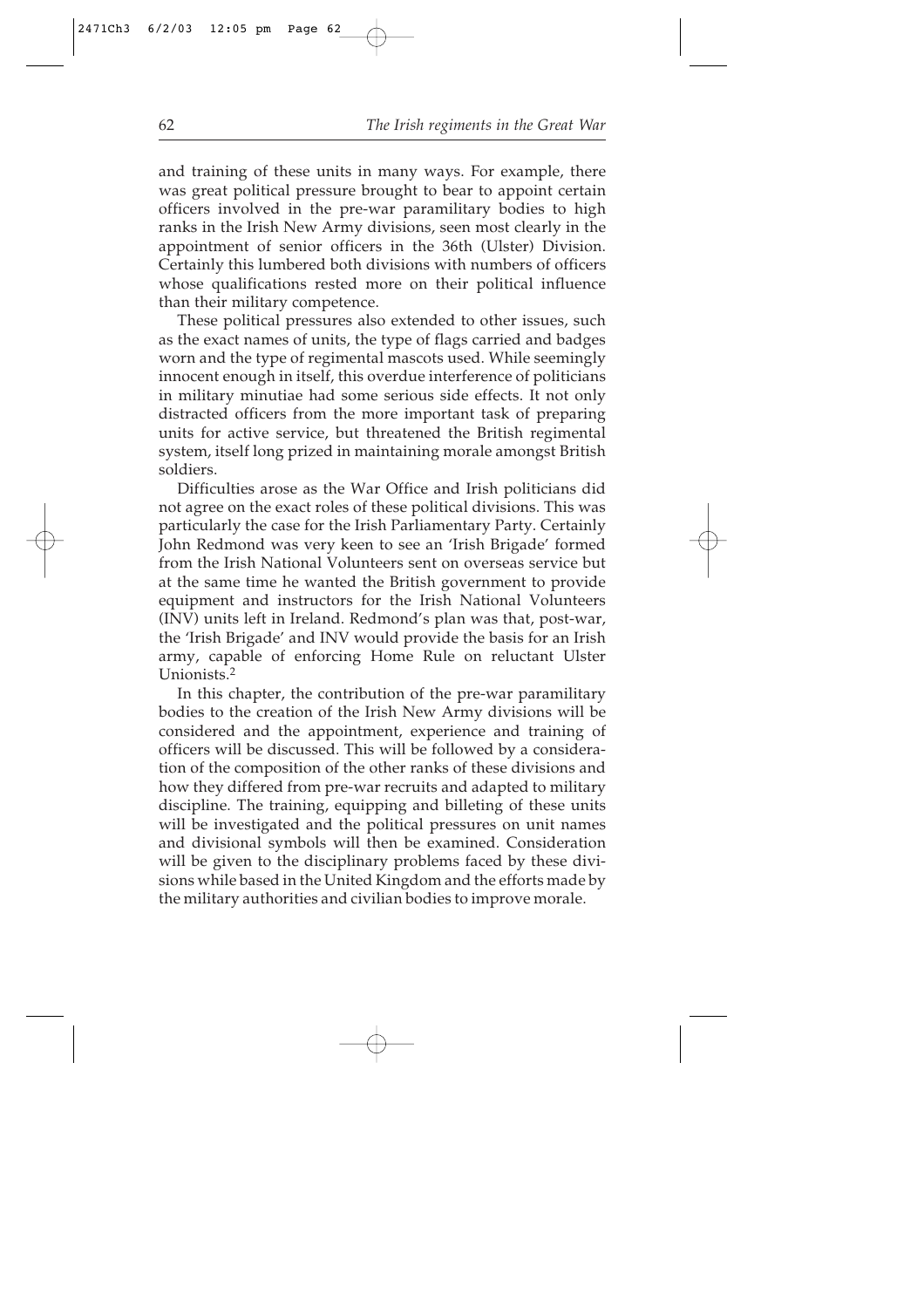Originally, Lord Kitchener had planned to treat recruitment in Ireland in exactly the same manner as that in the rest of the United Kingdom and on 21 August 1914 the 10th (Irish) Division was authorised. However, by 29 August 1914 he noted, '10th. Division (Irish) none of the battalions are doing well. If not improved next week this Division might be pushed over to K2 and raise a new Division from Ulster Volunteers – and from some of the Reg[iment]s. which show good results in 13th. Western Divi[ision].'<sup>3</sup> On 5 September, a detailed return showed that none of the battalions in the 10th (Irish) Division had reached their full establishment. The strongest battalion, the 6th Royal Irish Rifles had 905 men while the weakest battalion, the 6th Royal Irish Fusiliers, had just thirty-nine men.<sup>4</sup> This was at a time when most other divisions in the First New Army had recruited in excess of their establishment.<sup>5</sup>

These recruiting problems meant that the 10th (Irish) Division, despite its title, had to be completed with British recruits. Bryan Cooper, the Division's historian, suggested that 70 per cent of the other ranks in the Division were either from Ireland or of Irish descent.<sup>6</sup> Nicholas Perry's detailed work on casualty figures broadly agrees with this figure, noting that 66 per cent of fatalities in the Division in August and September 1915 were Irish.<sup>7</sup> At the battalion level, many officers and NCOs referred to the strange composition of their supposedly 'Irish' units. Sergeant J. McIlwaine was very surprised, when posted to the 5th Connaught Rangers in March 1915, to find that his platoon 'consisted largely of insubordinate Yorkshiremen'. Meanwhile, Terence Verschoyle, posted as a second lieutenant to the 5th Royal Inniskilling Fusiliers noted, 'the company was undoubtedly a "difficult" one. For, surprisingly, about one-third of its strength consisted of a draft of Londoners who had, as they thought, enlisted in the D.[uke of] C.[ornwall's] L.[ight] I.[nfantry], and almost a half came from Glasgow or Paisley.' Writing of his experiences as a second lieutenant in the same battalion, Ivone Kirkpatrick referred to 'my platoon of Glasgow Irishmen'. Similarly, F. E. Whitton noted that 600 men from Bristol were used to bring the 6th Leinster Regiment up to strength.<sup>8</sup>

Faced with recruiting difficulties in Ireland, Kitchener reconsidered his position regarding both an Ulster Division and an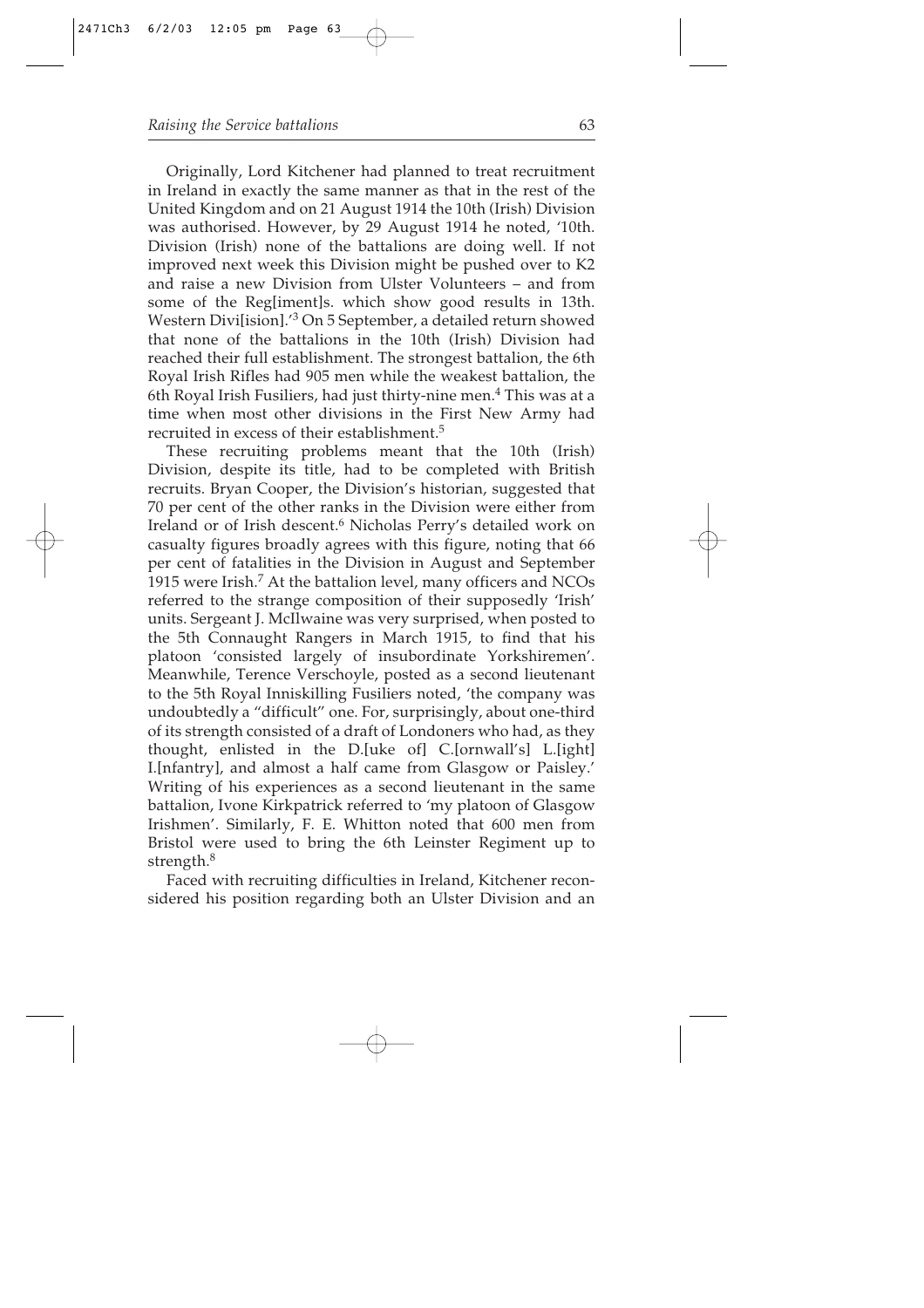'Irish Brigade'. On 3 September 1914, Sir Edward Carson optimistically noted that a meeting with Kitchener, 'was a wonderful success + now I am in great hopes we will get our men in large numbers. The promise of making them into a division has been a great help – Tomorrow we commence recruiting  $+$  tonight I go down to address some of the troops.<sup> $\overline{9}$ </sup> Authorisation for the formation of the 36th (Ulster) Division was finally given on 28 October 1914. Ulster Unionists drove a hard bargain over the newly formed division, insisting that it had its own distinctive badge, the title 'Ulster' in its name, local battalion titles and the appointment of officers sympathetic to the Unionist cause, to senior positions in the Division. While it may appear that Kitchener had acceded to Unionist demands, by agreeing to form an Ulster Division, the point must be made that the concessions granted to Ulster Unionists were similar to those made to interest groups in Great Britain at the same time. Indeed, concessions to the 36th (Ulster) Division appear minor, given those granted to the 38th (Welsh) Division, which enjoyed the patronage of David Lloyd George.<sup>10</sup>

As a result of a well-organised Ulster Unionist campaign, which started almost immediately after the outbreak of the Great War, the 36th (Ulster) Division has been seen as an entirely Protestant and Unionist Division, formed solely from the pre-war UVF. Writing in 1922, Cyril Falls, who served as a captain in the Division, noted, 'The Ulster Division was not created in a day. The roots from which it sprang went back into the troubled period before the war. Its life was a continuance of the life of an earlier legion, a legion of civilians banded together to protect themselves from the consequences of legislation which they believed would affect adversely their rights and privileges as citizens of the United Kingdom.'<sup>11</sup> This view of the link between the UVF and the 36th (Ulster) Division has been echoed by modern historians.<sup>12</sup>

While there was, undoubtedly some continuity between the UVF and the 36th (Ulster) Division, this constant reliance on Fall's original account has tended to overemphasise this relationship.<sup>13</sup> While Falls is remembered as the Chichele Professor of Military History at Oxford University, it is forgotten that in 1922 he was writing both with the patronage of Sir Edward Carson and Sir James Craig<sup>14</sup> and at a time when Ulster Unionists felt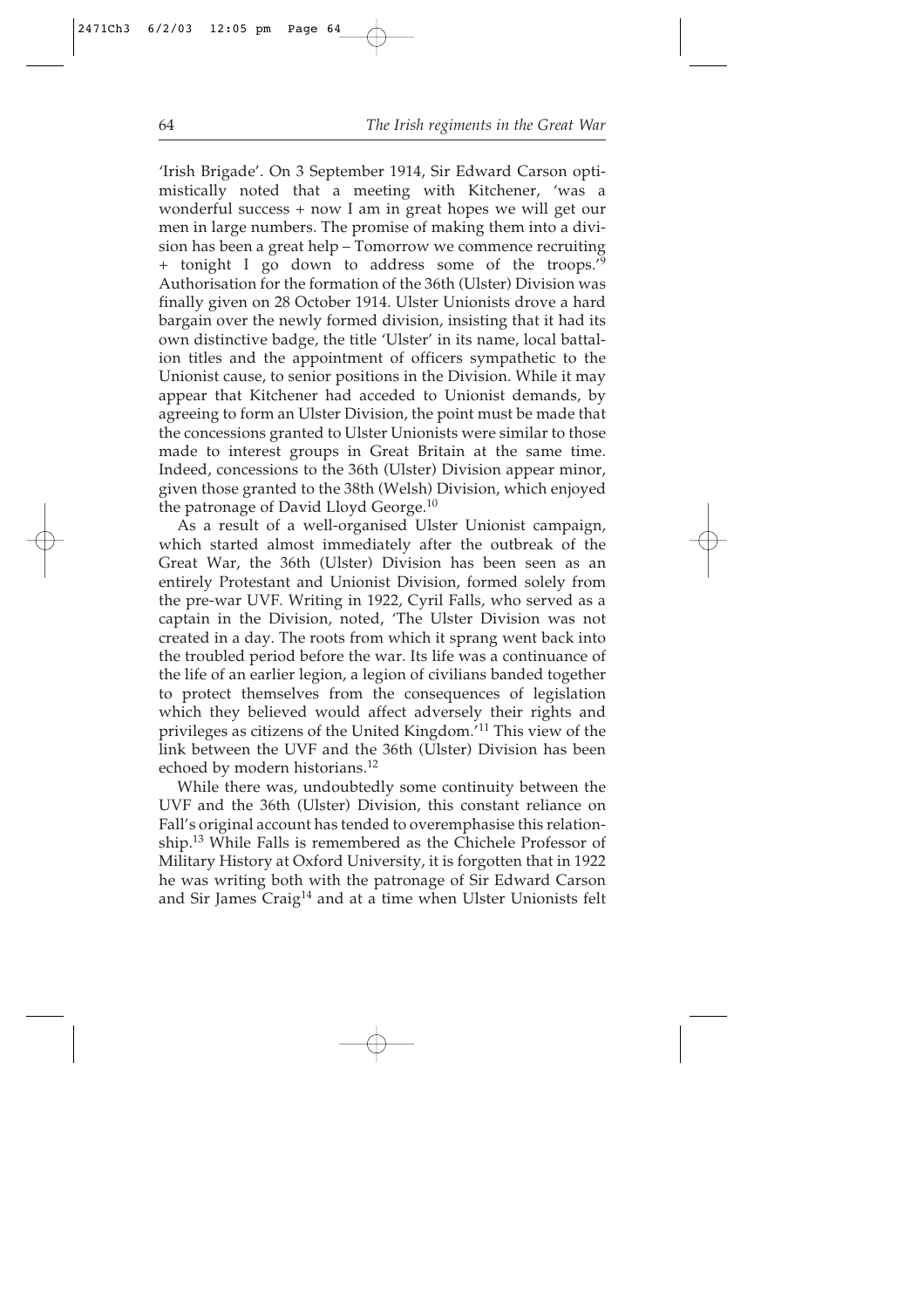that their position in the newly formed Northern Ireland state was by no means secure. Thus his study emphasised the extent to which Ulster Unionists had rallied to the Empire in her hour of need, the clear implication being that the British government now owed them a debt of honour by maintaining the integrity of Northern Ireland. A more detailed, and impartial, consideration of the formation of the 36th (Ulster) Division suggests that the overlap between the UVF and this division varied considerably from battalion to battalion. This issue is of importance to the current study, as the extent to which the morale, discipline and, indeed, unit cohesion of the UVF transferred to the 36th (Ulster) Division, influenced this formation's own discipline and morale.

Extensive surviving papers enable a study to be carried out of the composition of the 14th Royal Irish Rifles. This battalion did have its origins in the Young Citizen Volunteers of Belfast and there were connecting factors with this UVF regiment; for example the distinctive grey, pre-war uniform was issued to all men in the new battalion, Lieutenant Colonel Robert Chichester always addressed his men as 'young citizens' and those who had been NCOs in the Young Citizen Volunteers became NCOs in the 14th Royal Irish Rifles.<sup>15</sup> However, the pre-war Young Citizen Volunteers had a stength of just  $750$  men<sup>16</sup> and of those who voluntarily enlisted in the 14th Royal Irish Rifles over 25 per cent were from England, Scotland and Wales and 17 per cent from Ireland excluding Belfast.<sup>17</sup> Thus, despite the unit title, a UVF regiment certainly did not seamlessly transform itself into a New Army battalion.

In Belfast, it would appear that most units of the 36th (Ulster) Division were filled relatively quickly with former UVF members. By 3 October 1914, the 8th, 9th, 10th and 15th Royal Irish Rifles, recruited from Belfast, had over 1,000 men each.<sup>18</sup> However, even in Belfast, it would be wrong to see UVF units entering the 36th (Ulster) Division en bloc. For example, in a political display on 4 September 1914, Sir Edward Carson and Sir James Craig reviewed 800 men of the North Belfast Regiment, UVF as they went to enlist.<sup>19</sup> At first sight this appears a high figure; however, it must be remembered that the North Belfast Regiment, UVF, in May 1914 had consisted of  $6,001$  men organised into seven battalions.<sup>20</sup> Seen in this context this political display appears far from impressive.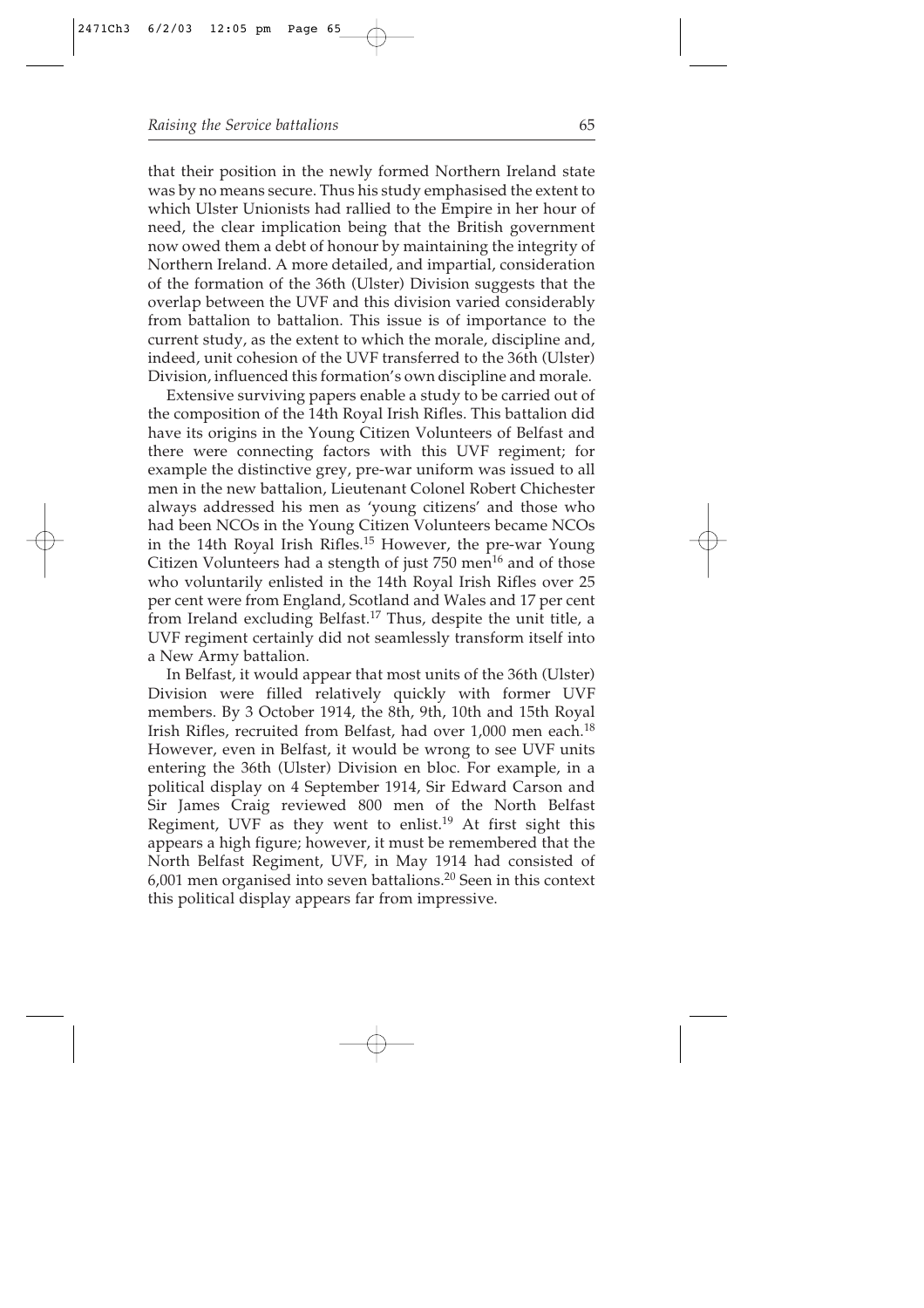Outside Belfast overlap between the UVF and the 36th (Ulster) Division was even less distinct. By 3 October 1914 the Belfast-raised battalions of the Division had between 1,038 and 1,119 men. However, amongst rural battalions only the 13th Royal Irish Rifles had recruited well with 1,246 men. Other rural battalions had between 471 men (in the 11th Royal Inniskilling Fusiliers) and 940 men (in the 9th Royal Irish Fusiliers). Overall, the rural battalions had an average strength of just  $768$  men.<sup>21</sup>

In the case of the 13th Royal Irish Rifles, it appears that this unit obtained the vast majority of its men from UVF units in County Down. However, even within the county the response was variable. Bangor, in North Down contributed 97 men and the Ards Peninsula 85 men, yet the entire South Down UVF Regiment found just 102 men.<sup>22</sup> While this Battalion recruited up to strength very quickly, it effectively marked County Down's manpower ceiling. The 16th Royal Irish Rifles (2nd County Down), the divisional pioneer battalion, formed on 20 October 1914, had severe recruiting difficulties and did not reach its established strength until 24 June 1915.<sup>23</sup> Other rural battalions in the 36th (Ulster) Division faced more serious recruiting problems. In late October 1914, Lieutenant Colonel Ambrose Ricardo, 9th Royal Inniskilling Fusiliers, issued a handbill, which stated ominously, 'Come and join your comrades. If the Ballot Act is put into force you will not be able to choose your regiment.' Privately, he stated, 'We have done fairly well, but require 300 men to complete, if we do not get these at an early date there is a great risk of our being filled up from outside which would be a great slur on our country [sic].'<sup>24</sup> The 11th Royal Inniskilling Fusiliers relied on non-Irish recruits to fill its ranks. Indeed 'C' company was raised in Great Britain by the British League for the Support of Ulster and the Union.<sup>25</sup> Nicholas Perry's work suggests that almost half of the 11th Royal Inniskilling Fusiliers were non-Irish, although most battalions in the Division obtained over 90 per cent of their original establishment from Ireland.<sup>26</sup> Ultimately, the 36th (Ulster) Division, before it left for overseas service was to contain a number of men from Glasgow and Liverpool.<sup>27</sup> Therefore, there were, clearly, strong links between the UVF and the 36th (Ulster) Division, but these should not be over-stated. No UVF unit transferred en bloc into the British army and the overlap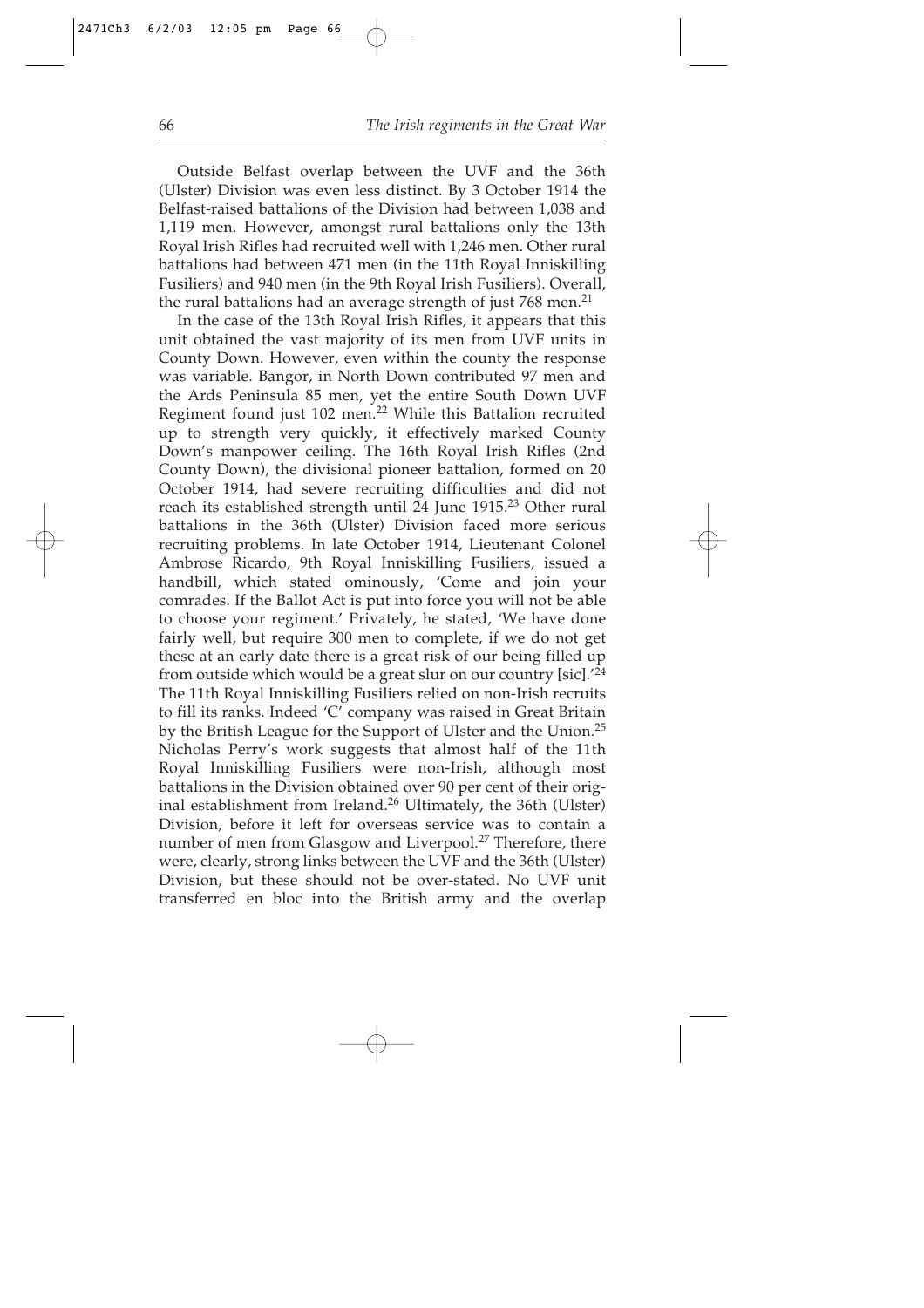between the UVF and the 36th (Ulster) Division varied greatly from battalion to battalion. Not surprisingly, UVF recruitment into the 36th (Ulster) Division was weakest in rural areas, where many UVF members were the sole proprietors of small farms and in what were to become 'border' areas, where threatened sectarian tensions over the Home Rule issue were an incentive for men to stay at home.

While Kitchener saw the UVF as an efficient military force and was prepared to offer concessions to secure the service of UVF personnel in the British army his view of the INV was very different. Therefore, while the 16th (Irish) Division became known as the 'Irish Brigade' the overlap between the INV and the 16th (Irish) Division was considerably less than that between the UVF and the 36th (Ulster) Division. In many ways this was because John Redmond began bidding for higher stakes with a weaker hand. While Carson had insisted that Home Rule be suspended until Ulster exclusion could be considered at the end of the war, his actual demands in respect of the 36th (Ulster) Division were not extortionate and could easily be accommodated within the existing British army structure. By contrast Redmond, to demonstrate his support for the war, primarily wanted the INV to be recognised by the War Office as a military force, for home defence duties only and equipped at government expense.<sup>28</sup>

The INV were, even in comparison to the UVF, an inefficient military force in 1914, lacking trained officers, finance and equipment. Kitchener certainly was not inclined to, as he saw it, waste valuable officers and equipment on a force which, at best, would relieve Territorial Force units from garrison duties and, at worst, would provide Irish Nationalists with the ability to enforce Home Rule on their own terms. Despite receiving support from Asquith, Redmond's attempts to have the INV recognised had failed by mid-August 1914.<sup>29</sup> It was against this background that Redmond 'adopted' the 16th (Irish) Division. As Terence Denman notes, 'There was no indication at first that the division was intended to satisfy Redmond's demands for a specifically nationalist and Catholic formation. But on 12 October [Lieutenant General Sir Lawrence] Parsons was ordered to "clear" a brigade to receive recruits from the Redmondite Volunteers.'<sup>30</sup>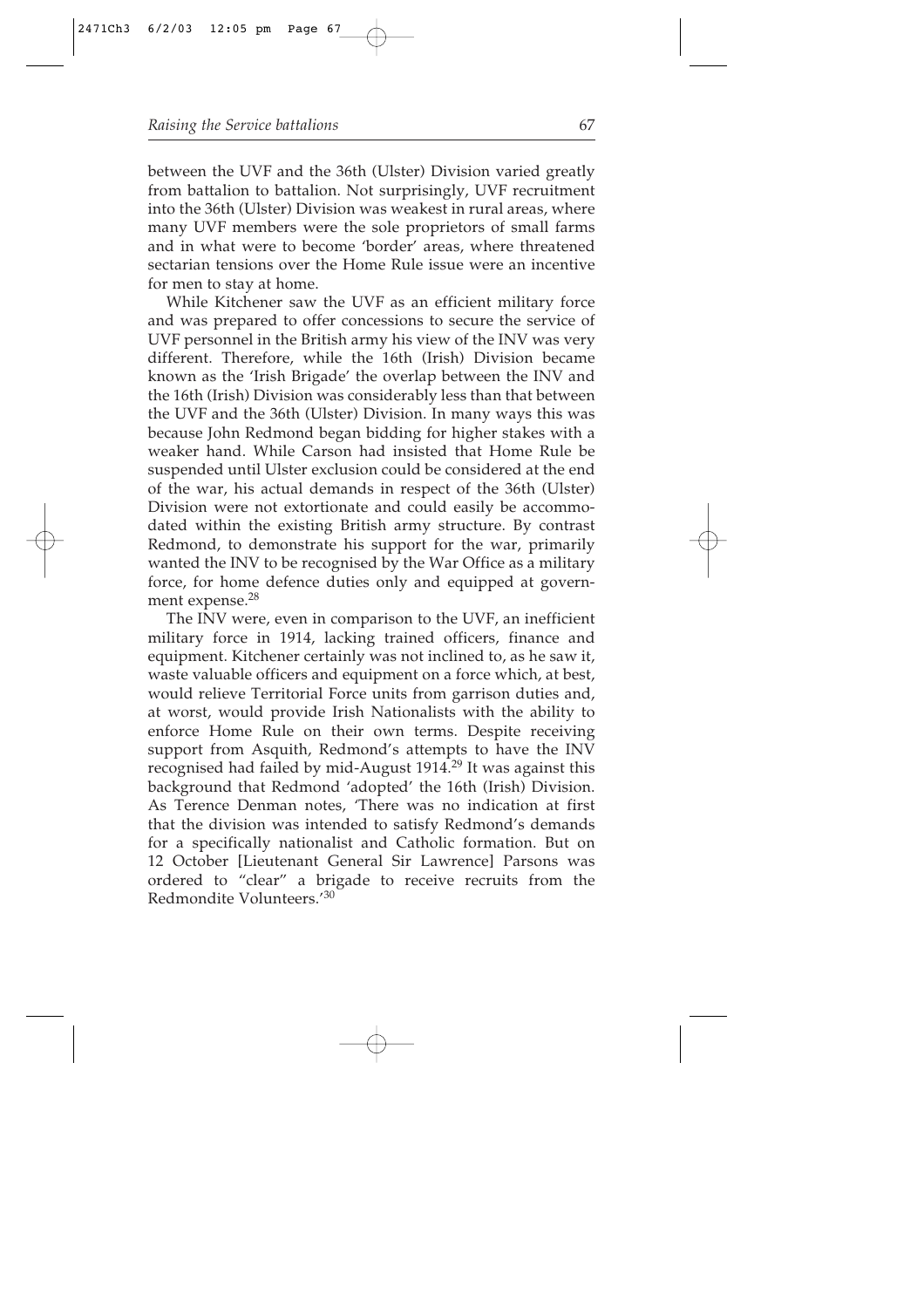Despite this development, the links between the INV and the British army remained very loose. A proposal that the 8th Royal Munster Fusiliers should have the title 'Limerick Battalion' was agreed in principle by Parsons. However, insufficient numbers of Limerick INV enlisted to allow this proposal to go ahead.<sup>31</sup> Certainly numbers, and indeed bodies of the INV, joined the 16th (Irish) Division and it is noticeable that some units based their recruitment on politics rather than place of domicile. Thus, 100 men of the Enniskillen INV and 500 of the Belfast INV joined the 6th Connaught Rangers, $32$  despite the fact that all of these recruits came from outside the Connaught Rangers' regimental recruiting area.

The political nature of the 16th (Irish) and 36th (Ulster) Divisions shaped their development in a number of ways: firstly, in terms of the officers and other ranks joining these units; secondly, in the actual structure of the divisions; thirdly, in relation to the emblems and mascots adopted by these divisions; and lastly, in the more practical issue of the equipment made available for these units.

In terms of officers, both the 16th (Irish) and 36th (Ulster) Divisions were at a disadvantage as most of the experienced officers in Ireland had already been posted to the 10th (Irish) Division, or to non-Irish units. Writing about officer appointments in the 10th (Irish) Division, Cooper noted that the senior service battalions usually secured their commanding officer, one captain and one subaltern from the regimental depot and three officers and ten to sixteen NCOs from the regular battalion which had been on home service when war broke out. In addition to this the Division secured the services of eight to ten District Inspectors of the Royal Irish Constabulary, who were commissioned as captains and the service of at least one Indian Army officer per battalion.<sup>33</sup> Considering the officers in the 6th Royal Dublin Fusilers in August 1914, N. E. Drury noted that 12 of the officers had previous military experience; 6 in the Royal Dublin Fusiliers, 3 in the Indian Army, 2 in the Royal Irish Constabulary and 1 in the Rifle Brigade.<sup>34</sup>

This left very few experienced officers for the later Irish divisions. UVF influence certainly managed to secure some regular officers for the 36th (Ulster) Division, who otherwise would have gone to other units. Brigadier General T. E. Hickman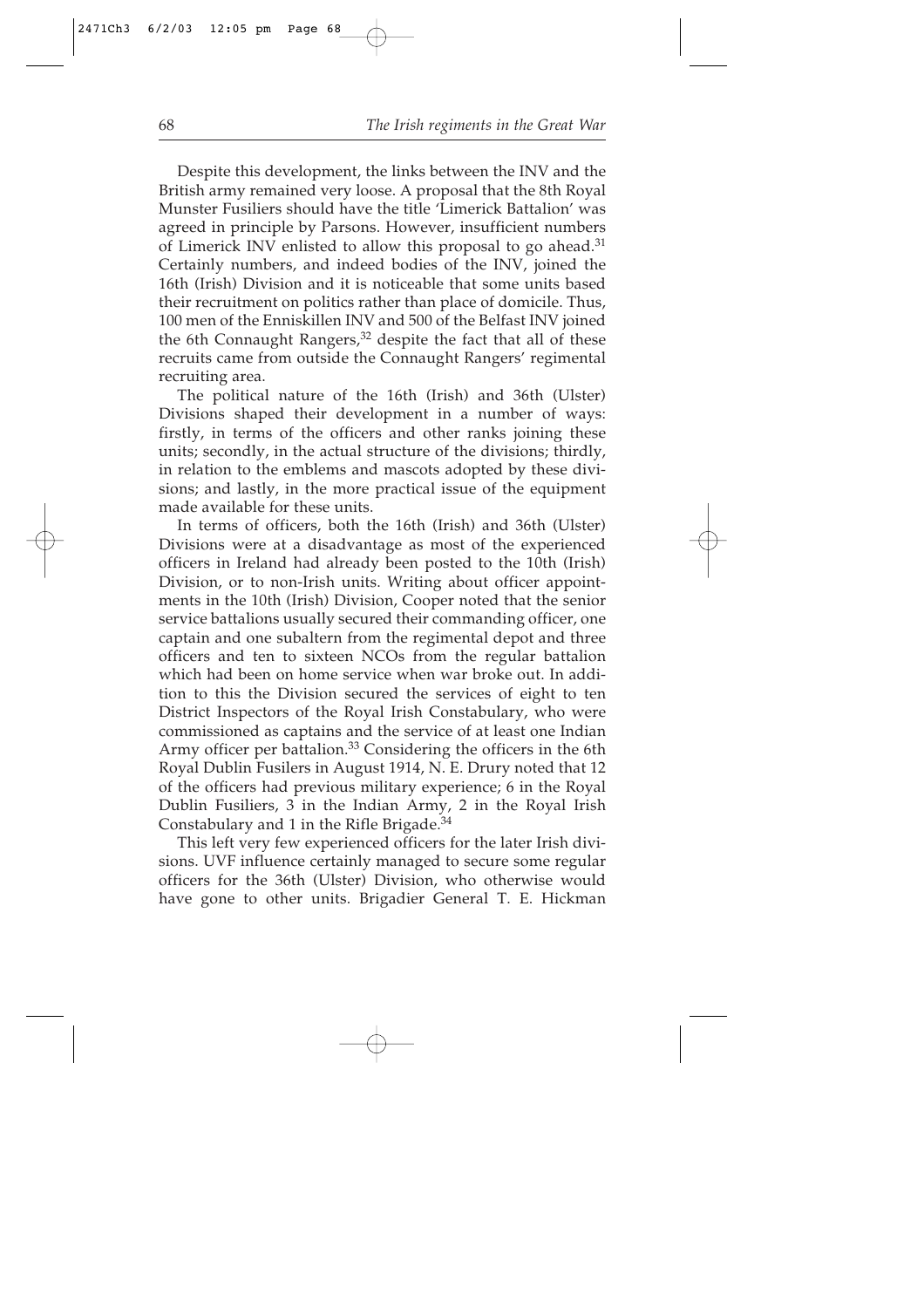noted, 'When Carson offered the Ulster Volunteers to Lord K.[itchener] and the latter ordered me to go over and raise the men, both K.[itchener], Sclater + Codrington distinctly promised Carson + myself that we should certainly have all the original Ulster Vol.[unteer] officers we asked for.'<sup>35</sup> Thus, the UVF requested the services of a number of officers who had reported for duty with other units on the outbreak of war. A number of these, for example, Lieutenant Colonel R. D. P. S. Chichester (Guards Reserve), Major S. W. Blacker (Royal Field Artillery) and Captain W. B. Spender (South Eastern Coastal Defences) were returned for duty with the 36th (Ulster) Division.<sup>36</sup> Meanwhile, F. P. Crozier, a captain in the Reserve of Officers, who on the outbreak of war was commanding a UVF battalion in West Belfast, following consultation with James Craig, simply ignored orders to report to the Royal Irish Fusiliers, preferring to stay with the UVF. He became a major and later a lieutenant colonel in the 9th Royal Irish Rifles.<sup>37</sup>

UVF influence also saw the appointment of Major General C. H. Powell, ex-Indian Army, and in 1914, the commander of the North Down Regiment, UVF as GOC of the 36th (Ulster) Division,<sup>38</sup> Colonel G. H. H. Couchman, late Somerset Light Infantry and UVF commander in Belfast, as Brigadier General commanding the 107th Infantry Brigade, Colonel G. W. Hacket Pain, late Worcestershire Regiment and UVF Chief of Staff, as Brigadier General commanding 108th Infantry Brigade and Colonel T. E. Hickman, MP, Inspector General of the UVF as Brigadier General commanding the 109th Infantry Brigade.<sup>39</sup> In addition, James Craig, MP, who had served as a captain in the Imperial Yeomanry during the Boer War, was appointed Assistant Adjutant and Quartermaster General of the 36th (Ulster) Division, with the rank of lieutenant colonel. $40$  Former UVF officers therefore monopolised the high command of the 36th (Ulster) Division.

The usefulness of these officers, secured by UVF influence was variable. Brigadier General Couchman did not prove to be an effective commanding officer, and one of Major General Oliver Nugent's first acts on becoming GOC of the 36th (Ulster) Division was to remove Couchman from his command.<sup>41</sup> While Craig was able to secure some UVF equipment for the 36th (Ulster) Division, he was on sick leave from 5 July 1915 until he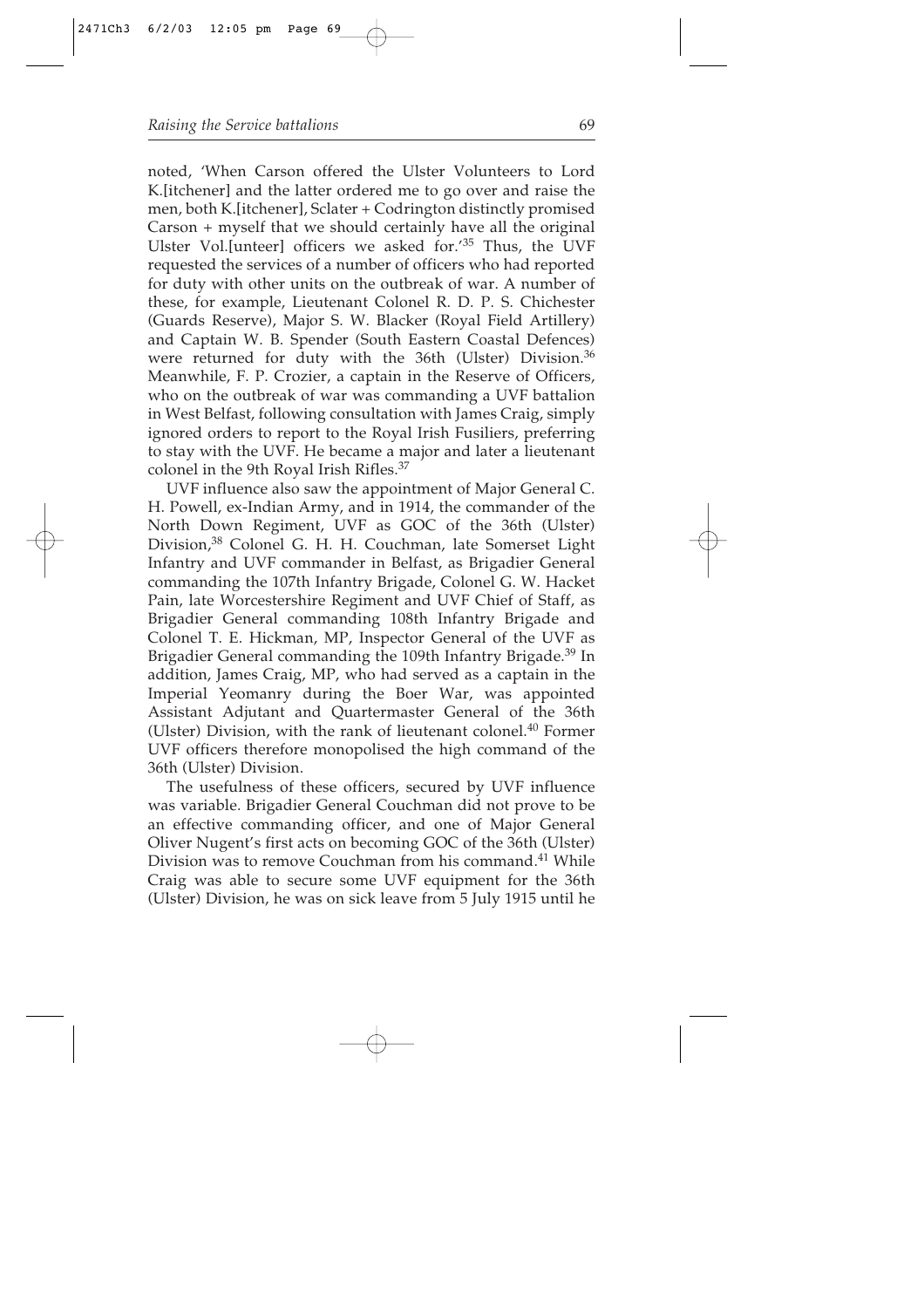finally resigned his commission due to ill health on 10 March 1916.<sup>42</sup> By contrast Lieutenant Colonel S. W. Blacker turned the 9th Royal Irish Fusiliers into, arguably, the best battalion in the 36th (Ulster) Division, in terms of both discipline and combat effectiveness.<sup>43</sup>

Nevertheless, political influence could do nothing to remedy the shortage of experienced officers in either the 16th (Irish) or 36th (Ulster) Divisions. The 8th Royal Munster Fusiliers had two regular officers, while the 9th Royal Munster Fusiliers had only one regular officer.<sup>44</sup> The 9th Royal Irish Rifles had only two officers with previous regular experience: Lieutenant Colonel G. S. Ormerod, late Royal Munster Fusiliers, who had retired in 1904 and Major F. P. Crozier, a reformed alcoholic who had been forced to resign from both the 2nd Manchester Regiment in 1907 and the 3rd Loyal North Lancashire Regiment in 1909 for dishonouring cheques. Indeed, a confidential memorandum on Crozier noted, 'When commissioned in 1914 it was not discovered that this was the Captain Crozier who had had to resign his commission.'<sup>45</sup>

At the battalion level these officers were, again, a variable quantity. Crozier proved to be an efficient, if controversial, officer and ended the war as a brigadier general. Other veteran officers proved a severe embarrassment. During December 1914, Captain Charles St Aulwyn Wake reported for service with the 14th Royal Irish Rifles. Wake had lost his leg on active service and proved himself to be in no condition to train men. Following a route march,

Capt. Wake gave the command 'Halt!', as the men had been 'Marking Time', Capt. Wake's next command was 'Fall out the Gentlemen.' For some unknown reason he then fell off his horse. He lay where he fell, apparently unhurt. He made no attempt to rise. He then gave the final command, 'Battalion Dis-miss', whereupon the parade did a Right Turn, saluted and then dispersed. Only then did Capt. Wake get up, and hand his mount over to the groom, who was waiting. Captain Wake remained only a short time with the 14th. Battalion.<sup>46</sup>

However, there is some evidence that other ranks in the New Armies were prepared to tolerate and work for officers who were not entirely competent in their duties. Rifleman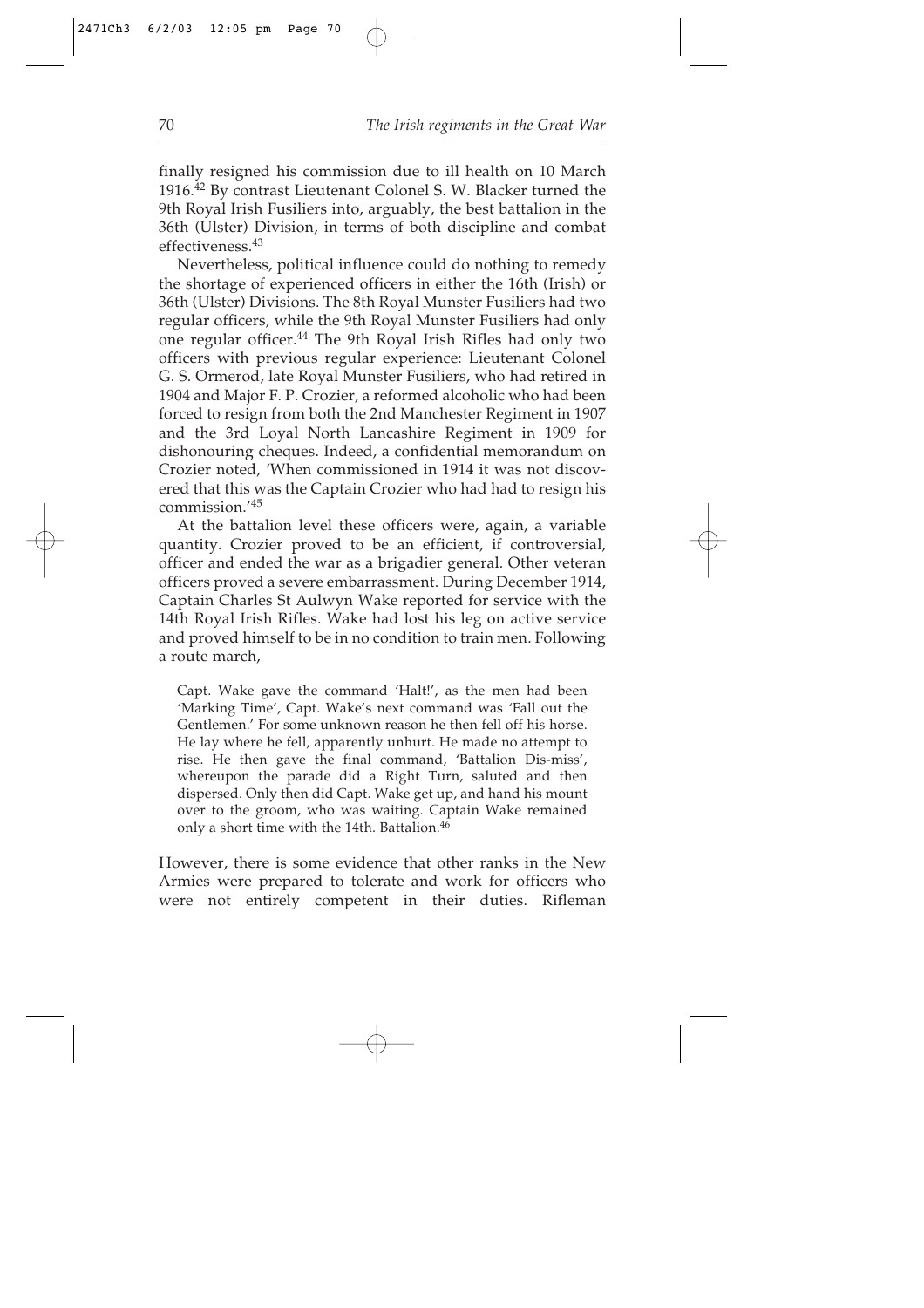MacRoberts of the 14th Royal Irish Rifles noted that his company commander, Major Peter Kerr-Smiley, MP, 'was a cavalry officer, as most of us knew, and had little experience with infantry and was therefore bound to make mistakes, but we were to do the right thing, to support him loyally and he would do his best, so we would get along well together. He had a good voice and seemed to be very cool and collected.'<sup>47</sup>

Apart from regular officers, there were two other types of officers with some previous military experience available to the 16th (Irish) and 36th (Ulster) Divisions. Namely, former militia or special reserve officers and officers from pre-war paramilitary bodies. Retired militia officers appear to have been largely unsuccessful appointments. Major Sir Francis Vane, writing of his fellow officers in the 9th Royal Munster Fusiliers, noted,

Several old officers of Irish Militia regiments had volunteered to come out, expecting jobs on the remounts etc. They were enthusiastically patriotic and admirable, but as captains of modern companies the work was much too great for their strength, and having left the Army for a score of years they did not know much about modern drill. When I was on parade they were constantly coming to me for advice – one asked me how many men there were in a modern company, another to give him a few useful words of command, etc. I did my best to help them at their request, but applied for them to be removed to more convenient employment. This was eventually done – but one at least died of the strain of it all.<sup>48</sup>

A number of officers whose only military experience was in pre-war paramilitary groups received commissions in the 16th (Irish) and 36th (Ulster) Divisions. In the 16th (Irish) Division, Lieutenant General Sir Lawrence Parsons refused to give commissions to such officers *en masse*. While Parsons gave four or five commissions in the Divisional Artillery to INV officers, he would only give commissions in infantry battalions to INV officers who brought a number of their men with them. Thus John Wray, an officer in the Enniskillen INV, received a commission in the 6th Connaught Rangers when he brought 200 of his men with him. Therefore, by November 1914, Colonel Maurice Moore, the Inspector General of the INV, was referring INV officers, desirous of a commission in the British army, to the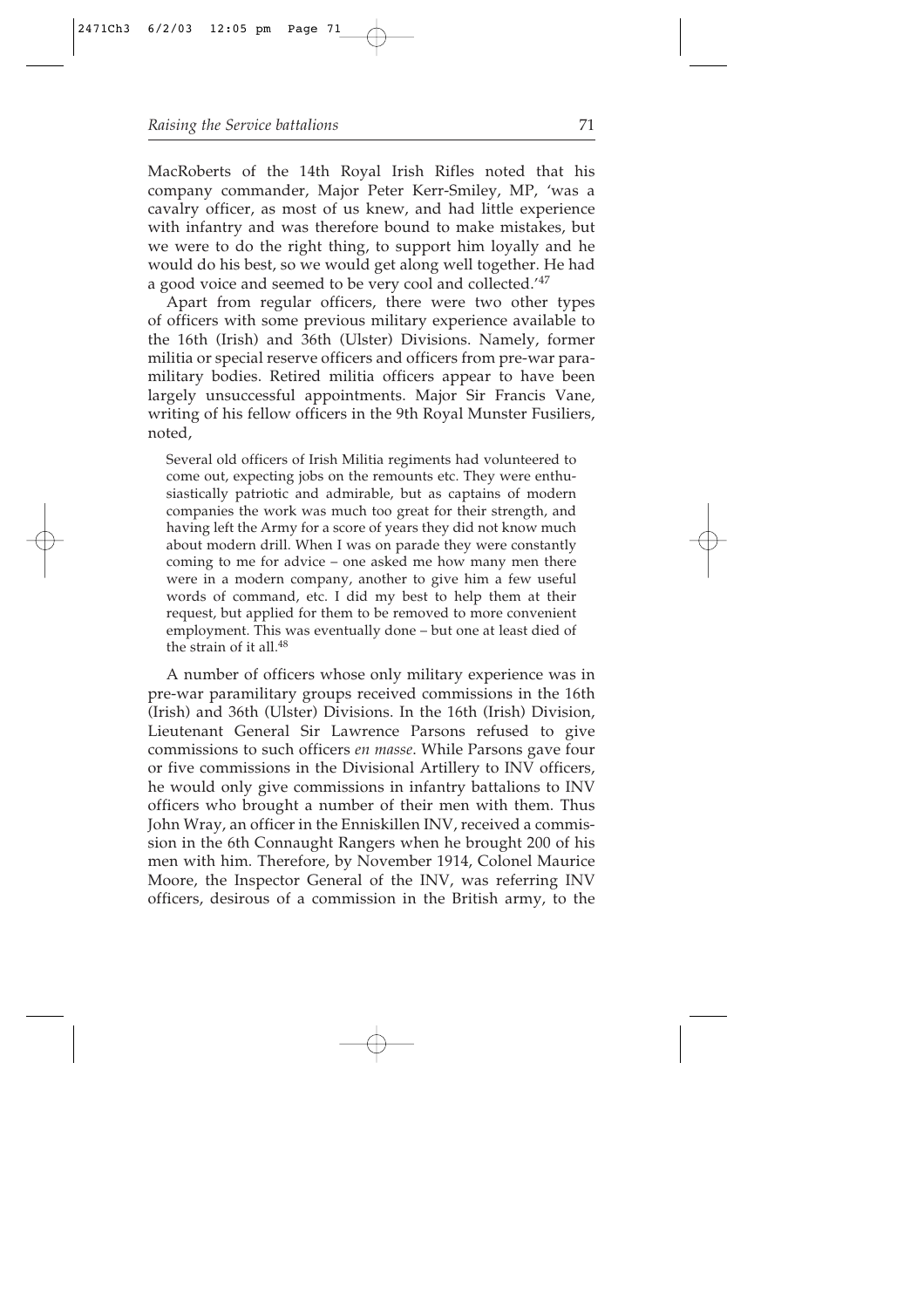Tyneside Irish Brigade, where their claims would be dealt with more sympathetically.<sup>49</sup>

In the 36th (Ulster) Division, many more openings were available for former paramilitary officers. While assessments of the overlap between the UVF and 36th (Ulster) Division for other ranks remain somewhat generalised, it is possible, following the recent release of officers' personal records at the PRO to build up a detailed picture of the officer corps of the division and its continuity with the pre-war UVF. These officers' personal records demonstrate that UVF membership was important, but despite the claims of some contemporary Nationalist politicians and recent historians, not paramount in officer selection for the 36th (Ulster) Division.<sup>50</sup>

The importance of UVF membership in officer appointments varied considerably between units. In most of the rural units (especially the 12th and 13th Royal Irish Rifles, 9th Royal Irish Fusiliers and 11th Royal Inniskilling Fusiliers) UVF membership played an important role in officer selection. For example, in the 9th Royal Irish Fusiliers of the fourteen surviving officers' files it is clear that nine had served in the UVF. However, in the Belfast-raised battalions, with the exception of the 14th Royal Irish Rifles, few officers had UVF experience. In the 10th Royal Irish Rifles of the eighteen surviving officers' files, it is clear that only three had served in the UVF.<sup>51</sup> Those with UVF experience were often commissioned into the army at a relatively high rank, although they had no proper military training. For example, Lieutenant Colonel S. W. Blacker successfully nominated George Robert Irwin to a captaincy solely on the basis that he had been Adjutant of the 1st Armagh Regiment, UVF and Lieutenant Colonel Pakenham successfully nominated Adam Penrose Jenkins to a captaincy as he had commanded a UVF battalion.<sup>52</sup> However, UVF officers were not automatically nominated for higher rank; for example Major the Earl of Leitrim nominated Charles Fausset Falls to a mere second lieutenancy, despite the fact that Falls had commanded the 3rd Fermanagh Regiment, UVF.<sup>53</sup> A more prominent example of the claims of a UVF officer being ignored is in the case of William Copeland Trimble. Trimble, a prominent Fermanagh Unionist and editor of the influential local paper, *The Impartial Reporter*, had raised the Enniskillen Horse of the UVF. However, he was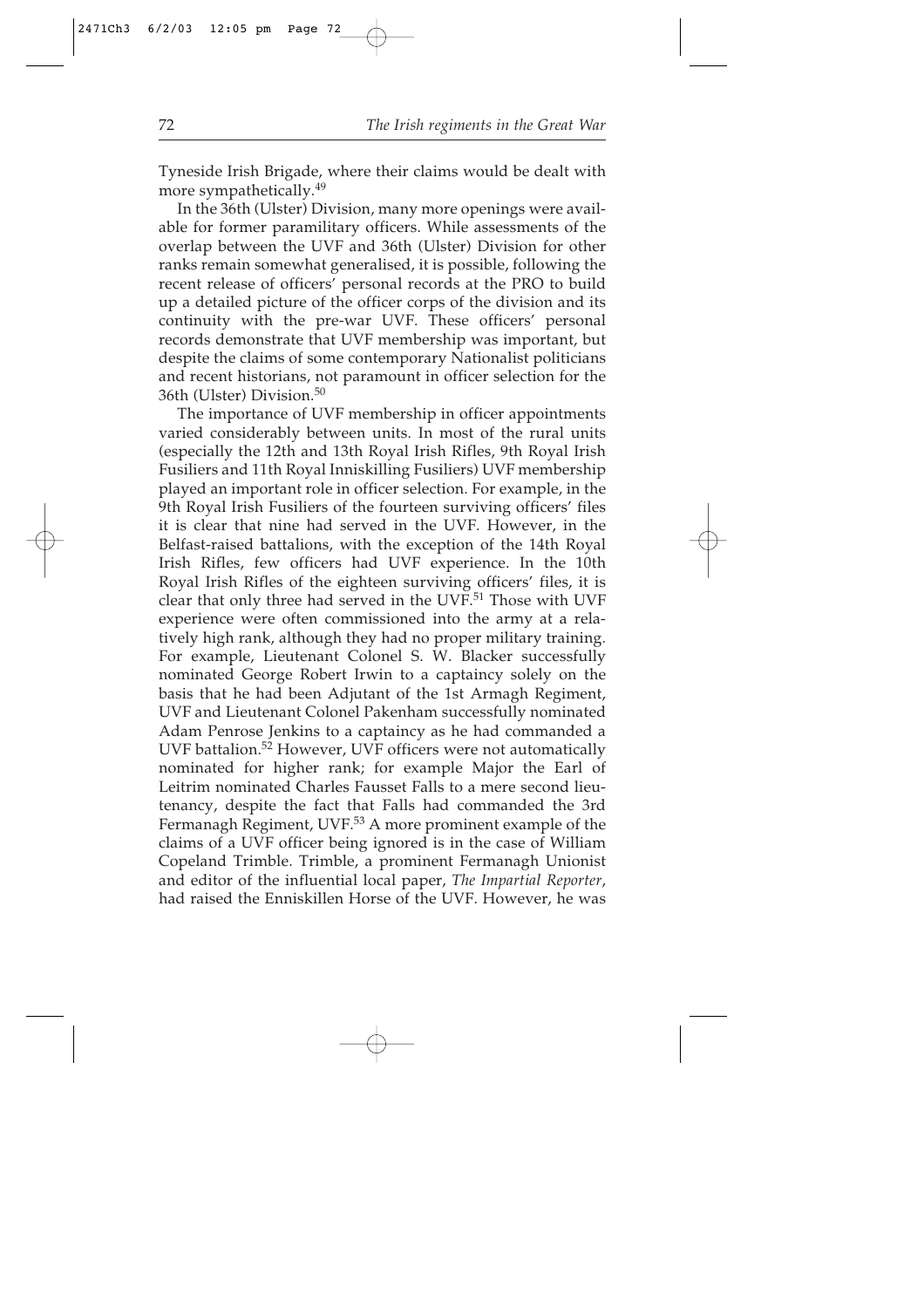not given military rank in the service squadron of the 6th Inniskilling Dragoons, formed largely from this UVF unit, probably due to his advanced age and lack of any formal military experience.<sup>54</sup>

When the supply of regular, reserve, ex-special reserve, militia and former paramilitary officers had been exhausted, other methods had to be resorted to in order to obtain officers. Lieutenant General Sir Lawrence Parsons established a cadet company in the 7th Leinster Regiment. This was created in response to what Parsons saw as the poor quality of candidates presenting themselves for commissions. He noted, 'Many of the Candidates are quite socially impossible as Officers – men who write their applications in red or green ink on a blank bill-head of a village shop. These are the class most successfully weeded out by the enlisting ordeal [into the cadet company], as they think it beneath their dignity to enlist as "Common" Soldiers to be herded with "riff-raff".<sup>'55</sup> Parsons's cadet company was to prove a great asset to the 16th (Irish) Division: between November 1914 and December 1915, 161 cadets passed through it to become officers in the Division.<sup>56</sup> This company was particularly useful as in Ireland very few schools or colleges had established OTCs by 1914 and these institutions were attended, almost exclusively, by Protestants. Parsons's cadet company thus provided a manner in which Irish Catholics could receive an OTC type of training.

However, the cadet company in the 7th Leinster Regiment was not endorsed by a number of leading Nationalists. Colonel Maurice Moore, the Inspector General of the INV noted in November 1914,

though the latter [Parsons] is very sympathetic and an old friend of mine, he may be inclined to take from us the only privilege we have, viz. – the appointment of officers. He says he has 200 applications and is going to lump them together into a company for drill and choose the best, that is I admit a very good plan from his point of view, but may mean the officering of the [Irish] Brigade by Unionists, whereas we want it as a training place for our officers to be ready after the war.<sup>57</sup>

Parsons's cadet company gained unpopularity amongst Nationalists as it developed. It was clear that Parsons did not see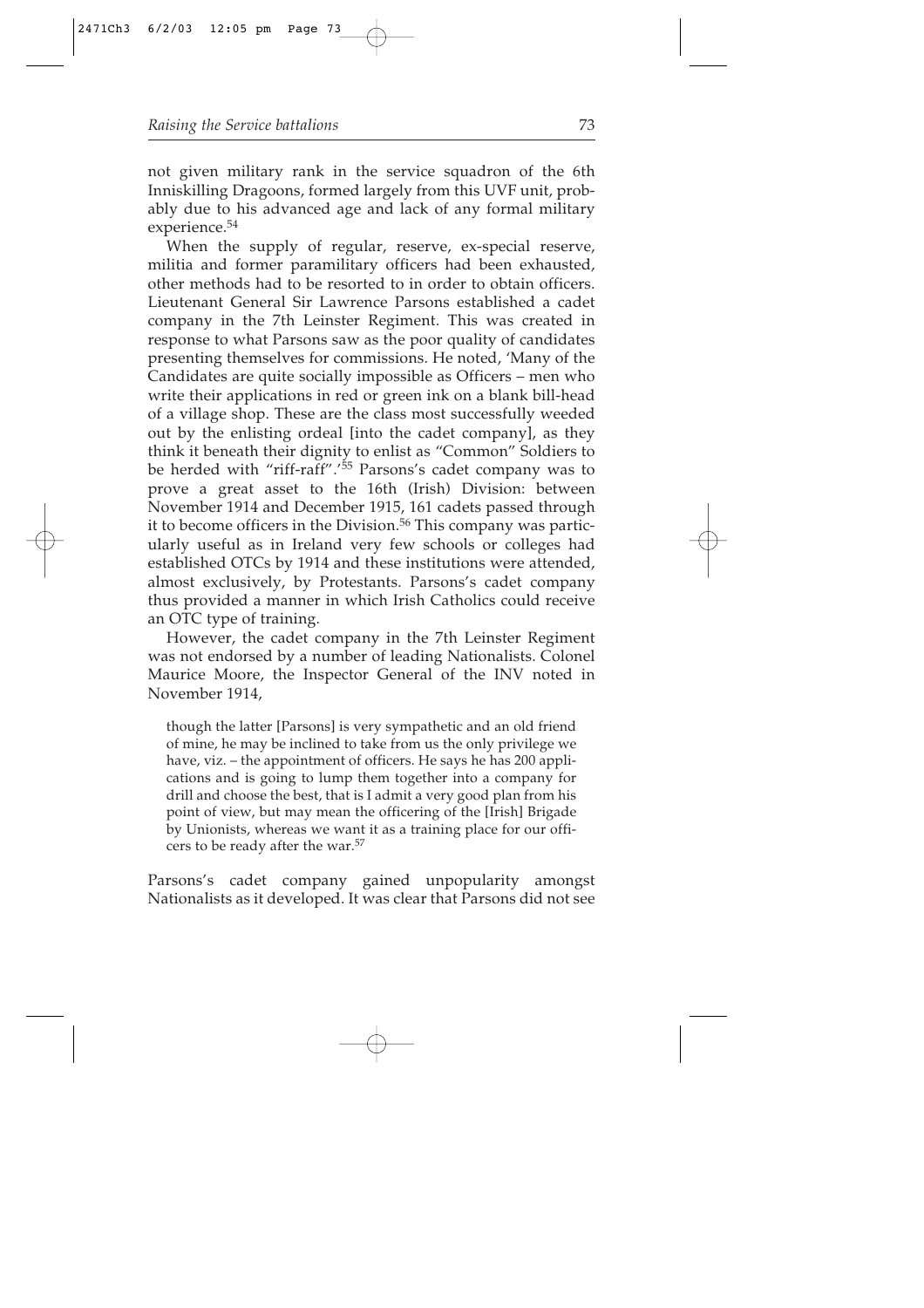it as a training school for INV officers. His decision that some Irish Parliamentary Party MPs, most notably William Archer Redmond, would have to serve in the ranks before qualifying for commissions was tactless in the extreme.<sup>58</sup> There were, of course, sound military reasons why such men should go through some form of training before being commissioned. However, for the Irish Parliamentary Party this policy was damaging. As Nora Robertson, Parsons's daughter, noted of the cadet company, 'as a means of training officers it could not have been more satisfactory nor, for the majority, more popular. But as a political device for a distracted leader trying to entice M.P.s, J.P.s, touchy publicans, and financial supporters to send their sons to an extremely dangerous and not very popular war it was, to say the least of it, rebuffing.'<sup>59</sup>

Parsons's cadet company and whole policy on commissions was further discredited by three factors. Firstly, pitifully few Catholics received commissions in the 16th (Irish) Division. Scarcely one officer in five was a Catholic and of the officers above the rank of major, only one was not a Protestant.<sup>60</sup> Redmond highlighted the problems this created for the morale of men serving in the 16th (Irish) Division, stating that, 'The fact that every one of the three Brigadier Generals of the 16th Division is an Englishman, every Colonel in the Division, and, with one or two exceptions, every Major and Captain, Protestants, and that the smallest possible proportion of Officers of these Regiments are Catholics has been, and is, doing the greatest possible harm.'<sup>61</sup> Secondly, the cadet company was easily by-passed by a number of Englishmen who obtained temporary commissions. Some received direct commissions from the War Office, while a number of Englishmen, who had been privates in exclusive London Territorial Force units, were directly commissioned into the 16th (Irish) Division.<sup>62</sup> Finally, many Nationalists contrasted the difficulty they had in obtaining commissions in the 16th (Irish) Division, with the apparent ease with which Ulster Unionists received commissions in the 36th (Ulster) Division.<sup>63</sup>

In the 36th (Ulster) Division, no cadet company on Parsons's model was established and, indeed, it does appear that many men without any previous military experience found it relatively easy to obtain commissions in this unit. Nora Robertson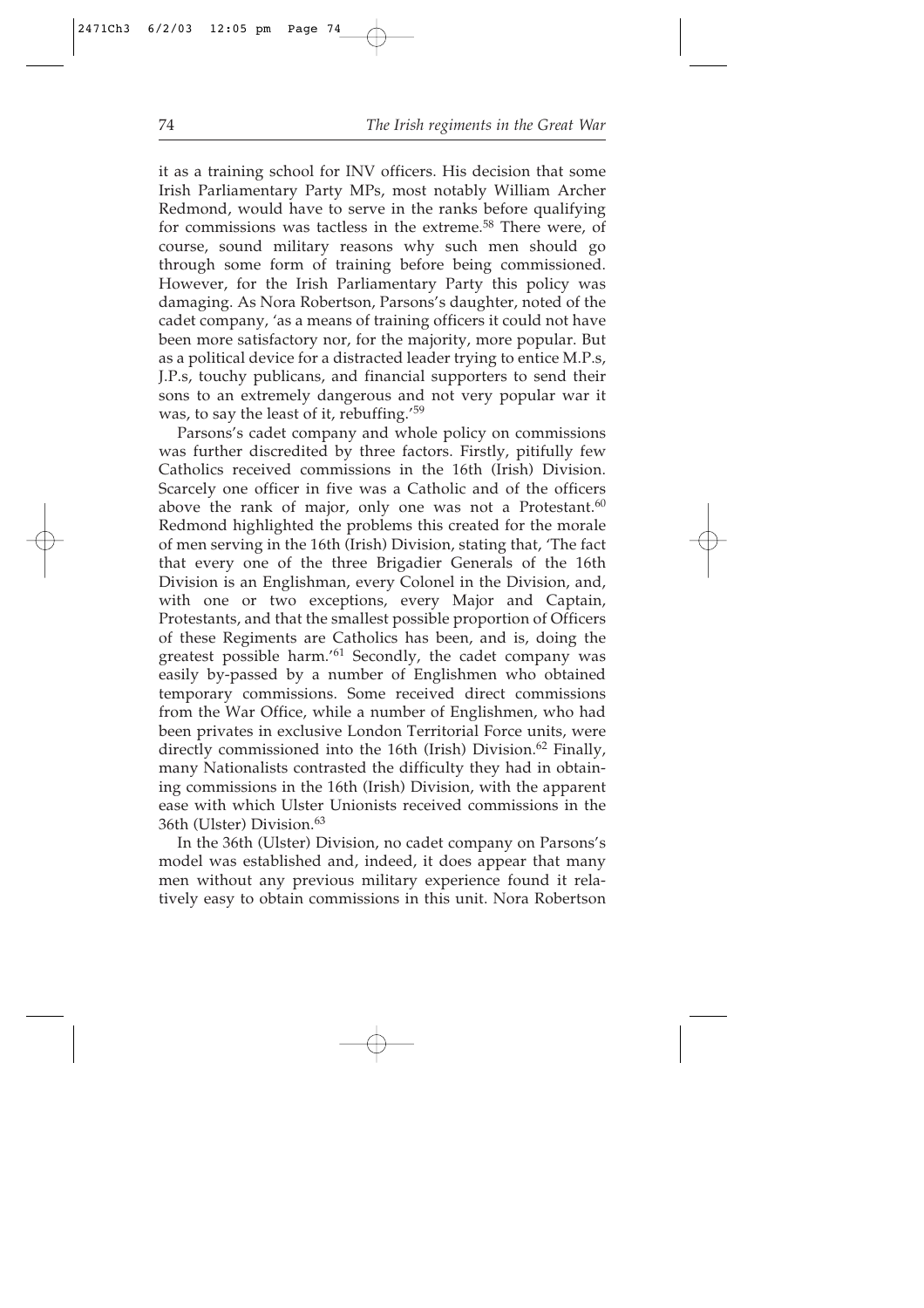argued that, 'practically all Ulstermen of officer standing had had some form of military training, even at school in the OTC. The Nationalist type had not.<sup>'64</sup> However, given the small number of OTC units existing in Ulster in 1914 (namely, those at Campbell College and The Queen's University of Belfast) this does appear to be overstating the case.

Figures calculated from surviving officers' records suggest that 20 per cent of those in the 36th (Ulster) Division received commissions on the basis of having attended a school or university OTC, 11 per cent had previously been officers in regular or reserve units and 24 per cent had previously served in the ranks.<sup>65</sup> Many men appear to have been commissioned into the 36th (Ulster) Division simply as they were prominent businessmen, or had some professional qualifications. The only training given to such men, except informally by senior officers in their own battalion, was at a special officers' course which took place at The Queen's University of Belfast. J. H. Stewart-Moore, commenting on the usefulness of this course stated, 'I do not think that we learnt much that was useful but the course provided an opportunity for one or two pleasant tea parties.'<sup>66</sup> At a more mundane level, Brigadier General Couchman nominated many young men as second lieutenants on the basis that they had attended a grammar school in Belfast. When even this failed to secure enough junior officers for the 107th Brigade he nominated a few young men, with no military experience or UVF links, from working-class areas of Belfast.<sup>67</sup>

Enthusiastic amateurs or military adventurers who obtained their commissions through political connections occasionally did not become efficient officers. Captain Lewis Walter McIntyre, who had obtained his commission in the 11th Royal Inniskilling Fusiliers of the 36th (Ulster) Division on the basis that he was personally known by Major the Earl of Leitrim and had served as a UVF company commander, was forced to resign his commission in May 1915 due to his excessive consumption of alcohol.<sup>68</sup> Probably the worst example of an officer removed for incompetence while Irish New Army units were training in the UK was that of Captain Richard Edward Toker of the 10th Royal Inniskilling Fusiliers. Toker had served as an officer in the Indian Army from August 1905 to March 1913. From April 1914 it appears that he may have had some connection with the UVF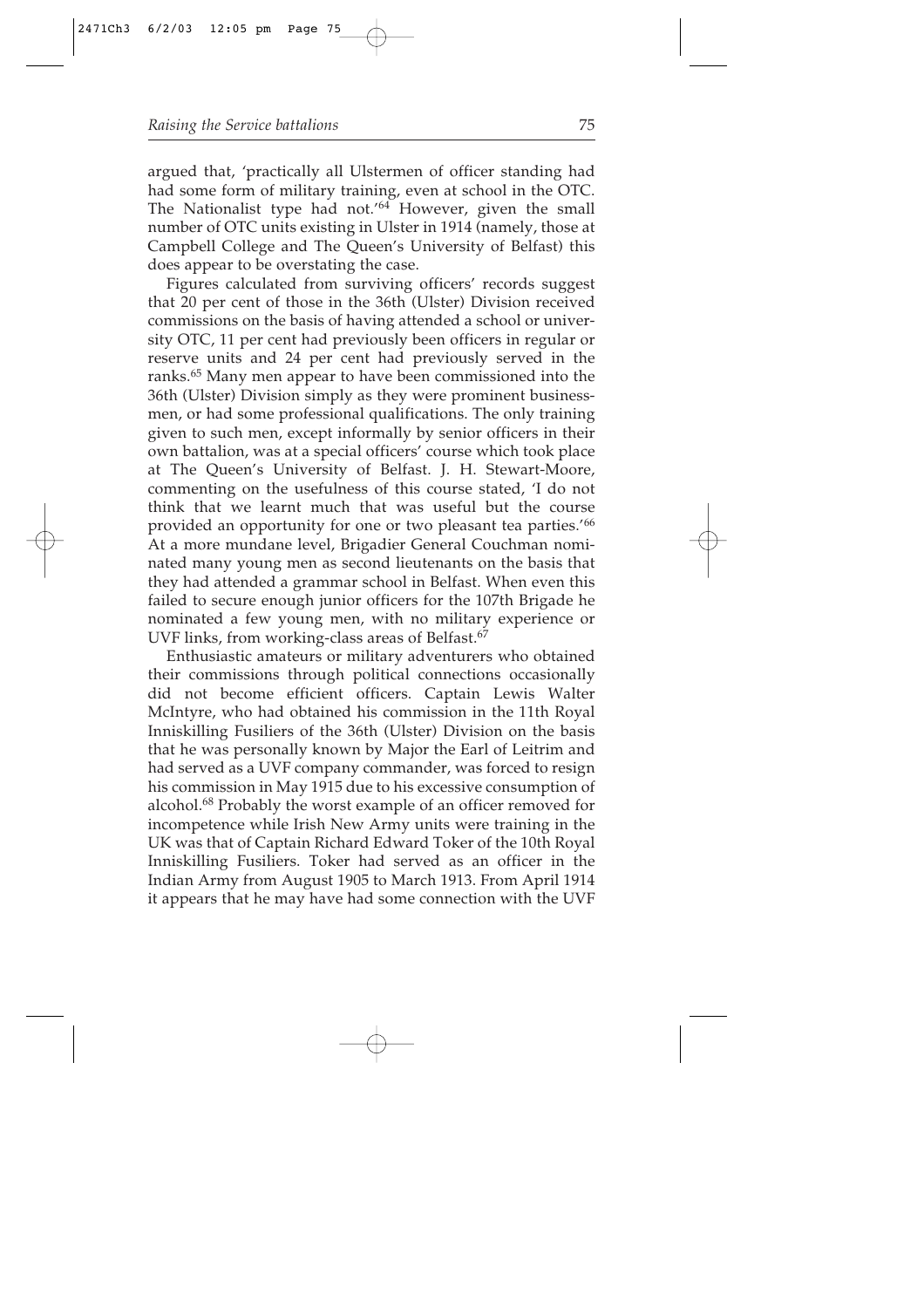in the Londonderry area. Lieutenant Colonel Ross Smyth, the CO of the 10th Royal Inniskilling Fusiliers, recommended Toker for a captaincy and the position of Adjutant in his battalion. Toker ran up a large drinks bill in the regimental mess, issued a number of dishonoured cheques and left his wife and children without any financial support. The battalion CO was very concerned about the poor example set by Toker to younger officers and it was decided to let Toker resign his commission in September 1915 in consideration for his father, who was a general.<sup>69</sup>

The other ranks in the Irish New Army divisions appear to have come from less varied social backgrounds than their counterparts in Great Britain, few being skilled workers or middle class in origin. Pauline Codd, writing in relation to County Wexford, and Martin Staunton, regarding County Clare, suggest that over 80 per cent of recruits from these areas during the war were labourers. Even from industrial Belfast, many of the recruits were unskilled workers. For example, in June 1917 a roll of honour unveiled in Harland and Wolff shipyard's boiler shop listed 260 men from that workshop on active service. Of these, 36 were skilled workers, 42 apprentices and 182 unskilled workers. In the 10th Royal Inniskilling Fusiliers, it appears that 74 per cent of men serving in this unit between October 1914 and July 1916 were unskilled workers.<sup>70</sup> This contrast to the general British experience was important as it made the number of potential NCOs very small, especially in the 16th (Irish) and 36th (Ulster) Divisions, which had few veterans in the ranks. David Starret noted the situation at Donard Camp, where the 107th Brigade was quartered: '"Acting" sergeants came round half-a-dozen times a day to ask your name. I doubt if some of them could spell their own.'<sup>71</sup> Likewise, J. H. M. Staniforth, serving in the 6th Connaught Rangers, wrote, 'Well, our sergeant was a mild, helpless old thing with a "strong weakness" [for alcohol] himself, so he let us get out of hand altogether and we scattered over the town, drinking hard.'<sup>72</sup>

Middle-class recruits to the Irish New Army divisions found it difficult to adapt to army life. When J. H. M. Staniforth joined the 6th Connaught Rangers in October 1914 he described his fellow recruits as 'these, filthy, sodden, smelling, staggering, slobbering lepers who sang and cursed and quarrelled and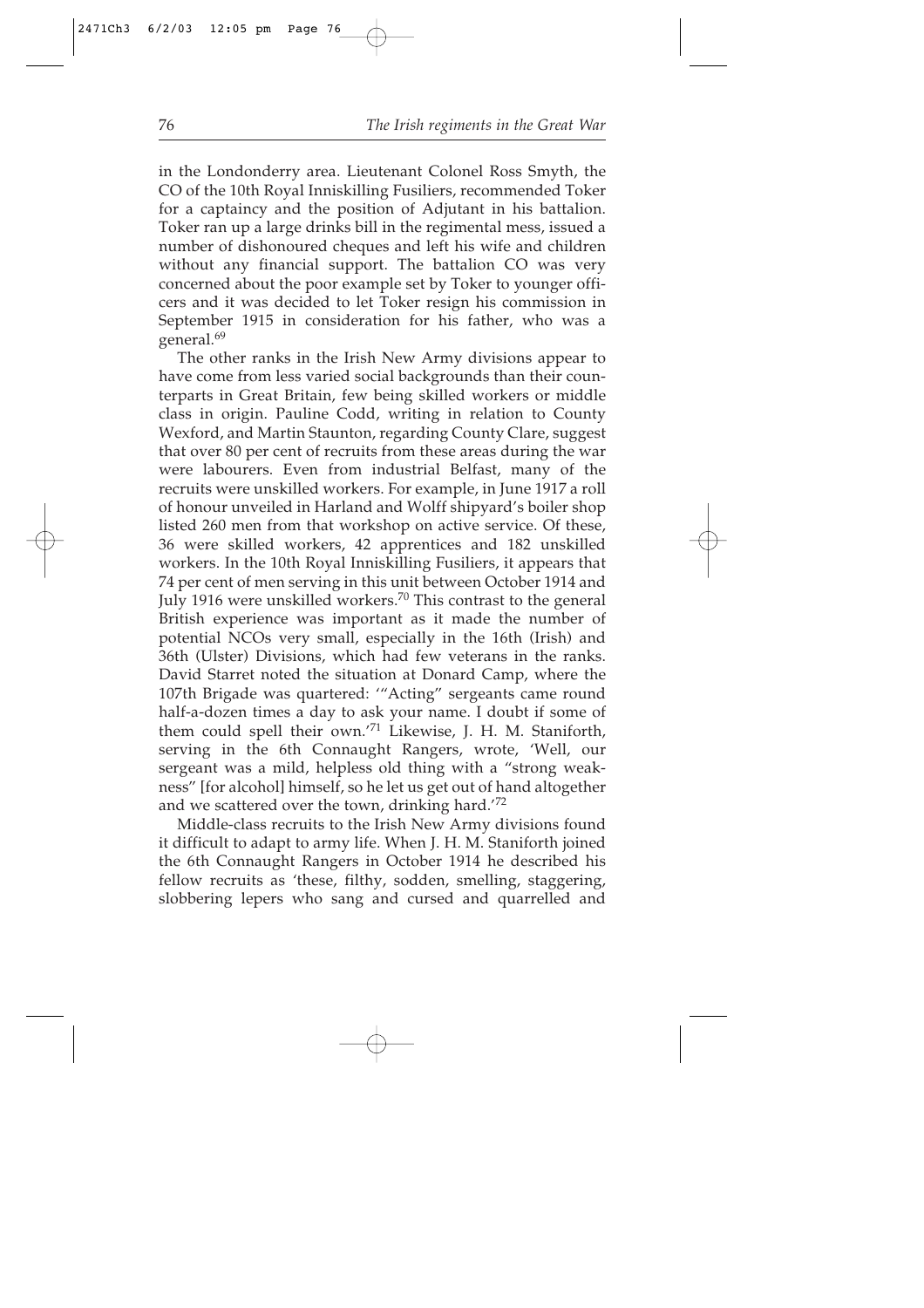snore by turns'.<sup>73</sup> By early February 1915 such problems were being rectified in the 14th Royal Irish Rifles, as Rifleman J. MacRoberts noted, 'we were beginning to recall the little conventions that constitute modern good manners and everyone who forgot himself at table now, was tossed in a blanket, after having been properly tried and condemned by a special judge with jury. We had quite a number of offenders each night.'<sup>74</sup>

In disciplinary terms, the backgrounds of some recruits posed potential problems. Former soldiers or militia men could cause difficulties for their new officers. A. M. Cooper, serving in the 8th Royal Inniskilling Fusiliers, remembered, 'There were militia-men among us, wearing South African war ribbons, who were amused at the large body of civilians who had become soldiers overnight. They were always ready to make fun of any arduous drill and training which they thought to be unnecessary – for them anyway.'<sup>75</sup> David Campbell, a theology student at Trinity College Dublin, who was commissioned into the 6th Royal Irish Rifles, recounted similar problems, 'My platoon looked a pretty tough lot. Most of them, as I learned later, were reservists and were accustomed to being called up annually for a month's training. Many of them were middle aged and beery looking, they were not easy to manage at first, they hated violent exercise and physical jerks or doubling round the barrack square were anathema to them. The regular exercise and ample food, however soon began to tell before very long, they began to face their work cheerfully enough, and to take pride in their smartness.'<sup>76</sup>

The formation and training of the Irish New Army units faced problems on a number of other levels, all of which influenced the morale of the Service battalions. Firstly, there were political issues surrounding the names of units and the badges, flags and mascots used. Secondly, there was the purely practical problem of trying to train men with insufficient numbers of trained officers and NCOs or equipment. Thirdly, there were problems associated with the slow recruitment of units. Lastly, there were difficulties with billeting the large numbers of new recruits.

As has already been discussed, the overlap between the INV and 16th (Irish) Division and the UVF and the 36th (Ulster) Division was far from absolute. However, these divisions' polit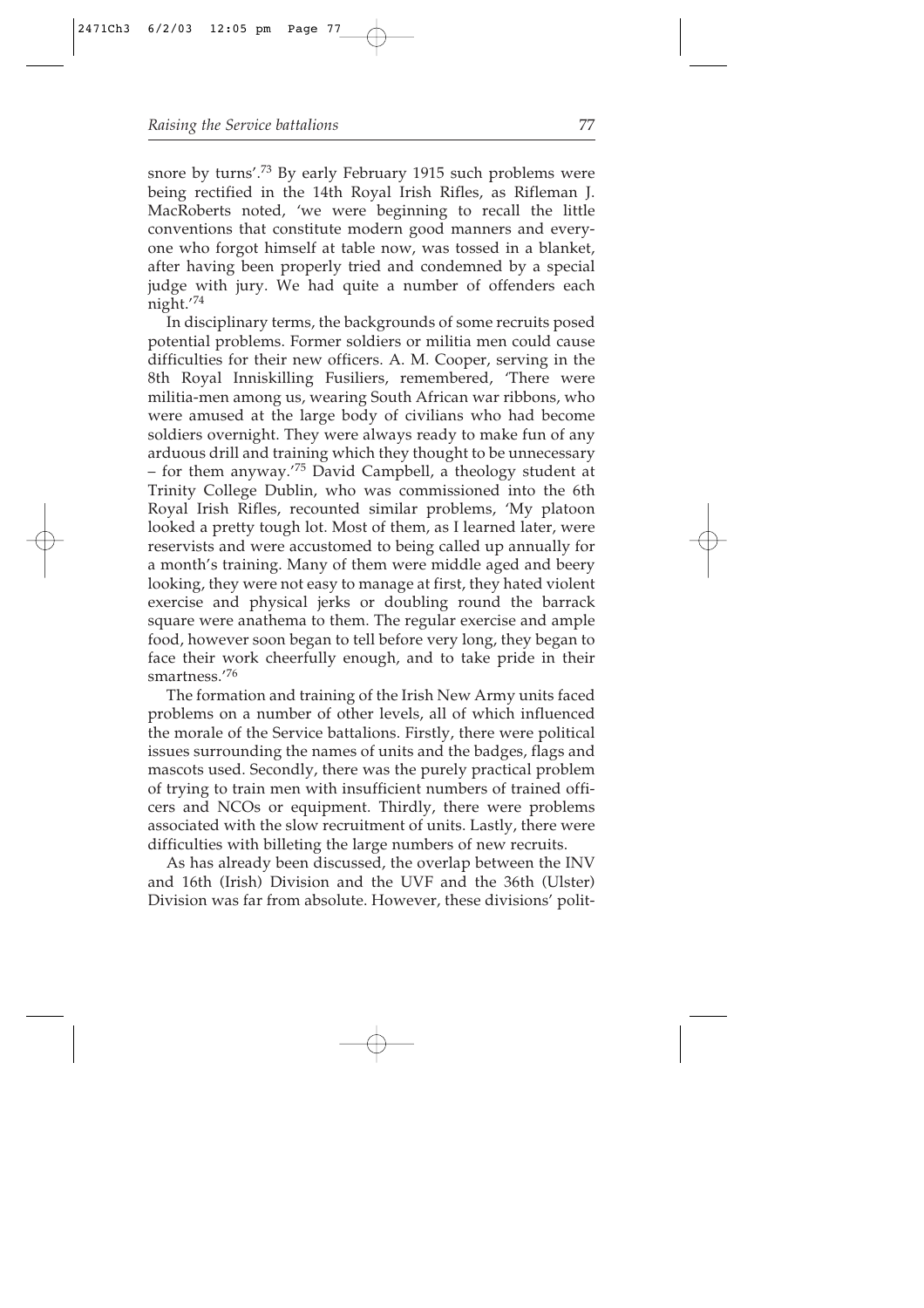ical patrons wanted to influence how the divisions developed and what symbols they used. Many of these political trappings caused controversy and were potentially damaging to morale. One of the earliest decisions to be made in these divisions was the exact name of the units concerned. The title 'Ulster' for the 36th Division was reluctantly conceded by Kitchener, although the title had never appeared in the British army before.<sup>77</sup> Likewise the so-called, 'Dixie' badge (an oval, bronze disc, showing the red hand of Ulster) was issued to the 36th (Ulster) Division. The latter decision shocked a number of officers serving in the Division. As F. P. Crozier related,

A single instance will illustrate this pride of regiment. Someone – I know not who – devised a Divisional cap badge, comprising the Red Hand of Ulster, to be worn by the whole of the Ulster Division. The political suggestion was approved by the higher authorities, without our knowledge. The badges arrived, were issued, and of course worn, since an order is an order; but regimental tradition prevailed over political stupidity. Protests reached Divisional Headquarters in such large numbers, in the regulation manner, that within a week the Royal Irish Rifles badge was again in every cap. It is possible to play on regimental tradition to almost any extent, provided the way is known, but it cannot be cut across for apparently no good military reason.<sup>78</sup>

Redmond was keen that, to evoke the memory of the 'Wild Geese', the 16th Division should be known as the 'Irish Brigade' and given a distinctive badge and uniforms.<sup>79</sup> However, Parsons was generally unsympathetic to the 'Irish Brigade' title and the trappings which this entailed. In a letter to John Redmond in December 1914 he noted, 'I have always been opposed to any special Badge being stuck to the 16th. Div. [ision] ... The only reason I can see is that the Ulster Div[isio]n. has a silly badge replacing the time honoured badges of the Regiments they belong to. I am not in favour of copying the Ulster Div[isio]n.<sup>'80</sup> Finally, no less a personage than Field Marshal Lord Kitchener decided that a shamrock would be the divisional badge. $81$ 

In terms of morale, the preservation of the regimental system was probably the most important result of these discussions. Given the fact that the 49th Infantry Brigade did not arrive in France until February 1916, three months after the rest of the 16th (Irish) Division and the early date at which some Service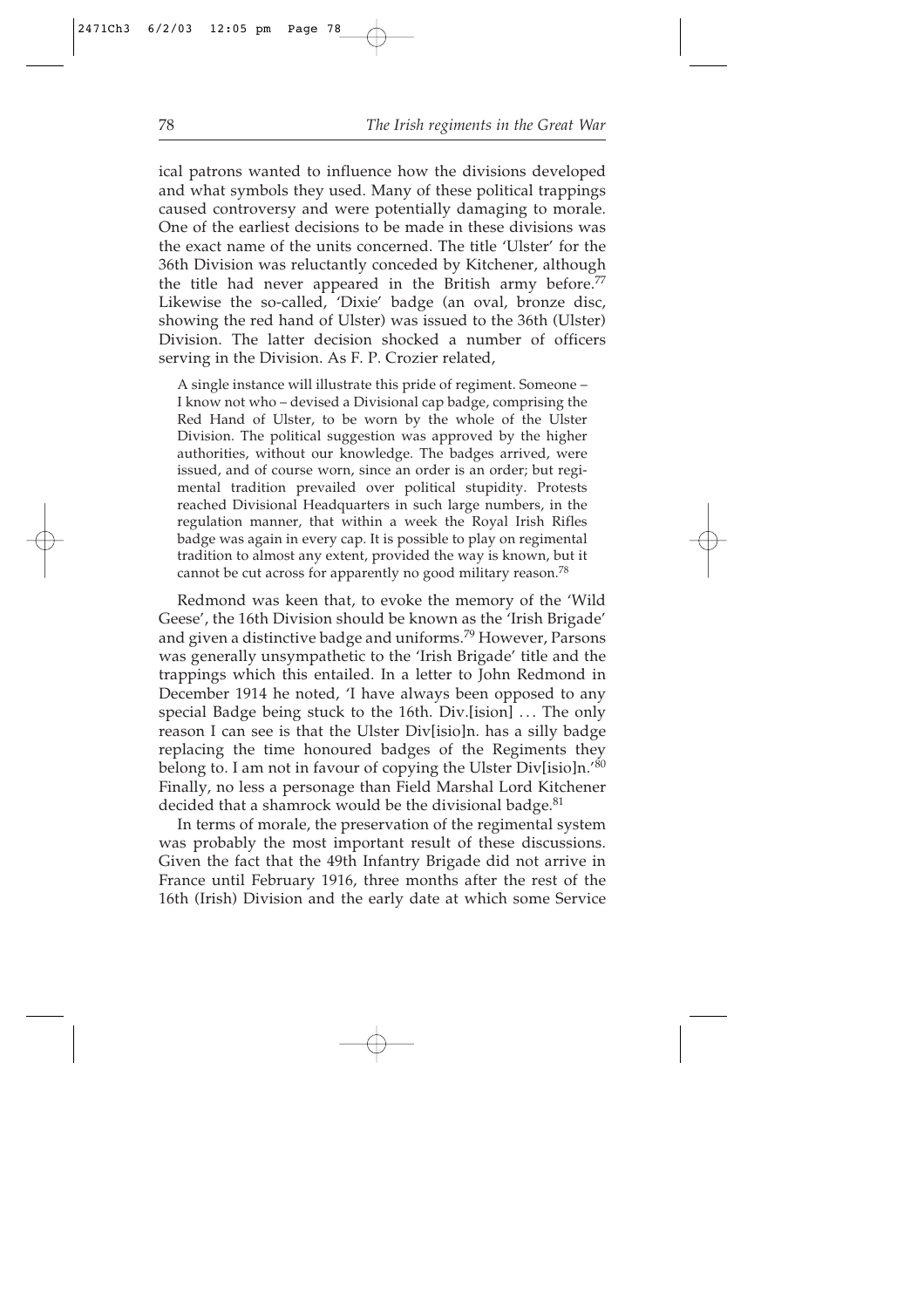battalions in the Division were disbanded, it is questionable whether the 16th (Irish) Division ever attained a corporate identity like that enjoyed in the 36th (Ulster) Division.<sup>82</sup>

The 10th (Irish), 16th (Irish) and 36th (Ulster) Divisions all faced problems in their training, which were similar to those experienced by other New Army units in Britain.<sup>83</sup> Training in the 10th (Irish) Division was reasonably comprehensive, given the large number of regular or recently retired officers and NCOs available in this formation. Indeed, the 10th (Irish) Division was the only Irish division to complete the course laid down by the War Office.<sup>84</sup>

In the 16th (Irish) Division, training was less organised, and this has led to some debate. Terence Denman believes that Sir Lawrence Parsons was an effective training officer, stating, 'Parsons was energetic and methodical in his frequent inspections of his troops in a determined, and largely successful, attempt to prepare his division for the realities of trench warfare and to counter the debilitating effects of long months of training and waiting.'<sup>85</sup> By contrast, Tom Johnstone believes the training programme to have been insufficiently intensive, involving only eight to nine hours work per day; also noting that Parsons set no uniform standards which battalions were expected to meet and, as late as August 1915, Parsons had not even visited some of the units under his command.<sup>86</sup> Certainly, training in the 16th (Irish) Division could verge on the shambolic and war games in the 48th and 49th Brigades descended into farce, with units on supposedly the same side attacking each other and a company of the 7th Royal Inniskilling Fusiliers, specifically ordered not to take part in the war game, launching a bayonet charge.<sup>87</sup>

By June 1915, deficiencies in the 16th (Irish) Division's training were blindingly obvious. Lieutenant S. E. J. C. Lushington, serving in the 11th Hampshire Regiment, the divisional pioneer unit, noted, 'we just heard the very unwelcome news that we have been turned into the 4th. Reserve army which means which [sic] shan't go out for another six months, all because these rotten Irishmen are absolutely hopeless.'<sup>88</sup> At about this time, Major Sir Francis Vane commented that the 16th (Irish) Division had become 'a patchwork of men in different stages of instruction'.<sup>89</sup>

While Parsons must be held responsible for some of the defects in divisional training, Johnstone's criticisms are, to some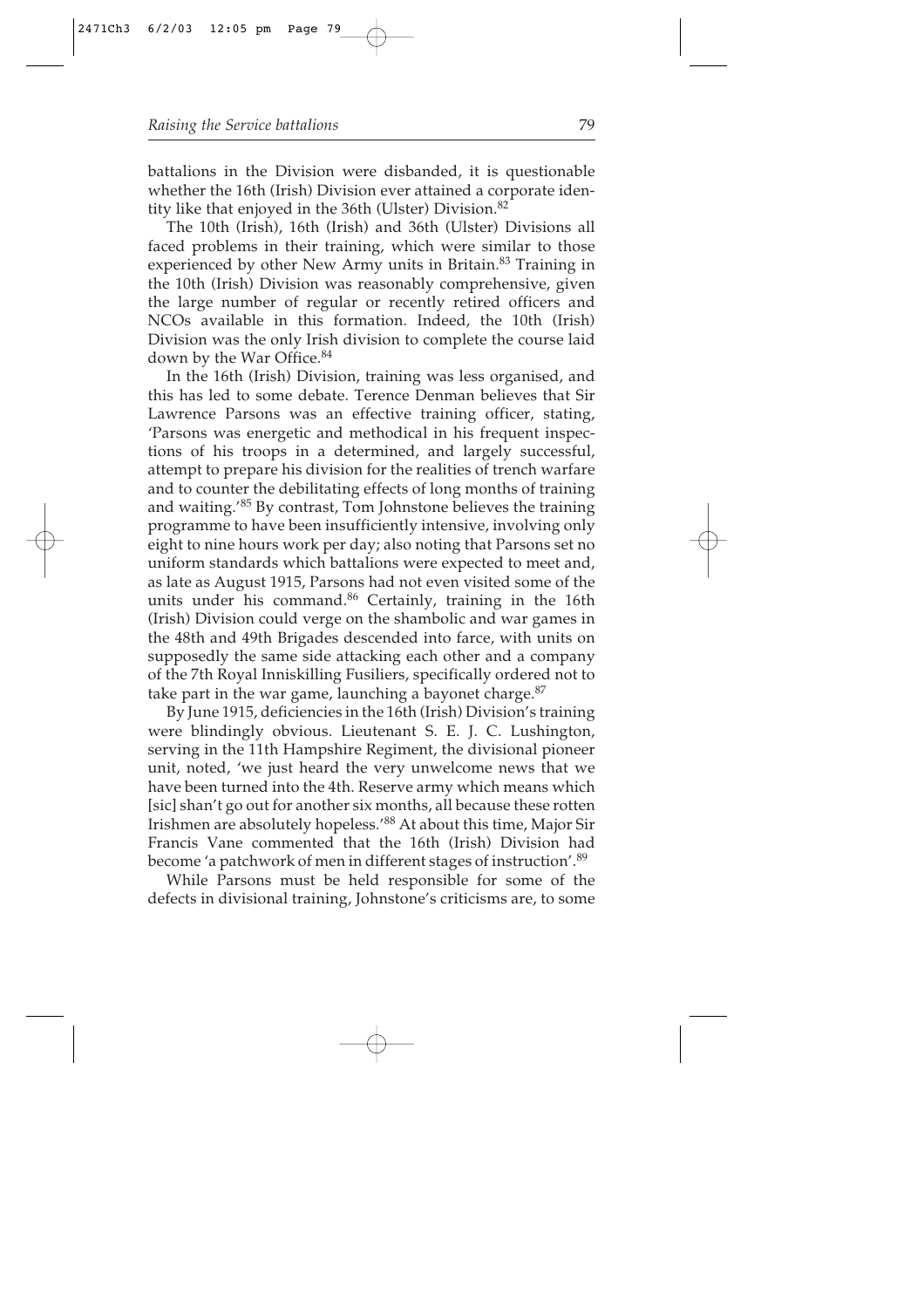extent, unjustified. The training of the 36th (Ulster) Division was not noticeably better. David Starret, on arriving at Donard Camp, as a member of the 107th Brigade in mid-September 1914 remembered, 'Things were topsy-turvy ... The first two-three days was Babel. My! it was a picnic. Others as well as myself did not know to what they belonged so roamed together in and about the camp.'<sup>90</sup> Indeed, the work schedule in late September was actually less intense than that in the 16th (Irish) Division, with only five and three-quarters hours work a day.<sup>91</sup> While the 36th (Ulster) Division did have access to UVF arms, equipment and uniforms,<sup>92</sup> under Major General Powell, the training of the Division appears to have consisted merely of marching. Certainly, when Major General Oliver Nugent took over command of the Division, he felt it to be unfit for front-line service.<sup>93</sup>

The experience of the 36th (Ulster) Division suggests that Parsons coped as well as could be expected in the circumstances with the training of the 16th (Irish) Division. Johnstone's criticism also ignores another key factor which retarded the training of and, as discussed later, possibly caused discontent in, the 16th (Irish) Division: the serious manpower problem faced in its formation. By March 1915 the 16th (Irish) Division did, indeed, present a 'patchwork appearance' in terms of unit strengths; the strongest battalion in the Division, the 6th Connaught Rangers contained 1,235 men, while the weakest, the 7th Royal Irish Rifles contained just 352 men.<sup>94</sup>

The varying unit strengths in this division at this date had a political dimension. Due to Redmond's influence, it had been decided to 'clear' one brigade of the 16th (Irish) Division in October 1914 to be filled up with men recruited from the INV. Parsons viewed this clearing scheme as 'all damned rot' but selected the 47th Infantry Brigade for this dubious honour, presumably as its units had the largest geographical catchment areas.<sup>95</sup> This clearing scheme was certainly beneficial to the 47th Brigade which by March 1915 had a total of 4,004 men, whereas by this date the 49th Brigade had a mere 2,197 men.<sup>96</sup>

While some of Parsons's battalions were thus politically favoured, others were not as fortunate. The Royal Inniskilling Fusiliers, Royal Irish Rifles and Royal Irish Fusiliers were all linked, in nationalist eyes, with the 36th (Ulster) Division, as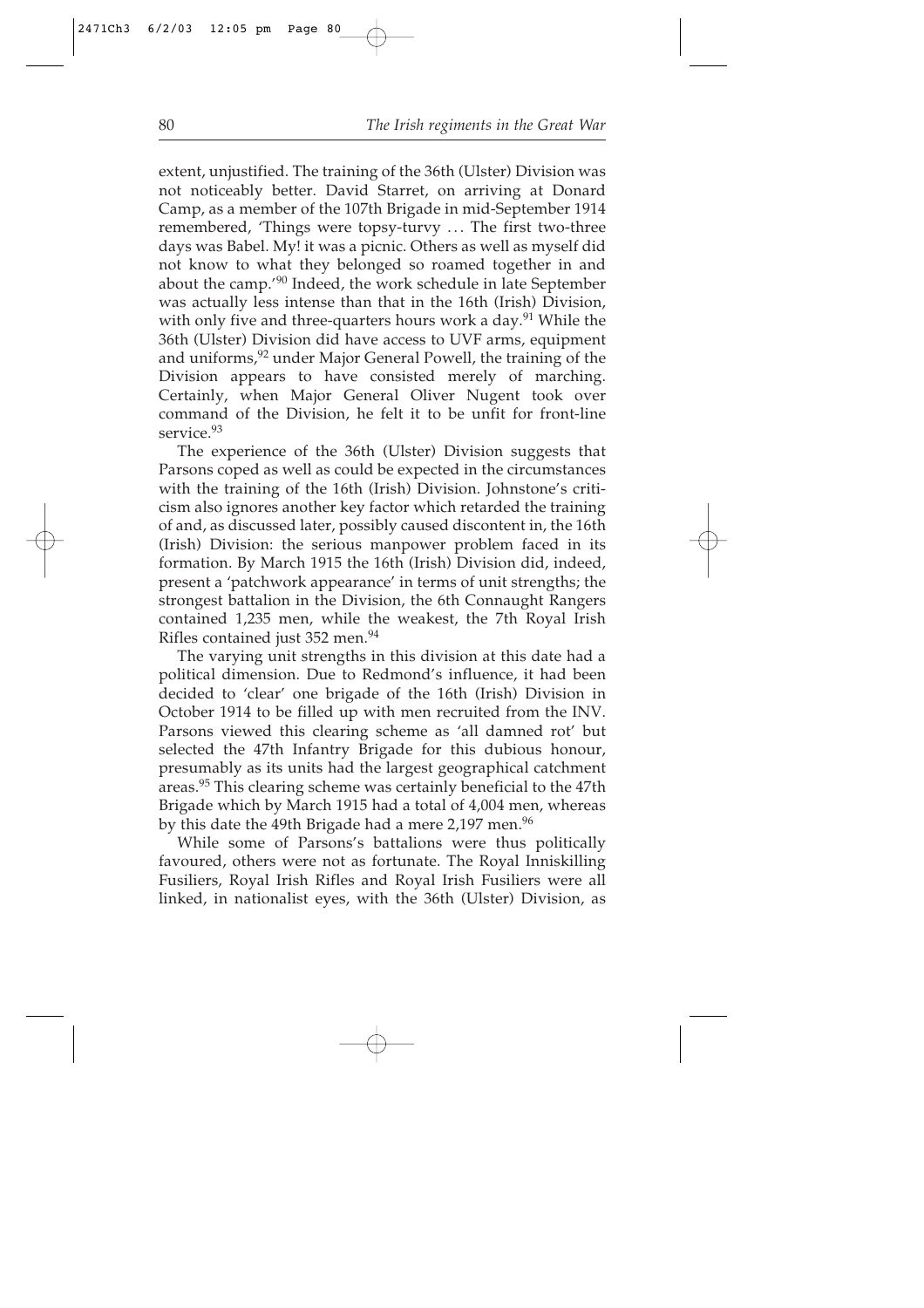their recruitment areas were all in the nine counties of Ulster.<sup>97</sup> The bizarre result of this was that Derry INV members from the Royal Inniskilling Fusiliers regimental area enlisted in large numbers in the 6th Royal Irish Regiment, and Belfast INV members from the Royal Irish Rifles regimental district enlisted in the 6th Connaught Rangers and 7th Leinster Regiment.<sup>98</sup> Parsons's attempt to equalise the numbers of men in his battalions ran into immediate difficulties. R. J. Tennant mistakenly believed that when Parsons transferred men from the 47th to the 49th Infantry Brigades, he was forcing INV members to serve with UVF personnel.<sup>99</sup> Parsons replied, noting, 'What would Lord K.[itchener] say if he saw my returns of strength showing some Battalions as 1,300 strong, others  $400!^{\prime}$ <sup>100</sup>

This situation became increasingly complicated for Parsons, when, in March 1915 the 7th Royal Irish Rifles received six officers and 225 other ranks from the Jersey Militia and the 6th Royal Irish Regiment, a complete company and machine gun section of the Guernsey Militia. The Jersey Militia personnel must have been welcome to a battalion which was all but failing. The Guernsey Militia, however, were a mixed blessing; not only had the Guernsey Militia company been posted to the strongest battalion in the Division by the War Office, but the fact that the Guernsey Militia had been disbanded in 1896 due to a mutiny suggested that this company would not provide a stabilising influence in the 16th (Irish) Division.<sup>101</sup>

Parsons was also under pressure from John Redmond, given the weakness of some units in the 16th (Irish) Division, to apply for the Tyneside Irish Brigade to join this formation.<sup>102</sup> Parsons managed to alienate much nationalist support by stating that Irishmen living in British industrial cities 'are slum-birds that we don't want. I want to see the clean, fine, strong, temperate, hurley-playing country fellows such as we used to get in the Munsters, Royal Irish, Connaught Rangers.'<sup>103</sup>

Another controversy over the manning of the 16th (Irish) Division came in June 1915 when the Division had to send 1,200 men to the 10th (Irish) Division to replace men who had been found medically unfit.<sup>104</sup> Redmond was incensed that these men were all drawn from the 49th Brigade, 'which was the one Brigade of the Division undermanned'.<sup>105</sup> This loss of manpower led to serious, albeit unfounded, concerns amongst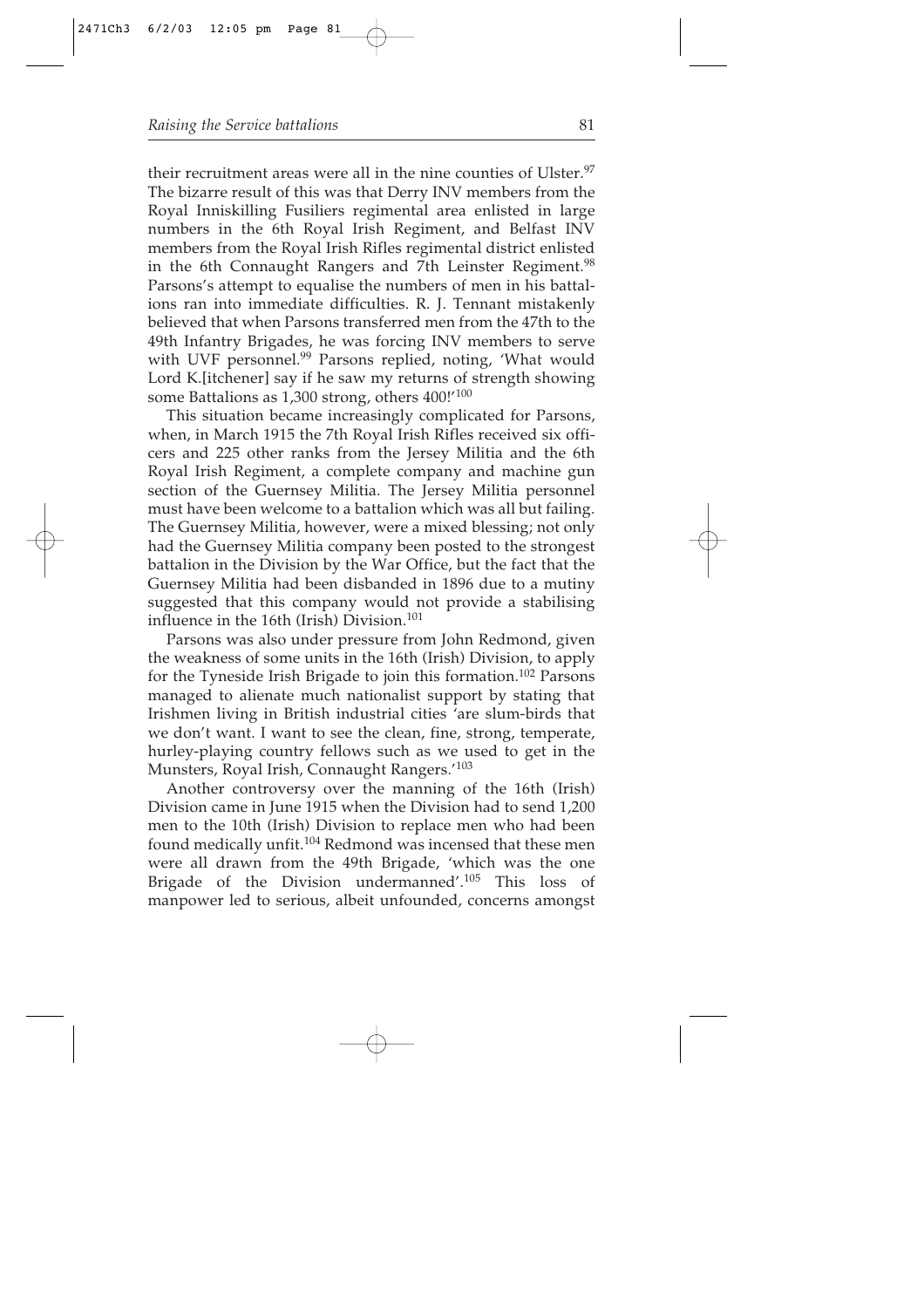Nationalist politicians that this brigade, if not the entire 16th (Irish) Division, would be used as a draft-finding body.<sup>106</sup>

The political nature of the 36th (Ulster) Division also affected its recruiting policy. Some units in this division were perfectly happy to accept Catholic recruits; for example, the 14th Royal Irish Rifles had five officers and ninety-eight other ranks serving in it during this period who were Catholics.<sup>107</sup> However, the case of P. J. Kelly, a Catholic who had tried to enlist into a Royal Engineer unit highlighted the sectarian nature of some units in the 36th (Ulster) Division. The officer who interviewed Kelly apparently told him that to join the 36th (Ulster) Division he would have to change his religion. When this case appeared in the newspapers an unrepentant Richard Dawson Bates, Secretary of the Ulster Unionist Council, pointed out that Catholics were free to join other units and erroneously suggested that there were only fifteen Catholics in the Division, all sergeant instructors, sent by the War Office. This blatant piece of misinformation, with the implication that Catholics were not welcome in the 36th (Ulster) Division, can have done little to improve either the morale of Catholics serving in the Division or, indeed, recruitment for some of the rural battalions of the Division which had not reached their establishment. The War Office traced Kelly to Noble's Explosive Works in Ayrshire and persuaded him to enlist in another Royal Engineer unit.<sup>108</sup>

One final issue which caused discontent in New Army units were the poor accommodation arrangements. At Birr Barracks cramped and insanitary conditions led to an outbreak of 'spotted fever' which led to four deaths in the 11th Hampshire Regiment.<sup>109</sup> In autumn 1914 a severe storm levelled the 109th Brigade camp at Finner.<sup>110</sup> Similar conditions at Donard Camp led to a mutiny in early winter 1914, when tents began to collapse due to heavy rain. A number of men of the 9th Royal Irish Rifles left the camp, stating that they were returning home to Belfast. Colonel Wallace, the camp commandant, and Major F. P. Crozier rode after the men, and they all agreed to return when these officers promised them new billets. No disciplinary action was taken against these men.<sup>111</sup> Meanwhile, by July 1915, Captain O. L. Beater noted of the camp inhabited by the 9th Royal Dublin Fusiliers, near Buttevant, 'This camp is getting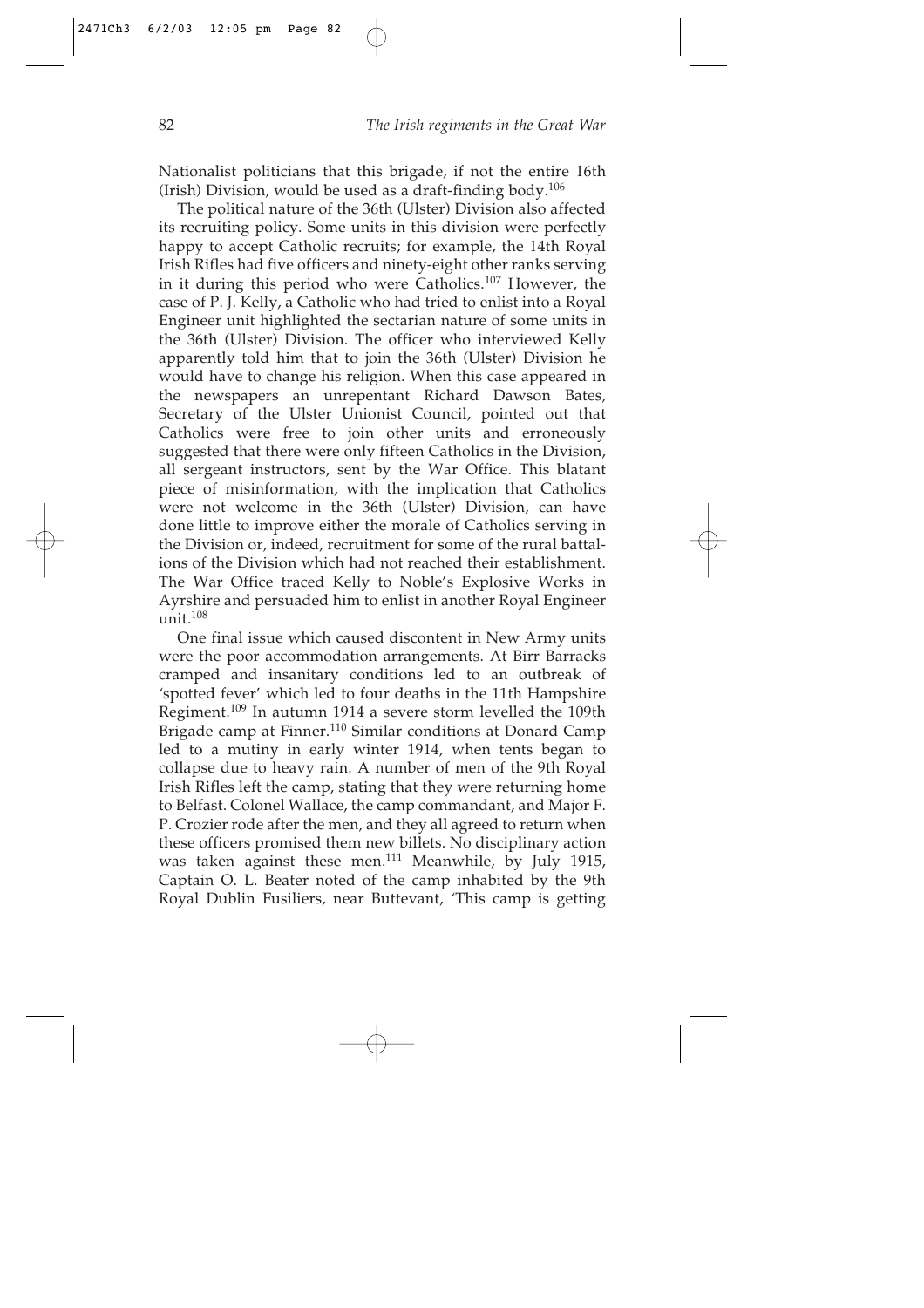into a very unhealthy state and fairly stinks. The sooner they shift us the better.'<sup>112</sup>

The billeting of men in private houses during the Great War was a controversial issue throughout the United Kingdom.<sup>113</sup> However, in Ireland billeting attained sectarian overtones. In September 1914 when Clandeboye camp was flooded by heavy rain, the 11th Royal Irish Rifles were billeted in Lisburn. This led to accusations that an outrageously large number of men were billeted in Nationalist homes. $114$  The billeting of men in public buildings caused other problems. When the 109th Brigade's tented accommodation was levelled by storms at Finner in autumn 1914, the 9th, 10th and 11th Royal Inniskilling Fusiliers simply had to re-erect their tents and stayed there throughout the winter. By contrast, following this disaster, the 14th Royal Irish Rifles moved to hotels in Ballyshannon, 'The Y.[oung] C.[itizen] V.[olunteers] [14th Royal Irish Rifles] were from the more affluent families of Belfast and there was a certain degree of antagonism between them and the men from the west of Ulster, many of whom were from very poor homes. It would take a long time before they were fully accepted by the rest of the Brigade.'<sup>115</sup>

A number of breaches of discipline occurred in the Irish New Army divisions during training. The worst of these were mutinies, of which at least nine took place during this period. Absenteeism was another serious problem, especially in the 10th (Irish) and 36th (Ulster) Divisions, when men were quartered near their homes. Drunkenness was a persistent problem and resulted in action from both the local and military authorities. However, it appears that none of these military crimes was of a political nature. In 1915 the Athgorvan company of the Irish Volunteers was spectacularly unsuccessful in attempting to purchase rifles from Irish soldiers training at the Curragh camp. $116$ 

As with other New Army divisions, the 16th (Irish) and 36th (Ulster) Divisions contended with a number of mutinies during their training, although none appear to have occured in the 10th (Irish) Division.<sup>117</sup> Uniquely, men in the 16th (Irish) Division were actually tried and found guilty of mutiny by courts martial.<sup>118</sup> On 17 June 1915, Lance Corporal J. Austin of the 8th Royal Irish Fusiliers was tried at Tipperary for mutiny by a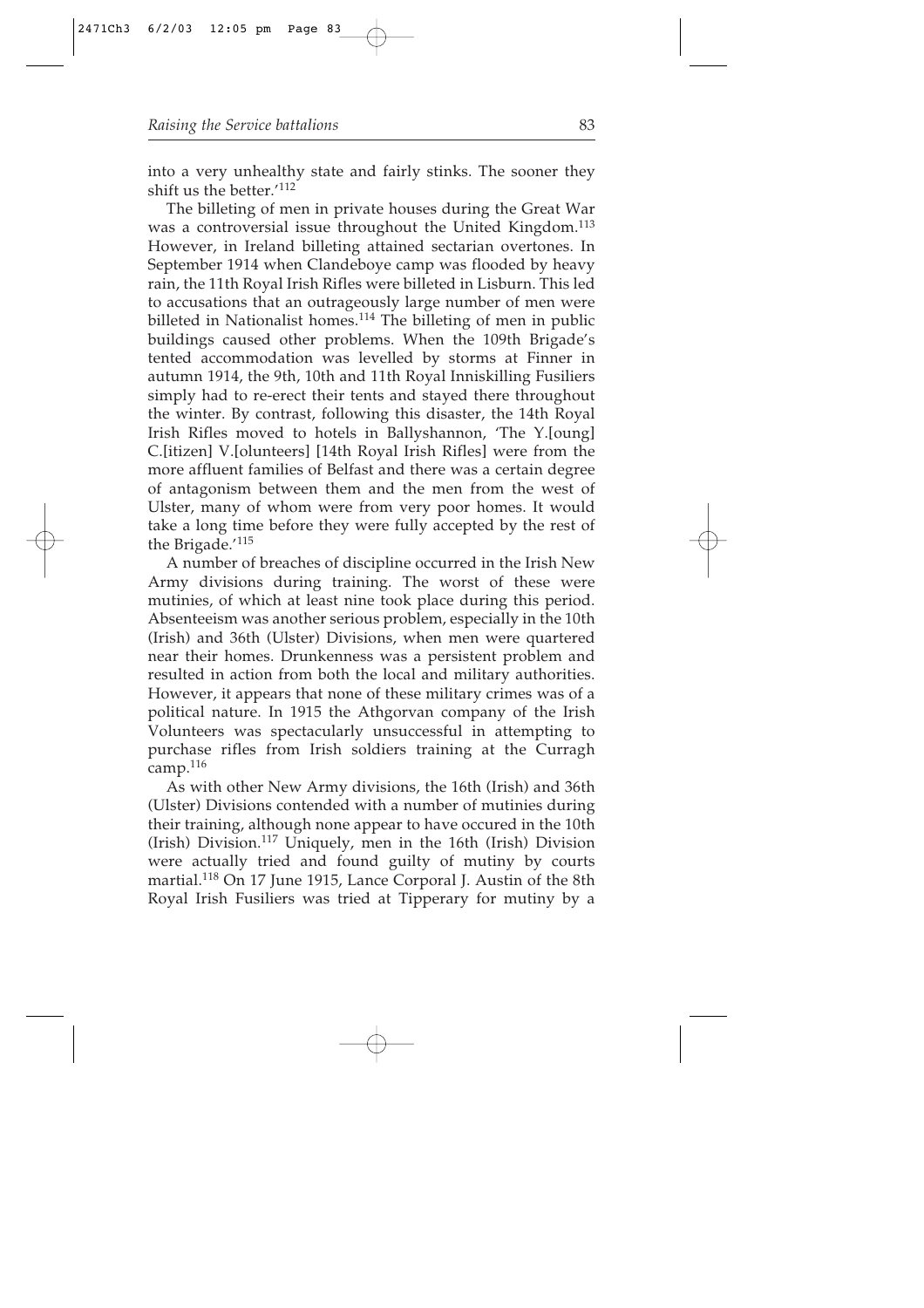District Court Martial and sentenced to eighty-four days detention. Meanwhile, on 6 September 1915, seven privates of the 8th Royal Inniskilling Fusiliers were tried for mutiny and drunkenness at Enniskillen, and were each sentenced to one year hard labour. Unfortunately the case transcripts, or, indeed, any contemporary accounts of these incidents do not survive. Nevertheless, it is possible to posit, with some certainty, the reasons why these mutinies occurred.

Both of these mutinies took place in the 49th Brigade, which had the most serious recruiting problems in any Irish New Army formation. The mutiny in the 8th Royal Irish Fusiliers occurred in June 1915, the very time when the 49th Brigade had to send 1,200 men to the 10th (Irish) Division.<sup>119</sup> The result of this was not only to split up men who had joined the army on the explicit understanding that they would serve together, but to disperse the Brigade, as battalions were sent to Ulster to recruit. The mutiny in the 8th Royal Inniskilling Fusiliers would appear to have occurred for similar reasons, with the added grievance that, by September 1915, it appeared that the 49th Brigade was being converted into a draft-finding unit. Indeed, it is possible that even by this date, men in the Brigade were aware that they would not accompany the rest of the 16th (Irish) Division overseas.<sup>120</sup>

A number of other incidents which can properly be described as mutinies occurred in the 16th (Irish) and 36th (Ulster) Divisions during their training. While no men were courtmartialled for their part in these incidents, at least a clearer picture is available as to why they occurred. The unit most dogged with mutinies during this time was the 6th Connaught Rangers. It would appear that mutinies occurred in this battalion on 23 October 1914, another later in October 1914 and, finally, one on 24 or 25 December 1914.<sup>121</sup> The most serious of these was that occurring in late October, as the then Sergeant Staniforth observed,

We had a fearful mutiny last week. The prisoners in the guardroom and cells (50 men, all drunk) rose again ... and got possession of the place and smashed it to splinters, and then sallied out armed with bayonets upon the crowd outside. For about a quarter of an hour there was all hell let loose: bayonets going and bricks flying, until they could get the fire-hose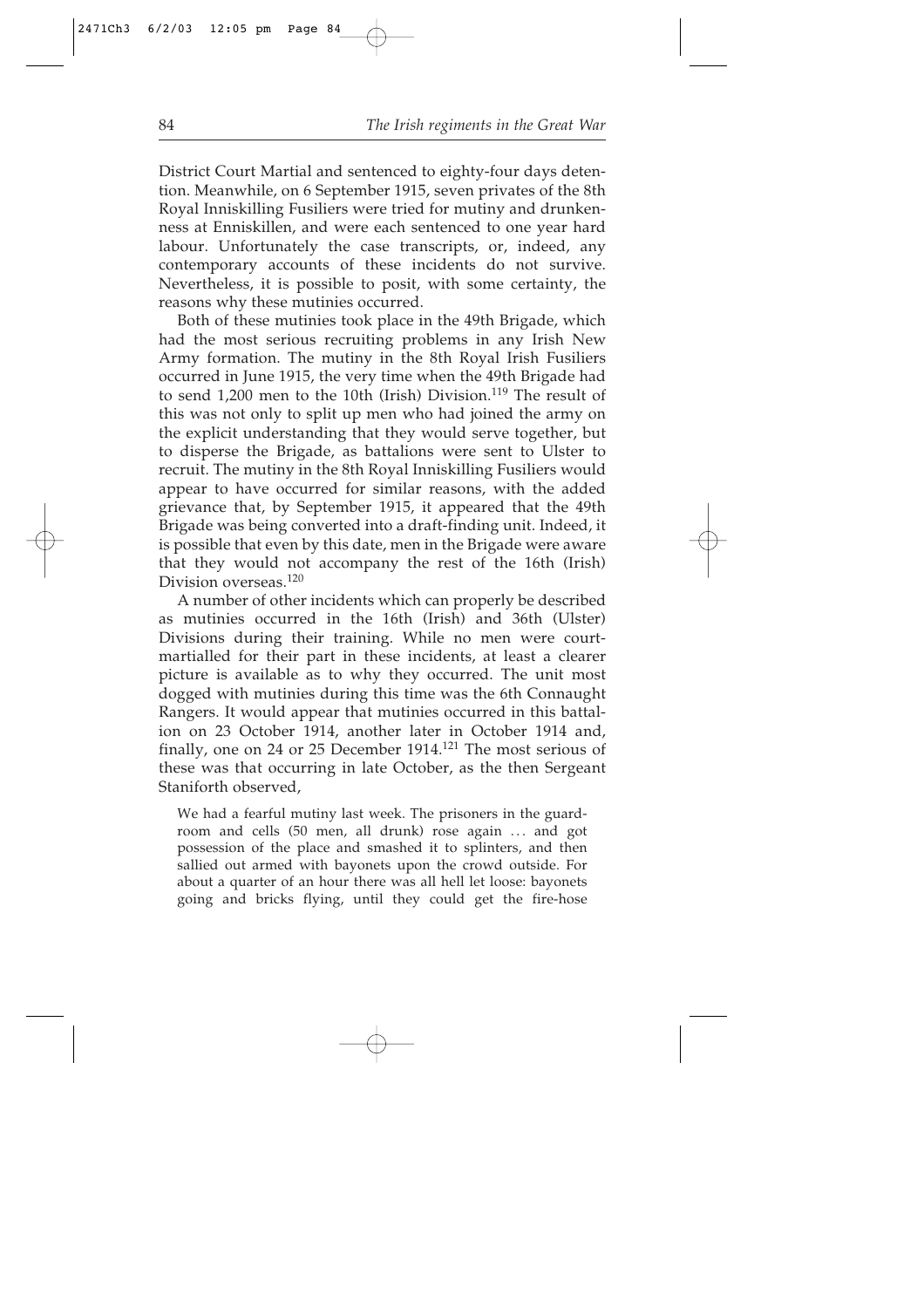limbered up and turn on to them. That settled them, but there were six men lying unconscious, and many more bleeding from small wounds. Two subsequently died in hospital, one from a stick of a bayonet and one from a bang of a brick over the heart. We had a frightful kick-up over it next day; they brought the General over from Mallow to curse us.<sup>122</sup>

Despite these fatalities, Parsons decided not to institute court martial proceedings, as he noted in his diary, 'Motored to Fermoy on getting news of drunken row in [6th] Connaught Rangers. Made a speech to N.C.O.s of [6th] Connaught Rangers and [7th] Royal Irish Rifles and then to men and gave them pepper.'<sup>123</sup> It would appear from this comment that similar problems had occurred in the 7th Royal Irish Rifles. Staniforth believed that the first two mutinies were simply drunken brawls which got out of hand. The third mutiny in the 6th Connaught Rangers, occurred on either Christmas Eve or Christmas Day 1914 and appears to have been viewed simply as seasonal high spirits. On this occasion the men invaded the mess while the officers were having dinner and carried them outside.<sup>124</sup>

In the 36th (Ulster) Division, at least three mutinies took place during the Division's training. That in the 9th Royal Irish Rifles, over poor accommodation, has already been referred to. Another mutiny occurred following manoeuvres by the 109th Brigade in the Antrim hills in June 1915. In this incident, the men of the 14th Royal Irish Rifles refused to march back to Shane's Castle camp, insisting on a train being provided. The battalion's CO, Lieutenant Colonel Robert Chichester, diffused the situation by conceding to this demand and chartering a train. No man in the 14th Royal Irish Rifles received any official punishment for this action, but from then on the other battalions in the Brigade referred to them as 'Chocolate Soldiers'.<sup>125</sup>

Much more serious was the mass mutiny of the 36th (Ulster) Division in early September 1915. At this time a number of battalions of the Division mutinied as they believed, wrongly, that they were to be sent overseas immediately, without home leave first. Rifleman J. MacRoberts related how this situation was diffused in the 14th Royal Irish Rifles,

One evening a rumour reached us from the huts that no leave was going to be granted before going to the front, and that several of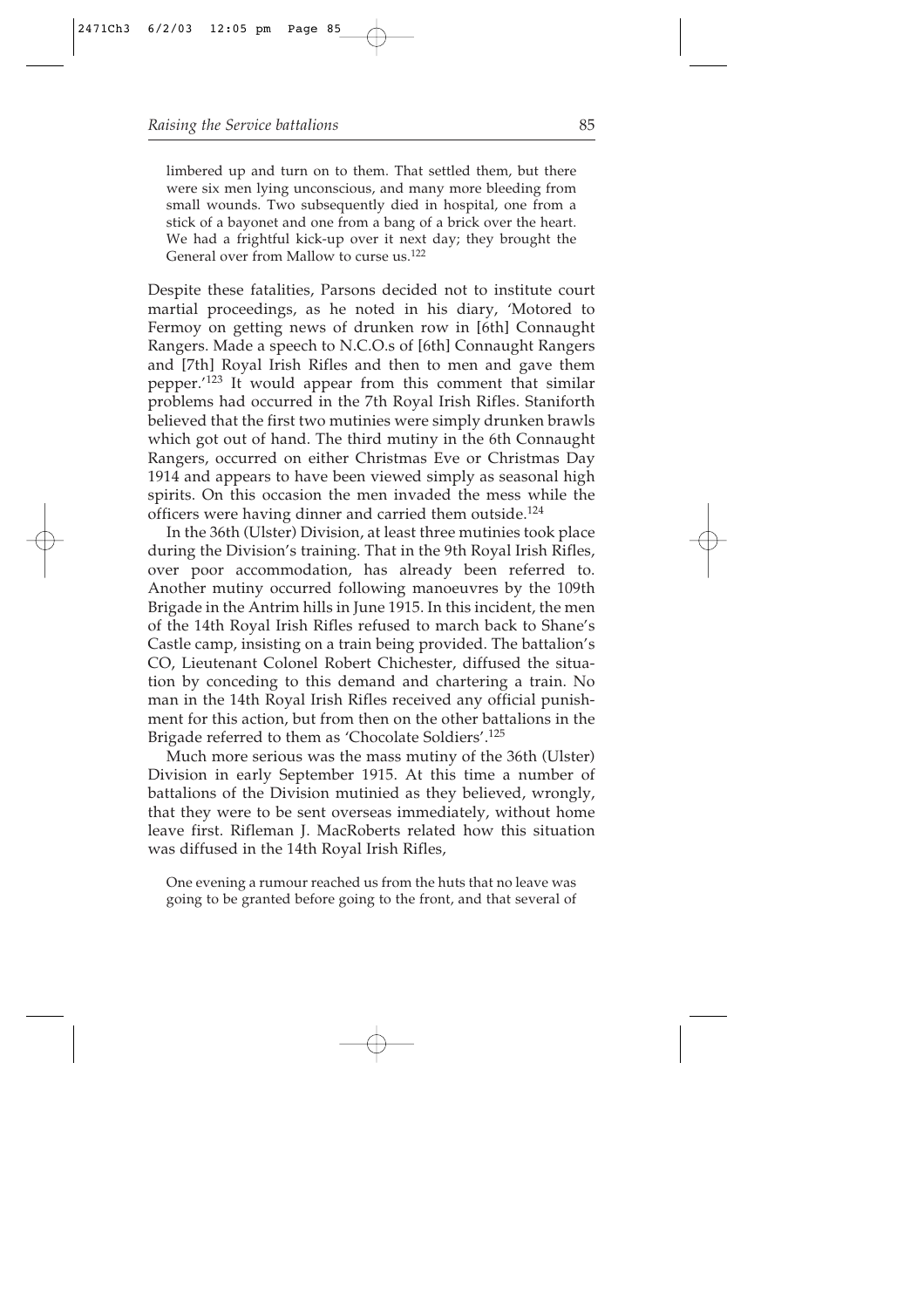the battalions had – to use the only possible word – mutinied. That night we were paraded and addressed by Major B[ruce?], at that moment in a lamentable, intoxicated state.

If we did not get leave he said, we were not to mutiny, no matter what other battalions might do and what they might say about us. We had joined the army for King and Country and had undertaken to obey its rules and commands. This was the first war most of us had been in and probably it would be the last, thus it behaved [sic] us to abide by the rules like men. So let us play the game and to hell with the Pope. The proceedings were a scandal and a shame to the British Army, but the reckless, dareall manner of the Major had a great influence with the troops.<sup>126</sup>

Perhaps not surprisingly, the main crimes committed by New Army units while based in the United Kingdom involved absence or drunkenness (although the latter crime was on a small scale when compared to figures for regular battalions in table 2.1). Of the 305 cases considered in a sample number of Irish Service battalions, as detailed in table 3.1, only twenty-five involved insubordination.<sup>127</sup> Consideration of the courts martial records of these battalions during training shows a far from uniform pattern. The 14th Royal Irish Rifles had only four courts martial during this period, as the Battalion's Adjutant, Captain Bentley, refused to refer absent without leave cases to courts martial.<sup>128</sup> The difference between the courts martial records of the 6th (115 cases) and 8th (seventeen cases) Royal Dublin Fusiliers may be explained, partly, by the different social classes represented,<sup>129</sup> and partly by the proximity in which the 6th Royal Dublin Fusiliers were stationed to Dublin. Hervey de Montmorency, serving as a captain in the 7th Royal Dublin Fusiliers, along with the 6th Battalion in 30th Brigade stated,

It is quite true that the Irishmen in my battalion have been recruited from the poorest, unskilled casual labourers of Dublin, the lowest strata of our society – and there has been undoubtedly a great deal of absence without leave, but absence without leave is a purely military offence, it is not immoral, besides the prevalence of this 'crime' is, in no small measure, due to the men being stationed within reach of Dublin i.e. within reach of temptation.<sup>130</sup>

It should be noted that even absent without leave cases were seen as potentially political crimes in the 36th (Ulster) Division,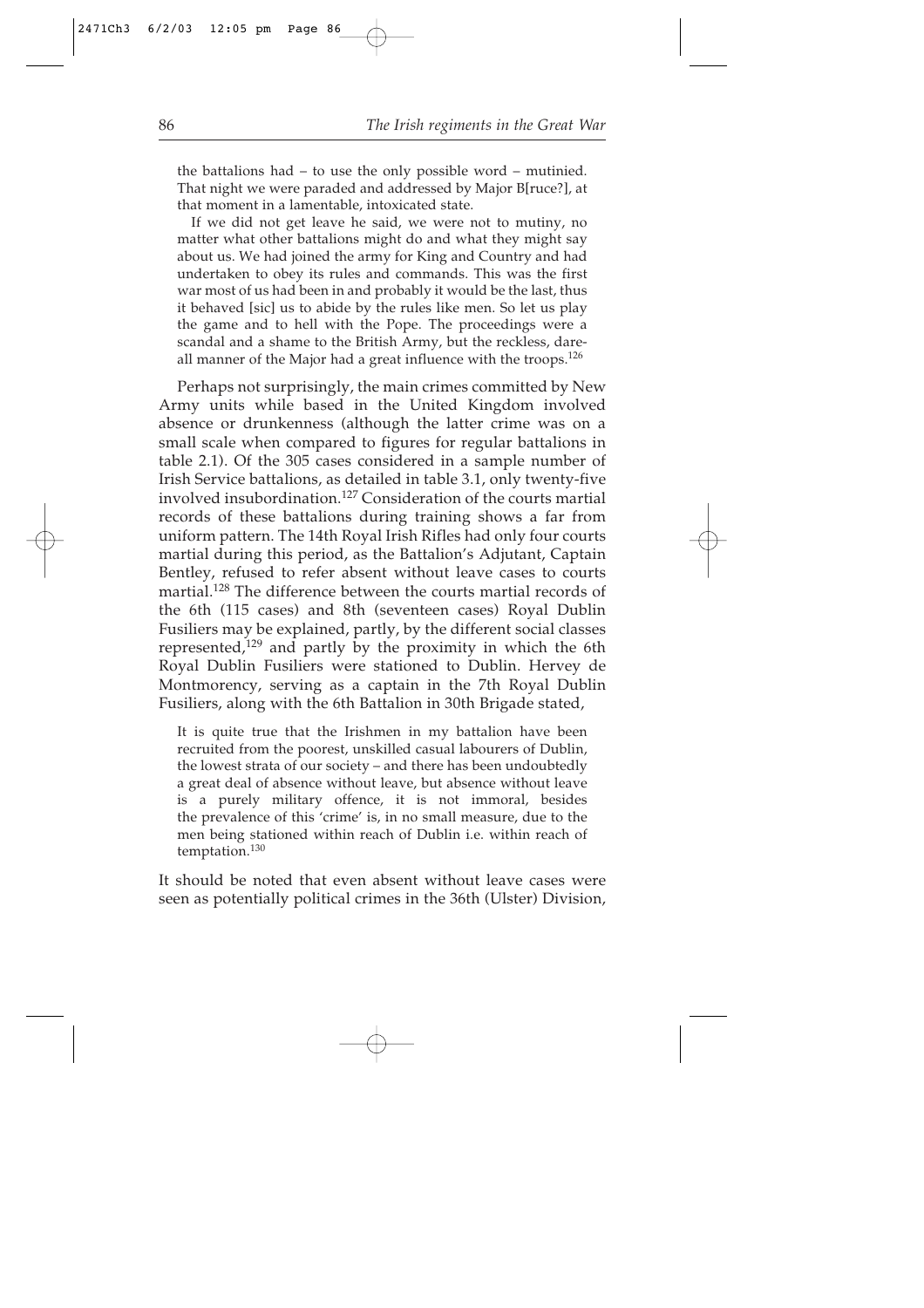| Offence                                        | 8RInnsF  | 10RInnsF | 9RIRifs      | 13RIRifs    | 14RIRifs | 6CR            | 6RDF             | 8RDF         |
|------------------------------------------------|----------|----------|--------------|-------------|----------|----------------|------------------|--------------|
| War Treason                                    | $\theta$ | $\theta$ | $\theta$     | $\theta$    | $\theta$ | $\theta$       | $\boldsymbol{0}$ | $\mathbf{0}$ |
| <b>DORA</b>                                    | $\theta$ | $\theta$ | $\Omega$     | $\theta$    | 0        | 0              | 0                | 0            |
| Offence against an                             |          |          |              |             |          |                |                  |              |
| inhabitant                                     | 0        | $\theta$ | $\theta$     | $\theta$    | $\theta$ | $\theta$       | $\mathbf{0}$     | $\mathbf{0}$ |
| Mutiny                                         | 7        | $\theta$ | 0            | $\theta$    | $\theta$ | 0              | $\boldsymbol{0}$ | $\mathbf{0}$ |
| Cowardice                                      | $\theta$ | $\theta$ | $\theta$     | $\theta$    | 0        | 0              | $\mathbf{0}$     | $\mathbf{0}$ |
| Desertion                                      | 1        | $\theta$ | 12           | $\theta$    | 1        | 1              | $\overline{2}$   | 6            |
| Absence                                        | 2        | 1        | 8            | 1           | $\theta$ | 0              | 65               | 1            |
| Striking or violence                           | 6        | 1        | 1            | 0           | 0        | 3              | $\theta$         | $\theta$     |
| Insubordination                                | 2        | 3        | 1            | 0           | 0        | 2              | 6                | 0            |
| Disobedience                                   | 0        | 0        | $\theta$     | $\theta$    | 0        | $\theta$       | $\theta$         | $\theta$     |
| Quitting post                                  | 0        | 0        | 0            | $\theta$    | $\theta$ | 0              | $\theta$         | 0            |
| Drunkenness                                    | 1        | 1        | 2            | 0           | 0        | $\overline{2}$ | 2                | 0            |
| Injuring property                              | 0        | 0        | 0            | 0           | $\theta$ | 0              | $\theta$         | $\theta$     |
| Loss of property                               | 0        | 0        | 0            | 0           | 0        | 0              | 1                | 0            |
| Theft                                          | 0        | 1        | 1            | 1           | 0        | $\overline{2}$ | 1                | $\theta$     |
| Indecency                                      | 0        | 0        | $\theta$     | $\theta$    | $\theta$ | $\theta$       | $\mathbf{0}$     | $\mathbf{0}$ |
| Resisting escort                               | 0        | 0        | 0            | 0           | 0        | 0              | 0                | 0            |
| Escaping confinement                           | $\Omega$ | $\Omega$ | 1            | $\theta$    | 0        | $\Omega$       | $\theta$         | 0            |
| Miscellaneous and multiple                     |          |          |              |             |          |                |                  |              |
|                                                | 31       | 11       | 21           | 3           | 4        | 33             | 38               | 9            |
| Miscellaneous civil                            |          |          |              |             |          |                |                  |              |
| offences                                       | $\theta$ | $\theta$ | $\mathbf{0}$ | 4           | $\theta$ | $\mathbf{0}$   | $\mathbf{0}$     | $\mathbf{0}$ |
| Self-inflicted wound                           | 0        | 0        | 0            | 0           | $\theta$ | 0              | $\theta$         | $\mathbf{0}$ |
| Fraudulent enlistment                          | $\theta$ | 0        | 0            | 0           | $\theta$ | $\theta$       | 0                | $\mathbf{0}$ |
|                                                | $\theta$ | 0        | 0            | 0           | 0        | 1              | 0                | 0            |
| Falser answer                                  | $\theta$ | 0        | 0            | 0           | 0        | 0              | 0                | 1            |
| Neglect                                        | $\theta$ | $\theta$ | 0            | 0           | 0        | 0              | 0                | $\theta$     |
| Fraud                                          | 0        | 0        | $\Omega$     | $\theta$    | 0        | 0              | $\Omega$         | 0            |
| Totals                                         | 50       | 18       | 47           | $\mathsf q$ | 5        | 44             | 115              | 17           |
| military offences<br>Enlisting after discharge |          |          |              |             |          |                |                  |              |

**Table 3.1.** Offences for which men serving in sample Service battalions were tried, while training in the United Kingdom

as it appears that the War Office moved the Division to England in early July 1915, partly due to the fears that many men would desert to take part in Orange Order parades on 12 July if the formation remained in Ireland.<sup>131</sup>

It is also noticeable that there is no uniform disciplinary record amongst or between units in the 16th (Irish) or 36th (Ulster) Divisions. Thus the 10th Royal Inniskilling Fusiliers and 9th, 13th and 14th Royal Irish Rifles all have very different courts martial records, although all served in the 36th (Ulster) Division. Similarly, the 8th Royal Inniskilling Fusiliers, 6th Connaught Rangers and 8th Royal Dublin Fusiliers, all of the 16th (Irish)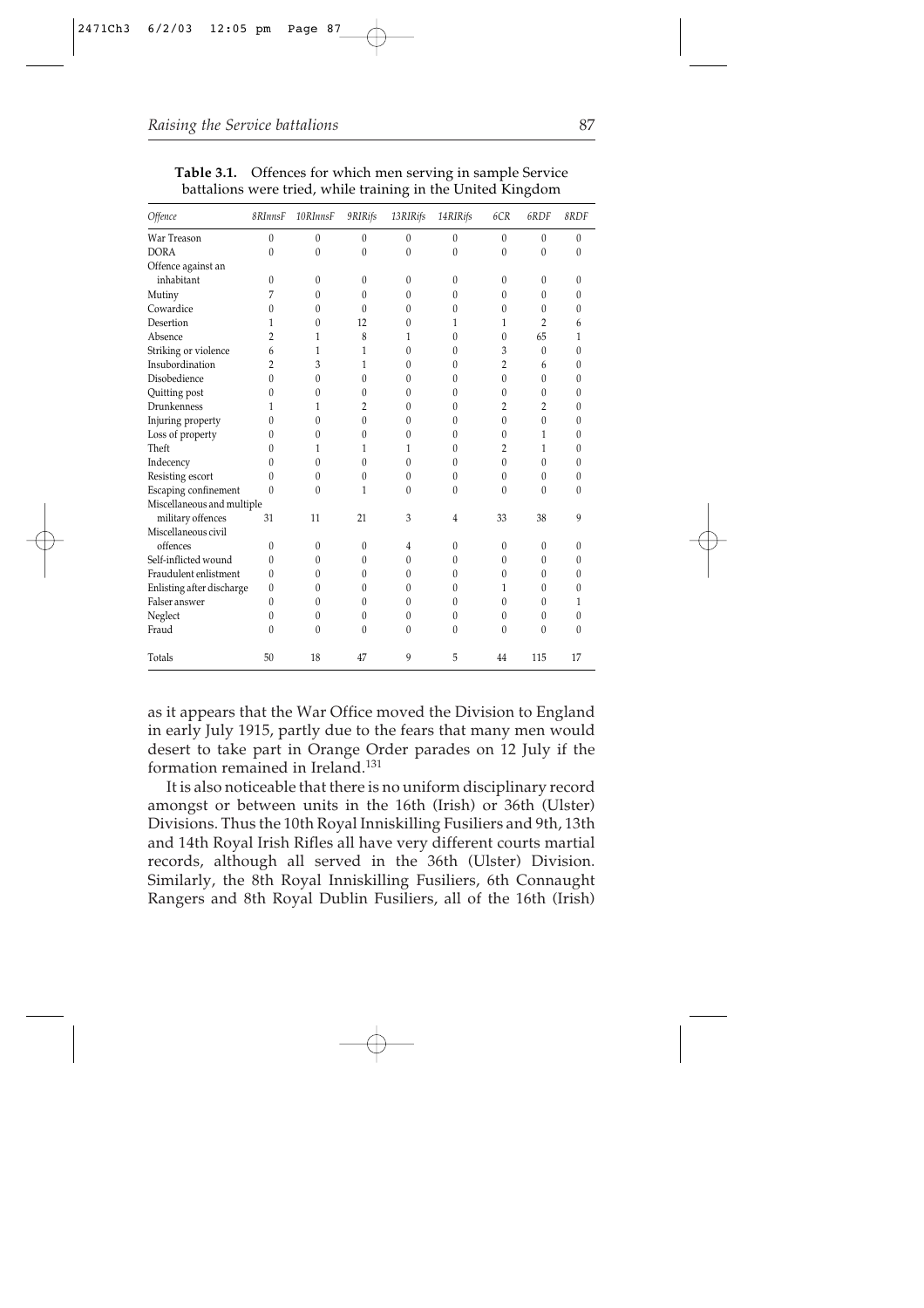Division, have very different records. Therefore, New Army battalions, while being raised, officered and trained in broadly similar ways, all developed the unique courts martial records seen in regular units in table 2.1. It is, however, noticeable that crime rates were generally lower in New Army than in regular units.

In terms of punishments, there are three points worthy of note, with reference to table 3.2. Firstly, Special Reserve battalions, generally, had more men sentenced to hard labour than Service battalions and more courts martial cases overall. Three Special Reserve battalions studied for this period – the 3rd Royal Irish Regiment, 3rd Royal Irish Rifles and 4th Royal Dublin Fusiliers – had 70, 60 and 34 courts martial cases, respectively. This is an indication of the tolerance with which the military authorities treated the 'temporary soldiers' of the New Armies. Secondly, four of the nine men tried in the 13th Royal Irish Rifles were found not guilty. This is explained by the fact that four soldiers charged with rape were all acquitted. Finally, the eight quashed or not confirmed cases, out of a total of eighteen in the 10th Royal Inniskilling Fusiliers is abnormally high. This reflects the number of men incorrectly tried by Field General Courts Martial while serving in the United Kingdom.<sup>132</sup>

Of course, while training in the United Kingdom, soldiers

| Sentences                   | 8RInnF   | 10RInnF | 9RIRifs | 13RIRifs | 14RIRifs | 6CR | 6RDF     | 8RDF |
|-----------------------------|----------|---------|---------|----------|----------|-----|----------|------|
| Death                       | በ        |         |         |          |          |     | $\Omega$ |      |
| Penal Servitude             |          |         |         |          |          |     |          |      |
| Hard Labour                 | 21       |         |         |          |          | 5   | 20       |      |
| Imprisonment                |          |         |         |          |          |     | 2        |      |
| Detention                   | 23       | h       | 32      |          | 3        | 30  | 75       | 10   |
| FP1                         | 2        |         | 0       |          |          | 0   | 3        | 0    |
| FP <sub>2</sub>             | 0        |         |         |          |          |     | 8        | 5    |
| Discharged with             |          |         |         |          |          |     |          |      |
| ignominy/cashiered          | $\Omega$ |         |         |          |          |     |          |      |
| Reduced or reprimanded      |          |         | 10      |          |          |     |          |      |
| Stoppages, fines, etc.      |          |         |         |          |          |     |          |      |
| Quashed/not confirmed       |          | 8       |         |          |          |     |          |      |
| Suspended sentence          | 0        |         |         |          |          |     |          |      |
| Not guilty, acquitted, etc. |          |         |         |          | U        | 3   |          |      |
| Totals                      | 50       | 18      |         | q        | 5        | 44  | 115      | 17   |

**Table 3.2.** Sentences passed by courts martial, relating to sample Service battalions while training in the United Kingdom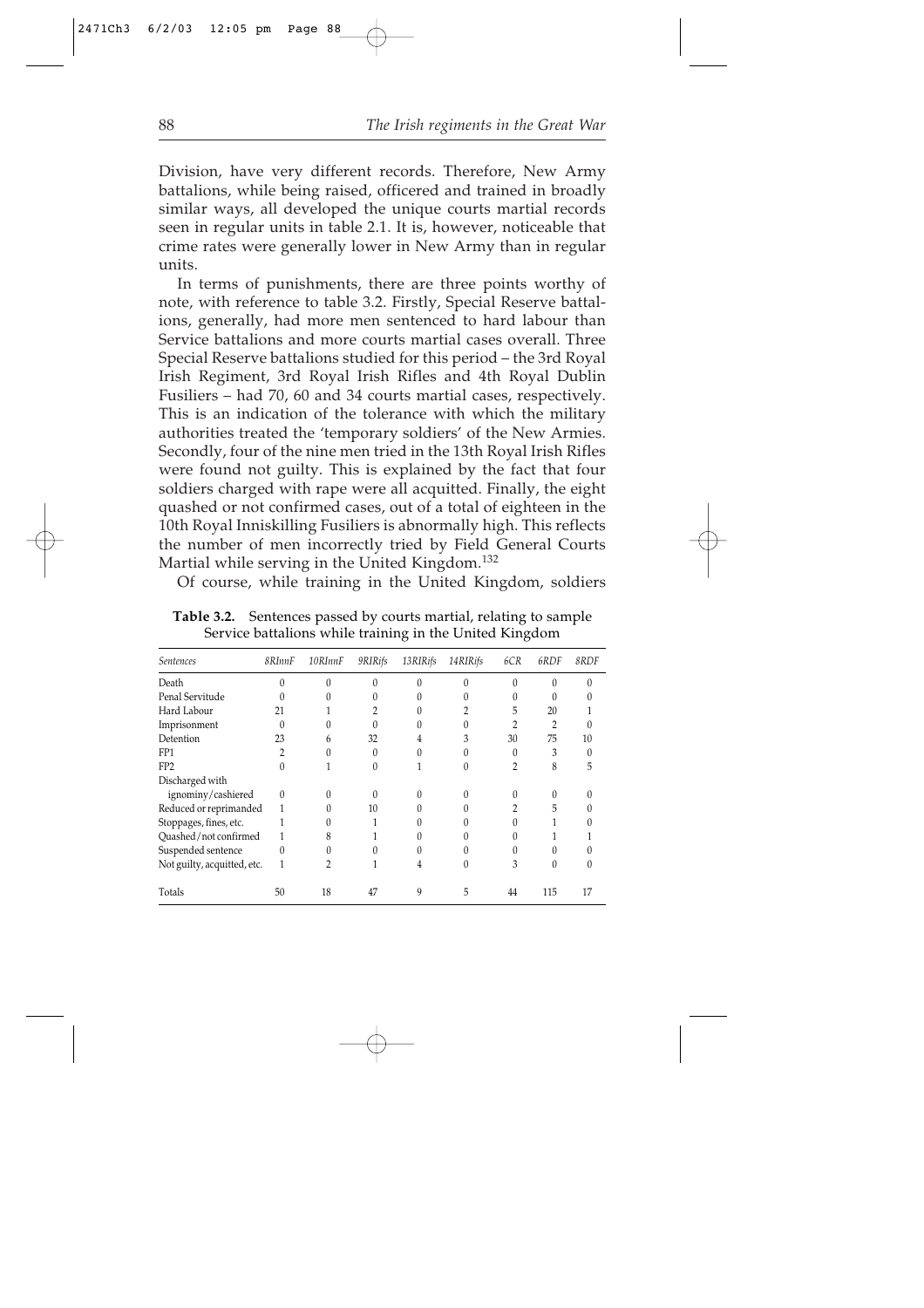were subject to civil law for various offences. On 28 October 1914, magistrates in Bangor, Co Down took pre-emptive action and agreed to a request by District Inspector Gerrity, Royal Irish Constabulary, that all public houses in Bangor should close at eight o'clock in the evening on Saturdays as the 108th Brigade, 36th (Ulster) Division was encamped at nearby Clandeboye.<sup>133</sup> Magistrates again became involved following a fight between two civilians and unidentified soldiers on 6 March 1915 at Conlig public house. This led to the two civilians concerned being fined five shillings each, with recognisances of five pounds, and the public house being closed to troops at all times.<sup>134</sup> No soldier at Clandeboye camp during this period was tried by the civil authorities for drunkenness, and this would appear to be as a result of intimidation of the police by the troops.<sup>135</sup> Certainly, at Finner camp, County Donegal, men of the 10th Royal Inniskilling Fusiliers clashed with Royal Irish Constabulary officers in April 1915, resulting in three men being tried by a court martial.

One military crime which had been a constant problem in the British army, namely the contraction of venereal disease, appears to have been practically absent from the Irish New Army divisions while they were training in Ireland. Apart from the Curragh camp, where prostitutes were a well-established local feature by 1914, few provincial towns in Ireland provided such dubious delights.<sup>136</sup> F. P. Crozier noted that men of the 9th Royal Irish Rifles only began to visit prostitutes when the battalion moved to Seaford in England.<sup>137</sup>

A number of the measures which had proved successful in maintaining morale in Irish units on the Western Front were adopted by the Irish Service battalions during their training. Sports were an important element of this process. The 16th Royal Irish Rifles established regimental rugby and cricket teams at an early date and played against a number of local teams.<sup>138</sup> On a larger scale, the 108th Brigade held a sports day in Bangor on 17 April 1915. This event was open to the public and the band of the 13th Royal Irish Rifles performed, while Riflemen Saunders and Montgomery and Lance Corporal Rule of the same Battalion entertained the crowd, dressed as clowns.<sup>139</sup>

Even at this early date, other measures had been taken to reinforce morale, some battalion comforts funds had been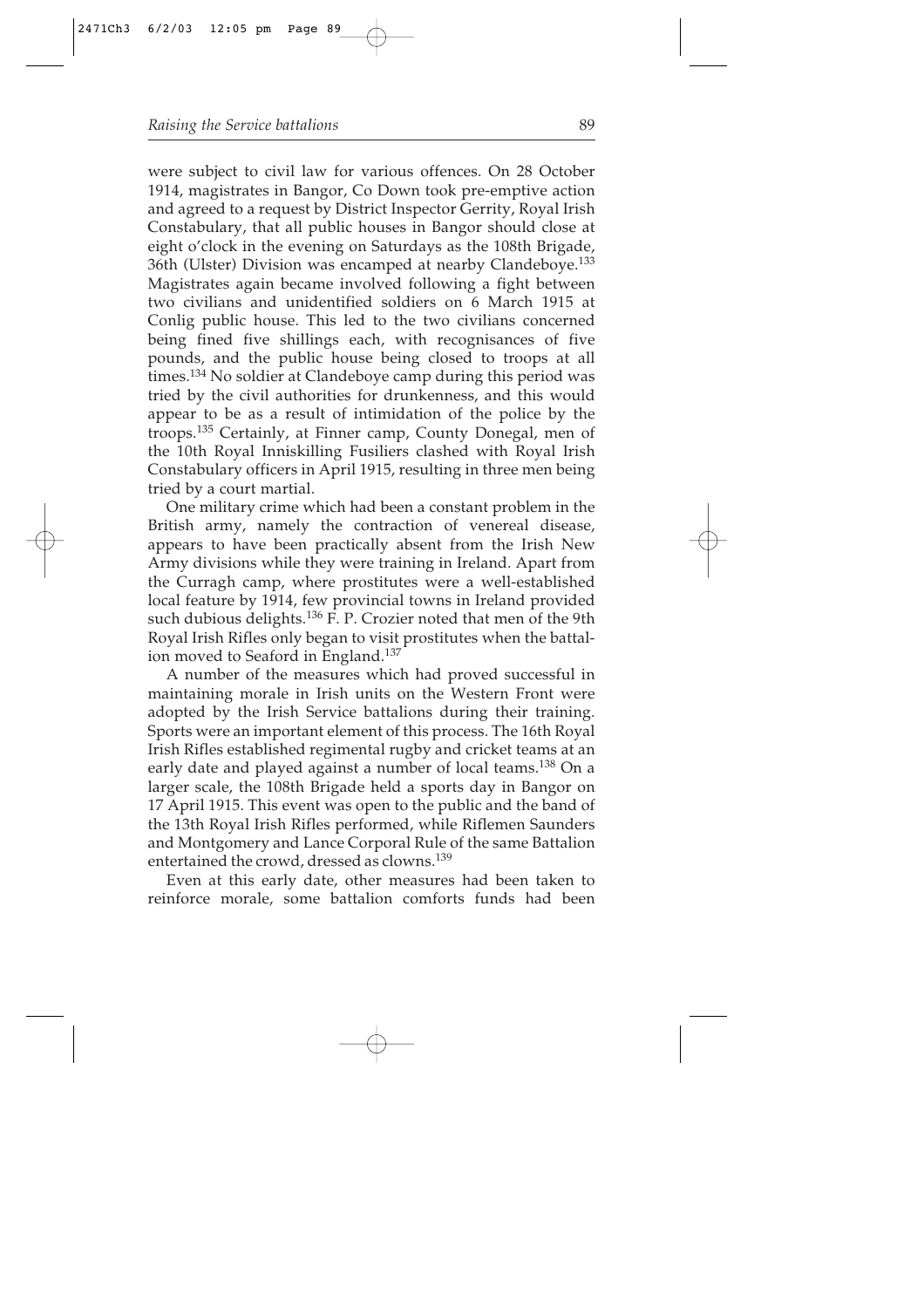formed,<sup>140</sup> and the YMCA had established canteens and huts at the various military camps.<sup>141</sup> Individuals and organisations also provided entertainment for the troops. For example, on 26 January 1915, the entire 14th Royal Irish Rifles was admitted, free of charge, to a concert in Randalstown, where Percy French, the famous Ulster singer, songwriter and artist was the star performer.<sup>142</sup> Meanwhile, in Bangor, County Down, Trinity Hall was made avaliable to men of the 108th Brigade for recreational purposes.<sup>143</sup>

Military bands were also seen as an important method to maintain morale. However, when Lord Kitchener sanctioned the New Army divisions he made no official provision for these. Nevertheless, private initiatives ensured that most Irish Service battalions did secure a band of some description. By January 1915 the 14th Royal Irish Rifles had no less than three bands: bugle, pipe and flute.<sup>144</sup> Following an approach by Major Sir Francis Vane, Gordon Selfridge of the famous London department store provided instruments for the 9th Royal Munster Fusiliers.<sup>145</sup> Finally, and most famously, John Redmond presented a complete set of band instuments to each battalion in the 16th (Irish) Division.<sup>146</sup>

Reaching a balanced assessment of the state of discipline in the Irish New Army divisions during their training period in the United Kingdom is not a simple task. While the 16th (Irish) and 36th (Ulster) Divisions both had a relatively large number of mutinies, the court martial record of these units appears to have compared very favourably with that of the 10th (Irish) Division. Nevertheless, a few factors are clear: firstly, the Irish New Army units during this period appear to have had a worse record than any other New Army units in Britain; certainly the Irish units appear to have had a decidedly disproportionate number of mutinies.

Secondly, the political influence exerted, at least on the 16th (Irish) and 36th (Ulster) Divisions, appears to have been mostly malign. This saddled both divisions with some incompetent officers from the pre-war paramilitary organisations, and threatened many of the regular army's tried and trusted methods of maintaining morale, most notably the regimental system. Perhaps most damagingly, sectarian recruitment policies, fostered by the political nature of these divisions, meant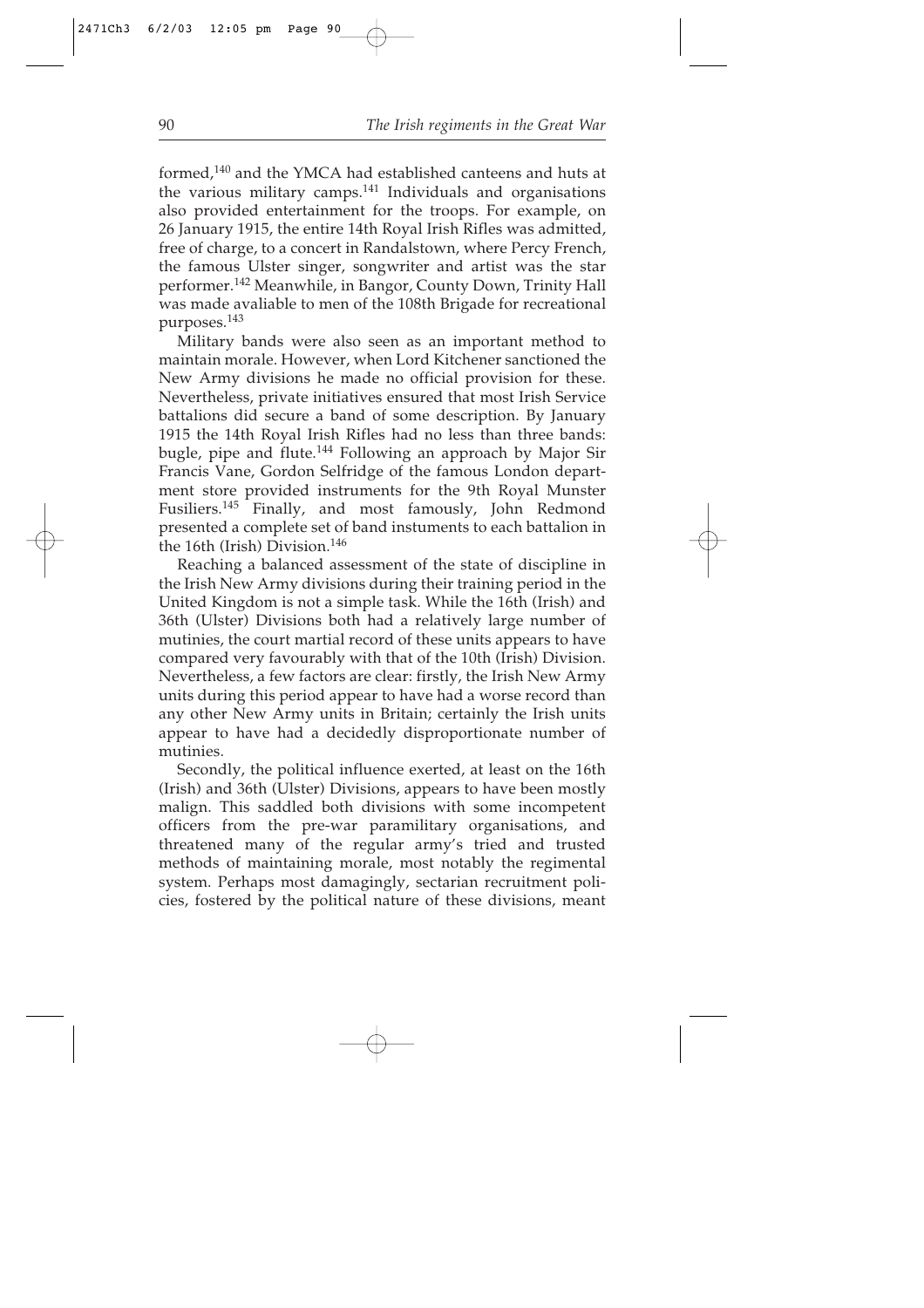that both were painfully slow at recruiting to establishment; indeed the 49th Brigade was one of the last New Army formation to be sent overseas. This delay in sending Irish divisions to the front led to boredom and discontent, especially in battalions which had recruited up to their full strength by the end of 1914.

Thirdly, the localities in which the New Army units were billeted almost encouraged indiscipline. Men of the 10th (Irish) Division stationed in Dublin and of the 36th (Ulster) Division, located in the vicinity of Belfast, were based in areas which were very close to their own homes, often leading to desertion and absence without leave.

Fourthly, we should note that units which adopted many of the tried and tested regular army methods of maintaining morale appear to have maintained much better disciplinary records. For example, the courts martial record of the 13th Royal Irish Rifles, serving in the 108th Brigade, where a large number of sporting activities were organised, compares favourably with that of the 10th Royal Inniskilling Fusiliers and the 9th Royal Irish Rifles, where such activities did not take place to the same extent.

Finally, it should be stressed that, as in the regular army, each Service battalion had its own unique courts martial record. The 14th Royal Irish Rifles, for example, appears to have maintained an excellent record, not because it was a particularly good battalion in terms of either discipline or combat effectiveness, but because its Adjutant did not want to try men by courts martial! It appears that men in the Service battalions very quickly adopted the same patterns of military crime as their regular counterparts.

## **Notes**

- **1** P. Simkins, *Kitchener's Army: The Raising of the New Armies, 1914–16* (Manchester University Press, 1988), pp. 41–6; and I. F. W. Beckett, *The Amateur Military Tradition, 1558–1945* (Manchester University Press, 1991), pp. 226–8.
- **2** T. P. Dooley, 'Politics, Bands and Marketing: Army Recruitment in Waterford City, 1914–15', *The Irish Sword*, XVIII, 72, 1991, p. 209.
- **3** PRO, WO162/20, Kitchener papers, memorandum on recruiting, 29 August 1914.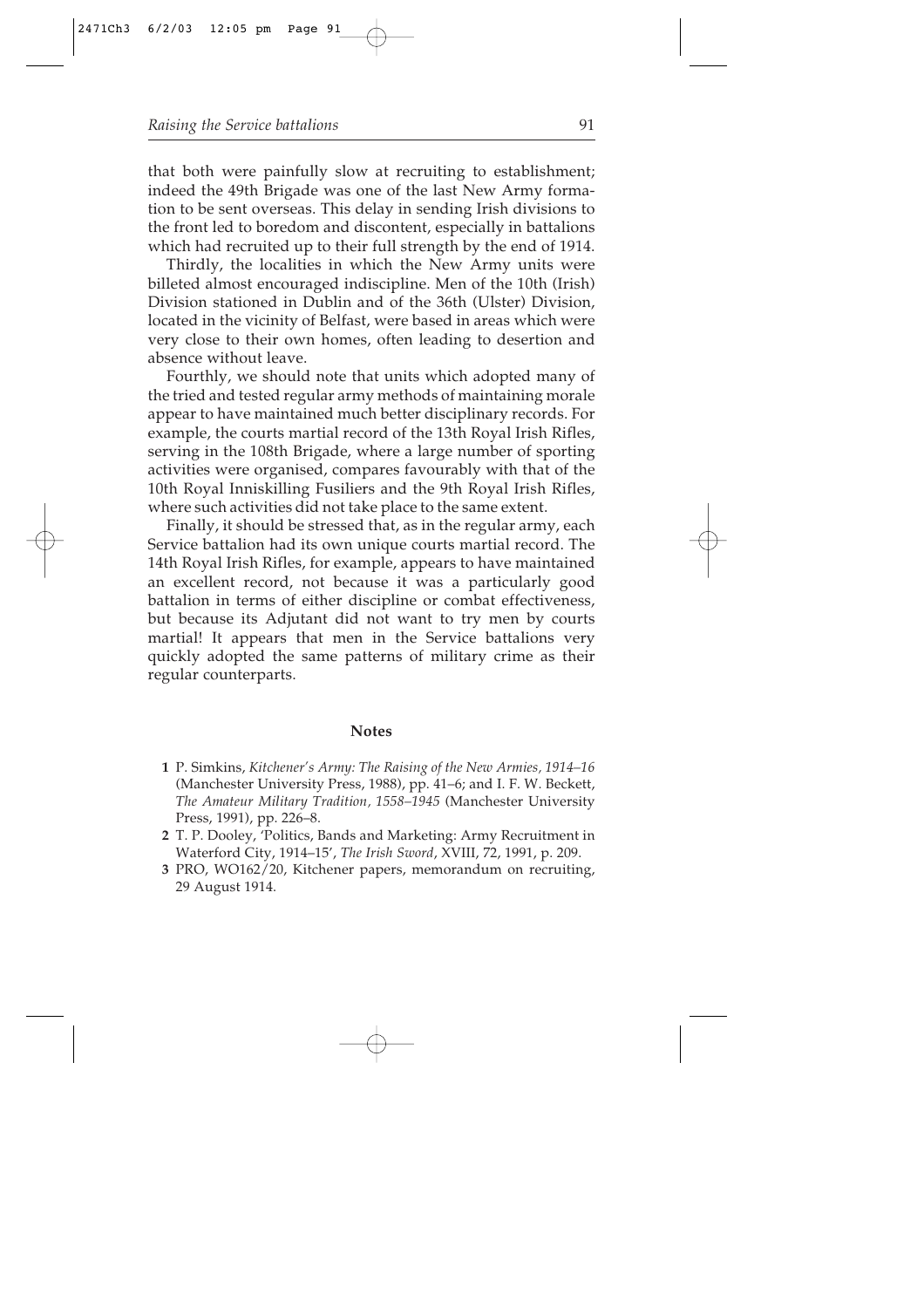- **4** PRO, WO162/4, 'New Armies, Establishments and Strengths'.
- **5** T. Denman, 'The 10th (Irish) Division, 1914–15: A Study in Military and Political Interaction', *The Irish Sword*, XVII, 66, 1987, p. 18.
- **6** B. Cooper, *The Tenth (Irish) Division in Gallipoli* (Irish Academic Press, Dublin, 1993. First published by Jenkins, London, 1918), p. 24.
- **7** Nicholas Perry, 'Nationality in the Irish Infantry Regiments in the First World War', *War and Society*, XII, 1, 1994, p. 78.
- **8** IWM, 96/29/1, diary of Sergeant J. McIlwaine, entry for 20 March 1915; IWM, papers of Major Terence Verschoyle, p. 1; I. Kirkpatrick, *The Inner Circle: Memoirs of Ivone Kirkpatrick* (Macmillan, London, 1959), p. 4; and F. E. Whitton, *The History of the Prince of Wales' Leinster Regiment (Royal Canadians)*, vol. II (Gale and Polden, London, n.d. (1926?)), p. 97.
- **9** PRONI, D.1507/A/8/4, Carson papers, letter, Carson to Miss Ruby Frewen, 3 September 1914.
- **10** C. Hughes, 'The New Armies', in I. F. W. Beckett and K. Simpson (eds.), *A Nation in Arms: A Social Study of the British Army in the First World War* (Manchester University Press, 1985), p. 106; and C. Hughes, *Mametz: Lloyd George's 'Welsh Army' at the Battle of the Somme* (Gliddon Books, London, 1990), pp. 29–30.
- **11** C. Falls, *The History of the 36th (Ulster) Division* (Constable, London, 1996. First published by McCaw, Stevenson and Orr, Belfast, 1922), pp. 1–2.
- **12** T. Johnstone, *Orange, Green and Khaki: The Story of the Irish Regiments in the Great War, 1914–18* (Gill and Macmillan, Dublin, 1992), p. 216; and P. Orr, *The Road to the Somme: Men of the Ulster Division Tell Their Story* (Blackstaff Press, Belfast, 1987), p. 45.
- **13** For a more detailed consideration of this issue, see my 'The Ulster Volunteer Force and the Formation of the 36th (Ulster) Division', *Irish Historical Studies*, XXXII, 128, 2001.
- **14** Falls, *The History of the 36th (Ulster) Division*, p. XIII; and A. Jackson, 'Irish Unionism', in D. George Boyce and A. O'Day (eds.), *The Making of Modern Irish History, Revisionism and the Revisionist Controversy* (Routledge, London, 1996), p. 126.
- **15** Royal Ulster Rifles Museum, Anon, 'Service with the 14th Battalion, Royal Irish Rifles (Young Citizen Volunteers), 1914–18 War', pp. 23–42.
- **16** E. Mercer, 'For King, Country and a Shilling a Day: Recruitment in Belfast during the Great War, 1914–18', unpublished MA thesis, The Queen's University of Belfast, 1998, pp. 10–11.
- **17** Figures calculated from Royal Ulster Rifles Museum, Membership roll of the 14th Royal Irish Rifles, 1914–15.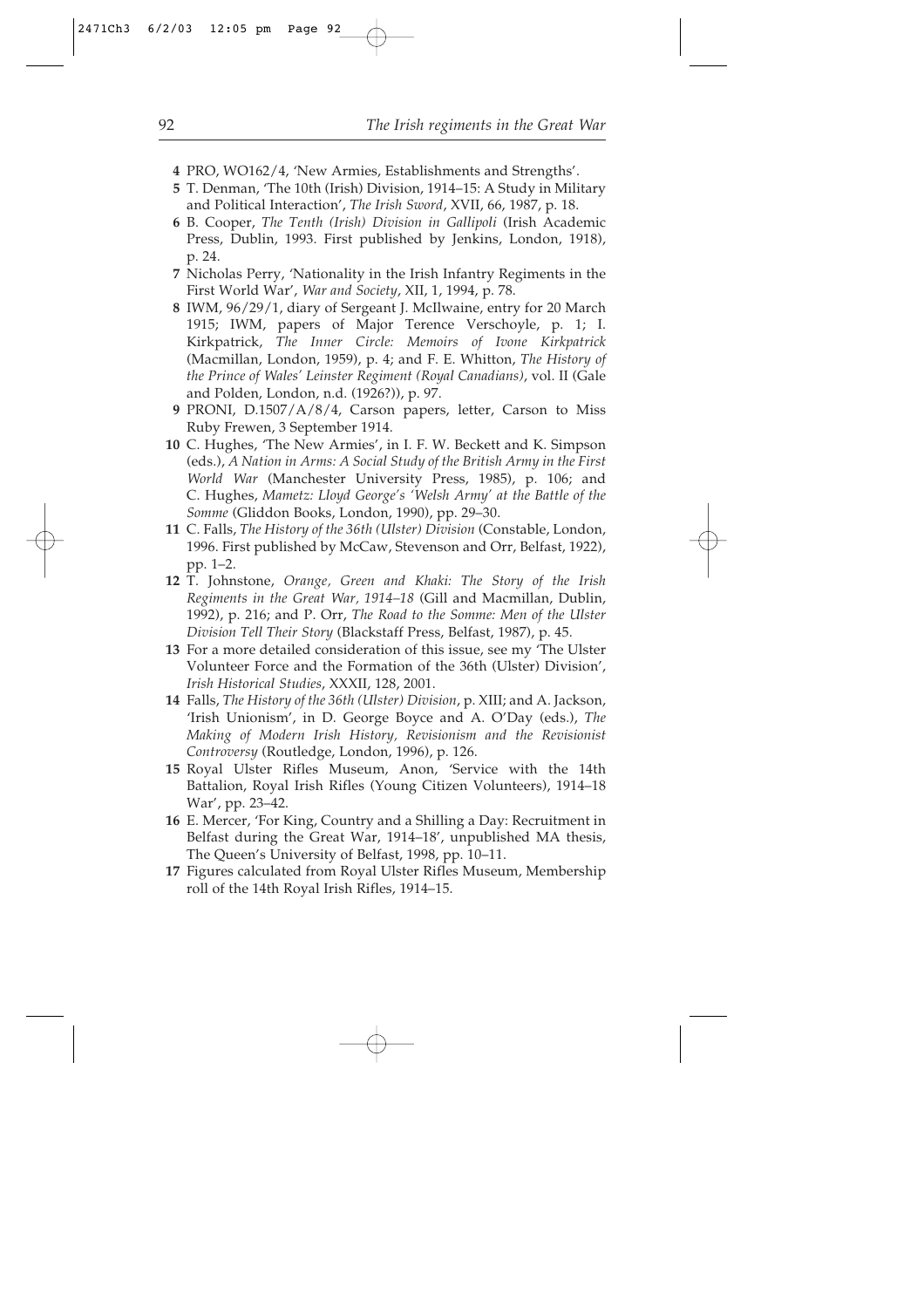- **18** *Belfast Evening Telegraph*, 3 October 1914, p. 6.
- **19** I. Colvin, *The Life of Lord Carson* (Victor Gallancz, London, 1936), vol. III, p. 34.
- **20** Royal Irish Constabulary returns for 31 1914 and 31 May 1914, in B. Mac Giolla Choille, *Intelligence Notes, 1913–16* (State Paper Office, Dublin, 1966), pp. 37 and 100.
- **21** These comments are based on figures given in the *Belfast Evening Telegraph*, 3 October 1914, p. 6.
- **22** Royal Ulster Rifles Museum, Anon., 'Historical Records of the 13th Service Battalion of the Royal Irish Rifles, part 3', pp. 1–4.
- **23** S. N. White, *The Terrors: 16th. (Pioneer) Battalion, Royal Irish Rifles, 1914–19* (The Somme Association, Belfast, 1996), p. 11.
- **24** Royal Inniskilling Fusiliers Museum, box 12, handbill and covering letter to Mr Robinson, ? October 1914.
- **25** W. J. Canning, *Ballyshannon, Belcoo, Bertincourt: The History of the 11th Battalion, The Royal Inniskilling Fusiliers (Donegal and Fermanagh Volunteers) in World War One* (privately published by W. J. Canning, Antrim, 1996), p. 15.
- **26** N. Perry, 'Maintaining Regimental Identity in the Great War: The Case of the Irish Infantry Regiments', *Stand To*, 52, 1998, pp. 6 and 11.
- **27** F. P. Crozier, *A Brass Hat in No-Man's Land* (Cedric Chivers, Bath, 1968. First published by Cape, London 1930), p. 33; IWM, 79/35/1, D. Starret, 'Batman', pp. 28–30; and Simkins, *Kitchener's Army*, p. 71.
- **28** C. Hannon, 'The Irish Volunteers and the Concepts of Military Service and Defence 1913–24', unpublished PhD thesis, University College Dublin, 1989, pp. 82–3 and 115–16.

- **30** T. Denman, *Ireland's Unknown Soldiers: The 16th (Irish) Division in the Great War, 1914–1918* (Irish Academic Press, Dublin, 1992), p. 38.
- **31** NLI, Ms.10,561/19–40, Maurice Moore papers, letter, Parsons to Colonel Maurice Moore, 29 October 1914.
- **32** NLI, Ms.21,278, correspondence and diary extracts of Lieutenant General Sir Lawrence Parsons, 1915–18, letter, Parsons to Tennant, 27 February 1915, and Denman, *Ireland's Unknown Soldiers*, pp. 49–50.
- **33** *Ibid.*, p. 23.
- **34** NAM, 7607–69–1, diaries of Captain N. E. Drury, p. 1.
- **35** PRO, WO339/39413, personal record of Major Peter K. Kerr Smiley, MP, letter, Hickman to General Robb, War Office, 20 February 1915.

**<sup>29</sup>** *Ibid.*, p. 83.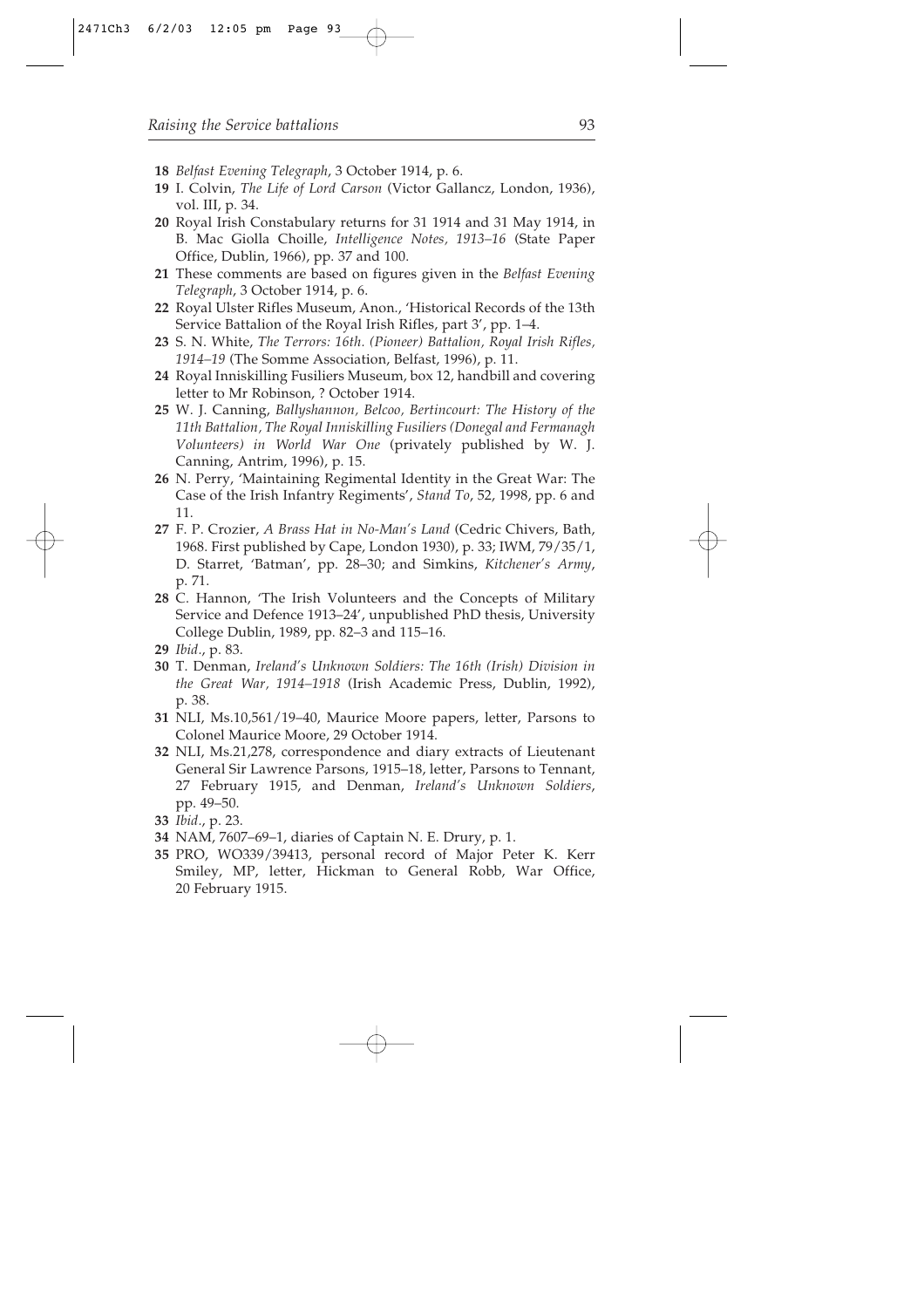- **36** PRONI, D.1498/7, Lieutenant General Sir George Richardson papers, 'Nominal Roll of Officers recently recalled to the colours, whose services are applied for, for the Ulster Division' (undated, but c. August 1914).
- **37** Crozier, *A Brass Hat in No-Man's Land*, pp. 18–19.
- **38** M. T. Foy, 'The Ulster Volunteer Force: Its Domestic Development and Political Importance in the Period 1913 to 1920', unpublished PhD thesis, The Queen's University of Belfast, 1986, p. 208.
- **39** PRONI, D.1498/7, Lieutenant General Sir George Richardson papers and PRONI, D.1507/A/10/10, Carson papers, 'Return of Officers on Reserve or Special Reserve – serving as Commanders and Staff officers with the Ulster Volunteer Force', undated but 1914.
- **40** PRO, WO339/3792, Lieutenant Colonel James Craig's personal file.
- **41** PRONI, D.3835/E/2/5/20A, Farren Connell papers, letter, Nugent to his wife, 26 October 1915.
- **42** PRO, WO339/3792, James Craig's personal file, especially letter, resigning his commission, Craig to Secretary, War Office, 10 March 1916.
- **43** Orr, *The Road to the Somme*, p. 131.
- **44** M. Staunton, 'The Royal Munster Fusiliers in the Great War, 1914–19', unpublished MA, University College Dublin, 1986, p. 214.
- **45** Crozier, *A Brass Hat in No-Man's Land*, pp. 32–4; IWM, 79/35/1, D. Starrett, 'Batman', p. 14; and PRO, WO374/16997, personal file of Brigadier General F. P. Crozier, memorandum from APS to Adjutant General, 24 April 1930.
- **46** Royal Ulster Rifles Museum, Anon, 'Service with the 14th Battalion Royal Irish Rifles', p. 54.
- **47** LC, diary of Rifleman J. MacRoberts, 14th Royal Irish Rifles, p. 14.
- **48** F. Vane, *Agin the Governments* (Samson Low and Marston, London, 1928), p. 248.
- **49** NLI, Ms.10,561/19–40, Maurice Moore papers, letters, Parsons to Colonel Maurice Moore, 27 October 1914 and 29 October 1914, Denman, *Ireland's Unknown Soldiers*, pp. 43–4; and NLI, Ms.10,561/ 19–40, Maurice Moore papers, letter, Moore to Captain Fitzgerald, 26 November 1914.
- **50** See, for example, S. Gwynn, *John Redmond's Last Years* (Edward Arnold, London, 1919), p. 173; and D. Fitzpatrick, *The Two Irelands, 1912–39* (OPUS, Oxford, 1998), p. 52.
- **51** A more detailed discussion of officer appointments in the 36th (Ulster) Division is included in my 'The Ulster Volunteer Force and the Formation of the 36th (Ulster) Division'.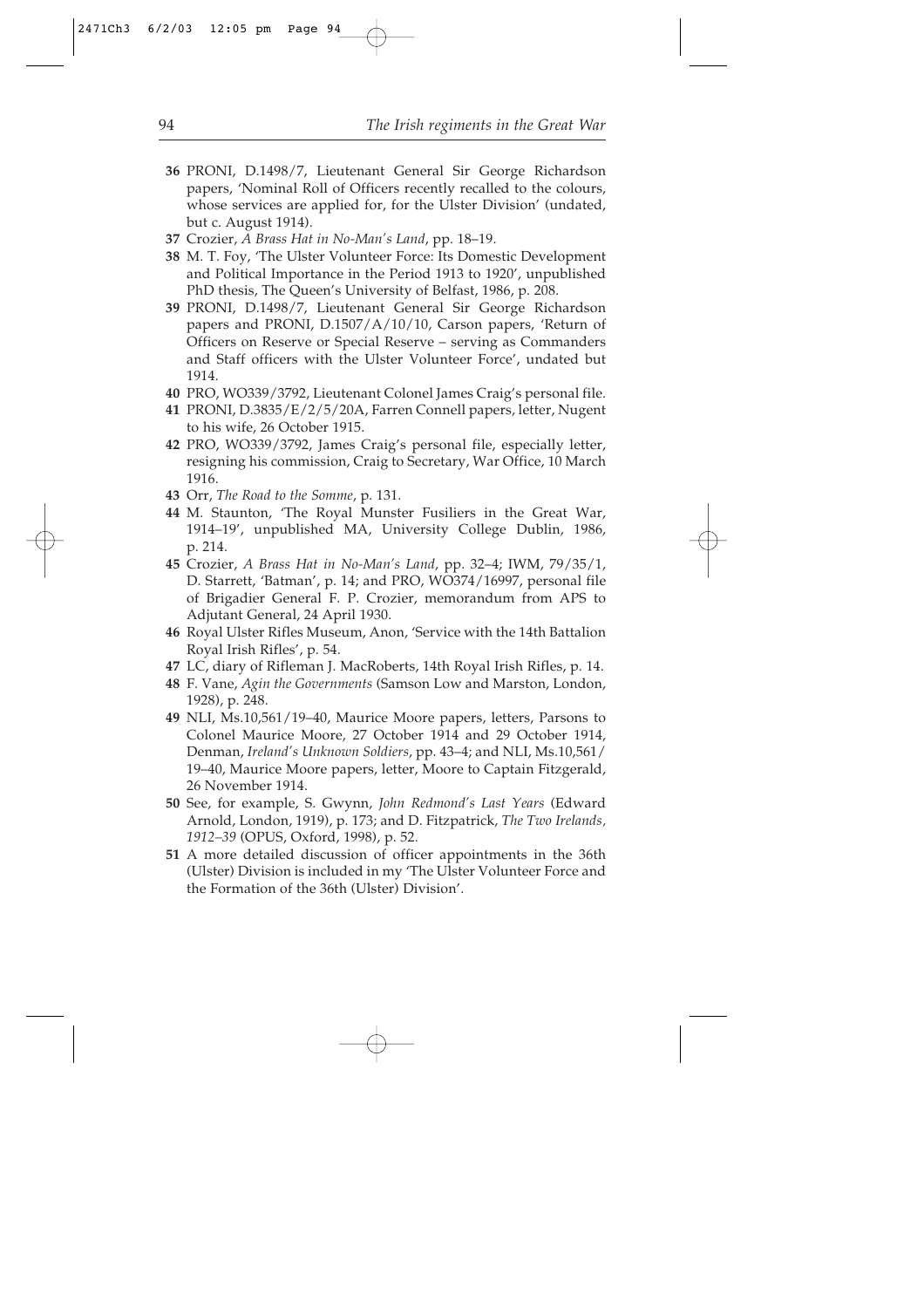- **52** PRO, WO339/14269, personal file of Captain George Robert Irwin and PRO, WO339/14333, Major Adam Penrose Jenkins.
- **53** PRO, WO339/21314, personal file of Major Charles Fausset Falls.
- **54** PRONI, D.1507/A/11/3, Carson papers, letter, W. Copeland Trimble to Carson, 15 January 1915.
- **55** NLI, Ms.21,278, Parsons papers, letter, Parsons to Secretary, War Office, 29 November 1914.
- **56** NLI, Ms.21,278, Parsons papers, list of officers.
- **57** NLI, Ms.10,561/1–18, Moore papers, letter, Moore to Joseph Devlin, MP, 7 November 1914.
- **58** Denman, *Ireland's Unknown Soldiers*, p. 48. W. A. Redmond was eventually commissioned into the Irish Guards, who proved less discriminating than Parsons in their officer appointments.
- **59** N. Robertson, *Crowned Harp: Memories of the Last Years of the Crown in Ireland* (Allen Figgis, Dublin, 1960), p. 126.
- **60** Return in NLI, Ms.15,259, Redmond papers, cited Fitzpatrick, *The Two Irelands, 1912–39*, p. 53; and Denman, *Ireland's Unknown Soldiers*, p. 45.
- **61** NLI, Ms.15,261(7), Redmond papers, memorandum by John Redmond relating to an interview with Lord Kitchener at the War Office, 29 September 1915.
- **62** Denman, *Ireland's Unknown Soldiers*, p. 46; Vane, *Agin the Governments*, p. 248; and Staunton, 'The Royal Munster Fusiliers in the Great War', p. 215.
- **63** Gwynn, *John Redmond's Last Years*, p. 173.
- **64** Robertson, *Crowned Harp*, p. 125.
- **65** Figures calculated from officers' personal files in the WO339 and WO374 series at the PRO.
- **66** IWM, J. H. Stewart-Moore, 'Random Recollections', p. 6.
- **67** See, for example, PRO, WO339/14295, personal file of Lieutenant D. B. Walkington and PRO, WO339/4100418, personal file of Captain R. McLaurin.
- **68** PRO, WO339/21306, personal file of Captain L. W. McIntyre, letter, Lieutenant Colonel W. F. Hessey to Headquarters, 109th Infantry Brigade, 29 April 1915.
- **69** PRO, WO339/21333, personal file of Captain R. E. Toker, memorandum dated 29 September 1915.
- **70** Simkins, *Kitchener's Army*, p. 71; P. Codd, 'Recruiting and Responses to the War in Wexford', in D. Fitzpatrick (ed.), *Ireland and the First World War* (Lilliput Press and Trinity History Workshop, Dublin, 1988), p. 15; M. Staunton, 'Kilrush, Co. Clare and the Royal Munster Fusiliers: The Experience of an Irish Town in the First World War', *The Irish Sword*, XVI, 65, 1986, p. 269; *Belfast*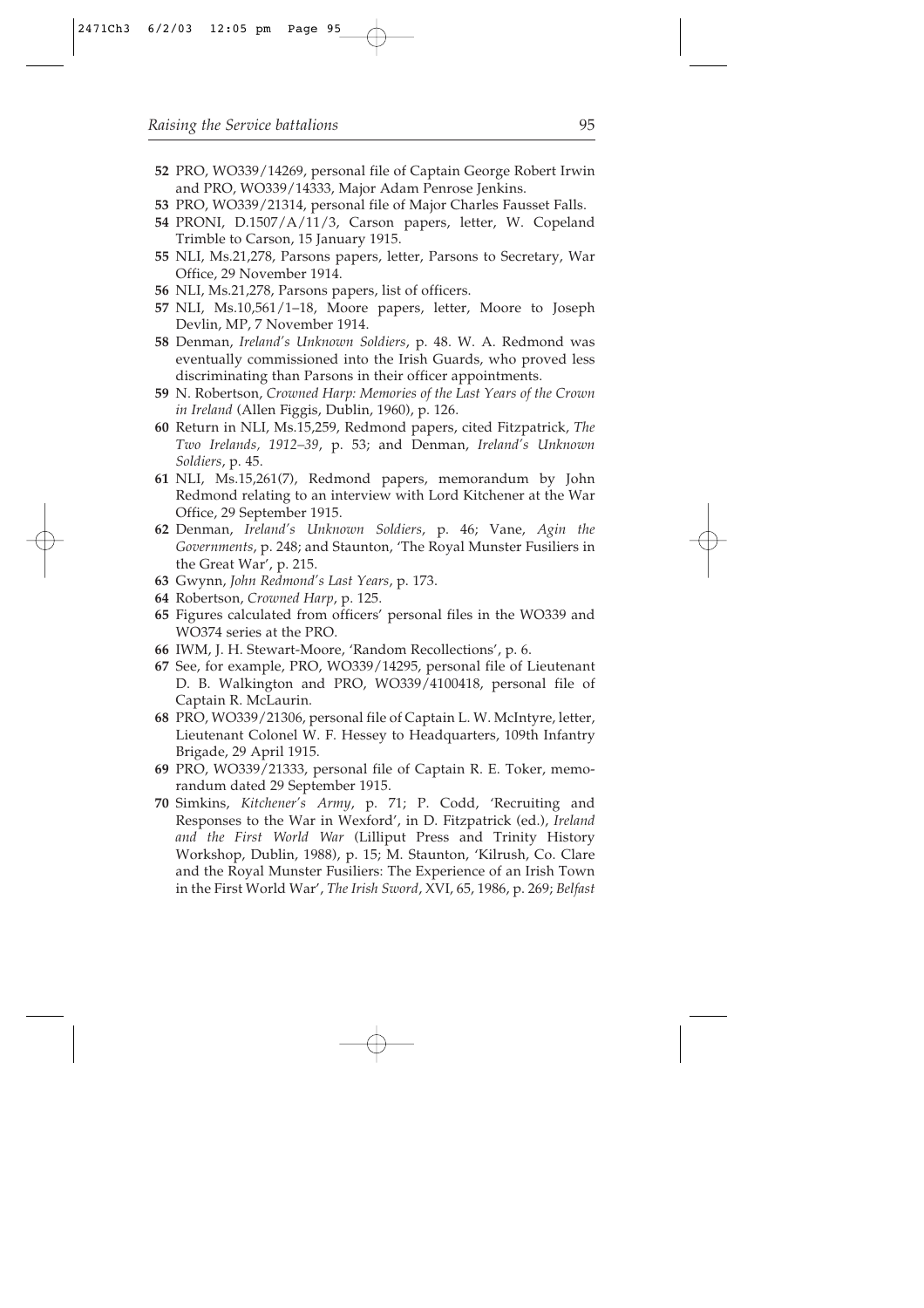*Newsletter*, 22 June 1917, cited in Mercer, 'For King, Country and a Shilling a Day', p. 14; and IWM, Roll Book for No 3 Platoon, No 9 Section, 'A' Company, 10th Royal Inniskilling Fusiliers, compiled by Sergeant R. Campbell.

- **71** IWM, D. Starrett, 'Batman', p. 5.
- **72** IWM, 67/41/1, J. H. M. Staniforth, 'Kitchener's Soldier, 1914–18', p. 3.
- **73** *Ibid.*, p. 4.
- **74** LC, diary of Rifleman J. MacRoberts, 14th Royal Irish Rifles, p. 7.
- **75** M. Cooper (ed.), *We Who Knew: The Journal of an Infantry Subaltern during the Great War* (The Book Guild, Lewes, 1994), p. 16.
- **76** LC, diaries of Second Lieutenant David Campbell, p. 2.
- **77** H. Montgomery-Hyde, *Carson* (Constable, London, 1987), p. 378.
- **78** Crozier, *A Brass Hat in No Man's Land*, p. 45.
- **79** Hannon, 'The Irish Volunteers and the Concepts of Military Service and Defence, 1913–1924', pp. 115–16.
- **80** NLI, Ms.15,519, Redmond papers, letter, Parsons to Redmond, 12 December 1914.
- **81** NLI, Ms.15,519, Redmond papers, letter, Parsons to Redmond, 27 June 1915.
- **82** On the divisional loyalty in the 36th (Ulster) Division, see, PRONI, D.1295/2/1A–9, Wilfrid Spender, 'History of the U.V.F. and the 36th Division', p. 32. Spender was the GSO2 of the 36th (Ulster) Division during this period.
- **83** J. M. Bourne, *Britain and the Great War, 1914–1918* (Edward Arnold, London, 1989), p. 160; and J. M. Winter, *The Great War and the British People* (Macmillan, London, 1985), p. 31.
- **84** Johnstone, *Orange, Green and Khaki*, p. 94.
- **85** Denman, *Ireland's Unknown Soldiers*, p. 56.
- **86** Johnstone, *Orange, Green and Khaki*, pp. 193 and 197.
- **87** G. A. Cooper Walker, *The Book of the 7th Service Battalion, the Royal Inniskilling Fusiliers: from Tipperary to Ypres* (Brindley and Son Printers, Dublin, 1920), p. 5; and IWM, 86/65/1, Captain O. L. Beater diaries, entry for 14 July 1915.
- **88** IWM, 96/37/1, Miss D. Daubeny papers, letter, Lushington to D. Daubeny, 3 June 1915.
- **89** Vane, *Agin the Governments*, p. 250.
- **90** IWM, 79/35/1, D. Starrett, 'Batman', p. 5.
- **91** *County Down Spectator and Ulster Standard*, 25 September 1914, p. 5.
- **92** P. Buckland, *James Craig* (Gill and Macmillan, Dublin, 1980), p. 36; and St J. Ervine, *Craigavon: Ulsterman* (George Allen & Unwin, London, 1949), p. 298; Falls, *The History of the 36th (Ulster) Division*, p. 6; and Cooper Walker, *The Book of the 7th Service Battalion, the Royal Inniskilling Fusiliers*, p. 3.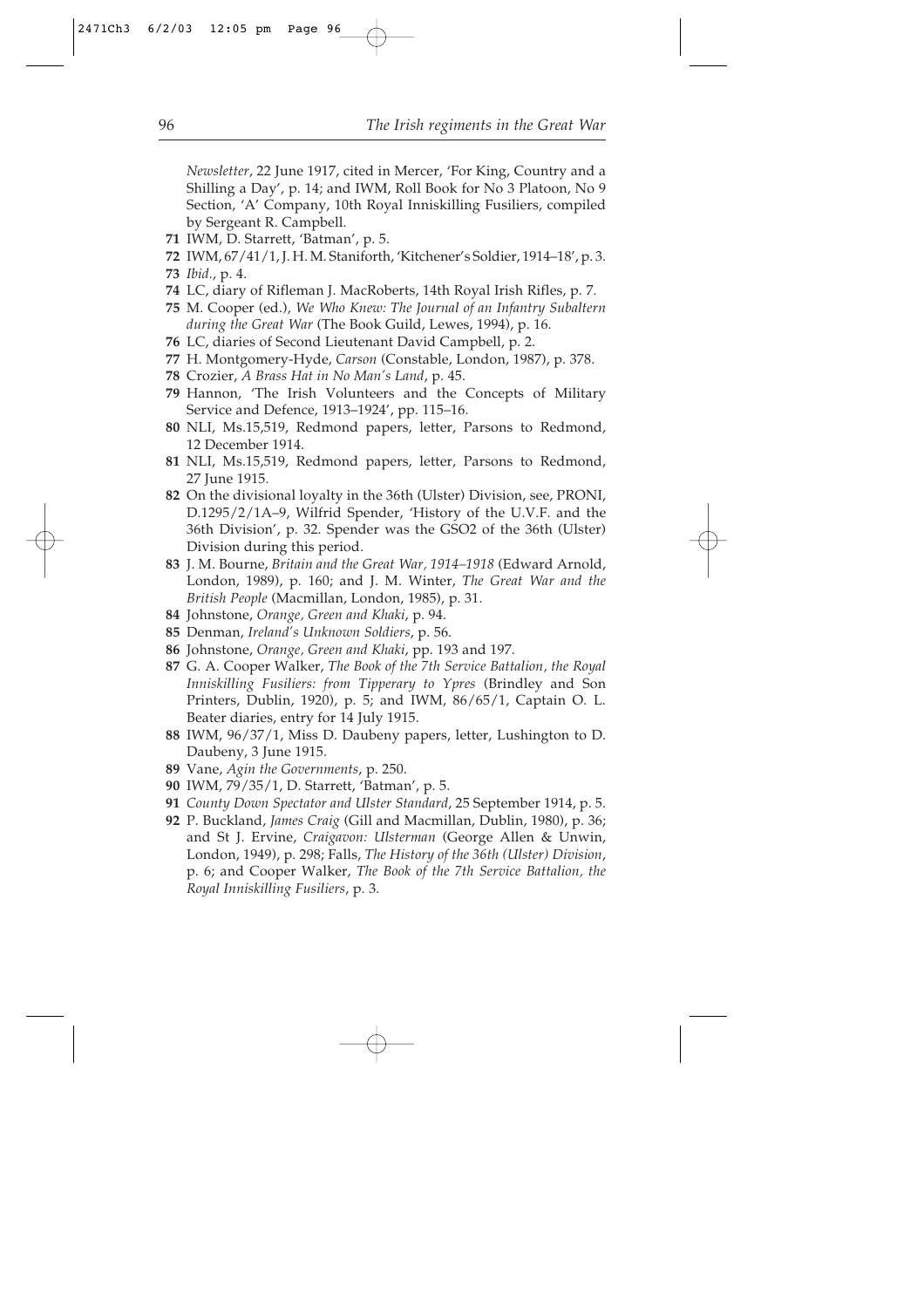- **93** Falls, *The History of the 36th (Ulster) Division*, pp. 13–14; and PRONI, D.3835/E/2/5/12A, Farren Connell papers, letter, Nugent to his wife, 16 October 1915.
- **94** Denman, *Ireland's Unknown Soldiers*, p. 50.
- **95** NLI, Ms.21,524, Parsons papers, Parsons's diary entries for 12 October 1914, 17 October 1914, 23 October 1914 and 30 October 1914.
- **96** Denman, *Ireland's Unknown Soldiers*, p. 50.
- **97** Gwynn, *John Redmond's Last Years*, pp. 194–5; and Mercer, 'For King, Country and a Shilling a Day', p. 12. Parsons complained that 'the unfortunate Tipperary Brigade has been regarded as an Orange Brigade, even by people who ought to have known better', NLI, Ms.15,261(3), Redmond papers, letter, Parsons to Redmond, 6 May 1915.
- **98** Gywnn, *John Redmond's Last Years*, p. 177.
- **99** NLI, Ms.21,278, Parsons papers, letter, Tennant to Parsons, 26 February 1915.
- **100** NLI, Ms.21,278, Parsons papers, letter, Parsons to Tennant, 27 February 1915.
- **101** C. Falls, *The History of the First Seven Battalions, The Royal Irish Rifles (now the Royal Ulster Rifles) in the Great War* (Gale and Polden, Aldershot, 1925), vol. II, p. 20; S. Geoghegan, *The Campaigns and History of the Royal Irish Regiment, vol. II: From 1900 to 1922* (William Blackwood, Edinburgh and London, 1927), p. 111; E. Parks, *The Royal Guernsey Militia: A Short History and List of Officers* (La Société Guernesiaise, St Peter Port, Guernsey, 1992), pp. 20–2; and E. Parks, 'Guernsey's Contribution to the 16th (Irish) Division', *The Irish Sword*, XVIII, 73, 1992.
- **102** D. Gwynn, *The Life of John Redmond* (George G. Harrap & Co. Ltd., London, 1932), pp. 403–4. On the formation and career of the Tyneside Irish Brigade see F. Forde, 'The Tyneside Irish Brigade', *The Irish Sword*, XVI, 1984.
- **103** Gwynn, *The Life of John Redmond*, p. 400. This quote is apparently taken from a letter sent by Parsons to Mr Crilly, the Secretary of the United Irish League of Great Britain.
- **104** Denman, *Ireland's Unknown Soldiers*, p. 55.
- **105** NLI, Ms.15,225, Redmond papers, letter, Redmond to General H. C. Sclater, War Office, 9 August 1915.
- **106** NLI, Ms.15,225, Redmond papers, letter, Redmond to Sclater, 27 July 1915.
- **107** Details from Royal Ulster Rifles Museum, Membership roll for 14th Royal Irish Rifles, 1914–15.
- **108** *Irish News and Belfast Morning News*, 12 April 1915, p. 6. and 16 April 1915, p. 4; and *Belfast Newsletter*, 14 April 1915, p. 12.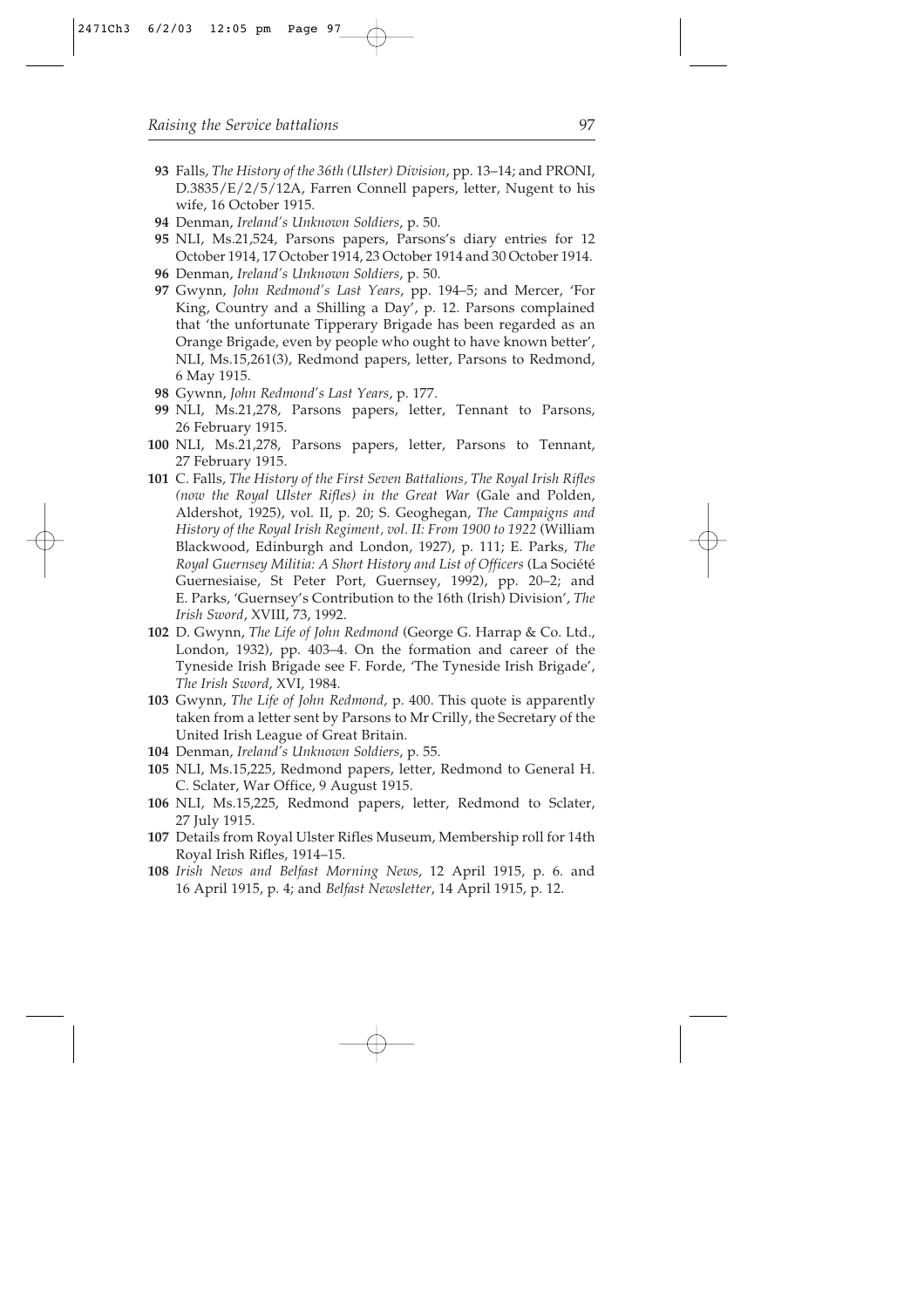- **109** E. M. Spiers, *The Late Victorian Army*, 1868–1902 (Manchester University Press, 1992), p. 216 and J. M. Brereton, *The British Soldier: A Social History from 1661 to the Present Day* (The Bodley Head, London, 1986), p. 10; A. R. Skelly, *The Victorian Army at Home: The Recruitment and Terms and Conditions of the British Regular, 1859–1899* (Croom Helm, London, 1977), pp. 38–9; and IWM, 96/37/1, Daubeny papers, letter, Lieutenant S. E. J. C. Lushington to Miss D. Daubeny, 18 February 1915.
- **110** G. Mitchell, '*Three Cheers for the Derrys!*'*: A History of the 10th Royal Inniskilling Fusiliers in the 1914–18 War* (Yes! Publications, Derry, 1991), p. 24.
- **111** IWM, 79/35/1, D. Starrett, 'Batman', p. 13.
- **112** I.W.M., 86/65/1, Captain O. L. Beater diaries, entry for 31 July 1915.
- **113** P. Simkins, 'Soldiers and Civilians: Billeting in Britain and France', in I. F. W. Beckett and K. Simpson (eds.), *A Nation in Arms*, pp. 166–87.
- **114** PRONI, D.1295/2, Wilfrid Spender papers, cited, Orr, *The Road to the Somme*, p. 55.
- **115** Mitchell, *'Three Cheers for the Derrys*!', p. 24.
- **116** C. Costello, *A Most Delightful Station: The British Army on the Curragh of Kildare, Ireland, 1855–1922* (The Collins Press, Cork, 1996), p. 290.
- **117** Simkins, *Kitchener's Army*, pp. 239–44.
- **118** PRO, WO86/65, p. 77 and WO86/66, p. 111.
- **119** Denman, *Ireland's Unknown Soldiers*, p. 55.
- **120** While the 47th and 48th Brigades went to France in November 1915, the 49th Brigade did not embark until February 1916, Johnstone, *Orange, Green and Khaki*, p. 198.
- **121** IWM, 67/41/1, J. H. M. Staniforth, letters to his parents, 24 October 1914, 1 November 1914 and 25 December 1914, cited in J. H. M. Staniforth, 'Kitchener's Soldier', pp. 14–15, 23 and 35–6.
- **122** IWM, 67/41/1, letter, Staniforth to his parents, 1 November 1914, cited in 'Kitchener's Soldier, 1914–18', p. 23.
- **123** NLI, Ms.21,524, Parsons papers, entry of 2 November 1914 in Parsons's diary. It is worth noting that a mutiny in the 1st Royal Inniskilling Fusiliers in 1887 appears to have been similarly dismissed as a 'drunken row'. See G. Dominy, 'More than just a "Drunken Brawl"? The Mystery of the Mutiny of the Inniskilling Fusiliers at Fort Napier, 1887', *Southern African–Irish Studies*, I, 1991.
- **124** IWM, 67/41/1, letter, Staniforth to his parents, 25 December 1914, cited, 'Kitchener's Soldier, 1914–18'.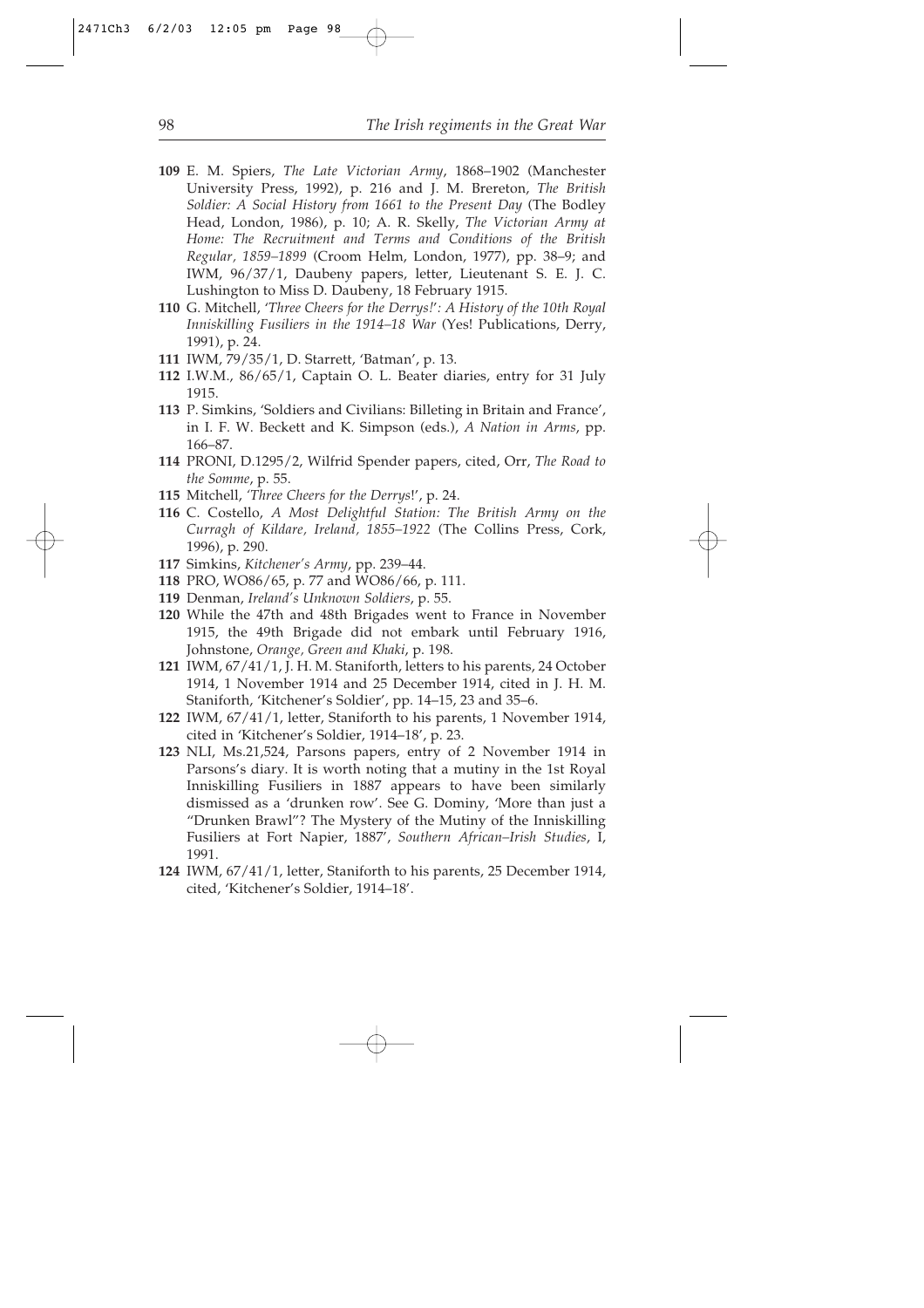- **125** Mitchell, *'Three Cheers for the Derrys*!', p. 29; and Orr, *The Road to the Somme*, p. 64.
- **126** LC, diary of Rifleman J. MacRoberts, 14th Royal Irish Rifles, pp. 63–4.
- **127** The battalions considered were 8th and 10th Royal Inniskilling Fusiliers, 9th, 13th and 14th Royal Irish Rifles, 6th Connaught Rangers and 6th and 8th Royal Dublin Fusiliers.
- **128** Royal Ulster Rifles Museum, Anon, 'Service with the 14th Battalion, Royal Irish Rifles (Young Citizen Volunteers), 1914–18 War', p. 61.
- **129** I would like to thank Mr Tom Burke of the Royal Dublin Fusiliers Association for showing me his work in progress, which suggests that men killed while serving in the 6th Royal Dublin Fusiliers were born overwhelmingly in largely working-class areas of Dublin; those of the 8th Battalion came, in many cases, from lowermiddle-class backgrounds.
- **130** NLI, Ms.15,261(2), Redmond papers, letter, de Montmorency to John Redmond, 24 January 1915.
- **131** IWM, J. H. Stewart-Moore, 'Random Recollections', p. 10; and Orr, *The Road to the Somme*, p. 78.
- **132** See PRO, WO81/144, Judge Advocate General's office books, letter, Judge Advocate General to the GOC, 36th Division, 22 April 1915, p. 504.
- **133** *County Down Spectator and Ulster Standard*, 30 October 1914, p. 5.
- **134** *Ibid.*, 26 March 1915, p. 8.
- **135** *Ibid.*, 14 May 1915, p. 5.
- **136** Costello, *A Most Delightful Station*, p. 171.
- **137** Crozier, *A Brass Hat in No-Man's Land*, pp. 49–50.
- **138** White, *The Terrors*, p. 15.
- **139** *County Down Spectator and Ulster Standard*, 23 April 1915, p. 5.
- **140** Royal Inniskilling Fusiliers Museum, Colonel F. J. M. Mc Crory, 'The History of the 36th (Ulster) Division: The 10th Royal Inniskilling Fusiliers (The Derrys)', p. 5.
- **141** Letter (undated, but c. July 1915), Powell to Black, cited, W. E. Dornan, *1850–1950, One Hundred Eventful Years: An Outline History of the City of Belfast Y.M.C.A*. (Nicholson and Bass, Belfast, 1950), p. 44.
- **142** LC, J. MacRoberts papers, p. 5.
- **143** *County Down Spectator and Ulster Standard*, 27 November 1914, p. 5.
- **144** LC, J. MacRoberts papers, p. 2.
- **145** Vane, *Agin the Governments*, pp. 253–4.
- **146** NLI, Ms., 15,225, Redmond papers, letter, Redmond to General H. C. Sclater, 8 July 1915.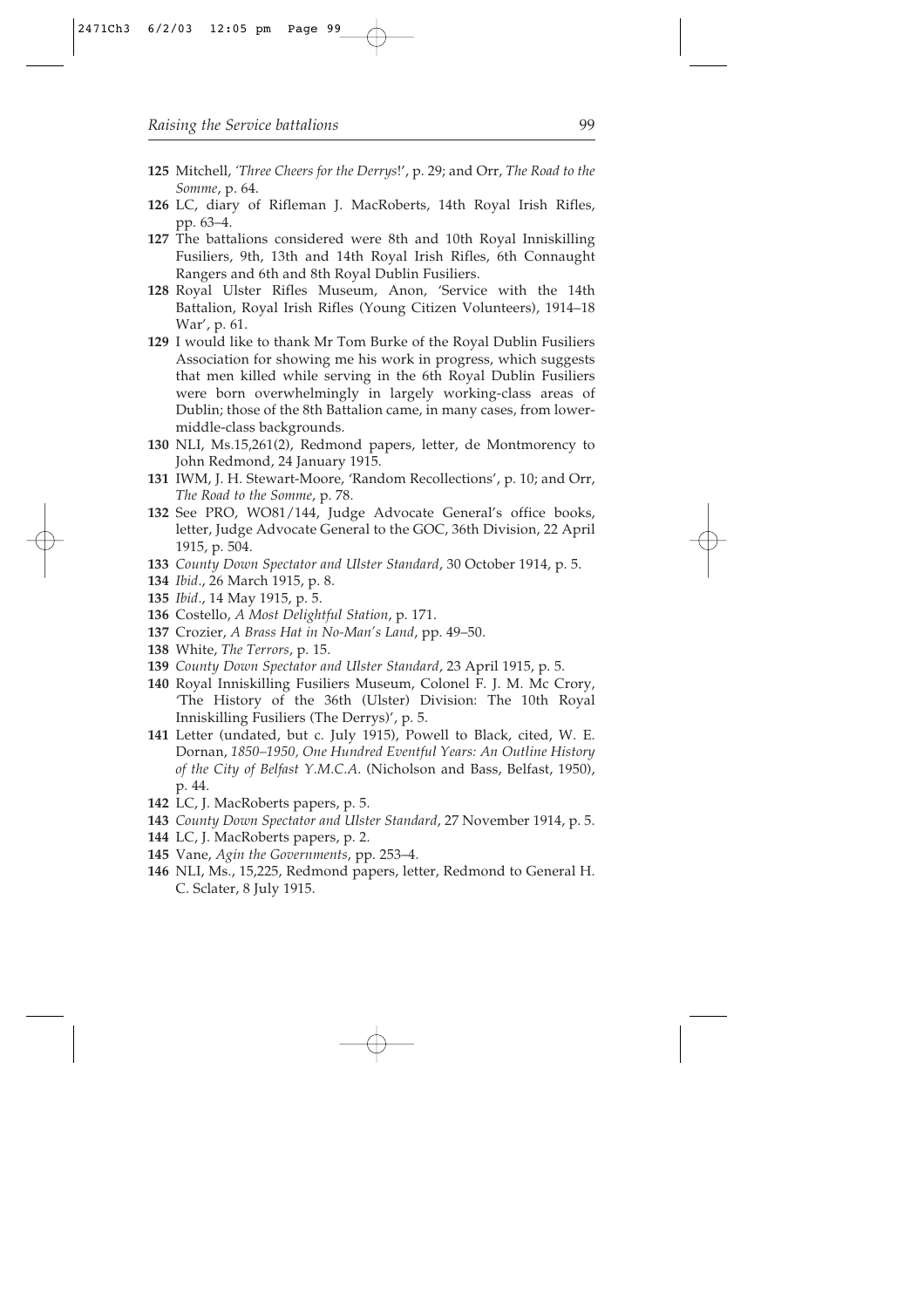## Adjusting and adapting

The period from July 1915 to September 1916 saw the peak of Irish involvement on the Western Front, with the arrival of the 16th (Irish) and 36th (Ulster) Divisions in that theatre and also saw a significant contribution of Irish troops, both regulars and members of the 10th (Irish) Division, to the British forces in the Eastern Mediterranean. This period saw a number of disciplinary problems occurring in Irish units. Some regular units, which had reformed on a number of occasions, witnessed indiscipline from members of the unit who felt insulted at being left as a cadre when their comrades went into action. The 16th (Irish) and 36th (Ulster) Divisions, as examined in the previous chapter, suffered from a number of inherent defects in discipline which became increasingly obvious in France. A number of officers and NCOs proved completely unsuitable for front-line service and insufficient training contributed to poor trench discipline. Finally, the High Command feared that the Easter Rising of April 1916 would lead to serious breaches of discipline in some Irish units.

This chapter will begin with a consideration of disciplinary problems in Irish regular battalions serving on the Western Front during this period. Secondly, the discipline and morale of the 10th (Irish) Division at Gallipoli and Salonika will be evaluated. Thirdly, the experiences of the 16th (Irish) and 36th (Ulster) Divisions in adapting to active service will be considered, especially in terms of their courts martial records. Fourthly, the experiences of the 10th (Irish) Division at Gallipoli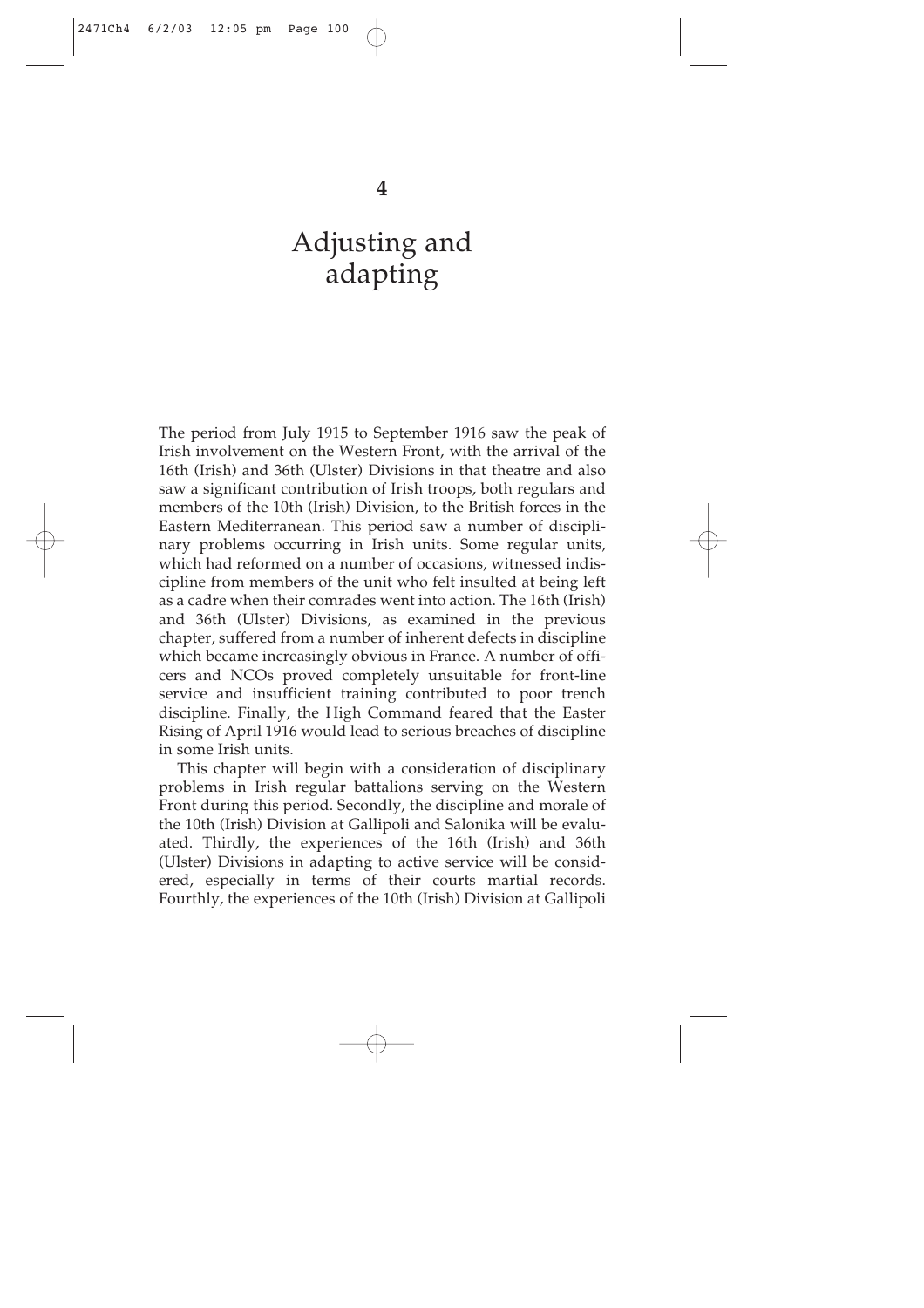and Salonika, the 16th (Irish) Division at Hulluch and Ginchy and the 36th (Ulster) Division at Thiepval will be assessed with reference to discipline. Fifthly, the impact of the Easter Rising on Irish units serving on the Western Front will be assessed. Finally, consideration will be given to the development of measures, official and unofficial, designed at maintaining morale.

The disciplinary record of the regular Irish units serving on the Western Front between October 1915 and September 1916 was very varied. While the 2nd Royal Munster Fusiliers had a mere thirty-seven courts martial, the 2nd Royal Inniskilling Fusiliers had a staggering 117 cases. The overall average number of cases for Irish regular infantry battalions was fifty-eight. A number of units with large numbers of courts martial in August 1914 to September 1915 had improved considerably in the October 1915 to September 1916 period. For example, the 2nd Royal Dublin Fusiliers with 150 cases in the former period, shrank to just 95 in the latter, while the number of courts martial held on men serving in the 2nd Royal Irish Rifles fell from 119 cases to just 67. However, this picture is by no means uniform. The 2nd Royal Inniskilling Fusiliers had ninety-four men tried by courts martial between August 1914 and September 1915, but 117 from October 1915 to September 1916. Nevertheless, overall, the disciplinary record of the Irish regular units was improving over these periods. If we compare the 15 Irish units which served continuously on the Western Front from 1914 to September 1916, the number of men tried by courts martial had fallen in 10 units, remained the same in 2 and risen in 3.

As noted in chapter 2, it is very difficult to account for many of these variations. In terms of casualties the 1st Royal Inniskilling Fusiliers had a much higher number than the 2nd Royal Inniskilling Fusiliers but a better disciplinary record, whereas the 2nd Royal Dublin Fusiliers had a worse courts martial record than the 1st Royal Dublin Fusiliers and a higher casualty rate.<sup>1</sup> Nevertheless, a few trends are clear. It is noticeable that units which moved to other formations had improved disciplinary records while serving in their new formation. This is perhaps most noticeable in the case of the 2nd Leinster Regiment. This unit had 145 men tried by courts martial in the August 1914 to September 1915 period, but this fell to sixty-four during October 1915 to September 1916. This dramatic reduction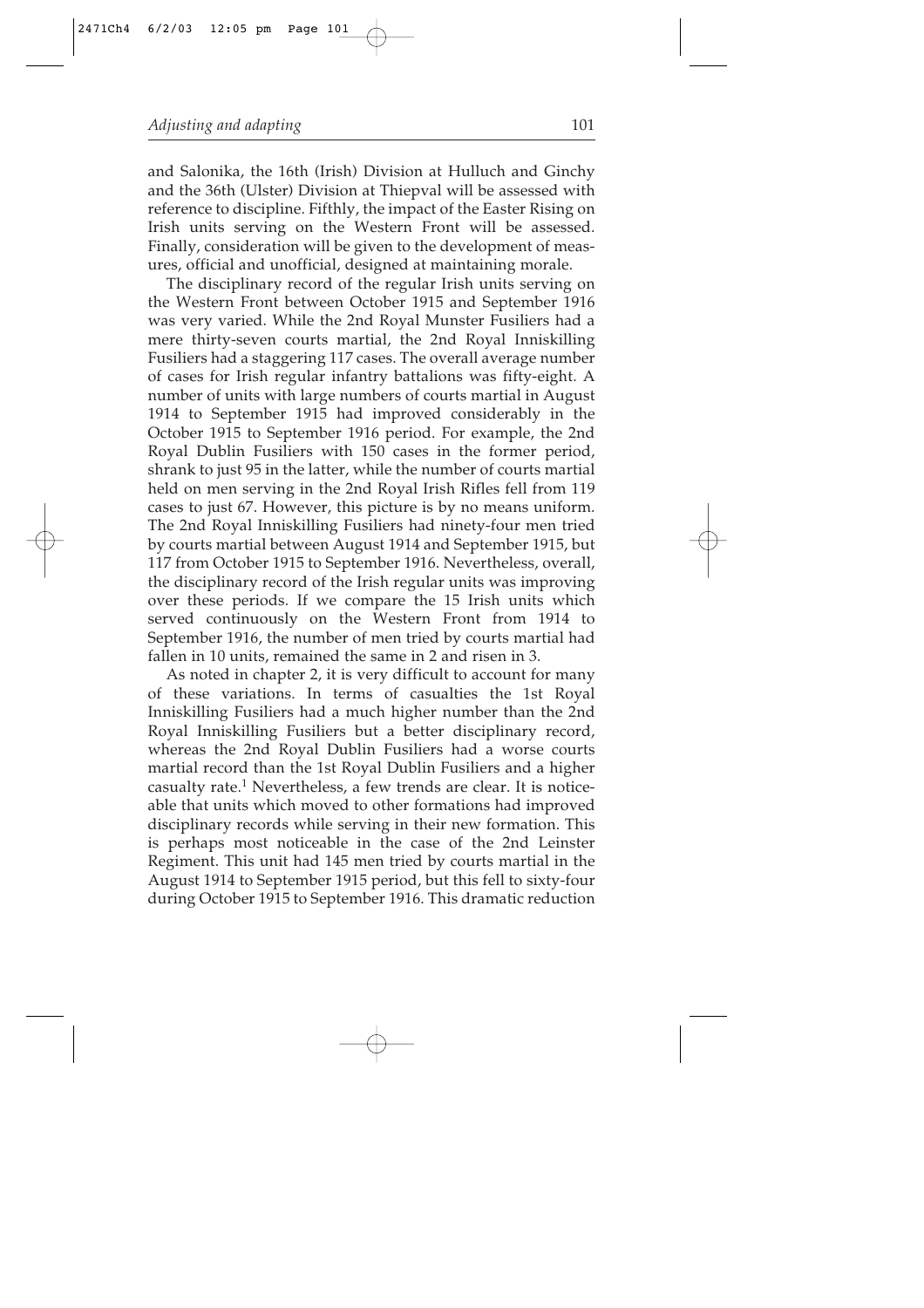would appear to be a result of this battalion's movement to the 73rd Brigade, 24th Division in October 1915. Similar reductions occurred in the 2nd Royal Irish Rifles which joined the 74th Brigade, 25th Division, also in October 1915 and the 2nd Royal Irish Regiment, which was transferred to the 4th Division in May 1916.

The impact which these moves had on discipline is somewhat surprising, given that they were breaking up formations which had served together since the start of the war. Certainly the transfer from the 6th to the 24th Division was regarded as 'sad news' by officers in the 2nd Leinster Regiment.<sup>2</sup> By contrast, men in the 2nd Royal Irish Rifles seem to have been very enthusiastic about their transfer. As Father Henry Gill noted, 'It is now certain that we are to be put into 25th. Division, one of K[itchener]'s. All are delighted at the prospect of getting away from Hooge and Salient ... We shall be the only regular Brigade in the Division and will I suppose, be its back-bone.'<sup>3</sup> Gill further noted that Major General Haldane, GOC 3rd Division, told the men that they were being sent to the 25th Division as they were his most senior brigade.<sup>4</sup> This tactful speech made it clear that the 2nd Royal Irish Rifles were, in no way, being passed to another formation as a form of punishment. John Lucy, commenting on how the 2nd Royal Irish Rifles acted as instructors, wrote,

We were a bad lot to bring into that peaceful scene. Incredibly [sic] we listened to stories of flat-capped enemy troops who showed themselves at dawn and wished the British 'Good Morning'. Now we knew why the Regulars were broken up, and we automatically did what was expected. There was no choice anyway. The morning greeters were shockingly killed off . . . The New Army battalions got used to the more warlike atmosphere we brought with us, and shortly took it very much for granted ... These battalions got over their awe of us when they discovered they could do some things as well or better than we could, and they were far keener in the main than we were, because they had a tradition to build up, whereas we had become used to ours, and did not exert ourselves in any outstanding way simply to maintain it.<sup>5</sup>

Lucy mentioned that this experience with Service battalions gave men of the 2nd Royal Irish Rifles a great respect for the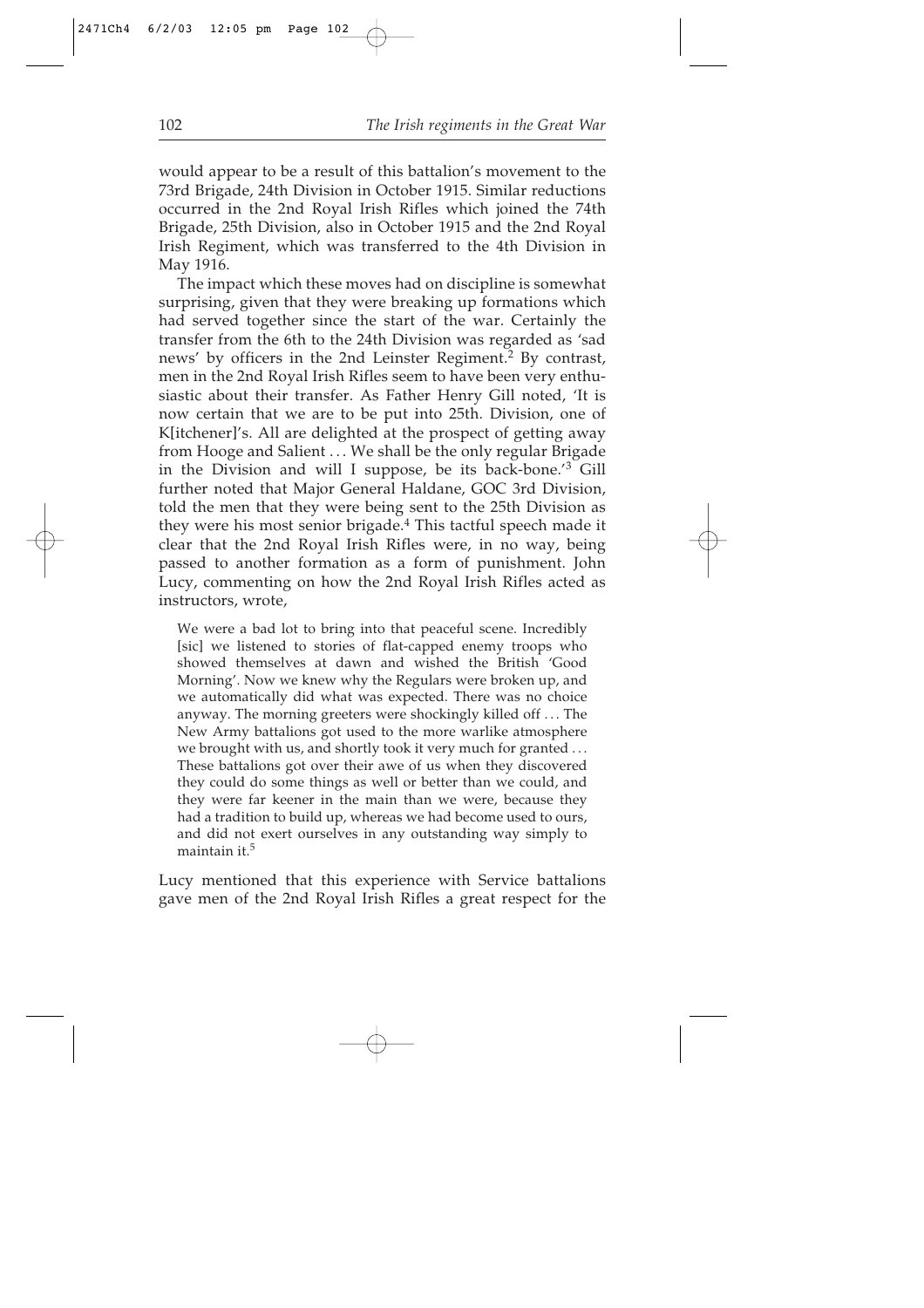Kitchener units. $6$  His account also suggests that the regulars of his battalion enjoyed their role of instructors. Therefore, they presumably did not want to see their battalion lose its prestige by having a worse court martial record than its New Army comrades. While the exchange of regular and New Army units, following the failures of the 21st and 24th Divisions at Loos,<sup>7</sup> may have improved the disciplinary record of the 2nd Royal Irish Rifles and 2nd Leinster Regiment, it has been judged, generally, as a failure. As Clive Hughes comments, 'The regulars were intended to "stiffen" the new formations, and, while there might have been some success in Lucy's case, generally it had little effect in the long term.'<sup>8</sup>

A number of other Irish units saw a change in their brigading, or duties, which it is worth examining with reference to discipline. The 1st Royal Inniskilling Fusiliers, 1st Royal Munster Fusiliers and 1st Royal Dublin Fusiliers, all in the 29th Division, arrived in France in March 1916, having served at Gallipoli. These battalions appear to have adapted well to service in France, indeed, in June 1916, Major General H. B. Delisle, GOC 29th Division, stated that, 'The discipline in the 1st. Batt.[alion] R.[oyal] Inn[i]s.[killing] F.[usiliers] is excellent.'<sup>9</sup>

Other battalions faced less popular assignments. Following heavy losses at Loos in September 1915, the 2nd Royal Munster Fusiliers became pioneers to 1st Division. As one officer noted,

From the end of November until early February 1916 over 2 months of a bitter winter, we spent our lives in the most demoralising assignment it is possible to imagine. Every night at dusk we marched up the line from Mazingarbe under intermittent shellfire to the trenches ... From then until an hour before dawn we worked solidly in the most appalling conditions, rebuilding trenches . . . Dawn would find us back in Mazingarbe, a revolting and unrecognisable collection of sewer navvies caked from head to foot, mud in our hair, our ears, our eyes, and gritting between our teeth. To crown it all, we had casualties nearly every night and we were not even recognised as fighting men. The most heartbreaking part of the whole affair was that we had to spend the day trying to clean ourselves up and dry our clothing knowing all the time that we must start all over again that evening . . . Throughout January drafts of young Irishmen arrived and put new blood into the regiment. When at last, in February, the news came through that the battalion was to rejoin the Third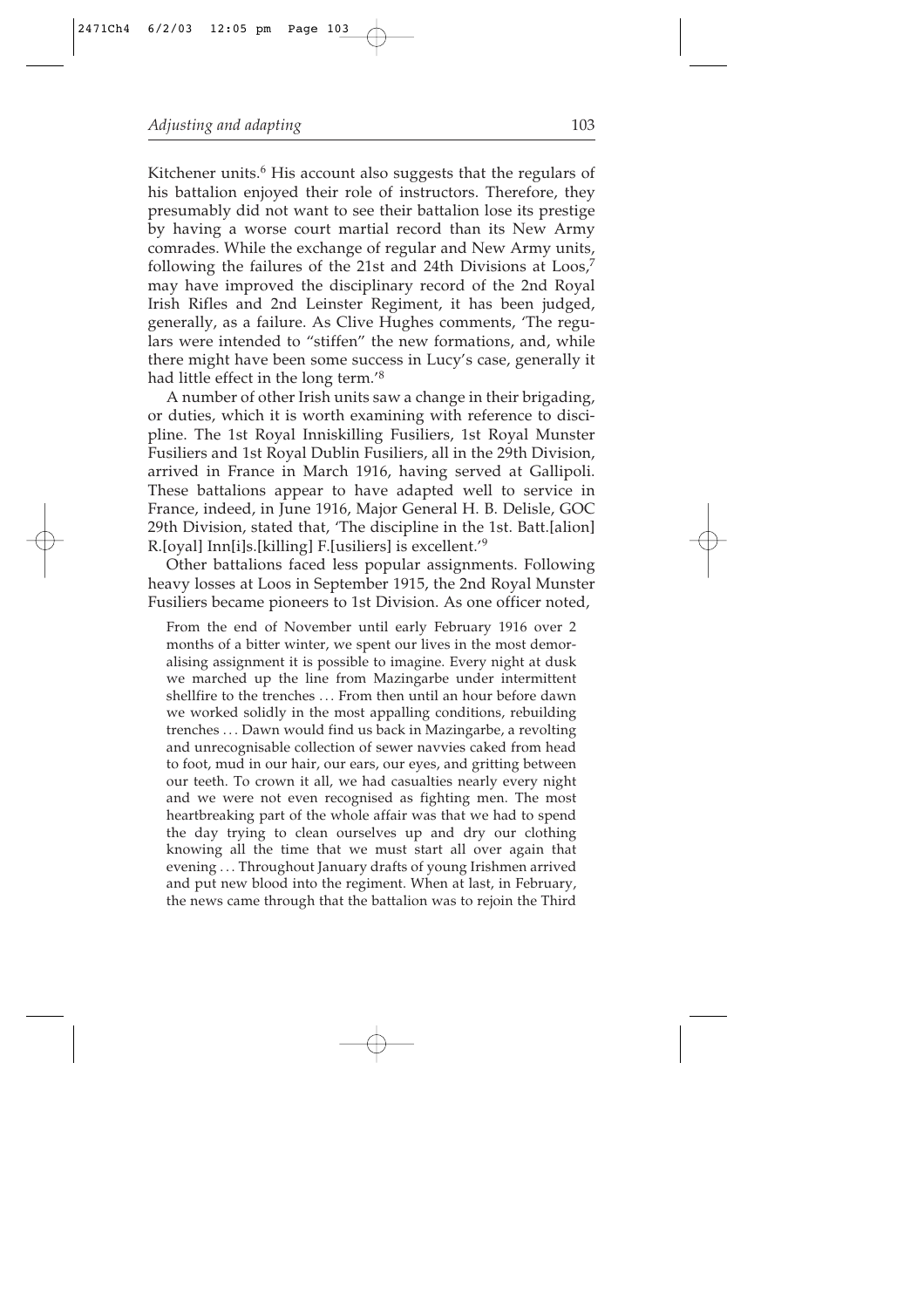Brigade, morale went sky-high overnight. Pioneer work had slowly been eating out the souls of the old soldiers.<sup>10</sup>

This period of pioneer work, therefore, appears to have sapped morale and led to a small, if significant rise in the numbers of courts martial in the Battalion. It is, perhaps, no coincidence that it was during this period that Private J. Graham was executed for desertion and obtaining money with false pretences, although, unfortunately no officer commenting on this case gave any indication of how the High Command viewed discipline in the 2nd Royal Munster Fusiliers.<sup>11</sup>

Another issue with regard to discipline is that units with good courts martial records were often sent to other theatres. Thus the 1st Royal Irish Regiment, 2nd Royal Irish Fusiliers, 1st Connaught Rangers and 1st Leinster Regiment were all sent to Salonika. This would appear to suggest that units which maintained good disciplinary records while serving on the Western Front were transferred to less arduous theatres as a reward, although no direct evidence of such a policy has come to light.

The impact of officers being tried by courts martial is also worthy of consideration. This was particularly evident in the 2nd Royal Munster Fusiliers where the CO, Major and Temporary Lieutenant Colonel T. T. Stubbs, was cashiered for drunkenness on 25 March 1916. Six weeks later, Lieutenant S. S. Byrne, of the same unit, was cashiered for cowardice and offences under Section 40 of the Army Act. This failure of leadership, especially in Stubbs' case, does not appear to have adversely affected discipline in the 2nd Royal Munster Fusiliers, which had one of the best disciplinary records of any Irish unit during this period. This would suggest that officers serving in regular units who were clearly failing in their duties were quickly removed, before their actions led to similar problems amongst the rank and file.

The 2nd Royal Munster Fusiliers faced another disciplinary problem during this period over the establishment of a cadre system, which, paradoxically, demonstrated high morale in this unit. On 14 July 1916 the warrant officers of the battalion caused 'serious unrest':

They had a grievance, and demanded an interview with the Commanding Officer. On inquiry by the latter, he elicited the information that the warrant officers considered *they were being*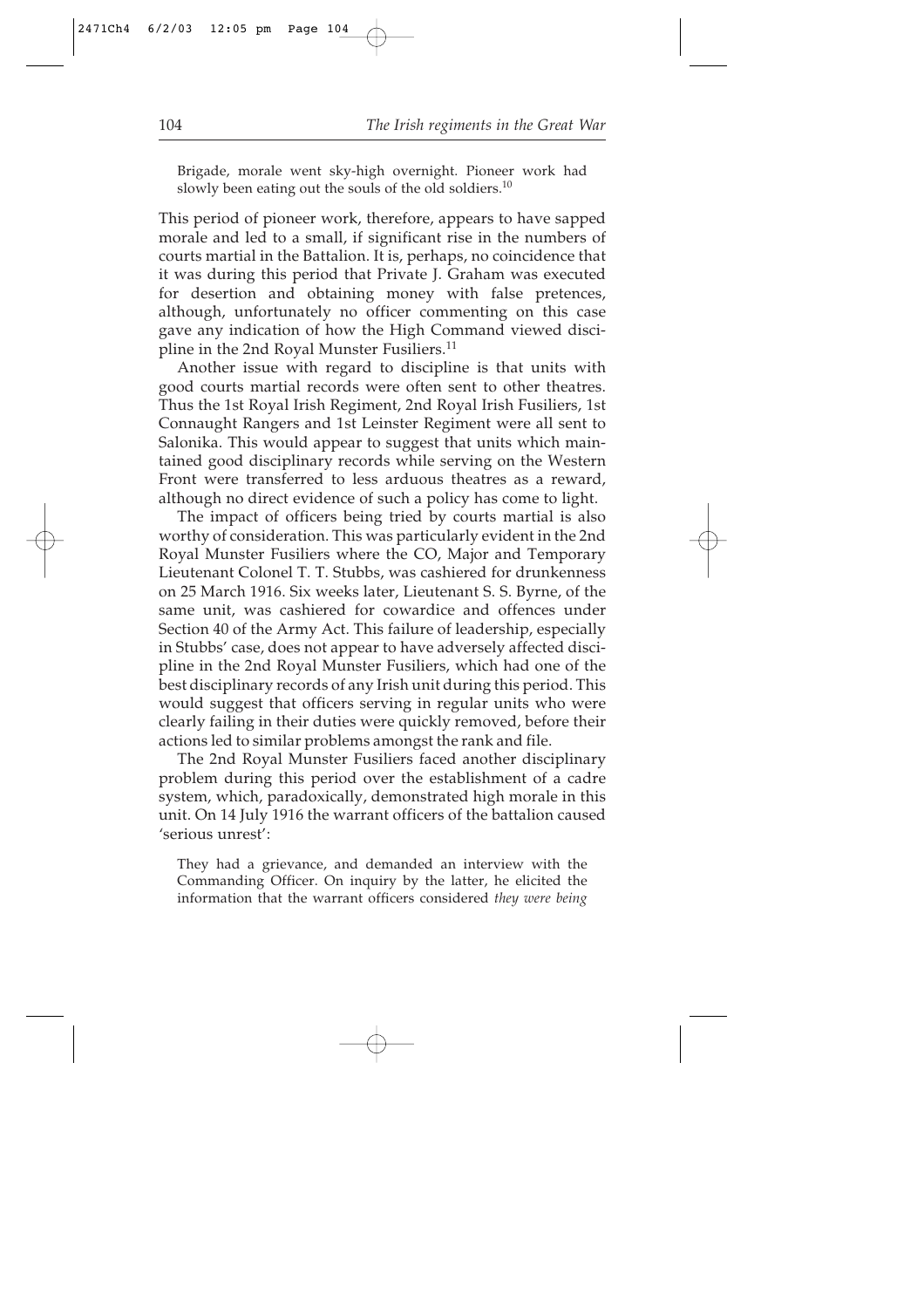*very unfairly treated in being kept out of the battle, and wanted to know what they had done to deserve such a fate*. Headed by Regimental Sergeant Major Ring ... they requested, almost demanded, that they should be allowed to take their usual places in action. Finally Colonel Lyons permitted two of the company sergeant-majors to fight with their companies, the remainder being left behind. The toss of a coin decided which these should be, and one of the losers to this day asserts that his rival used a double-headed penny.<sup>12</sup>

The 2nd Royal Munster Fusiliers had introduced the cadre system of keeping a reserve of NCOs on which to rebuild the battalion after a major action, in August 1914. This preservation of experienced NCOs, which was not introduced into the BEF as a whole until July 1916,<sup>13</sup> along with the constant refusal of Regimental Sergeant Major John Ring to accept promotion, may well explain how this battalion maintained such a good court martial record in the face of demoralising pioneer work and the court martial of its CO.

Discipline in the regular Irish units was under pressure from two other measures during this period, namely the partial collapse of the army's drafting system and the transfer of experienced officers, NCOs and, even other ranks, in Irish cavalry regiments to other units. Traditionally, regular units of the British army had relied on their depots and post-1908 Special Reserve battalions to send them drafts in the event of war.<sup>14</sup> However, given the high losses experienced by regular Irish units and the downturn in Irish recruitment, evident long before the Easter Rising, this system was beginning to break down.<sup>15</sup> This, of course, was not endemic to Irish units; as early as February 1916 it was decided to draft men of the 1/9th Argyll and Sutherland Highlanders and 1/4th Cameron Highlanders to their 1st and 2nd Battalions and to amalgamate the 1/4th and 1/5th Black Watch.<sup>16</sup> The collapse of the drafting system is demonstrated by the number of drafts from various Irish Special Reserve units, sent to the 2nd Royal Dublin Fusiliers, during a two-week period in July 1916. This battalion received 54 men from the Royal Dublin Fusiliers, 52 from the Royal Munster Fusiliers, 63 from the Royal Irish Regiment, 18 from the Leinster Regiment, 9 from the Royal Irish Fusiliers, 4 from the Royal Irish Rifles, 4 from the Royal Inniskilling Fusiliers and 2 from the Connaught Rangers.<sup>17</sup>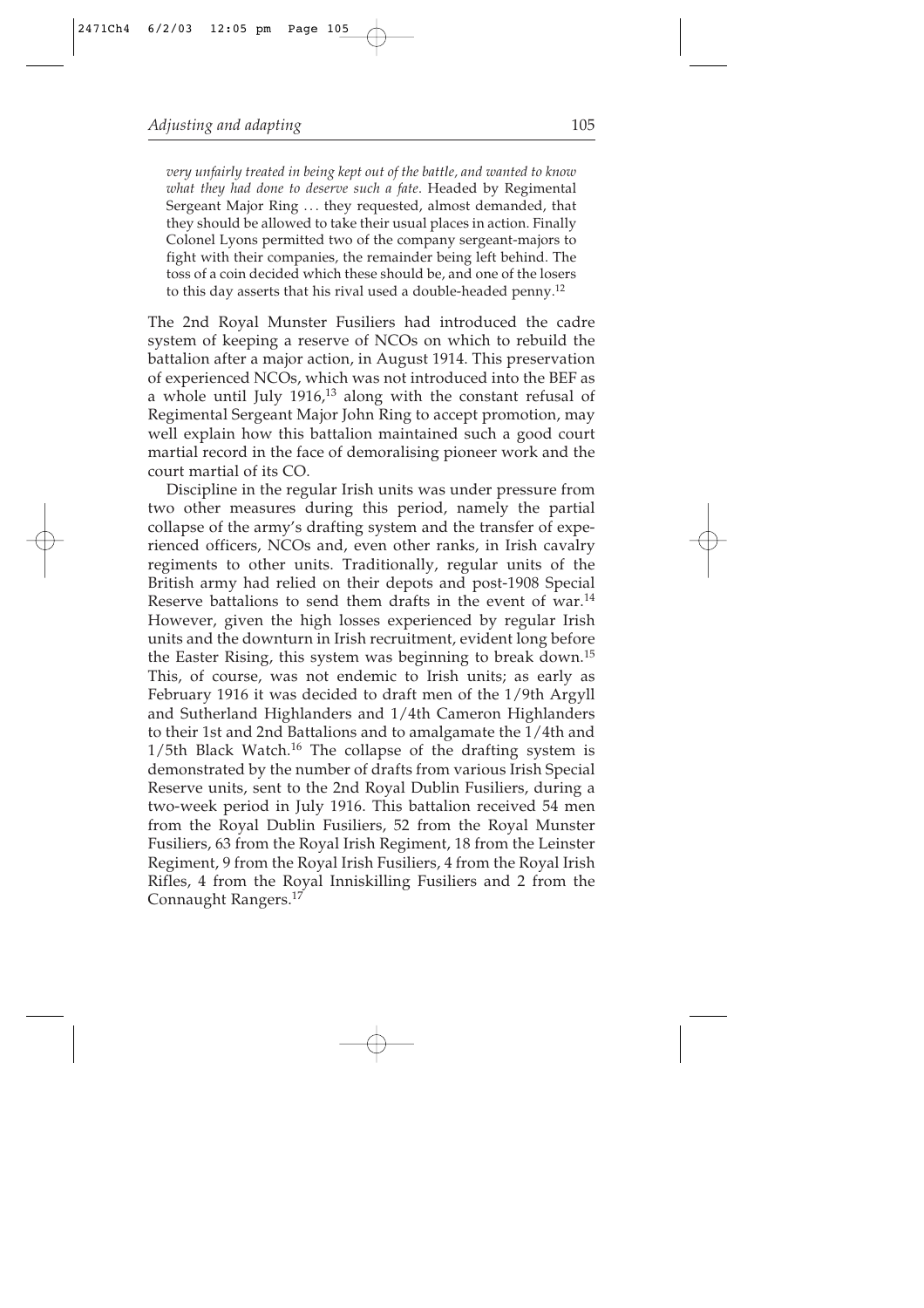What frustrated officers in Irish regular units was the apparent insensitivity with which the War Office appeared to deal with their recruiting problems. As Hitchcock noted in July 1916,

Owing to the heavy demands for reinforcements from the Somme area, there seemed to be no discrimination with regard to men being sent to their own units. Two hundred men of the Connaught Rangers were sent up the line to join the Munsters, who had suffered severely in the attack on Mametz Wood. A Leinster draft of over fifty was sent to the Black Watch! Posting men of one Irish regiment to another was reasonable, but sending Leinsters to join any regiment but an Irish one gave cause for much legitimate grousing.<sup>18</sup>

This indiscriminate drafting policy therefore appears to have been deeply resented by officers in the units concerned and, presumably, was also unpopular amongst members of new drafts, who had enlisted into a specific regiment and expected to serve in one of its battalions overseas. However, having acknowledged this, there is no indication that this policy led to any serious disciplinary problems in Irish regular units. Indeed, it may have led to greater discipline amongst members of a new draft, in the hope that this would lead to their acceptance by the battalion concerned.

The stalemate of trench warfare meant that, increasingly, cavalry units on the Western Front became redundant. This situation meant that they were seen as an excellent source of trained officers, NCOs and other ranks for infantry units and, indeed, many ambitious officers, seeking faster promotion, applied for transfer to front-line infantry units. On 28 November 1915, alone, the 6th Inniskilling Dragoons lost three of their squadron sergeant majors, who were promoted and transferred to other units; none of these men had less than sixteen and a half years service.<sup>19</sup> In May 1916 it would appear that a draft of one lieutenant and seventy-five other ranks of the 8th Hussars was sent to the 36th (Ulster) Division.<sup>20</sup> While, in August 1915 the 1st Royal Munster Fusiliers received a number of men compulsorily transferred from lancer regiments.<sup>21</sup>

With regard to officers, the 5th Lancers alone lost two experienced officers in this period. In September 1916 Lieutenant Sharpe transferred to the 2nd Leinster Regiment,<sup>22</sup> while in July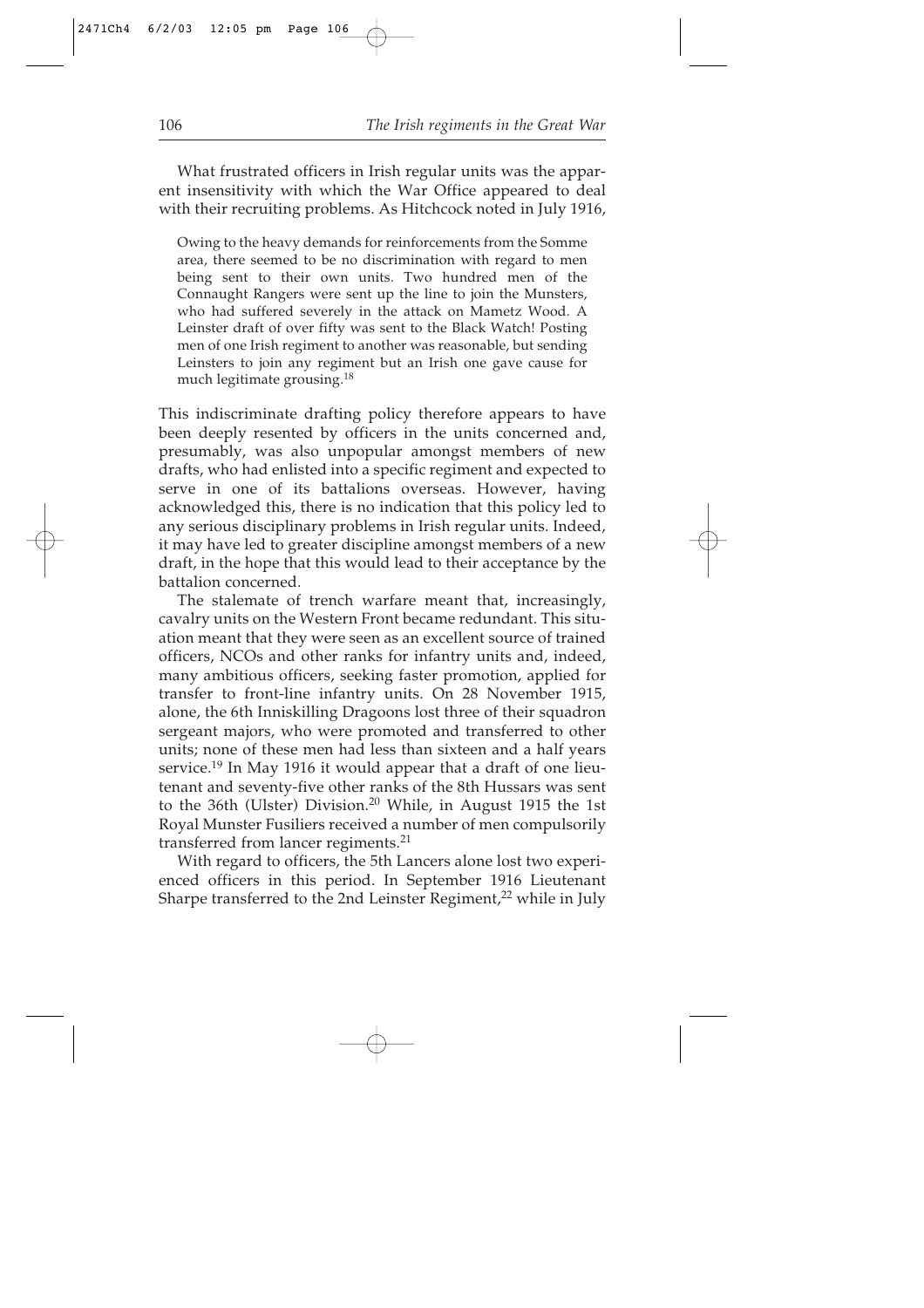1916 Captain A. G. McClintock was promoted and became the CO of the 9th King's Own Yorkshire Light Infantry.<sup>23</sup> By October 1916 there were serious concerns that this process had gone too far and the GOC, Cavalry Corps stated that, in future, no officers or NCOs were allowed to transfer from cavalry to infantry or Royal Flying Corps units.<sup>24</sup>

Finally, with respect to regular units, the point must be made that, purely from a practical point of view, the number of men tried by courts martial in regular units would naturally fall as the war progressed. In August 1914 units of the original BEF embarked for active service with a relatively large number of men in their ranks who had already committed military crimes, and when they committed another, these men would automatically be tried by courts martial. By contrast, in October 1915, many of these men were dead, their places taken by wartime recruits, who would be tried by their CO for their first and, perhaps, even second or third military crime, as long as this was of a minor nature, before being referred to trial by court martial. This partially explains why, in the face of high losses, especially of officers and NCOs, the disciplinary record of regular Irish units based on courts martial records generally improved in the July 1915 to September 1916 period.

As noted in chapter 3, the 10th (Irish) Division was fortunate in having access to large numbers of recently retired officers and NCOs, which was not the case for the other two Irish New Army divisions. This, combined with the 10th (Irish) Division going into action immediately upon arriving at Gallipoli, without the acclimatisation period which the other Irish divisions had on the Western Front, meant that no changes were made to officer appointments before the division landed at Gallipoli.

The 10th Division is one that has received little attention from historians. The two books specifically concerned with it significantly end with the evacuation from Gallipoli.<sup>25</sup> At Gallipoli itself, the Division seems to have performed very well and certainly the disciplinary record of the three battalions studied, the 5th Royal Irish Fusiliers, 5th Connaught Rangers and 6th Royal Dublin Fusiliers appears to be very good with 8, 1 and 3 courts martial respectively during August and September 1915.

Following heavy losses at Gallipoli the 10th (Irish) Division was transferred to Salonika in early October 1915. While the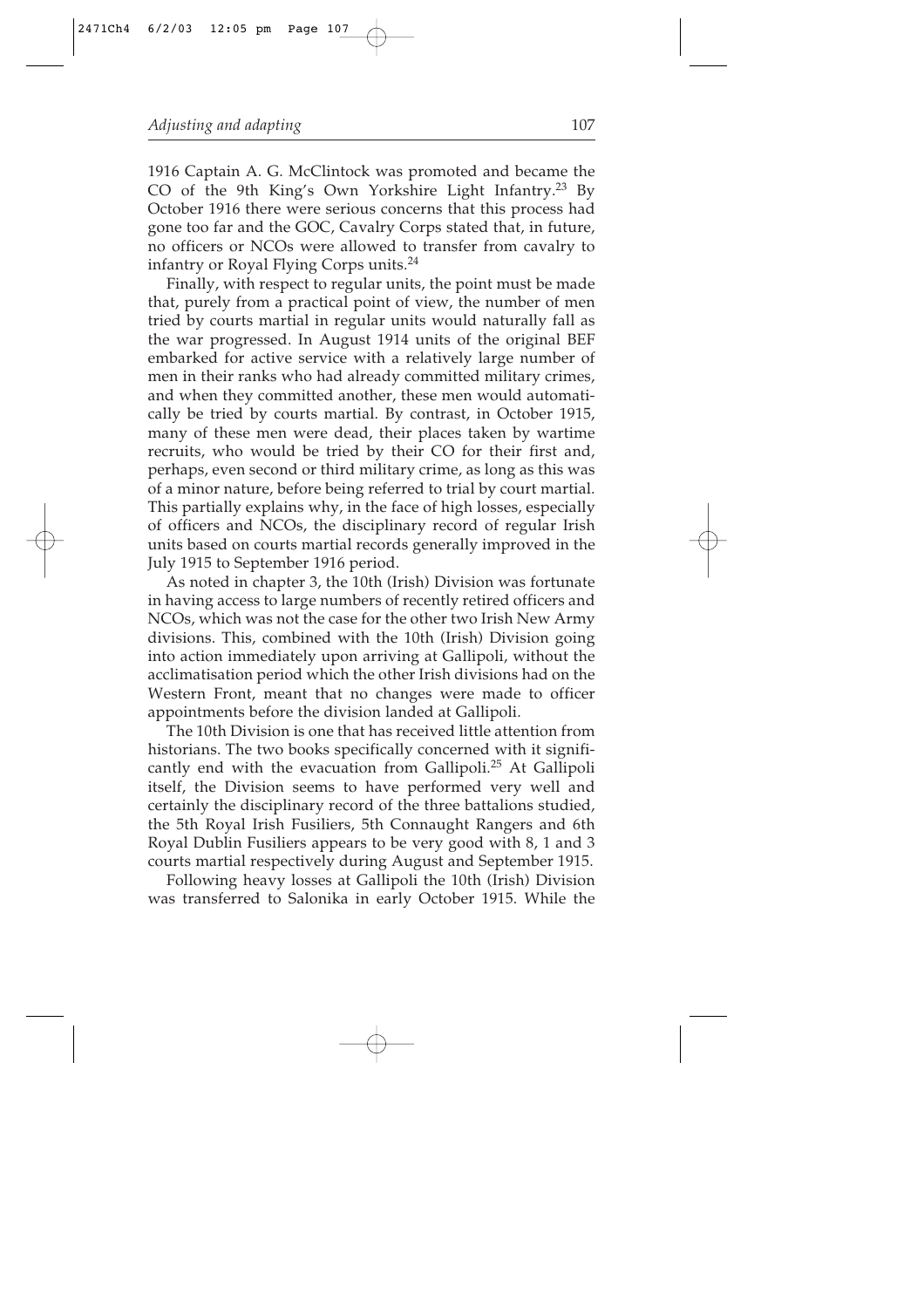Division did see some action against Bulgarian troops, the general impression one forms is that morale fell at Salonika due to boredom, endemic malaria, frostbite and poor food supplies.<sup>26</sup> Major Terence Verschoyle of the 5th Royal Inniskilling Fusiliers remembered the summer of 1916, 'I think everybody got pretty fed up. We were just sat there being chewed alive by mosquitoes all night ... We were fortunate by then we had got back quite a number of our original officers who had been wounded in Gallipoli and rejoined us. So we were fortunate in not being filled up entirely with strangers. I think that helped a lot.'<sup>27</sup> Lieutenant Colonel H. F. N. Jourdain went so far as to state, 'The conditions on the Western front were as nothing compared to the discomforts on the highlands of Serbia and Bulgaria.'<sup>28</sup>

The disciplinary records of Irish Service battalions at Salonika from October 1915 to August 1917 were, as with their counterparts on the Western Front, very variable. Over this period the 5th Royal Irish Fusiliers had 52 courts martial cases, the 5th Connaught Rangers, 126 and the 6th Royal Dublin Fusiliers 72. Overall these figures appear to compare badly with figures for the Western Front, again supporting the impression of poor morale. There is no clear pattern to these offences, although the large number of cases occurring in the 5th Connaught Rangers may be due to Lieutenant Colonel H. F. N. Jourdain's desire to prevent men selling their equipment to local Greeks.<sup>29</sup>

Rebuilding battalions of the 10th (Irish) Division after their heavy losses at Gallipoli, appears to have caused some problems in terms of morale.<sup>30</sup> Lieutenant Colonel H. F. N. Jourdain was very eager to obtain officers from reserve battalions of the regiment for the 5th Connaught Rangers, rather than officers from the Royal Dublin Fusiliers who he had been sent, noting, 'The reason that I make this urgent request is that it is above all things necessary to get officers who have known the men with whom they have to deal, which is extremely necessary in an Irish Regiment.'<sup>31</sup> Captain David Campbell noted different problems with the 6th Royal Irish Rifles, returning to the Regiment in May 1916 having been wounded at Gallipoli,

I was given command of A Company (my original Co[mpan]y) immediately I rejoined, and promoted to the rank of Captain. The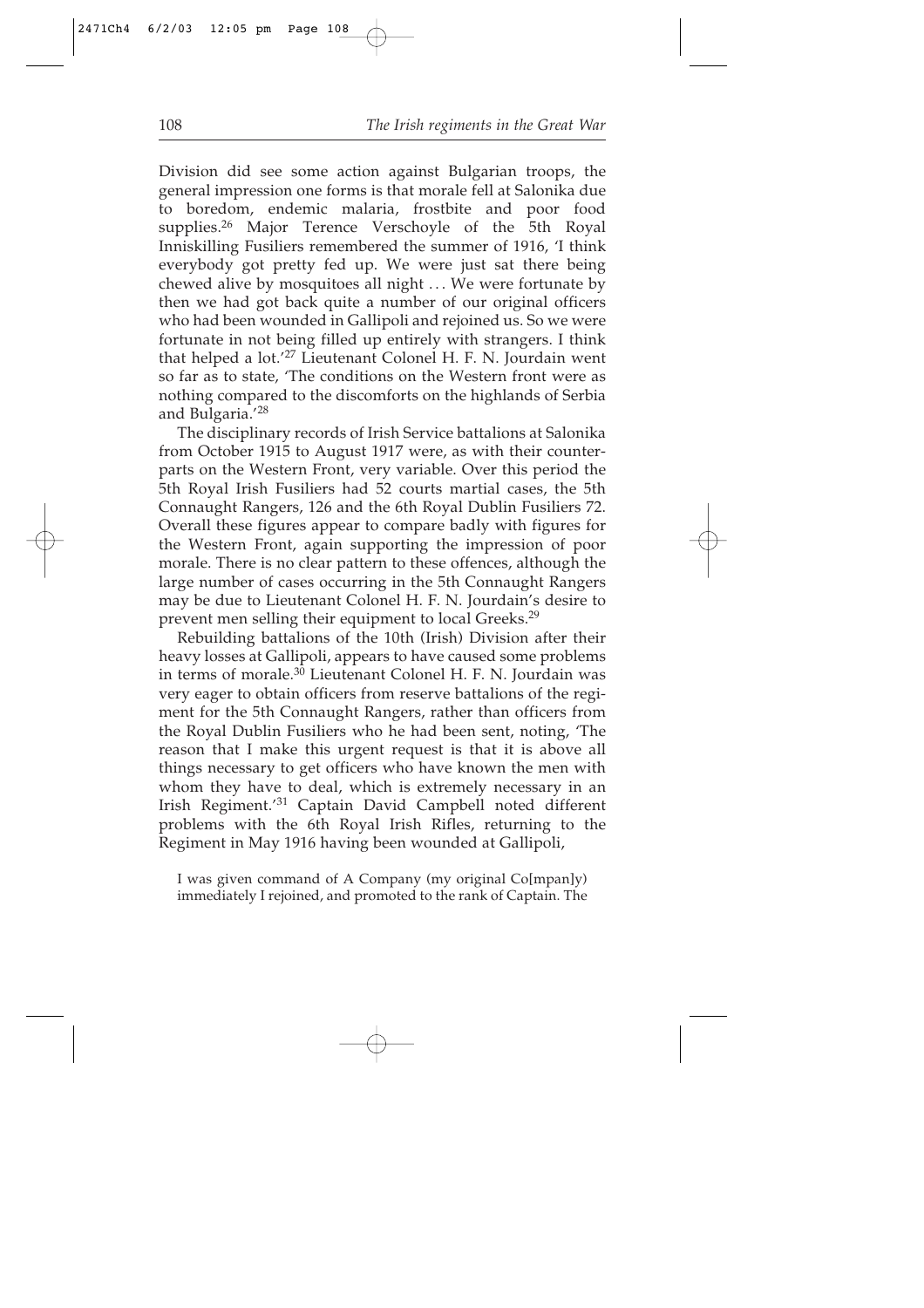Company, however did not give me all that enthusiastic a welcome. The officer I superseded 2nd L[ieutenan]t. Lucas, had been in command for some 8 months and had built it from scratch with drafts which arrived from time to time from home and elsewhere. The drafts were young conscripts of various nationalities who had received perhaps a couple of months training. He was proud of them and it was obvious they were devoted to him.<sup>32</sup>

The disciplinary problems faced by Irish New Army units serving on the Western Front were, in the main, very different from those faced by the regular units and the 10th (Irish) Division during this period. Indeed, between October 1915 and September 1916 the major disciplinary issues faced by Service battalions were how they would adapt to active service and behave in major actions. The transition of the New Army divisions from training in the United Kingdom to active service was, by no means, an easy one and this is particularly apparent in the case of the 36th (Ulster) Division. This Division experienced a number of changes when arriving in France, most importantly the replacement of Major General Powell with Major General Oliver Nugent. No official reason was given for Powell's replacement, but it seems likely that this was due to his age and seniority and, possibly, due to the poor training provided to the 36th (Ulster) Division.<sup>33</sup> Unlike his predecessor, Nugent had experience of commanding troops in the Great War itself, having commanded 42nd Brigade, 14th (Light) Division, itself a New Army formation.<sup>34</sup> Also, unlike Powell, Nugent, despite his involvement in the UVF pre-war (as commanding officer of the Cavan Regiment), was to resist Ulster Unionist interference in the 36th (Ulster) Division. Thus, in his first address to the Division, following a field day, far from praising his new formation, he made it clear that he felt that it was poorly trained and unfit for front-line service. Most officers who heard this speech appear to have remembered it all too well. Second Lieutenant Guy O. L. Young of the 11th Royal Inniskilling Fusiliers recalled,

At the pow wow after the 'ceasefire' he [Nugent] told us quietly + firmly what he thought of us as a Division. His remarks in brief may be summed up as follows we had a good name as a division but he did not know how we got it. Every rudimentary mistake that could be made had been made by officers that day. They showed total ignorance of modern conditions + lamentable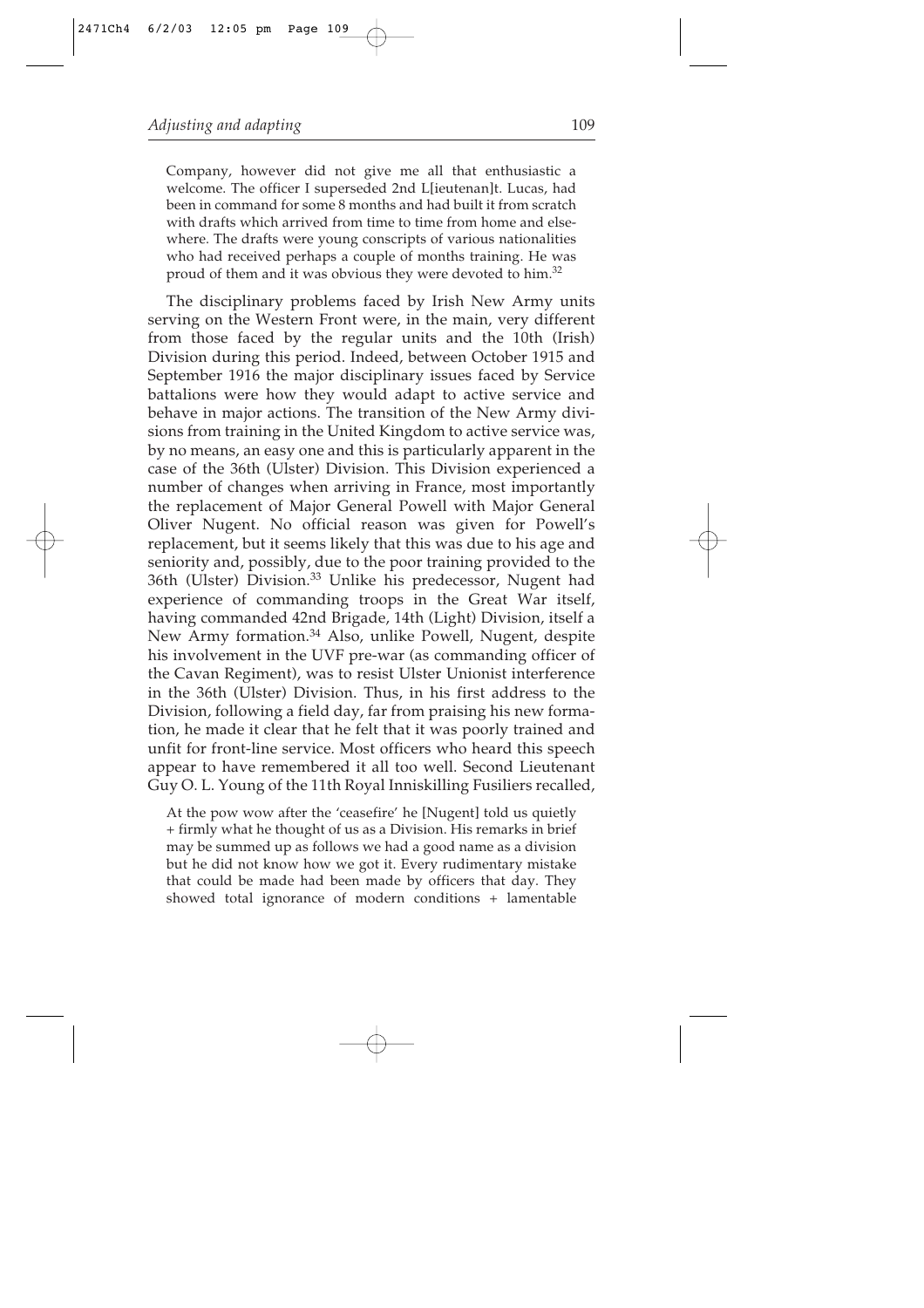ignorance. He did not know what sort of training we had had in Ireland, but it was very poor. Such were the remarks General Nugent made to his new officers at his first 'pow wow'. They left an impression on the minds of many who heard them that will never die out, but they had their effect on all ranks.<sup>35</sup>

However, Nugent's lecture was not simply a critical diatribe, it included some considered and informed comments on modern military discipline,

Discipline is the cement which binds every body of men into a homogeneous whole and without which any body of soldiers has little to distinguish it from an ordinary mob.

Training, good behaviour, intelligence, education and physical fitness are all essential qualities in an army but without discipline what use are they in the field?

It is the spirit of discipline which enables you and the men you have to lead to face losses, to go steadily to your front and to comfort difficulties and dangers which would probably [have] frightened you into a lunatic asylum 8 months ago . . . All men are not equally brave or equally [steady?] under discipline, some have less control than others over their emotions. Those are the men who in a big fight begin to look behind them, who become seized with panic and try to get away to the rear.

The bad example of one man is contagious and may affect a number in his vicinity.

Every officer and N.C.O. has a great responsibility at such times. A rot must always be stopped before it spreads. You would be justified in using every means even to the most decisive to prevent an individual whose nerve has gone from being a cause of infection to others.

You would be not only justified in any step you took to deal with such cases but I shall expect it of you ... Successful leading is largely a matter of the confidence of the men in the officers and N.C.O.s they know and trust, but men will not trust where they do not respect. They do respect the man who is strict and just. The easy going officer or N.C.O. who lets things pass which it is his duty to notice, may be popular in quarters, but he does not earn respect, and the men do not give him the obedience which a leader in battle must exact and get or pay the penalty in failure.

It is to the regimental officers and N.C.O.s that all higher commanders look for maintenance of discipline. If you fail in that, you fail in all besides  $\dots$  Avoid criticising your superiors.<sup>36</sup>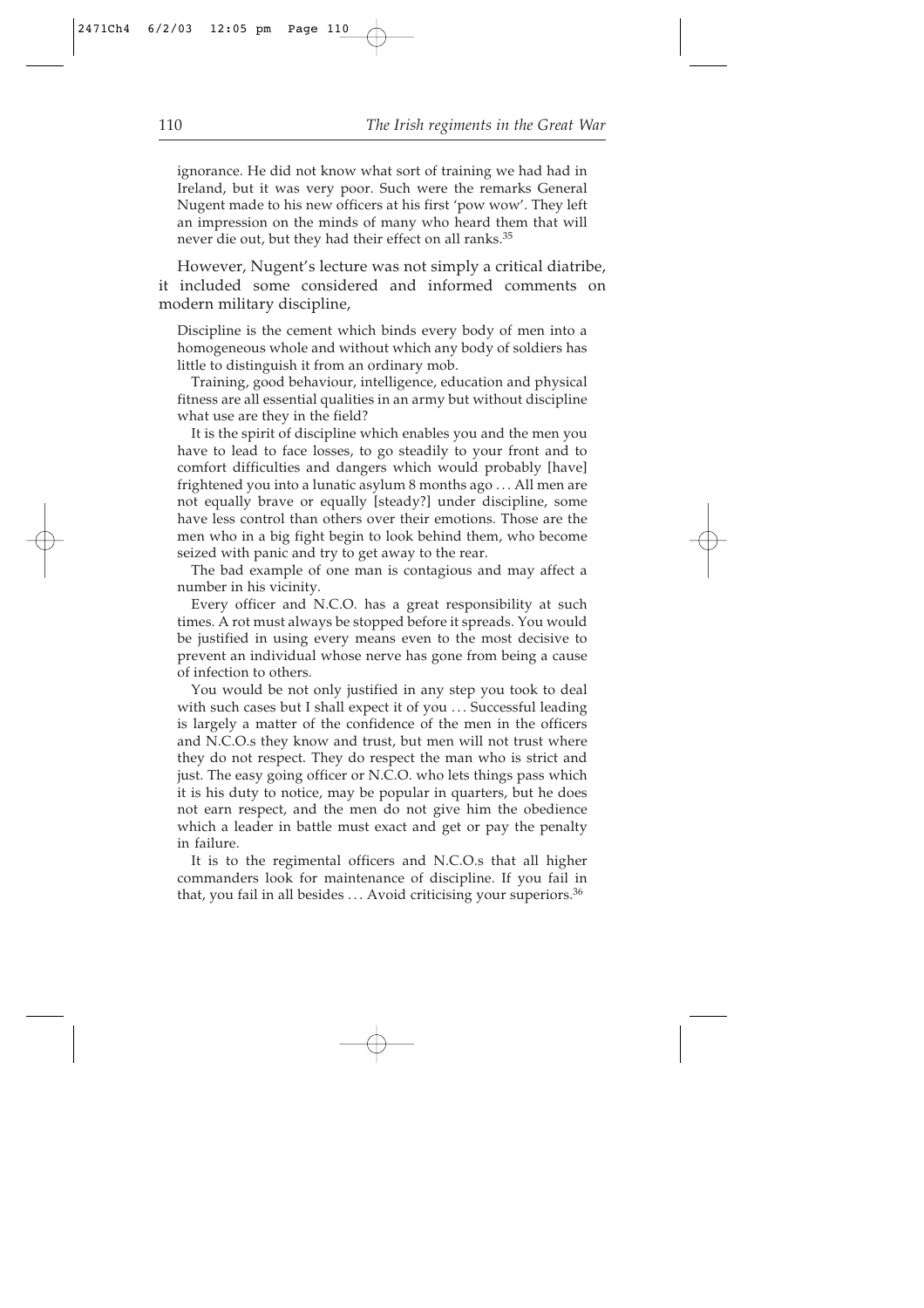Nugent therefore made it clear to his officers, by example, that he felt that the officers and NCOs in his division should not court popularity. Instead, he believed in firm discipline, to be maintained if necessary by shooting retreating men. His final comment, regarding criticism of superiors, demonstrates his understanding of the new 'citizen soldiers' and propounded his view that problems in the Division should not take on a political dimension or appear in the press.

Nugent's criticisms of the 36th (Ulster) Division were sincerely felt. Writing to his wife on 16 October 1915, he stated, 'I had a field day today . . . which was quite interesting and after which I delivered a long criticism. There were too many mistakes and shortcomings I am sorry to say in a Division supposed to be ready for war.<sup>'37</sup> Nugent acted quickly to remedy problems in the Division. On 10 October, he decided to replace Brigadier General Couchman as GOC 107th Brigade, noting, 'I have had to write to one of my Brigadiers and tell him he won't do, so beastly, but quite unavoidable. I might have delayed it, but what good and a good man is badly wanted at once.'<sup>38</sup> On 12 October he decided to remove his GSO1 as, 'Meynell is I am afraid a useless Staff Officer, always making heavy weather of everything and no more intelligent than a clerk. I have to think of every thing in his branch and he gets on my nerves. I am afraid I shall have to get him removed.<sup>'39</sup>

Nugent also moved quickly to replace other officers whom he judged to be incompetent. On 12 October 1915, Nugent stated, 'I have to recommend the removal of another C.O. today', as a result of which on 30 December 1915 Colonel H. T. Lyle was replaced by Lieutenant Colonel R. T. Pelly as CO of the 8th Royal Irish Rifles.<sup>40</sup> Lyle became the CO of the 17th Royal Irish Rifles, a General Reserve battalion based in Ireland. Similarly, on 2 December 1915 Lieutenant Colonel F. L. Gordon replaced Lieutenant Colonel G. H. Ford-Hutchinson as CO of the 15th Royal Irish Rifles.<sup>41</sup> As Ford-Hutchinson did not hold any further command in the British army, this would appear to be a clear case of dismissal for incompetence.<sup>42</sup> The surviving officers' personnel records for the 36th (Ulster) Division also show that at least four other officers, Captain E. R. Kennedy of the 8th Royal Irish Rifles, Lieutenant W. C. Drean also of the 8th Royal Irish Rifles, Captain J. C. Boynton of the 11th Royal Inniskilling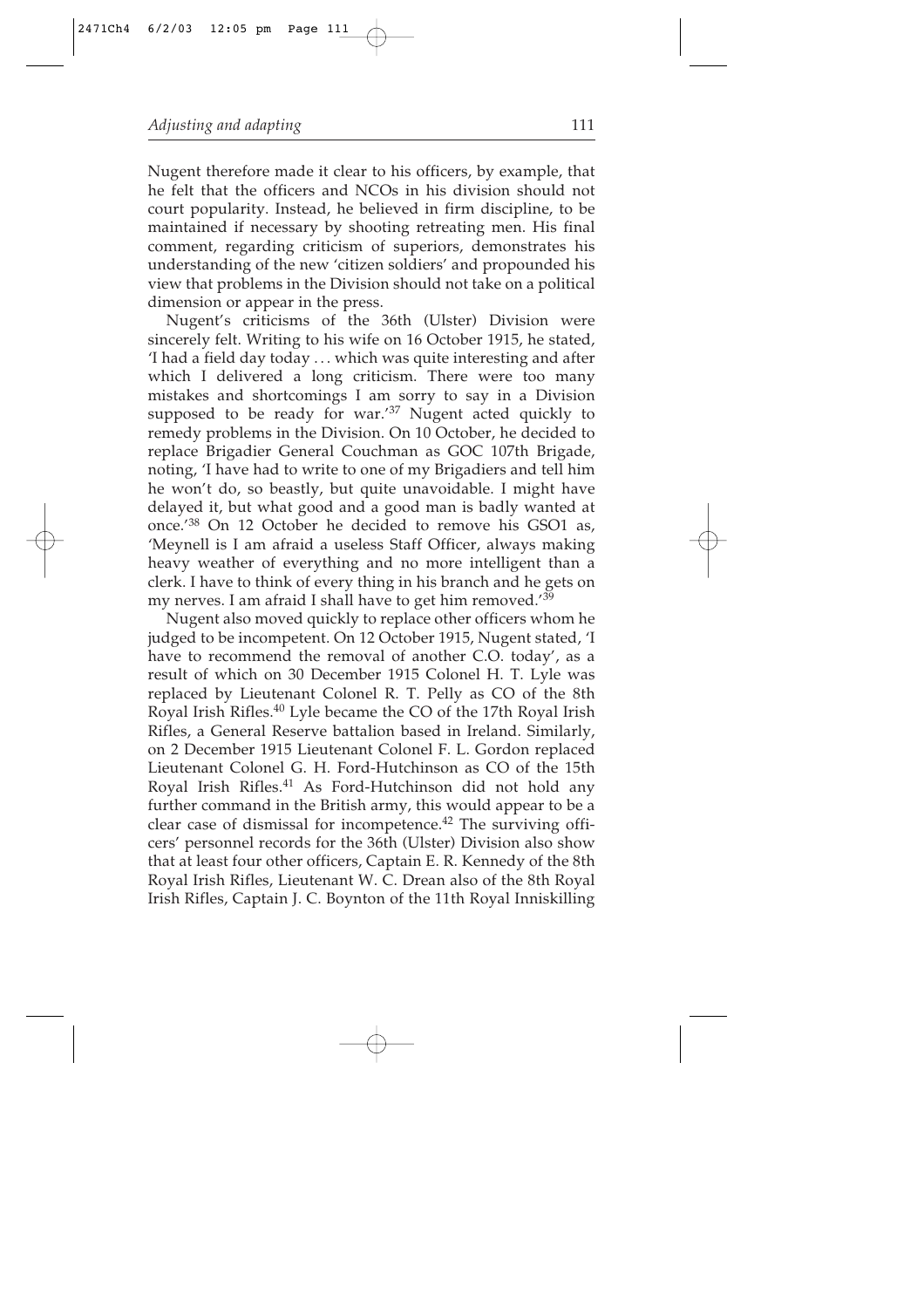Fusiliers and Honorary Lieutenant and Quartermaster Frederick Hodgson of the 9th Royal Inniskilling Fusiliers were either sent home to train reserve units, or forced to resign due to incompetence shortly after Nugent took command of the Division.<sup>43</sup> It is, however, worth noting that these officers were relieved of their duties due to adverse reports by their battalion COs, not action initiated by Nugent. Thus, writing on 15 January 1916, Lieutenant Colonel R. T. Pelly of the 8th Royal Irish Rifles stated, 'I beg to recommend that Captain E. R. Kennedy of The Battalion under my Command be given employment either at home or at the Base. He is of too nervous a nature to stand the strain of Trench Life and in the event of active operations would in my opinion be a source of danger in his capacity as a Company Commander. I do not consider him to be fitted to command a Company in the Field, but he is capable of doing good work in an office.'<sup>44</sup> Similarly, Lieutenant Colonel Ambrose Ricardo stated,

I consider Lieut[enant] + Q.M. F. HODGSON is not efficient to perform his duties as Quartermaster in the field.

He is a good office man, but is unable to cope with his outdoor work successfully ... when he is called upon to cope with any stress of work he is apt to take too much liquor, thus rendering himself further incompetent [sic] ... He has done some good work for the past year + has kept his books + stores well + under a strict officer would be capable of good work at home, where I recommend he should be sent.<sup>45</sup>

However, Nugent found that one of his brigades needed more drastic changes. While he had observed the 108th and 109th Brigades during the field day on 16 October 1915, the 107th (often known as the 'Belfast') Brigade was serving in the trenches, on attachment to 4th Division. Reports on its performance were unfavourable and, as table 4.1 demonstrates, it had the worst disciplinary record in the 36th (Ulster) Division. Writing to his wife, following the 107th Brigade's return from the trenches, Nugent wrote,

I am not too happy about the Ulster Division for it cannot be denied that some of them have very little discipline. The Belfast [107th] Brigade is awful. They have absolutely no discipline and their officers are awful. I am very much disturbed about them.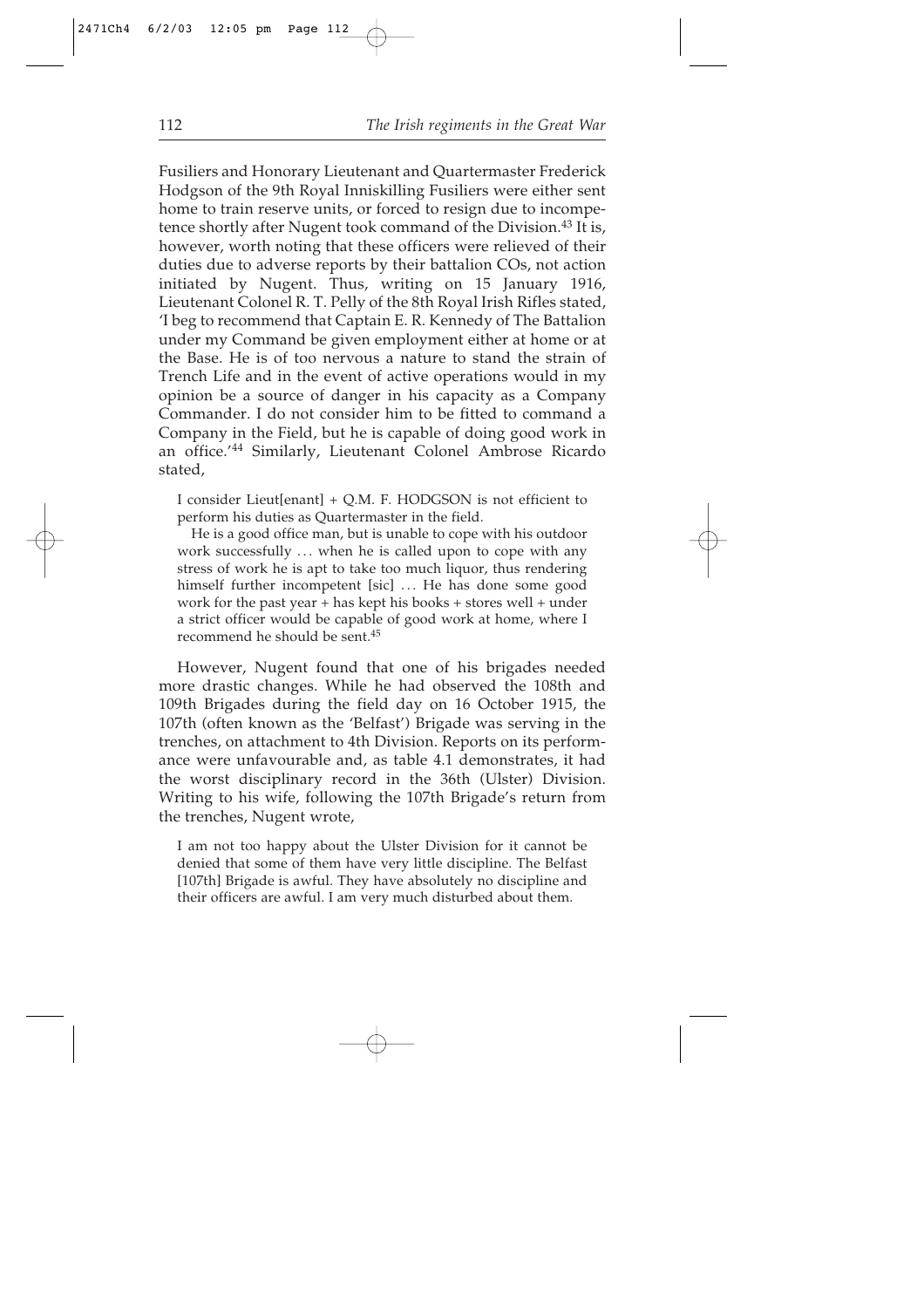| Units                   | Oct.           | Nov.         | Dec.         | Jan.           | Feb.           | Mar.           | Apr.           | May            | June           | July           | Aug.           |                | Sept. Total |
|-------------------------|----------------|--------------|--------------|----------------|----------------|----------------|----------------|----------------|----------------|----------------|----------------|----------------|-------------|
| 107th Brigade           |                |              |              |                |                |                |                |                |                |                |                |                |             |
| 8/Royal Irish Rifles    | $\overline{2}$ | 6            | 3            | 3              | $\mathbf{0}$   | 1              | $\theta$       | 1              | $\overline{2}$ | $\theta$       | 2              | 1              | 21          |
| 9/Royal Irish Rifles    | 6              | 3            | 3            | $\overline{4}$ | 3              | 1              | 5              | $\overline{2}$ | $\mathbf{1}$   | $\mathbf{0}$   | $\overline{2}$ | 1              | 31          |
| 10/Royal Irish Rifles   | 3              | 1            | 8            | 4              | $\overline{4}$ | 1              | $\overline{4}$ | 6              | 1              | $\overline{2}$ | $\overline{2}$ | $\overline{2}$ | 38          |
| 15/Royal Irish Rifles   | $\overline{2}$ | 3            | 5            | 3              | 6              | $\overline{2}$ | $\mathbf{1}$   | $\mathbf{0}$   | 3              | $\mathbf{0}$   | 6              | 1              | 32          |
| 108th Brigade           |                |              |              |                |                |                |                |                |                |                |                |                |             |
| 11/Royal Irish Rifles   | 1              | 6            | 1            | $\mathbf{0}$   | 0              | 2              | 2              | 1              | 1              | $\mathbf{0}$   | $\mathbf{0}$   | 3              | 17          |
| 12/Royal Irish Rifles   | $\overline{2}$ | $\mathbf{0}$ | $\mathbf{0}$ | 1              | $\mathbf{0}$   | 3              | $\theta$       | $\mathbf{0}$   | 1              | 1              | 1              | $\theta$       | 9           |
| 13/Royal Irish Rifles   | 1              | 3            | 1            | $\theta$       | 1              | 1              | $\theta$       | $\mathbf{0}$   | 1              | $\theta$       | $\mathbf{0}$   | $\theta$       | 8           |
| 9/Royal Irish Fusiliers | $\theta$       | 1            | $\mathbf{0}$ | 1              | $\mathbf{0}$   | $\mathbf{0}$   | $\theta$       | 3              | $\theta$       | $\theta$       | $\overline{2}$ | $\theta$       | 7           |
| 109th Brigade           |                |              |              |                |                |                |                |                |                |                |                |                |             |
| 9/Royal Inniskilling    |                |              |              |                |                |                |                |                |                |                |                |                |             |
| Fusiliers               | $\overline{2}$ | $\theta$     | 5            | 3              | 1              | 4              | $\overline{2}$ | 1              | $\theta$       | 1              | $\mathbf{0}$   | 4              | 23          |
| 10/Royal Inniskilling   |                |              |              |                |                |                |                |                |                |                |                |                |             |
| Fusiliers               | $\theta$       | 4            | 3            | 1              | 1              | 1              | 6              | $\overline{4}$ | 1              | 1              | $\overline{2}$ | $\overline{2}$ | 26          |
| 11/Royal Inniskilling   |                |              |              |                |                |                |                |                |                |                |                |                |             |
| Fusiliers               | $\theta$       | 3            | 4            | 5              | $\overline{4}$ | $\theta$       | 4              | 2              | 1              | 1              | 2              | 1              | 27          |
| 14/Royal Irish Rifles   | $\theta$       | 1            | 1            | $\mathbf{0}$   | $\mathbf{0}$   | $\mathbf{0}$   | $\mathbf{1}$   | $\mathbf{0}$   | $\mathbf{0}$   | $\mathbf{0}$   | 1              | 4              | 8           |
| Divisional Pioneers     |                |              |              |                |                |                |                |                |                |                |                |                |             |
| 16/Royal Irish Rifles   | 1              | $\mathbf{0}$ | 1            | 1              | $\mathbf{0}$   | $\mathbf{0}$   | $\mathbf{0}$   | $\mathbf{0}$   | 2              | $\mathbf{0}$   | 1              | 1              | 7           |

**Table 4.1.** The number of men tried by courts martial while serving in the 36th (Ulster) Division, 1 October 1915 to 30 September 1916

I don't think they are fit for service and I should be very sorry to have to trust these. Don't breathe one word of this to a living soul please. It is all due to putting a weak man [i.e. Brigadier General Couchman] in command of the Brigade to start with and giving commissions to men of the wrong class.<sup>46</sup>

Nugent had no hesitation in telling officers of the 107th Brigade exactly what he thought of their units. In November 1915 Nugent 'strafed' Major F. P. Crozier of the 9th Royal Irish Rifles, castigating him for bringing 'such a mob' to France.<sup>47</sup> As Crozier recollected, a number of senior NCOs in the 9th Royal Irish Rifles became 'dead drunk'<sup>48</sup> and,

It so happened that other unfortunate 'accidents', such as minor looting, take place in other battalions of the brigade at about the same time, with the result that Major-General Oliver Nugent, the newly appointed Divisional Commander, begins to think one of his brigades is an undisciplined mob!... General Nugent, taking the bull by the horns, assembles all the officers of our brigade in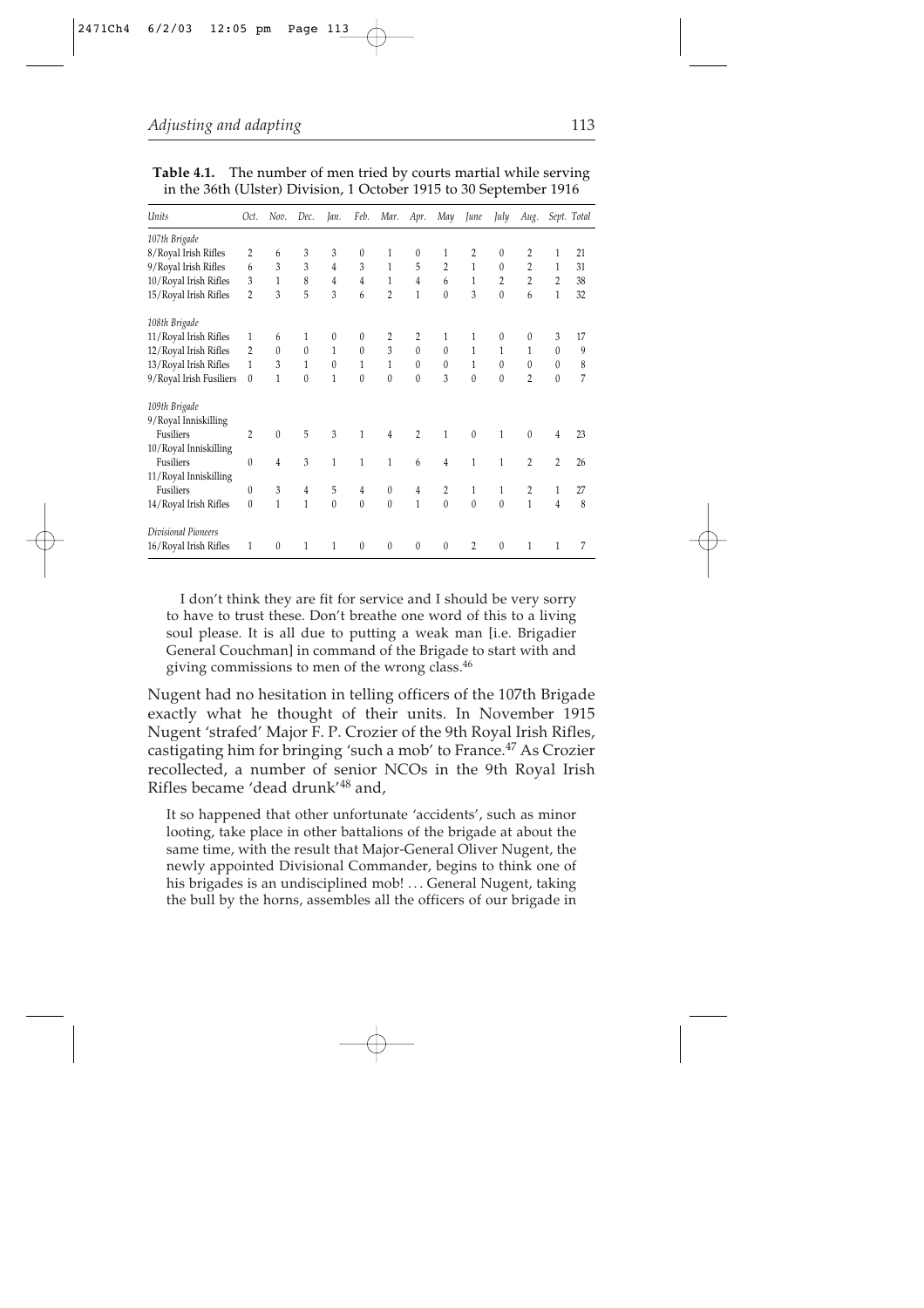a village schoolroom where he delivers a strafe, not wholly deserved but very good for us, which I shall always treasure in my mind as the complete example of what can be said by the powerful to the powerless in the shortest space of time possible, consistent with the regulations of words and space for breathing, in the most offensive, sarcastic and uncompromising manner possible . . . At last the sentence is pronounced! 'Banishment – to the 4th. Division!'<sup>49</sup>

The High Command offered a solution to Nugent's disciplinary problems, by breaking up the 36th (Ulster) Division. Initially, Nugent was not enthusiastic about this; on 23 October 1915 he wrote,

The Ulster Division is being broken up I am sorry to say. That is to say we are to lose 1 Brigade of Ulster men and get another Brigade in its place of regulars. This is to happen to all the New Divisions I understand. I am very sorry and I am afraid it will cause a great feeling of disappointment and will I fear have a bad effect on recruiting in Ulster. I hope it may only be for a while and that later on the 3 Ulster Brigades will be all under one roof again. It is in many ways a good idea no doubt as the new battalions will have a better opportunity of picking up useful knowledge when they have regular battalions along side of them.<sup>50</sup>

Nugent, faced by this situation, did what any sensible GOC would do and jettisoned his problem formation, the 107th Brigade, on to 4th Division, receiving the 12th Brigade in return. Initially, it would appear that this transfer was to be permanent.<sup>51</sup> Nugent made it quite clear to officers of the 107th Brigade that they were to regard this transfer as a punishment. The incorporation of the 12th Brigade into the 36th (Ulster) Division meant that the 11th Royal Inniskilling Fusiliers and 14th Royal Irish Rifles from the 109th Brigade were attached to 12th Brigade, while the 2nd Essex Regiment was attached to 109th Brigade and the 2nd Lancashire Fusiliers to 108th Brigade.<sup>52</sup> The impact of these changes on discipline in the 108th and 109th Brigades, as demonstrated in table 4.1, is debatable. For example, in the case of the 11th Royal Irish Rifles, the number of men tried by courts martial fell sharply during this period of attachment (from November 1915 to January 1916). However, in the case of the 11th Royal Inniskilling Fusiliers the number of courts martial held increased.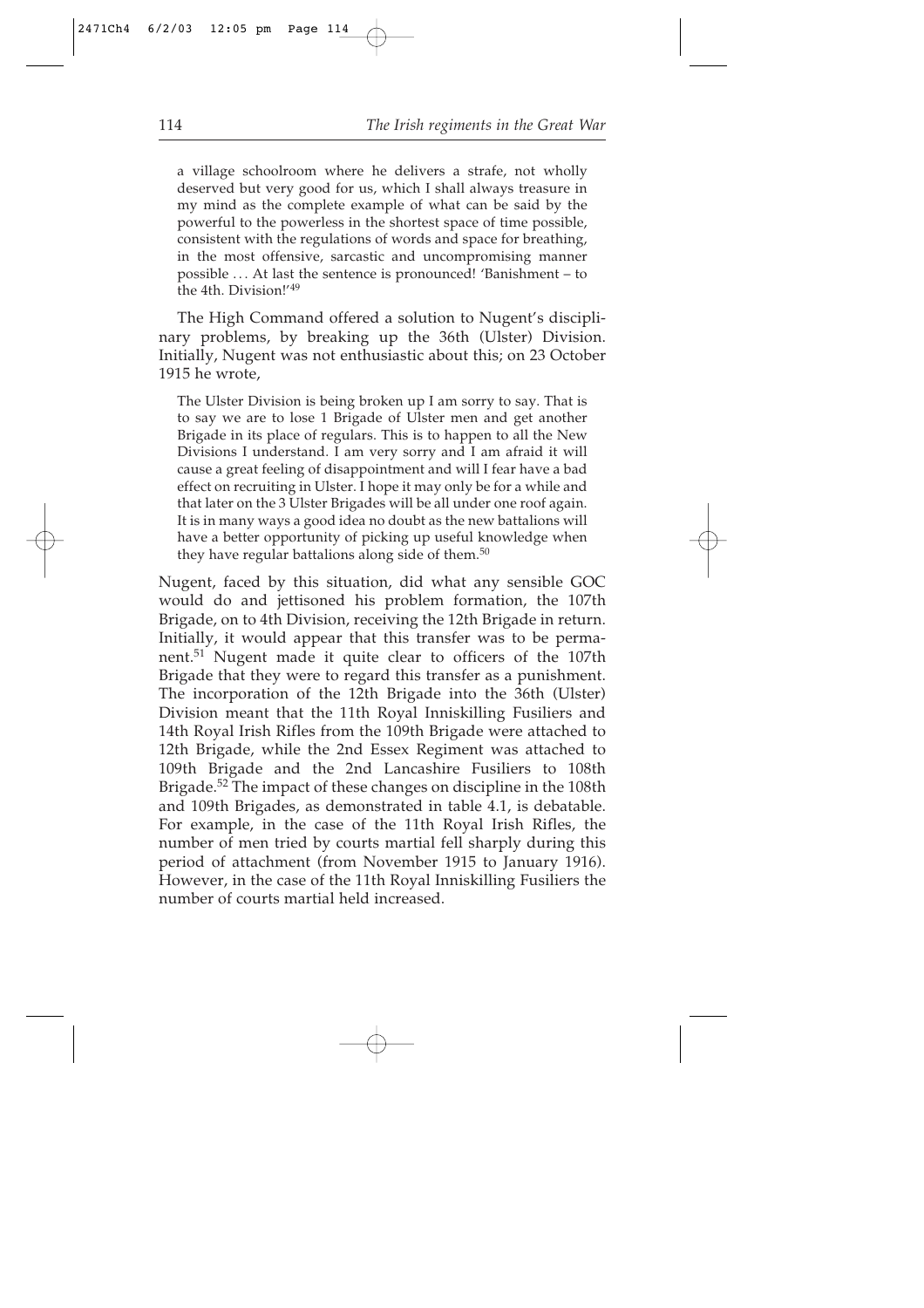Certainly this period of attachment did little to tackle more fundamental problems in the 108th and 109th Brigades. In October 1915, Lieutenant A. C. Herdman noted of Brigadier General G. W. Hacket Pain, GOC, 108th Brigade, 'Here we are with our Brigadier who must know he would be absolutely useless when it comes to anything especially trenches, as you know he could not walk 2 y[ar]ds along ours + here he is kidding himself + everyone else that he is fit + some day we shall have another + until then we run along wasting time + the nation's money.'<sup>53</sup> Herdman further felt that, by retaining his battalion in reserve, the military authorities were actually promoting indiscipline, noting, 'Everyone complaining of inaction, its affecting the Batt[alio]n in different ways, the chief way is for the S[er]g[ean]t[s] to get drunk + really I feel a certain amount of sympathy for some of them. A poor billet, leaky + drafty on a bad day + poor light naturally they go to the cafes + the blasted proprietors, in spite of regulations, sell them "Rum" which knocks them out.'<sup>54</sup>

In the 14th Royal Irish Rifles, other problems were not remedied by the attachment to 12th Brigade. When in the trenches between 8 and 13 November 1915, Rifleman J. MacRoberts noted,

Once again we were under the control of our officers who were nearly all ignorant, conservative and bullying, to an intolerable degree.

Captain S[lacke?] <sup>55</sup> was intoxicated for most of the time we were in the trenches ... Our Lieutenant was scarcely more visible during our stay in the trenches. He never came round to see how we fared for food, he never visited our dug-out and our rifles actually were never inspected once. But when in quarters, where we had every opportunity of taking care of our equipment, our lives were verily plagued with rifle, kit and billet inspections.<sup>56</sup>

Also during this period of attachment, Captain Hyndman tried to have forty men of the 14th Royal Irish Rifles court-martialled for losing their iron rations in the trenches. Following this the men felt that 'Captain Hyndman was unstable.'<sup>57</sup> This period of attachment did see one major benefit for the 14th Royal Irish Rifles. It occurred when the Brigadier General of the 107th Brigade discovered that the Battalion had under-drawn bread to the value of £600.<sup>58</sup> This discovery meant that the men's diet was improved greatly when full rations were again provided.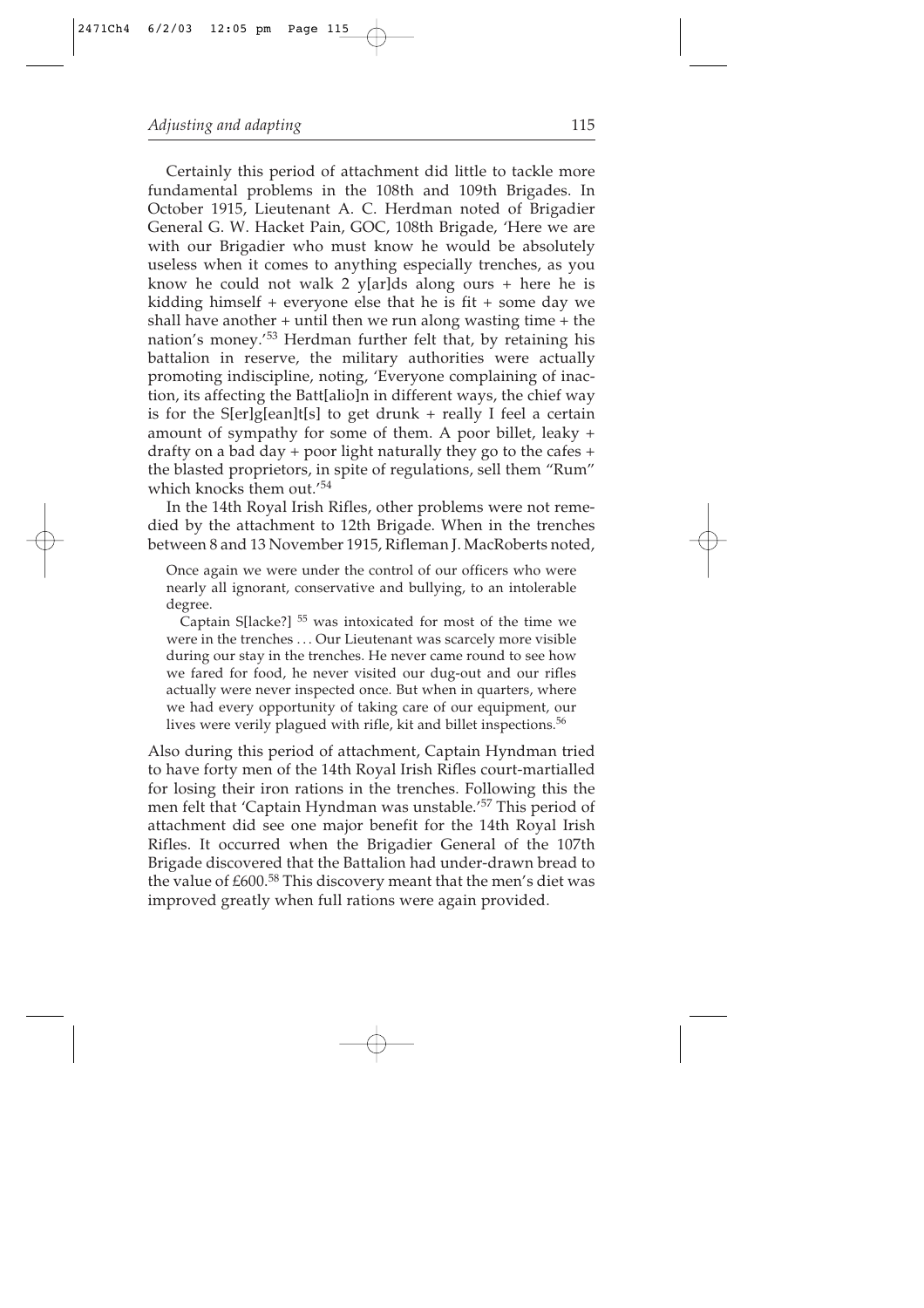A number of the problems in the 14th Royal Irish Rifles appear to have been the result of illness amongst veteran officers and NCOs. Lieutenant Colonel R. P. D. S. Chichester, suffered from persistent lung trouble and was away from the Battalion during much of the October 1915 to September 1916 period. Major H. R. Bliss of the Royal Irish Regiment became acting CO for a three-month period while Major Llewellyn, who again was posted from the 9th Royal Inniskilling Fusiliers, next took over temporary command. Major Peter Kerr-Smiley, one of the few officers with previous regular military experience, serving in the unit, was invalided to England with a stomach infection. During the same period, Regimental Sergeant Major Elphick and Sergeant Irvine were sent to England with lumbago while the health of Company Sergeant Major Griffith also broke down in the trenches.<sup>59</sup>

Attachment to the 4th Division, equally, appears to have done little to improve discipline in the 107th Brigade. Indeed, following this period of attachment, the Brigade had its first executions in February 1916 when the death penalty was imposed on Rifleman J. Crozier of the 9th Royal Irish Rifles and Riflemen J. F. McCracken and J. Templeton of the 15th Royal Irish Rifles. The fall in the number of courts martial in these battalions, and indeed the entire 107th Brigade, after February 1916 (see table 4.1) suggests that it was these executions, rather than attachment to the 4th Division, which reduced the cases of indiscipline in this formation. It is worth emphasising, in the light of the allegations made by those supporting the campaign to pardon all of those executed serving in the British army during the Great War, that Nugent endorsed these executions as a last resort. As the 107th Brigade had incompetent officers replaced, most notably Brigadier General Couchman, and had been attached to the 4th Division in an attempt to introduce firm discipline into the brigade, Nugent was left in the unenviable position of either recommending these executions in the hope that they would solve disciplinary problems in this formation, or reporting this brigade as unfit for front-line service.

In the case of Rifleman James Crozier, while Brigadier General Whithycombe noted that 'The discipline of the 9th. R.[oyal] I.[rish] Rif[le]s. is good for a service Battalion', Major General Nugent felt that the execution should proceed as 'There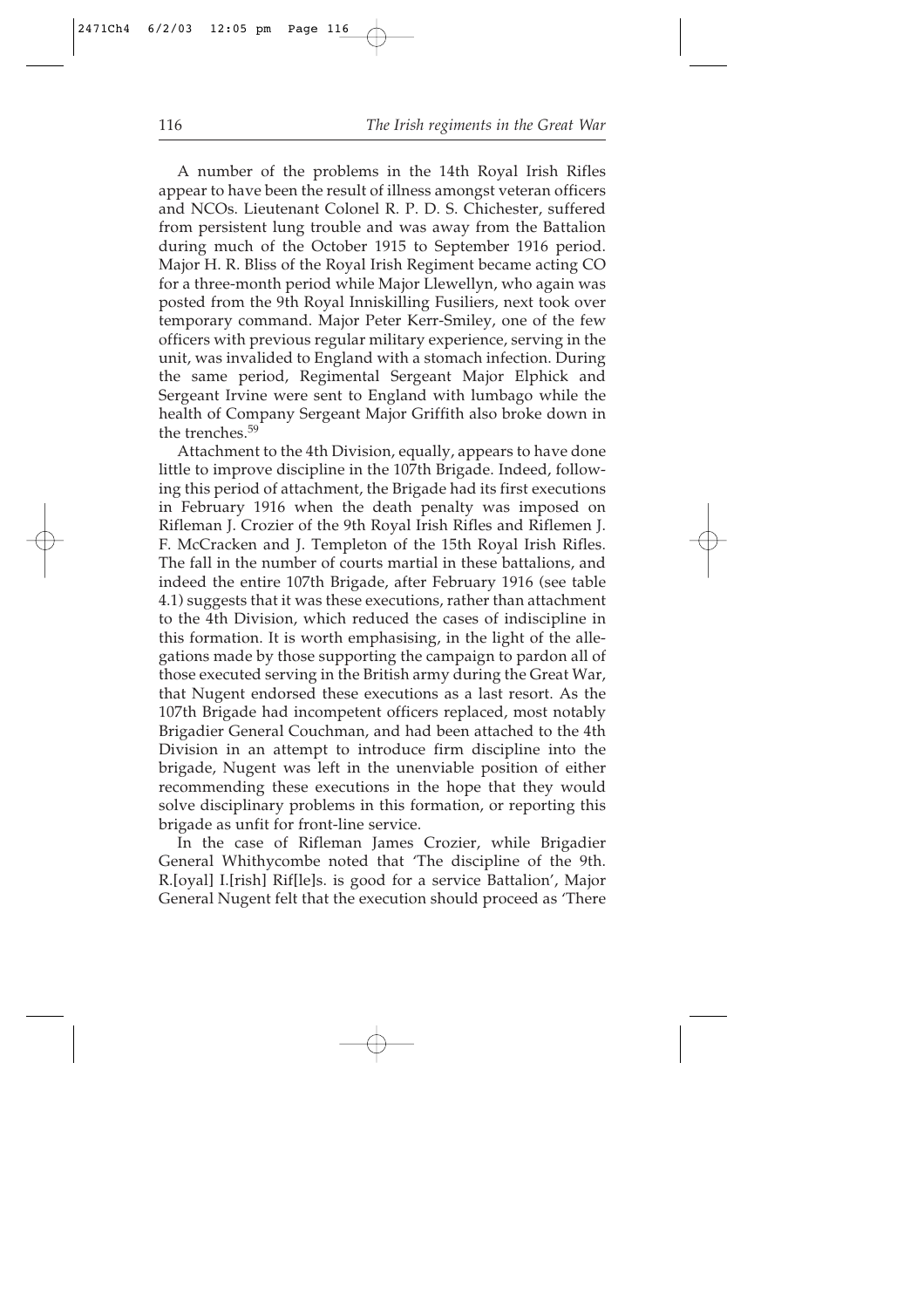have been previous cases of desertion in the 107th. Brigade.'60 With reference to the cases of Riflemen McCracken and Templeton, both Brigadier General Whithycombe and Major General Nugent felt that the death penalty should be enforced to prevent further desertions from the 15th Royal Irish Rifles, Whithycombe noting that 'The discipline of the 15th. Batt.[alion] R.[oyal] I.[rish] Rif[le]s is fair for a Service Battalion.'<sup>61</sup>

The effect of the transfer of the 107th Brigade to the 4th Division on morale is difficult to assess. Falls comments, 'Any advantages they may have had were found insufficient to counterbalance the dislike of the break-up of their old formations felt by battalions of both Divisions.'<sup>62</sup> However, Crozier stated that men of the 107th Brigade wanted to stay with the 4th Division and petitioned the High Command, asking not to be returned to the 36th (Ulster) Division.<sup>63</sup>

F. P. Crozier noted that during the period with 4th Division, the 9th Royal Irish Rifles suffered from a number of problems, mainly as a result of the poor quality of officers in the unit. While in the trenches Captain Gaffikin turned to alcoholism and, one evening, attempted to lead two platoons into no man's land in a suicidal attempt to recover two men captured by a German patrol. Crozier prevented this attack, but refused to report Gaffikin. Instead, he simply requested that Gaffikin gave up alcohol while serving with the Battalion. Crozier also covered up for a young second lieutenant who contracted venereal disease, allowing him ten days leave to have this privately treated in Amiens.<sup>64</sup>

Crozier's decision in Gaffikin's case was to prove a sensible one. Gaffikin, by then a major, died bravely on 1 July 1916, leading his men into action.<sup>65</sup> However, in the case of the second lieutenant, who Crozier refers to as Rochdale, but who was actually Second Lieutenant A. J. Annandale, Crozier's oversight was to have serious consequences. On 1 February 1916, Annandale was tried by a General Court Martial for offences under Section 40 of the Army Act, for 'Conduct to the prejudice of good order and Military Discipline, in that he, in the fire trenches, when his Commanding Officer was discussing certain Military work with him, left the dug-out in which the discussion was taking place without permission and did not return.'<sup>66</sup> While the sentence of the court martial was that he be dismissed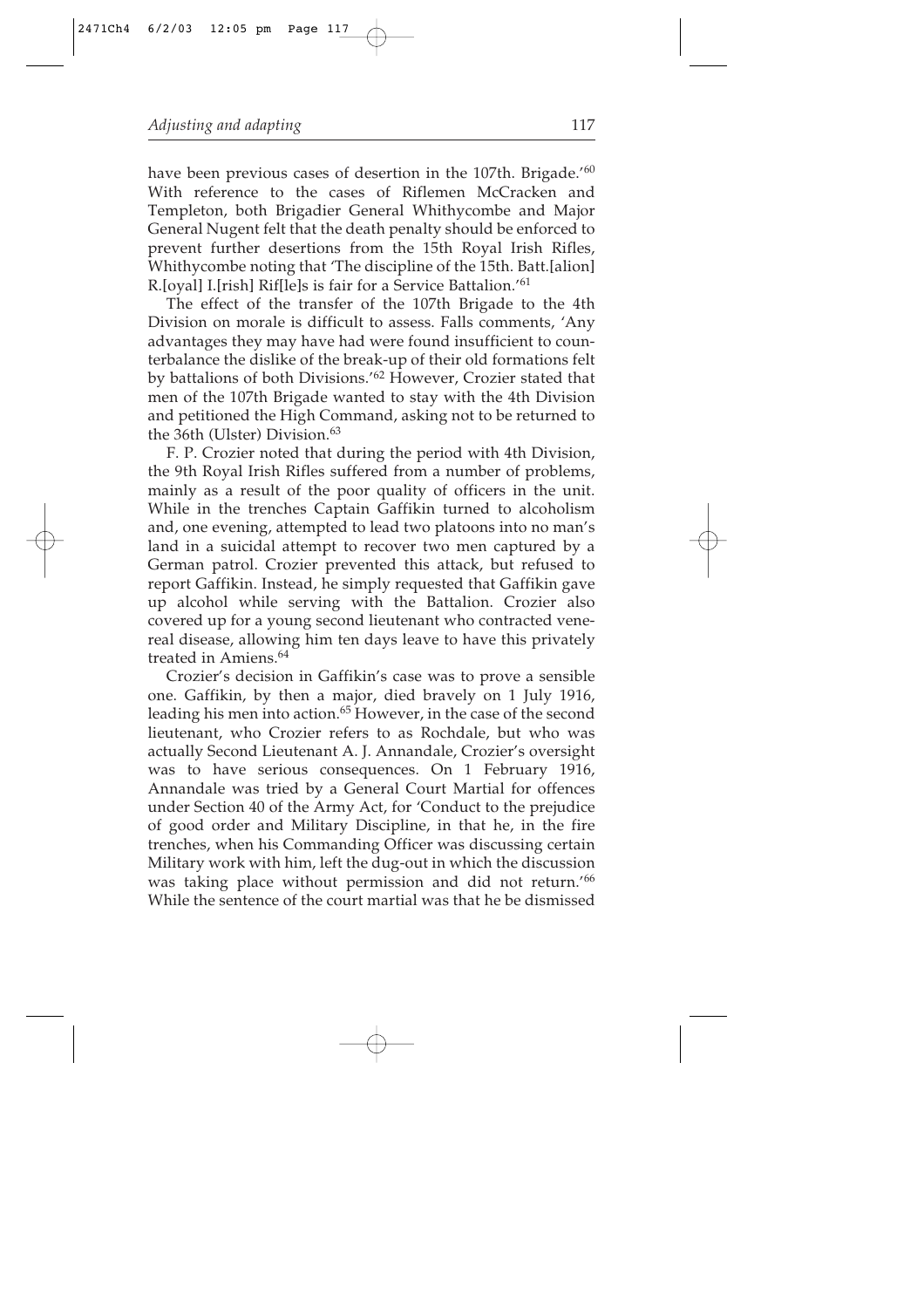from the army, there was a recommendation to mercy on health grounds and it was not confirmed by the military authorities. Annandale had, by all accounts, run from the front-line trenches, in full view of his men, while under fire from trench mortars. Crozier stated that he refused to accept Annandale back into his battalion; however, it is unclear if this was, indeed, the case. Annandale was placed on sick leave from 2 March until 29 August 1916, when he was forced to relinquish his commission. A medical board concluded that not only had he developed serious eye problems, but that he was suffering from shell shock.<sup>67</sup>

Annandale's apparent free pardon, days after Rifleman Crozier had been sentenced to death for a similar offence, was an unpopular decision in his battalion. As Starrett noted, 'If the officer did not know what he was doing, did the man? We did not think so, and Bell actually chanced his three stripes, and was placed under arrest himself by taking the handcuffs off the chap.'<sup>68</sup>

Two other officers in the 9th Royal Irish Rifles proved themselves unfit to command front-line infantry. Lieutenant Colonel Ormerod was evacuated with pneumonia; not surprisingly the health of this veteran, nearing sixty years of age, broke down in the trenches.<sup>69</sup> In less meritorious circumstances, an elderly subaltern who Crozier refers to as Felucan became an alcoholic after his 'nerves went' and Crozier sent him home.<sup>70</sup>

However, not all disciplinary problems in the 9th Royal Irish Rifles were on the part of officers. Captain W. A. Montgomery noted that drunkenness was a serious problem in the Battalion, 'Over the drink troubles I have taken the drastic step of not paying the company . . . I understand they were stunned with horror. They are now blacklisting all the doubtful boys with a view to taking care of them when within a mile of drink.'<sup>71</sup> Perhaps the most shocking aspect of this indiscipline in the 9th Royal Irish Rifles is that it was one of the better disciplined units in the 107th Brigade, as table 4.1 demonstrates.

Evaluating how well the 16th (Irish) Division adapted to service on the Western Front is much more difficult than in the case of the 36th (Ulster) Division, largely due to the absence of primary source material.<sup>72</sup> As in the case of the 36th (Ulster) Division, active service saw a new GOC for the 16th (Irish)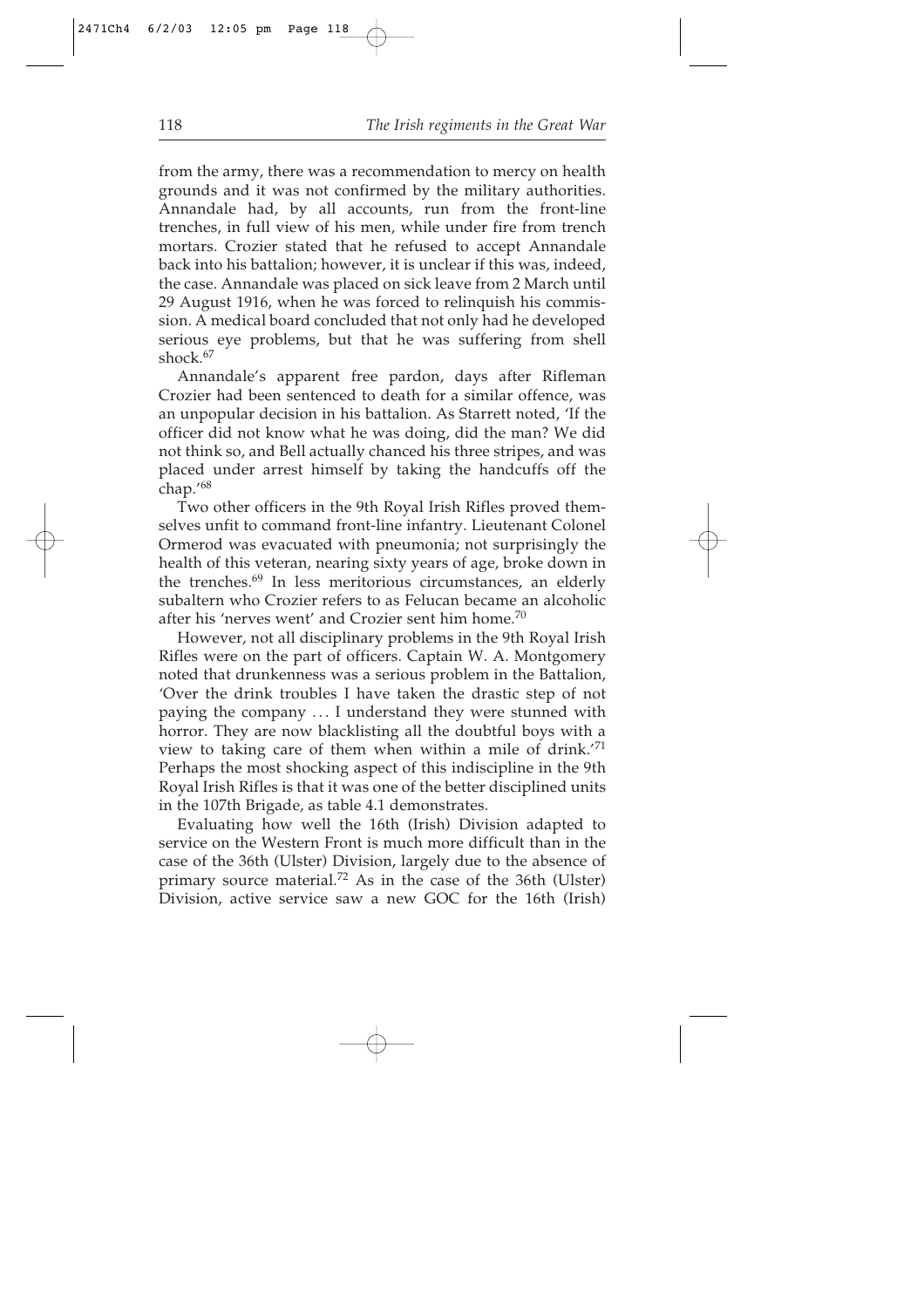Division, in the form of Major General W. B. Hickie. The replacement of Lieutenant General Sir Lawrence Parsons was not a particularly popular move in the Division. For example, Captain William Redmond, MP, writing to Parsons, stated, 'I regret the fact that you are leaving us. This regret is universal in the Division which you have seen grow under your care.'<sup>73</sup> This is in sharp contrast to the 36th (Ulster) Division, where no-one appears to have felt any remorse at the removal of Major General Powell.

However, Hickie – one of that rare breed, a senior, Irish, Catholic officer – was a popular replacement. As Father J. Wrafter, chaplain to the 8th Royal Munster Fusiliers, noted, 'The General of the Division – Parsons – was changed yesterday. It was a great disappointment to everyone. He was very much liked  $+$  had raised the Division  $\ldots$  The new General is William Hickie, so we can't complain.'<sup>74</sup> Hickie was a much more diplomatic and tactful man than Nugent. Indeed, his political awareness is shown by the fact that he became one of the first senators in the Irish Free State,<sup>75</sup> and when taking over the 16th (Irish) Division, unlike Nugent, he spoke of the pride which his new command gave him.<sup>76</sup> Hickie was particularly tactful in that what he initially commanded was not actually an entire division; while the 47th and 48th Brigades arrived in France on 18 December 1915, the 49th Brigade did not reach the Western Front until February 1916.<sup>77</sup> As a result, it would probably be true to say that no-one expected a great performance from the 16th (Irish) Division, an incomplete formation, which had only been sent to France under pressure from the IPP.<sup>78</sup>

Certainly there were serious problems in the 16th (Irish) Division. The courts martial records of some units of the 16th (Irish) Division, for example the 6th Connaught Rangers with fifty-seven cases, compared very badly to battalions of the 36th (Ulster) Division. However, as demonstrated in table 4.2, unlike in the case of the 107th Brigade, 36th (Ulster) Division, no one brigade could be singled out as having a worse disciplinary record than the others.

Furthermore, the whole ethos in training the 16th (Irish) Division was very different to that in the 36th (Ulster) Division. While units of the 36th (Ulster) Division had been sent into the front line soon after their arrival in France, and then the 107th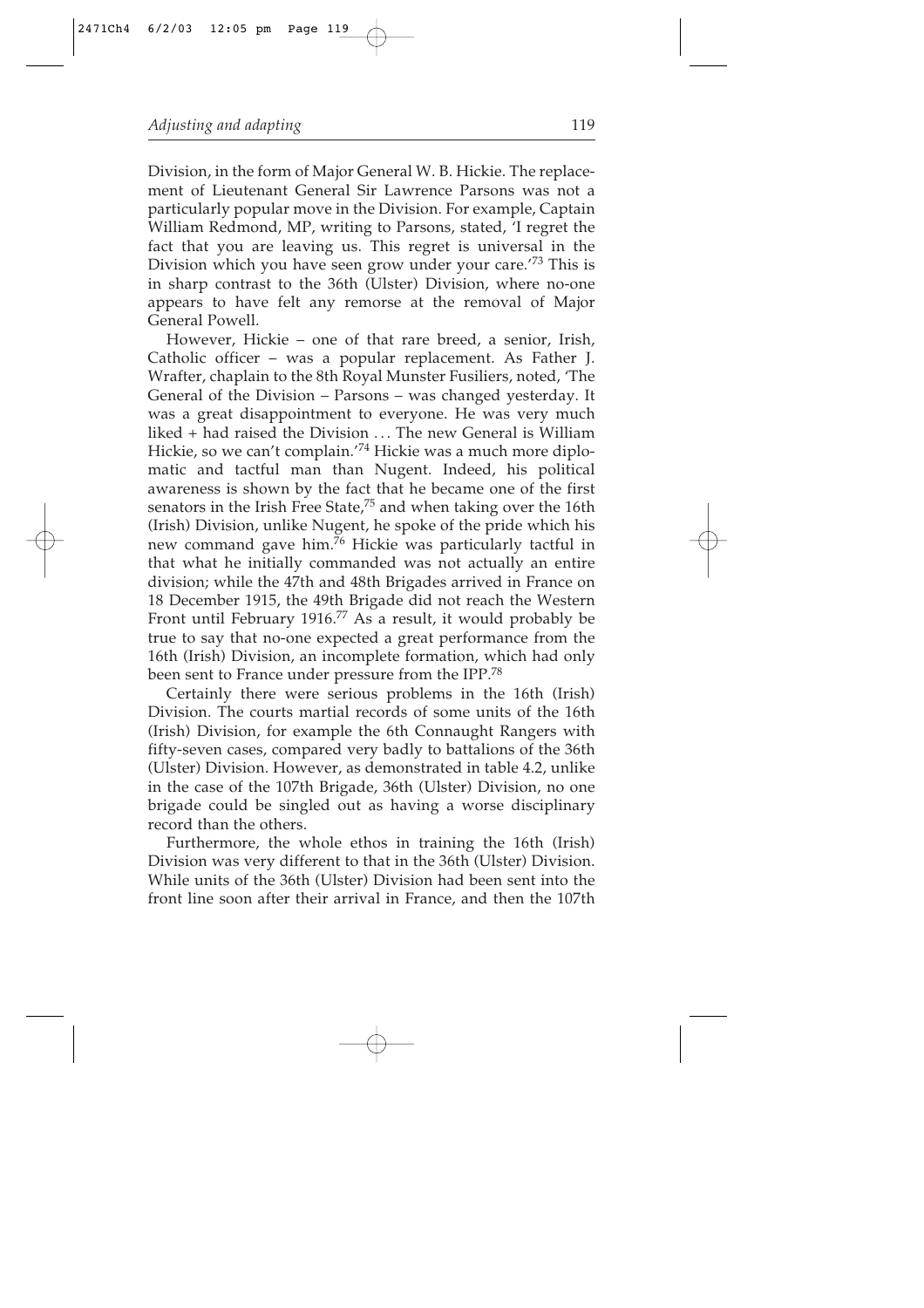| Units                          | Dec.     | Jan.           | Feb.     | Mar.           | Apr.           | May            | June           | July           | Aug.           |                | Sept. Total |
|--------------------------------|----------|----------------|----------|----------------|----------------|----------------|----------------|----------------|----------------|----------------|-------------|
| 47th Brigade                   |          |                |          |                |                |                |                |                |                |                |             |
| 6/Royal Irish Regiment         | $\theta$ | 1              | 2        | 1              | 1              | 2              | 4              | 2              | $\theta$       | 1              | 14          |
| 6/Connaught Rangers            | $\theta$ | 6              | 5        | 7              | 11             | $\overline{4}$ | 3              | 12             | 7              | $\overline{2}$ | 57          |
| 7/Leinster Regiment            | 0        | 3              | 1        | $\overline{2}$ | 1              | $\theta$       | 1              | 3              | 2              | $\theta$       | 13          |
| 8/Royal Munster Fusiliers      | $\theta$ | $\overline{2}$ | 5        | 6              | 6              | $\theta$       | 4              | 1              | 3              | 1              | 28          |
| 48th Brigade                   |          |                |          |                |                |                |                |                |                |                |             |
| 7/Royal Irish Rifles           | $\theta$ | 3              | $\theta$ | 2              | 3              | 3              | 3              | $\overline{2}$ | 5              | $\overline{2}$ | 23          |
| 9/Royal Munster Fusiliers      | $\theta$ | 11             | 9        | $\overline{4}$ | 1              | 1              | $\equiv$       |                |                | -              | 26          |
| 8/Royal Dublin Fusiliers       | 0        | 2              | 3        | 5              | $\theta$       | 1              | 7              | 4              | $\overline{2}$ | $\theta$       | 24          |
| 9/Royal Dublin Fusiliers       | $\theta$ | 10             | 5        | 5              | 1              | 8              | 7              | 6              | 4              | 4              | 50          |
| 49th Brigade                   |          |                |          |                |                |                |                |                |                |                |             |
| 7/Royal Inniskilling Fusiliers |          |                | $\theta$ | 3              | 3              | 3              | 4              | 1              | 5              | 1              | 20          |
| 8/Royal Inniskilling Fusiliers |          |                | $\theta$ | 7              | $\overline{2}$ | 13             | $\overline{2}$ | 1              | 3              | 2              | 30          |
| 7/Royal Irish Fusiliers        |          |                | $\theta$ | 1              | 1              | 5              | 9              | 4              | 4              | $\theta$       | 24          |
| 8/Royal Irish Fusiliers        |          |                | $\theta$ | 17             | 12             | 6              | 12             | 8              | 15             | 3              | 73          |
| Divisional Pioneers            |          |                |          |                |                |                |                |                |                |                |             |
| 11/Hampshire Regiment          | $\theta$ | $\theta$       | $\theta$ | $\theta$       | $\theta$       | $\theta$       | $\theta$       | $\theta$       | $\theta$       | $\theta$       | $\theta$    |

**Table 4.2.** The number of men tried by courts martial while serving in the 16th (Irish) Division, 1 December 1915 to 30 September 1916

*Note:* The 49th Brigade did not arrive in France until February 1916 and the 9th Royal Munster Fusiliers were disbanded in May 1916.

Brigade had been exchanged with the 12th Brigade, the system of training in the 16th (Irish) Division was to be very different. Whether this was a policy devised by Hickie or the Higher Command is unclear, but certainly Hickie was a firm advocate of this alternative system. As Staniforth noted,

We saw General Hickey [sic] the day before yesterday, and he blamed other Divisions very much for sending their men up into the firing-line right away before they got used to new conditions and Boche habits. He intends to keep us in French billets for a month, to acclimatise us, far away from the war zone. Then a month somewhere behind the lines, taking up officers and men gradually bit by bit for a day or so each, for instructional purposes. Then a month with the whole Division in the trenches, not to take part in attacks, you understand, but to accustom the men to trench life and all that sort of thing.<sup>79</sup>

Nevertheless, some of Hickie's methods were identical to Nugent's, for example in the replacement of officers who were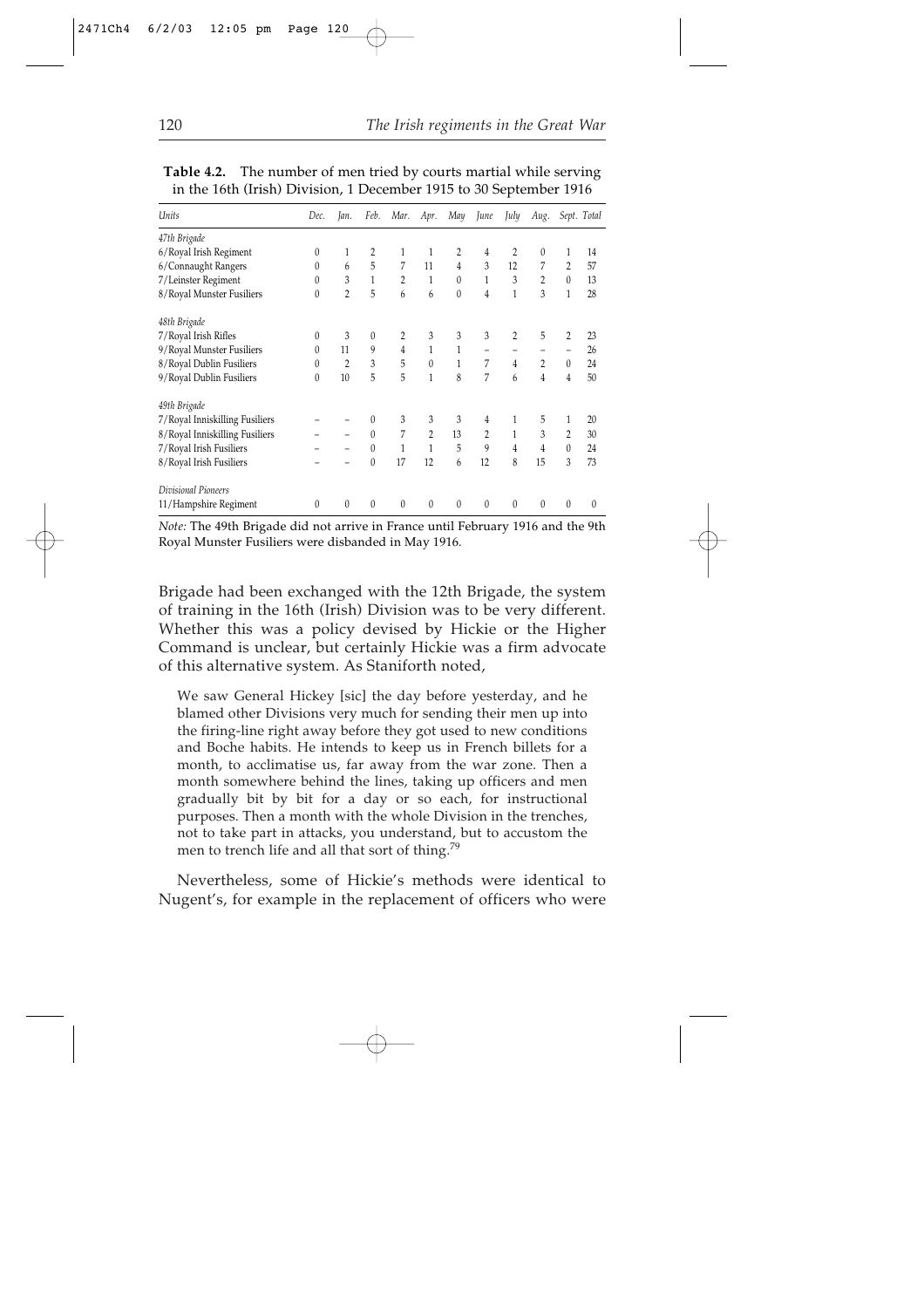regarded as inefficient. Shortly after their arrival on the Western Front the GOCs of the 47th and 48th Brigades were replaced. In January 1916 Lieutenant Colonel G. E. Pereira took command of the 47th Brigade and Lieutenant Colonel F. W. Ramsay the 48th Brigade.<sup>80</sup> Clearly it was felt that the former GOCs of these brigades were not suitable for front-line commands. As Lieutenant General Sir Henry Wilson stated to Parsons, 'Hickie has thought it right to replace Br.[igadier] Gen[era]l.[s] Miles + Buchanan (47th + 48th B[riga]des) by younger officers who have had long + varied experience of this war. I have endorsed Hickie's action ... the command of all units in close contact with the Boch [sic] must be in the hands of young experienced officers.'<sup>81</sup> The removal of Brigadier Generals Miles and Buchanan was, apparently, popular in the 16th (Irish) Division. As Father J. Wrafter, Chaplain of the 8th Royal Munster Fusiliers, noted, 'Everyone likes Hickie + he is making things fine. He sacked two brigadier-generals since he came out. It was hard lines on them being sent home before they were a month out, but everyone said he was right.'<sup>82</sup> When the 49th Brigade arrived in France in February 1916, it likewise received a new GOC, Brigadier General P. Leverson-Gower.<sup>83</sup>

A number of battalion COs were also replaced shortly after the 16th (Irish) Division landed in France. The first CO to be replaced was Lieutenant Colonel D. L. Hartley of the 7th Royal Irish Rifles who on 5 February 1916 was superseded by Lieutenant Colonel S. G. Francis.<sup>84</sup> On 9 March 1916, Hartley became a Section Commandant in the Royal Defence Corps,<sup>85</sup> suggesting that he was not regarded as fit to command troops on active service. Lieutenant Colonel F. Williams was succeeded by Temporary Lieutenant Colonel E. Monteagle-Browne as CO of the 9th Royal Munster Fusiliers on 12 February 1916.<sup>86</sup> Williams had first been commissioned into the 104th Bengal Fusiliers in 1879; it therefore does not seem surprising that he was retired in 1916.<sup>87</sup> The last CO to be replaced in February 1916 was Lieutenant Colonel M. J. Hughes, who was succeeded by Lieutenant Colonel H. N. Young. Hughes was, apparently, compulsorily retired.<sup>88</sup>

In March 1916 two further battalions in the 16th (Irish) Division received new COs. Lieutenant Colonel S. T. Watson took over command of the 8th Royal Irish Fusiliers, 89 his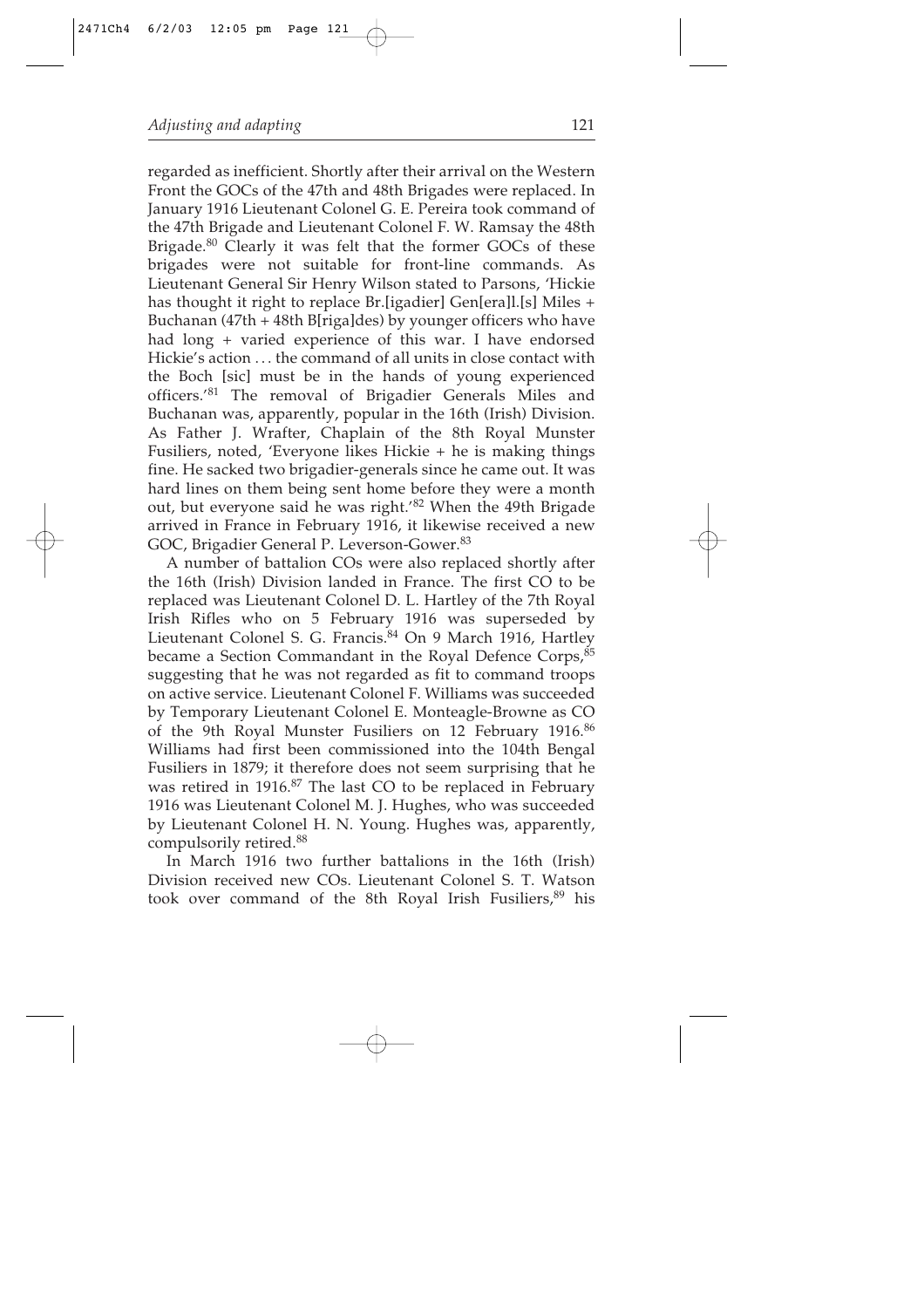predecessor, Colonel J. S. Brown, becoming CO of the 86th Training Reserve Battalion.<sup>90</sup> Likewise, on 14 March 1916, Lieutenant Colonel F. S. Thackery took over command of the 9th Royal Dublin Fusiliers.<sup>91</sup> He succeeded Lieutenant Colonel W. E. G. Connolly who became CO of the 2nd Garrison Battalion, Royal Irish Fusiliers in April 1916.<sup>92</sup> Finally, on 18 March 1916, Lieutenant Colonel H. J. Downing was relieved of his command, the 8th Royal Inniskilling Fusiliers, Major J. M. Wadmore becoming acting CO. On 19 June 1916, Downing took command of the 10th Reserve Battalion, East Lancashire Regiment.<sup>93</sup>

Therefore Hickie made sweeping changes amongst the senior officers in the 16th (Irish) Division, replacing all three brigadier generals and six battalion commanders. Of course, not all of these officers were completely incompetent, as testified by the fact that many were later posted to command reserve units. It is possible that most of these officers were removed from their commands as, like Lieutenant Colonel Ormerod of the 9th Royal Irish Rifles, their health had collapsed while on active service. Indeed, many officers who had proved perfectly satisfactory as COs of New Army units while in training, were simply regarded as too old for active service, especially when, in early 1916, there were a number of officers experienced in trench warfare available to command these units.

However, it is significant that Lieutenant General Sir Lawrence Parsons had never wanted Lieutenant Colonel H. J. Downing to serve as a CO in his division, <sup>94</sup> while Captain O. L. Beater was certain that Lieutenant Colonel W. E. G. Connolly had been removed for incompetence.<sup>95</sup> His suspicions are borne out by the recent release of Connolly's personal file. In January 1916, Major General W. B. Hickie stated to HQ, IV Corps,

I have to report that I consider Temp.[orary] L[ieutenan]t. Col.[onel] W. E. G. Connolly (retired Major Royal Marines) unfitted for the command of a Battalion, and I beg that he may be relieved at once, from the command of the 9th. Royal Dublin Fusiliers ... I can recommend an officer, now serving with the Division, for the appointment.

As this Battalion is very shortly for a tour of duty in the trenches I beg that I may be empowered to send L[ieutenan]T. Col.[onel] Connolly Home [sic.] pending the receipt of authority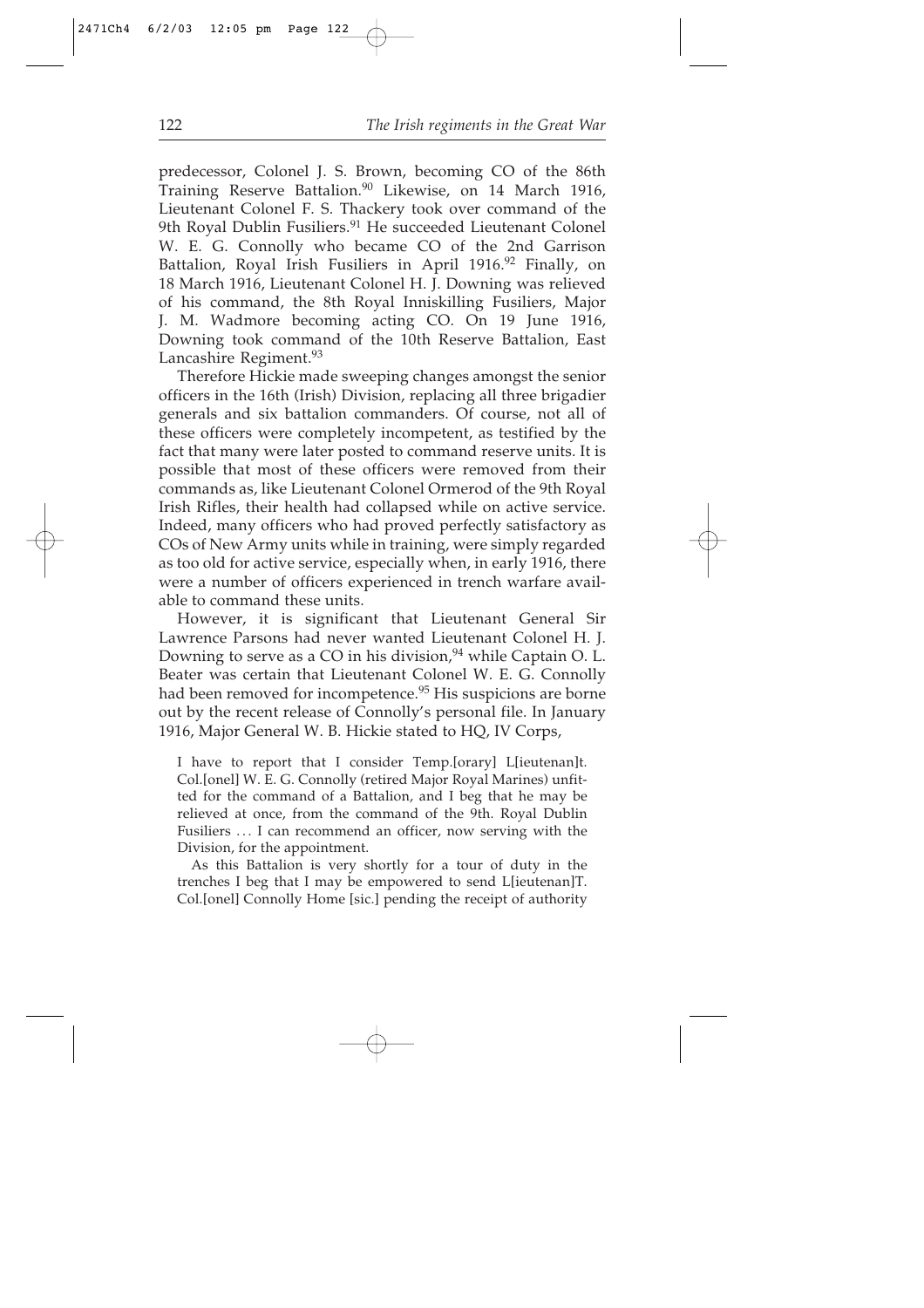for his relief ... He is not educated up to the requirements of modern War . . . The Battalion is not well trained or as efficient as it should be. I cannot recommend L[ieutenan]t. Col.[onel] Connolly for employment for training purposes. I do not recommend that his services be dispensed with, as there may be work in his late branch of the Service in which he might be useful.<sup>96</sup>

Hickie's reservations, with regard to this officer, were well founded. Incredibly re-employed after Hickie's report, Connolly was relieved of his command of the 2nd Garrison Battalion, Royal Irish Fusiliers, in May 1917, after carrying out a poorly planned and costly trench raid at Salonika. As Lieutenant General G. F. Milne stated, 'the state of discipline in his [Connolly's] Battalion was bad and the raid, largely due to vague orders and to want of organisation, entirely failed, ending in a most discreditable retreat, I am sending him home.'<sup>97</sup> Nevertheless, the pruning of senior officers in the 16th (Irish) and 36th (Ulster) Divisions, while drastic, was not an atypical experience for New Army units embarking on active service. For example, two brigadier generals in the 38th (Welsh) Division were replaced by younger officers before this formation embarked for overseas service.<sup>98</sup>

As in the case of the 36th (Ulster) Division, units of the 16th (Irish) Division did not behave particularly well in their first tour of duty in the trenches. As J. H. M. Staniforth, then a Second Lieutenant in the 7th Leinster Regiment, noted in January 1916, 'We have got rather a bad name in the English Division to which we were attached in the trenches, because the men would not keep under cover in the daytime, and we had to put the sergeant-major with a rifle loaded with candle-grease bullets to keep them in the trenches.'<sup>99</sup> Likewise, Brigadier General Frederick Shaw, the then acting GOC of the 48th Brigade, informed Parsons of the 'Breaking up of discipline' in the 7th Royal Irish Rifles and 9th Royal Dublin Fusiliers while in the trenches.<sup>100</sup>

However, in general, the trench discipline in the 16th (Irish) Division was seen as good, as Lieutenant Colonel William Rennie, a senior staff officer in the 16th (Irish) Division, commented,

The 48th. [Brigade] have finished their attachment in the trenches it was of a pretty practical nature as it entailed about seventy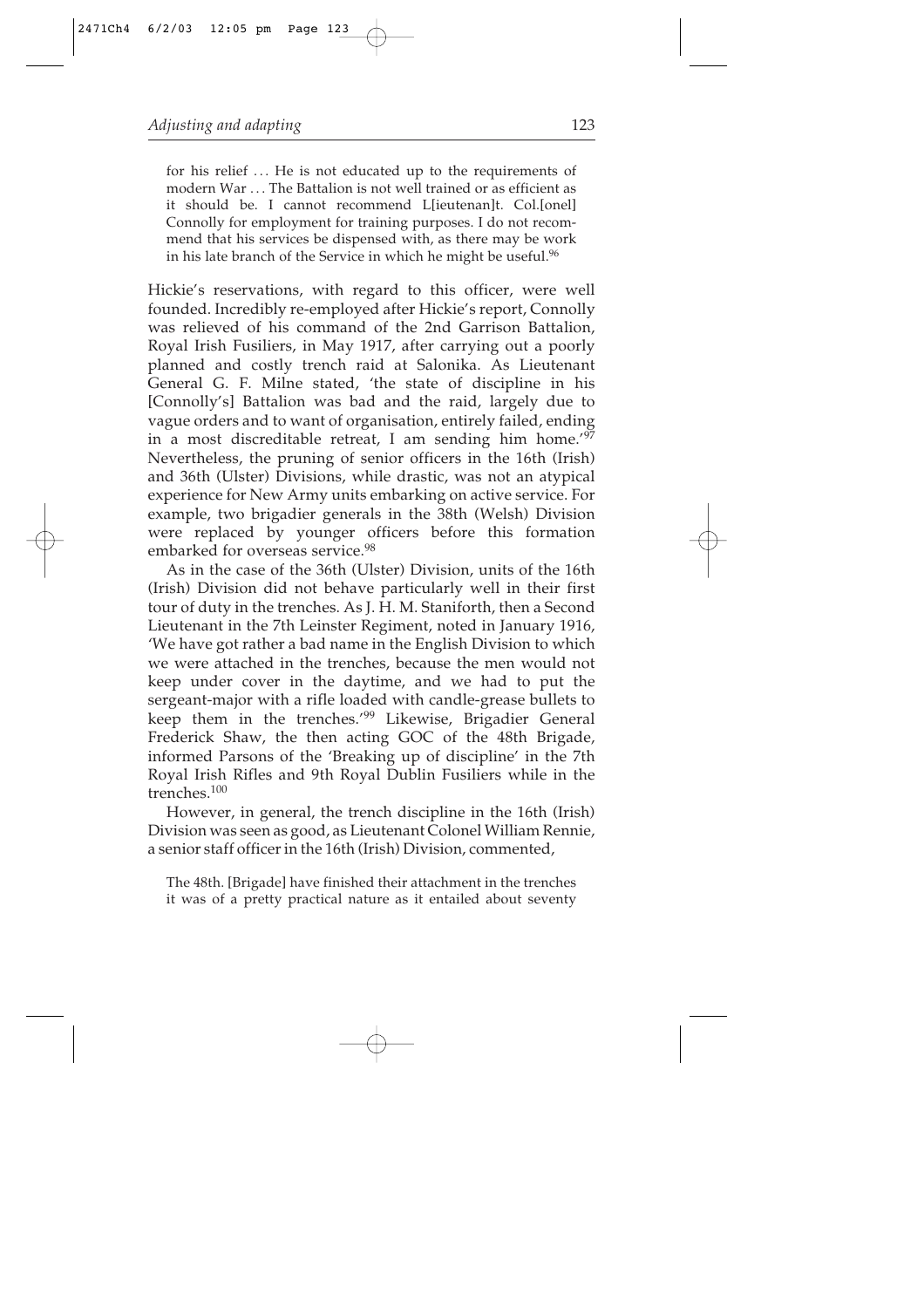casualties including seven junior officers . . . the 48th. [Brigade] as far as one could learn did well except in such matters as looking after their trench stores  $+$  similar side issues ... He [Major General Hickie] was very pleased with the 8th. Munsters today marching to forward billets + I think that battalion are going to end by doing very well indeed. Williamson's rough + ready methods seem really to have got a grip of this tough lot of Limericks which he collected.<sup>101</sup>

Similarly, Lieutenant Colonel Fitzroy Curzon, CO of the 6th Royal Irish Regiment, noted that the 47th Brigade had received 'a good report of our men's behaviour in the trenches', and that, as a result, none of the battalion COs in the Brigade were to be replaced.<sup>102</sup>

The actual performance of the 16th (Irish) and 36th (Ulster) Divisions in action during the October 1915 to September 1916 period demonstrated no serious disciplinary problems and, indeed, these actions have been well covered elsewhere.<sup>103</sup> At Hulluch on 27 April, the 16th (Irish) Division suffered heavy casualties from a gas attack and a number of contemporaries alleged that these losses were a result of poor gas discipline in the Division.<sup>104</sup> However, objective research has suggested that high casualties at Hulluch were mainly due to defective gas masks, the 'sack helmet' then in use being useless in concentrated gas clouds.<sup>105</sup>

The 36th (Ulster) Division, despite its many disciplinary problems, performed very well on 1 July 1916. It would appear that the success of the attack was largely due to inspired tactical planning. Major General Nugent ordered his men into no man's land ten to fifteen minutes before zero hour, which meant that, unlike other divisions, they were able to attack the German trenches immediately after the barrage lifted.<sup>106</sup> The artillery support given to the 36th (Ulster) Division was also superior to that afforded to most British formations. Tim Travers notes that at a time when many artillery barrages were based on guesswork officers of the 36th (Ulster) Divisional Artillery were carrying out much more accurate, predicted shooting off a 1:10,000 map.<sup>107</sup>

This success should not disguise the fact that there were some serious acts of indiscipline in the 36th (Ulster) Division. Colonel H. C. Bernard of the 10th Royal Irish Rifles and Lieutenant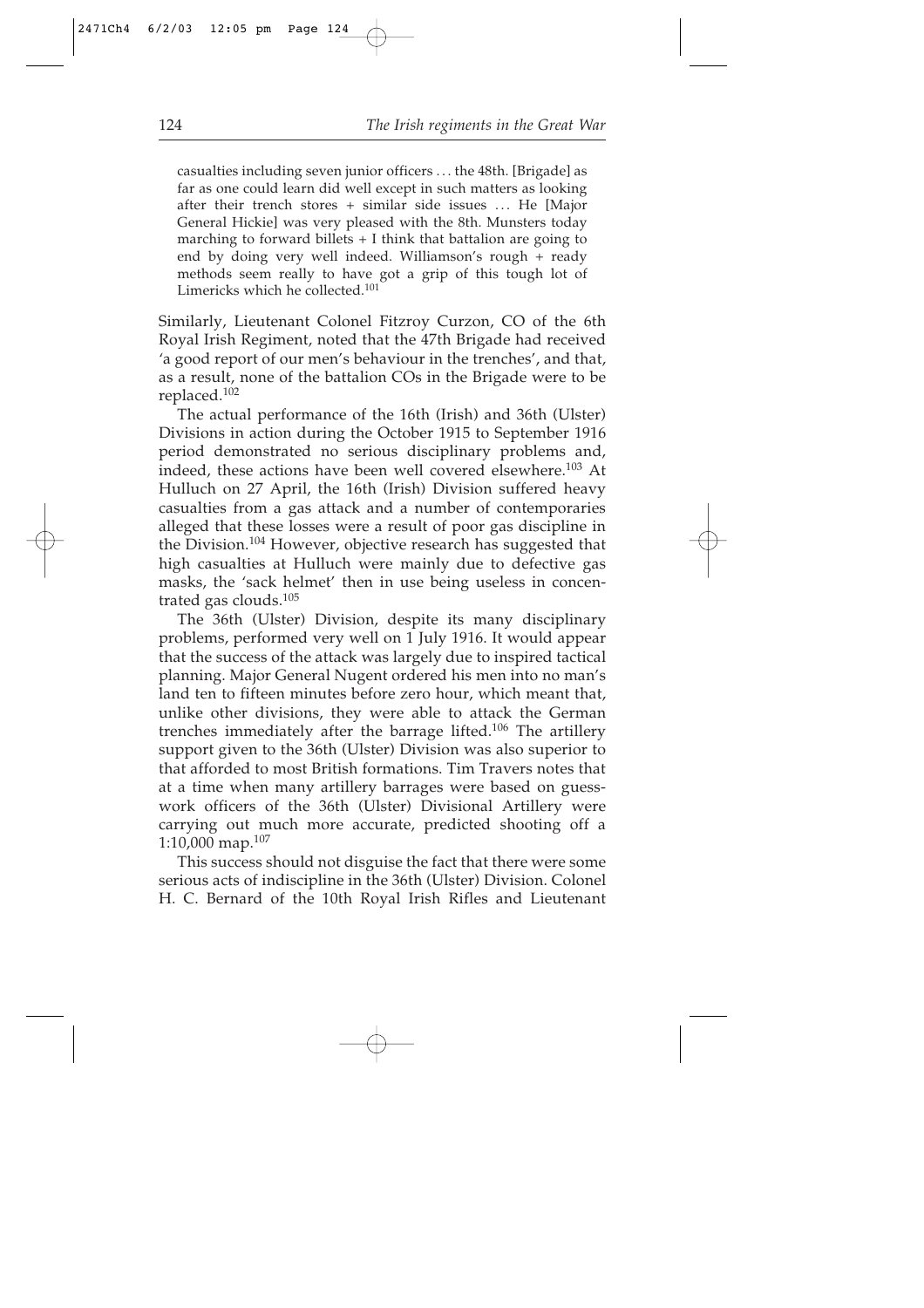Colonel F. P. Crozier of the 9th Royal Irish Rifles disobeyed orders that senior officers were not to take part in the attack, believing that if their battalions met serious opposition they should be present to provide leadership.<sup>108</sup> Bernard was killed in action and Crozier faced no disciplinary action. The attack also witnessed some cases of straggling, especially after most of the officers had been killed and German counter-attacks were taking place.<sup>109</sup> Following the battle, a number of men in the 36th (Ulster) Division appear to have succumbed to drunkenness. Private Ellison Whitley of the 1/7th West Yorkshire Regiment was sent to relieve the 36th (Ulster) Division and remembered, 'The Ulster [sic] Rifles who were still alive were all roaring drunk.'<sup>110</sup>

Following this battle the 36th (Ulster) Division appears to have experienced low morale. Even Cyril Falls, the divisional historian, acknowledged this, although by 12 July he felt that 'confidence was returning' to the Division.<sup>111</sup> Rifleman John Doran of the 14th Royal Irish Rifles confessed to his mother, 'I don't feel in very good form after what we have went through so this note will be very short but I will write a longer one when I get my mind settled a little it was our first big fight and I am not feeling at all like myself.'<sup>112</sup> Likewise, Lieutenant Maxwell of the 16th Royal Irish Rifles wrote on 10 July,

Now we are resting, but the experiences of the first week in July, 1916, will long remain as unpleasant memories that we long to curtain and blot out for ever. But even time can not erase these incidents – they are carved deep on our memories, haunting us in our waking moments like ghastly spectres, reminding us unceasingly of what the horrors of war really are, and reviewing again our sorrow for the loss of gallant comrades.<sup>113</sup>

In the 16th (Irish) Division's attack on Ginchy, on 9 September 1916 both morale and discipline appear to have been maintained, which is rather surprising, given that the battalions had been used 'piecemeal' in support of other units and were seriously under strength before the attack.<sup>114</sup> Major Rowland Feilding recalled that his battalion, the 6th Connaught Rangers, consisted of just 200 men, ninety-one of them from a recent draft and, as he commented, 'Those that were not raw recruits from the new drafts were worn out and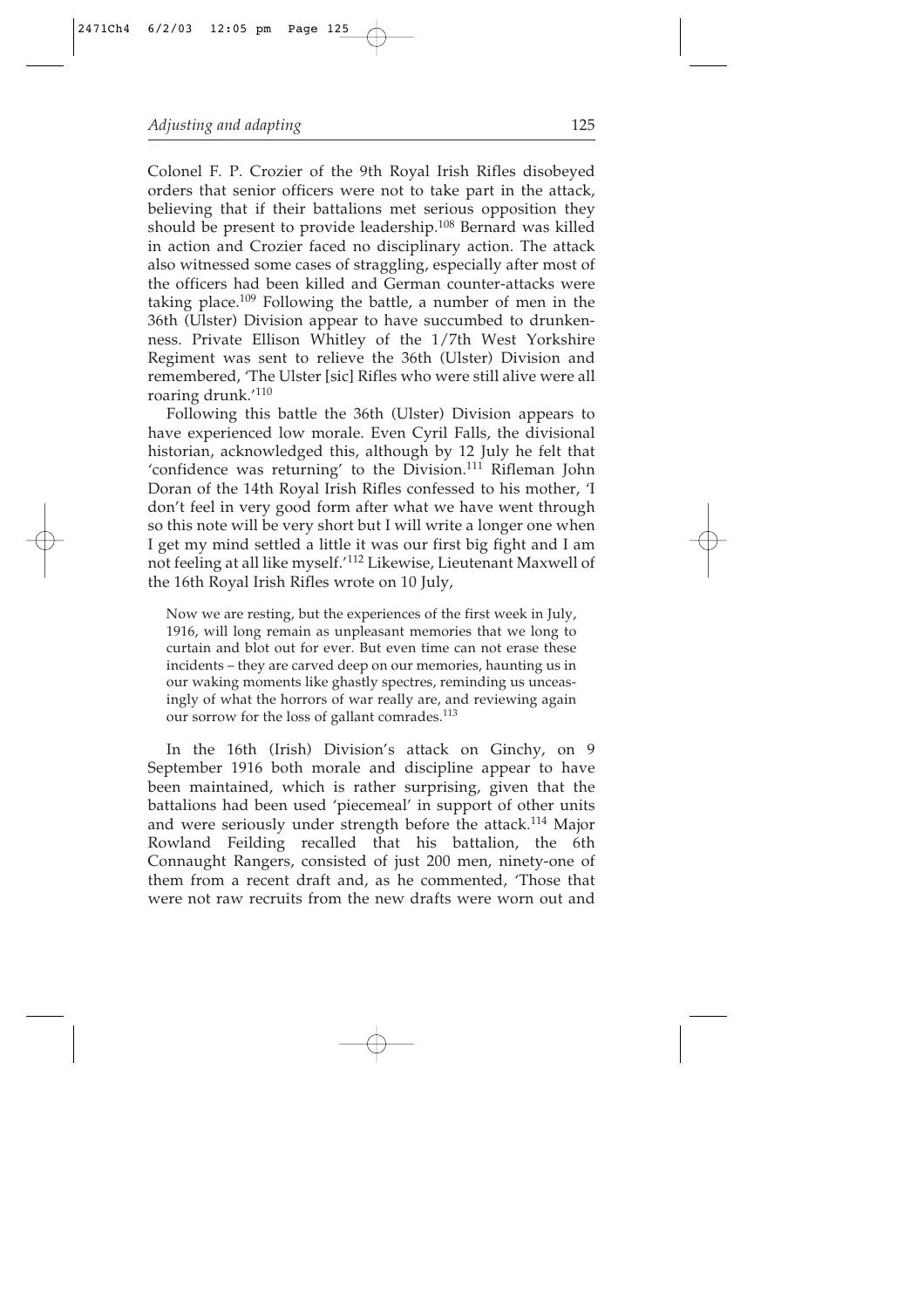exhausted by their recent fighting, and much more fitted for a rest camp than an attack.'<sup>115</sup>

Despite this the discipline of the 16th (Irish) Division held up well. Major General W. B. Hickie noted, 'The Division leaves the Somme with a very high reputation for discipline and good behaviour as well as for fighting.'<sup>116</sup> Meanwhile, the CO of the 9th Royal Dublin Fusiliers commented,

When you come to think that we had bad weather + that our Brigade were five days in so-called trenches before we made the attack [on Ginchy] with never a hot meal and not much water their performance was wonderful  $\ldots$  after all our trials + loss when the remnants of my Battalion had accomplished a tiring dirty march of eleven miles the men sailed into the billets splendidly dressed and singing 'Brian Boru'. The next morning we paid the men + that afternoon every man had all his brass work shining  $+$  boots cleaned.<sup>117</sup>

These battles, with their attendant losses had, of course, serious repercussions for New Army units in terms of drafts. As early as September 1915, Lieutenant Colonel James Craig, MP had stated, 'the only fear in my mind is the break up of the Ulster [Division], in the event of casualties being heavy. The Reserve Battalions are not filling up as they should and consequently some of your batt[alion]s. when wasted away may be replaced by "strangers", or, worse again, yours [sic] Batt[alio]ns. may be given away to fill other Armies!'<sup>118</sup> Officers in the 16th (Irish) Division were also expressing concern about reinforcements. In September 1916, Lieutenant Colonel Bellingham of the 8th Royal Dublin Fusiliers wrote, 'Tomorrow we come out + it will be only a poor little shadow of a Division. There is every hope of our being filled up with English [drafts] as the other sort simply don't exist.'<sup>119</sup>

The impact of drafting non-Irish soldiers into Irish New Army units during this stage of the war is unclear. W. E. Collins, drafted into the 9th Royal Irish Rifles from the 25th London Regiment, remembered receiving a warm welcome in his new unit, continuing, 'The [9th.] R.[oyal] I[rish] R.[ifles] when I joined them had come back from the Somme 16 strong out of 600 men and so they were only too pleased to get all the reinforcements they could.'<sup>120</sup> However, some Service battalions had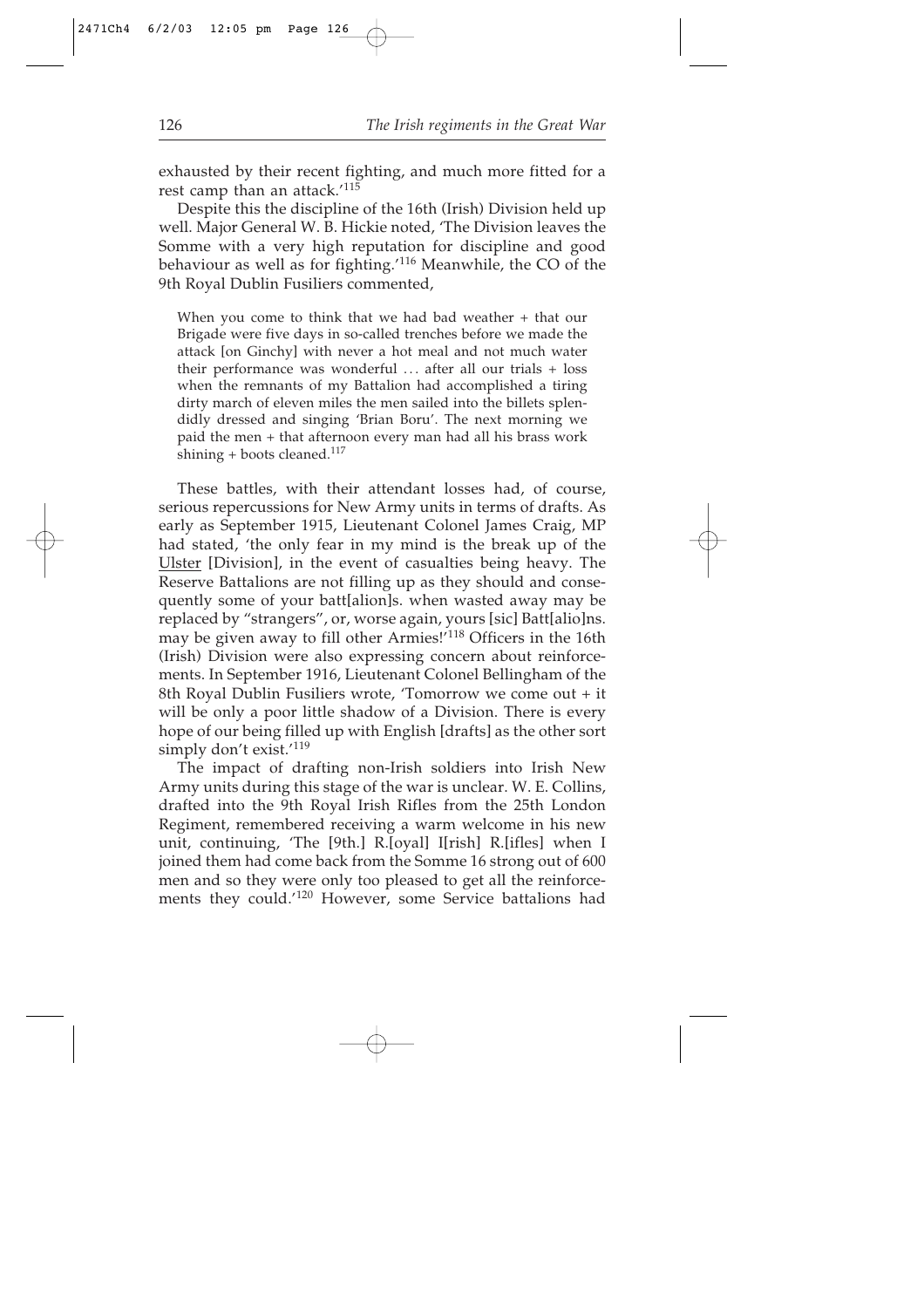built up a firm *esprit de corps* and in these units 'strangers' were not well received.<sup>121</sup>

One major event of this period, the Easter Rising, is important to assess with relevance to its impact on Irish soldiers serving in the British army. A number of historians commenting on this issue have concluded that the Rising had no detrimental impact on Irish troops.<sup>122</sup> The courts martial held in Irish regiments serving on the Western Front between October 1915 and September 1916 would appear to confirm this analysis. However, three issues should be emphasised relating to the reaction of Irish soldiers to the Rising. Firstly, some soldiers did have some sympathy for the rebels. John Lucy, then a sergeant in the 2nd Royal Irish Rifles, noted, 'My fellow soldiers had no great sympathy with the rebels, but they got fed up when they heard of the executions of the leaders. I experienced a cold fury, because I would see the whole British Empire damned sooner than hear of an Irishman being killed in his own country by any intruding stranger.'<sup>123</sup>

Secondly, a number of men who had Republican sympathies served without any disciplinary problems in the British army until they were demobilised at the end of the war. For example, Second Lieutenant Emmet d'Alton won the Military Cross serving with the 9th Royal Dublin Fusiliers at Ginchy, but postwar became a leading figure in the Dublin IRA.<sup>124</sup>

Thirdly, the response of Irish battalions on the Western Front to the Rising varied enormously. The trench journal of the 14th Royal Irish Rifles, writing from a firmly Unionist perspective, carried a strongly worded editorial stating,

Speaking for ourselves, we'd rather have seen a little less mercy to some of the rebels. If a man out here plays any old tricks he is given short shrift – shot at daybreak. Remember this man may have fought long and sturdily for his Empire – but still he'd be shot. Then what kind of death do those insurgent dogs deserve – those swine who seize upon the fact that the soldiery is away, fighting and dying to save Sinn Feiner worthless skins – to rifle and riot and murder a whole host of innocent people. Ugh! Doesn't it make your blood boil lads?<sup>125</sup>

Those serving in Service battalions with a more nationalist ethos, equally felt little sympathy for the rebels. Lieutenant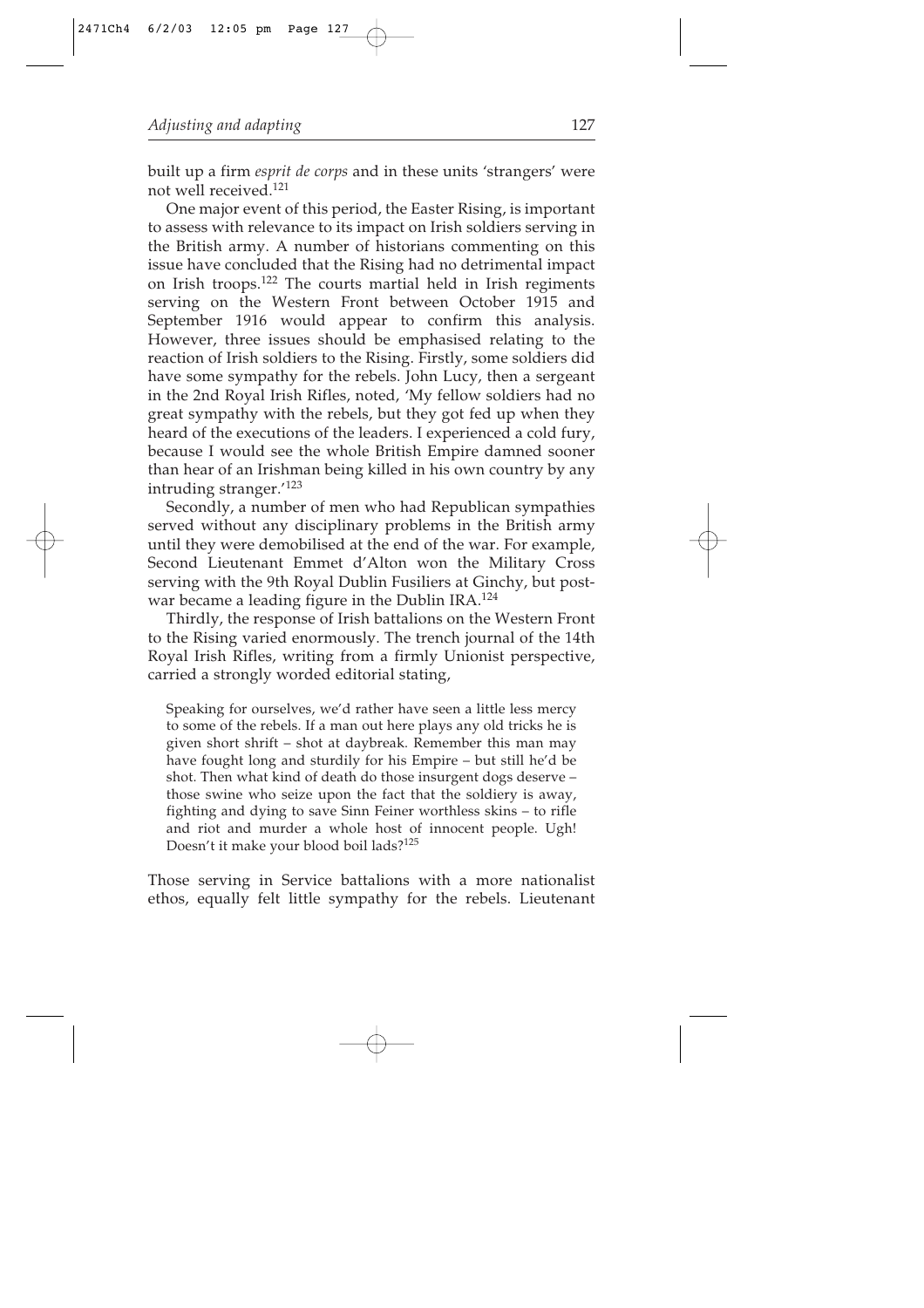T. M. Kettle, a former IPP, MP, then serving in the 9th Royal Dublin Fusiliers, wrote, 'The Sinn Fein nightmare upset me a little, but then if you tickle the ear of an elephant with a popgun, and he walks on you that is a natural concatenation of events. We took the side of justice, we did the right thing, we helped to bring North and South together.'<sup>126</sup>

In other units, especially regular ones, there appears to have been little interest in the Rising. Father Henry Gill noted that in the 2nd Royal Irish Rifles, 'On the whole the event created very little comment.'<sup>127</sup> Meanwhile, Private A. R. Brennan, serving in the 2nd Royal Irish Regiment remembered, 'Although we were all mildly interested, nobody took the thing very seriously.'<sup>128</sup>

Finally, some battalions made a point of demonstrating their opposition to the Rising to opposing German troops. The 8th Royal Munster Fusiliers captured a placard erected by the Germans which read, 'Irishmen! Heavy uproar in Ireland, english [sic] guns are firing at your wives and children! 1st. May 1916.'<sup>129</sup> Lieutenant Colonel S. McCance stated that the 8th Royal Munster Fusiliers organised a raid to capture this placard and also 'straffed the huns.'<sup>130</sup> However, both Martin Staunton and Terence Dooley believe that a patrol simply found these in an abandoned dugout.<sup>131</sup> In whatever fashion this placard was acquired, it is significant that it was presented to the King by Lieutenant Colonel Williamson of the 8th Royal Munster Fusiliers.<sup>132</sup>

The response of the 7th Leinster Regiment was rather different,

The Germans put up three large placards this morning. One said, 'IRISHMAN: [sic] GREAT UPROAR IN IRELAND ENGLISH GUNS ARE FIRING ON YOUR WIFES [sic] AND CHILDREN.' Another said, 'KUT CAPTURED 13,000 ENGLISH PRISONERS!' The third and largest said, 'IRISHMAN! [sic] IN IRELAND REVOLUTION ENGLISH GUNS FIRING ON YOUR WIFES [sic] AND CHILDREN ENGLISH DREADNOUGHT SUNK. ENGLISH MILITARY BILL REFUSED. SIR ROGER CASEMENT PERSECUTED. THROW YOUR ARMS AWAY. WE WILL GIVE YOU A HEARTY WELCOME.' Aren't they impudent devils? We played Rule Britannia and lots of Irish airs on a melodeon in the front trench to show them we weren't exactly downhearted. It was a company commander who played, and he stuck to it for an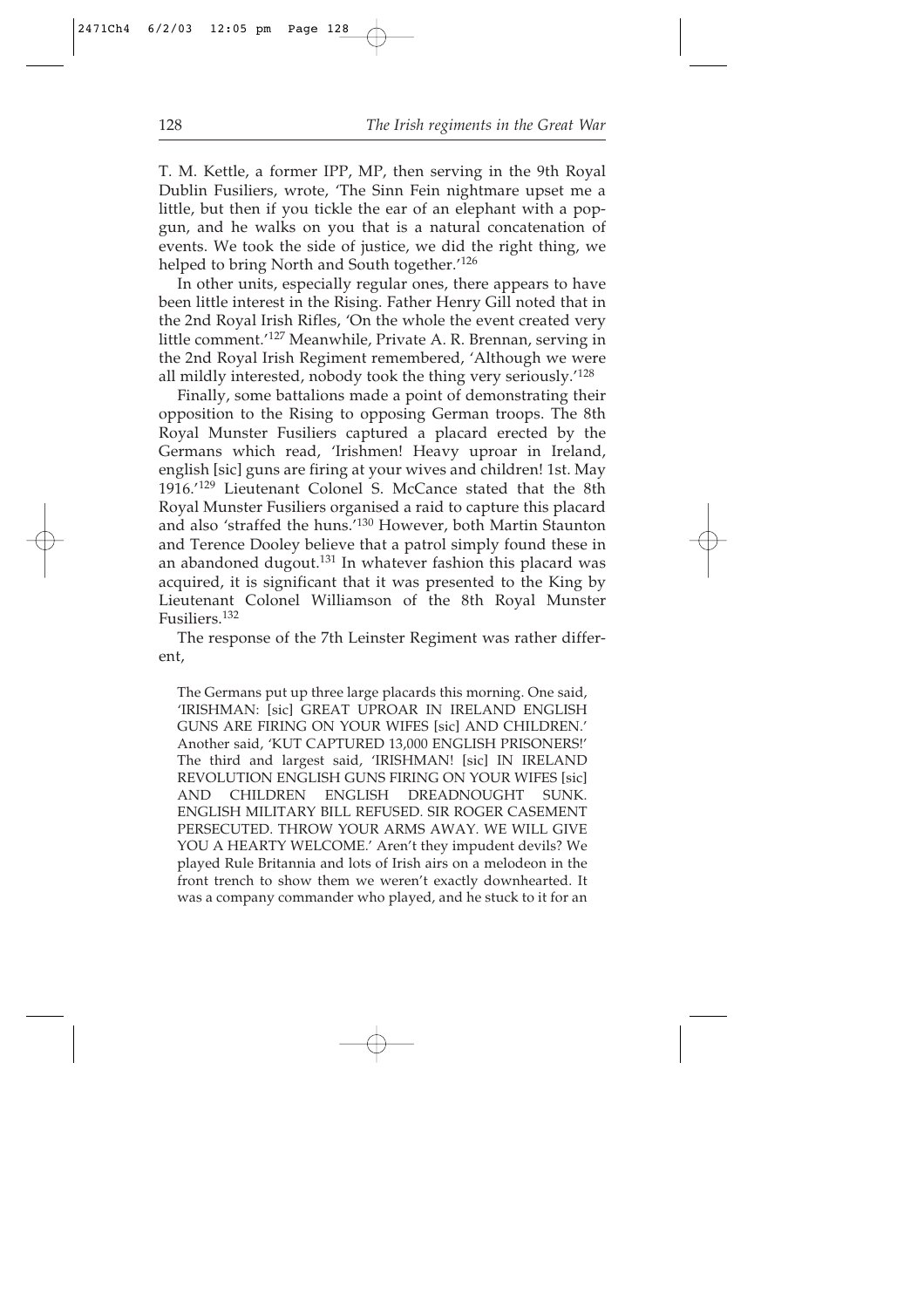hour, although they push all sorts of stuff at him. We also stuck up a notice which annoyed them so much that they threw rifle grenades at it. 'PLEASE TELL YOUR DESERTERS TO COME OVER SINGLY NEXT TIME, AS THE LAST SIX WERE TAKEN FOR A PATROL AND UNFORTUNATELY FIRED UPON', which was a fact.<sup>133</sup>

The 9th Royal Munster Fusiliers hung an effigy of Sir Roger Casement in no man's land.<sup>134</sup>

Finally, in assessing discipline in Irish units during this period, something should be said regarding comparisons between the various Irish battalions and the relationship of discipline in Irish units to that in the British army as a whole. The first point to make, relating to comparisons between Irish units, is that the number of men tried by courts martial was generally lower in Service than regular battalions. Secondly, the number of men tried in the 36th (Ulster) Division was lower than in the 16th (Irish) Division. Thirdly, it should be noted that the transition from training in the United Kingdom to active service affected Service battalions differently. For example, the crime rate in the 6th Connaught Rangers rose on active service, while that of the 9th Royal Irish Rifles fell.

A comparative study of eleven non-Irish infantry battalions suggests that courts martial records were higher than average in Irish battalions.<sup>135</sup> The overall average number of courts martial in these non-Irish battalions for the period covered by this chapter is only fourteen cases. However, again there is a great variation between units. The 1/14th London Regiment had just one court martial, while the 1st Border Regiment had thirtynine. A number of Irish regular units, for example the 2nd Irish Guards and 2nd Royal Irish Regiment, compare favourably with their non-Irish counterparts, while the crime rate in the 14th Royal Welsh Fusiliers, with fifteen cases, is higher than that of five battalions in the 36th (Ulster) Division. In broader terms, it is interesting to note that the Anson Battalion of the 63rd (Royal Naval) Division, although raised as a wartime expedient and outside the British regimental structure, had a commendable record with only two courts martial cases during this period.

Another point worthy of note is the great variation between non-Irish as well as Irish units serving in the same formation. The 1st King's Own Scottish Borderers, 2nd South Wales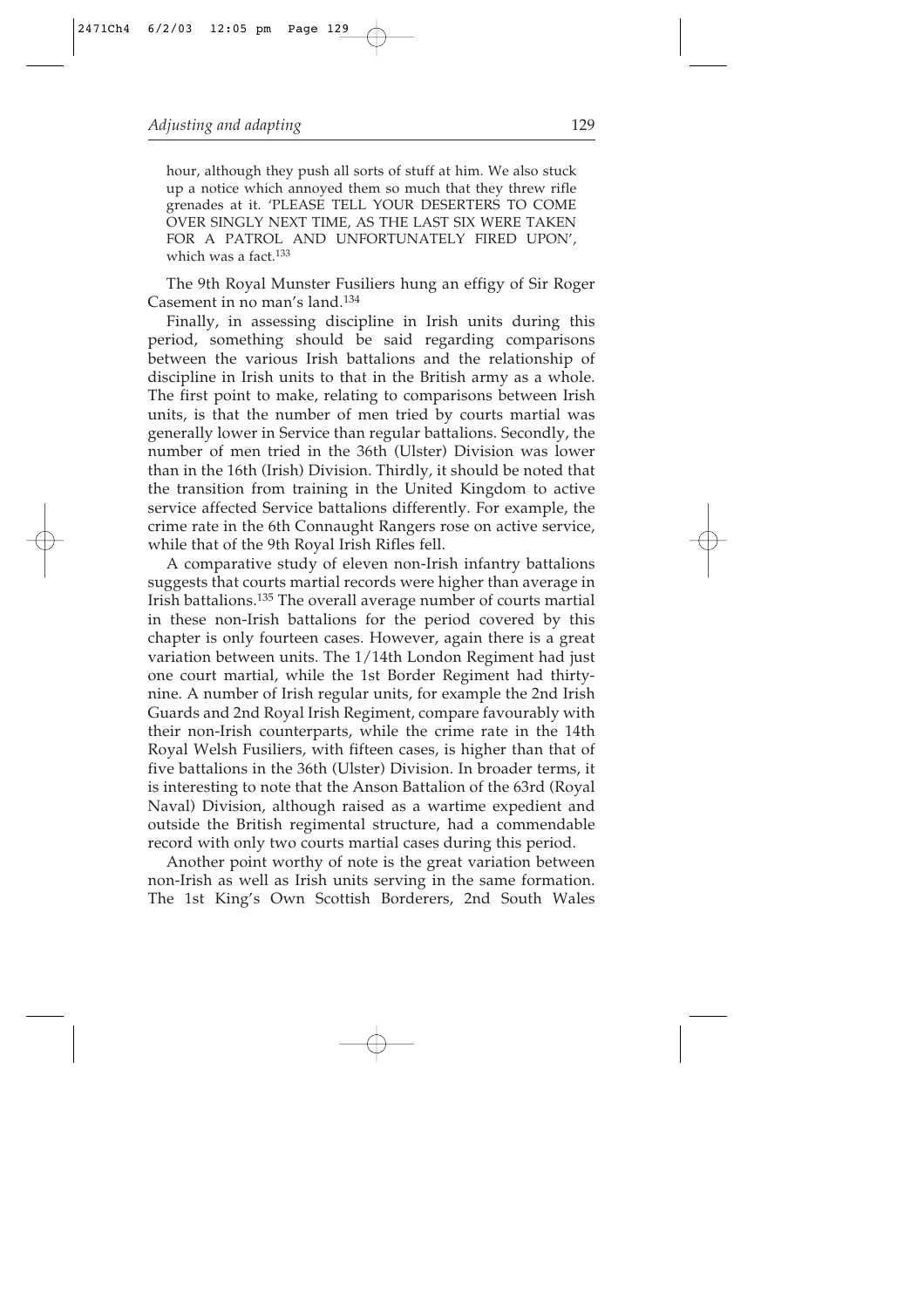Borderers, 1st Border Regiment and 1st Royal Inniskilling Fusiliers comprised the 87th Brigade, 29th Division, yet each battalion had its own distinctive courts martial profile. Finally, the examples of the North Irish Horse, South Irish Horse (Special Reserve units) and 1/14th London (Scottish) Regiment and 6th Gordon Highlanders (Territorial Force units) suggest that the discipline of units which pre-war had been reserve formations only was very good.

An examination of courts martial records over this period demonstrates some interesting issues. A number of Service battalions (for example, the 9th Royal Irish Rifles, 6th Connaught Rangers, 14th Royal Welsh Fusiliers and 26th Northumberland Fusiliers) have patterns of offences which are very similar to those of regular units, with drunkenness remaining a persistent problem in regular and Service battalions. Desertion appears to have been a more serious problem in the Irish units; however, when comparing courts martial records, what is striking are the similarities between the types of military crime committed by Irish and non-Irish units.

In April and May 1916, some senior officers had expressed concerns about the loyalty of Irish units. Private A. R. Brennan noted that the 2nd Royal Irish Regiment was kept in reserve for two weeks, in case there was a reaction to events in Dublin.<sup>136</sup> Meanwhile the 1st Royal Munster Fusiliers was withdrawn from the front line due to similar concerns,<sup>137</sup> and the CO of the 1st Irish Guards was called to the War Office to discuss the implications of the Rising on his men.<sup>138</sup> These fears do not appear to have resulted in a harsher sentencing policy for men serving in Irish units, tried by court martial.

The disciplinary record of Irish units on the Western Front during October 1915 to September 1916 demonstrates a great deal of variation. Broadly speaking, Irish regular battalions had come to terms with their earlier disciplinary problems, the number of men tried by courts martial decreasing drastically in this period. It is interesting to note that as losses in units increased, discipline actually appears to have improved.

The arrival of Irish New Army units in France demonstrated many of the failings in training and officering these units, inherent in the rapid expansion of the British army in 1914. Major General Oliver Nugent, in particular, felt initially that the 36th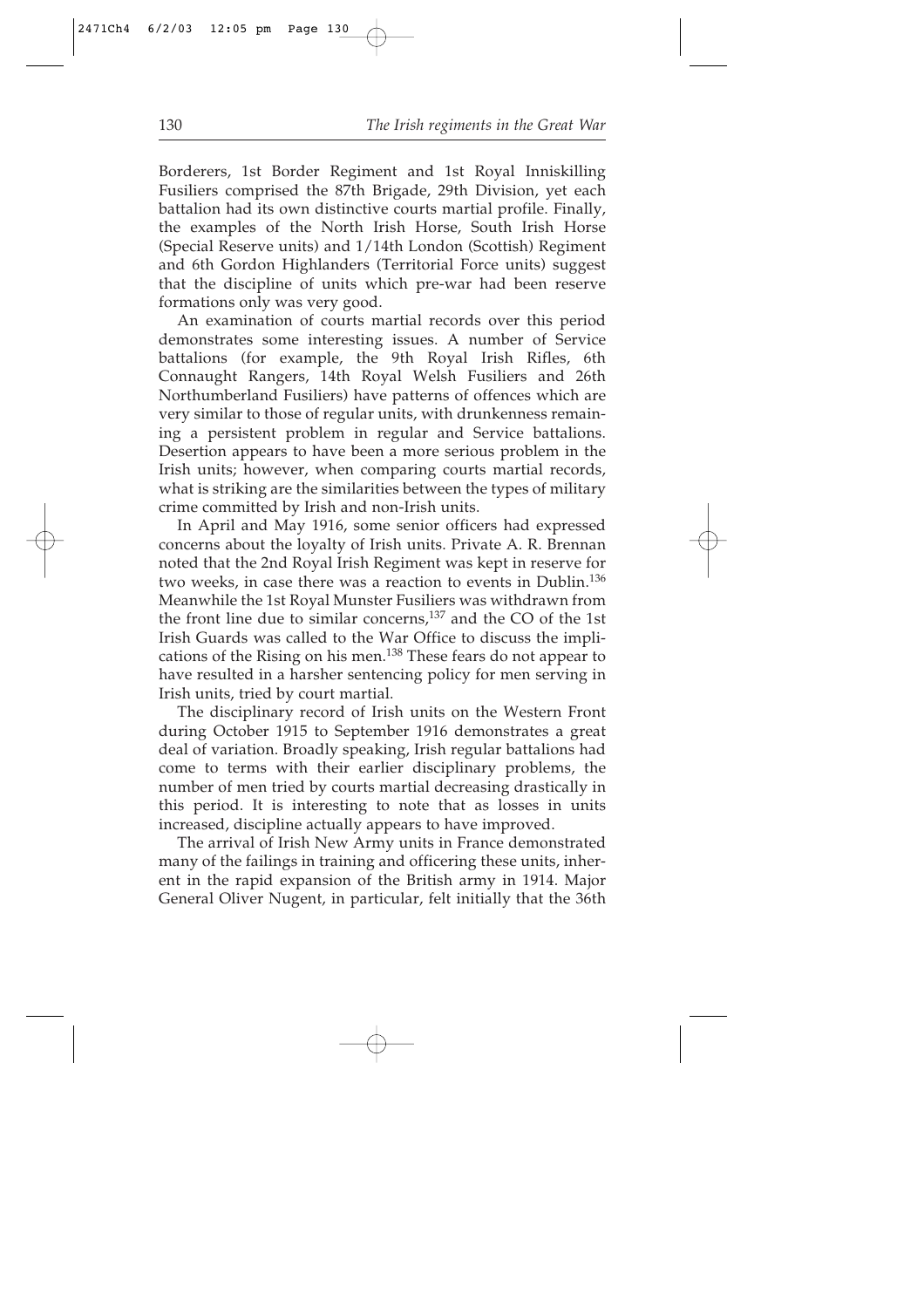(Ulster) Division was unfit for service. The replacement of inefficient officers and the executions of three men in the 107th Brigade appear to have led to improved discipline in many battalions in his division. While, as argued above, much of the 36th (Ulster) Division's success on 1 July 1916 relied on tactical planning, remarkably few breaches of discipline occurred in a raw formation attacking for the first time. Equally, the 16th (Irish) Division's attack at Ginchy demonstrated that Service battalions could remain as effective combat units, even after suffering heavy losses.

Comparisons between Irish and non-Irish units suggest that the number of men tried by courts martial in Irish units was, generally, higher than that in their counterparts from Great Britain. However, it is worth stressing that each British, as well as Irish, or for that matter, Australian, unit, appears to have had its own unique courts martial profile.

The reaction of Irish units to the Easter Rising varied greatly. Nevertheless, an assessment of courts martial trials for this period simply confirms what historians have long believed: namely, that no acts of indiscipline occurred in the Irish regiments as a result of the Rising. Finally, as discussed in chapter 1, it is apparent that the military authorities, by this stage of the war, were supporting a wide range of morale-boosting activities, including divisional sports, concert troupes and cinemas, which collectively appear to have fulfilled their tasks well.

## **Notes**

- **1** I am grateful to Mr Nicholas Perry for providing me with details on casualty figures.
- **2** F. C. Hitchcock, *'Stand To', A Diary of the Trenches, 1915–1918* (Hurst and Blackett, London, 1937. Reprinted by Gliddon Books, London, 1988), p. 106.
- **3** JAD, H. V. Gill, 'As seen by a Chaplain with the 2nd Battalion, Royal Irish Rifles', p. 59.
- **4** *Ibid.*, pp. 59–60.
- **5** J. F. Lucy, *There's a Devil in the Drum* (Faber and Faber, London, 1938), pp. 339–41.
- **6** *Ibid.*, p. 343.
- **7** C. Hughes, 'The New Armies', in I. F. W. Beckett and K. Simpson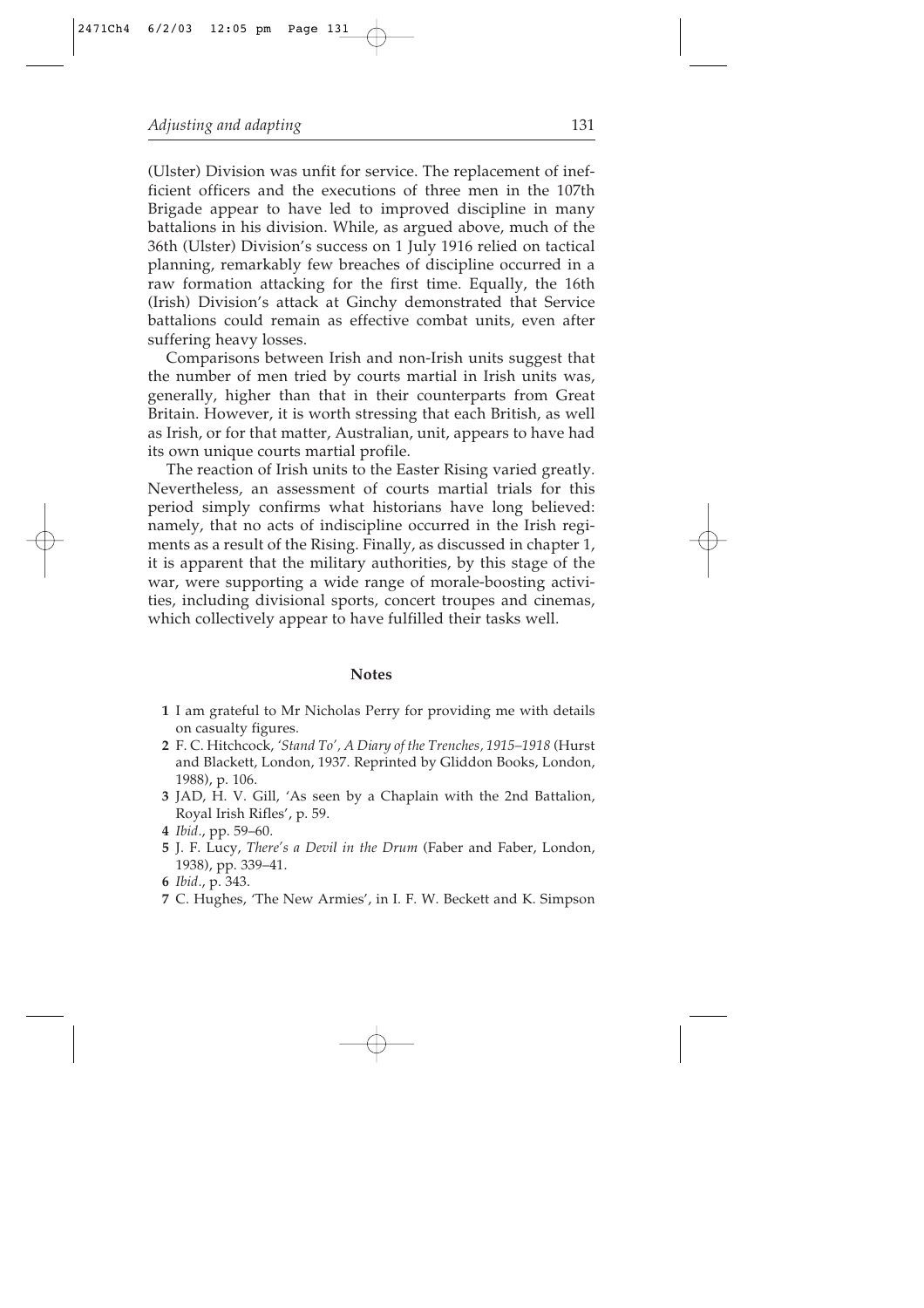(eds.), *A Nation in Arms: A Social Study of the British Army in the First World War* (Manchester University Press, 1985), p. 113.

- **8** *Ibid.*, p. 113.
- **9** Comment included in PRO, WO71/484, the transcript of the court martial of Private James Cassidy.
- **10** P. R. Reid, *Winged Diplomat* (Chatto & Windus, London, 1962), pp. 55–6, cited in M. Staunton, 'The Royal Munster Fusiliers in the Great War, 1914–18', unpublished MA thesis, University College Dublin, 1986, pp. 34–5.
- **11** PRO, WO71/438, transcript of the court martial of Private J. Graham.
- **12** S. McCance, *The History of the Royal Munster Fusiliers, vol. II, From 1861 to 1922 (Disbandment*) (Gale and Polden, Aldershot, 1927), p. 137. Italics as per original.
- **13** Liddell Hart Centre of Military Archives, King's College, London, Jeffries Papers, letter from Brigadier General William Francies Jeffries to Historical Section, CID, 29 March 1930.
- **14** E. M. Spiers, *Haldane: An Army Reformer* (Edinburgh University Press, 1980), p. 89.
- **15** P. Callan, 'Voluntary Recruiting for the British Army in Ireland during the First World War', unpublished PhD thesis, University College Dublin, 1984, pp. 85–6; and D. Fitzpatrick, 'The Logic of Collective Sacrifice: Ireland and the British Army, 1914–1918', *Historical Journal*, XXXVIII, 4, 1995, pp. 1018–21.
- **16** PRO, WO95/26, Adjutant General's war diary, entry for 14 February 1916.
- **17** PRO, WO95/2301, war diary of the 2nd Royal Dublin Fusiliers, entry for 21 July 1916; and H. C. Wylly, *Neill's 'Blue Caps'*, The History of the First Battalion, Royal Dublin Fusiliers, *vol. III, 1914–22* (Gale and Polden, Aldershot, 1925), pp. 71–2.
- **18** Hitchcock, *'Stand To', A Diary of the Trenches*, p. 130.
- **19** PRO, WO95/1176, war diary of the 6th Inniskilling Dragoons, entry for 28 November 1915.
- **20** PRO, WO95/1185, war diary of the 8th Hussars, entry for 27 May 1916.
- **21** M. G. Staunton, 'Soldiers Died in the Great War, 1914–19 as Historical Source Material', *Stand To!*, 27, 1989, p. 7.
- **22** Hitchcock, *'Stand To', A Diary of the Trenches*, p. 176.
- **23** J. R. Harvey, *History of the 5th (Royal Irish) Regiment of Dragoons from 1689 to 1799, afterwards the 5th Royal Irish Lancers, from 1858 to 1921* (Gale and Polden, Aldershot, 1923), p. 327.
- **24** *Ibid.*, p. 337.
- **25** B. Cooper, *The Tenth (Irish) Division in Gallipoli* (Irish Academic Press, Dublin, 1933. First published by Herbert Jenkins, London,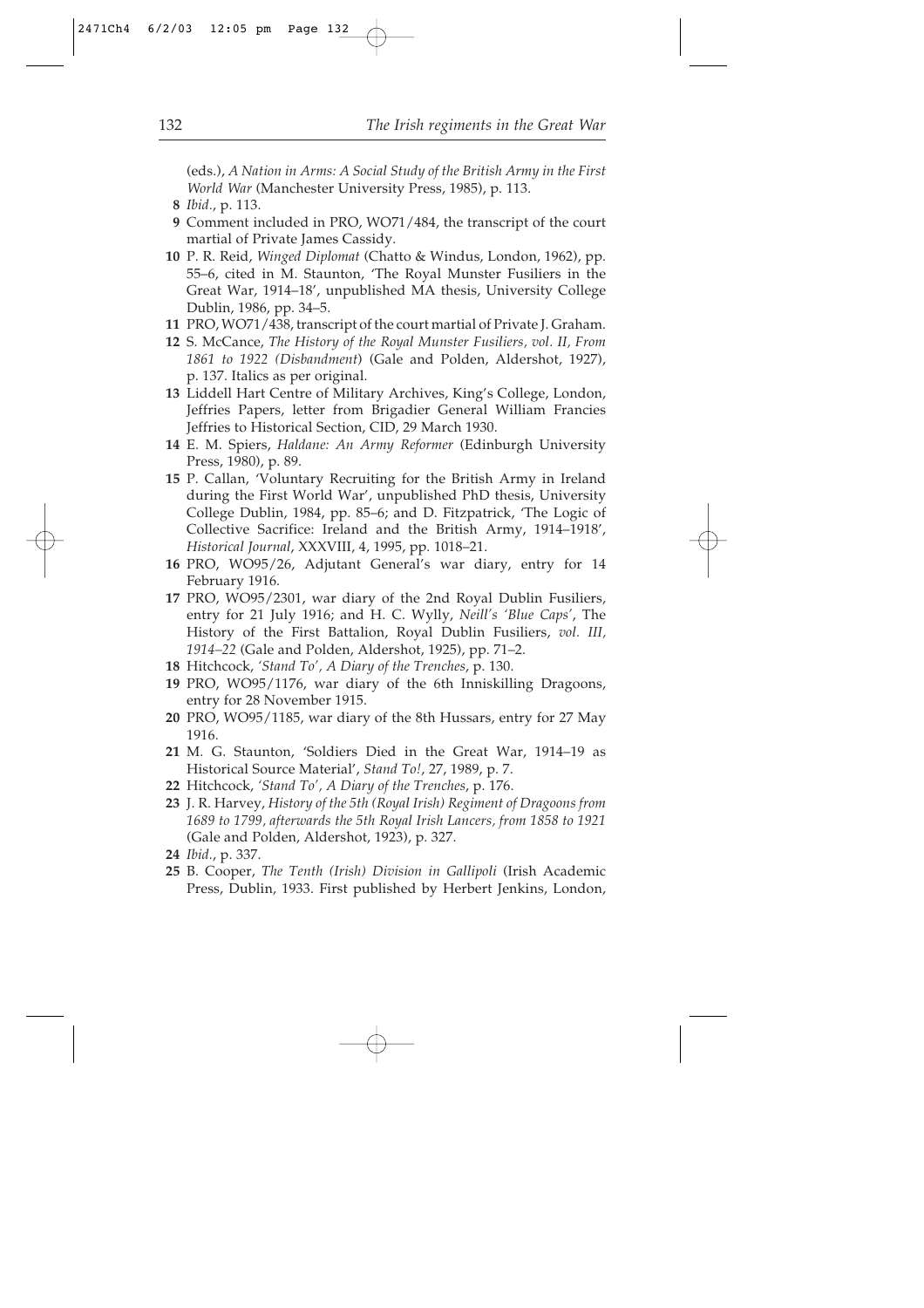1918); and H. Hanna, *The Pals at Suvla Bay: Being the Record of 'D' Company of the 7th Royal Dublin Fusiliers* (Ponsonby, Dublin, 1916).

- **26** IWMSA, 8185/4, interview with Major Terence Verschoyle, 5th Royal Inniskilling Fusiliers; LC, Lieutenant David Campbell, 6th Royal Irish Rifles, 'Memoirs', pp. 33–4; LC, manuscript by Private G. T. Newell, 7th Royal Dublin Fusiliers.
- **27** IWMSA, 8185/4, interview with Major Terence Verschoyle, 5th Royal Inniskilling Fusiliers.
- **28** H. F. N. Jourdain, *Ranging Memories* (Oxford University Press, 1934), p. 190.
- **29** PRO, WO79/49, papers re. 5th Connaught Rangers, letter from Jourdain to HQ 29th Brigade, 26 October 1915.
- **30** Cooper, *The Tenth (Irish) Division in Gallipoli*, pp. 128–9.
- **31** PRO, WO79/49, papers re. 5th Connaught Rangers, letter, Jourdain to HQ, 29th Brigade, 23 September 1915.
- **32** LC, Lieutenant David Campbell, 6th Royal Irish Rifles, 'Memoirs', pp. 32–3.
- **33** Charles Herbert Powell was born in 1857, first commissioned in 1876 and promoted to Major General in 1907, War Office, *Monthly Army List for April 1914* (HMSO, London, 1914), column 23.
- **34** There is a brief biographical sketch of Sir Oliver Nugent in the Department of the Environment for Northern Ireland, *Annual Report 1992–93 of the Public Record Office of Northern Ireland* (PRONI, Belfast, 1994), pp. 53–6.
- **35** PRONI, D.3045/6/11, the diary of Second Lieutenant Guy Owen Lawrence Young, 11th Royal Inniskilling Fusiliers, pp. 18–19. A similar account is provided in The Royal Inniskilling Fusiliers Museum, Box 70, F. J. M. McCrory, 'The History of the 36th (Ulster) Division, The 10th Royal Inniskilling Fusiliers (The Derrys)', p. 4.
- **36** PRONI, MIC/571/11, Farren Connell papers, lecture by Major General Oliver Nugent to the 36th (Ulster) Division, October 1915.
- **37** PRONI, D.3835/E/2/5/12A, Farren Connell papers, letter, Nugent to his wife, 16 October 1915.
- **38** PRONI, D.3835/E/2/5/8, Farren Connell papers, letter, Nugent to his wife, 10 October 1915.
- **39** PRONI, D.3835/E/2/5/10, Farren Connell papers, letter, Nugent to his wife, 12 October 1915. Lieutenant Colonel G. Meynell had been serving as an Assistant Adjutant and Quartermaster General since 31 August 1915, War Office, *Army List for November 1915* (HMSO, London, 1915), column 38b. On 4 November 1915 Meynell returned to regimental duty as CO of the 6th King's Own Yorkshire Light Infantry, War Office, *Army List for July 1916* (HMSO, London, 1916), column 1362 a.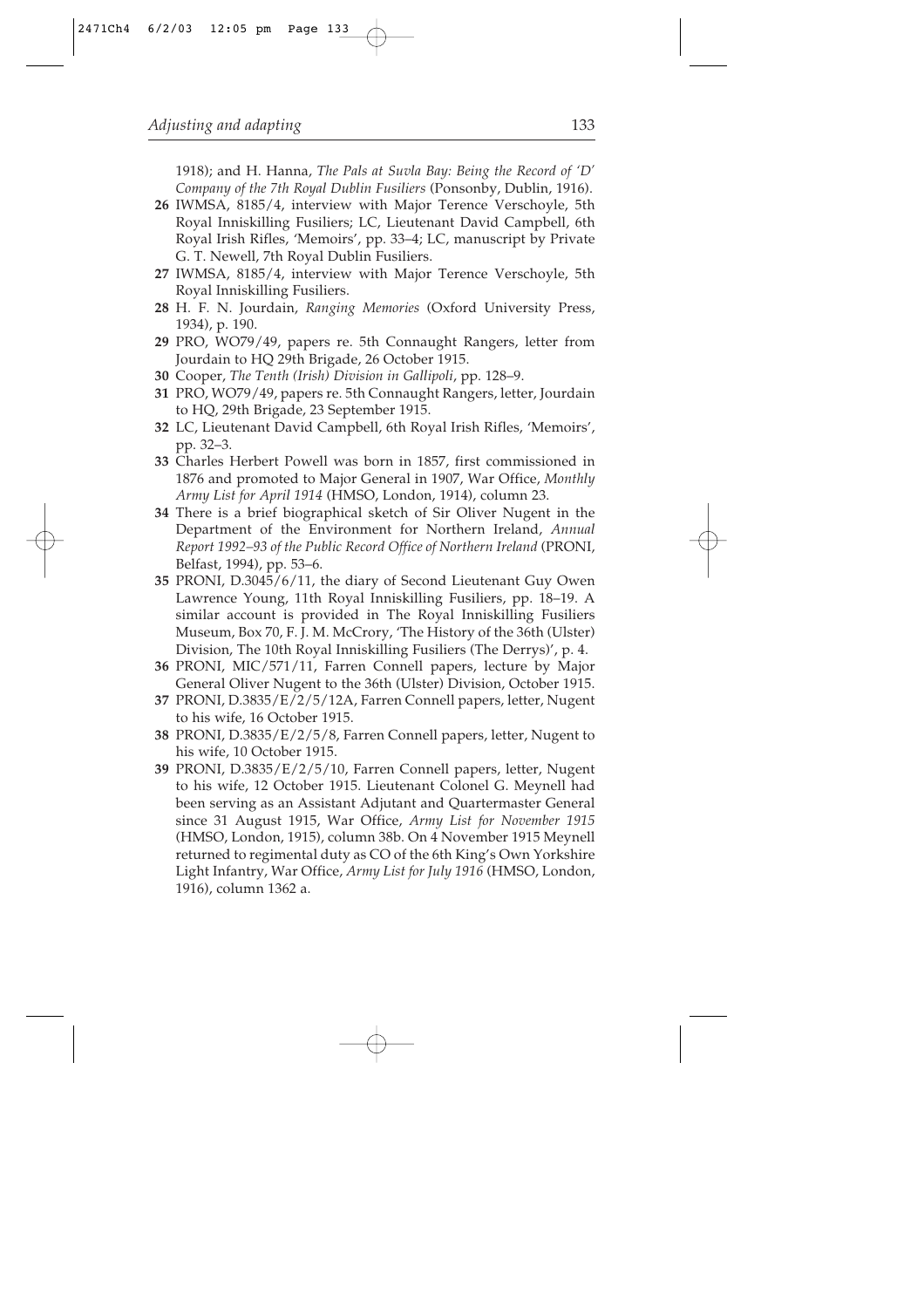- **40** War Office, *Army List for July 1916*, column 1495a.
- **41** PRONI, D.3835/E/2/5/10, Farren Connell papers, letter, Nugent to his wife, 12 October 1915 and War Office, *Army List for July 1916*, column 1496f.
- **42** The *Army Lists* for January, July and December 1916 make no mention of Ford-Hutchinson being on the active or reserve lists, which suggests that he had been compulsorily retired.
- **43** PRO, WO339/14322, personal record of Captain E. R. Kennedy; PRO, WO339/14321, personal record of Lieutenant W. C. Drean; PRO, WO339/21313, personal record of Captain J. C. Boynton; and PRO, WO339/45912, personal record of Honorary Lieutenant and Quartermaster Frederick Hodgson.
- **44** PRO, WO339/14322, personal record of Captain E. R. Kennedy, letter, Pelly to Staff Captain, 107th Brigade, 15 January 1916.
- **45** PRO, WO339/45912, personal record of Honorary Lieutenant and Quartermaster Frederick Hodgson, letter, Ricardo to HQ, 109th Brigade, 20 October 1915.
- **46** PRONI, D.3835/E/2/5/20A, Farren Connell papers, letter, Nugent to his wife, 26 October 1915.
- **47** IWM, 79/35/1, D. Starrett, unpublished manuscript entitled 'Batman', p. 39, IWM, 79/35/1.
- **48** In October and November 1915, the 9th Royal Irish Rifles had nine NCOs and one rifleman found guilty of drunkenness.
- **49** F. P. Crozier, *A Brass Hat in No-Man's Land* (Cedric Chivers Ltd., 1968), pp. 61–2.
- **50** PRONI, D.3835/E/2/5/17, Farren Connell papers, letter, Nugent to his wife, 23 October 1915.
- **51** C. Falls, *The History of the 36th (Ulster) Division* (Constable, London, 1996. First published by McCaw, Stevenson and Orr, Belfast, 1922), p. 24.
- **52** PRONI, D.3045/6/11, diary of Second Lieutenant G. O. L. Young, pp. 46–7.
- **53** PRONI, T.2510/1, letter, Lieutenant A. C. Herdman to his mother, 31 October 1915. Hacket Pain remained the GOC of the 108th Brigade until 4 December 1916, Falls, *The History of the 36th (Ulster) Division*, p. 308.
- **54** PRONI, T.2510/1, letter, Lieutenant A. C. Herdman to his mother, 11 November 1915.
- **55** The only captain in the 14th Royal Irish Rifles at this time whose surname began with S. was Captain C. O. Slacke, a temporary officer, War Office, *Army List for January 1915*, column 1496d.
- **56** LC, diary of Rifleman J. MacRoberts, p. 92.
- **57** The Royal Ulster Rifles Museum, Anon., 'Service with the 14th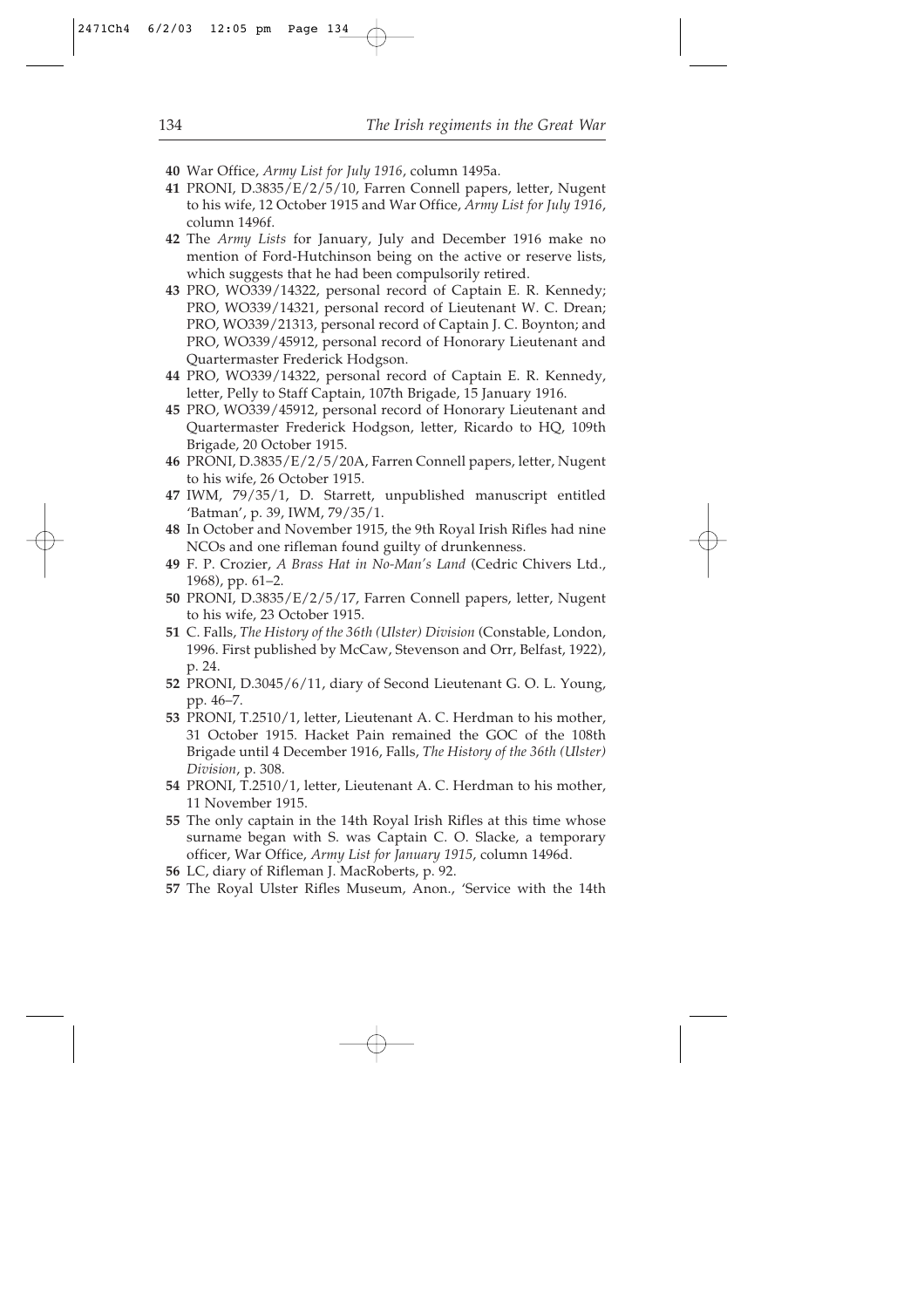Battalion, Royal Irish Rifles (Young Citizen Volunteers), 1914–18 War', p. 110.

- **58** LC, diary of Rifleman J. MacRoberts, pp. 94–5.
- **59** All details from *The Incinerator* (troop journal of the 14th Royal Irish Rifles), May 1916, pp. 9–26.
- **60** Comments included in PRO, WO71/450, transcript of the court martial of Rifleman James Crozier.
- **61** Comment included in PRO, WO71/453 transcript of the court martial of Rifleman J. F. McCracken and PRO, WO71/454 transcript of the court martial of Rifleman J. Templeton.
- **62** Falls, *History of the 36th (Ulster) Division*, p. 25.
- **63** Crozier, *A Brass Hat in No-Man's Land*, p. 62.
- **64** *Ibid.*, pp. 64–70.
- **65** Falls, *History of the 36th (Ulster) Division*, p. 59.
- **66** PRO, WO339/14160, personal file of Second Lieutenant Arthur J. Annandale, Report on Annandale's General Court Martial.
- **67** Details on the Annandale case are based on Crozier, *A Brass Hat in No-Man's Land*, pp. 80–1; IWM, 79/35/1, D. Starrett, 'Batman', p. 56; and PRO, WO339/14160, personal file of Second Lieutenant Arthur J. Annandale.
- **68** IWM, 79/35/1, D. Starrett, 'Batman', p. 57.
- **69** Crozier, *A Brass Hat in No-Man's Land*, p. 74. On 1 September 1916 Ormerod was appointed CO of the 82nd Training Reserve Battalion, War Office, *Army List for December 1916*, column 1582k.
- **70** Crozier, *A Brass Hat in No-Man's Land*, p. 79. There was no officer named Felucan serving in the 9th Royal Irish Rifles; it is likely that Crozier was referring to Second Lieutenant E. W. P. Feneran, War Office, *Army List for January 1916*, column 1495b.
- **71** PRONI, D.2794/1/1/4, letter from Captain W. A. Montgomery to his parents, 13 December 1915.
- **72** In particular, the papers of Major General W. B. Hickie for this period do not survive.
- **73** NLI, Ms. 21,278, Parsons's papers, letter, Redmond to Parsons, 28 November 1915.
- **74** JAD, letter, Father Wrafter to his Father Provincial, 26 November 1915.
- **75** T. Johnstone, *Orange, Green and Khaki: The Story of the Irish Regiments in the Great War, 1914–18* (Gill and Macmillan, Dublin, 1992), pp. 427–8.
- **76** T. P. Dooley, *Irishmen or English Soldiers? The Times and World of a Southern Catholic Irish Man (1876–1916) Enlisting in the British Army during the First World War* (Liverpool University Press, 1995), p. 195.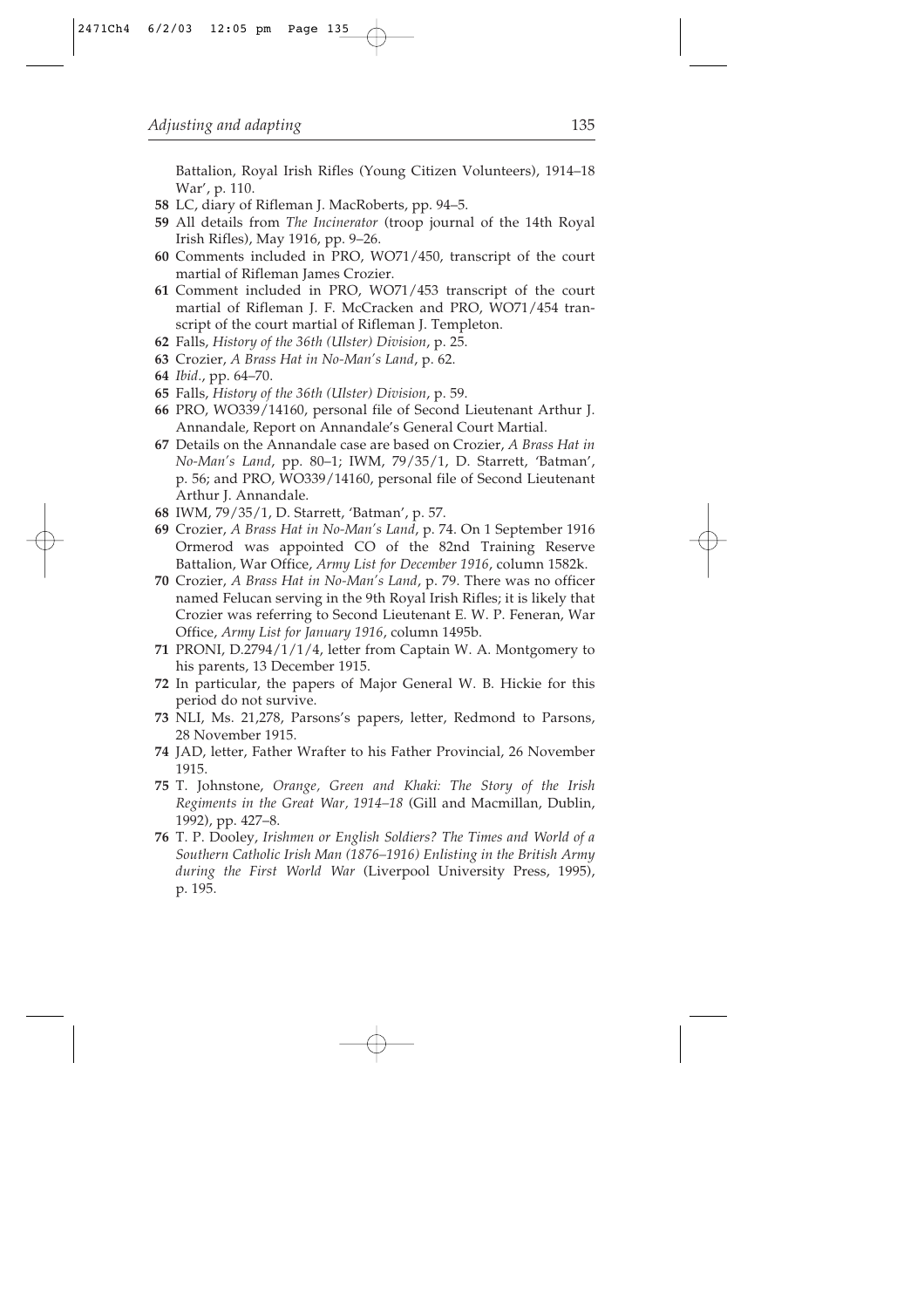- **77** Johnstone, *Orange, Green and Khaki*, p. 198; T. Denman, *Ireland's Unknown Soldiers: The 16th (Irish) Division in the Great War, 1914–18* (Irish Academic Press, Dublin, 1992), p. 62.
- **78** NLI, Ms.15,225, Redmond papers, letter, J. Redmond to General H. C. Sclater, 27 July 1915; NLI, Ms.15,165 (5), Redmond papers, letters H. H. Asquith to J. Redmond, 1 December 1915 and 11 December 1915 and T. Denman, *Ireland's Unknown Soldiers*, pp. 55–6.
- **79** IWM, 67/41/1, letter, Staniforth to his parents, 12 December 1915, cited in J. H. M. Staniforth, 'Kitchener's Soldier', p. 93.
- **80** PRO, WO95/1957, Assistant Adjutant and Quartermaster General's (16th (Irish) Division) war diaries, entries for 17 and 18 January 1916; Johnstone, *Orange, Green and Khaki*, p. 203; and Denman, *Ireland's Unknown Soldiers*, p. 62.
- **81** NLI, Ms.21,278, Parsons papers, letter, Wilson to Parsons, 14 January 1916.
- **82** JAD, letter, Wrafter to his Father Provincial, 21 January 1916.
- **83** Johnstone, *Orange, Green and Khaki*, p. 203.
- **84** War Office, *Army List for July 1916*, column 1495.
- **85** War Office, *Army List for December 1916*, column 1621.
- **86** *Ibid.*, column 1544a.
- **87** Dooley, *Irishmen or English Soldiers*?, p. 195. There is no mention of Williams on the active or reserve list of officers after his removal as CO of the 9th Royal Munster Fusiliers, see War Office, *Army List for July 1916* and *Army List for December 1916*.
- **88** War Office, *Army List for July 1916* and *Army List for December 1916*.
- **89** War Office, *Army List for July 1916*, column 1508a.
- **90** War Office, *Army List for December 1916*, column 1583a.
- **91** War Office, *Army List for July 1916*, column 1552a.
- **92** War Office, *Army List for December 1916*, column 1504e.
- **93** War Office, *Army List for July 1916*, columns 1159a and 1188.
- **94** Denman, *Ireland's Unknown Soldiers*, p. 45.
- **95** IWM, 86/65/1, Captain O. L. Beater's diaries, entry for 8 November 1916.
- **96** PRO, WO339/7608, personal file of Lieutenant Colonel W. E. G. Connolly, letter, Hickie to HQ, IV Corps, 25 January 1916.
- **97** Letter, Milne to Secretary, War Office, 30 May 1917, in *Ibid*. The personal records of other COs replaced when the 16th (Irish) and 36th (Ulster) Divisions arrived in France were not avaliable in the PRO, WO339 series.
- **98** C. Hughes, *Mametz: Lloyd George's 'Welsh Army' at the Battle of the Somme* (Gliddon Books, London), 1990, p. 38.
- **99** IWM, 67/41/1, letter, Staniforth to his parents, 30 January 1916, cited in J. H. M. Staniforth, 'Kitchener's Soldier'.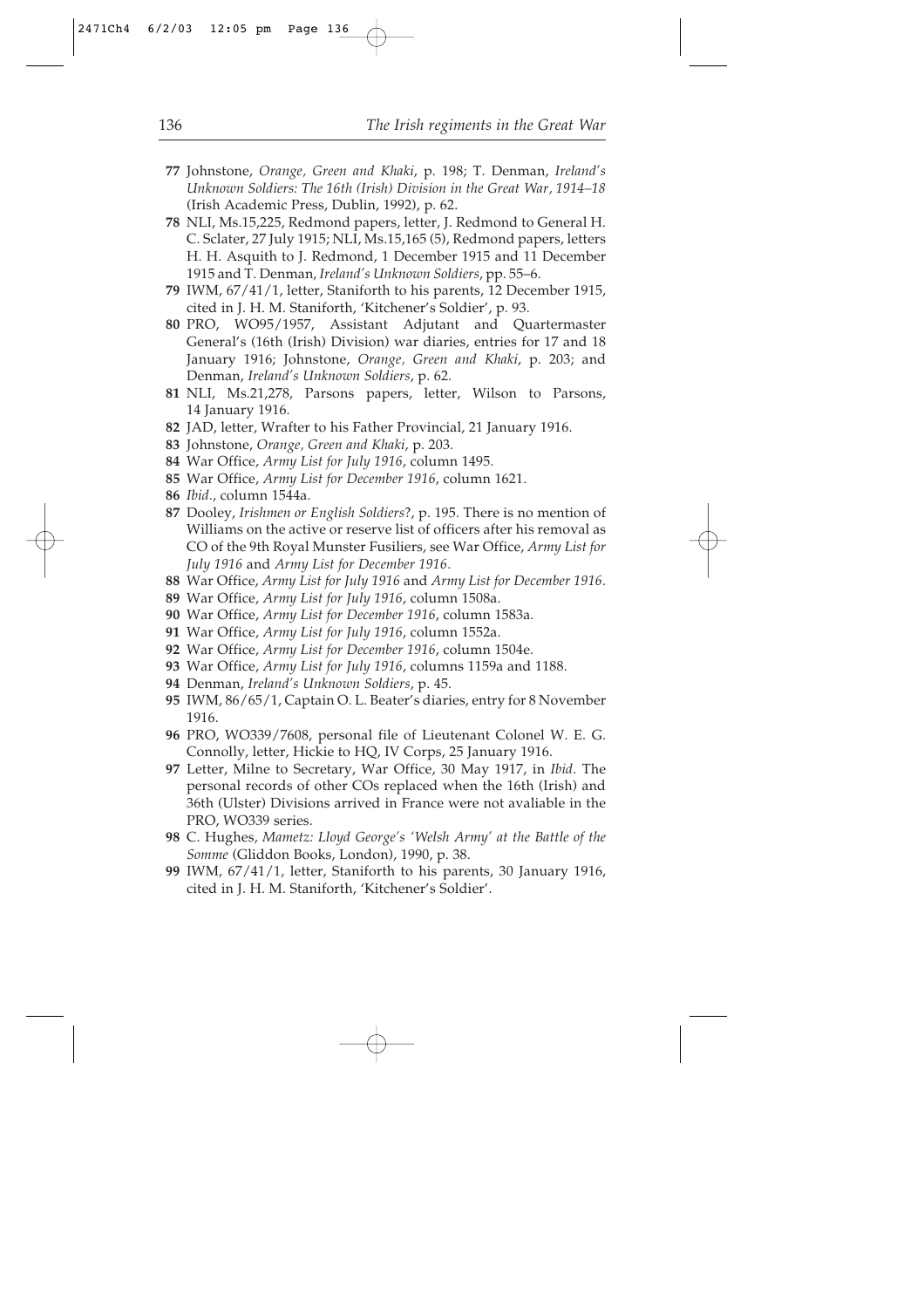- **100** NLI, Ms. 21,524, Parsons papers, entry for 10 February 1916 in Parsons' diary.
- **101** NLI, Ms. 21,278, Parsons papers, letter, Rennie to Parsons, 15 January 1916.
- **102** NLI, Ms. 21, 278, Parsons papers, letter, Fitzroy Curzon to Parsons, 8 February 1916.
- **103** See especially, Denman, *Ireland's Unknown Soldiers*, pp. 59–103; Falls, *The History of the 36th (Ulster) Division*, pp. 22–75; Johnstone, *Orange, Green and Khaki*, pp. 224–56; P. Orr, *The Road to the Somme: Men of the Ulster Division Tell Their Story* (Blackstaff Press, Belfast, 1987), pp. 85–203; and M. Staunton, 'Ginchy: Nationalist Ireland's Forgotten Battle of the Somme', *An Cosantoir*, XLVII 1986, pp. 24–6.
- **104** See the comments of A. Solly Flood, 25 July 1929, C. Grant, 30 April 1929 and J. K. D. Cunyngham, 20 May 1929, PRO, CAB 45/2898, p. 70.
- **105** Denman, *Ireland's Unknown Soldiers*, pp. 70–1; and M. Staunton, 'The Royal Munster Fusiliers in the Great War, 1914–18', p. 228.
- **106** Falls, *The History of the 36th (Ulster) Division*, pp. 51–2; and Orr, *The Road to the Somme*, p. 165.
- **107** T. Travers, *The Killing Ground: The British Army, the Western Front and the Emergence of Modern Warfare, 1900–1918* (Allen and Unwin, London, 1987), pp. 162–3.
- **108** Crozier, *A Brass Hat in No-Man's Land*, pp. 97–8.
- **109** *Ibid.*, p. 110; and Orr, *The Road to the Somme*, pp. 181–3.
- **110** Whittley's and Eastburn's accounts are cited in P. Morris, 'Leeds and the Amateur Military Tradition: The Leeds Rifles and their Antecedents, 1859–1918', unpublished PhD thesis, University of Leeds, 1983, p. 586.
- **111** Falls, *The History of the 36th (Ulster) Division*, p. 63.
- **112** IWM, Misc.89, item 1306, letter, Doran to his mother, 3 July 1916.
- **113** Letter, cited in S. N. White, *The Terrors: 16th (Pioneer) Battalion, Royal Irish Rifles* (The Somme Association, Belfast, 1996), p. 101.
- **114** Denman, *Ireland's Unknown Soldiers*, p. 83.
- **115** R. Feilding, *War Letters to a Wife: France and Flanders, 1915–19* (The Medici Society, London, 1929), pp. 111–13 and 117.
- **116** NLI, Ms.21,278, Parsons papers, letter, Hickie to Parsons, 17 September 1916.
- **117** NLI, Ms.21,278, Parsons papers, letter Lieutenant Colonel E. Bellingham to Parsons, 20 September 1916.
- **118** PRONI, D.1295/3/11, Spender papers, letter, James Craig, MP to Major Wilfrid Spender, GSO2, 36th (Ulster) Division, 24 September 1915.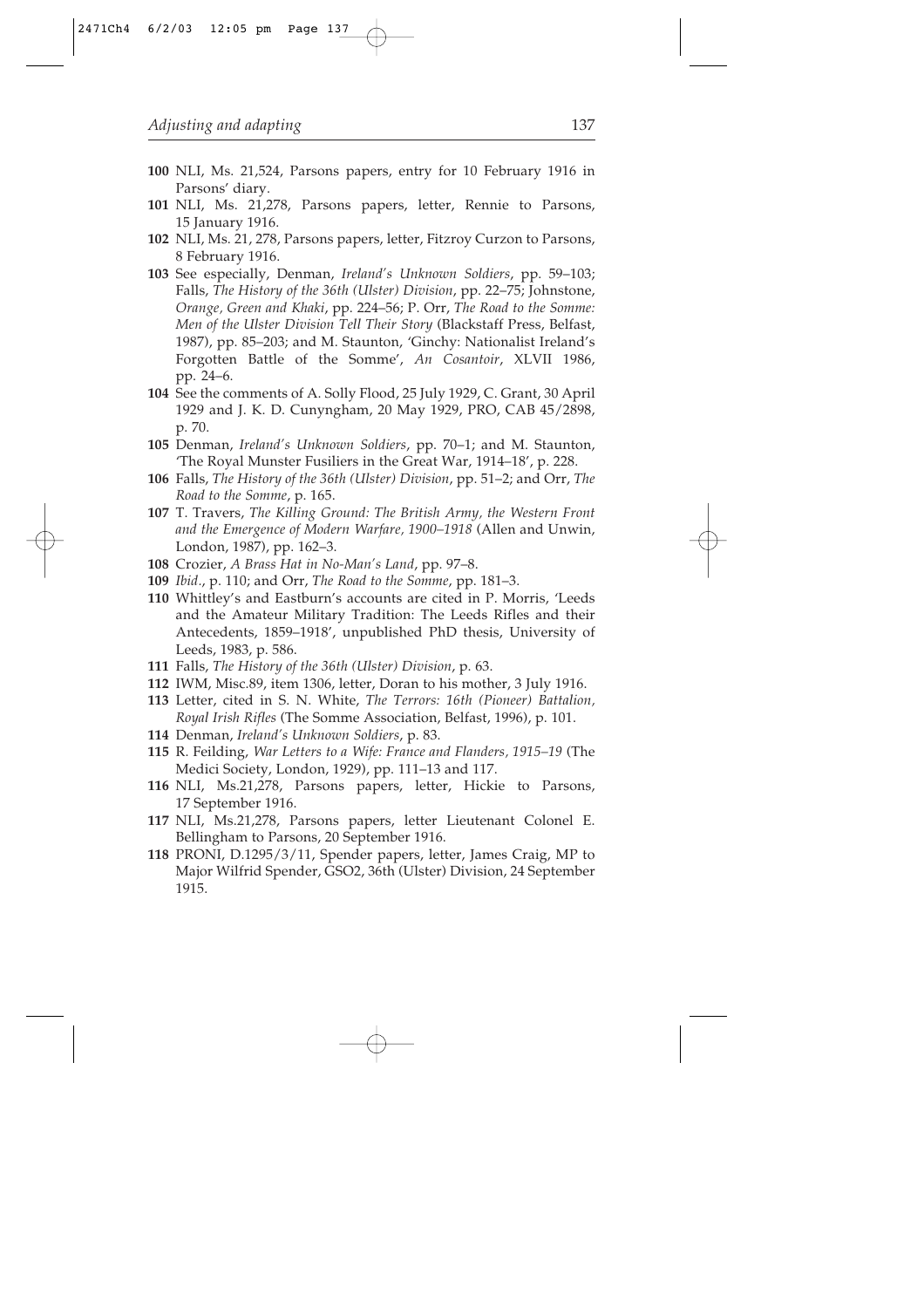- **119** NLI, Ms.21,278, Parsons papers, letter, Bellingham to Parsons, 9 September 1916.
- **120** IWMSA, 14142/1, interview with W. E. Collins.
- **121** IWM, 67/41/1, letter, Staniforth to his parents, 28 August 1916, cited in J. H. M. Staniforth, 'Kitchener's Soldier'; and Mitchell, *'Three Cheers for the Derrys*!', p. 126.
- **122** G. Dallas and D. Gill, *The Unknown Army: Mutinies in the British Army in World War I* (Verso, London, 1985), p. 58; Denman, *Ireland's Unknown Soldiers*, p. 144; K. Jeffery, 'The Irish Military Tradition and the British Empire', in K. Jeffery (ed.), *'An Irish Empire'? Aspects of Ireland and the British Empire* (Manchester University Press, 1996), p. 106; P. Karsten, 'Irish Soldiers in the British Army, 1792–1922: Suborned or Subordinate?', *The Journal of Social History*, XVII, 1983, pp. 41–2; J. Leonard, 'The Reactions of Irish Officers in the British Army to the Easter Rising of 1916', in H. Cecil and P. H. Liddle (eds.), *Facing Armageddon: The First World War Experienced* (Leo Cooper, London, 1996), p. 265.
- **123** Lucy, *There's a Devil in the Drum* pp. 351–2.
- **124** M. Dungan, *Irish Voices from the Great War* (Irish Academic Press, Dublin, 1995), p. 138; and C. Dalton, *With the Dublin Brigade, 1917–1921* (Peter Davies, London, 1929), p. 127.
- **125** *The Incinerator*, June 1916, p. 19.
- **126** PRONI, D.3809/67/2, McLaughlin papers, letter, T. M. Kettle to Sir Henry McLaughlin, 7 August 1916.
- **127** JAD, H. V. Gill, 'As seen by a Chaplain', p. 80.
- **128** IWM, P.262, diary of Private A. R. Brennan, p. 7.
- **129** Cited, T. P. Dooley, 'The Royal Munster Fusiliers', p. 38.
- **130** McCance, *History of the Royal Munster Fusiliers*, *vol. II*, p. 197.
- **131** Dooley, 'The Royal Munster Fusiliers', p. 38; and Staunton, 'The Royal Munster Fusiliers in the Great War', p. 230.
- **132** Staunton, 'The Royal Munster Fusiliers in the Great War', p. 230.
- **133** IWM, 67/41/1, letter, Staniforth to his parents, 1 May 1916, in J. H. M. Staniforth, 'Kitchener's Soldier', pp. 157–8.
- **134** Leonard, 'The Reactions of Irish Officers in the British Army to the Easter Rising', p. 263; and Staunton, 'The Royal Munster Fusiliers in the Great War', p. 231.
- **135** The court martial records of eleven non-Irish battalions were used in this comparison. The battalions involved were: 1st Gloucestershire Regiment, 1/14th London Regiment, 1st King's Own Scottish Borderers, 2nd South Wales Borderers, 1st Border Regiment, 6th Cameron Highlanders, 26th Northumberland Fusiliers, 14th Royal Welsh Fusiliers, 6th Gordon Highlanders, Anson Battalion, Royal Naval Division and 1st Australian Imperial Force.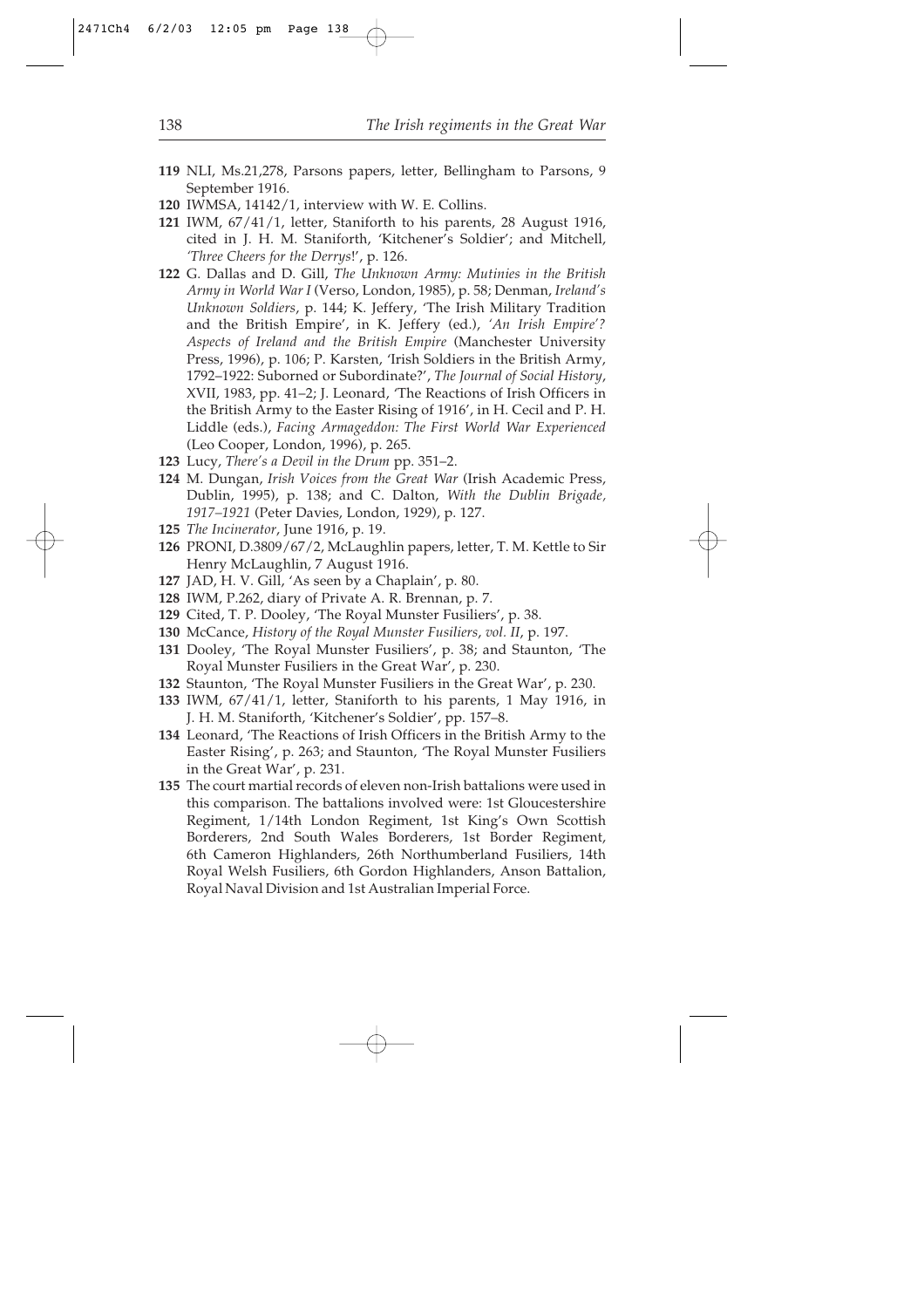- **136** IWM, P.262, diary of A. R. Brennan, p. 7.
- **137** Letter from John Murphy, September 1965, cited in Dallas and Gill, *The Unknown Army*, p. 59.
- **138** Denman, *Ireland's Unknown Soldiers*, p. 143.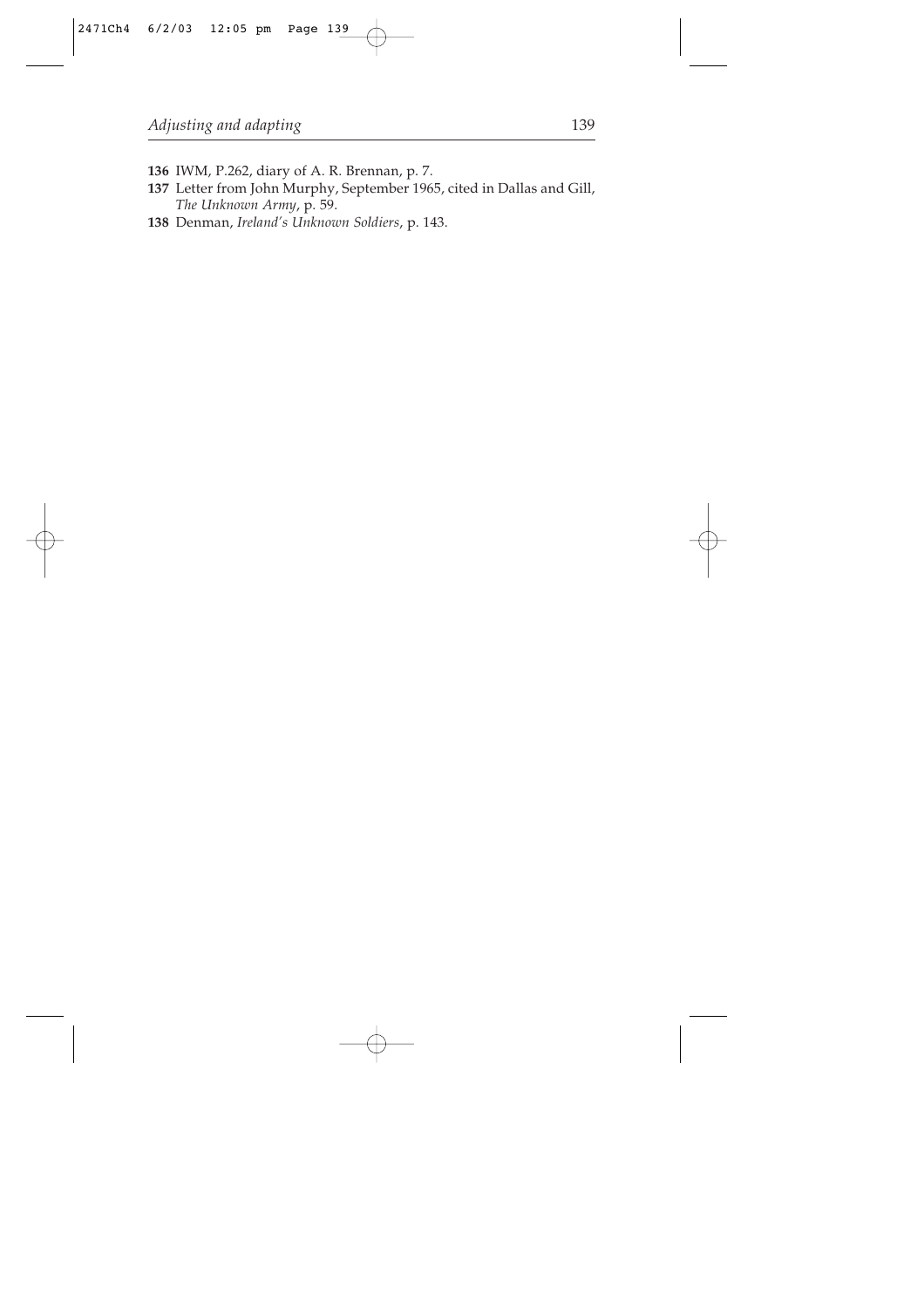## Amalgamations, reductions and conscription

The period October 1916 to February 1918 is a crucial one for understanding the development of discipline and morale in the Irish units of the BEF. The aftermath of the Battle of the Somme left both the 16th (Irish) and 36th (Ulster) Divisions seriously understrength, at the very time that voluntary recruiting in Ireland had all but ceased. This resulted in the disbandment and amalgamation of many Irish units, a process which meant that by February 1918, both the 16th (Irish) and 36th (Ulster) Divisions were mainly composed of Irish regular battalions. Conscription did not apply to Ireland; however, a number of Irish battalions did receive drafts of English conscripts and, in assessing discipline and morale, it is important to assess the impact of this change of personnel. Also, Irish units stationed in Ireland were moved to Great Britain in late 1917, suggesting that the military authorities were suspicious of Sinn Fein infiltration into Irish regiments.

In broader terms 1917 was a crisis year for many European armies. The Italian army collapsed at Caporetto, the Russian army dissolved in the revolution, the French experienced serious mutinies, the Austro-Hungarian army faced growing ethnic tensions and, recent research suggests the German army faced serious disciplinary problems. Out of this picture of a general crisis of morale, only the BEF emerged immune from collapse.

By October 1916 it was abundantly clear to both senior officers and leading politicians that Irish recruiting was at a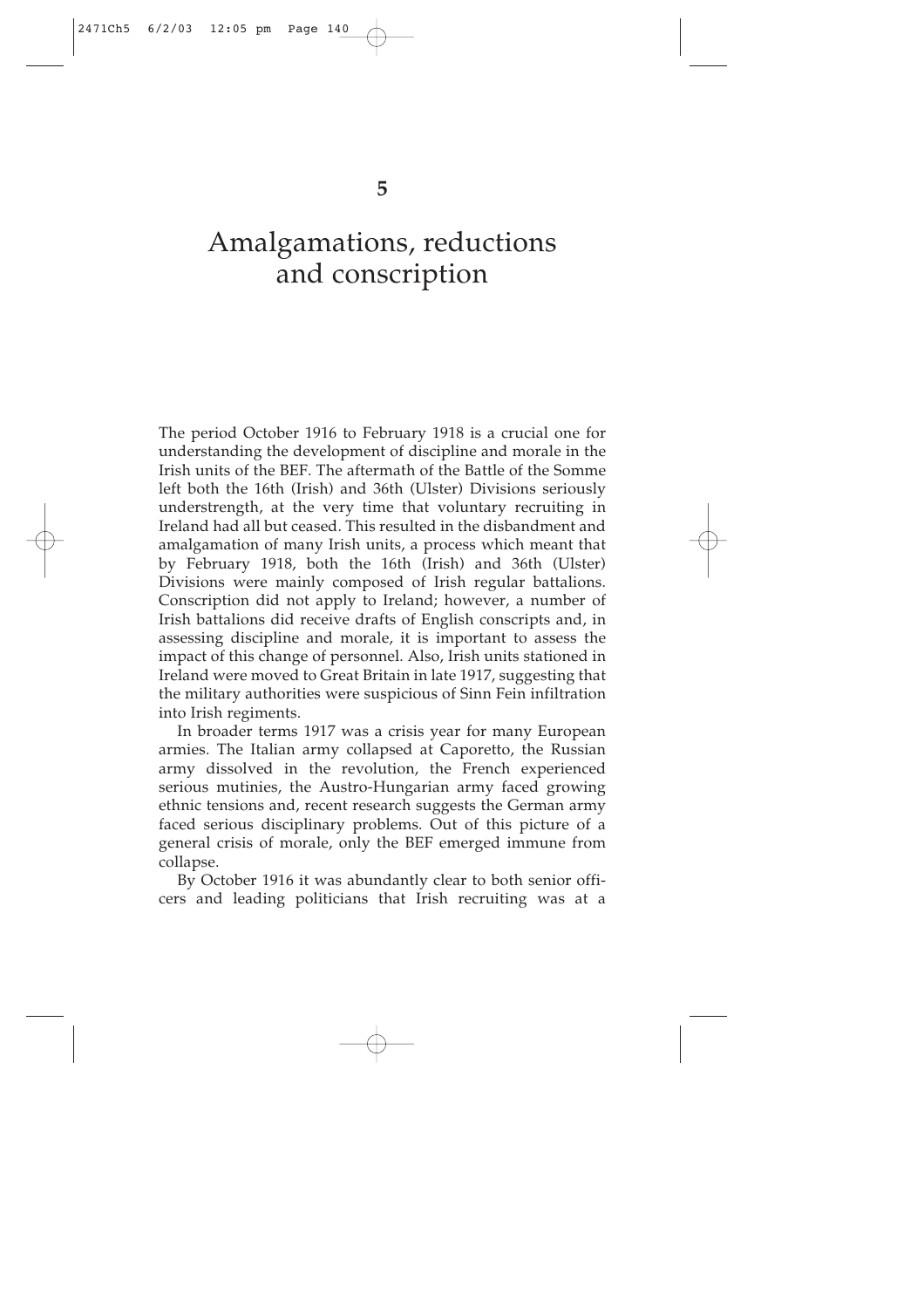standstill.<sup>1</sup> In late September 1916 the Adjutant General, Sir Nevil Macready, stated that the Irish infantry units were 17,194 men below strength. He offered five solutions to this problem, namely, the introduction of conscription in Ireland, amalgamating the 16th (Irish) and 36th (Ulster) Divisions, reinforcing Irish units with English conscripts, allowing the divisions to waste away, or transferring Irish units from non-Irish to Irish formations.<sup>2</sup> The Army Council opted for the second of these options, the amalgamation of the 16th (Irish) and 36th (Ulster) Divisions.<sup>3</sup>

The Army Council realised the political sensitivity of such a move and felt that the final decision, regarding the fate of the Irish divisions should be made by the War Cabinet.<sup>4</sup> David Lloyd George wrote, quite bluntly, to John Redmond, 'The state of the two Irish Divisions in France – the 16th. and 36th. – has been giving a good deal of anxiety lately. The 16th. Division in particular is now little stronger than one Brigade, and the Ulster Division is hardly up to two-thirds of its war establishment . . . I propose to amalgamate the two Divisions into one.'<sup>5</sup>

Both Carson and Redmond were eager to retain their own 'private armies' on the Western Front, even when their political prestige had fallen to depths where they could no longer provide recruits for them. This meant that this decision was politically unacceptable. After some discussion, Redmond came to the conclusion that the amalgamation was unnecessary as,

if a Dublin Brigade could be established, we would have little difficulty in obtaining the necessary recruits to keep it up to its strength ... My idea is, that the two Dublin battalions, I think the 7th. and the 8th. [actually the 8th and 9th], that are in the 16th. Division already should have associated with them the 10th. Dublins, which was sent to the Naval Division, and also the 2nd. Dublins. In this way, a Dublin Brigade could be created. I am sure that this creation would arouse a great deal of interest and satisfaction in Dublin City.<sup>6</sup>

Meanwhile, Carson favoured amalgamation, but proposed that the 36th (Ulster) Division should merge with the 51st (Highland) Division, rather than the 16th (Irish) Division.<sup>7</sup> Significantly, Major General Oliver Nugent, himself an Ulster Unionist, felt that, 'If however the question of amalgamation becomes imper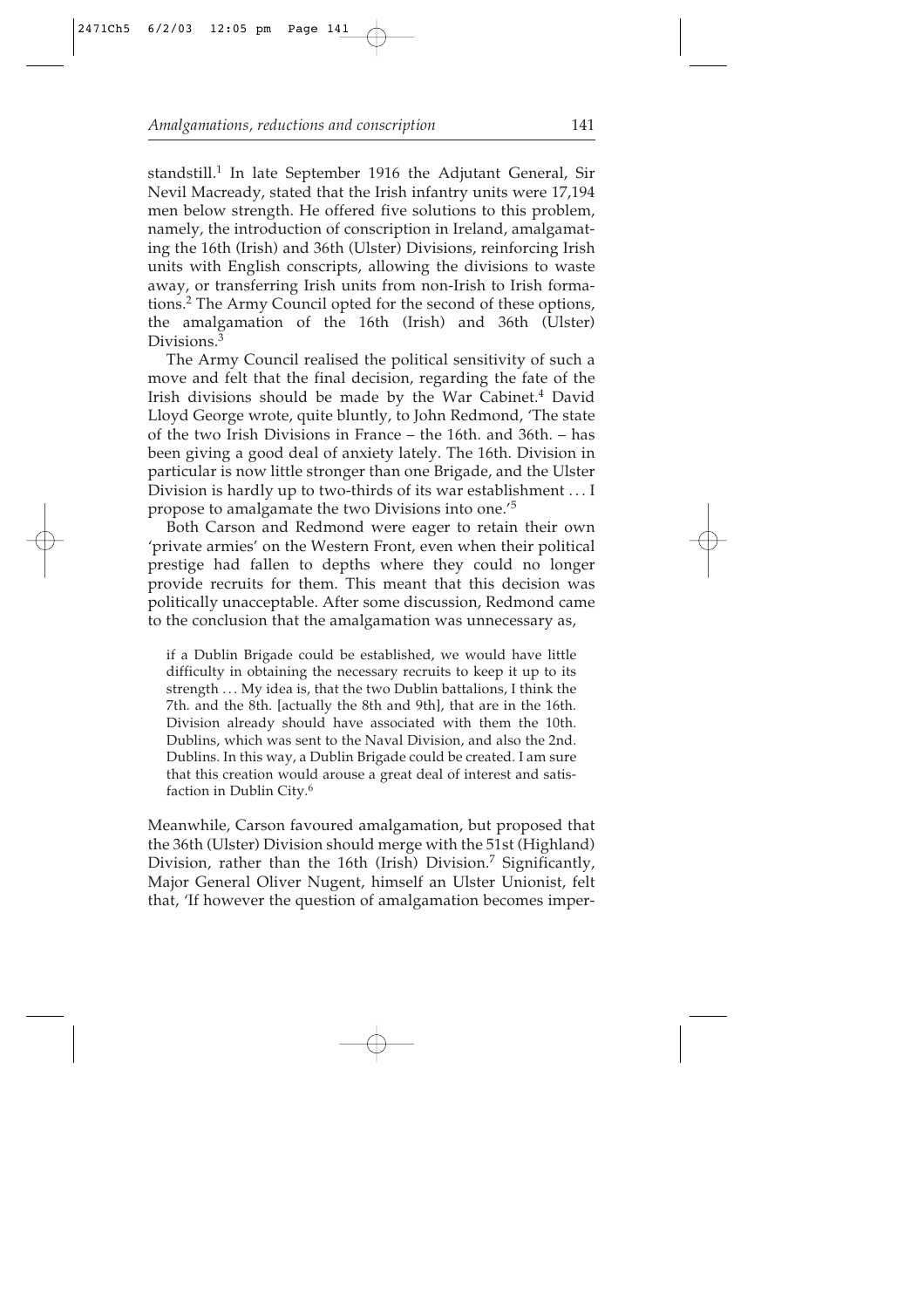ative, I hope the 16th. and 36th. will be amalgamated so that there may be at least one Irish Division. I am sure that this will be the view of Officers and men of both Divisions and I have written to Carson to tell him so.'<sup>8</sup>

Of course, the Army Council's decision had not been an inspired one. The amalgamation of the 16th (Irish) and 36th (Ulster) Divisions would have simply created a formation which, after another two to three months service, would again have proved unviable. Political interference did nothing to provide a solution. The rather bizarre compromise reached was that men recruited in Ireland would be sent to Irish regular battalions, while English drafts would be used to maintain Irish Service battalions.<sup>9</sup> This, in itself, threatened both the regimental system and the national identity of Irish units, both of which Nicholas Perry believes were important in maintaining Irish troop morale in 1917 and 1918.<sup>10</sup>

The political compromises over the reinforcement of the Irish units also caused some difficulties for the Adjutant General's office. Army Council Order 1246 of 1916 meant that any man conscripted in Great Britain who was of 'Irish nationality' was, if he expressed the desire to join an Irish regiment, to be sent to the depot of the regiment he requested.<sup>11</sup> This imprecise phraseology meant that the system was open to abuse. Redmond took up the case of a Private, J. Barret, conscripted into the 3rd East Lancashire Regiment, who stated that his request to join an Irish unit had been ignored. After making enquiries, the Adjutant General stated, 'Steps have been taken to transfer him to an Irish unit. It looks to me like one of those cases in which a man does not take advantage of the privileges at his disposal and gives us all a great deal of trouble through his own carelessness and neglect. If this turns out to be the case, I hope you will vent your displeasure on him.'<sup>12</sup> Conceivably, almost every man conscripted in Great Britain with a vaguely Irish-sounding name, or Irish relations, could have requested a transfer to an Irish unit under this regulation. This would seriously have disrupted the dispatch of replacements to France.

The impact of absorbing English drafts and conscripts, on discipline and morale in the Irish regiments, appears to have varied considerably. In October 1917, the 1st Royal Inniskilling Fusiliers rather incredulously received a large draft from the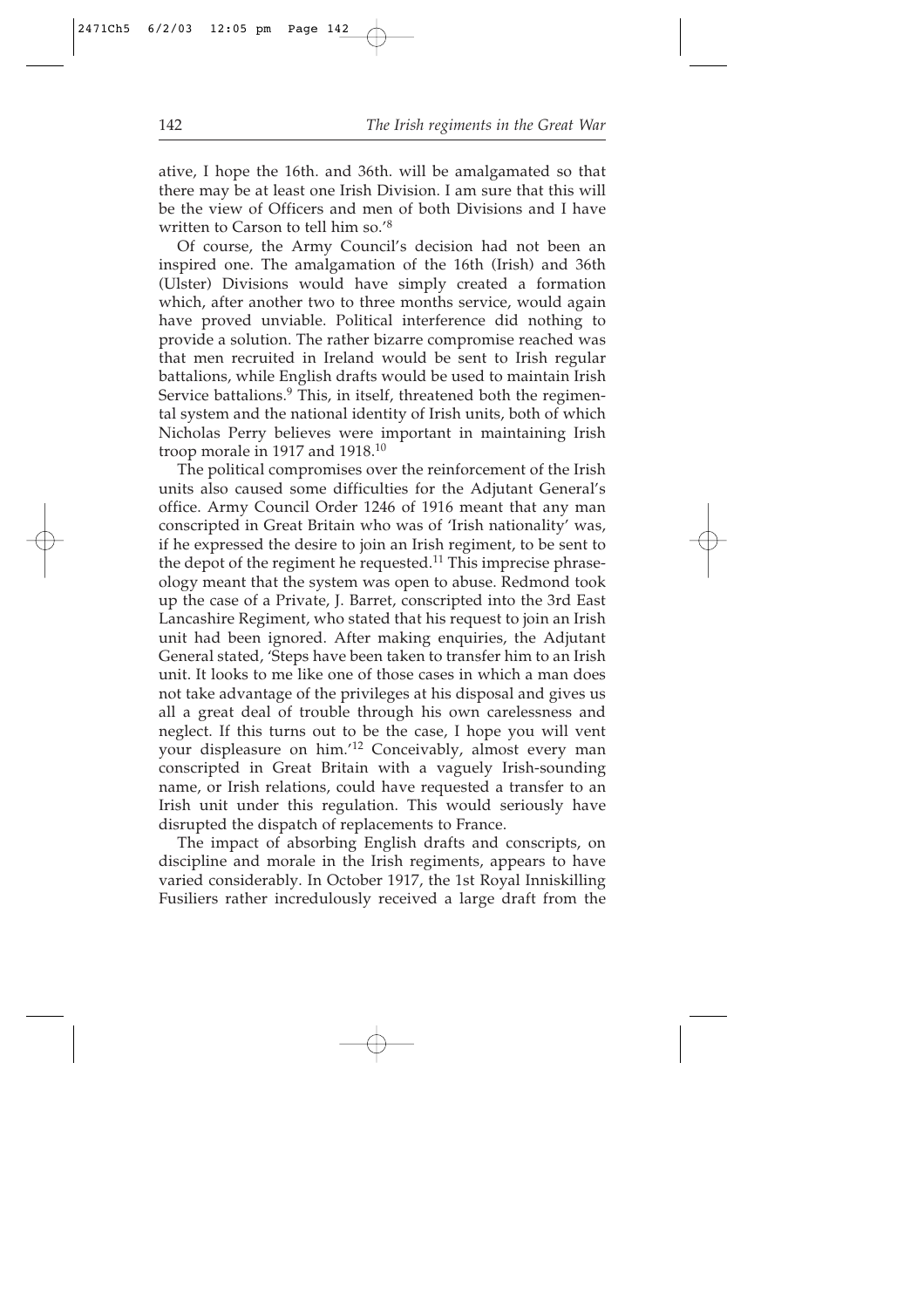Army Pay Corps, who had only been afforded rudimentary training, 'but they were not as bad as all that, for they looked pretty good physically and, when, after Paschendale [sic.], we were able to knock them into shape, they became really good fighting men.'<sup>13</sup> Indeed, this draft was found to be much more intelligent and thus quicker to learn than the average soldier and, significantly, it was discovered that these men had all voluntarily enlisted in 1914.<sup>14</sup>

Conscripts generally appear to have received a less enthusiastic welcome. Like most British officers, those in Irish battalions mainly viewed conscripts with suspicion.<sup>15</sup> For example, Sir Barclay Nihill, emphasising the volunteer nature of his old battalion, stated, 'My Division was the 16th, Irish and my regiment the 1st. Battalion The Royal Munster Fusiliers, recruited largely from the counties of Cork and Kerry. We were a professional unit of the pre-war regular army . . . although by March 1918 most of the officers and men were in for the duration of the war only. Except for a handful of Tyneside Irish who joined us early in 1918, there was not a conscript among us.'<sup>16</sup>

Conscripts, or even suspected conscripts received poor treatment when joining Irish units. A draft of English conscripts to the 14th Royal Irish Rifles appears to have been dubbed the 'Gawd blimy brigade'.<sup>17</sup> Edward Bowyer-Green, drafted into the 15th Royal Irish Rifles from the 25th London Regiment, received an even less effusive welcome. As he noted, 'We were the pariahs you see, although we were helping their battalion we weren't one of them, they made out we were conscripts but we weren't, we were volunteers, territorials.'<sup>18</sup> Some officers felt that the policy of drafting Englishmen to Irish battalions had all but destroyed the regimental system.<sup>19</sup>

Nevertheless, some Irish officers did have a more positive view of English drafts. Lieutenant Colonel G. A. M. Buckley of the 7th Leinster Regiment was even complimentary about conscripts, 'I got a draft of 109 from the Shropshire L.[ight] Inf.[antry] during the show. [Third Battle of Ypres]. They were conscripts – mere boys of 19 – never seen a shot fired. I hated taking them straight into a fiery furnace like we've been through but I had no alternative. They behaved splendidly our fellows were very pleased with them but after the way of new drafts they were unfortunate and suffered heavily.'<sup>20</sup> The ever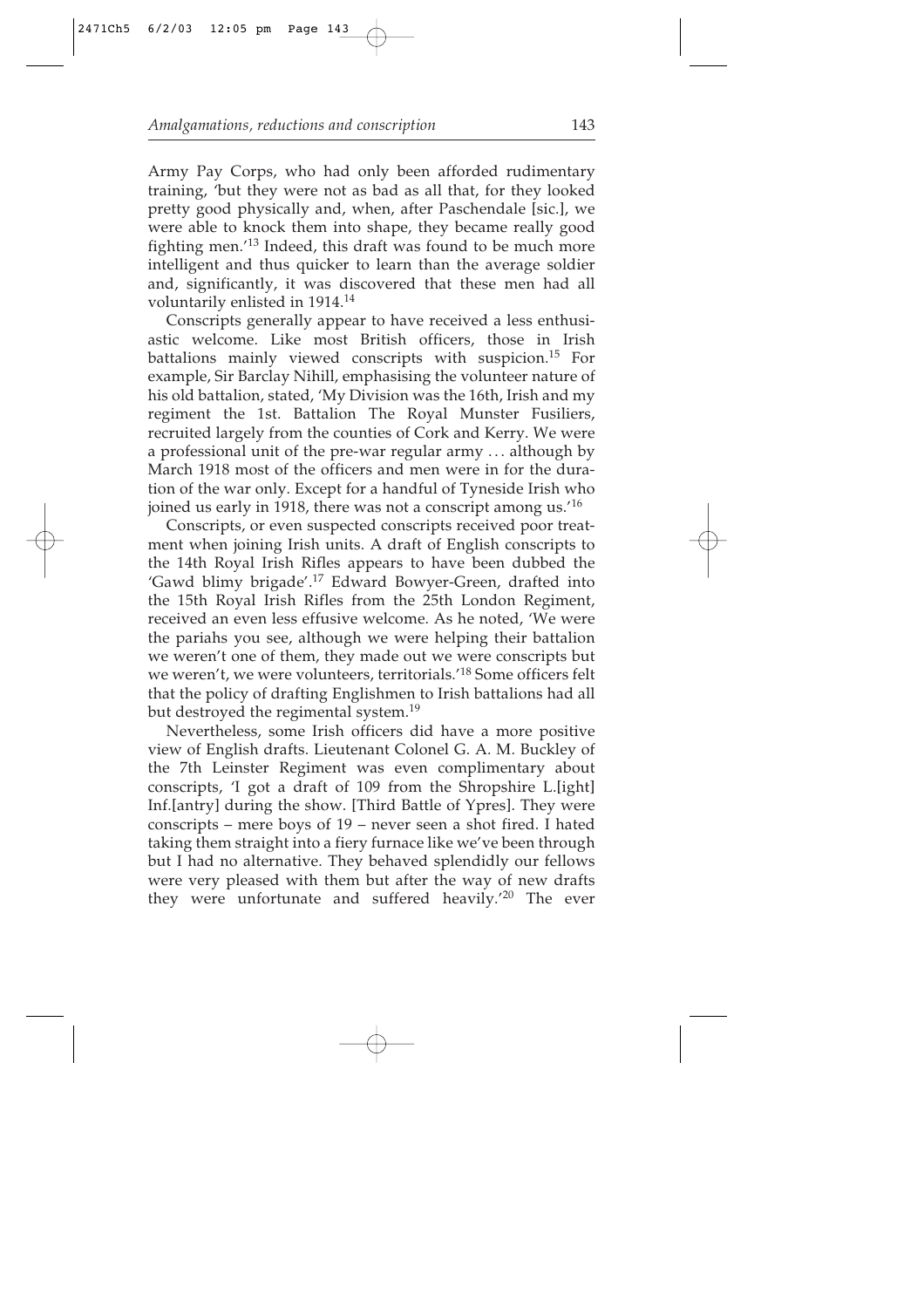pragmatic Major General Oliver Nugent stated in September 1916, 'We can't get Irishmen so we must have others and personally I don't care tuppence who they are as long as they make us up.'<sup>21</sup> Nugent must have been reflecting the views of many officers, that it was better to hold a trench with a company nearing full establishment, than with one which, if more ethnically pure, was not an effective fighting unit.

Ironically, the use of English drafts to maintain Irish battalions proved to be unviable. By February 1917 the Army Council believed that the strength of the BEF could not be maintained at its current level.<sup>22</sup> In this situation amalgamations and the disbandment of some Irish battalions to provide drafts for others became increasingly necessary. Indeed, as early as May 1916 the 9th Royal Munster Fusiliers had been disbanded and its men sent to the other three battalions of the regiments serving on the Western Front.<sup>23</sup> While the issue of the reduction of Irish battalions in the October 1916 to February 1918 period has already been well researched by Nicholas Perry,<sup>24</sup> it is vital to examine these reductions with regard to discipline and morale.

Of course Irish Service battalions were not the only elements of the BEF to face amalgamation in this period. January 1918 saw the introduction of the nine-battalion infantry division, which cut the infantry strength of all British divisions by almost one quarter.<sup>25</sup> However, in the BEF as a whole, these disbandments were carried out in a logical fashion. As Ian Beckett notes, 'in 1916 and in 1918 second line territorials in particular took the brunt of the reductions consequent upon the reorganisation of the expeditionary force.'26At the regimental level this meant that for example, when the 1/8th West Yorkshire Regiment, the most junior territorial battalion of the Regiment serving on the Western Front, was disbanded in early 1918, most of its personnel were drafted to the 1/6th Battalion of the Regiment. Likewise, when the 2/7th West Yorkshire Regiment was disbanded in June 1918, men serving in it were given the option of transferring to the 1/7th Battalion.<sup>27</sup>

By contrast, many of the disbandments and amalgamations of Irish Service battalions appear totally illogical. In the Royal Irish Rifles, for example, the most senior Service battalion in France, the 7th, was disbanded in November 1917, while the most junior battalion of the Regiment on active service, the 16th survived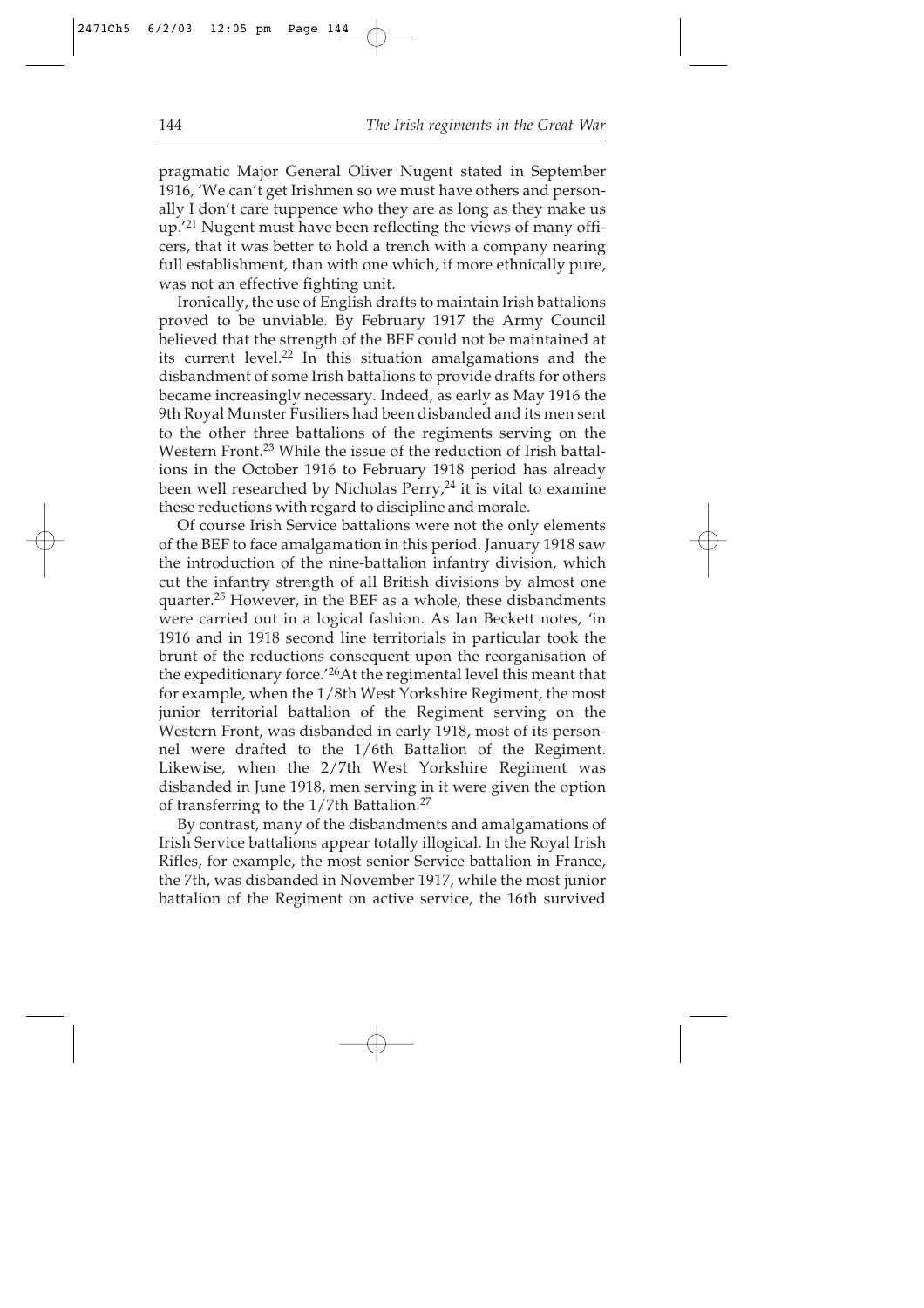until the end of the war. There are similar anomalies in other Irish regiments, for example, the 10th Royal Dublin Fusiliers, disbanded in February 1918, outlived the 8th and 9th Royal Dublin Fusiliers, amalgamated in November 1917. Of course, some very localised political and regional concerns influenced the choice of units to be disbanded. Major General Oliver Nugent, explaining the rationale for reductions in the 36th (Ulster) Division in February 1918, stated,

The Division now consists of 5 Regular North Irish battalions and of 5 battalions of the original Division.

As General Officer Commanding the Division, I had the most unpleasant duty of selecting 2 battalions of Inniskilling Fusiliers and 4 battalions of Royal Irish Rifles for disbandment.

I decided that the battalions to remain in the Division should be those which were composed of the men who first came forward to form the Ulster Division.

I therefore selected the senior of the three battalions of Inniskilling Fusiliers to remain.

In the case of the Royal Irish Rifles, I selected the senior battalion to remain. This was the 15th. Battalion, a Belfast Battalion, originally raised as the 7th. Battalion.

The next senior of the original battalions of the Ulster Division would have been the 10th. Royal Irish Rifles.

This was also a Belfast Battalion and I decided that it would be unfair to the Counties of Down and Antrim that they should have no representation amongst the original units of the Division. I therefore selected the 12th. Royal Irish Rifles as the other battalion to remain.

The remaining third battalion of Royal Irish Rifles is the 16th. Royal Irish Rifles, the Pioneer Battalion, which was not affected by the reorganisation of the Division.<sup>28</sup>

This explanation to James Johnston, the Lord Mayor of Belfast does shed some light on the decisions taken on disbanding specific units. However, Nugent, doubtlessly aware that this letter would be publicly circulated,<sup>29</sup> did not reveal all of the considerations behind his decision. While he had informed Belfast's leading citizen that he regretted that the 14th Royal Irish Rifles, a Belfast raised unit, which Johnston had been eager to save, had been disbanded, $30$  the truth was rather different. In December 1917, Nugent, writing confidentially to the Adjutant General, stated,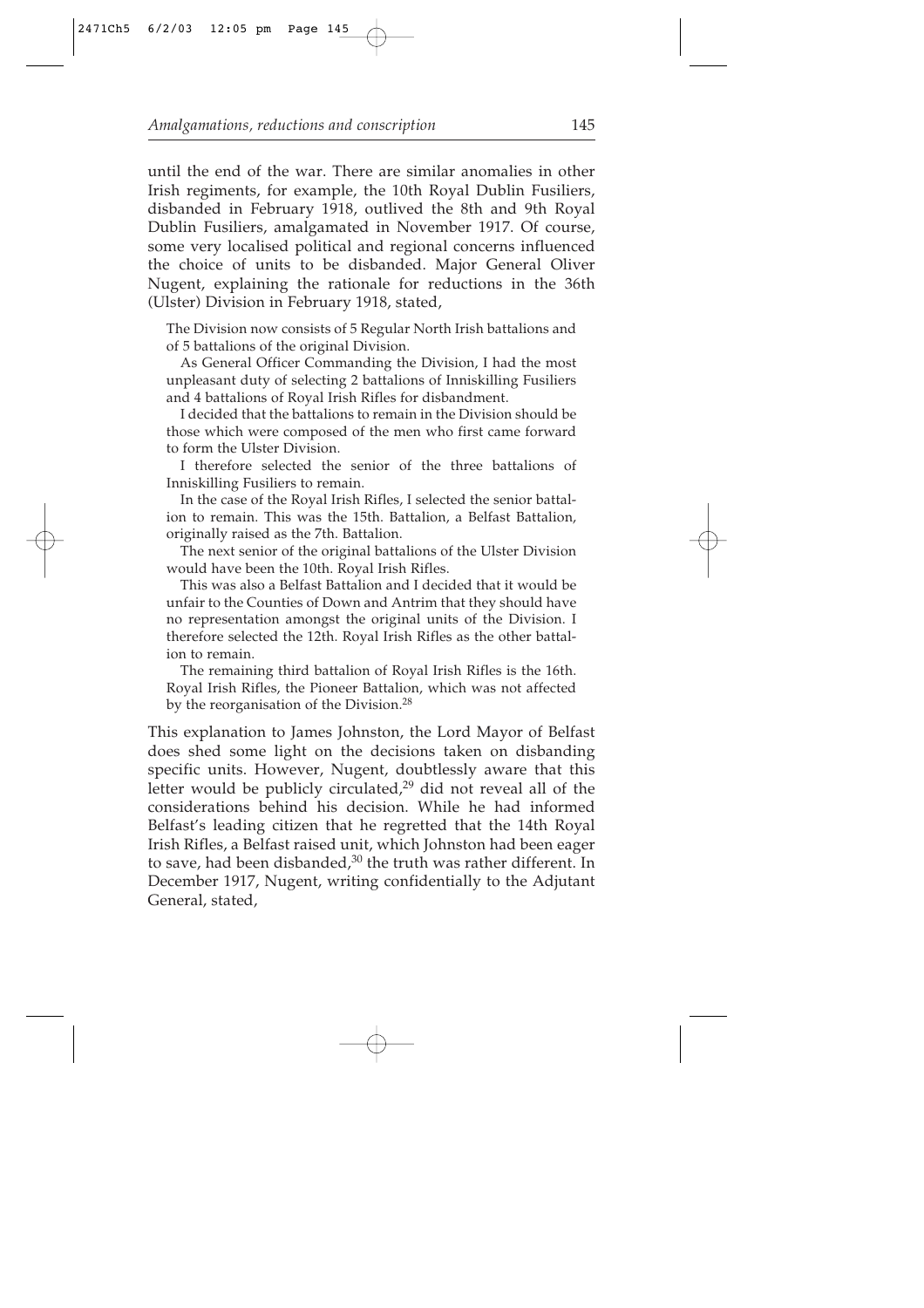The 14th. Royal Irish Rifles now in the 109th. Brigade, to be broken up and used to make up casualties in the Royal Irish Rifles battalions in the Division.

This battalion should in my opinion be broken up in any case.

About a year ago, I reported them as totally wanting in military spirit and asked for a C.O. and a large draft of Englishmen to try and create a fighting spirit in them. You gave me both, and while Cheape was in command they certainly improved, but since he left they have been tried and found wanting. It is significant that their present C.O. told me two days ago that most of the English draft sent to them a year ago have become casualties.

The Brigadier says he cannot trust them and I know that he is right.

They are poor stuff, either as workers or fighters and have been a constant source of anxiety during the past three weeks.<sup>31</sup>

Nugent's comments in this letter suggest that, in addition to local interests, disciplinary records and combat effectiveness also determined a battalion's fate. Nicholas Perry, mentioning the circumstances behind the disbandment of the 14th Royal Irish Rifles, noted that its number of English drafts was not disproportionate to that in other battalions in the 36th (Ulster) Division and that Nugent had written this letter in a fit of temper.<sup>32</sup> The disciplinary record of the 14th Royal Irish Rifles appears to be a very good one, and this, to some extent, bears out Perry's views.

However, there is strong evidence to suggest that both discipline and combat effectiveness were considerably worse than courts martial statistics suggest. At Langemarck in August 1917 the 14th Royal Irish Rifles appear to have retreated precipitately when facing German machine-gun fire.<sup>33</sup> This battalion had suffered from a number of problems, particularly inefficient officers, during the December 1915 to September 1916 period and there is little to suggest that there was any marked improvement during most of late 1916 and 1917. Indeed, J. MacRoberts noted that, following the Battle of the Somme, tensions between officers and other ranks increased in the battalion, as veterans did not enjoy being commanded 'by those new officers whose experience of warfare had been obtained at Newcastle in Ireland.'<sup>34</sup>

On the broader question of disbandments in the 36th (Ulster)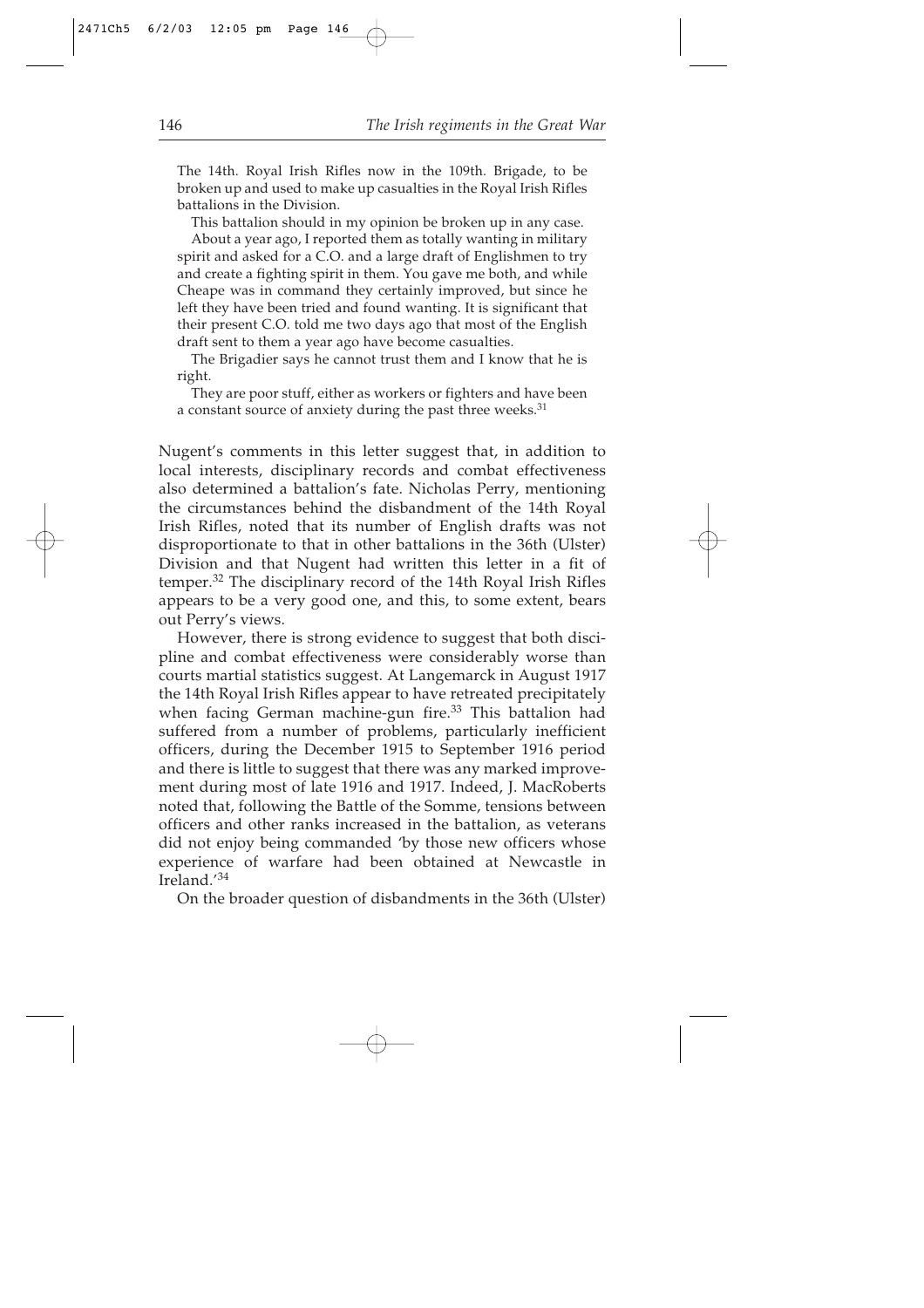Division, it would appear to be no coincidence that the 8/9th and 10th Royal Irish Rifles, which were both disbanded in February 1918, had the worst courts martial records of the Service battalions then serving in 107th Brigade. It is also interesting to note that the amalgamations policy, adopted in late 1917, provided very mixed disciplinary results. The number of courts martial in the 8/9th Battalion, Royal Irish Rifles soared from the amalgamation of August 1917 until November 1917 while, by contrast, the 11/13th Royal Irish Rifles had no courts martial cases from the amalgamation until disbandment. It is also worth noting that the incorporation of 300 men, compulsorily transferred from the North Irish Horse to the 9th Royal Irish Fusiliers in September 1917,<sup>35</sup> appears to have actually improved that battalion's already exemplary disciplinary record.

In terms of the 16th (Irish) Division, we can be less sure about the reasons for the disbandments of some units. Indeed, some of the measures taken to reinforce this division appear bizarre. For example, when the decision was taken to utilise the South Irish Horse as infantrymen, instead of being incorporated into existing units, they were formed into the 7th (South Irish Horse) Royal Irish Regiment. This unit survived until the end of the war, while the more senior 6th Royal Irish Regiment was disbanded in February 1918.

Unlike the case of the 36th (Ulster) Division, disbandments in the 16th (Irish) Division appear to have taken little account of local sensibilities. Of the four provinces of Ireland, only two were represented by service battalions in the 16th (Irish) Division by the end of February 1918. It is perhaps a comment on the perceived decline of the IPP that this state of affairs had been reached and that, despite John Redmond's proposal to form a Dublin Brigade, no Royal Dublin Fusiliers Service battalion serving in the 16th (Irish) Division survived beyond February 1918. The latter is even more surprising, given that Dublin was one of the very few areas in Ireland which had provided anything resembling a satisfactory number of recruits.

In terms of discipline it would appear that the 7th Royal Irish Rifles and the 9th Royal Dublin Fusiliers were both disbanded due, at least partly, to disciplinary problems. In March 1917 Major General W. B. Hickie noted that the 7th Royal Irish Rifles had been unable to retaliate effectively against a German trench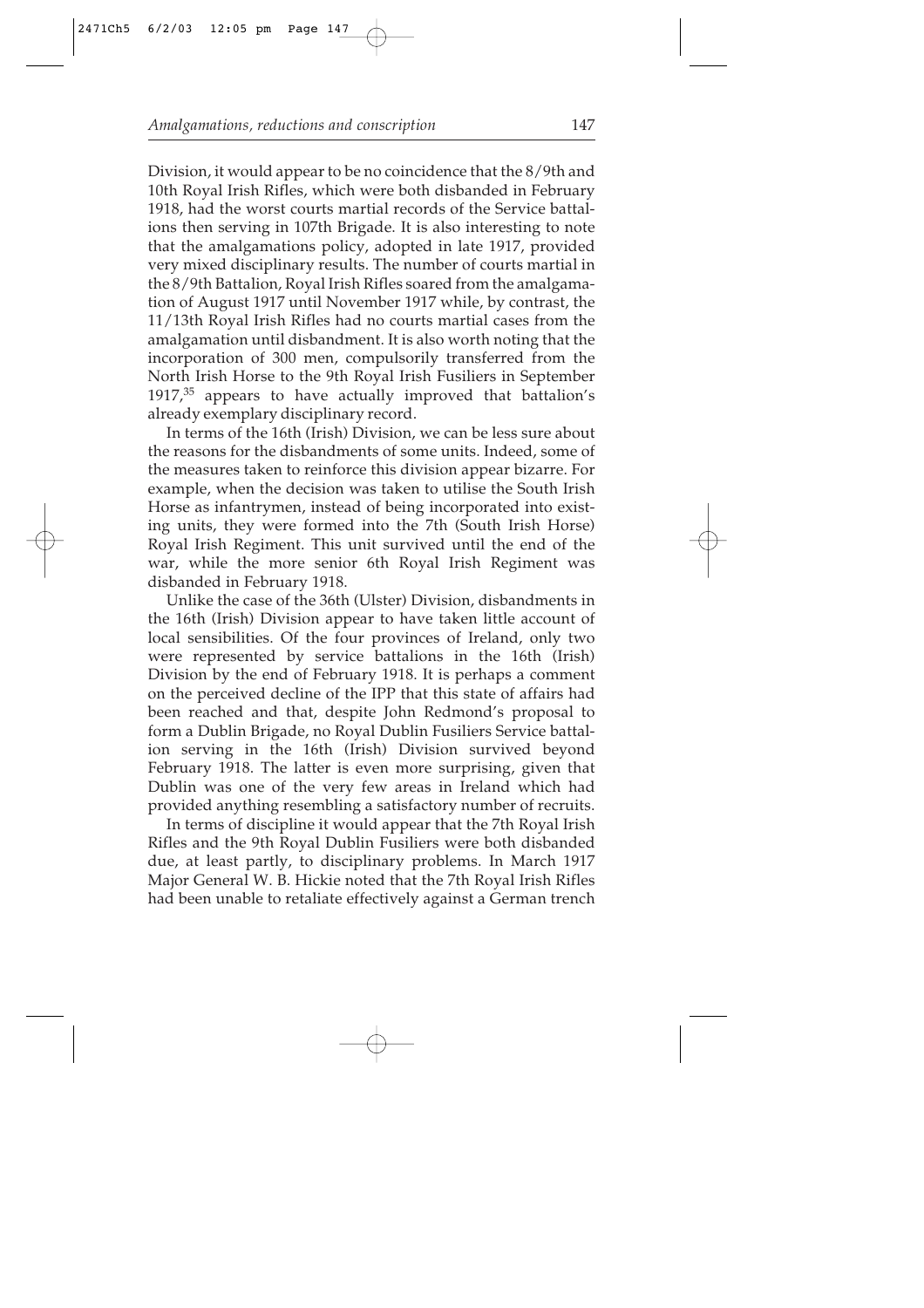raiding party, although he did add that on 8 March 1917 the Battalion had a trench strength of just twenty-two officers and 318 other ranks.<sup>36</sup> It is noticeable that the 7th Royal Irish Rifles had the highest number of courts martial in the 47th Brigade in May, June and July 1917 and, indeed, one of the worst disciplinary records of any Service battalion in the 16th (Irish) Division.

Meanwhile, Captain O. L. Beater noted in November 1916, 'the [7th] Royal Irish Rifles, from whom we are taking over had left the dugout, and in fact everything else in a rotten state. They have not got a very good reputation for keeping trenches in good repair, in fact I consider them a dashed lazy lot.'<sup>37</sup> In January 1917 Beater, when relieving the 7th Royal Irish Rifles in the trenches, found one of their majors, 'gloriously drunk, quite incoherent, and almost incapable of movement'.<sup>38</sup>

There may also have been a more obvious political influence on discipline which led to the disbandment of the 7th Royal Irish Rifles. Major Denys Reitz, who was posted to the Battalion in August 1917, stated,

I do not know whether it was one more ramification of Irish politics, but Colonel Francis was transferred to the command of a brigade, and the 7th. [Royal] Irish Rifles were broken up. I heard it said that there were too many Sinn Feiners among us. The men certainly talked a lot of politics, and even my friend Freeney [Reitz's batman] waxed hot on occasion, but, coming as I did from a country [South Africa] where everyone talks politics, I paid little attention to their frequent wranglings. Whatever the cause, we were disbanded.<sup>39</sup>

The 7th Royal Irish Rifles had a relatively small number of courts martial in August to November 1917. However, this is somewhat misleading; while during this period only 8 men of the battalion were tried by courts martial, 5 were tried for desertion, 4 of whom were found guilty. In addition to this, the fate of the 7th Royal Irish Rifles itself does something to bear out Reitz's comments. When the unit was disbanded, its men were drafted to battalions of the Royal Irish Rifles serving in the 36th (Ulster) Division, which would have been viewed as more immune to Sinn Fein infiltration than the 16th (Irish) Division.

There is also some evidence to suggest that the 9th Royal Dublin Fusiliers faced amalgamation due to disciplinary prob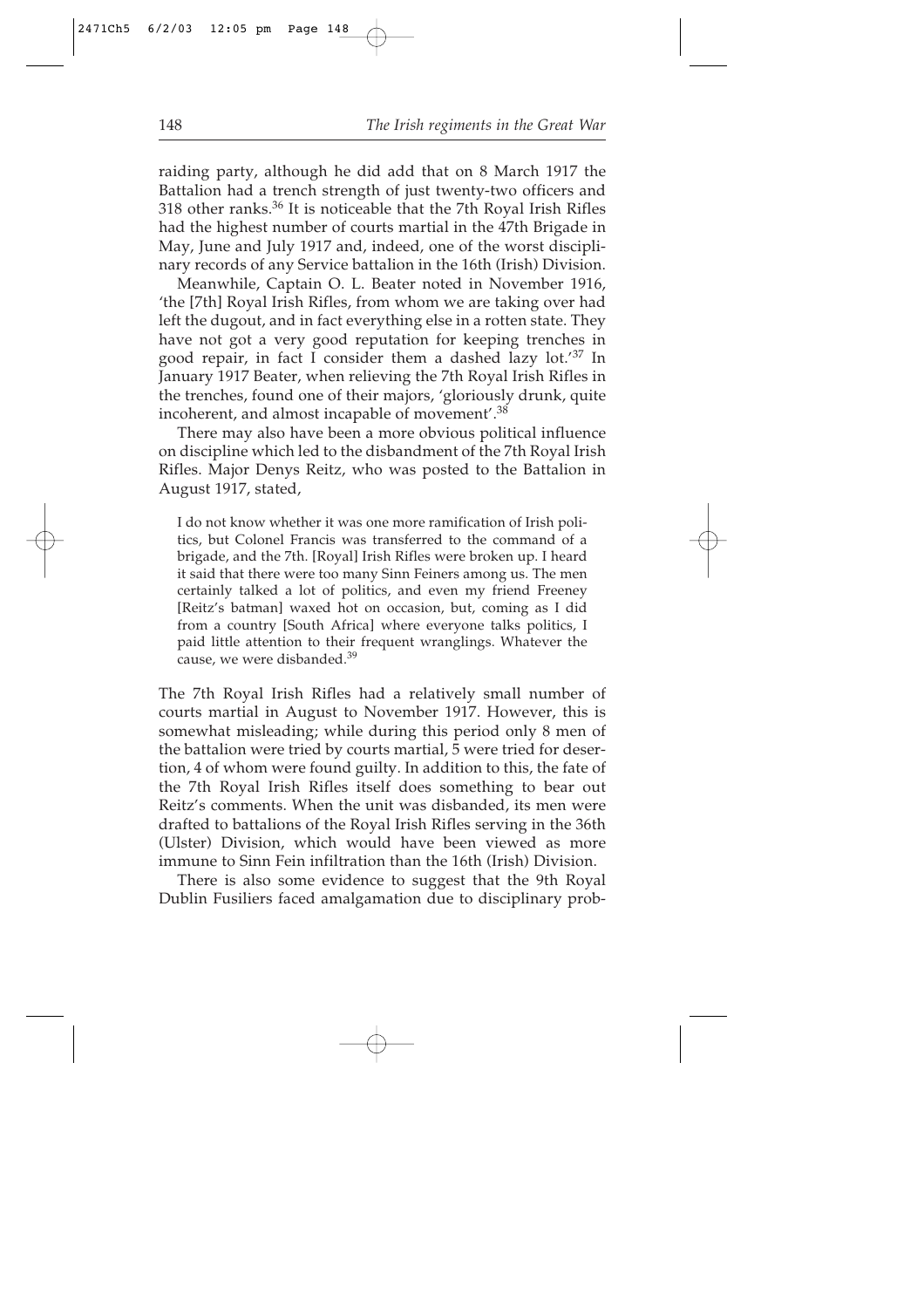lems. Captain O. L. Beater noted a catalogue of failings of the officers in his battalion. In November 1916 he noted, 'We have a terrible pair of junior subs in this company, to wit Hawe and Brown[e], who are forever speculating on their chances of being done in by a Trench Mortar, asphyxiated by gas shells, or done to death while on their way home to their dugout, by some brutal sniper. They are invariably late for breakfast, and incidentally for parade. They are nearly always bemoaning their fate, and bewailing the fact of ever having joined the army.'<sup>40</sup>

Later in November, Beater suggested that Captain Long of 'A' Company had 'lost his nerve' and faked illness to be sent home.<sup>41</sup> He was even more condemnatory of Captain Greene, who in January 1917 was recovering at a rest camp following a breakdown, stating, 'Green[e] is a most accomplished leadswinger and manages to work these little stunts to perfection.'<sup>42</sup> The situation had further deteriorated by February 1917, when Beater noted, 'Captain Shine who is acting C.O. during the temporary absence of Colonel Thackerary is laid up in bed: unkind people say it is the over indulgence in John Jameson [whiskey] which has laid him low.'<sup>43</sup>

In terms of NCOs the 9th Royal Dublin Fusiliers also had serious problems. In March 1917 their RSM was reduced to corporal and transferred to the 8th Battalion, for drunkenness.<sup>44</sup> In September 1917, Acting RSM McCullagh was reduced to sergeant for being absent and breaking out of camp. Also, in September 1917, Hon. Lieutenant and Quartermaster J. Merry was found guilty of an offence under Section 40 of the Army Act and received a reprimand and forfeiture of seniority. The fact that two key members of the Battalion were convicted by courts martial in July 1917 suggests that it is no coincidence that this battalion was disbanded in October 1917.

However, disciplinary records were by no means solely responsible for deciding which units should be amalgamated or disbanded. The 6th Connaught Rangers, for example, had a relatively poor disciplinary record over this period, yet survived until August 1918. This is particularly surprising when we consider that the Battalion experienced two mutinies, of a sort, during this period and that there was a serious personality clash between the CO and Second in Command.

The two mutinies in this unit are really of a very minor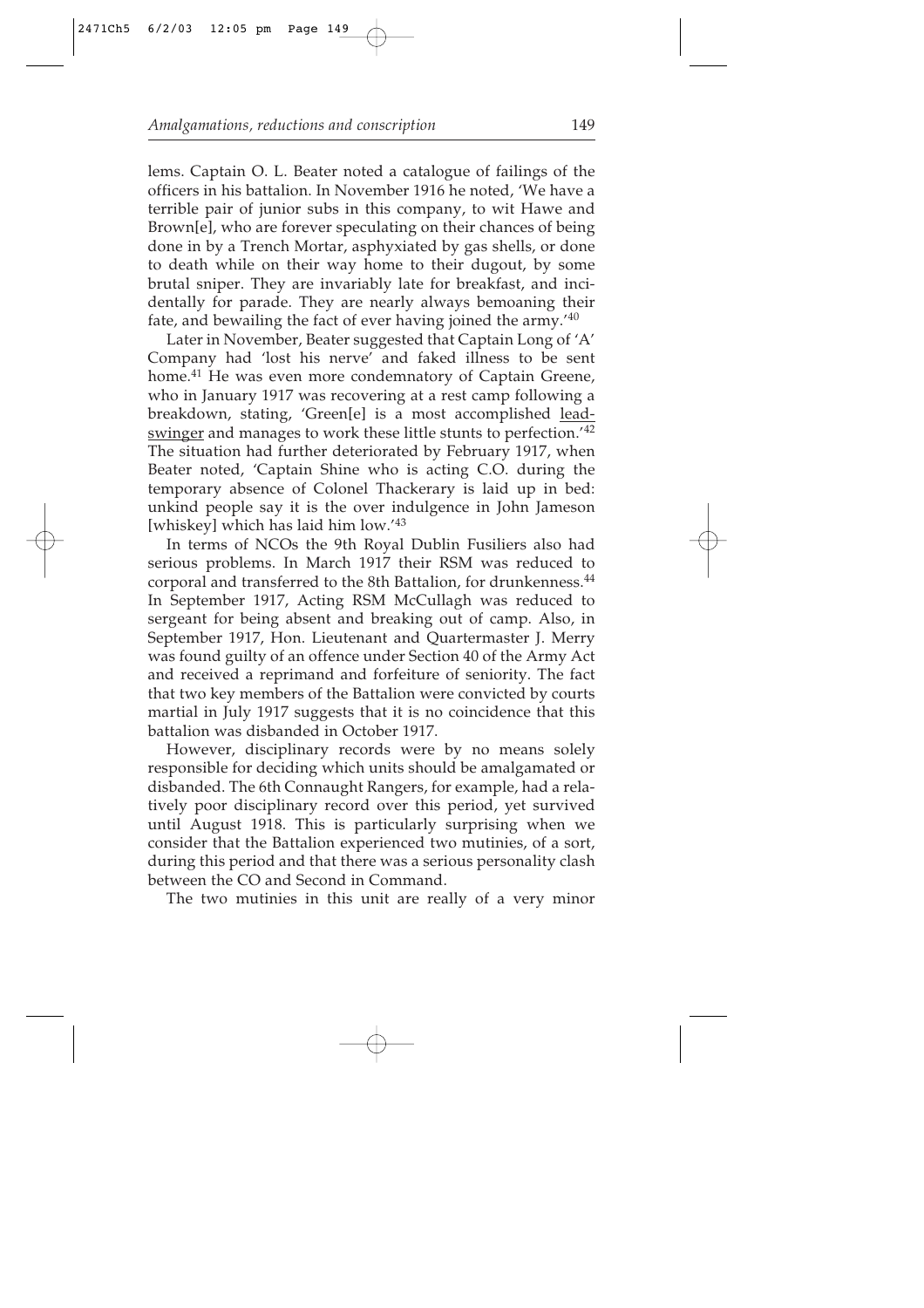nature. Captain C. A. Brett recalled that at some point in the winter of 1916/17 there 'was a near mutiny in the Battalion when one day we had served up to us boiled chestnuts instead of potatoes, which naturally evoked so much furious protest from an Irish Regiment that the powers that be never again (in my experience) tried it on'.<sup>45</sup> The second mutiny occurred in November 1916 and was in essence an officers' protest. When Lieutenant Colonel Rowland Feilding ordered the arrest of Captain Lambert on a charge of drunkenness, most of the other officers in the Battalion joined Lambert in his room and removed their Sam Browne belts (the removal of this article of equipment denoted that an officer was under open arrest).<sup>46</sup>

What exactly this officers' mutiny was about is unclear. In September 1916 Feilding<sup>47</sup> had taken over command of the 6th Connaught Rangers following the death of its popular CO, Lieutenant Colonel John Lenox-Conyngham at the Battle of Guillemont. As a Coldstream Guards officer, Feilding was something of an outsider, which made it doubly difficult for him to replace Lenox-Conyngham. Feilding, receiving a promoted sergeant of the Coldstream Guards as a second lieutenant shortly after the Battle of Ginchy, appointed him Adjutant and set him to teaching the officers of the Battalion how to salute properly.<sup>48</sup> This latter measure would appear to account for the protest.

This situation was exacerbated in March 1917 when Major H. F. N. Jourdain, who had been the CO of the 5th Connaught Rangers and commanded, temporarily, a brigade of the 10th (Irish) Division, became acting CO of the 6th Connaught Rangers while Feilding was on leave. Jourdain was far from pleased with his new command; following an inspection on 13 March he noted,

The men were very young indeed, and were disgracefully dressed and equipped, their clothes were worn out and dirty beyond words, and their bearing was good, but they were too inexperienced. The officers were good as far as I could see but the Battalion was not at all fit for service in an offensive. I was much depressed by the knocked about appearance of all ranks. What a change from my 5th. Battalion at Salonika!

The shirts worn by the men were almost black, and their caps and putties were long worn out.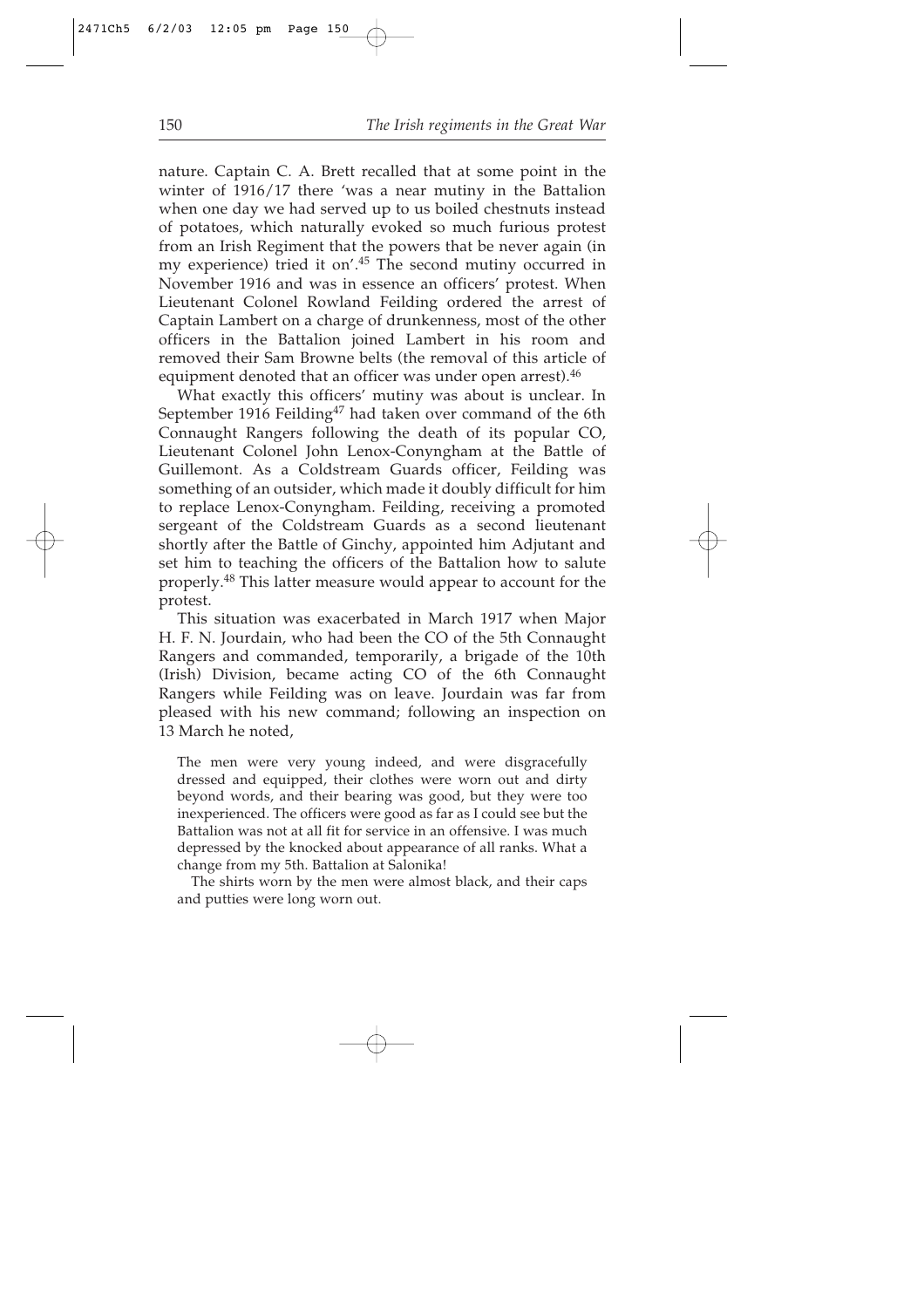I saw nearly all the men, but was not struck with the demeanour of the N.C.O.s and men.<sup>49</sup>

Three days later, Jourdain applied for some cavalry recruits, 'to stiffen up the Batt.[allion]', $50$  and, by 22 March 1917 he stated that Major General Hickie believed that there had been 'a tremendous improvement in the Battalion'.<sup>51</sup>

There does appear to be some truth in Jourdain's comments; however, we should be aware that Jourdain was trying to replace Feilding as the CO of the 6th Connaught Rangers and was, possibly, painting a rather too negative picture of the discipline in the Battalion. Jourdain noted that Feilding's return from leave saw the return of 'the unsatisfactory state of affairs'.<sup>52</sup> When Feilding was CO and Jourdain his Second in Command, the situation became unbearable. Jourdain appears to have turned most of the officers against Feilding, while Feilding mobilised the NCOs against Jourdain. By 23 April 1917 Jourdain had applied to transfer and was given a staff post in the 47th Brigade.<sup>53</sup>

The rights and wrongs of this dispute are difficult to assess. Jourdain, an officer in the Connaught Rangers of twenty-four years' standing, had some justification in thinking that he should replace a Coldstream Guards officer as CO of the Battalion. Also, Jourdain appears to have uncovered some irregularities in the battalion accounts.<sup>54</sup> Feilding, whose selection of a commissioned Coldstream Guards sergeant as Adjutant was tactless, nevertheless appears to have become a popular CO. Captain C. A. Brett noted, 'Colonel Feilding – Snowball he was known by the men (he was about 40 but his hair was quite white) was always at hand in any difficult or dangerous situation.'<sup>55</sup> Even the then Second Lieutenant F. W. S. Jourdain (Colonel H. F. N. Jourdain's nephew) seems to have approved of Feilding, although he did, waspishly, suggest that Feilding had been sent to the 6th Connaught Rangers simply because he was a Roman Catholic.<sup>56</sup>

Jourdain was presumably not seen as a particularly effective CO. In August 1914 he was a Major and, in a war in which promotion was unusually fast, he had only reached the rank of Lieutenant Colonel by November 1918. Also, Captain C. A. Brett, who served in the 3rd Connaught Rangers in 1917, stated,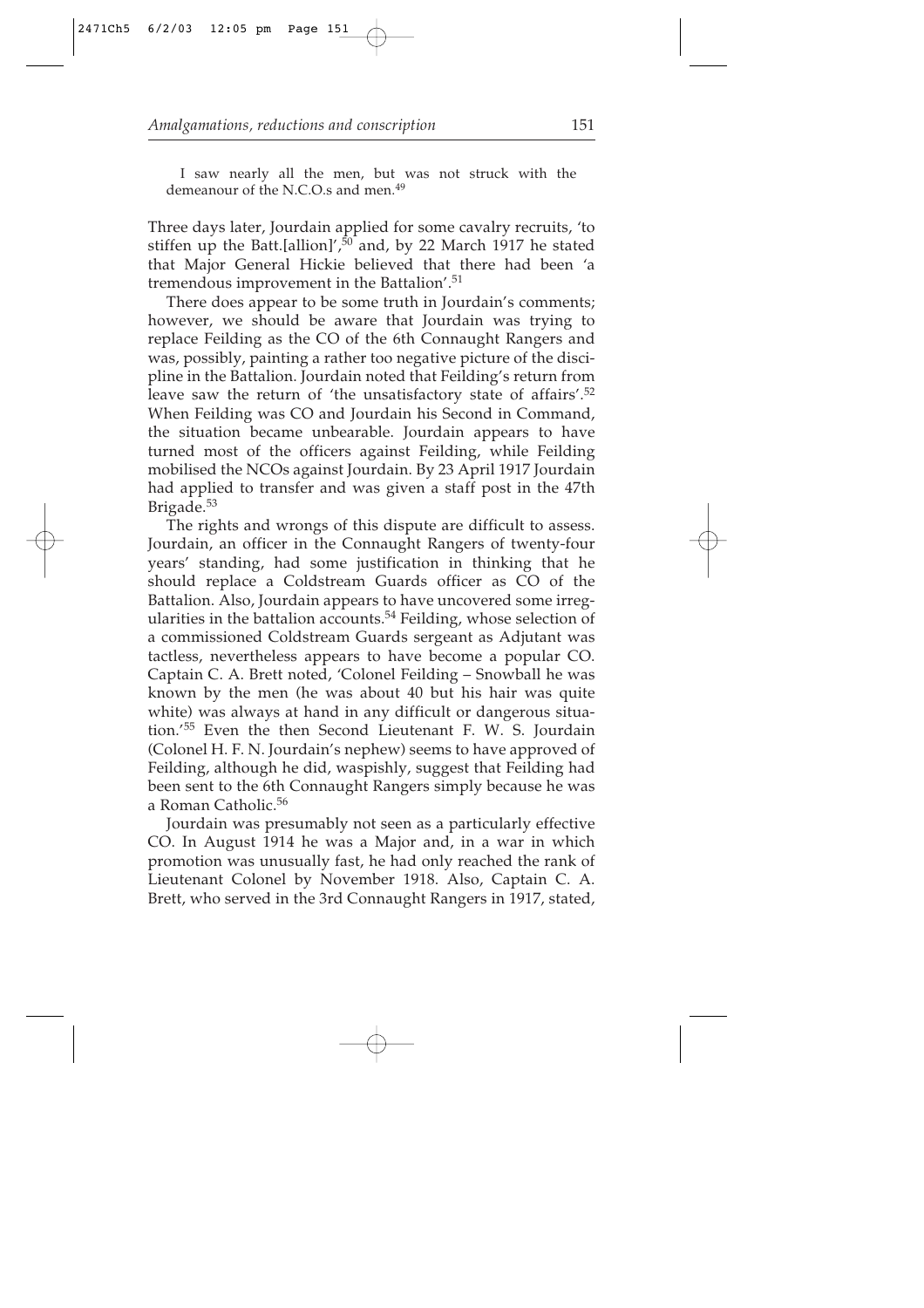'Our Colonel was then Colonel Jourdain, a Regular, who had been second in command of the 6th. Battalion in France while I was there. I knew him well and we got on well together, he was a good and just man but not a great Commanding Officer.'<sup>57</sup> Nevertheless, the rivalry between Jourdain and Feilding appears to have had a serious impact on the 6th Connaught Rangers and therefore it is difficult to explain why this battalion survived the February 1918 disbandments while the apparently more disciplined 7th Leinster Regiment was broken up.

Amalgamations of Service battalions appear to have had very little impact on morale in the units concerned. Second Lieutenant T. H. Witherow showed no resentment at the creation of the 8/9th Royal Irish Rifles,<sup>58</sup> while Captain E. A. Godson's only complaint regarding the transfer of men of the North Irish Horse into the 9th Royal Irish Fusiliers was that with eleven new officers, some of them senior captains, joining the Battalion, his chances of becoming Adjutant were very small.<sup>59</sup> Perhaps many officers and men shared the sentiments of the historian of the Leinster Regiment who noted,

The failure of recruiting in Ireland had rendered it impossible to maintain all the Irish battalions at full strength, and very wisely the authorities decided so far as possible to amalgamate existing Irish formations instead of endeavouring to keep them all alive by watering them down with alien stock ... This system of allowing the Regular Irish battalions to absorb their Service ones had the outstanding merit that nationality and regimental *esprit de corps* were preserved.'<sup>60</sup>

This is, perhaps, to over state the case. While amalgamations seem, largely, to have been viewed as necessary measures, the actual disbandment of units was unpopular. Writing about the 7th Leinster Regiment, J. H. M. Staniforth commented, 'The old Battalion was simply disbanded – not amalgamated at all: a big proportion of officers and men was absorbed into the regular B[attalio]n., the remainder went to form, of all things – a new Entrenching Battalion. (I was offered the post of senior captain in this – but not for this kid, thank you).<sup>'61</sup> Lieutenant Witherow, who had little difficulty in accepting the amalgamation of the 8th and 9th Royal Irish Rifles, was mortified at the disbandment of the Battalion,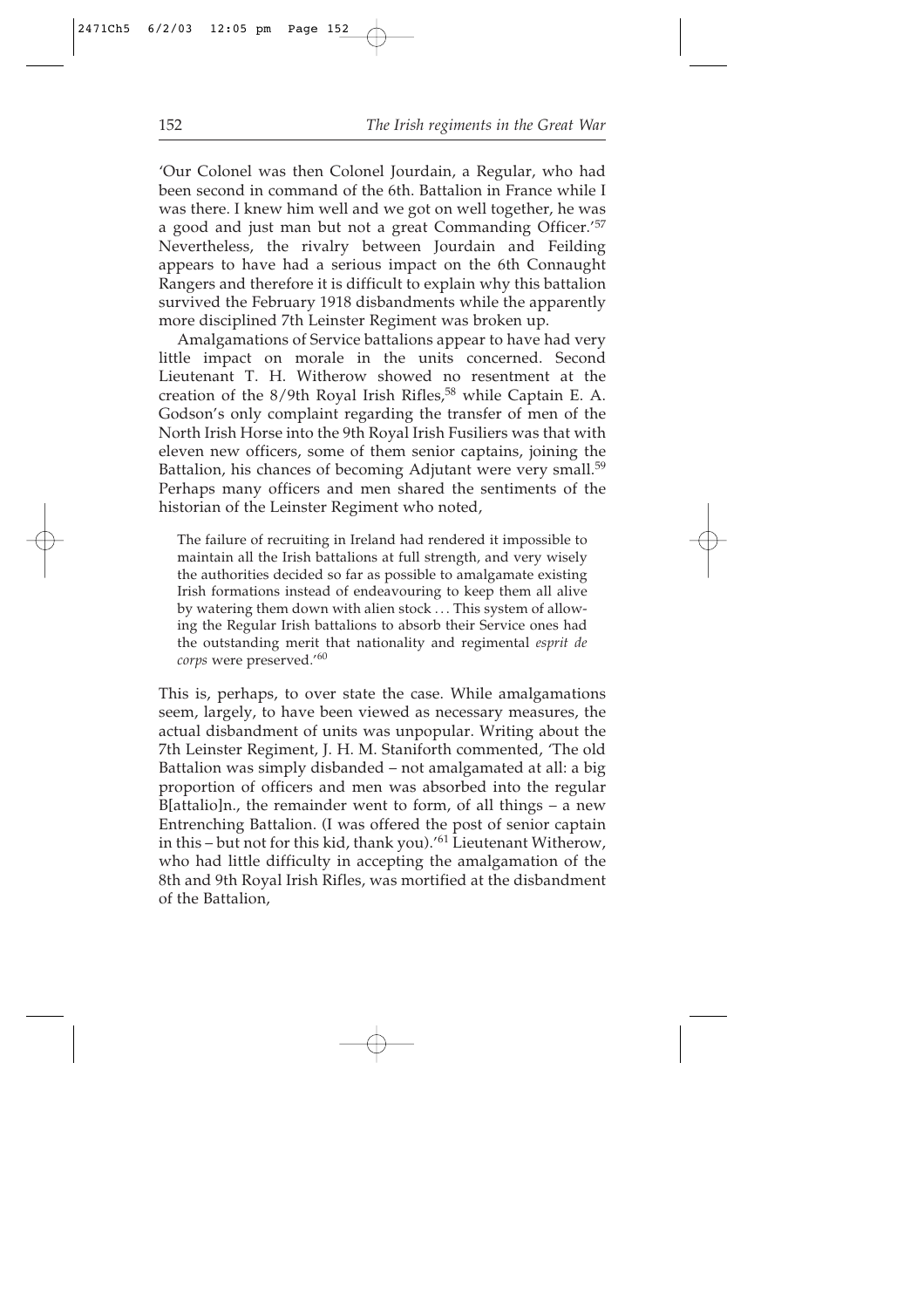That day the 6th. February [1918] I will always remember as one of the most depressing that I have ever come through. We had received orders to join the 2nd. Battalion Royal Irish Rifles which had some time previous come into our Division ... We were such a happy crowd that it is difficult to realise the feeling of depression that settled down on everybody at the prospect of parting . . . We were looked upon as strangers by most of the officers who were not originally Ulster Division officers at all and who were not inclined to look at things from the Ulster point of view. They were most careful to distribute us all over the battalion so that we could not collect together in a clan.<sup>62</sup>

In an attempt to retain the 'Irishness' of the 16th (Irish) and 36th (Ulster) Divisions, most regular Irish battalions serving on the Western Front were drafted into them. This would appear to have adversely affected morale in most of the units concerned. When the 2nd Royal Irish Rifles was transferred to the 36th (Ulster) Division, Second Lieutenant John Lucy, with the support of most of the other officers of this unit, issued men of the Battalion with green flags so that they could show their disgust at being sent to this 'poisonously loyal' formation.<sup>63</sup> Father Henry Gill, the chaplain of the 2nd Royal Irish Rifles noted,

We were to be transferred to the 36th. (Ulster) Division. This news came as a surprise and disagreeable shock to almost everyone in the 25th. Division where we had a well established place in the esteem and good will of all. We were the only Irish battalion in the Division, and had an excellent reputation and were on good terms with our English neighbours. The prospect of a change into a political division was not pleasant, nor did the outlook appear very bright. Everything possible was done to have the decision changed, but without success.<sup>64</sup>

In a similar vein, Captain A. J. Trousdell, writing of the transfer of the 1st Royal Irish Fusiliers to the 36th (Ulster) Division, stated, 'The 87th. [i.e. 1st Royal Irish Fusiliers] has been ordered off to join the Ulster men and they are all mud sick about it.'<sup>65</sup> In only one case does there appear to have been any enthusiasm over the transfer of a regular battalion to one of the Irish New Army divisions. Major Guy Nightingale of the 2nd Royal Munster Fusiliers wrote in January 1918, 'we are off again + this time we are going to join the 16th. Div.[ision] ... The men are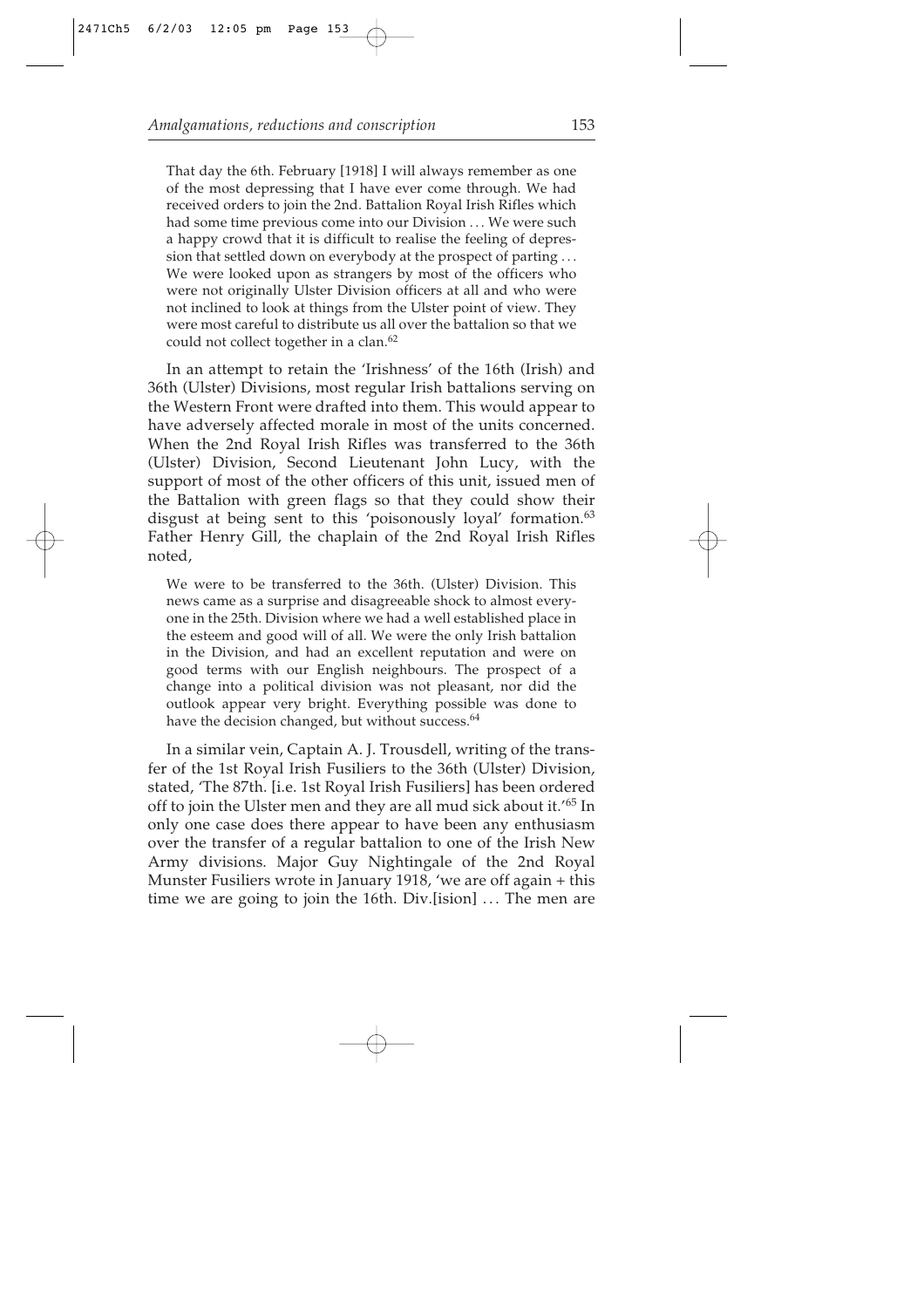awfully pleased + in many ways I think it will be a good thing, though we have now been 6 years into the 1st. Division . . . It will be the first time the 1st. + 2nd. B[attalio]ns. have been together since S.[outh] Africa.'<sup>66</sup> However, it is significant that Nightingale favoured the transfer as it would reunite the two regular battalions of his regiment, rather than as a move to the 16th (Irish) Division *per se*.

The proposal to amalgamate the 16th (Irish) and 36th (Ulster) Divisions produced the effect of both formations serving in the same corps. Members of the IPP were very much in favour of this policy as a purely political demonstration that men from all parts of Ireland could work together. Speaking to Captain W. T. Colyer shortly after the Battle of the Somme, Major William Redmond explained his political vision,

I do want to see a united Ireland. As you know, there is a big gulf between South and North between Catholic and Protestant. Catholic as I am, I want that gulf to be bridged over, and I believe it can be. I have worked for it all my life. Out here is a golden opportunity. Here we have two whole Divisions, the 16th. Irish Division, representing the Catholic, and the 36th. Ulster Division. At present these two Divisions are kept severely apart, on the traditional assumption that they would fight each other like wild cats if they came into contact. Well, I am exerting the utmost political pressure to bring them together, because I believe they would do no such thing if they were fighting side by side against a common foe. It would be the first step towards the ideal. Then – well, if only I could get amongst these Irish lads in the trenches, if only I could see for myself Ulster shaking hands with County Cork, I should feel that I have not striven in vain.<sup>67</sup>

Meanwhile, Captain Stephen Gwynn, MP was writing, 'we are alongside of the Ulster division + making great friends with them – which is well.<sup>'68</sup> However, it appears that relationships between men of the 16th (Irish) and 36th (Ulster) Divisions were not all that satisfactory. Lieutenant Colonel Feilding noted that, while the divisions played football against each other in front of crowds of 3,000 spectators, 'a wag on the Ulster side was heard to say, "I wonder if we shall get into trouble for fraternising with the enemy."'<sup>69</sup> Denys Reitz related how he, as the CO of the 7th Royal Irish Rifles, prevented a major outbreak of violence between the divisions,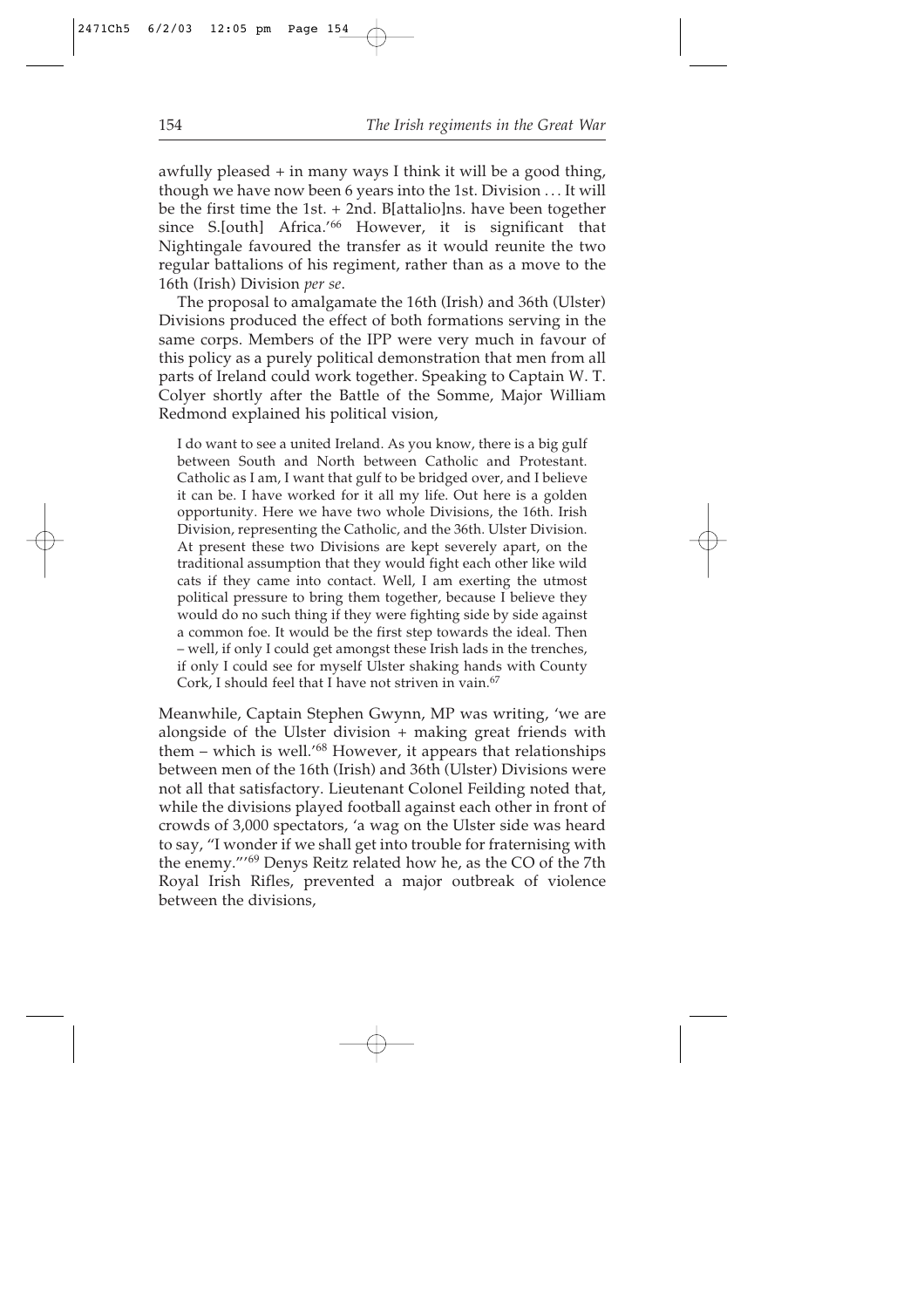In the course of the evening I sent a fatigue party to fetch supplies for our canteen from the Ulster depot. Soon after their return I heard a violent commotion in the marquee tent where we kept our stores. There was the sound of breaking crockery, mingled with oaths and shouts, and, rushing up to enquire, I found that the men were busy wrecking the place. When I demanded the reason, several of them angrily flourished bottles in my face, to the accompaniment of threats and curses against the bloody Orangemen. To me the bottles seemed harmless, for they contained only soda-water, but, when I asked for enlightenment, it appeared that the root of the trouble was the labels, which bore the title 'Boyne Water'. The men started off in a body for the Ulster Division, to avenge what they considered a mortal insult. I had heard of the Battle of the Boyne, but it conveyed no political implications and I thought the men had gone crazy. Fortunately, I was able to telephone through to the Ulster headquarters, who hastily turned out several hundred men to surround the malcontents; and with the tactful assistance of our Adjutant, young Hartery, who understood Irish politics, we managed to get our men back to camp without bloodshed.<sup>70</sup>

At a more basic level, Lieutenant Witherow, an officer of the 8th Royal Irish Rifles, was arrested by a sentry when he strayed into the 16th (Irish) Divisional area. It took the intervention of Captain Stephen Gwynn, MP, to release him.<sup>71</sup> Likewise, officers of the 2nd Royal Dublin Fusiliers felt that bringing the two Irish divisions together in this way would damage the men's morale.<sup>72</sup> Therefore, it appears that while the joint service of the 16th (Irish) and 36th (Ulster) Divisions provided good political propaganda for the IPP, its effect on discipline and morale in these formations was, in many cases, a negative one.

The actual battlefield performance of Irish units during this period demonstrates very few problems in discipline and morale. Certainly morale in both the 16th (Irish) and 36th (Ulster) Divisions was adversely affected by the botched action at Langemarck late in 1917, especially as this followed the highly successful action at Messines. Indeed, at least one staff officer felt that the 16th (Irish) Division was too tired to carry out this attack.<sup>73</sup>

In terms of front-line discipline, it would appear that there were two unofficial truces carried out by Irish units in this period. The most serious of these took place in the 6th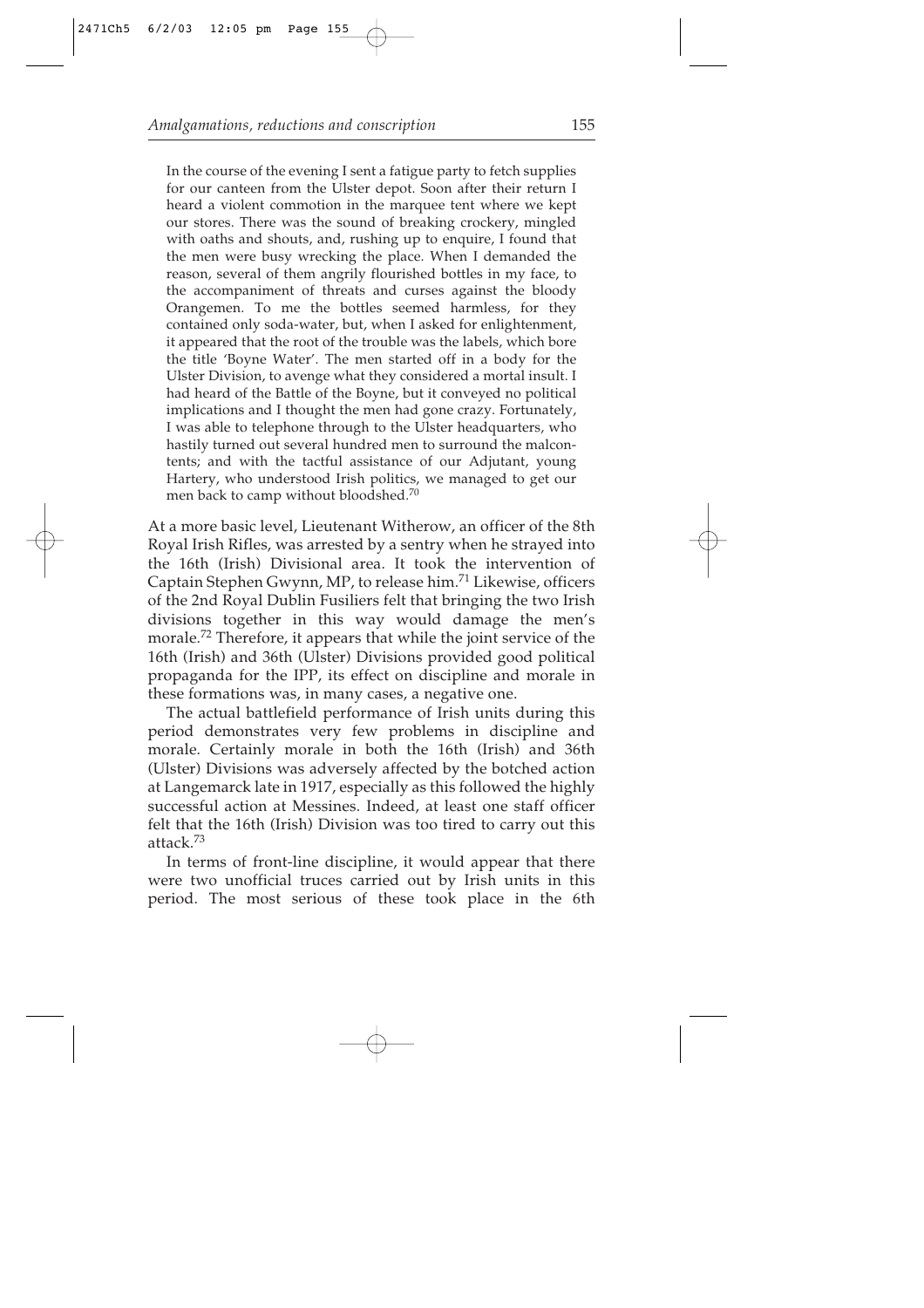Connaught Rangers in February 1917, when, following a trench raid, a ceasefire was organised to evacuate the wounded. Apparently Major General W. B. Hickie established a Court of Inquiry to look into this affair.<sup>74</sup> Also, in February 1917 the 9th Royal Irish Fusiliers allowed the Germans to rescue some of their wounded after the Germans erected a notice which read 'Let save two wounded Kamerards'.<sup>75</sup>

Having considered the whole issue of amalgamations, disbandments and breaches of front-line discipline, it is worth making some comments about the differences in discipline in Irish regular and Service battalions. Even by this stage of the war, there were marked differences between regular and Service battalions, as demonstrated in table 5.1. For example drunkenness was noticeably higher in regular infantry battalions than their Service equivalents. It is noticeable that the number of courts martial in some units had changed little in the October 1916 to February 1918 period compared to October 1915 to September 1916, even allowing for the different timescales involved. The 6th Connaught Rangers, with 60 men tried by courts martial in the first period had 57 in the latter, while similar figures for the 2nd Royal Dublin Fusiliers were 93 and 95. Units which received large drafts of English conscripts such as the 14th Royal Irish Rifles appear to have seen a small, though not excessive, rise in their courts martial rate. It is also noticeable that the number of men tried for drunkenness rose sharply in the October 1916 to February 1918 period: in the 9th Royal Irish Rifles, the numbers rose from 7 to 12, while in the 2nd Royal Dublin Fusiliers it was from 19 to 43. A final point worth stressing in regard to courts martial figures is that battalions of the 36th (Ulster) Division generally had fewer men tried by courts martial than their counterparts in the 16th (Irish) Division.

David Englander has suggested that 1917 saw a tightening of the British courts martial system, with harsher punishments being awarded, most notably in September 1917 when twenty men were executed, the most for any month of the war.<sup>76</sup> A consideration of courts martial in Irish units over this period demonstrates that indiscipline was not escalating in 1917. Most offenders were still sentenced to periods of field punishment number one, with executions and periods of penal servitude being imposed very rarely, as demonstrated in table 5.2. Only in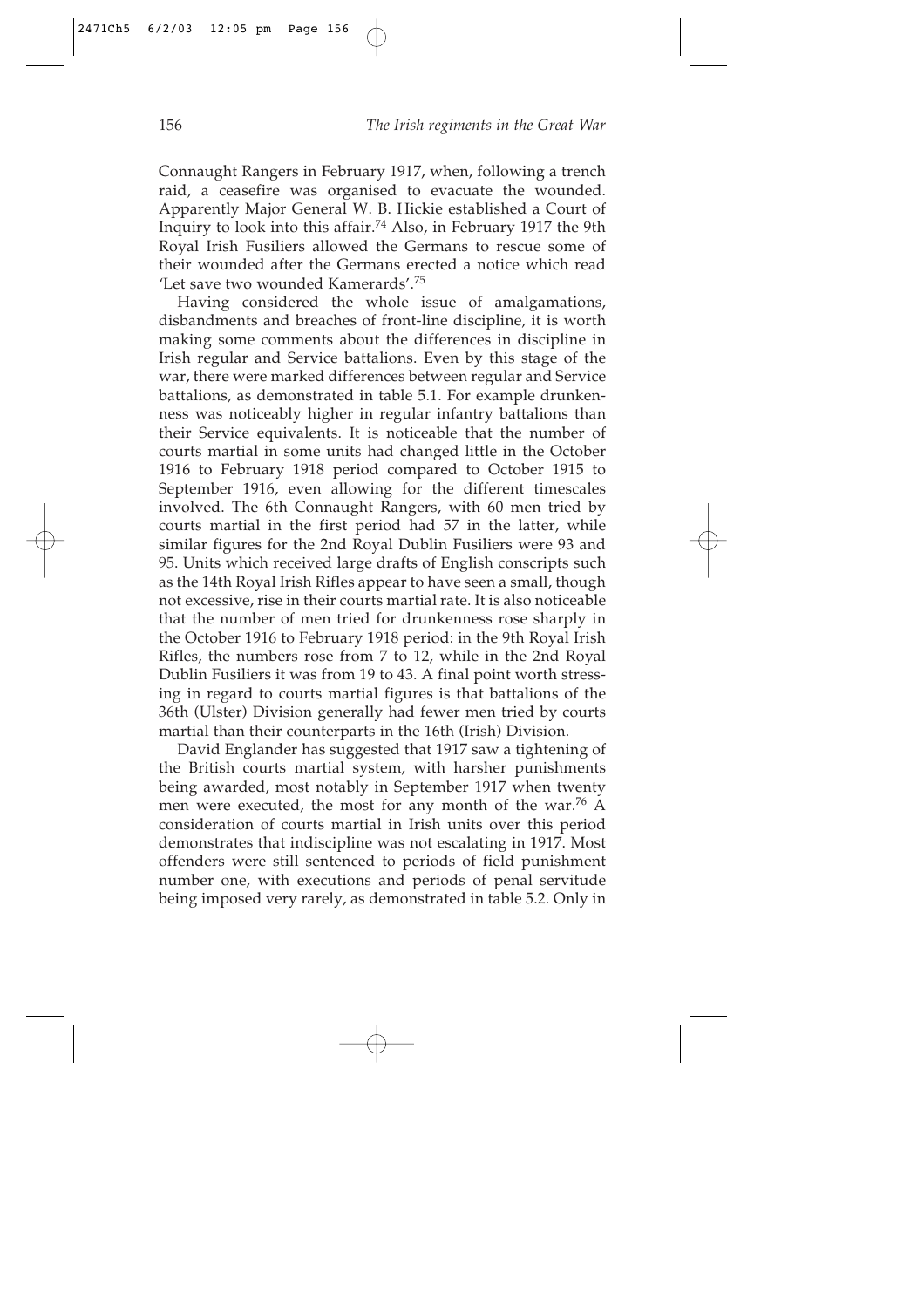| Offence                   | 5Lancers | 1RInnsF  |          | 8RInnsF 10RInnsF | 2RIRifs        | 9RIRifs        | 14RIRifs | 6CR      | 2RDF     | 8RDF     |
|---------------------------|----------|----------|----------|------------------|----------------|----------------|----------|----------|----------|----------|
| War Treason               | 0        | 0        | $\theta$ | $\theta$         | $\theta$       | 0              | $\theta$ | $\theta$ | $\theta$ | $\theta$ |
| <b>DORA</b>               | 0        | 0        | 0        | $\mathbf{0}$     | $\theta$       | $\overline{0}$ | $\theta$ | 0        | 0        | $\theta$ |
| Offence against an        |          |          |          |                  |                |                |          |          |          |          |
| inhabitant                | 0        | 0        | $\theta$ | 1                | $\theta$       | 0              | 0        | $\theta$ | $\theta$ | 1        |
| Mutiny                    | 0        | 0        | $\theta$ | $\theta$         | $\theta$       | 0              | $\theta$ | 1        | $\theta$ | $\theta$ |
| Cowardice                 | 1        | 0        | $\theta$ | $\theta$         | 0              | 0              | $\theta$ | 1        | $\theta$ | $\theta$ |
| Desertion                 | 1        | 12       | 5        | 4                | $\overline{2}$ | 2              | $\theta$ | $\theta$ | 11       | 4        |
| Absence                   | 0        | Ō        | $\theta$ | $\theta$         | $\theta$       | 0              | $\theta$ | $\theta$ | $\theta$ | $\theta$ |
| Striking or violence      | O        | 0        | 1        | $\theta$         | $\theta$       | 0              | 0        | 0        | 1        | 0        |
| Insubordination           | 3        | 0        | 3        | $\theta$         | $\theta$       | 1              | $\theta$ | 1        | 2        | 1        |
| Disobedience              | 0        | 4        | 3        | $\theta$         | $\overline{2}$ | $\overline{0}$ | 1        | 3        | 9        | 4        |
| Quitting post             | 0        | $\theta$ | $\theta$ | $\theta$         | 1              | 1              | $\theta$ | 3        | $\theta$ | 0        |
| Drunkenness               | 1        | 15       | 3        | 4                | 9              | 7              | 4        | 12       | 19       | 4        |
| Injuring property         | 0        | 0        | $\theta$ | $\theta$         | $\theta$       | 0              | 0        | 1        | $\theta$ | 0        |
| Loss of property          | 0        | 0        | $\theta$ | $\theta$         | $\theta$       | 0              | $\theta$ | $\theta$ | $\theta$ | 0        |
| Theft                     | 0        | 1        | $\theta$ | $\theta$         | 2              | 0              | $\theta$ | 2        | 2        | 2        |
| Indecency                 | 0        | 0        | $\theta$ | $\theta$         | $\theta$       | 0              | $\theta$ | $\theta$ | $\theta$ | $\theta$ |
| Resisting escort          | 0        | 0        | $\theta$ | $\theta$         | $\theta$       | 0              | $\theta$ | $\theta$ | $\theta$ | $\theta$ |
| Escaping confinement      | 0        | Ō        | 1        | $\theta$         | $\theta$       | 0              | $\theta$ | $\theta$ | $\theta$ | $\theta$ |
| Miscellaneous and         |          |          |          |                  |                |                |          |          |          |          |
| multiple offences         | 3        | 31       | 12       | 15               | 38             | 7              | 14       | 36       | 49       | 30       |
| Miscellaneous civil       |          |          |          |                  |                |                |          |          |          |          |
| offences                  | 0        | 0        | $\theta$ | $\theta$         | $\theta$       | 0              | 0        | $\theta$ | $\theta$ | 0        |
| Self-inflicted wound      | 0        | 0        | 0        | 0                | $\theta$       | 0              | 0        | 0        | 0        | 0        |
| Fraudulent enlistment     | 0        | 0        | $\theta$ | $\theta$         | 0              | 0              | 0        | 0        | 0        | 0        |
| Enlisting after discharge | $\theta$ | 0        | $\theta$ | $\theta$         | 0              | 0              | $\theta$ | 0        | 0        | 0        |
| Falser answer             | 0        | 0        | $\theta$ | $\theta$         | $\theta$       | 0              | $\theta$ | $\theta$ | $\theta$ | $\theta$ |
| Neglect                   | 0        | 0        | $\theta$ | $\theta$         | 0              | 0              | 0        | 0        | $\theta$ | 0        |
| Fraud                     | 0        | Ō        | $\theta$ | $\theta$         | $\theta$       | 0              | $\theta$ | $\theta$ | $\theta$ | $\theta$ |
| Totals                    | 9        | 63       | 28       | 24               | 54             | 18             | 19       | 60       | 93       | 46       |

**Table 5.1.** Offences for which men serving in sample Irish battalions were tried by courts martial, 1 October 1916 to 28 February 1918

the 2nd Royal Dublin Fusiliers is any significant change in this direction clear, as the number of men sentenced to hard labour increased from seven during the October 1915 to September 1916 period, to thirteen in the October 1916 to February 1918 period. Another point worthy of note is that in the latter period a much higher number of NCOs of the 1st Royal Inniskilling Fusiliers were reduced following trial by courts martial.

Finally in this chapter, some brief comments must be made regarding morale and discipline in the BEF as a whole in 1917. Historians have generally found this a difficult issue to examine. David Englander and James Osborne commented, 'The Russian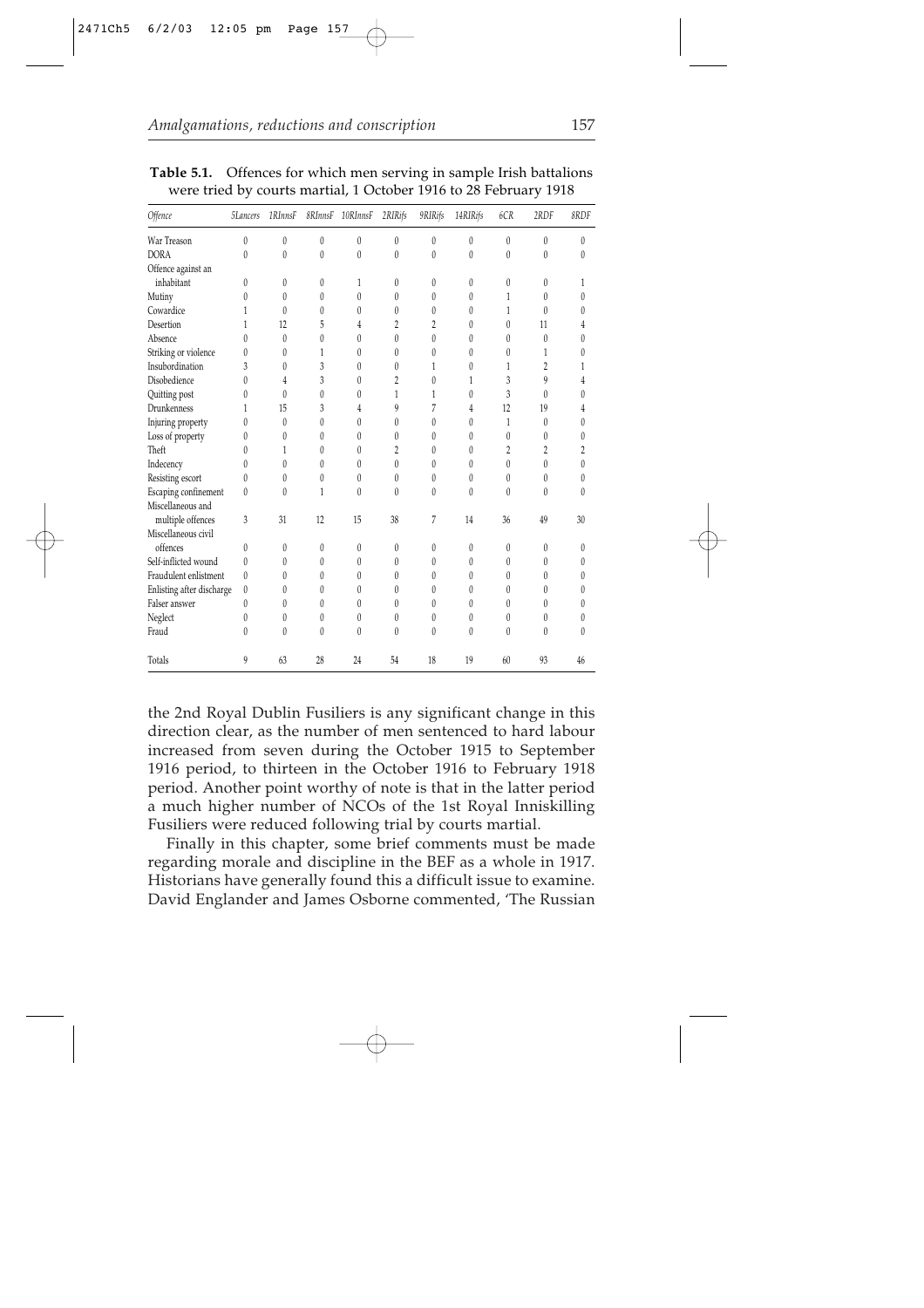armies collapsed, the Italians deserted, the French mutinied: the British soldier however, apparently did little more than curse his fate.'<sup>77</sup> This sort of approach has led to some rather bleak portraits of British discipline and morale in 1917. The presumption of some historians appears to be that as there were serious problems in other European armies, then there must have been equally forceful pressures on British soldiers. After concluding that the Fifth Army did not suffer from major disciplinary problems in late 1917 and early 1918, David Englander has argued, 'It had been a close run thing. How close is still a matter for speculation.Whether there was a mutiny in the making which, but for the March offensive, would have issued in a spectacular conflagration comparable with those in other armies is an intriguing possibility ... The British army, like others, became deeply depressed during 1917–18.'<sup>78</sup> Of course, Englander's views are based on some inescapable facts: 1917 witnessed the largest mutiny in the BEF during the Great War, namely that at Etaples Base Camp; the High Command was concerned about Socialist and Pacifist political pressure on British troops;<sup>79</sup> and, of course, the BEF now contained a large number of conscripts.

| Sentence                      | 5Lancers | 1RInnsF        |    | 8RInnsF 10RInnsF | 2RIRifs | 9RIRifs | 14RIRifs | 6CR | 2RDF | 8RDF |
|-------------------------------|----------|----------------|----|------------------|---------|---------|----------|-----|------|------|
| Death                         |          |                | 0  |                  |         |         |          |     | O    |      |
| Penal servitude               |          |                | 2  |                  |         |         |          |     | 2    |      |
| Hard labour                   |          | 3              | 3  |                  |         | 3       |          |     | 13   |      |
| Imprisonment                  |          |                |    |                  |         |         |          |     |      |      |
| Detention                     |          |                |    |                  |         |         |          |     |      |      |
| FP <sub>1</sub>               |          | 22             | 14 | 11               | 32      | 8       |          | 26  | 43   | 22   |
| FP <sub>2</sub>               |          | 3              |    | 3                | 4       |         |          | 4   |      |      |
| Discharged with               |          |                |    |                  |         |         |          |     |      |      |
| ignominy/cashiered            | $\theta$ | 0              | 0  |                  |         |         |          |     | N    |      |
| Reduced/reprimanded           | $\theta$ | 13             |    |                  | 5       | 3       |          | 4   | 12   |      |
| Stoppages, fines, etc.        | $\theta$ | $\overline{2}$ | 0  |                  |         |         |          |     | 2    |      |
| Quashed/not confirmed         | 1        | 4              |    |                  |         |         |          |     |      |      |
| Suspended sentence            | 0        | 12             | 3  |                  |         |         |          |     | 8    |      |
| Not guilty, acquitted, etc. 3 |          | 3              | 3  | 4                | 3       |         | 4        | 15  | 10   |      |
| Totals                        | 9        | 63             | 28 | 24               | 54      | 18      | 19       | 60  | 93   | 46   |

**Table 5.2.** Sentences imposed on men serving in sample Irish units tried by courts martial, 1 October 1916 to 28 February 1918

Before considering these issues in more detail, the point must be made that the British army was, in many respects, different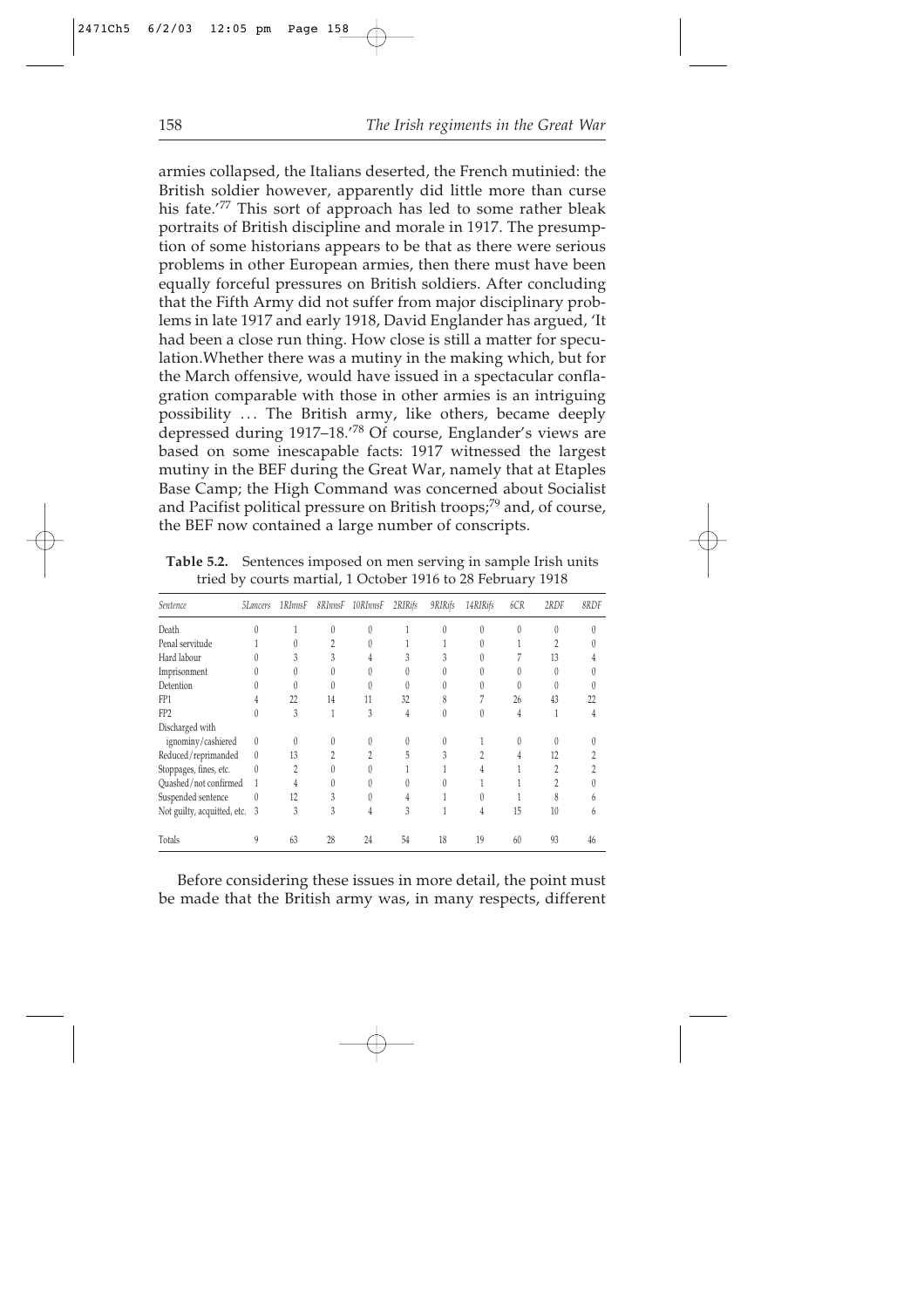from other European armies in 1917. Firstly, British losses, while high, were comparatively low in European terms. For example, in the French case, casualties in the first fifteen months of the war almost equalled those of the next three years.<sup>80</sup> Related to this point is the fact that Britain, entering the war with a small, volunteer, regular army did not reach its maximum effort on the Western Front until 1916.<sup>81</sup> Thirdly, there was still consent for the war in Britain, which was certainly no longer the case in Russia or Italy.<sup>82</sup> Fourthly, the British army did not face the serious ethnic tensions faced by the Austro-Hungarian, or even German armies, in 1917–18.<sup>83</sup> Finally, the point must be made that some armies which 'collapsed' in 1917 were actually able to take the field again.<sup>84</sup>

To return to disciplinary and morale problems in the BEF in 1917, it is clear that a number of these have been overstated. The Etaples mutiny was, in many ways, a disaster waiting to happen and was also a very atypical mutiny. Colonel Seymour Jourdain who, as a second lieutenant, served at Etaples in mid-1916 was shocked by the 'brutal N.C.O.s', slack organisation and pointless bayonet practice which took place there.<sup>85</sup> Captain C. C. Miller, of the Royal Inniskilling Fusiliers who served at Etaples during the mutiny commented that the camp 'was a matter of constant nagging and petty irritation combined with rotten rations and wretched organisation', and, indeed, after the mutiny he refused to identify ringleaders.<sup>86</sup> There was, therefore, some sympathy from officers for the plight of other ranks at Etaples and, indeed, those targeted by the mutineers were military policemen rather than officers.<sup>87</sup> However, Etaples was by no means the only mutiny which occurred in the BEF during the Great War and given that it involved troops in reserve, it was, arguably, not the most serious. Mutinies were a constant, if infrequent, aspect of British military life.<sup>88</sup>

Concerns about Socialist and Pacifist influence on British soldiers were largely unfounded. Attempts by some socialists to create soldiers' councils in imitation of Russian soviets were almost totally unsuccessful.<sup>89</sup> Nevertheless the British High Command reacted relatively quickly to this perceived threat. By January 1918 a lecture series on current affairs had been approved for use in all BEF formations with a view to providing both education in citizenship and to provide men with useful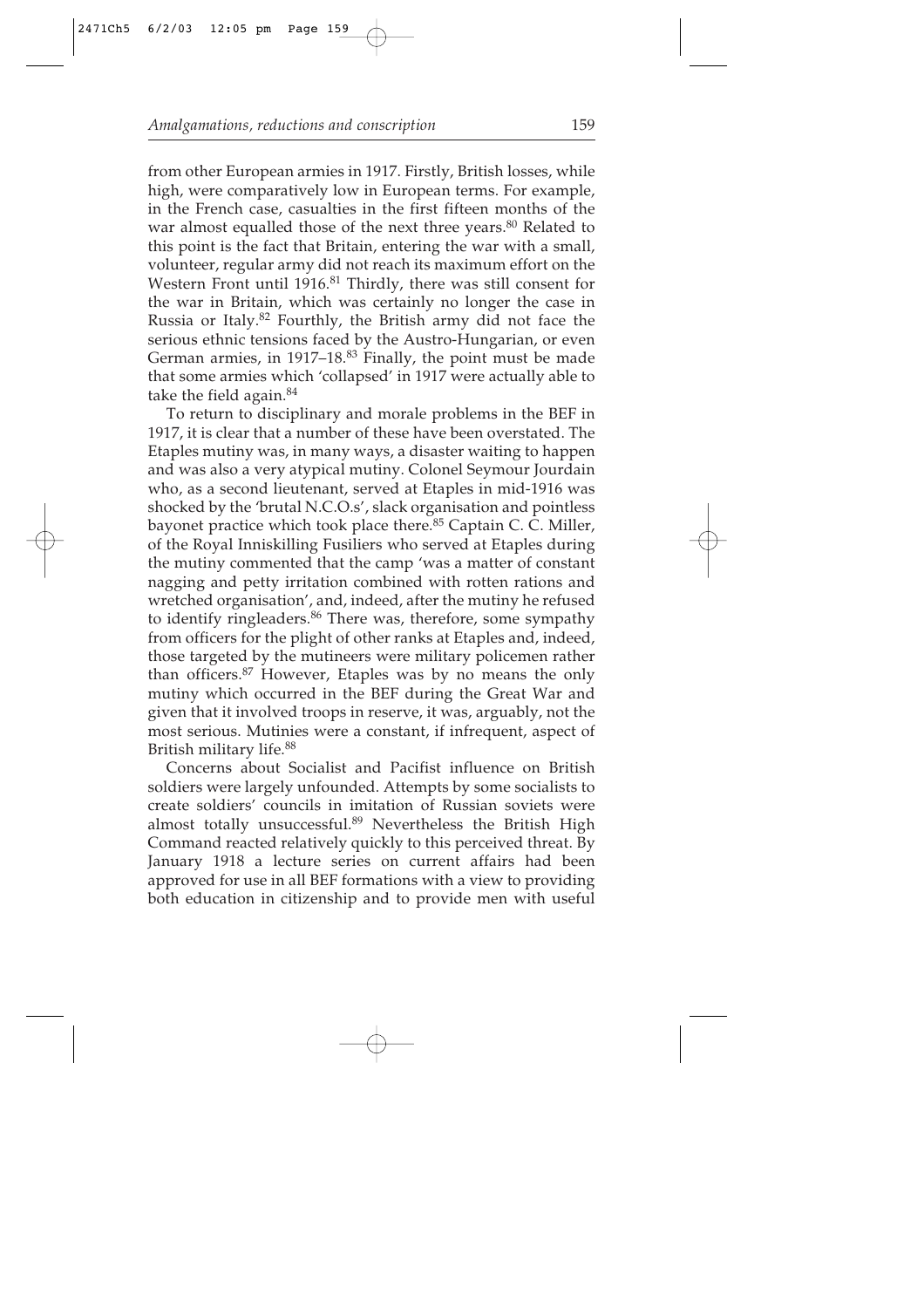skills for their return to civilian life.<sup>90</sup> Due to the return of open warfare in March 1918 this lecture programme was largely abandoned. Nevertheless, it is perhaps significant that one of the earliest of these citizenship lectures, entitled 'America and the War', was delivered to the 16th (Irish) Division in October 1917.<sup>91</sup>

The assimilation of conscripts into the British army appears to have caused relatively few disciplinary problems. In the sample of non-Irish units, indiscipline did not greatly increase over this period. Equally, as Englander and Osborne point out, indiscipline in the Royal Navy was much more likely to occur amongst regulars than conscripts and the fact that most regular soldiers had been killed by 1917 meant that there was little serious indiscipline in the BEF.<sup>92</sup>

Finally, surviving censorship reports suggest that the BEF was suffering from relatively few morale problems. One such report stated, 'The Morale of the Army is sound. In spite of increasing references to peace which occupy much space in the newspapers, in spite of the Russian debacle and the Italian set back there is ample ground for the belief that the British army is firmly convinced, not only of its ability to defeat the enemy and its superiority man to man, but also of the dangers of a premature peace.'<sup>93</sup>

It would appear that, contrary to the scenario outlined by some historians, the British army did not suffer from a major crisis of morale in 1917. David Englander's findings that there were no serious disciplinary problems in the Fifth Army appear to be borne out by the study of the court martial records for the sample of non-Irish units. The situation with regard to Irish units is rather more complex. Sinn Fein, unlike previous Republican groups, did not seek to infiltrate Irish units in the British army, and there is no evidence to suggest that Irish battalions serving on the Western Front were subverted during this period. However, the decision to remove Irish Special Reserve battalions from Ireland in late 1917 and early 1918, discussed in more detail in chapter 7, does demonstrate that there were some doubts regarding the reliability of Irish soldiers.

While the decision to amalgamate and disband Irish Service battalions was inspired purely by recruiting difficulties, it is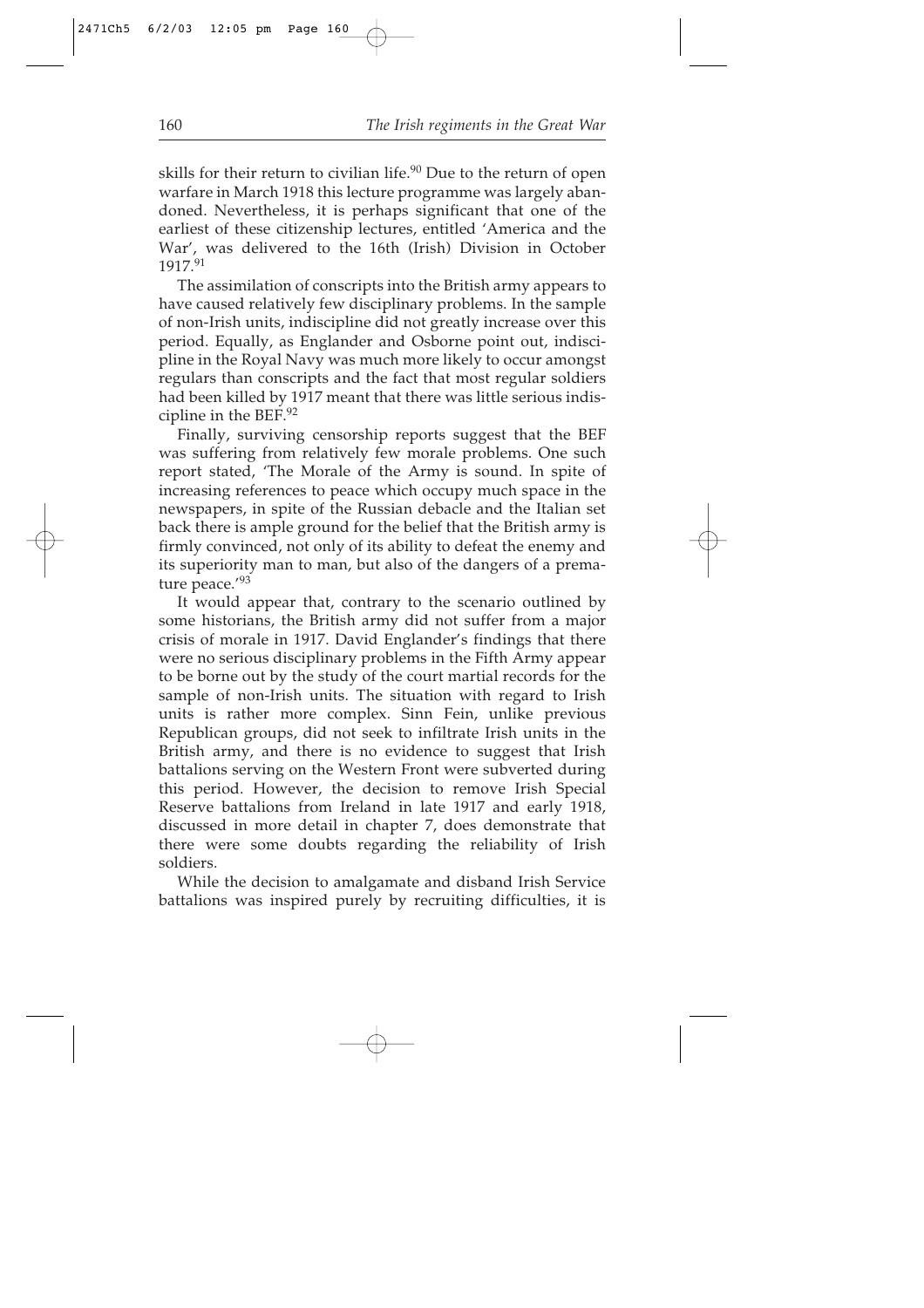noticeable that in practice this was used in a disciplinary fashion. While, when the decision was taken to reduce British divisions from thirteen to ten battalions, the most junior battalions were disbanded, this was not the case with Irish battalions. Thus, for example, the 7th Royal Irish Rifles and 9th Royal Dublin Fusiliers were disbanded before their more junior sister battalions, due to disciplinary problems.

## **Notes**

- **1** PRO, WO163/21, 'Minutes of the Proceedings of, and Precis Prepared for, the Army Council for the Years 1915 and 1916', PRO, pp. 23–4.
- **2** *Ibid.*, p. 55.
- **3** N. Perry, 'Nationality in the Irish Infantry Regiments in the First World War', *War and Society*, XII, 1, 1994, p. 81.
- **4** PRO, WO163/21, 'Minutes of the Proceedings of, and Precis Prepared for, the Army Council for the Years 1915 and 1916', PRO, p. 26.
- **5** NLI, Ms.15,189, Redmond papers, letter, David Lloyd George to John Redmond, 29 September 1916.
- **6** NLI, Ms.15,205/2, Redmond papers, letter, John Redmond to General Sir Nevil Macready, 31 October 1916.
- **7** PRONI, D.1507/A/19/16, Farren Connell papers, letter, Major General Oliver Nugent to (Macready ?), 6 October 1916.
- **8** *Ibid.*
- **9** Perry, 'Nationality in the Irish Infantry Regiments', pp. 82–3; NLI, Ms.15,205/2, Redmond papers, letter Macready to Redmond; and PRO, WO95/26, Adjutant General's war diary, entry for the 26 October 1916.
- **10** N. Perry, 'Maintaining Regimental Identity in the Great War: The Case of the Irish Infantry Regiments', *Stand To*, 52, 1998, p. 8.
- **11** NLI, Ms.15,205/2, Redmond papers, letter, Redmond to Macready, 26 October 1916.
- **12** NLI, Ms.15,205/2, Redmond papers, letter, Macready to Redmond, 15 November 1916.
- **13** J. E. Nelson, 'Irish Soldiers in the Great War: Some Personal Experiences', *The Irish Sword*, XI, 1974, p. 173.
- **14** *Ibid.*, pp. 173–4.
- **15** I. F. W. Beckett, 'The Real Unknown Army: British Conscripts, 1916–19', in J. J. Becker and S. Audoin-Rouzeau (eds.), *Les Sociétiés*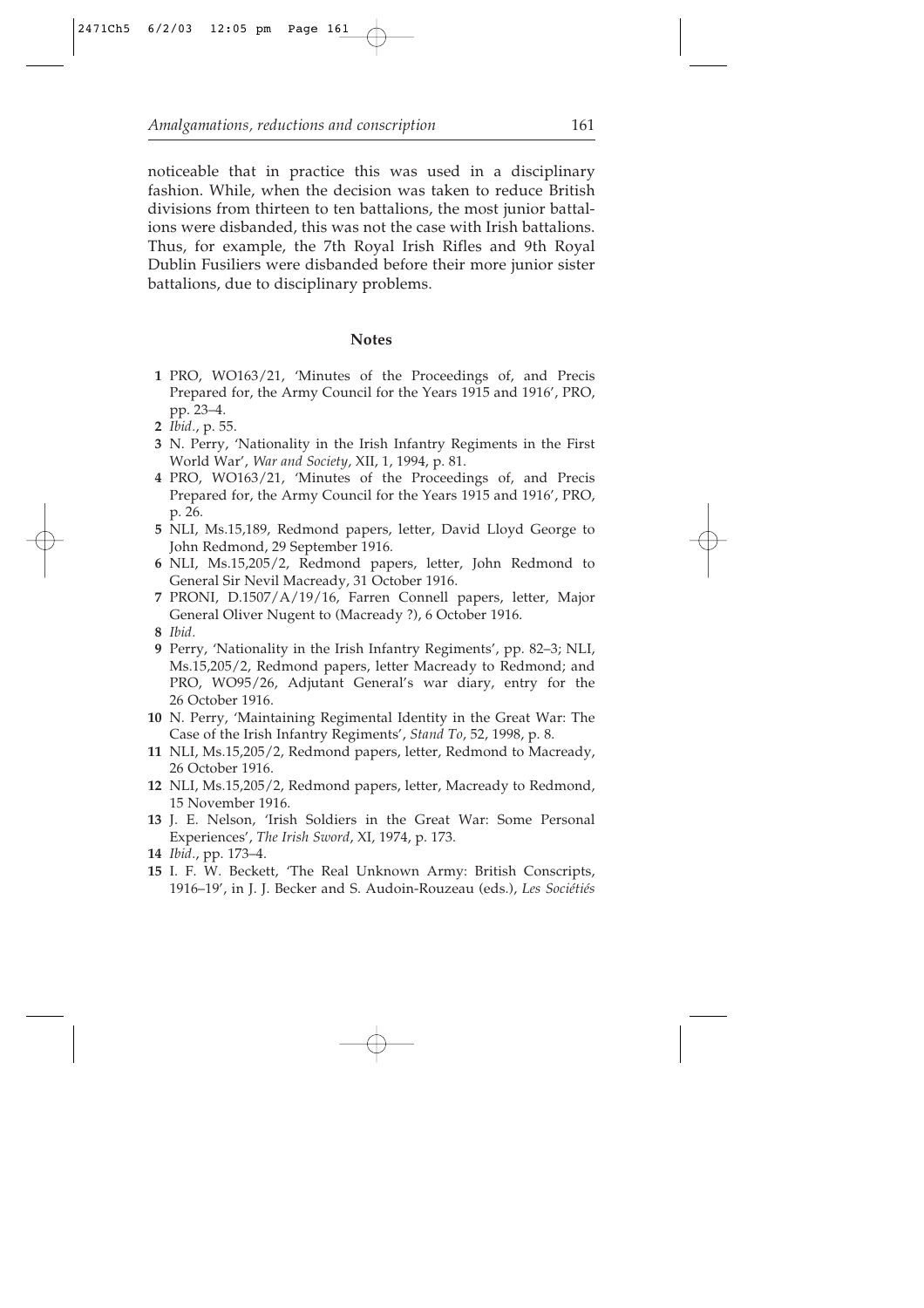*Europeénnes et la Guerre de 1914–18* (Universite de Paris X, Nanterre, Paris), 1990, pp. 340–1.

- **16** Sir Barclay Nihill, 'Turning Point 1918', *The Tablet*, 30 March 1968, p. 1. Copy of manuscript version in NAM, 7603–69–2, Lieutenant Colonel Holt's papers.
- **17** Royal Ulster Rifles Museum, Anon., 'Service with the 14th Battalion, Royal Irish Rifles (Young Citizen Volunteers), 1914–18 War', p. 253.
- **18** IWMSA, 9547/1, interview with Edward Bowyer-Green.
- **19** IWM, 76/51/1, W. T. Colyer, 'War Impressions of a Temporary Soldier', unpaginated.
- **20** NLI, Ms.21,278, Parsons papers, letter, Lieutenant Colonel G. A. M. Buckley to Lieutenant General Sir Lawrence Parsons, 15 August 1917.
- **21** Letter, PRONI, Farren Connell papers, Nugent to his wife, 21 September 1916, cited Perry, 'Maintaining Regimental Identity', p. 7.
- **22** F. W. Perry, *The Commonwealth Armies: Manpower and Organisation in Two World Wars* (Manchester University Press, 1988), p. 24.
- **23** E. A. James, *British Regiments, 1914–18* (Samson Books, London, 1978), p. 110.
- **24** Perry, 'Nationality in the Irish Infantry Regiments' and Perry, 'Maintaining Regimental Identity'.
- **25** Perry, *The Commonwealth Armies*, p. 28.
- **26** I. F. W. Beckett, *The Amateur Military Tradition, 1558–1945* (Manchester University Press, 1991), p. 233.
- **27** P. Morris, 'Leeds and the Amateur Military Tradition: the Leeds Rifles and their Antecedents, 1859–1918', unpublished PhD thesis, University of Leeds, 1983, pp. 960 and 999.
- **28** PRONI, MIC/571/10, Farren Connell papers, letter, Nugent to James Johnston, Lord Mayor of Belfast, 28 February 1918.
- **29** Indeed, there is a copy of this correspondence in PRONI, D.961/8, the papers of Lieutenant A. N. Anderson, 14th Royal Irish Rifles. This suggests that some officers expected political pressure to be applied to prevent the disbandment of their battalions.
- **30** PRONI, MIC/571/10, Farren Connell papers, letter, Nugent to Johnston, 28 February 1918.
- **31** PRONI, MIC/571/10, Farren Connell papers, letter, Nugent to the Adjutant General, 11 December 1917.
- **32** Perry, 'Maintaining Regimental Identity', p. 10.
- **33** C. Falls, *The History of the 36th (Ulster) Division* (Constable, London, 1996. First published by McCaw, Stevenson and Orr, Belfast, 1922), pp. 117–18.
- **34** LC, J. MacRoberts papers, p. 204.
- **35** Falls, *The History of the 36th (Ulster) Division*, p. 132.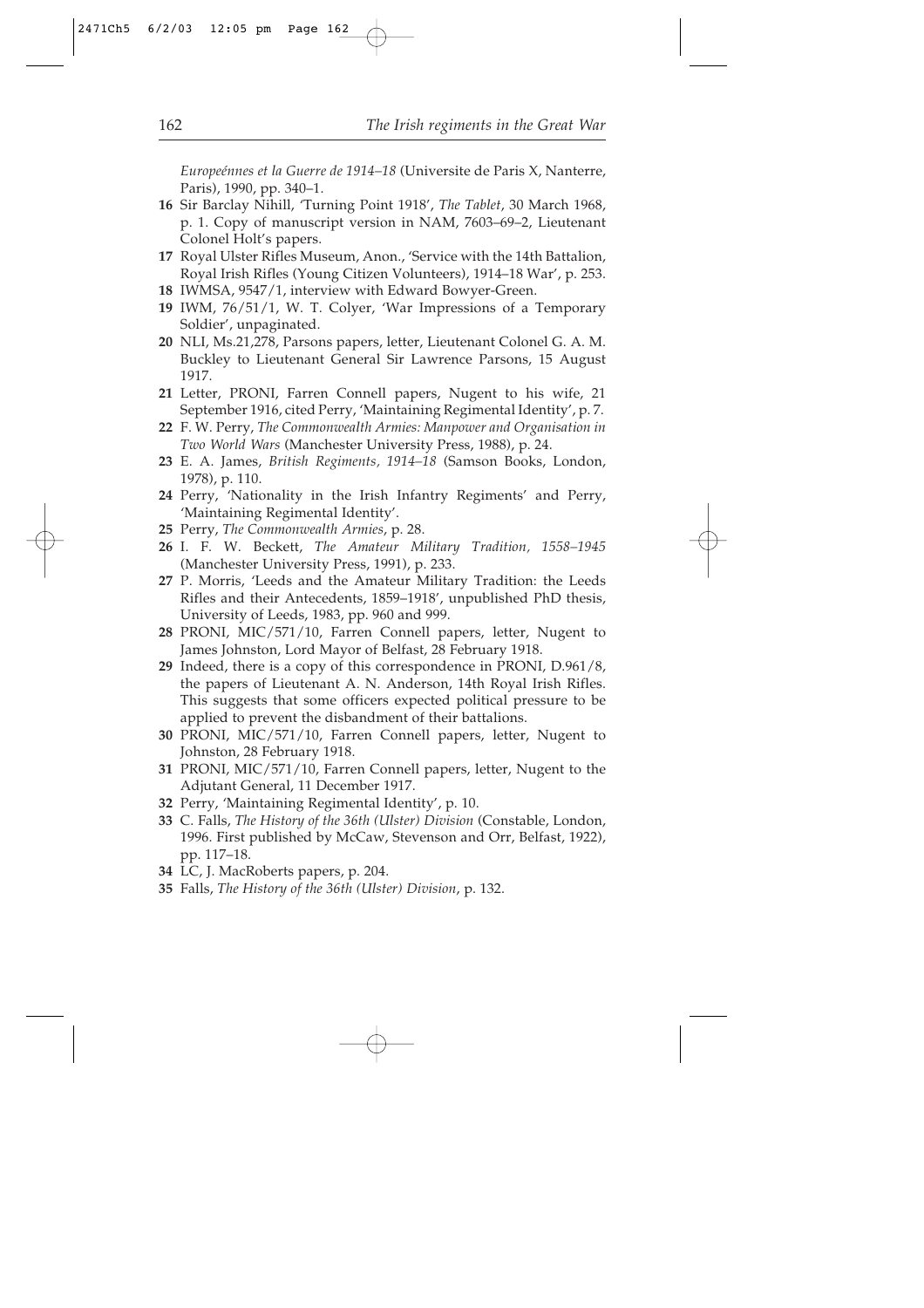- PRO, WO95/1955, war diary of 16th Divisional General Staff, report by Hickie to IV Corps relating to enemy raids, 16th Divisional Front, 8/9 March 1917, dated 10 March 1917.
- IWM, 86/65/1, Captain O. L. Beater's diaries, entry for 26 November 1916.
- *Ibid.*, entry for 20 January 1917.
- D. Reitz, *Trekking On* (Faber and Faber, London, 1933), pp. 184–5.
- IWM, 86/65/1, Captain O. L. Beater's diaries, entry for 4 November 1916.
- *Ibid.*, 14 November 1916.
- *Ibid.*, 19 January 1917.
- *Ibid.*, 9 February 1917.
- *Ibid.*, 9 February 1917. I have found no mention of this case in the court martial registers. However, under certain circumstances a CO could reduce an NCO without reference to a court martial, War Office, *Manual of Military Law* (HMSO, London, 1914), pp. 32–3.
- NAM, 7608–40, C. A. Brett, 'Recollections', p. 15.
- IWMSA, 11214/4, interview with Colonel F. W. S. Jourdain.
- There are no adverse comments about Feilding in his personal file, see PRO, WO339/48941, the personal file of Colonel Rowland Feilding.
- IWMSA, 11214/4, interview with Colonel F. W. S. Jourdain.
- NAM, 5603–12–1, diaries of Colonel H. F. N. Jourdain, entry for 13 March 1917.
- *Ibid.*, entry for 16 March 1917.
- *Ibid.*, entry for 22 March 1917.
- *Ibid.*, entry for 21 April 1917.
- *Ibid.*, entries for 22–24 April 1917.
- *Ibid.*, entries for 16 March 1917 to 24 April 1917.
- NAM, 7608–40, C. A. Brett, 'Recollections', p. 24.
- IWMSA, 11214/3, interview with Colonel F. W. S. Jourdain.
- NAM, 7608–40, Captain C. A. Brett, 'Recollections', p. 36.
- LC, T. H. Witherow, 'Personal Recollections of the Great War', p. 21.
- IWM, P.446, Captain E. A. Godson diaries, p. 10.
- F. E. Whitton, *The History of the Prince of Wales' Leinster Regiment (Royal Canadians)*, vol. II (Gale and Polden, London, no date (1926?)), p. 442.
- IWM, 67/41/3, letter from Staniforth to his parents, 28 February 1918.
- LC, T. H. Witherow, 'Personal Recollections of the Great War', pp. 34–5.
- J. F. Lucy, *There's a Devil in the Drum* (Faber and Faber, London, 1938), pp. 378–9.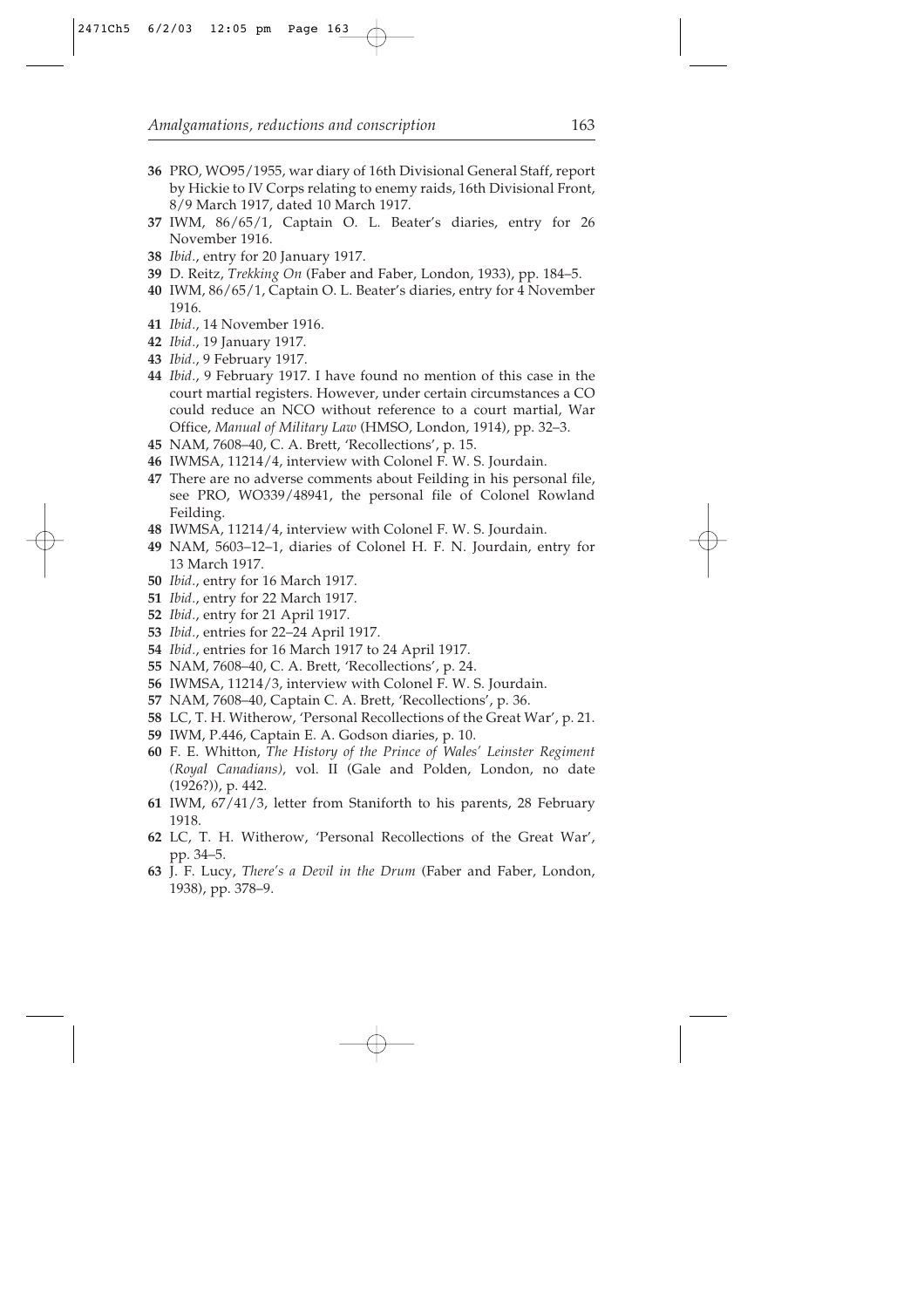- **64** JAD, H. V. Gill, 'As seen by a Chaplain with the 2nd Battalion, Royal Irish Rifles', pp. 154–5.
- **65** LC, A. J. Trousdell, Journal for 1916–17, p. 34.
- **66** PRO, PRO30/71/3, Nightingale papers, letter, Nightingale to his mother, 30 January 1918.
- **67** IWM, 76/51/1, W. T. Colyer, 'War Impressions of a Temporary Soldier', unpaginated, but chapter 12.
- **68** PRONI, D.2912/1/19, letter, Gwynn to his cousin, Amelia, 26 December 1916.
- **69** R. Feilding, *War Letters to a Wife: France and Flanders, 1915–1919* (The Medici Society, London, 1929), p. 170.
- **70** Reitz, *Trekking On*, p. 182.
- **71** LC, The papers of Second Lieutenant (sic.) T. H. Witherow, p. 5.
- **72** IWM, 76/65/1, W. T. Colyer, 'War Impressions of a Temporary Soldier', unpublished manuscript, unpaginated, but chapter 23.
- **73** LC, tape 430, interview with Major General Sir N. Holmes.
- **74** Feilding, *War Letters to a Wife*, pp. 154–9.
- **75** IWM, P.446, Captain E. A. Godson diaries, p. 13.
- **76** D. Englander, 'Discipline and Morale in the British Army, 1917–18', in J. Horne (ed.), *State, Society and Mobilization in Europe during the First World War* (Cambridge University Press, 1997).
- **77** D. Englander and J. Osbourne, 'Jack, Tommy and Henry Dubb: The Armed Forces and the Working Class', *Historical Journal*, XXI, 3, 1978, p. 594.
- **78** Englander, 'Discipline and Morale in the British Army, 1917–1918', p. 141.
- **79** G. Dallas and D. Gill, *The Unknown Army: Mutinies in the British Army in World War I* (Verso, London, 1985), p. 77; and N. Macready, *Annals of An Active Life* (Hutchinson, London, 1924), vol. I, p. 277.
- **80** D. Porch, 'The French Army and the Spirit of the Offensive, 1900–14', in B. Bond and I. Roy (eds.), *War and Society: A Yearbook of Military History* (Croom Helm, London, 1975), p. 117.
- **81** I. F. W. Beckett, 'The Nation in Arms, 1914–18', in I. F. W. Beckett and K. Simpson (eds.), *A Nation in Arms: A Social Study of the British Army in the First World War* (Manchester University Press, 1985), p. 12.
- **82** See, R. Service, 'The Industrial Workers', in R. Service (ed.), *Society and Politics in the Russian Revolution* (Macmillan, London, 1992), p. 154; and G. Procacci, 'A "Latecomer" in War: The Case of Italy', in F. Coetzee and M. Shevin-Coetzee (eds.), *Authority, Identity and the Social History of the Great War* (Berghahn Books, Oxford, 1995), pp. 3–26.
- **83** M. Cornwall, 'Morale and Patriotism in the Austro–Hungarian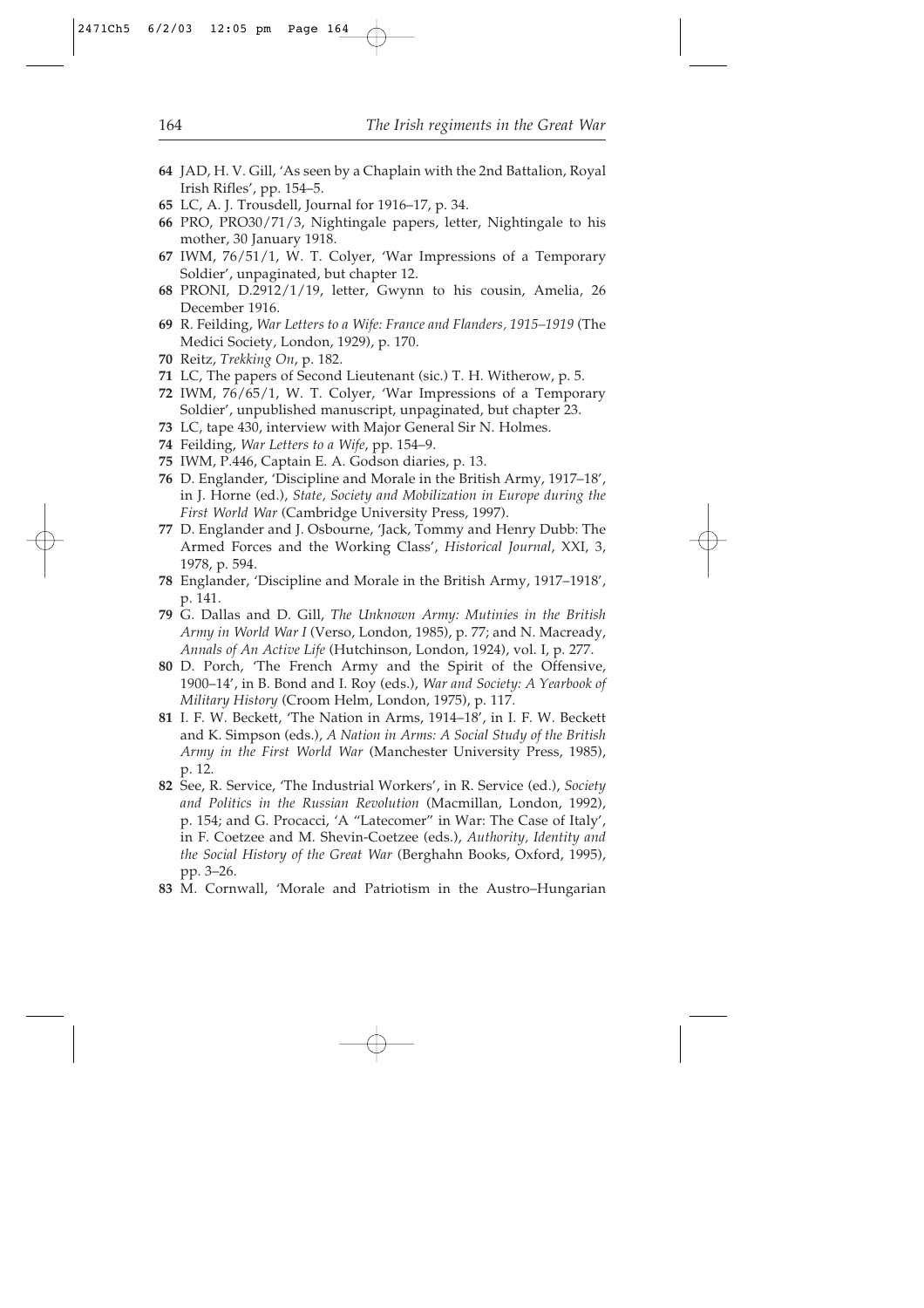Army, 1914–18', in J. Horne (ed.), *State, Society and Mobilization in Europe*, pp. 175–7; G. Wawro, 'Morale in the Austro–Hungarian Army: The Evidence of Hapsburg Army Campaign Reports and Allied Intelligence Officers', in H. Cecil and P. H. Liddle (eds.), *Facing Armageddon: The First World War Experienced* (Leo Cooper, London, 1996), pp. 401–3; H. Strachan, 'The Morale of the German Army 1917–18', in *Ibid.*, pp. 386–8; and A. Kramer, 'Wackes at War: Alsace-Lorraine and the Failure of German National Mobilization, 1914–18', in Horne (ed.), *State, Society and Mobilization in Europe*, pp. 110–14.

- **84** On the reformation of the French army following the mutinies of 1917, see, L. V. Smith, *Between Mutiny and Obedience: The Case of the French Fifth Infantry Division During World War I* (Princeton University Press, 1994), pp. 215–43.
- **85** IWMSA, 11214/2, interview with Colonel F. W. S. Jourdain.
- **86** IWM, 83/3/1, C. C. Miller, 'A letter from India to my daughters in England', pp. 25–7.
- **87** D. Gill and G. Dallas, 'Mutiny at Etaples Base in 1917', *Past and Present*, 69, 1975, p. 92.
- **88** On this issue, see J. Putkowski, *British Army mutineers 1914–1922* (Francis Boutle Publishers, London, 1998).
- **89** Englander and Osbourne, 'Jack, Tommy and Henry Dubb', pp. 604–5; and L. James, *Mutiny in the British and Commonwealth Forces, 1797–1956* (Buchan and Enright Publishers, London, 1987), pp. 96–7.
- **90** S. P. Mackenzie, *Politics and Military Morale: Current Affairs and Citizenship Education in the British Army, 1914–1950* (Clarendon Press, Oxford, 1992), p. 12.
- **91** PRO, WO95/1957, Adjutant and Quarter Master General's war diary, 16th (Irish) Division, entry for 12 October 1917.
- **92** Englander and Osborne, 'Jack, Tommy and Henry Dubb', p. 602.
- **93** PRO, WO106/401, censor's report on morale, c. January 1918(?).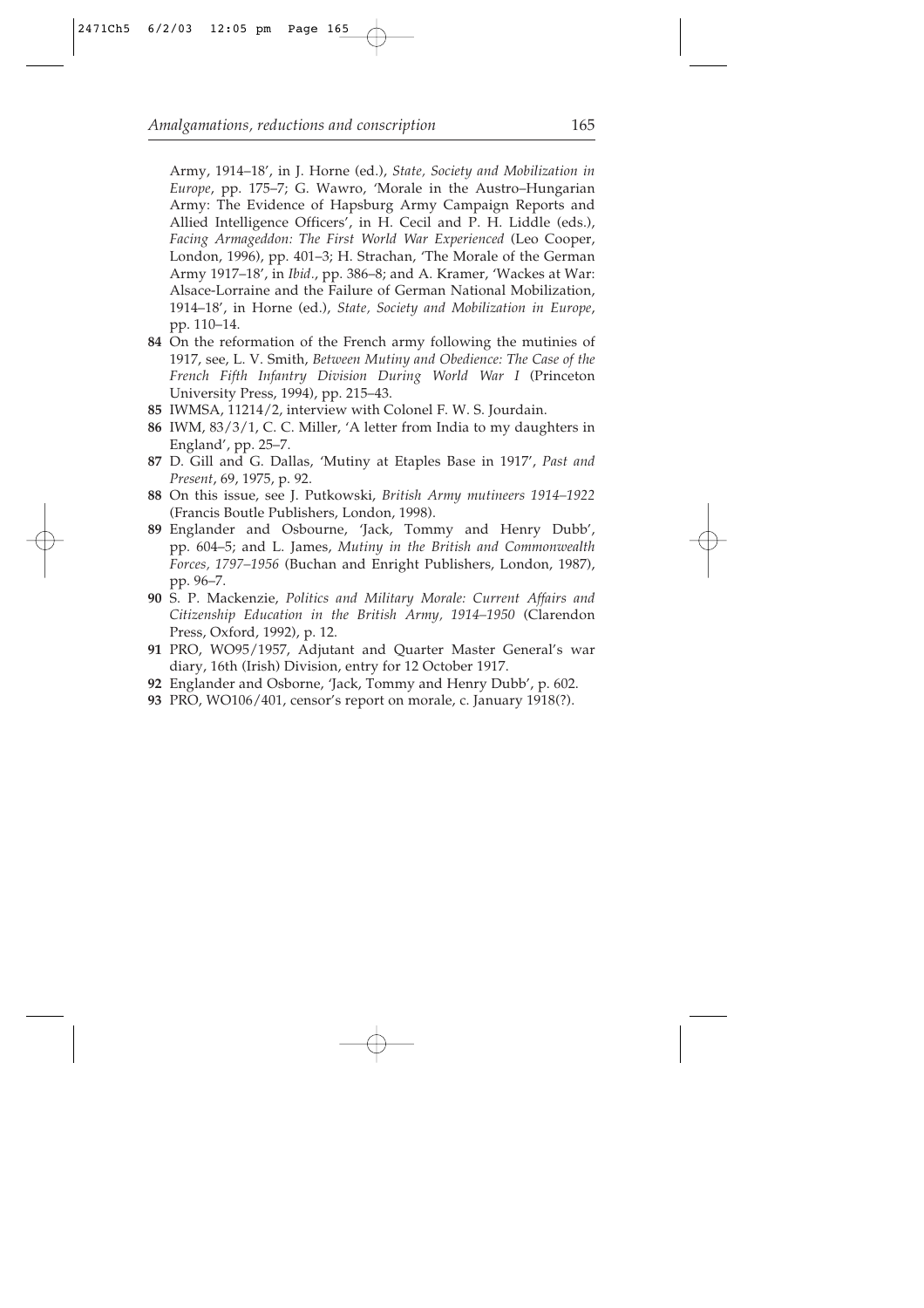## The final phase

The period March to November 1918 raises a number of important issues relating to the discipline and morale of Irish units serving on the Western Front. Firstly, the German Spring Offensive almost destroyed both the 16th (Irish) and 36th (Ulster) Divisions, and it is worth considering just how well these units reacted to this onslaught. Secondly, when the 10th (Irish) Division was Indianised in the Middle East, its Irish infantry units were mostly sent to France. These Service battalions, along with Irish regular battalions on the Western Front, provided more than enough manpower to reform the 16th (Irish) Division, yet this formation was re-established as a non-Irish division. Thirdly, the aftermath of the Spring Offensive saw a number of Irish garrison battalions converted to Service units and sent to the Western Front, and it is worth considering how well these units performed in action. Finally, an underlying theme in the consideration of discipline and morale in Irish units over this period must be the changing view of the High Command towards the loyalty of Irish soldiers, especially in the aftermath of the conscription crisis in Ireland and the mutiny in the 16th (Irish) Division in April 1918.

In broader terms, this period of the war is being radically reassessed by historians of the British army. Richard Holmes, summing up historical thinking on the BEF in 1918 just nine years ago stated, 'One British officer reckoned that the instinct of self-preservation reached very great proportions: there developed a new spirit of taking care of one's self amongst the men,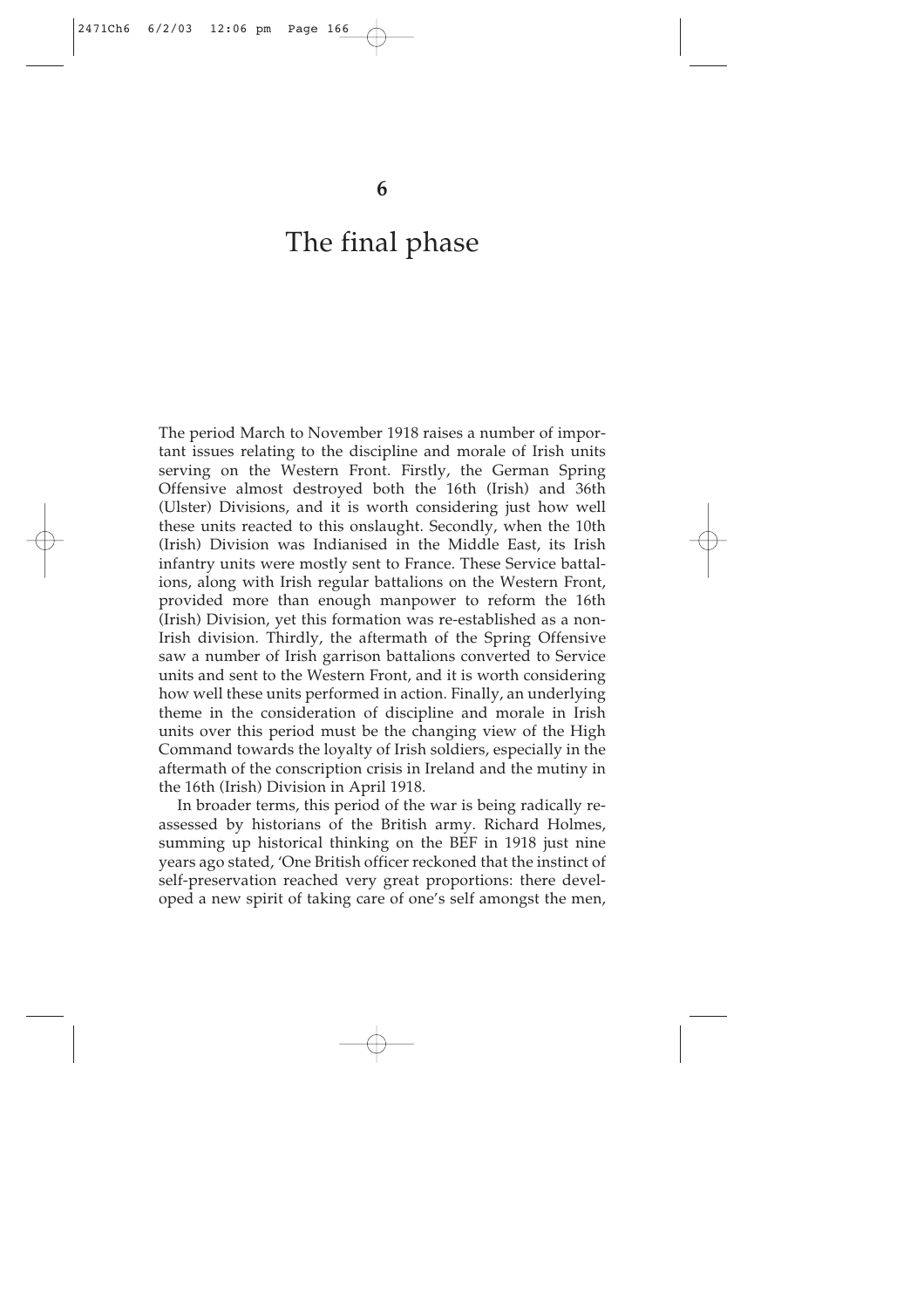which ended, in late 1918, in few rifles being fired, and would, in a few weeks, have meant the cessation of the war, by the front line troops not refusing but quietly omitting to do duty.'<sup>1</sup> More recent work on the British army in 1918, especially in the socalled '100 days' from 8 August to 11 November 1918, has reached very different conclusions. Peter Simkins suggests that, not only did morale remain high in the BEF, but by the last three months of the war weapons systems, small unit tactics and junior leadership had all improved.<sup>2</sup> Bill Rawling's work on the Canadian Expeditionary Force during the Great War has come to similar conclusions. Indeed, Rawling stresses that the CEF in the last three months of the war was much better equipped and trained than in 1915.<sup>3</sup> An analysis of court martial statistics for this period suggests that Simkins and Rawling's conclusions are accurate, and can be applied to Irish units serving on the Western Front.

Both the 16th (Irish) and 36th (Ulster) Divisions were serving in Fifth Army when the German Spring Offensive began on 21 March 1918. The 16th (Irish) Division came in for much criticism from contemporaries for its seemingly poor performance in this action. Writing to the official historian in 1927, Lieutenant General Sir Walter Congreve, formerly the GOC, VII Corps, stated, 'You have been kind in your remarks on the 16th. Division, for the real truth is that their reserve Brigade did not fight at all and their right Brigade very indifferently, but there are excuses to be made for them in length of time they had been in the line and in a late reorganisation of units, and in any case no use to wash dirty linen in public now.'<sup>4</sup> General Sir Hubert Gough, the former commander of Fifth Army, suggested that problems were even more serious in the 16th (Irish) Division, noting,

I was aware (pre-March 1918) that the (16th.) Division was not of the highest standard, and [Lieutenant General H. E.] Watts [G. O. C., XIX Corps] was equally aware of this fact.

Later on, in March 1918 – [Lieutenant General W.] Congreve commanding the VII Corps in which the 16th. Division was serving – wrote me a private note expressing his anxiety on the reliability of this division, and saying that its morale was being undermined by political propaganda. I consider that a commander is fully justified in expressing his opinion of the conduct of his troops, however adverse such an opinion may be.<sup>5</sup>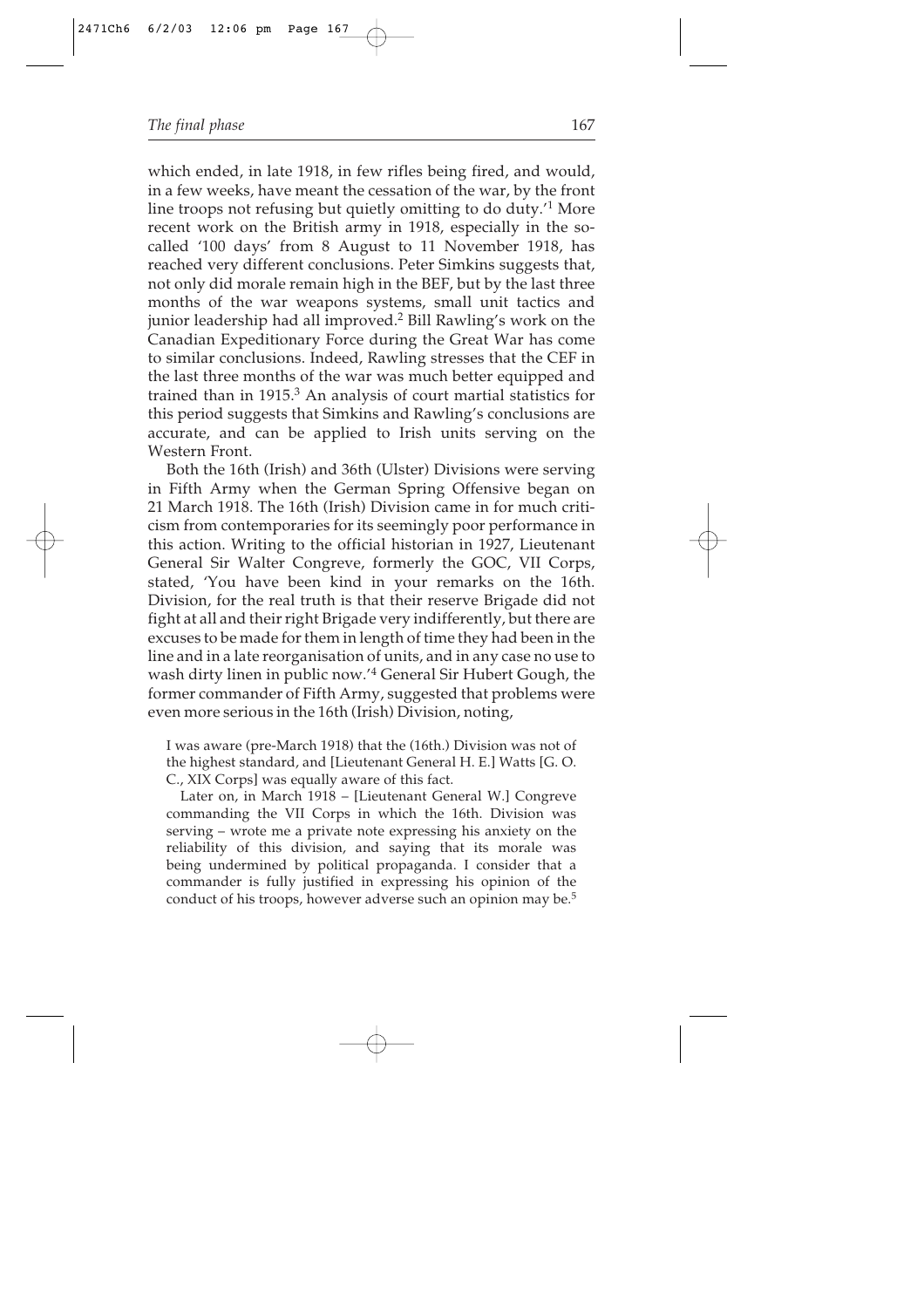Finally, Field Marshal Sir Douglas Haig commented, 'Our 16th. (Irish) Division which was on the right of the VII Corps and lost Ronssay Village is said not to be so full of fight as the others. In fact, certain Irish units did very badly, and gave way immediately the enemy showed.'<sup>6</sup>

However, not all officers felt that the 16th (Irish) Division had reacted badly to the German offensive. Major General C. P. A. Hull, who had replaced Hickie as GOC, 16th (Irish) Division on 10 February 1918, stated,

- 1 I understand that rumours are being circulated at home that the infantry of this division have not fought well since the attack commenced.
- 2 I desire most emphatically to contradict this. I have only been in command of this division for a short time and therefore may be considered as unbiased in any way.
- 3 On the first day the enemy broke in to the south of the division in the fog and the first thing that the garrison of Ronssay knew of the actual attack was that the enemy were in their rear, this affected the whole line but it held for some considerable time and the fighting was very bitter.
- 4 On March 23rd. when the withdrawal from the GREEN line was ordered, it was carried out under difficult conditions in a perfectly orderly manner, units retiring and supporting each other with their fire.
- 5 On March 30th. they were holding a portion of the line south of the SOMME about HAMEL when a determined attack was made by a fresh German division. The line was penetrated in places but immediate counterattacks drove the enemy out and our troops held their ground inflicting heavy casualties on the enemy. The Corps commander sent his personal congratulations on the fighting at this period ...
- 6 I shall be glad if this letter be forwarded to G. H. Q. so that steps may be taken to contradict these rumours.<sup>7</sup>

Clearly Hull felt that his division had been unfairly maligned and most historians have agreed with this analysis.<sup>8</sup> The massive restructuring of the 16th (Irish) Division between November 1917 and February 1918, inefficient staff intelligence work, and the fact that the Division was defending a salient, all contributed to the German success on 21 March. $\frac{9}{9}$  In addition, while the average trench strength of a battalion in the Third and Fifth Armies on 17 March 1918 was 42 officers and 950 other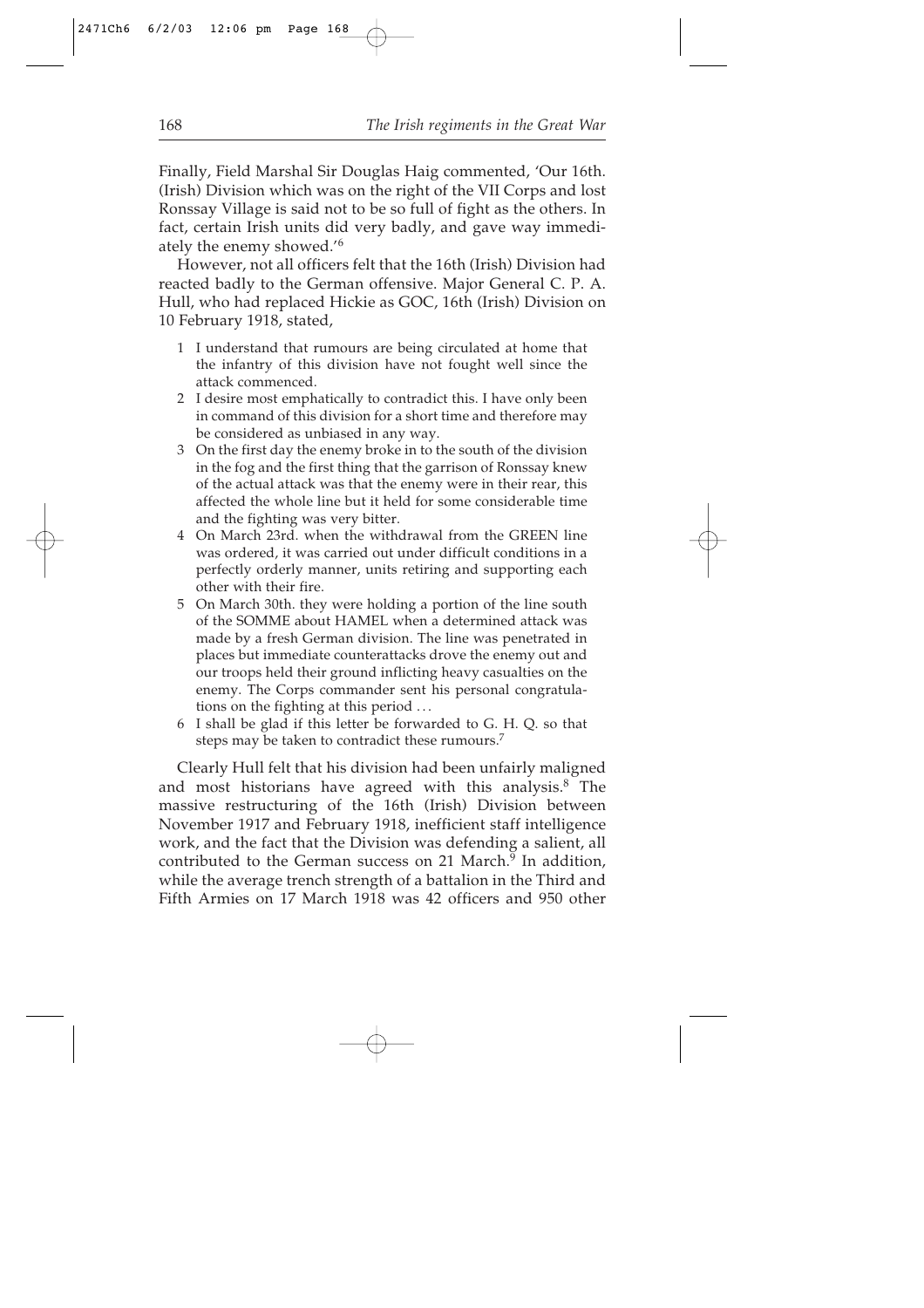ranks, many Irish battalions were well below this. The 2nd Royal Irish Regiment had just 18 officers and 514 other ranks and the 2nd Royal Munster Fusiliers, 22 officers and 629 other ranks.<sup>10</sup>

One of the main factors in the collapse of the 16th (Irish) Division on 21 March 1918 was its poor dispositions and these partially explain Gough's and Congreve's adverse comments. Congreve, as Corps Commander, ordered five of the 16th (Irish) Division battalions to occupy the forward zone, believing that the division was liable to a surprise attack. Major General Hull protested that this policy would make defence in depth impossible; however, Gough backed Congreve.<sup>11</sup> This left the 16th (Irish) Division with a defensive scheme which was, effectively, useless. Although having noted this, it is worth considering Tim Travers's view that the BEF was actually unable to operate the defence in depth system at all, as many units were unclear whether they should hold the front or supporting lines in depth and, as many second- and third-line trenches had not actually been completed by the time of the German Spring Offensive.<sup>12</sup>

Certainly contemporary accounts, or indeed the courts martial figures for units of 16th (Irish) Division in March and April 1918 considered later in this chapter, give the impression that morale and discipline was preserved in the 16th (Irish) Division in March 1918. The 6th Connaught Rangers, for example, carried out a counter-attack, unsupported by artillery, with heavy losses.<sup>13</sup> Meanwhile, Major Guy Nightingale of the 1st Royal Munster Fusiliers noted, 'The whole Division fought every inch + were splendid.'<sup>14</sup>

However, following the Spring Offensive the 16th (Irish) Division was effectively disbanded. Irish units were posted to other divisions and the Division was eventually reformed with only one Irish battalion, the 5th Royal Irish Fusiliers.<sup>15</sup> This treatment of 16th (Irish) Division was, of course, not unique. The 14th, 25th, 30th, 39th, 40th, 50th, 59th and 66th Divisions were all 'reduced and reconstituted' post March 1918.<sup>16</sup> However, the reduction of the 16th (Irish) Division has been seen as a policy adopted by the War Office to break up a 'disloyal' formation. As Denman notes, 'It is not clear whether a deliberate policy was followed by allowing the 16th. Division to wither away as a distinct Irish formation, but it seems likely.'<sup>17</sup>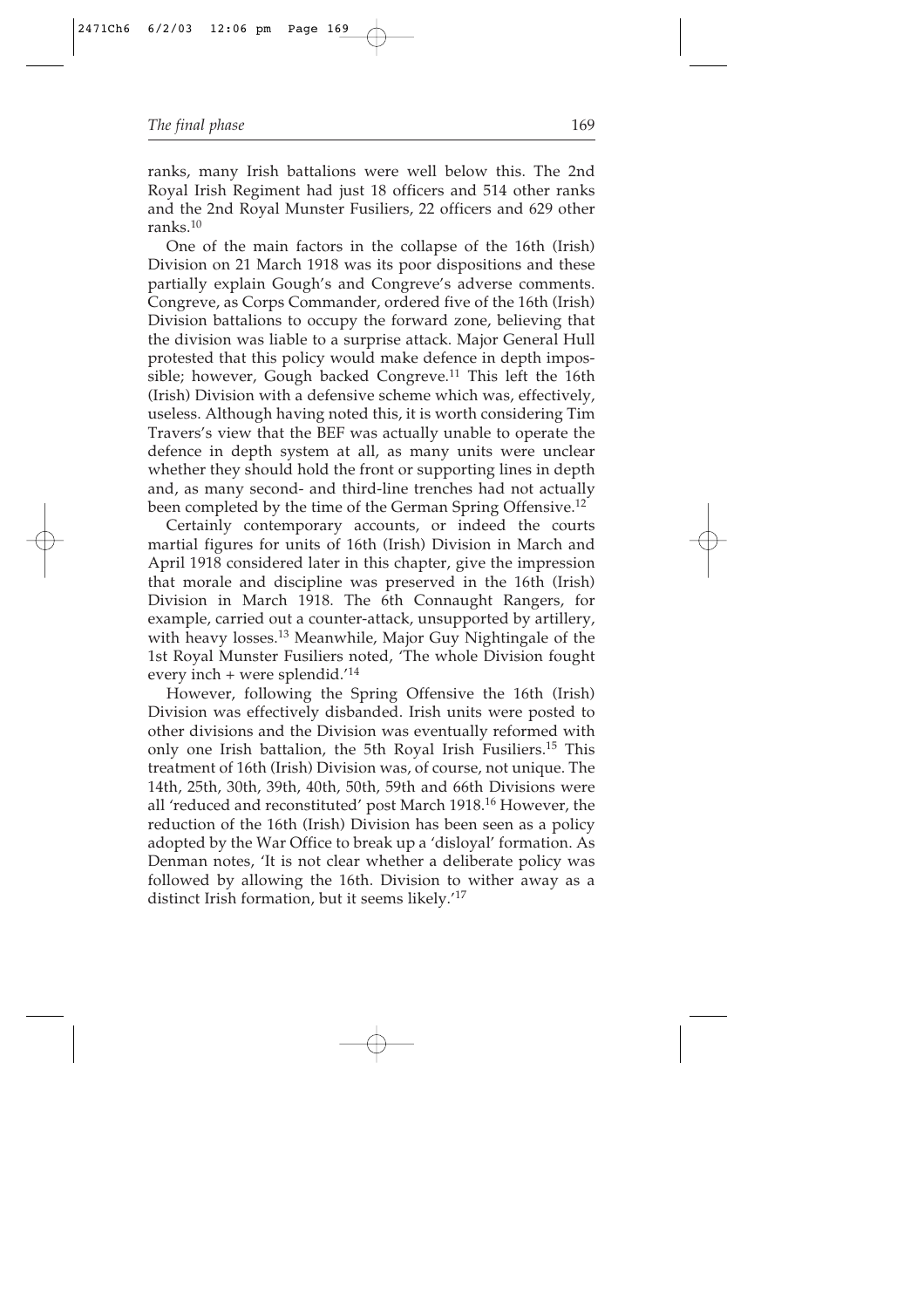The decision to break up the 16th (Irish) Division appears to have had mixed results. The 49th Brigade, or at least a large number of men in it, mutinied in April 1918.<sup>18</sup> None of the case transcripts for these trials survive, one of the largest of the war in the BEF. It would seem that this mutiny had little to do with the conscription crisis in Ireland. As discussed in the previous chapters, few Irish soldiers appear to have been influenced by Sinn Fein. Likewise, few soldiers on active service would have exhibited much sympathy in support of those then campaigning against the extension of conscription to Ireland.<sup>19</sup>

This mutiny appears, like most mutinies, to have been caused by military, rather than political grievances. Indeed, the lenient sentences passed by the courts martial (no man was sentenced to more than ten years penal servitude, and all sentences were suspended) suggests that this mutiny was of the nature of a pre-war strike. This mutiny would appear to have occurred as on 16 April 1918 the 7th Royal Irish Regiment and 7/8th Royal Inniskilling Fusiliers were to be reduced to training staffs.<sup>20</sup> Presumably brigade and battalion loyalty reacted to this measure, which would, effectively, have seen the disbandment of these battalions. The mutiny appears to have had its desired effect, as while the brigade was broken up the two Service battalions serving in it, the 7th Royal Irish Regiment and 7/8th Royal Inniskilling Fusiliers survived until the end of the war, serving in the 30th Division.<sup>21</sup>

That peculiar and imprecise Northern Irish activity of trying to ascertain where someone comes from by using their surname, further suggests that this mutiny had military rather than political roots. Of the 116 men charged with mutiny, only twenty-five had obviously 'Irish' surnames. While, of course, many people in twentieth-century Ireland had 'non-Irish' surnames, this very high concentration of English and Scots surnames does suggest that by April 1918 English drafts accounted for a large proportion of the men involved in this mutiny. If so this further demonstrates the extent to which men could develop a firm loyalty to a unit from outside their own locality.

Another point which should be made regarding this mutiny is that two of the units involved, namely the 7th Royal Irish Regiment and 7/8th Royal Inniskilling Fusiliers had already faced significant changes. The 7th Royal Irish Regiment could,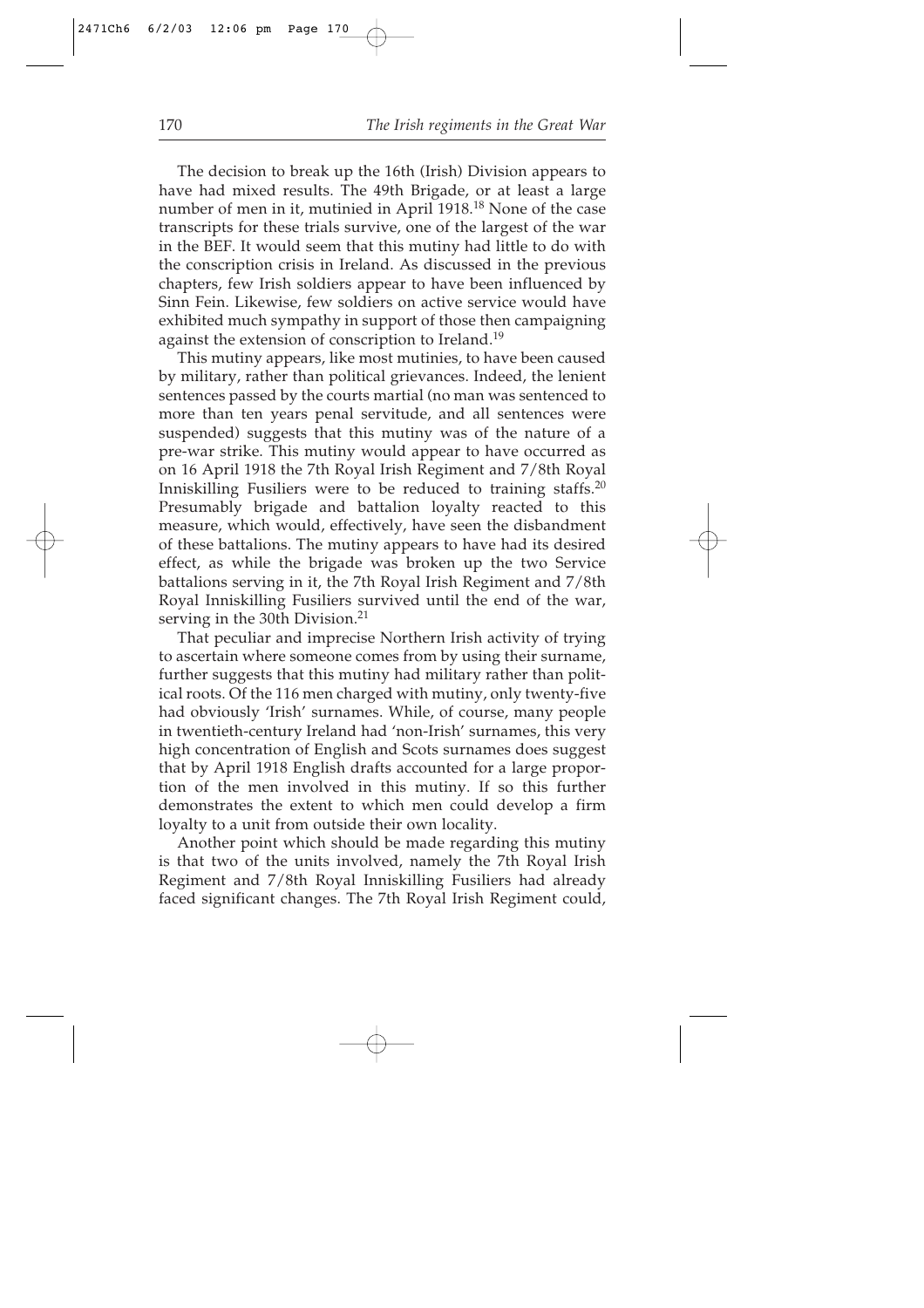uniquely amongst Irish Service battalions, trace its history back to at least 1902, as it had been formed in September 1917 from the South Irish Horse. The 7/8th Royal Inniskilling Fusiliers did not have such a long history, however, having been formed from the amalgamation of the 7th and 8th Battalions; men in this unit perhaps felt that this sacrifice should have been enough to insure the survival of one Service battalion of the Regiment. This mutiny in the 49th Brigade appears to have much in common with the mutinies of the 25th, 37th, 54th and 56th Battalions, Australian Imperial Force, in September 1918. While the military authorities planned to break up these units, to provide drafts for other Australian Imperial Force battalions, men in these battalions refused to fall out on parade, thus, technically mutinying.<sup>22</sup>

The decision to break up the 16th (Irish) Division, had been made before the mutiny in the 49th Brigade and was not only because of the perceived poor performance of the Division in March 1918. Presumably it was felt that, with falling recruitment in Ireland, there was no way in which this formation could be maintained. Another point worth emphasising is that by March 1918 the 16th (Irish) Division was a regular division in all but name, with only three surviving Service battalions. Post March 1918 the War Office may have felt that it was a mistake to concentrate so much regular experience in one, supposedly New Army, division. Indeed, when Irish units were posted to other formations, it is noticeable that many went to divisions, such as the 30th, 50th and 57th Divisions<sup>23</sup> which were certainly not regarded as elite formations. Not all members of the 16th (Irish) Division were depressed at its reconstitution. Major Nightingale of the 1st Royal Munster Fusiliers noted, 'We like our new Division [57th] very much + now they have got to know us, I think they are very pleased to have us, especially a line B[attalio]n. I'm glad we've left the 16th. Div.[ision]. It was a rotten staff + it was entirely due to their bad staff work that Haig didn't mention the Div.[ision] more in his communiqués.<sup>'24</sup>

While the 16th (Irish) Division was seen as performing poorly on 21 March 1918, the experience of the 36th (Ulster) Division was little better. Neither Gough, nor Haig, made any adverse comments regarding the 36th (Ulster) Division's actions during the German Spring Offensive. However, historians have been more critical. Terence Denman suggests that the 36th (Ulster)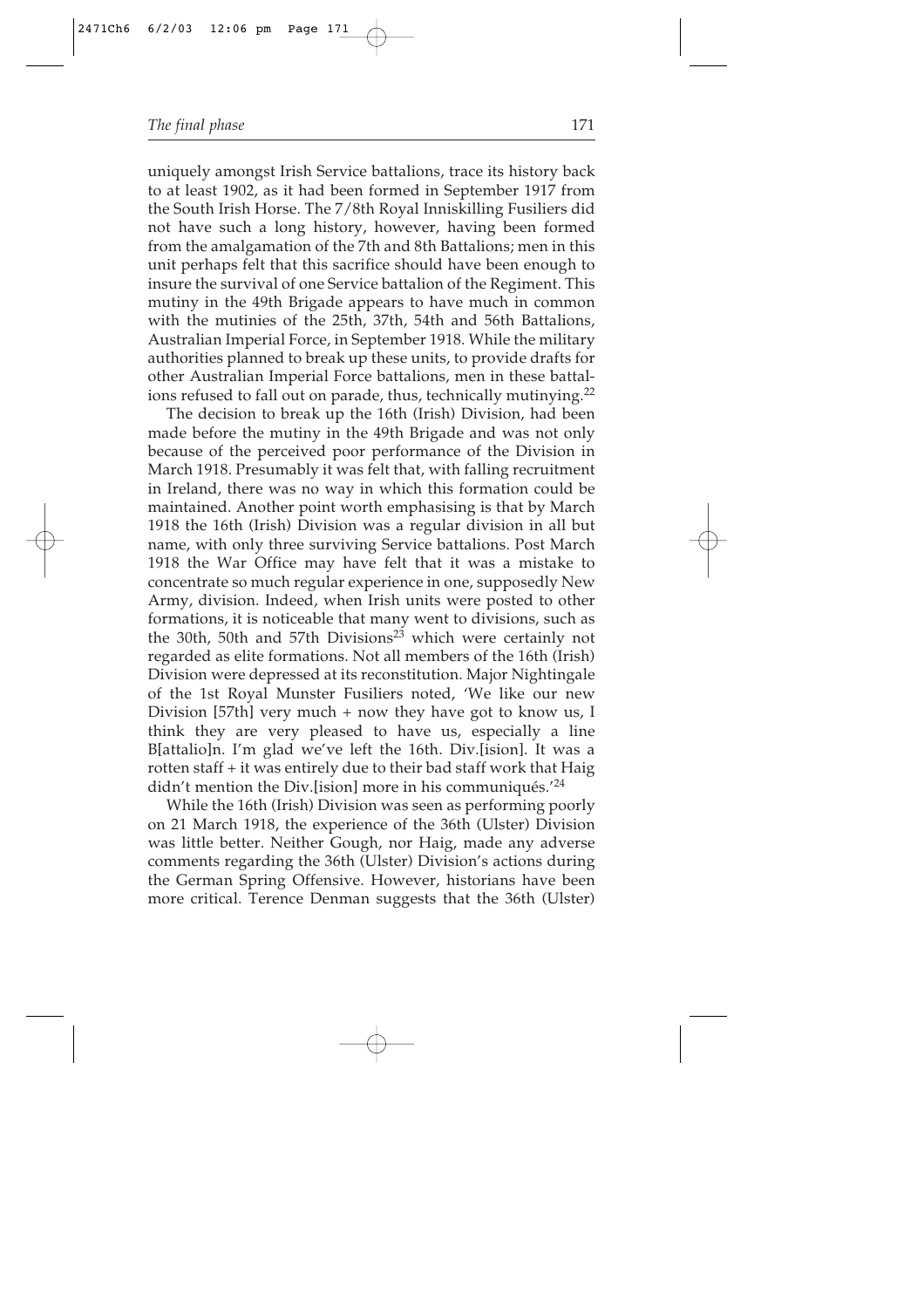Division 'arguably had not fought as well as its sister [16th] division'.<sup>25</sup> Meanwhile, Martin Samuels stresses the 'patchy' nature of defence in the 36th (Ulster) Division. For example, while 'C' Company of the 1st Royal Irish Rifles carried out a suicidal counter-attack, the 12th Royal Irish Rifles fled at the sight of German tanks, Lieutenant Colonel Lord Farnham surrendered 11 officers and 241 men of the 2nd Royal Inniskilling Fusiliers after a token defence, and a captain and 30 men of the same battalion surrendered to a single German NCO.<sup>26</sup>

Before painting too bleak a picture of the 36th (Ulster) Division's actions on 21 March 1918, it should be stressed that the Division, like the 16th (Irish) Division, had just completed a major reorganisation; the divisional reserves (2nd Royal Irish Rifles and 9th Royal Inniskilling Fusiliers) were committed very late in the day and the Division was attacked in the rear.<sup>27</sup> Units in the 36th (Ulster) Division, like their counterparts in the 16th (Irish) Division, faced serious manpower shortages.<sup>28</sup> Defences in the 36th (Ulster) Divisional zone were poor. As Captain C. C. Miller of the 2nd Royal Inniskilling Fusiliers recounted, 'instead of [strong points] being deeply dug and strongly revetted and wired it was quite obvious that when the moment came to use them the strong points would hardly be strong enough to keep out a well aimed snowball'.<sup>29</sup>

Nevertheless, there is evidence to suggest that Major General Oliver Nugent was decidedly unimpressed with the performance of the 36th (Ulster) Division. There appears to have been an enquiry held into the actions of Lieutenant Colonel J. N. Crawford, DSO, the CO of the 1st Royal Inniskilling Fusiliers. His battalion appears to have retreated in some disarray around noon on 22 March. Both of the witnesses interviewed by Nugent (Sergeant A. Rice and Private Magee, both of the 1st Royal Inniskilling Fusiliers) stated that Crawford had initially ordered wounded men who could do so, to get away, but had later said that any men who thought they could evade capture by the Germans could leave the Battalion.<sup>30</sup>

Lieutenant Colonel Cole Hamilton, the CO of the 15th Royal Irish Rifles, felt moved, while a POW in Germany, to explain why he had surrendered his battalion. According to Cole Hamilton, visibility on 21 March was down to ten yards. Shelling started at 4.15 a.m. and by 9.30 a.m. all communications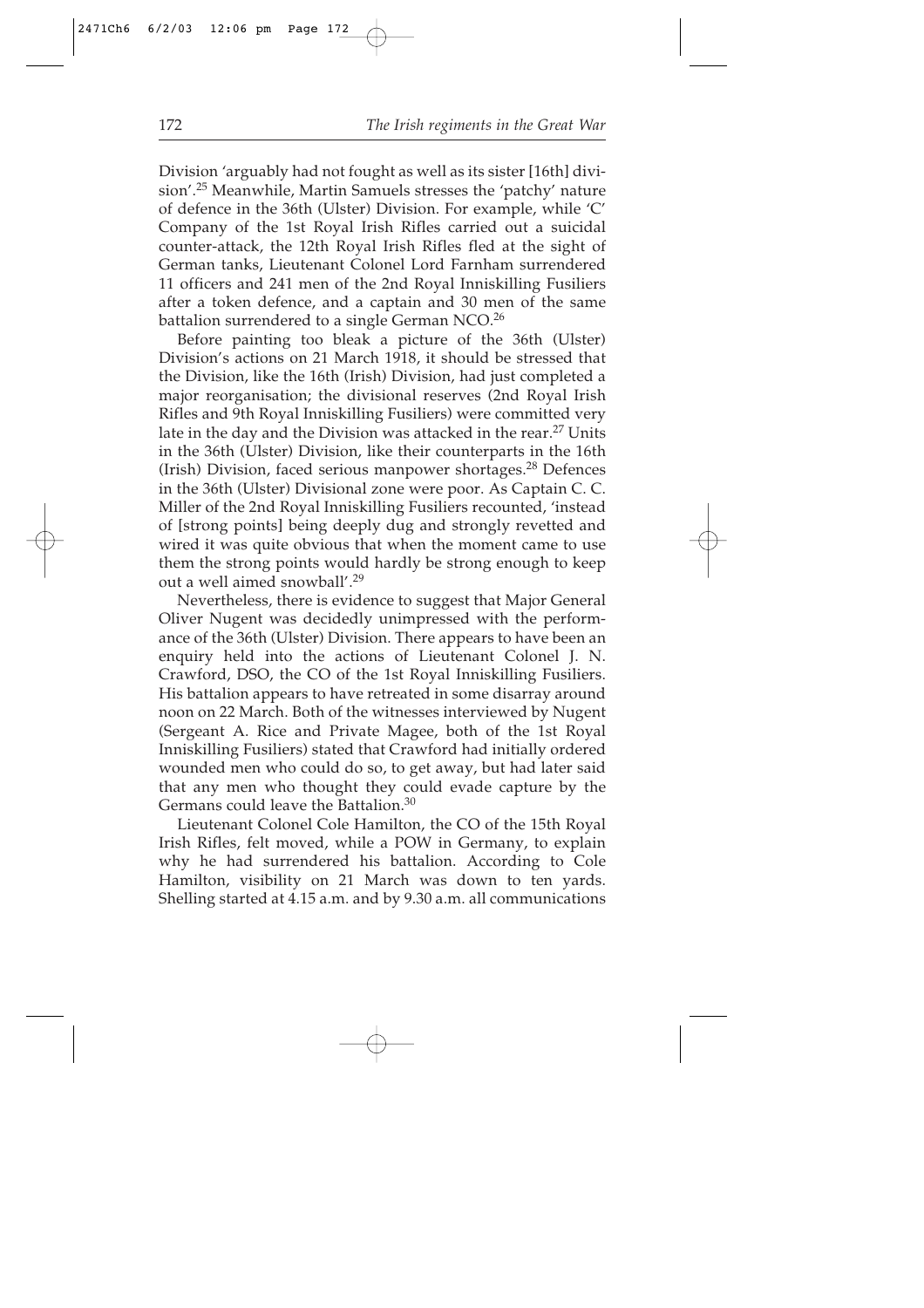had been cut and, finally, at 5.15 p.m. a conference of senior officers was held, and break-out being impossible and the position being heavily shelled by *minenwerfers*, the battalion officers decided to surrender at 5.35 p.m. He continued,

It was a bitter moment, but I do not think we could have done more. The Officer in command of the Battalion who captured us told me he had taken over command as his C. O. had been killed, that a Battalion had been attacking us all day and a second had been sent up to help them or had been engaged for some time, so I think we did what we could to help the cause. I had only about 30 men left unwounded – only 60 all told were able to walk away and this included various oddments – Trench Mortar and Machine Gun Teams ... every Officer, N. C. O. and man under my command did their damnedest and I am proud to have had the honour to have commanded such men . . . I met some of my front line Company Officers and men since and they all agree that the front line was not attacked from the front at all, but from the rear.<sup>31</sup>

Lieutenant Colonel Lord Farnham, holding an unofficial enquiry into the collapse of the 2nd Royal Inniskilling Fusiliers, while a POW in Karlsruhe Camp, came to different conclusions. Only the headquarters staff and one company of his unit had been able to put up any real defence, and Farnham attributed this to the weakness of the 'strong-points' which his battalion had manned.<sup>32</sup>

Nevertheless, while the performance of the 36th (Ulster) Division on 21 March 1918 was variable, it would be wrong to attribute this to a collapse in morale or discipline. Major Montgomery, relating his experiences during the German Spring Offensive, demonstrated that, even when their battalions ceased to exist, a number of men in the Division continued to fight,

The Division wasn't surrounded – not quite – but it has been badly cut up + undoubtedly many of the missing are in the hands of the enemy. At the time the enemy attacked the Division had 3 battalions in the Forward Area. That is holding outposts, front line, counterattack positions + passive resistance positions. These three Batt[alions] were 2nd. Enniskillings [Royal Inniskilling Fusiliers], 15th. R.[oyal] I.[rish] R.[ifles], 12th. R.[oyal] I.[rish] R.[ifles]. These three Battalions were entirely overrun by the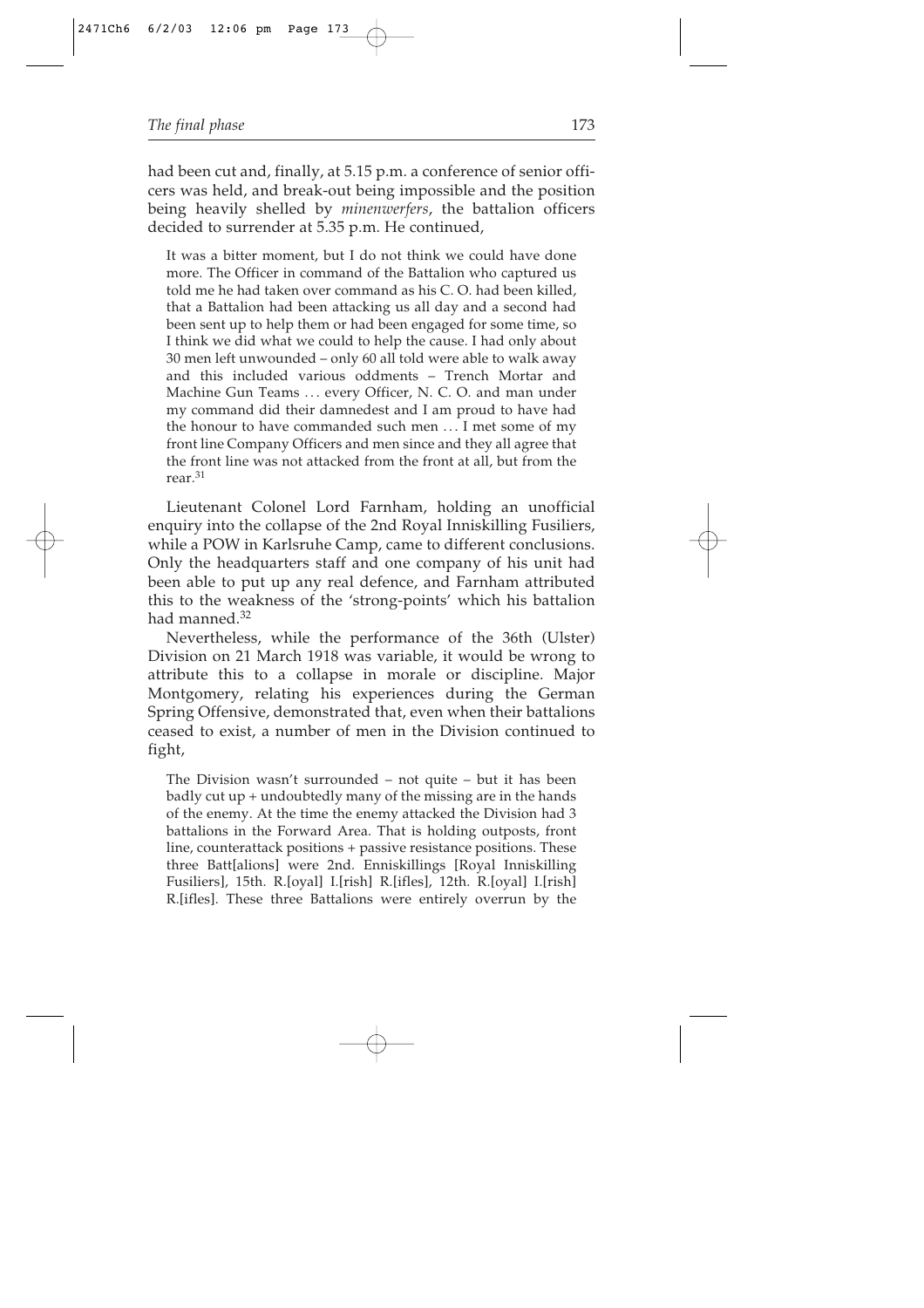enemy . . . It may interest you to know that in 56 hours your son formed a composite Batt.[alion] of the details of the 3 Batt[alion]s. washed out in [the] Forward Area, did an Advance guard, took up a position, formed a flank guard, covered the blowing up of bridges + then finished up by fighting no less than 5 rearguard actions.<sup>33</sup>

On 23 March, when Lieutenant Witherow rejoined the 36th (Ulster) Division from a platoon commanders' course, he was posted to a scratch force, commanded by Lieutenant Colonel Peacocke and Major Montgomery, which he found to consist of about 200 men, mainly from the 9th Royal Inniskilling Fusiliers, but also including such oddments as butchers, pioneers and Army Service Corps personnel.<sup>34</sup>

Following the German Spring Offensive, the 36th (Ulster) Division was reorganised and its battalions brought up to strength. However, there were a number of changes in the commands of the Division, which appear more than coincidental. Brigadier General Withycombe was removed from his command of 107th Brigade on 30 April 1918, Brigadier General Griffith, GOC, 108th Brigade was relieved on 21 May 1918 and, crucially, Major General Nugent, the GOC of the 36th (Ulster) Division was relieved of his command on 6 May. Significantly, none of these officers held another command in France, although Nugent did see further service in India.<sup>35</sup>

It would appear that these changes occurred with justification. An officer of the 61st Brigade, allocated as a reserve formation to the 36th (Ulster) Division, stated, 'On the evening of the 21st. [March] I saw the 36th. Division commander at Ollezy. I never saw him again during these operations, nor did I ever see one of his Staff Officers, nor did I receive any assistance of any kind from Divisional Headquarters.'<sup>36</sup> Therefore, while the poor performance of the 16th (Irish) Division was ascribed to poor morale, in an attempt to absolve Gough and Congreve from any blame over the dispositions of this division, the less than excellent showing of the 36th (Ulster) Division appears to have been attributed largely to the failure of Nugent and his senior officers to provide effective leadership.

Following the German Spring Offensive, the need for manpower on the Western Front saw the 'Indianisation' of the 10th (Irish) Division, serving in the Middle East. Effectively this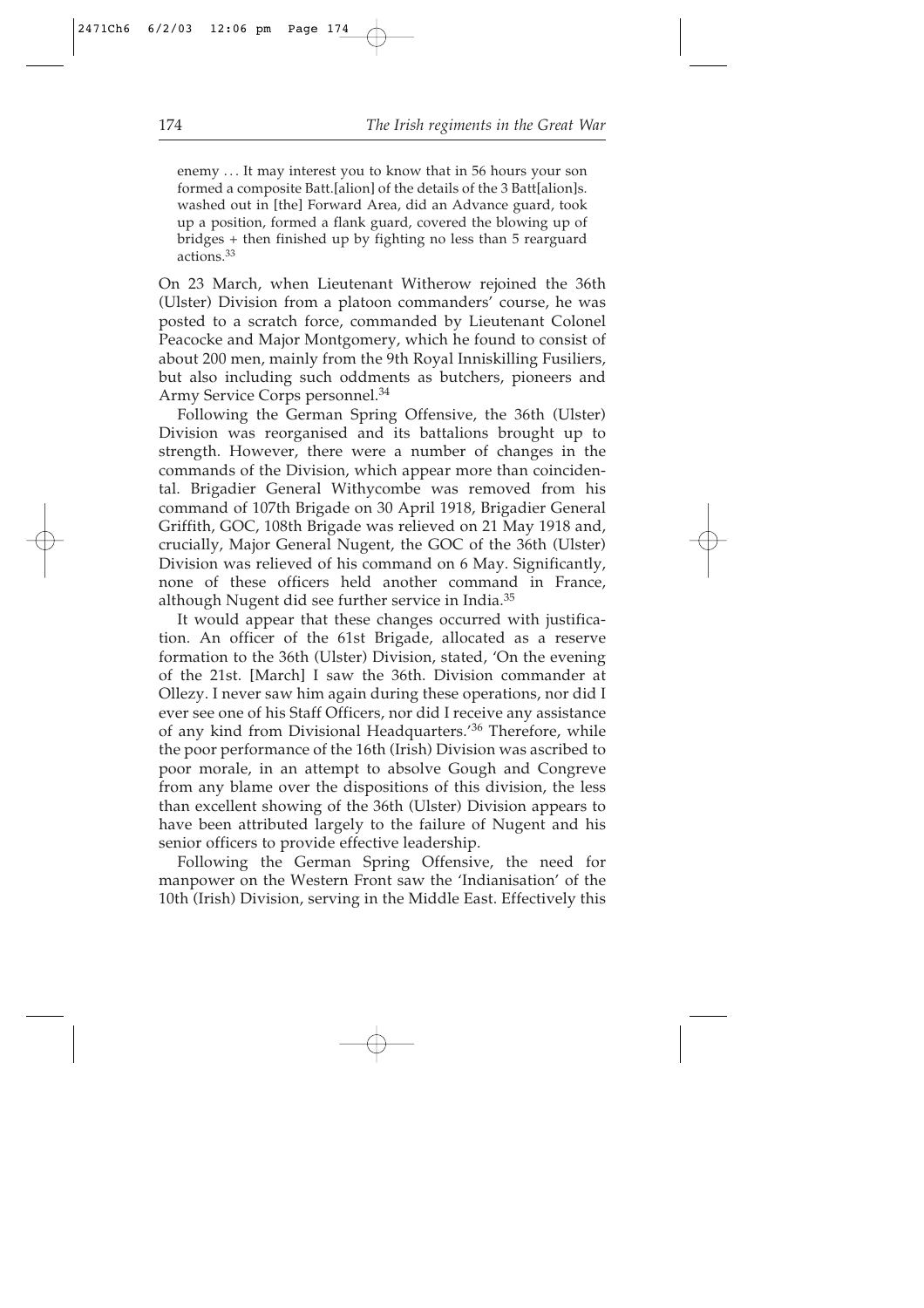meant that six Irish battalions were released for service on the Western Front. Irish Nationalists at the time, and historians subsequently, have suggested that this was due to a misplaced concern over the discipline and morale of these units.<sup>37</sup> However, as in the decision not to reform the 16th (Irish) Division as an 'Irish' formation, there were some more practical concerns. Firstly, these battalions were very experienced, and possibly the closest thing which the British army had to pre-1914 regular battalions. For example, when it was proposed that the 5th Royal Irish Fusiliers be broken up to provide drafts for other units, 'The Corps Commander Lieutenant General Peyton, seeing that this was a Battalion still very largely composed of men of the First Hundred Thousand, and of men of the pre-war Regular Army, all veteran soldiers with three years and more continuous service in the field, brimful of *esprit de corps* and retaining their old smartness and appearance, reported against this, preferring that the unit be kept intact for the more strenuous days ahead.'<sup>38</sup> It was perhaps felt, as in the case of Irish regular battalions, that the experience of the Service battalions of 10th (Irish) Division should be spread throughout other formations.

The second practical problem which called for the 10th (Irish) Division to be split up was malaria. Captain N. E. Drury, of the 6th Royal Dublin Fusiliers, certainly believed that the 10th (Irish) Division was to be broken up purely so that the men could become acclimatised.<sup>39</sup> Private G. T. Nevell noted that malaria was a serious problem in the 7th Royal Dublin Fusiliers, while in the 5th Royal Irish Fusiliers 'several hundred' men had to be treated for this disease over a period of ten days.<sup>40</sup> Obviously, concentrating so many men with malaria in one division could have lead to that division being unfit for action on an almost permanent basis. Lastly, bereft of political allies and in a situation where the BEF generally was facing serious manpower problems, it is not surprising that the 10th (Irish) Division was broken up, rather than other formations transferred from the Middle East to the Western Front.

The quality of drafts being sent to Irish units on the Western Front was relatively poor during this period. Lieutenant Witherow noted that, while after 21 March 1918 the 2nd Royal Irish Rifles received some experienced men from the disbanded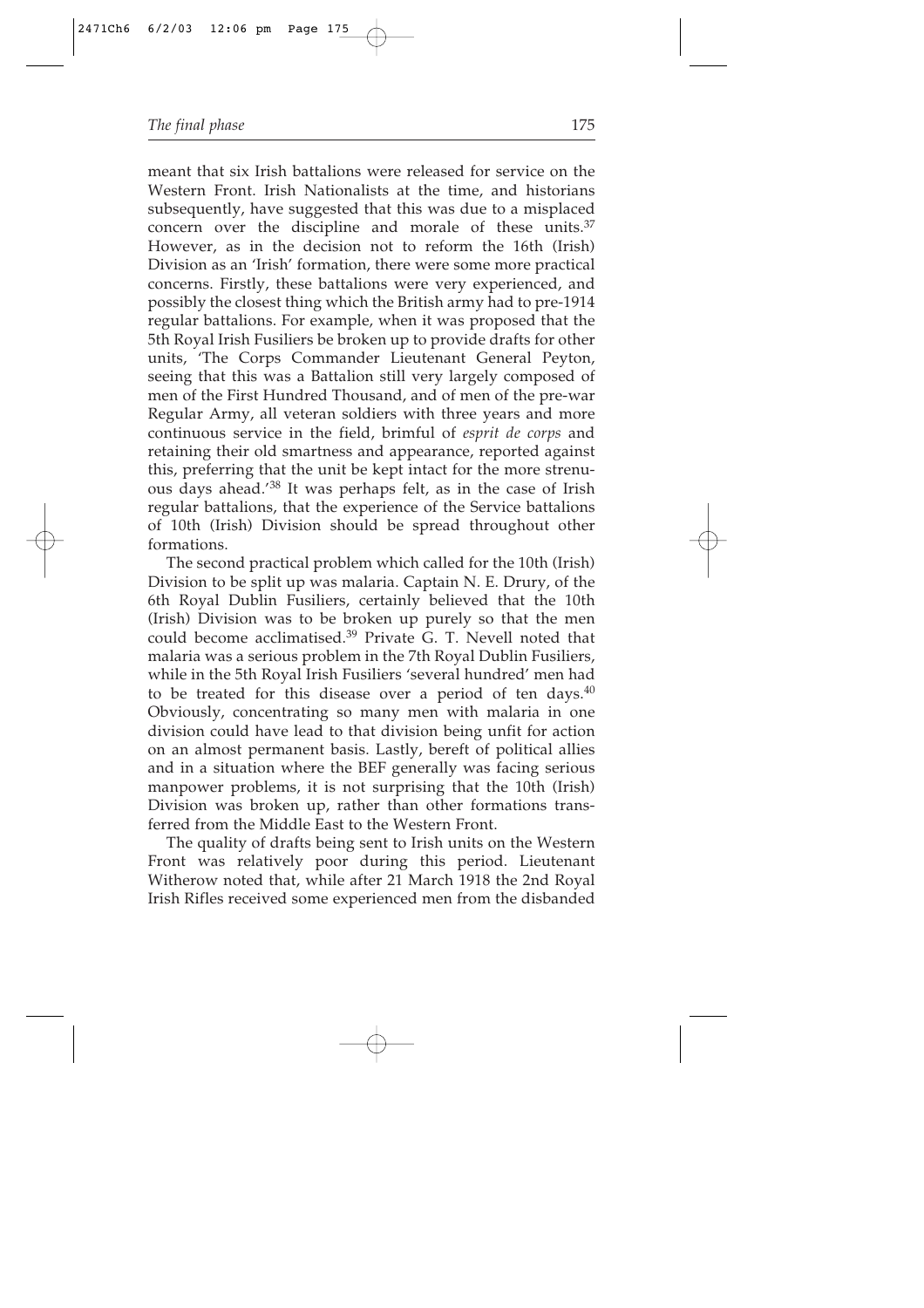10th and 14th Royal Irish Rifles, 'The men from home were mere boys of 18 years of age and under who had been rushed out during the crisis from the home training battalions.'<sup>41</sup> Of even worse physique were 'B1' men of the Irish Home Service and Garrison units sent to the Western Front, when their units were hastily converted into Service battalions.<sup>42</sup> Some of these new Service units in Irish regiments had nothing to do with Ireland, for example the 11th Garrison Guard Battalion became the 13th Royal Inniskilling Fusiliers on 13 July 1918.<sup>43</sup> Others had firmer Irish connections; the 11th Royal Irish Fusiliers was formed on 1 June 1918 from the cadre of the 7th Royal Dublin Fusiliers and men of the 3rd Royal Irish Fusiliers,<sup>44</sup> while the 8th Royal Irish Regiment was formed on 25 May 1918, when the 2nd Garrison Guard Battalion, Royal Irish Regiment was converted to a Service battalion.<sup>45</sup> Information on these units is sparse, with few primary sources relating to them having been found during this research. However, courts martial statistics for these units are surprisingly good. This may suggest that men prevented by their 'B1' medical status from seeing active service earlier in the war actually relished service in France.

Certainly the dispersion of Irish battalions throughout the BEF in 1918, despite its practical considerations, does appear to suggest that Irish units were increasingly distrusted by the military authorities. This dispersion should not be overstated. Irish battalions were concentrated in just nine divisions: namely the Guards, 16th, 29th, 30th, 36th (Ulster), 50th (Northumbrian), 57th (2nd West Lancashire), 63rd (Royal Naval) and 66th (2nd East Lancashire) Divisions, and there were four Irish battalions in both the 50th and 66th Divisions.<sup>46</sup> While there is no evidence of a deliberate policy of dispersion, some soldiers serving in Irish battalions were certain that their loyalty was viewed with suspicion. Major Guy Nightingale wrote of the 1st Royal Munster Fusiliers, in April 1918,

The Brigadier . . . says we could knock spots out of any B[attalio]n. in the [57th] Div.[ision] already though we've only been reorganised three days. That's the hardest part of the whole show, to feel we've been through a pretty rotten battle and wherever we go it's always - 'There go the Sinn Feiners'  $\ldots$  I'm glad I'm an Englishman in an Irish regiment, as I can go unprejudiced to these outside fellows and tell them straight that though I'm not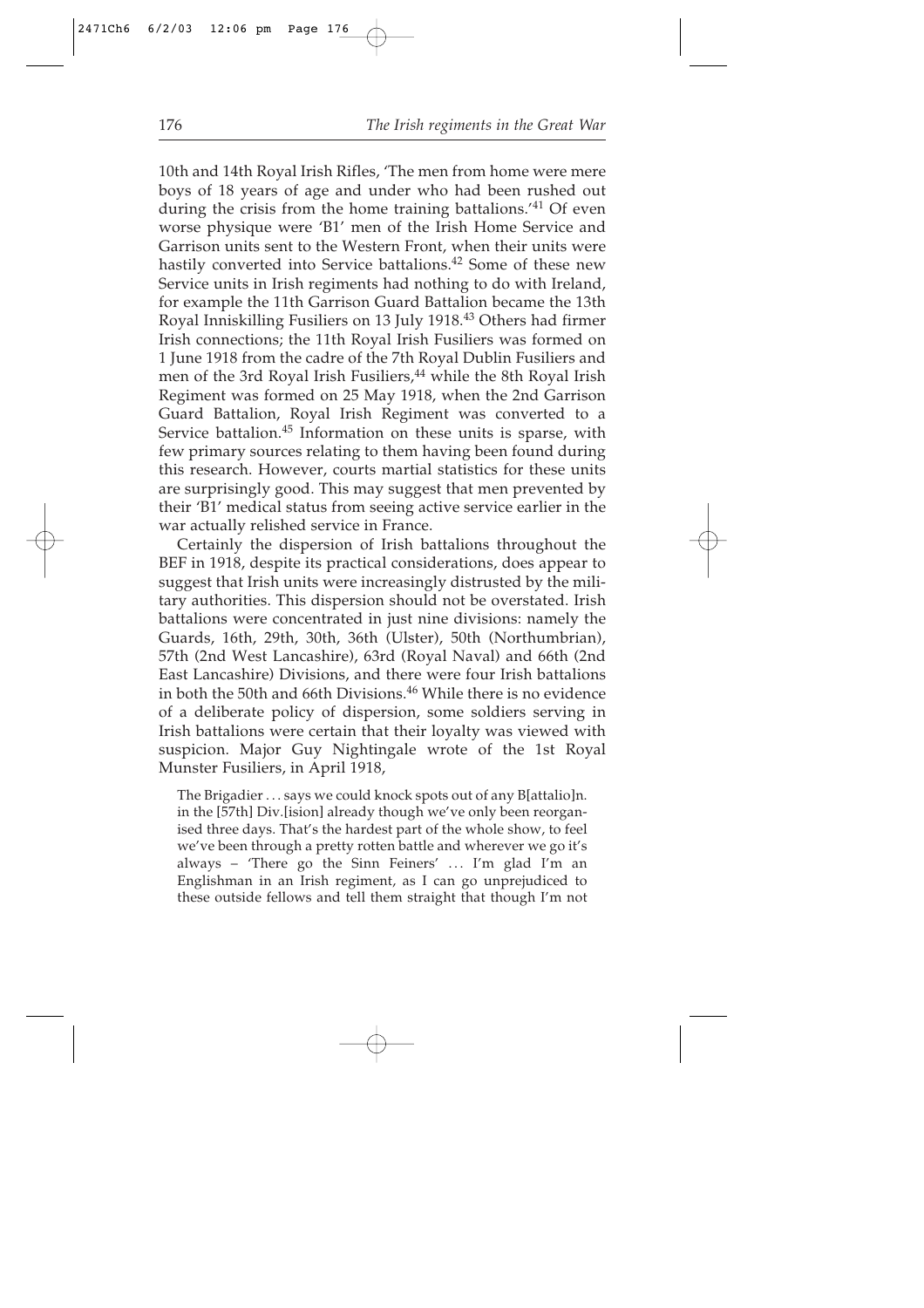an Irishman I would sooner be in an Irish regiment with Irish soldiers behind me in a scrap than any English or Scotch troops they would like to produce. $4\overline{7}$ 

Mistrust of Irish soldiers during this period must have been shaped not only by the perceived poor performance of the 16th (Irish) Division in March 1918, but by the conscription crisis in Ireland. Since 1916 conscription had been a major political issue in Ireland, and, with relevance to discipline and morale, politicians and military officers disagreed amongst themselves on the usefulness of the proposed conscripts. In broad terms, the only political grouping in Ireland in favour of conscription was the Irish Unionist Alliance.<sup>48</sup> Even within Unionism there were divisions. Belfast Unionists, for example, as early as August 1916 felt that they had contributed more than their fair share of men. Their public support of conscription concealed their private views that only rural Ulster and Southern Ireland would actually provide conscripts.<sup>49</sup> Likewise, while one leading Southern Unionist, Lord Midleton, backed conscription in Ireland with reservations, another, James O'Connor, the Attorney-General for Ireland, opposed it, believing (correctly) that an attempt to introduce conscription would merely bring Nationalists and Republicans together.<sup>50</sup> Other leading Unionists, such as Sir Edward Carson and Sir James Campbell, the Lord Chief Justice of Ireland, believed that 'the price in disorder for a number of unreliable men would be unacceptable unless Irish conscription was absolutely necessary to secure further conscription in Britain'.<sup>51</sup>

Despite the lack of support for conscription the British army's desperate need for manpower meant that, in April 1918, attempts were made to extend this to Ireland. If this was not a practical political measure, there were also doubts about the military efficiency of Irish conscripts. Field Marshal Viscount French believed that if Irish conscripts were shipped to France for training 'where extreme penalties could be inflicted for serious breaches of discipline, these men could be made into soldiers'.<sup>52</sup> In contrast, H. E. Duke, the Chief Secretary for Ireland, felt that 'Irish conscripts would be as useful as conscripted Germans.'<sup>53</sup> Significantly, the politically astute GOC in Chief in Ireland, Lieutenant General Sir Bryan Mahon, was determined, if ordered to introduce conscription, to implement a version of the Derby Scheme.<sup>54</sup>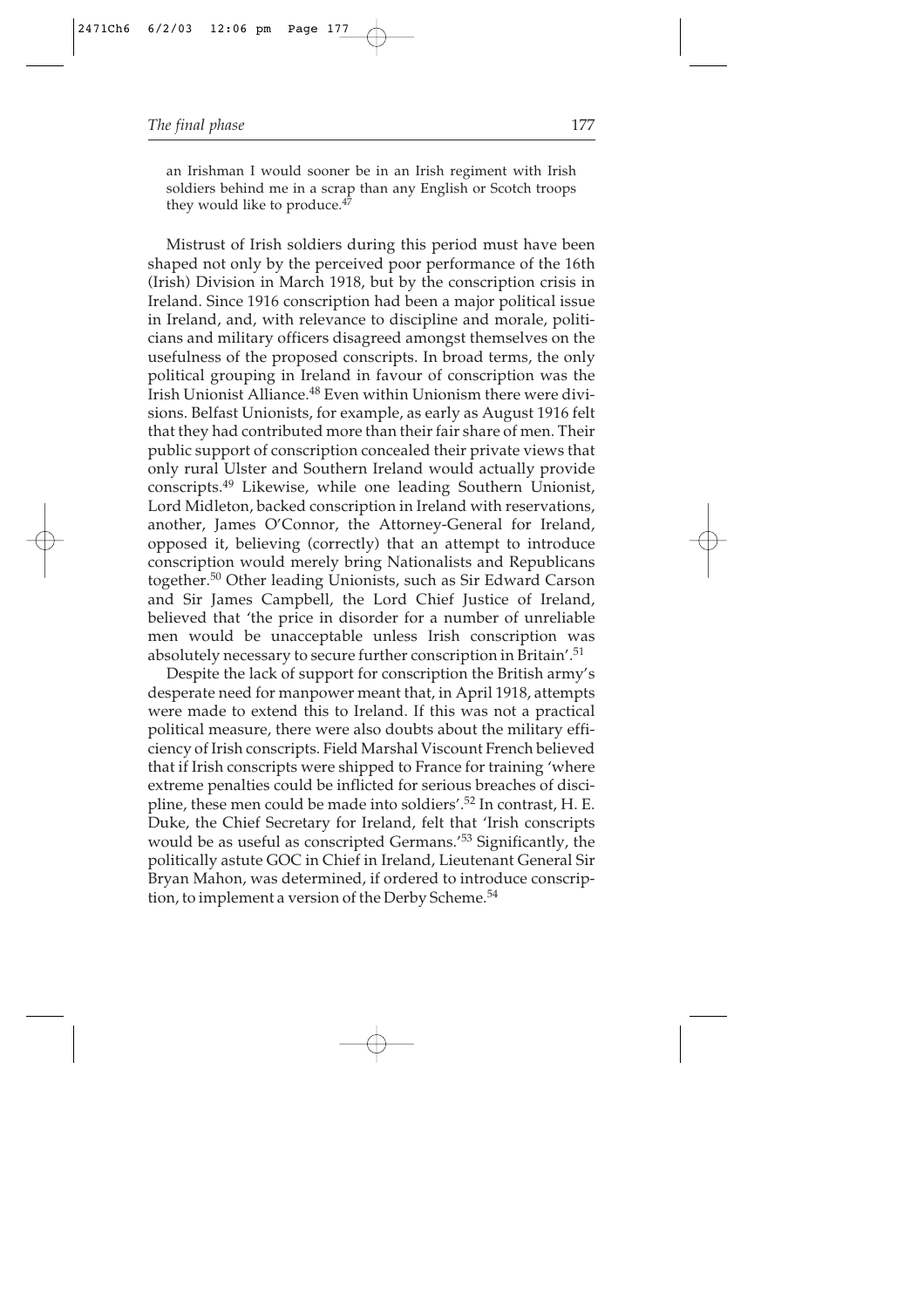Of course, conscription was never introduced into Ireland, a one-day General Strike on 18 April 1918 uniting Sinn Fein, Nationalists, organised Labour and the Catholic Church against this measure. For the purposes of this work, the failure to introduce conscription in Ireland had two important outcomes. Firstly, it demonstrated the views of senior military and political figures that Irish conscripts would not be entirely reliable soldiers. It is not assuming too much to suggest that similar views must have been held about Irish soldiers in general by this time. Secondly, the conscription crisis made it very clear to senior military and political figures that there had been a sea change in Irish public opinion. If Irish civilians had so quickly embraced Republicanism, there must have been fears that Irish military personnel would behave in a similar fashion.

Such fears appear to have been unfounded. While there was a mutiny in the 49th Brigade, 16th (Irish) Division in April 1918, as already discussed, this appears to have been over military rather than political matters. In more general terms, the decision to break up the 10th (Irish) Division appears to have been unpopular. As Captain N. E. Drury stated, 'It is an enormous pity that the good old 10th. Division could not have come over complete and with our own Staffs, whom we know and who know us.'<sup>55</sup> However, this disappointment was tempered by the embarkation of the 6th Royal Dublin Fusiliers for France, on which Drury commented, 'I think we are all glad we are to see a bit of the French front as everyone tells us that we have seen no proper fighting up to this and that now they'll show us what fine fellows they are in France. Well, that's as may be, but I bet our hardy lads will give a good account of themselves, and the "Blue Caps" will be called on when someone wants to be helped out of a mess.'<sup>56</sup> It is difficult to generalise on Drury's comments. However, discipline in the 5th Royal Irish Fusiliers, 5th Connaught Rangers and 6th Royal Dublin Fusiliers all improved when these battalions were serving in France from June 1918. This suggests that morale improved when men were fighting against German, rather than Bulgarian or Turkish troops.

In the Irish units as a whole courts martial rates fell drastically in most battalions during this period and were especially low in the last three months of the war, as demonstrated in table 6.1. It is noticeable that, even during this final phase of the war,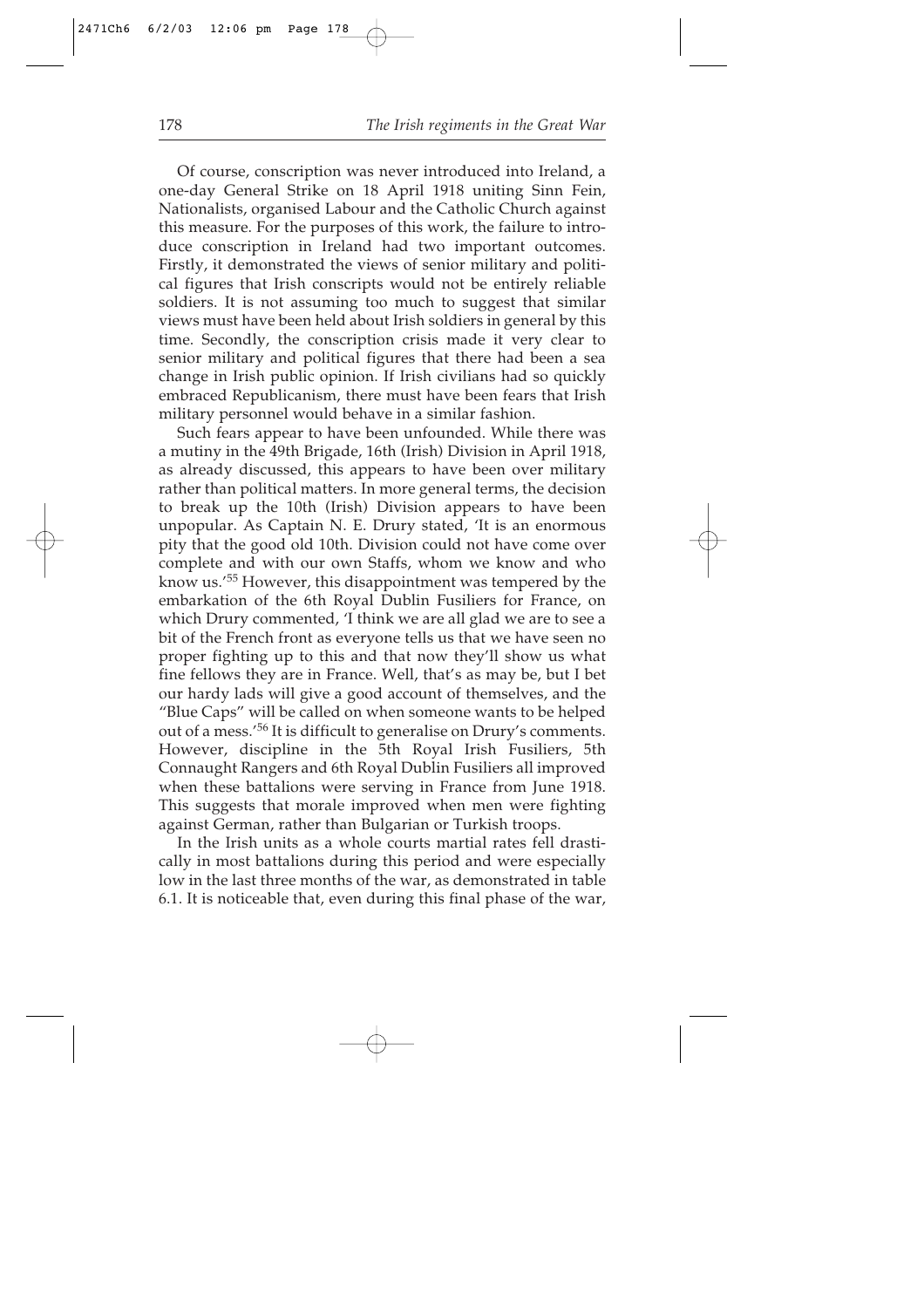| Unit                               |                  |                  | Mar. Apr. May June |                          |                  |                | July Aug. Sept. Oct. Nov. Total |                  |                  |                  |
|------------------------------------|------------------|------------------|--------------------|--------------------------|------------------|----------------|---------------------------------|------------------|------------------|------------------|
| 4th RIDG                           | $\boldsymbol{0}$ | $\boldsymbol{0}$ | $\theta$           | $\boldsymbol{0}$         | $\boldsymbol{0}$ | $\theta$       | 0                               | $\theta$         | $\boldsymbol{0}$ | $\boldsymbol{0}$ |
| 6th Inniskilling Dragoons          | 1                | 0                | 3                  | 1                        | $\boldsymbol{0}$ | $\overline{2}$ | 3                               | 1                | 1                | 12               |
| 8th Hussars                        | $\theta$         | 0                | 1                  | $\boldsymbol{0}$         | 1                | $\theta$       | 0                               | 0                | $\theta$         | $\overline{2}$   |
| 5th Lancers                        | $\theta$         | 0                | $\theta$           | 1                        | $\theta$         | $\theta$       | 0                               | 1                | $\theta$         | 2                |
| NIH                                | 3                | $\overline{2}$   | 1                  | $\overline{0}$           | 0                | $\theta$       | $\boldsymbol{0}$                | $\boldsymbol{0}$ | 0                | 6                |
| SIH                                | $\boldsymbol{0}$ | 0                | $\theta$           | 1                        | 0                | $\theta$       | 0                               | 0                | $\theta$         | 1                |
| 1st Irish Guards                   | 5                | 10               | 5                  | $\overline{4}$           | 6                | $\theta$       | 1                               | 4                | $\theta$         | 35               |
| 2nd Irish Guards                   | 2                | $\overline{2}$   | 5                  | 1                        | 1                | 1              | 1                               | 3                | 1                | 17               |
| 2nd Royal Irish Regiment           | $\overline{2}$   | 19               | 5                  | 5                        | 1                | $\theta$       | 2                               | 1                | $\theta$         | 35               |
| 5th Royal Irish Regiment           |                  |                  | -                  | -                        | 1                | $\overline{2}$ | 3                               | 6                | $\theta$         | 12               |
| 7th Royal Irish Regiment           | $\boldsymbol{0}$ | 31               | 1                  | $\theta$                 | 0                | $\overline{2}$ | 1                               | $\overline{2}$   | $\theta$         | 37               |
| 8th Royal Irish Regiment           | 0                | $\theta$         | $\theta$           | $\boldsymbol{0}$         | $\boldsymbol{0}$ | 1              | 3                               | $\overline{2}$   | $\theta$         | 6                |
| 1st Royal Inniskilling Fusiliers   | 4                | 0                | $\overline{2}$     | 5                        | 7                | 6              | 8                               | 1                | 1                | 34               |
| 2nd Royal Inniskilling Fusiliers   | 3                | 5                | $\overline{2}$     | 6                        | 2                | 3              | 2                               | $\theta$         | $\theta$         | 23               |
| 5th Royal Inniskilling Fusiliers   | -                |                  | -                  | $\overline{\phantom{0}}$ | 4                | $\theta$       | $\boldsymbol{0}$                | 0                | $\boldsymbol{0}$ | $\overline{4}$   |
| 6th Royal Inniskilling Fusiliers   | -                | -                | -                  | 4                        | $\overline{4}$   | 6              | 12                              | 6                | $\theta$         | 32               |
| 7/8th Royal Inniskilling Fusiliers | 0                | 66               | 0                  | 0                        | 3                | 3              | 1                               | 4                | $\overline{2}$   | 79               |
| 9th Royal Inniskilling Fusiliers   | 4                | $\overline{2}$   | $\overline{2}$     | 4                        | 1                | $\theta$       | 2                               | 0                | $\theta$         | 15               |
| 13th Royal Inniskilling Fusiliers  | -                |                  | -                  | -                        | 1                | 4              | 7                               | 8                | 4                | 24               |
| 1st Royal Irish Rifles             | 7                | 4                | 5                  | 1                        | 6                | $\theta$       | 22                              | 2                | $\theta$         | 47               |
| 2nd Royal Irish Rifles             | 3                | 1                | 4                  | 5                        | 8                | 4              | 3                               | 0                | 1                | 29               |
| 12th Royal Irish Rifles            | $\overline{2}$   | 1                | $\overline{2}$     | 5                        | $\overline{2}$   | 7              | 3                               | 1                | 1                | 24               |
| 15th Royal Irish Rifles            | 4                | $\overline{2}$   | 1                  | 3                        | 3                | 1              | 2                               | 0                | $\theta$         | 16               |
| 16th Royal Irish Rifles            | $\overline{2}$   | $\overline{2}$   | 1                  | $\overline{4}$           | $\overline{2}$   | $\theta$       | 7                               | $\overline{2}$   | 1                | 21               |
| 1st Royal Irish Fusiliers          | 5                | $\overline{2}$   | 3                  | 0                        | $\overline{2}$   | 3              | 5                               | $\mathbf{1}$     | $\theta$         | 21               |
| 5th Royal Irish Fusiliers          |                  |                  | -                  | 4                        | 1                | $\overline{2}$ | 3                               | $\overline{2}$   | $\theta$         | 12               |
| 9th Royal Irish Fusiliers          | 0                | 1                | $\overline{2}$     | 5                        | 1                | 5              | 3                               | 0                | $\theta$         | 17               |
| 11th Royal Irish Fusiliers         | -                |                  | -                  | -                        | -                | 4              | 1                               | 0                | $\theta$         | 5                |
| 5th Connaught Rangers              |                  |                  | -                  | -                        | $\overline{2}$   | $\overline{2}$ | 3                               | $\overline{2}$   | 1                | 10               |
| 6th Connaught Rangers              | $\overline{2}$   | $\overline{2}$   | $\overline{2}$     | $\theta$                 | $\boldsymbol{0}$ | $\theta$       |                                 | -                | -                | 6                |
| 2nd Leinster Regiment              | 1                | $\overline{2}$   | 7                  | 6                        | 8                | 5              | 10                              | $\overline{2}$   | 5                | 46               |
| 6th Leinster Regiment              | -                |                  | -                  | -                        | 1                | $\theta$       | 3                               | 0                | $\theta$         | 4                |
| 1st Royal Munster Fusiliers        | 1                | 1                | 4                  | 5                        | $\overline{2}$   | $\overline{2}$ | 1                               | 0                | 4                | 20               |
| 2nd Royal Munster Fusiliers        | 1                | 0                | $\theta$           | 1                        | 1                | 9              | 9                               | 1                | $\theta$         | 22               |
| 1st Royal Dublin Fusiliers         | 1                | 1                | 5                  | 6                        | $\overline{4}$   | 7              | 11                              | $\boldsymbol{0}$ | 1                | 36               |
| 2nd Royal Dublin Fusiliers         | $\overline{2}$   | 0                | $\theta$           | $\overline{2}$           | 5                | $\overline{2}$ | 15                              | 2                | $\mathbf{1}$     | 29               |
| 6th Royal Dublin Fusiliers         |                  |                  |                    |                          | 1                | 6              | $\boldsymbol{0}$                | 5                | 1                | 13               |
| Totals                             | 55               | 156              | 63                 | 79                       | 81               | 89             | 147                             | 59               | 25               | 754              |

**Table 6.1.** The number of men tried by courts martial, while serving in Irish units on the Western Front, 1 March to 11 November 1918<sup>a</sup>

<sup>a</sup>For periods where dashes are entered, the unit was either serving in another theatre of war or had been disbanded.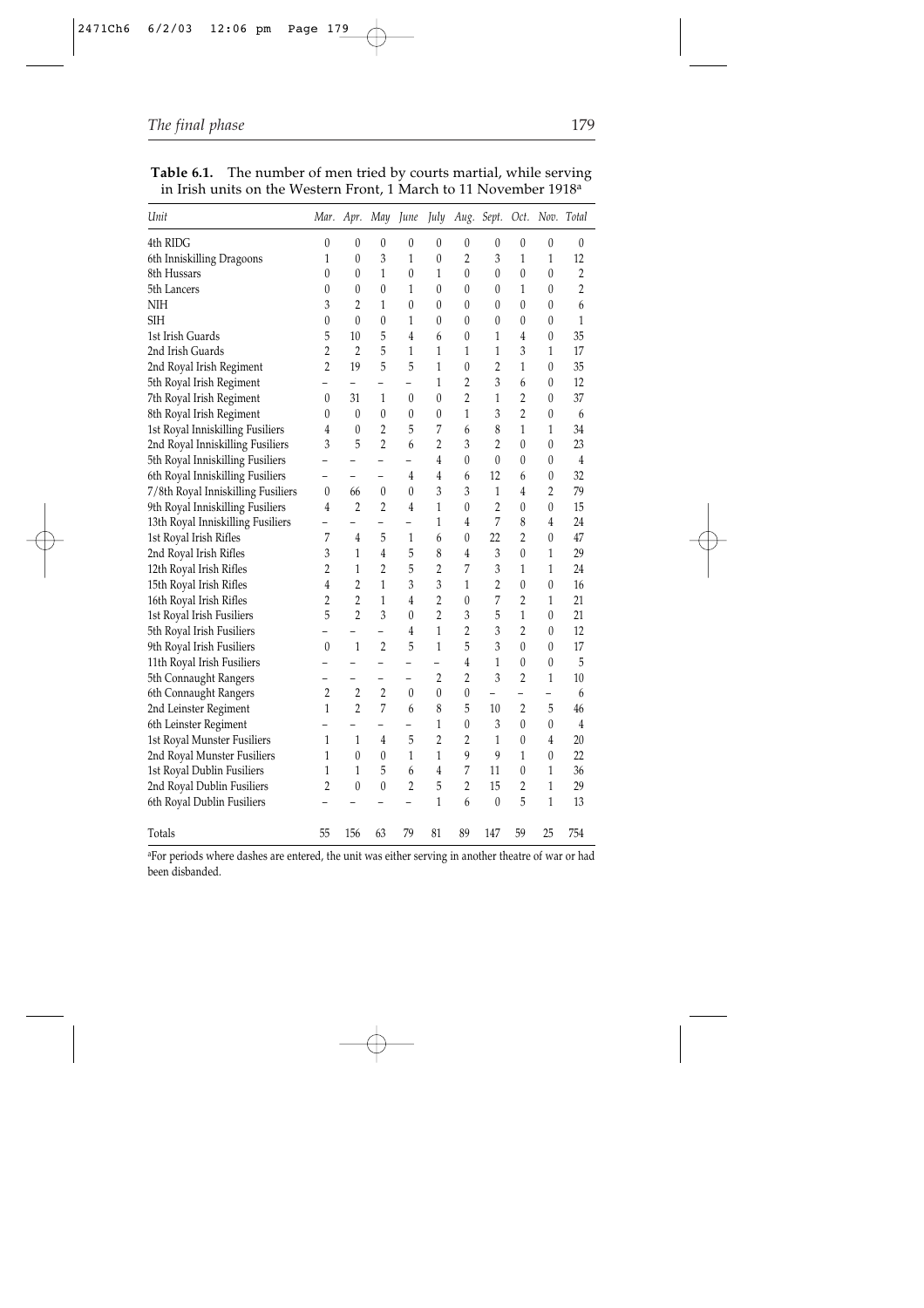there was a marked difference between regular and New Army units. For example, while the 1st Royal Dublin Fusiliers had 23 courts martial between 1 July and 11 November 1918, the 6th Royal Dublin Fusiliers (which, ironically, saw itself as a regular battalion in all but name<sup>57</sup>) had just 13. Likewise, while from the 1 March to 11 November 1918, the 1st Royal Irish Rifles had 47 men tried by court martial, the 12th Royal Irish Rifles had just 24, the 15th Royal Irish Rifles, 16 and the 16th Royal Irish Rifles, 21. The number of courts martial held in Irish cavalry regiments remained very low. Another point worth emphasising is the excellent disciplinary record in new Service battalions, converted from former garrison units. The 8th Royal Irish Regiment, 13th Royal Inniskilling Fusiliers and 11th Royal Irish Fusiliers all had relatively low numbers of courts martial, with 6, 24 and 5 cases respectively.

Miscellaneous and multiple offences still provided the bulk of courts martial cases in this period. However, drunkenness was accounting for significantly fewer courts martial cases post February 1918. Levels of insubordination and, with the exception of the 1st Royal Irish Rifles, disobedience, also fell after February 1918. Instances of cowardice also appear to have fallen. These statistics all suggest that, if anything, Irish units in the BEF were better disciplined in the March to November 1918 period than October 1916 to February 1918. This certainly suggests that discipline in the Irish units was not close to breaking point in November 1918.

There was no tightening in discipline post February 1918; sentences designed to deter potential offenders, i.e. death, penal servitude and hard labour were infrequently used, accounting for just eighteen of the 388 sentences passed in Irish units. The majority of sentences (121) consisted of field punishment number one. In the Irish units, the numbers of suspended (136) and not guilty (51) sentences were relatively high. These figures suggest that both officers sitting on courts martial and the High Command perceived no imminent breakdown of discipline and were, in most cases, prepared to award lenient sentences.

If these are the conclusions which can be drawn regarding discipline in Irish units post February 1918, it is much more difficult to assess morale. Certainly some of the Irish Service battalions were a shadow of their former selves. Captain C. A.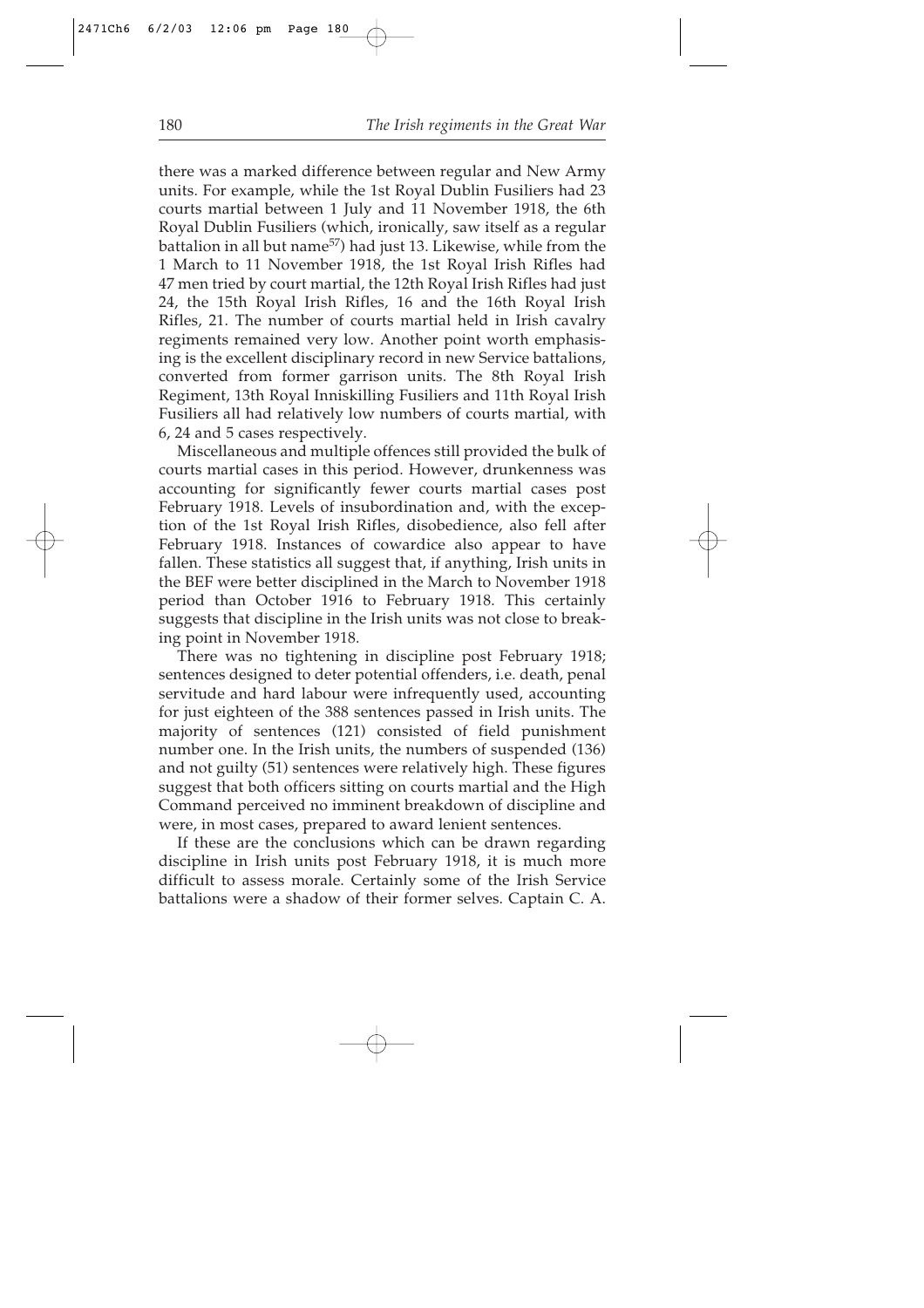Brett, rejoining the 6th Connaught Rangers in August 1918 stated, 'I must say that we, in the then 6th. Battalion, were a very poor lot compared with the 6th. Battalion as I had known it. I expect one who had been in it before the massacre of Guillemont and Guinchy [sic.] in 1916 (before I joined it) felt much the same on rejoining it six months after.'<sup>58</sup> Not surprisingly, given this situation, this battalion was disbanded in August 1918, some of its personnel being sent to the 5th Connaught Rangers.<sup>59</sup>

The situation in other Irish battalions was much better. Major Guy Nightingale writing of the 1st Royal Munster Fusiliers stated, 'The men are full of delight ... Everyone is very cheery, but if only we could get recruits ourselves + the Gov[ernmen]t. allow the few Irish, who are fighting to be allowed a share in some of the praise, everything would be tophole.'<sup>60</sup> Likewise, in October 1918 Captain N. E. Drury felt that there were no morale problems in the 6th Royal Dublin Fusiliers, noting, 'the General (Hunter) came round to have a decko [look] round and seemed rather surprised to see all the men shaving and washing and togging [dressing?] up a bit after the shelling last night. Seemed to think our morale was pretty good and so it is. It's a good thing to boast a little on suitable occasions, and we told him he would have to be up very early to catch the Blue Caps dirty or unshaved.'<sup>61</sup>

Comments on the reaction of soldiers in Irish units to news of the Armistice suggests that morale remained high in these battalions up to the very end of the war. Captain Drury wrote that his CO informed him of the Armistice stating, 'I don't know what I feel, but somehow its like when one heard of the death of a friend – a sort of forlorn feeling. I went along and read out the order to the men, but they just stared at me and showed no enthusiasm at all. One or two just muttered "We were just getting a bit of our own back." They all had the look of hounds whipped off just as they were about to kill.<sup>'62</sup> Nightingale encountered a similar reaction in the 1st Royal Munster Fusiliers, 'Nothing happened. We had parades till 12.30 as usual + then came back to dinners + there was no excitement.'<sup>63</sup> There was a similar reaction in the 1st Royal Dublin Fusiliers, where, 'the announcement that the war was really over was received by the battalion with extraordinary calm.' $64$  In the 2nd Leinster Regiment there was also little rejoicing at the news of the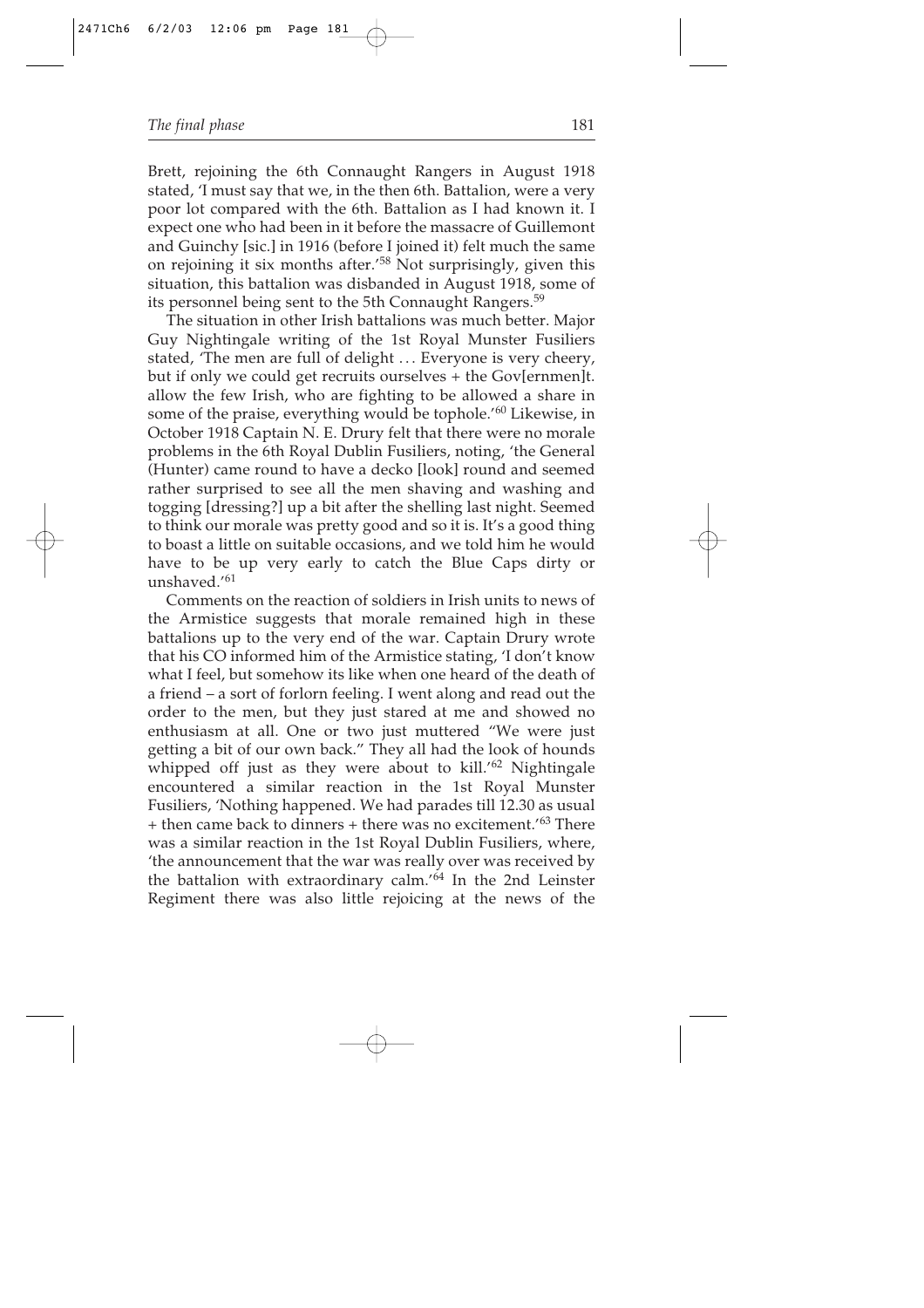Armistice, as Captain Hitchcock remembered, 'we all felt as if a great weight had been lifted off our shoulders', most men in the Battalion merely discussed their dead comrades and the likelihood of the Battalion being sent to India.<sup>65</sup> In the 36th (Ulster) Division there appears to have been more excitement over the Armistice. The 1st Royal Irish Fusiliers celebrated with a rugby match, while the fife and drum bands of the 9th Royal Irish Fusiliers played and fireworks were set off.<sup>66</sup> These responses, while varied, suggest that morale in battalions of the Irish regiments remained high until the Armistice.

The broader picture appears to suggest that the experience of the Irish units is not atypical of that of the BEF as a whole. From 1 March to 11 November 1918 the sample of eleven non-Irish battalions had an average of 16.6 men tried by courts martial. These figures are somewhat skewed by the inclusion of the 1st AIF which had sixty-nine cases and the 1st Border Regiment which had thirty cases. The number of courts martial cases was particularly low during the so-called '100 days' immediately proceeding the Armistice, only seventy-two of the 183 cases occuring over this period. There may, of course, be purely practical reasons for this, namely that with the return of open warfare, it was more difficult to convene a court martial. Also, the prospect of victory may have meant that many officers were unwilling to bring charges against men, especially wartime volunteers or conscripts, who would be demobilised shortly after hostilities ceased. Even more surprising are the figures for men tried by courts martial on the Western Front while serving in the reconstituted 16th Division. Between 1 August (when the Division 'returned' to the Western Front) and 11 November 1918, the Division had a total of only seventeen courts martial cases. Three of the battalions, the 9th Black Watch, 14th Leicestershire Regiment and 34th London Regiment had no courts martial over this period and the 5th Royal Irish Fusiliers, with the worst record in the Division, had a mere seven cases. This demonstrates that British infantry battalions retained high levels of discipline and morale, even when transferred from one formation to another. It also demonstrates that, perhaps, divisional loyalty was never as strong as battalion or regimental loyalty, given that only one battalion in the reformed 16th Division (the 11th Hampshire Regiment) had served in it before March 1918.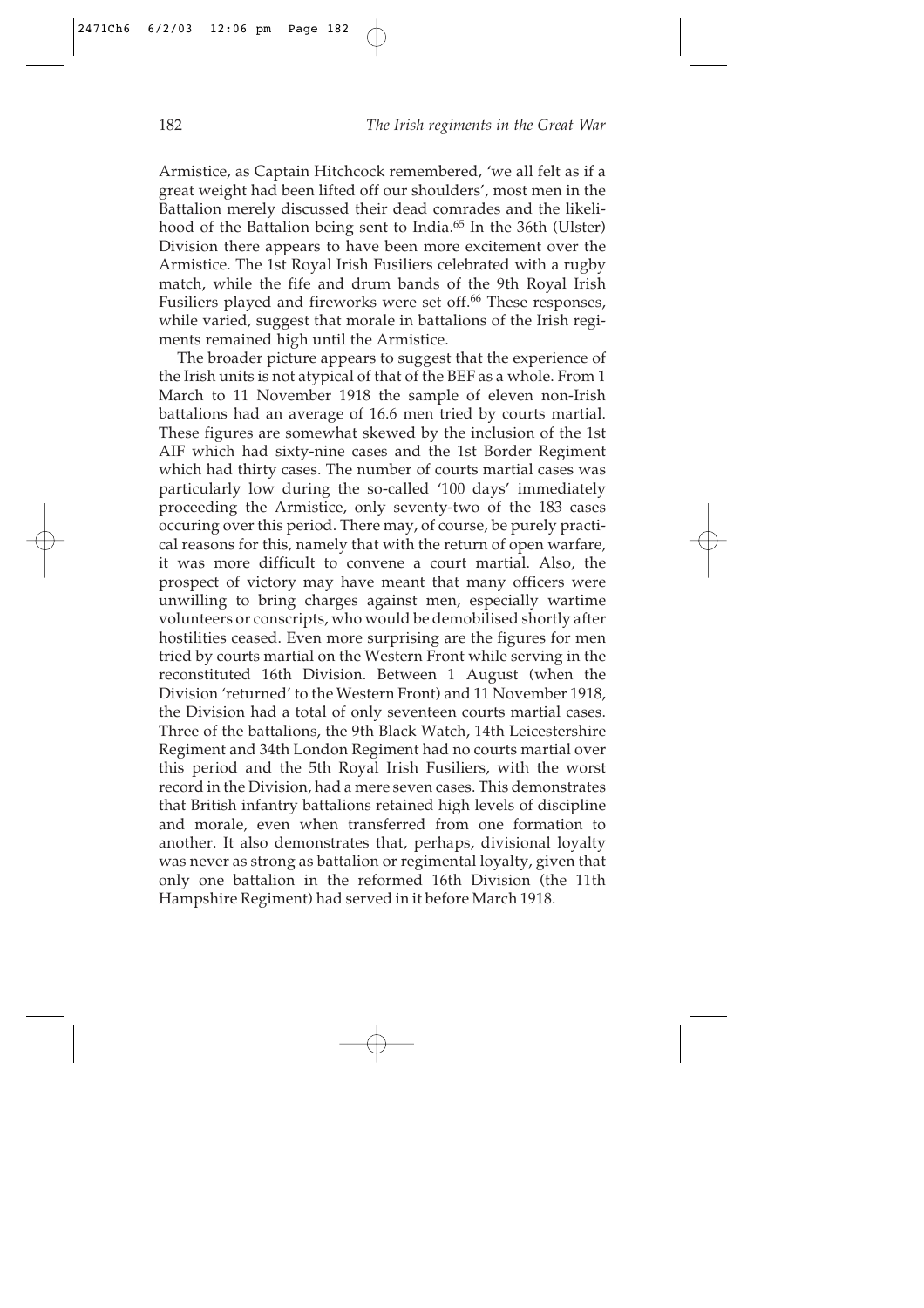These high levels of discipline and morale in Irish and, indeed, BEF units generally are even more surprising when we consider that, as discussed in chapter one, methods planned by the army to maintain morale could not be put into effect due to the re-emergence of open warfare. That is not to say that the government or high command did not entertain fears regarding troop morale. In June 1918 the Director of Personnel Services at the War Office was expressing concern regarding trades union activity in the BEF<sup>67</sup> There was also concern, at least in Fourth Army, that the German 'peace offensive', 'may partly achieve its object of diverting the attention of officers and men from their task of defeating the enemy'.<sup>68</sup>

However, even without activities organised by the High Command, regimental, brigade and divisional games remained to boost morale. For example, 1 Royal Munster Fusiliers had a regimental boxing match on 1 May 1918,<sup>69</sup> while the 6th Royal Dublin Fusiliers organised an officers versus sergeants soccer match in July 1918.<sup>70</sup> Likewise, the 86th Brigade held a boxing match on 16 July and the 29th Division organised a horse show and football match on 9 July 1918.<sup>71</sup> There is also some evidence to suggest that paternalism survived throughout the war, which may have helped to boost morale. For example, in June 1918, Major Guy Nightingale asked his mother to send him hockey sticks and shorts for the men under his command.<sup>72</sup>

The Irish regiments and the BEF as a whole appear to have suffered from few serious disciplinary or morale problems during March to November 1918. The performance of the 16th (Irish) and 36th (Ulster) Divisions on 21 March 1918 was not excellent, but compares favourably with that of other divisions in the Fifth Army. The mutiny in the 49th Brigade, 16th (Irish) Division in April 1918 must, of course, be seen as a breakdown in discipline. However, the causes of this mutiny do not appear to have been inspired by political motives. Indeed, this mutiny, apparently opposing the disbandment of battalions in the 49th Brigade, actually demonstrated high *esprit de corps*. The lenient sentences awarded to the mutineers and the survival of the 7th Royal Irish Regiment and 7/8th Royal Inniskilling Fusiliers until the end of the war, suggest that this mutiny had its desired effect.

Discipline in the entire BEF does not seem to have been facing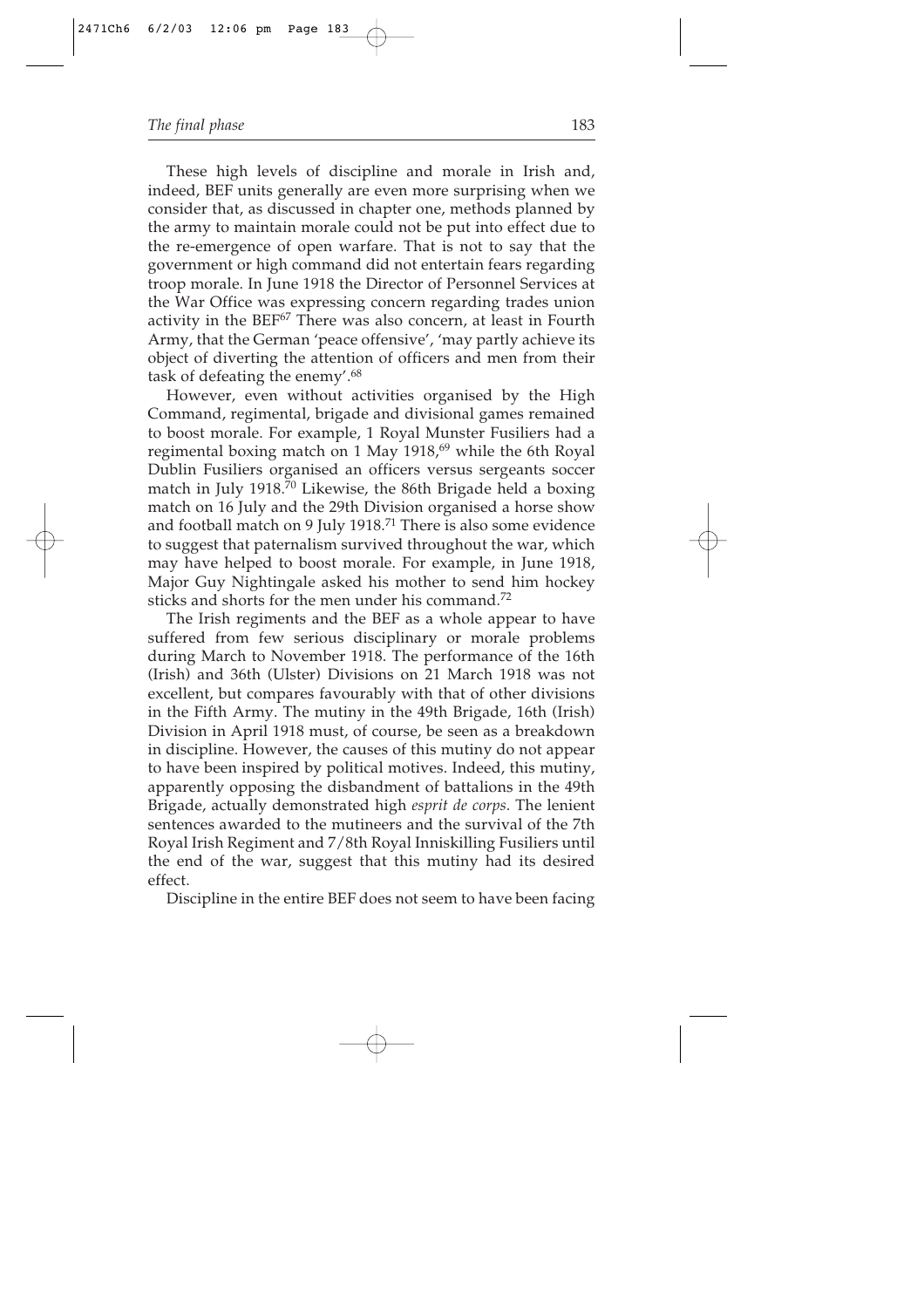serious problems. Indeed, during the '100 days' when British casualties were appallingly high, discipline appears to have improved. Morale is, of course, much more difficult to assess; however, reactions of soldiers serving in Irish regiments to the Armistice suggest that, in some cases, men felt cheated of victory and, indeed, would have been prepared to fight on.

Perhaps the most surprising aspect of this period is that, not only did units decimated in March 1918 reform successfully, but that units hastily transferred from Home Service and the Middle East, actually appear to have relished service in France. The reformed 16th Division, with obviously no divisional loyalties to play on, and composed of battalions from throughout the United Kingdom, had a commendable disciplinary record while serving on the Western Front from August to November 1918.

## **Notes**

- **1** R. Holmes, *Firing Line* (Pimlico, London, 1994), p. 319.
- **2** P. Simkins, 'Co-Stars or Supporting Cast? British Divisions in the "Hundred Days", 1918', in P. Griffith (ed.), *British Fighting Methods in the Great War* (Frank Cass, London, 1996), pp. 60–2.
- **3** B. Rawling, *Surviving Trench Warfare: Technology and the Canadian Corps, 1914–1918* (University of Toronto Press, London, 1992), especially, pp. 216–17.
- **4** PRO, CAB45/192, letter, Congreve to Edmonds, 6 January 1927.
- **5** PRO, CAB45/140, letter, Gough to Edmonds, 3 May 1944.
- **6** R. Blake (ed.), *The Private Papers of Douglas Haig, 1914–19* (Eyre and Spottiswoode, London, 1952), p. 296.
- **7** PRO, WO95/1956, war diary of the General Staff, 16th (Irish) Division, report to XVIII Corps by Major General C. P. A. Hull, 5 April 1918.
- **8** T. Johnstone, *Orange, Green and Khaki: The Story of the Irish Regiments in the Great War, 1914–18* (Gill and Macmillan, Dublin, 1992), p. 371; T. Denman, *Ireland's Unknown Soldiers: The 16th (Irish) Division in the Great War, 1914–1918* (Irish Academic Press, Dublin, 1992), pp. 153–70; and L. S. Lemisko, 'Politics, Performance and Morale: 16th (Irish) Division, 1914–18', unpublished MA thesis, University of Calgary, Canada, 1992, p. 118.
- **9** Denman, *Ireland's Unknown Soldiers*, pp. 154–7.
- **10** Lemisko, 'Politics, Performance and Morale', p. 118.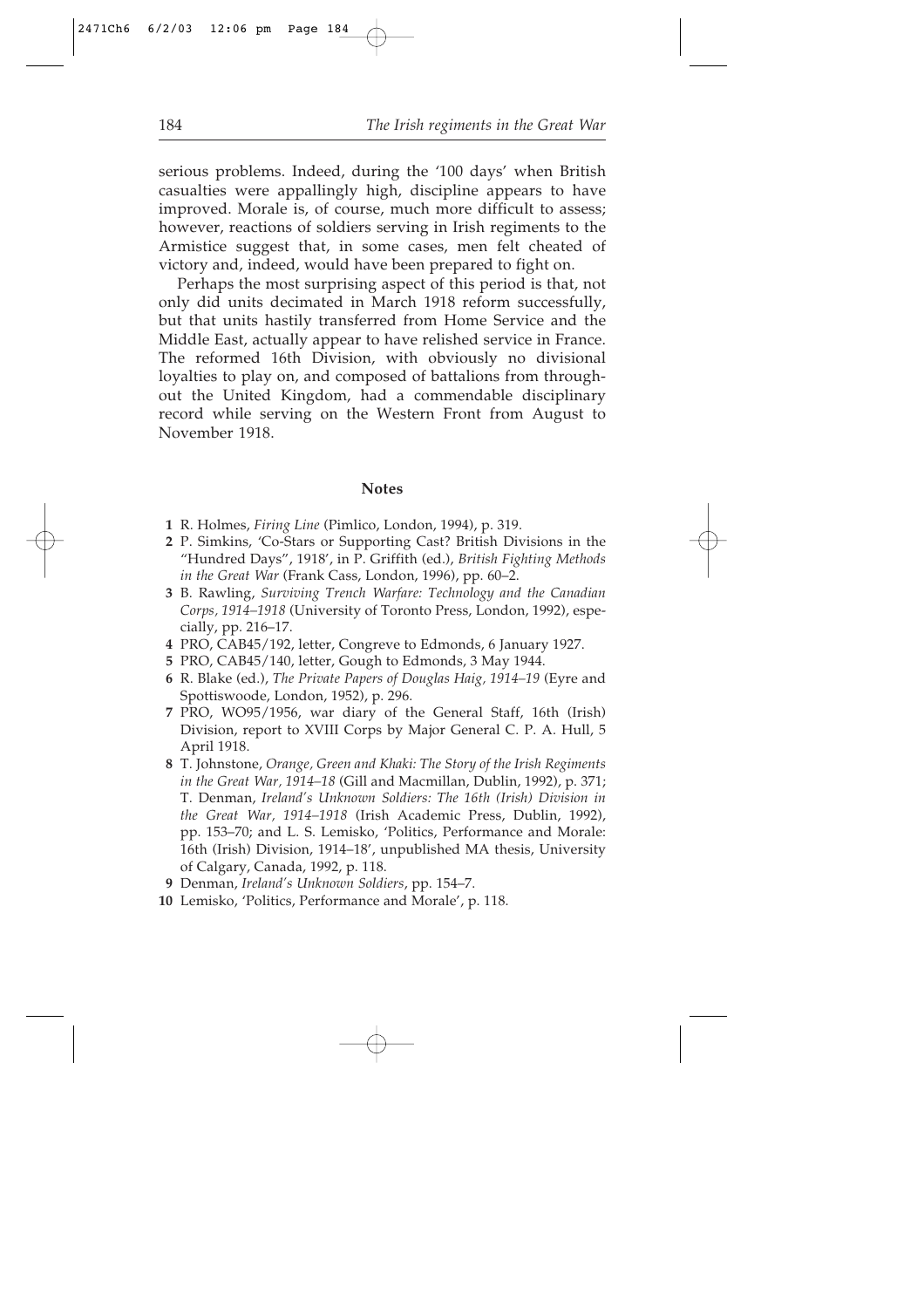- **11** Denman, *Ireland's Unknown Soldiers*, p. 157; Lemisko, 'Politics, Performance and Morale', p. 120; M. Middlebrook, *The Kaiser's Battle, 21 March 1918: The First Day of the German Spring Offensive* (Penguin, London, 1978), p. 200.
- **12** T. Travers, *How the War was Won: Command and Technology in the British Army on the Western Front, 1917–1918* (Routledge, London, 1992), pp. 56–60. See also, I. F. W. Beckett, 'Hubert Gough, Neill Malcolm and Command on the Western Front', in B. Bond (ed.), *'Look to your Front': Studies in the First World War* (Spellmount, Staplehurst, 1999), p. 9.
- **13** NAM, 7707–12, 'Statement by Desmond MacWeeney, M.C., of the 6th Batt[allio]n. The Connaught Rangers on the events of 21st March, 1918' and R. Feilding, *War Letters to a Wife: France and Flanders, 1915–19* (The Medici Society, London, 1929), p. 266.
- **14** PRO, PRO30/71/3, Major Guy Nightingale papers, letter, Nightingale to his mother, 22 March 1918.
- **15** Denman, *Ireland's Unknown Soldiers*, p. 172.
- **16** I. F. W. Beckett and K. Simpson (eds.), *A Nation in Arms: A Social Study of the British Army in the First World War* (Manchester University Press, 1985), pp. 235–6.
- **17** Denman, *Ireland's Unknown Soldiers*, p. 172.
- **18** Altogether 116 men of the 2nd and 7th Royal Irish Regiment, 7/8th Royal Inniskilling Fusiliers and 49th Company, Machine Gun Corps were charged with mutiny, of whom ten were found not guilty. These men were tried on 13 to 15 April 1918, suggesting that this mutiny occurred in early April 1918.
- **19** For example, Major Nightingale believed that the 1st Royal Munster Fusiliers, 'would do grandly', if conscription was introduced in Ireland. PRO, PRO30/71/3, Nightingale papers, letter, Nightingale to his mother, 7 September 1918.
- **20** PRO, WO95/1957, A. A. Q. M. G. 16th (Irish) Division, war diary, entry for 16 April 1918.
- **21** Johnstone, *Orange, Green and Khaki*, p. 399.
- **22** P. Adam-Smith, *The ANZACS* (Hamish Hamilton, London, 1978), pp. 320–1.
- **23** Johnstone, *Orange, Green and Khaki*, p. 394.
- **24** PRO, PRO30/71/3, Nightingale papers, letter, Nightingale to his mother, 24 April 1918.
- **25** Denman, *Ireland's Unknown Soldiers*, p. 166.
- **26** M. Samuels, *Command or Control? Command, Training and Tactics in the British and German Armies, 1888–1918* (Frank Cass, London, 1995), pp. 255–62.
- **27** *Ibid.*, p. 267; and C. Falls, *The History of the 36th (Ulster) Division*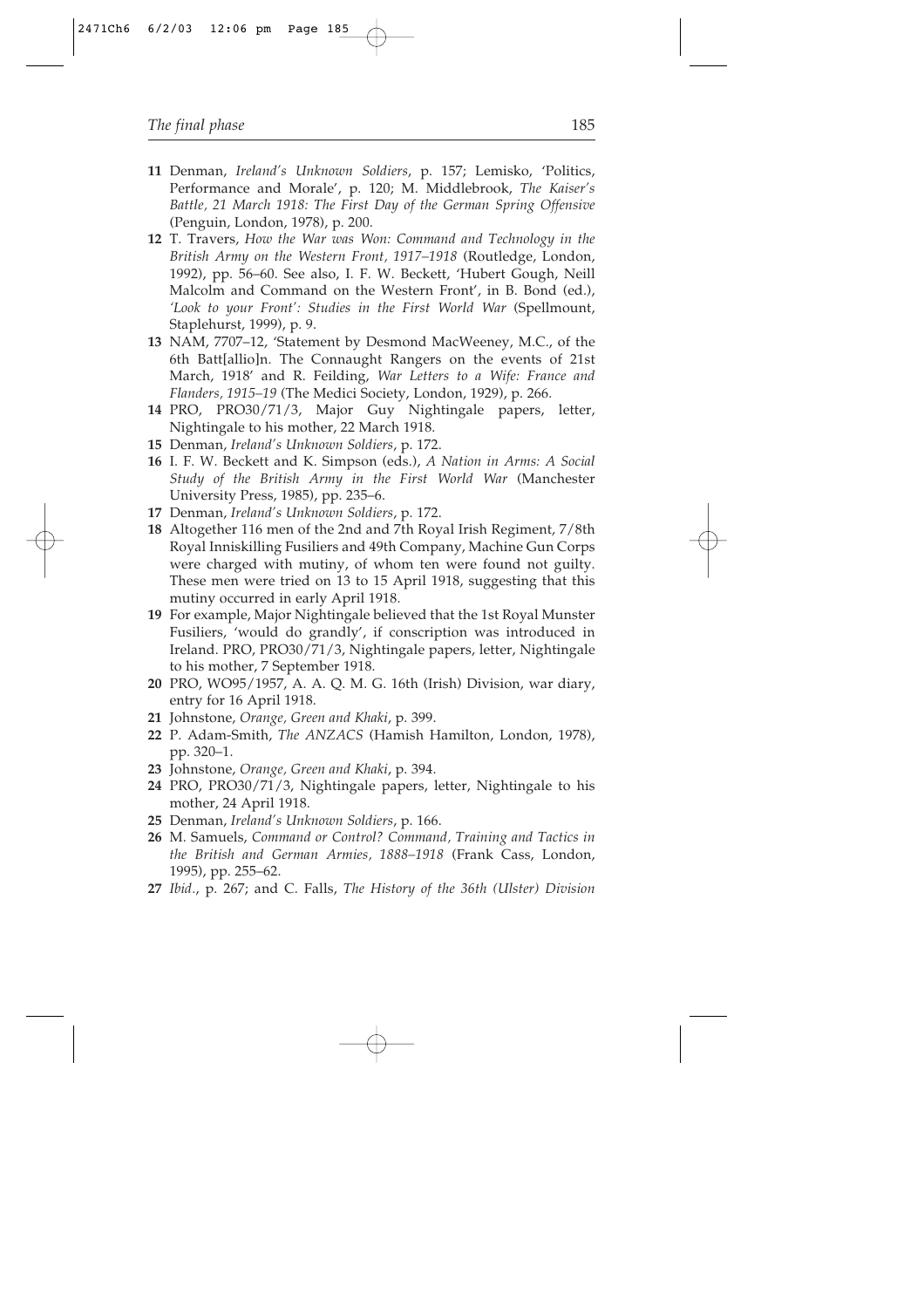(Constable, London, 1996. McCaw, Stevenson and Orr, Belfast, 1922), p. 195.

- **28** N. Perry, 'Maintaining Regimental Identity in the Great War: The Case of the Irish Infantry Regiments', *Stand To*, 52, 1998, p. 8.
- **29** IWM, 83/3/1, Captain C. C. Miller, 'A Letter from India to my daughters in England', pp. 30–1.
- **30** PRONI, MIC/571/11, Farren Connell papers, statements by Sergeant A. Rice and Private Magee, relating to 21 and 22 March 1918.
- **31** IWM, MISC.124/item 1918, Report by Lieutenant Colonel Cole Hamilton, Karlsruhe Camp, 31 March 1918.
- **32** IWM, 83/3/1, Captain C. C. Miller, 'A Letter from India', p. 37.
- **33** PRONI, D.2794/1/1/34, letter, Montgomery to his parents, 1 April 1918.
- **34** LC, T. H. Witherow, 'Personal Recollections of the Great War', pp. 38–40.
- **35** Falls, *The 36th (Ulster) Division*, pp. 244–5 and 305–9.
- **36** PRO, CAB45/192, letter, N. Cochrane to Edmonds, 16 April 19?, cited in T. Travers, *How the War was Won*, p. 55.
- **37** Denman, *Ireland's Unknown Soldiers*, p. 172; Johnstone, *Orange, Green and Khaki*, p. 395; and Perry, 'Maintaining Regimental Identity', p. 9.
- **38** Anon., *A Short Record of the Services and Experiences of the 5th Battalion, Royal Irish Fusiliers in the Great War* (Helys Ltd., Dublin, 1919), p. 36.
- **39** NAM, 7607/69/5A, Captain Drury's diaries, entry for 20 July 1918.
- **40** LC, recollections of Private G. T. Nevell, pp. 2–3; and Anon., *A Short Record of the Services and Experiences of the 5th Battalion, Royal Irish Fusiliers*, p. 36.
- **41** LC, T. H. Witherow, 'Personal Recollections of the Great War', p. 44.
- **42** K. Grieves, *The Politics of Manpower, 1914–18* (Manchester University Press, 1988), p. 196.
- **43** E. A. James, *British Regiments, 1914–18* (Samson Books, London, 1978), p. 71.
- **44** *Ibid.*, p. 107.
- **45** *Ibid.*, p. 61 and S. Geoghegan, *The Campaigns and History of the Royal Irish Regiment, vol. II, From 1900 to 1922* (William Blackwood & Sons Ltd., Edinburgh and London, 1927), p. 127.
- **46** Johnstone, *Orange, Green and Khaki*, p. 394.
- **47** PRO, PRO30/71/3, Nightingale papers, letter, Nightingale to his mother, 24 April 1918.
- **48** D. Fitzpatrick, *Politics and Irish Life, 1913–21: Provincial Experience of War and Revolution* (Gill and Macmillan, Dublin, 1977), p. 65.
- **49** E. Mercer, 'For King, Country and a Shilling a Day: Recruitment in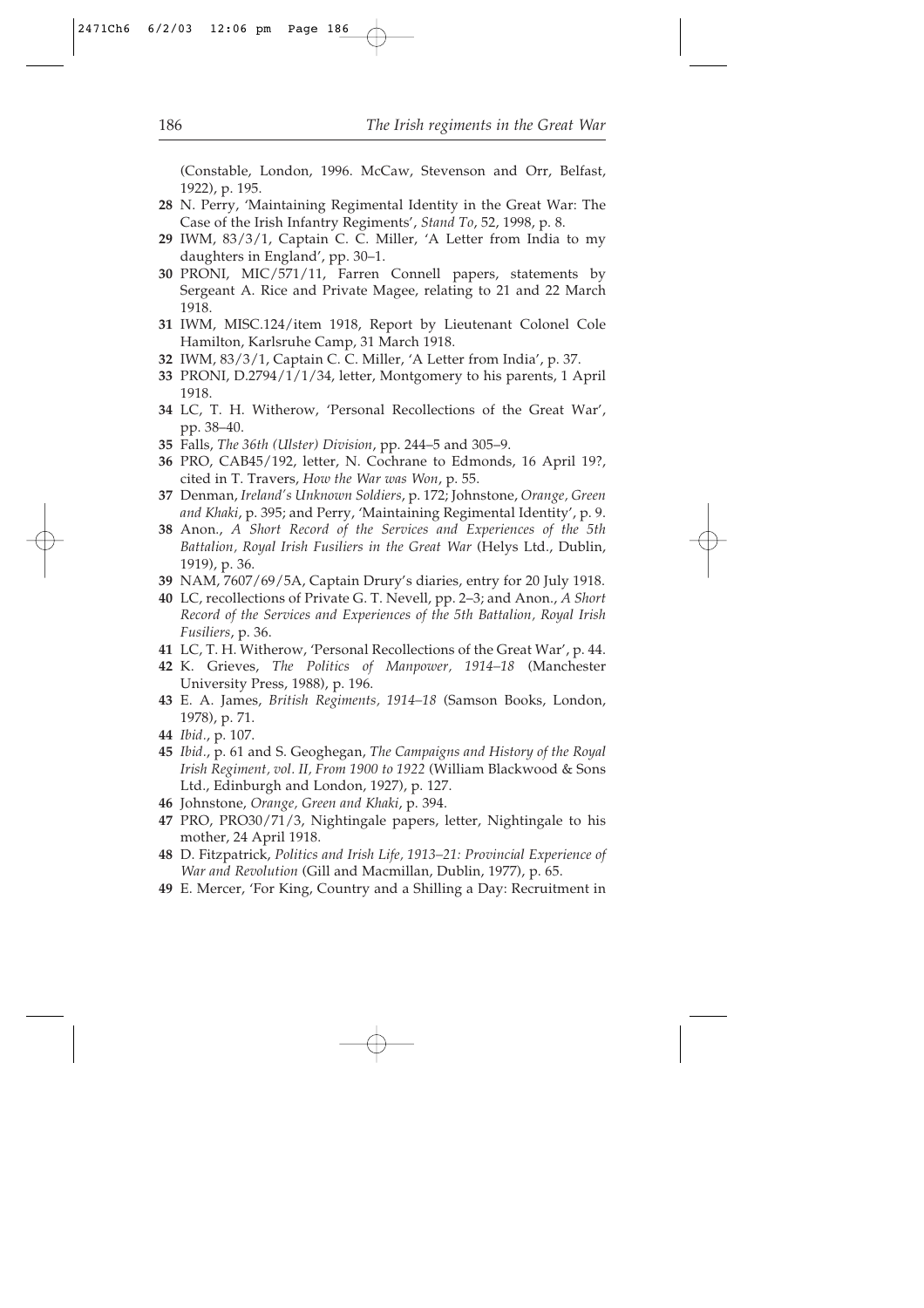Belfast during the Great War, 1914–18', unpublished MA dissertation, The Queens University of Belfast, 1998, p. 35.

- **50** The Earl of Middleton, *Records and Reactions, 1856–1939* (John Murray, London, 1939), p. 250; and Grieves, *The Politics of Manpower*, p. 191.
- **51** A. J. Ward, 'Lloyd George and the 1918 Irish Conscription Crisis', *Historical Journal*, XVII, 1, 1974, p. 111.
- **52** CAB23/5/75, cited in R. J. Q. Adams and P. P. Poirer, *The Conscription Controversy in Great Britain 1900–18* (State University Press, Ohio, 1987), p. 283.
- **53** *Ibid.*, p. 283.
- **54** PRO, W032/9556, cited in Grieves, *The Politics of Manpower*, p. 191.
- **55** NAM, 7607–69–4, Captain N. E. Drury diaries, entry for 15 July 1918.
- **56** NAM, 7607–69–5A, Captain N. E. Drury diaries, entry for 12 July 1918.
- **57** For example, Captain Drury consistently referred to the 6th Royal Dublin Fusiliers as the 'Blue Caps', a term associated with the 1st Royal Dublin Fusiliers. NAM, 7607–69–4, Drury diaries, entry for 11 October 1918.
- **58** NAM, 7608–40, C. A. Brett, 'Recollections', p. 37.
- **59** *Ibid.*, p. 37 and James, *British Regiments, 1914–18*, p. 107.
- **60** PRO, PRO30/71/3, Nightingale papers, letter, Nightingale to his mother, 7 September 1918.
- **61** NAM, 7607–69–4, Drury diaries, entry for 11 October 1918.
- **62** NAM, 7607–69–4, Drury diaries, entry for 11 November 1918.
- **63** PRO, PRO30/71/3, Nightingale papers, letter, Nightingale to his mother, 18 November 1918.
- **64** H. C. Wylly, *Neill's 'Blue Caps': The History of the First Battalion, Royal Dublin Fusiliers vol. III, 1914–22* (Gale and Polden, Aldershot, 1925), p. 123.
- **65** F. C. Hitchcock, *'Stand To', A Diary of the Trenches, 1915–18* (Hurst and Blackett, London, 1937. Reprinted by Gliddon Books, London, 1988), p. 314.
- **66** M. Cunliffe, *The Royal Irish Fusiliers, 1793–1950* (Oxford University Press, 1952), p. 361.
- **67** PRO, WO83/31, letter, Judge Advocate General to Director of Personnel Services, 21 June 1918, pp. 669–70.
- **68** NAM, 7607–69–4, Drury diaries, entry of 21 to 31 October 1918, citing a confidential letter of 8 October.
- **69** PRO, PRO30/71/3, Nightingale papers, letter, Nightingale to his mother, 1 May 1918.
- **70** NAM, 7607–69–5A, Drury diaries, entry for 27 July 1918.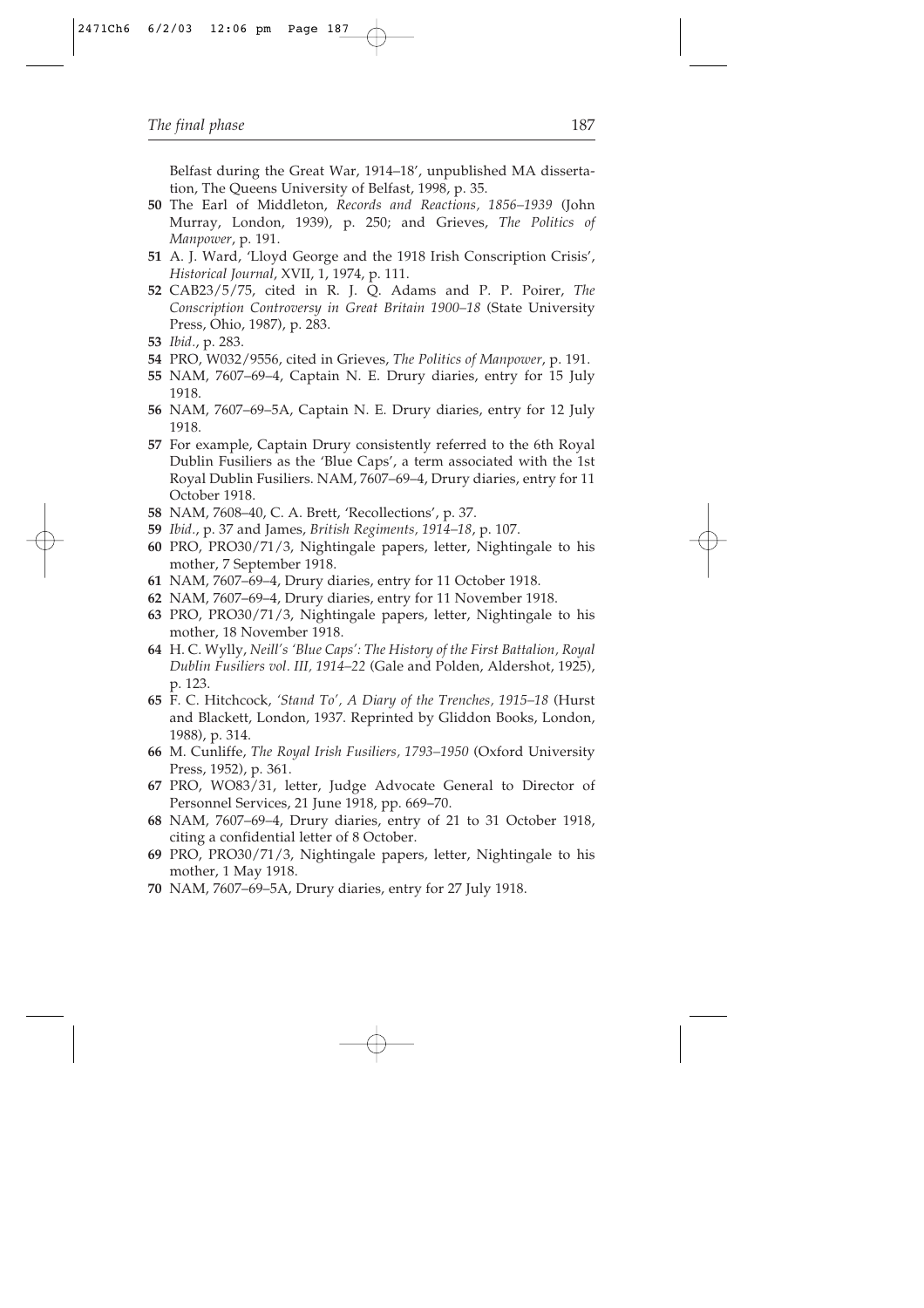- **71** PRO, WO95/2301, war diary of the 1st Royal Dublin Fusiliers, entries for 9 July 1918 and 16 July 1918, war diary of the 1st Royal Dublin Fusiliers.
- **72** PRO, PRO30/71/3, Nightingale papers, letters of the 3 June 1918 and 11 June 1918 from Nightingale to his mother.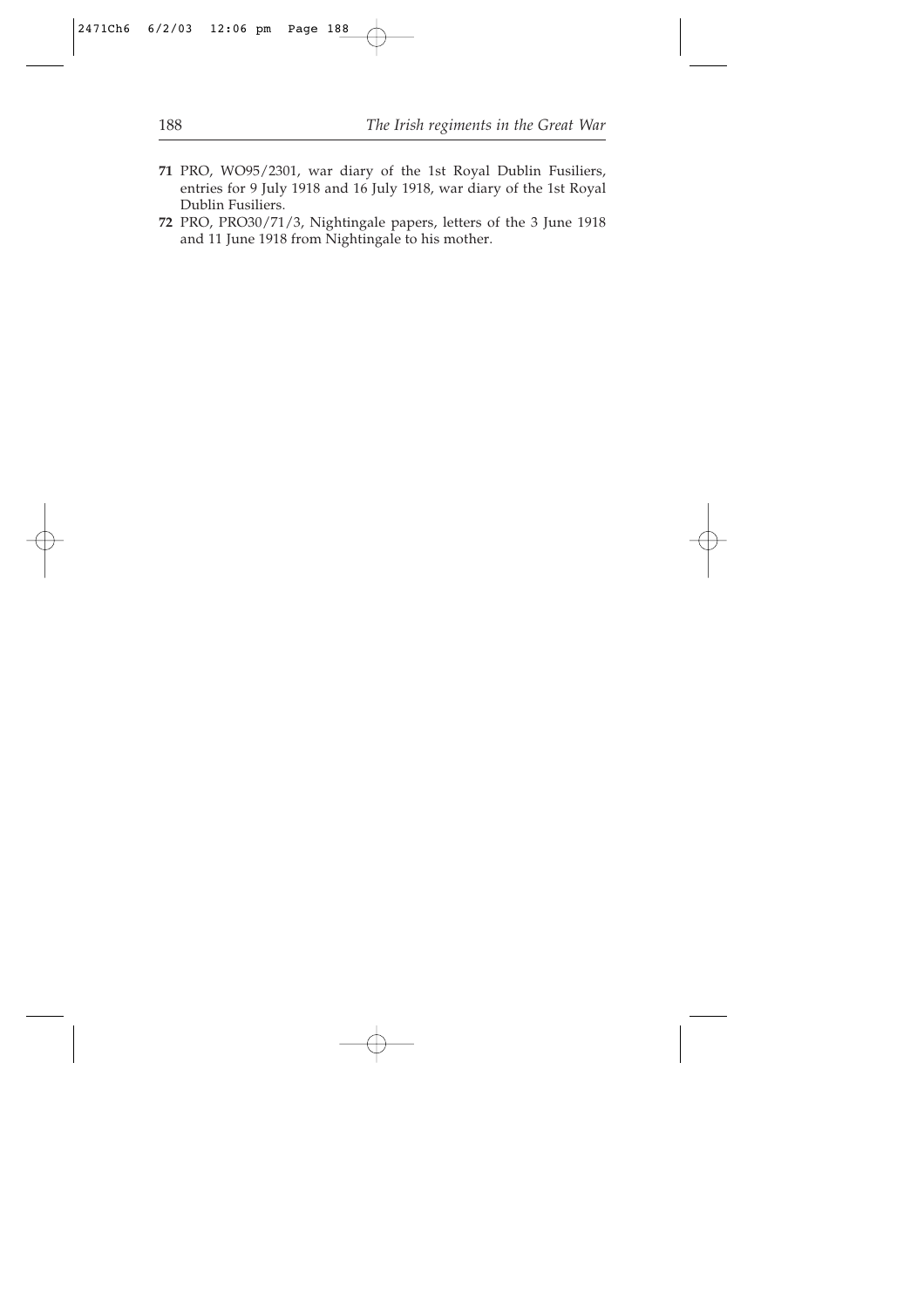## Irish units on Home Service

It seems quite fashionable to refer to elements of the British army in the Great War as 'unknown'<sup>1</sup> and with justification this term could also be applied to the Irish Special and General Reserve battalions during the conflict. The neglect of these units is somewhat understandable. Most soldiers or officers writing their memoirs saw service in a reserve battalion as the prelude to more exciting, or at least purposeful, service in a regular or Service battalion, or as an unhappy interlude between being discharged from hospital and rejoining their own unit.<sup>2</sup> Some officers also resented the bizarre mess traditions in these units and, in some cases, the obvious incompetents who commanded them. As the war went on, reserve battalions increasingly became dumping grounds for officers who were too old, sick or incompetent to be allowed to command units on active service.

That many soldiers were not enamoured with their time in such units should not surprise us. The Special Reserve itself was a fairly botched compromise, especially in Ireland, resulting from the Haldane Reforms.<sup>3</sup> The decision not to establish Territorial Force units in Ireland meant that Irish regiments had a larger number of Special Reserve battalions than their counterparts in Great Britain, twenty in all. The original intention was that the senior Special Reserve battalions would carry out the somewhat contradictory roles of draft finding and coastal defence, while the junior battalions would serve overseas as complete units, to relieve colonial garrisons.<sup>4</sup> The situation was further complicated as the two Irish Yeomanry regiments, the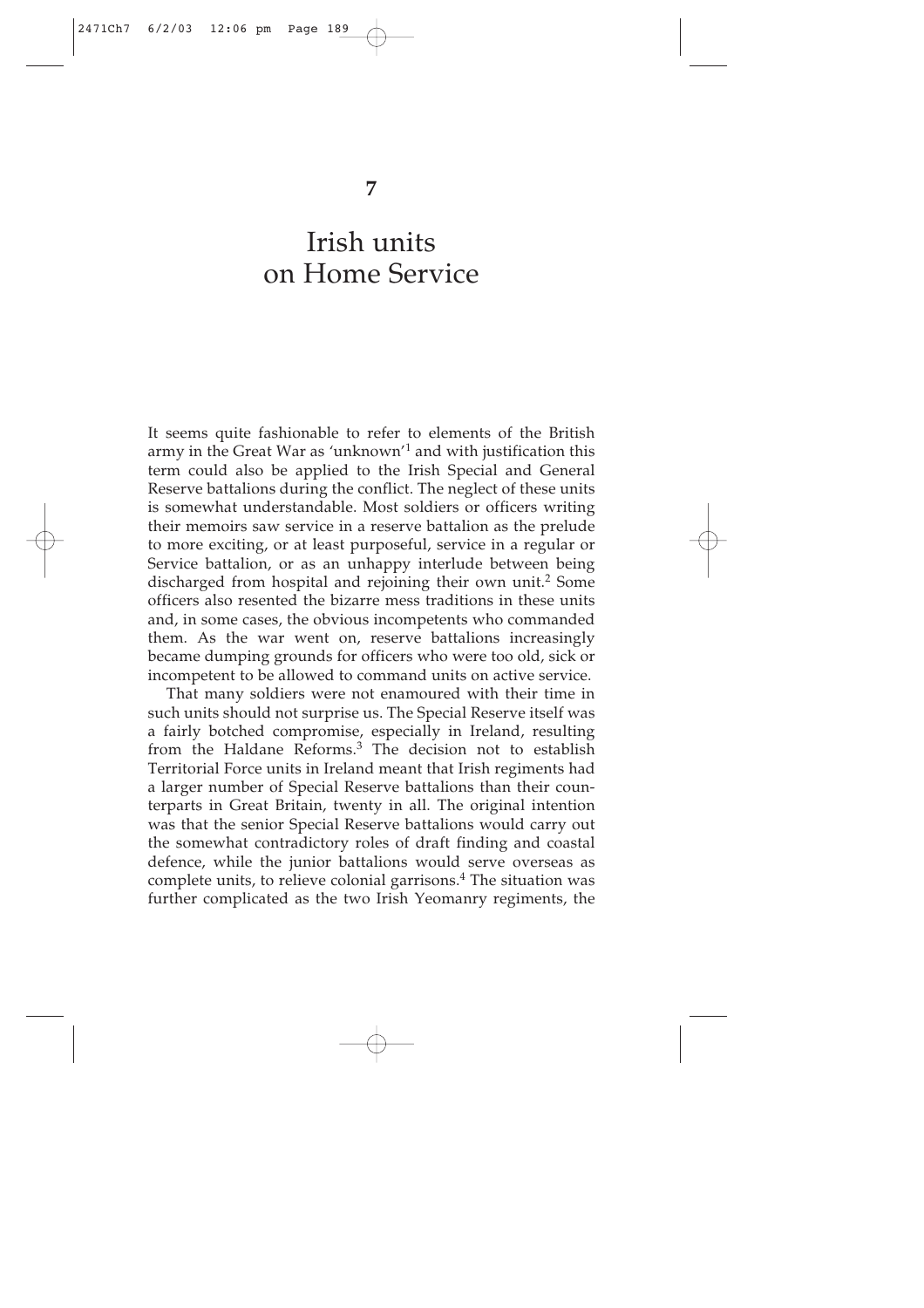North and South Irish Horse were designated as Special Reserve units under the 1908 reforms, but with a clear role as reconnaissance troops for the original expeditionary force.<sup>5</sup>

The role of the Special Reserve battalions at the beginning of the war was unclear. Elaborate plans to garrison Ireland with Territorial troops, from the East and West Lancashire Divisions, during the war were set aside and the Special Reserve battalions were all allocated to home defence and training roles.<sup>6</sup> In August 1914, of the twenty Irish Special Reserve battalions, only two, the 4th and 5th Royal Dublin Fusiliers, were detailed for duty outside Ireland, in Sittingbourne, England.<sup>7</sup> However, in October 1914 plans emerged to convert Special Reserve battalions into Service battalions in the 4th New Army, although nothing actually came of these.<sup>8</sup> While in September 1914 some Special Reserve battalions were ordered to send twenty regular privates, suitable as drill instructors, to New Army divisions, an unusual request given the demand for instructors in Special Reserve battalions themselves. Despite early indecision over the role of reserve battalions they did perform a valuable service during the war in providing trained drafts for overseas service. Cyril Falls notes that during the entire war, the 3rd Royal Irish Rifles sent 8,069 men overseas, the 4th Royal Irish Rifles, 2,188 and the 5th Royal Irish Rifles, 1,934.9 General Reserve battalions were formed from the depot companies of Service battalions in 1915 and performed broadly similar roles to Special Reserve battalions.

During the war, reserve battalions both had ill-defined and, at times, pointless roles in officer training. Men who had already passed through Sandhurst, or Officer Cadet battalions, were often sent to reserve battalions for a few months before being posted to a unit overseas. Those going through this process only appear to have learnt anything from it if they suceeded in being sent to specialist (i.e. musketry, machine-gun or signalling) schools.<sup>10</sup> Some reserve units also established what were often misleadingly termed 'cadet companies'. The one in the 3rd Royal Irish Regiment was certainly not an OTC, and seems to have been designed to enable middle-class recruits to enlist and serve together. Certainly Private A. R. Brennan who served in this unit was very shocked at his eventual posting in July 1915,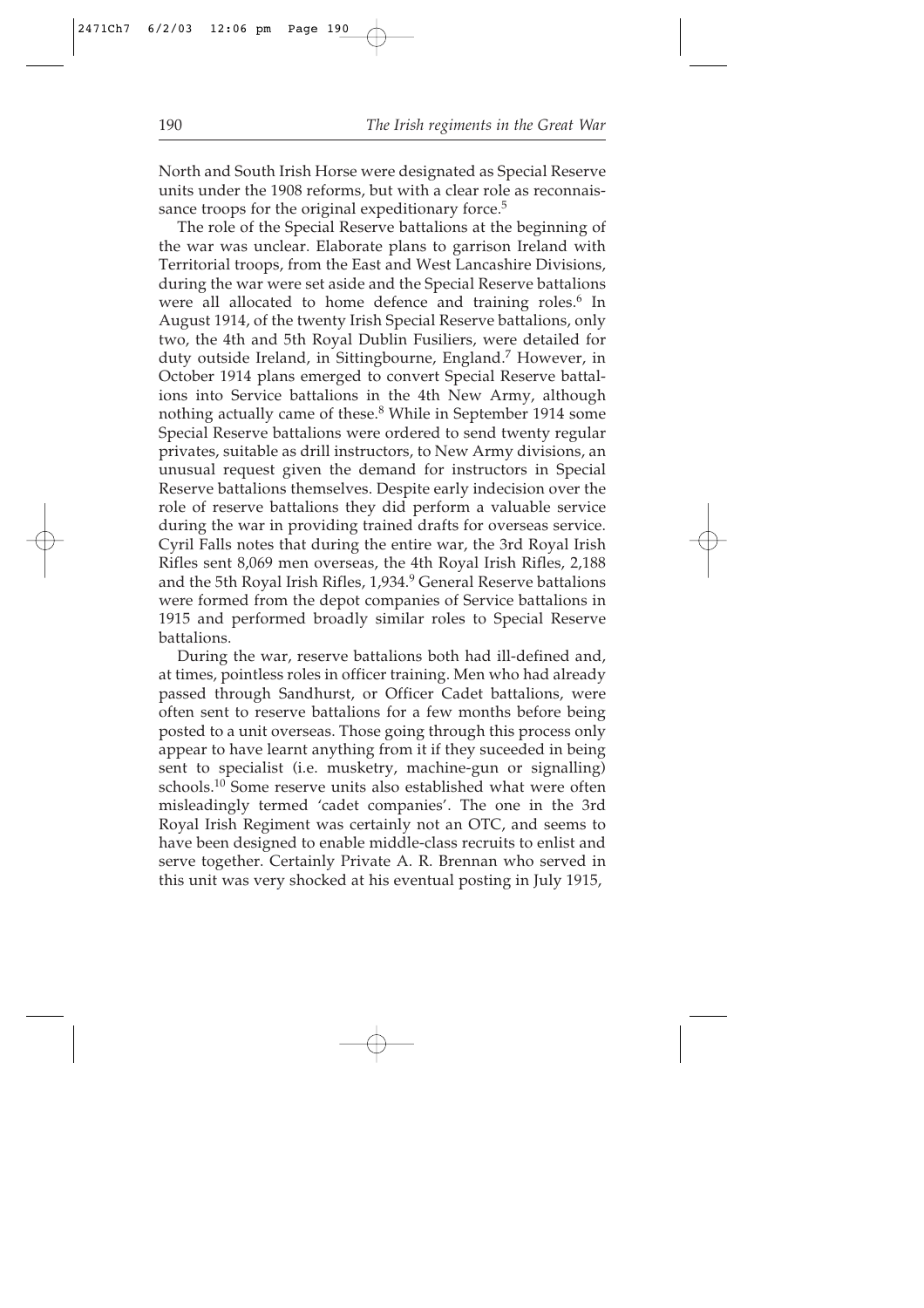In barracks in Dublin we had occupied quarters apart from the other companies [of the 3rd Royal Irish Regiment] and we had an idea that this practice would be followed even in France. On arrival at Acheux, however, our Company was broken up and we were drafted to different Companies. I suppose this was inevitable, but we were new to the Army then and some of us thought that it was a breech of faith.<sup>11</sup>

However, a similar 'Cadet Company' in the 17th Royal Irish Rifles does seem to have been established as an OTC type unit and at least four men were commissioned as a result of their service in it.<sup>12</sup>

Training for other ranks was also deficient in these units, but this was hardly surprising. The fluctuating size of these units made training very difficult. For example, the 3rd Connaught Rangers consisted of 32 officers and 1,194 other ranks in December 1914, but 67 officers and 2,798 other ranks in July 1915.<sup>13</sup> The problems resulting from this were acknowledged by Sergeant J. McIlwaine in February 1915, when, having been wounded with the 2nd Connaught Rangers in France, he was posted to the 3rd Connaught Rangers as a Company Sergeant Major: 'I could never make out the Company, it was so big and in such a condition of fluidity.'<sup>14</sup>

Incompetent, ill or elderly officers were hardly calculated to turn out first-class soldiers and a number of these seem to have ended up in reserve battalions. Posted to the 4th Royal Irish Rifles in January 1916, having been wounded at Gallipoli, the then Second Lieutenant David Campbell was far from impressed with at least one of his seniors,

I did not take very kindly to the life here. The Mess was ruled by the senior Subaltern who was also Mess President. He was a man well in his forties, and why he never got promotion was not revealed, nor why he was never sent to the front. He was a stickler for etiquette and discipline in the mess, a regular martinet and nothing pleased him more than to be given the opportunity [of] telling off some unfortunate who infringed a rule . . . I am afraid we led a frivolous sort of life. We had practically no duties or responsibilities.<sup>15</sup>

Similarly, Second Lieutenant A. M. Jameson, serving in the 5th Leinster Regiment noted in March 1916, 'There are rumours that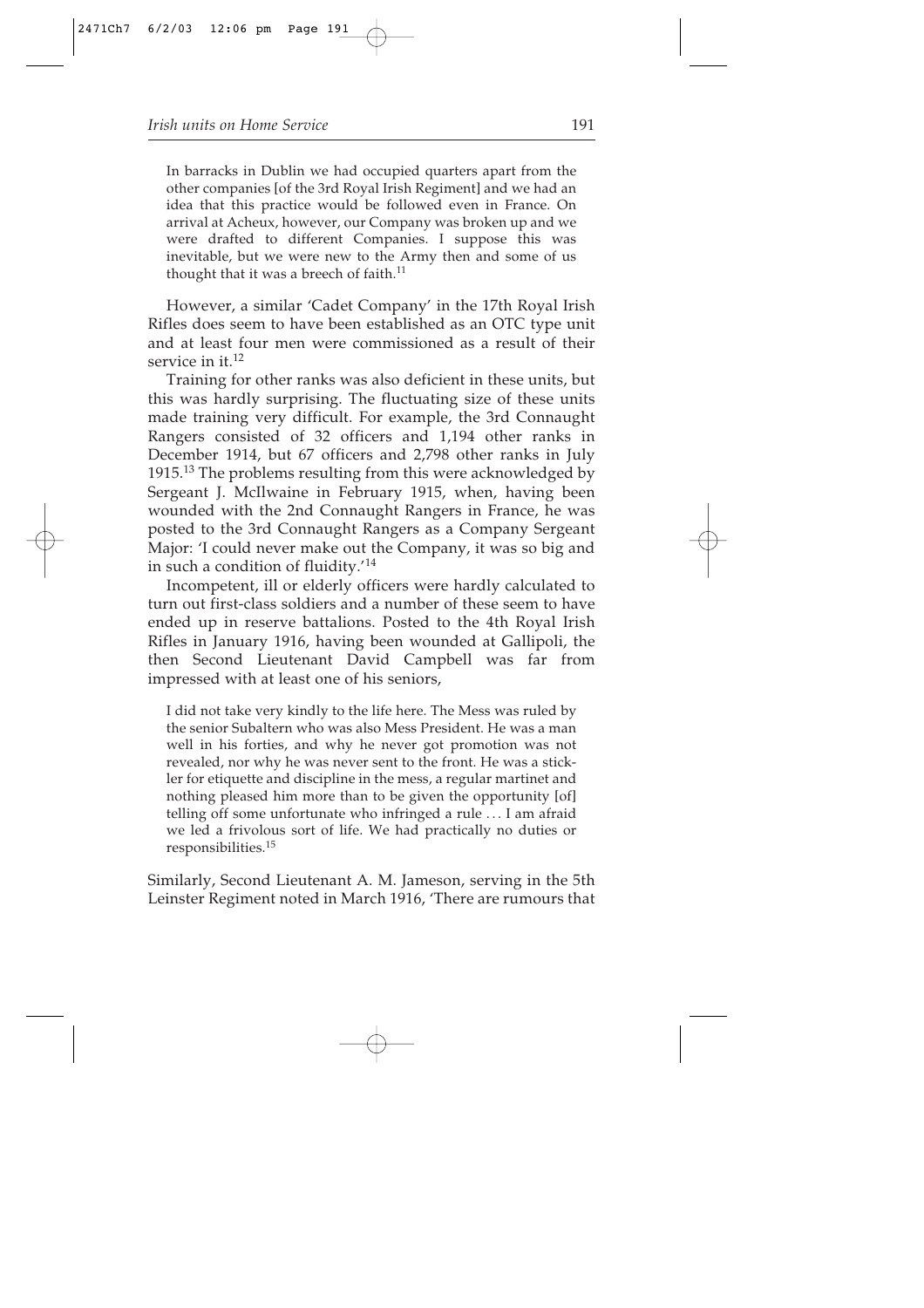the C.O. is going to resign – I wish he would he [is?] a sly underhand old Girl, knows nothing about anything, and altogether a bluggy [sic] old fool.'<sup>16</sup>

These were by no means isolated examples. When officers were found incompetent for active service, the easiest course of action was for their CO to have them reassigned to a reserve battalion, as this did not require either a court martial or the officer to be deprived of his commission. As noted in chapter 4 this happened in the case of a number of officers in the 36th (Ulster) Division. An excellent example of this is the case of Captain E. R. Kennedy, who Lieutenant Colonel R. T. Pelly of the 8th Royal Irish Rifles felt to be 'too nervous' for service in the trenches. Incredibly, the CO of the 17th Royal Irish Rifles, Lieutenant Colonel H. T. Lyle, who himself had been removed of the command of the 8th Royal Irish Rifles, actually requested Kennedy's services for his battalion, stating, 'I have known this officer since September, 1914. He is painstaking and conscientious in all his work, and he is the stamp of Officer required in a Reserve Battalion.'<sup>17</sup> A similar example is the case of Captain J. M. Henderson of the 8th Royal Irish Rifles. Henderson was found to be suffering from shell shock and in December 1915 was attached to the 17th Royal Irish Rifles. Writing about Henderson's duties, Brigadier General G. W. Hacket Pain, in temporary command of the 15th (Ulster) Reserve Infantry Brigade, stated, '[Captain Henderson] has been placed as second in command of a Company and is assisting in the interior economy of that Company. He attends no route marches nor does he perform any other arduous duties.'<sup>18</sup>

Not surprisingly, officers of this calibre often offered very poor quality training. In March 1917, Captain Staniforth commenting on his posting to the 4th Leinster Regiment<sup>19</sup> stated, 'They've given me B Company to play around with, but as far as I can see nobody ever dreams of doing any work or attending any parades whatever, leaving it all to the NCOs. One subaltern hasn't been on parade yet, and he arrived over six months ago ... or so he says.'<sup>20</sup> Major General Oliver Nugent was so dissatisfied at the drafts which the 36th (Ulster) Division was receiving in late 1917 that he asked one of his staff officers, while on leave, to inspect the Division's reserve formations. Nugent wrote to Brigadier General G. W. Hacket Pain,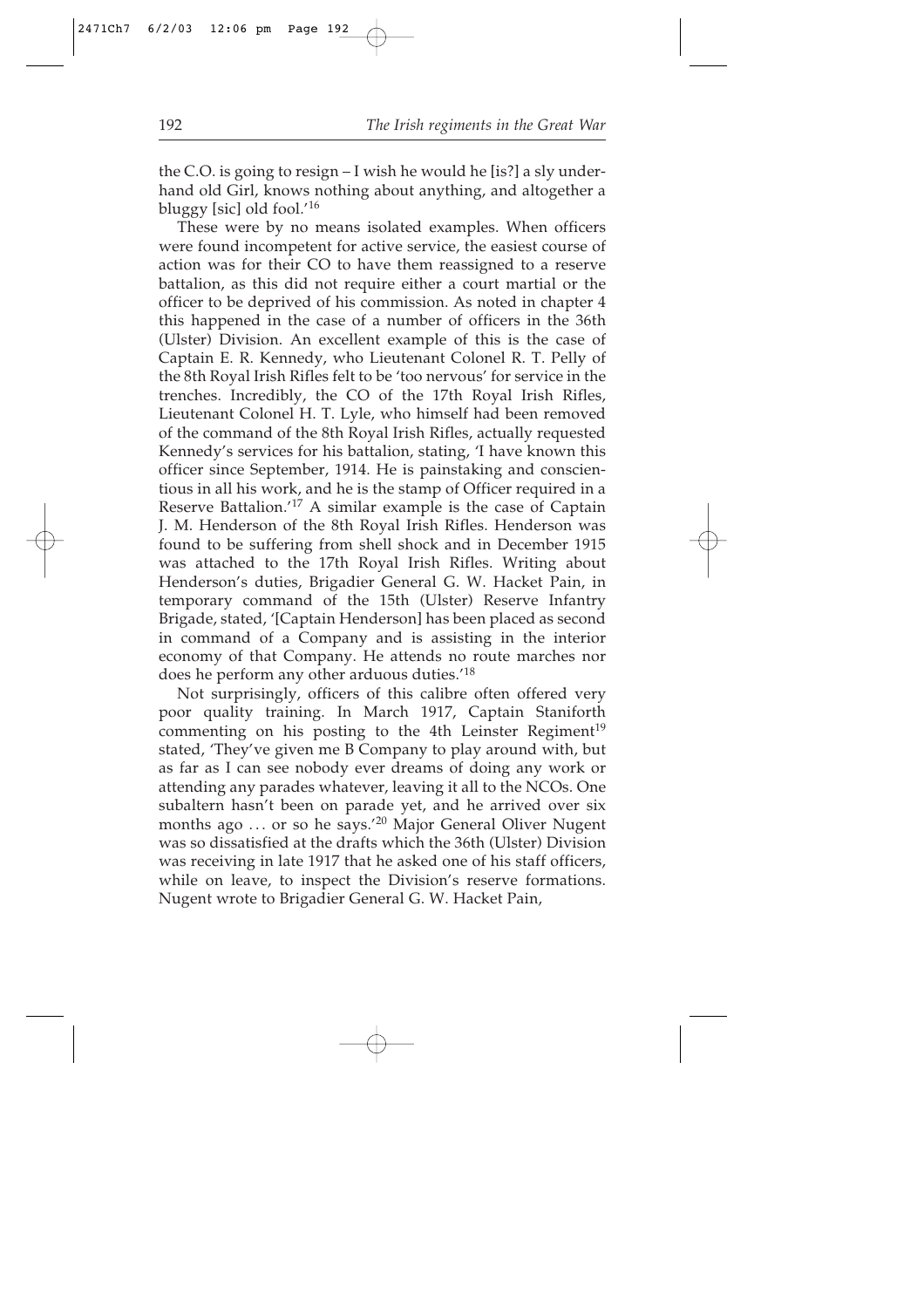The gist of Mudie's report was that young officers are not taught their duties as regards their personal responsibility towards their men ... I might mention that a number of wounded officers returned to the Division after a tour of duty with the Reserve Brigade to whom I have spoken, make the same comment, viz. that such experience as they have gained out here is not made use of for purposes of instruction at home.<sup>21</sup>

The strengths and weaknesses of the Irish reserve battalions were shown most starkly during the Easter Rising of 1916. All units, to their credit, rapidly mobilised and, indeed, it was the swift action of reserve units, such as the 3rd Royal Irish Rifles and 10th Royal Dublin Fusiliers which contained the rebellion in central Dublin and denied the rebels access to some key buildings, such as the Bank of Ireland, telephone exchange and electricity generating station.<sup>22</sup> These battalions also incurred relatively heavy losses. The 3rd Royal Irish Rifles, which could muster just 200 men at the start of the Rising, lost 1 officer and 6 other ranks killed and 4 officers and 29 other ranks wounded.<sup>23</sup> Outside Dublin, reserve battalions formed mobile columns which supported the RIC in arresting suspected rebels.<sup>24</sup>

The weaknesses of these reserve battalions were clearly demonstrated. Second Lieutenant A. M. Jameson, writing of his experiences in the 5th Leinster Regiment noted, 'You'll hardly believe it, but of myself + 10 men in A [company?], only three of us could shoot at all most of the others were newly joined recruits + had never fired a shot so all my time was taken up with potting.' More seriously, Jameson noted that the men in his piquet took an attack of 'funk' and, 'lossed [sic] off any amount of ammunition at nothing'.<sup>25</sup>

The most glaring weakness of any reserve battalion was shown in the 3rd Royal Irish Rifles. Captain Bowen-Colthurst's murder of four unarmed civilians, most notably the well-known Dublin pacificist, Francis Sheehy Skeffington, and his subsequent court martial and confinement to Broadmoor Criminal Lunatic Asylum was a *cause célèbre* at the time and has been recounted by a number of historians since.<sup>26</sup> Certainly, Bowen-Colthurst's actions were a serious breach of discipline, but what was even more concerning from a disciplinary point of view was that officers in the 3rd Royal Irish Rifles seemed incapable of restraining Bowen-Colthurst. The Royal Commission into the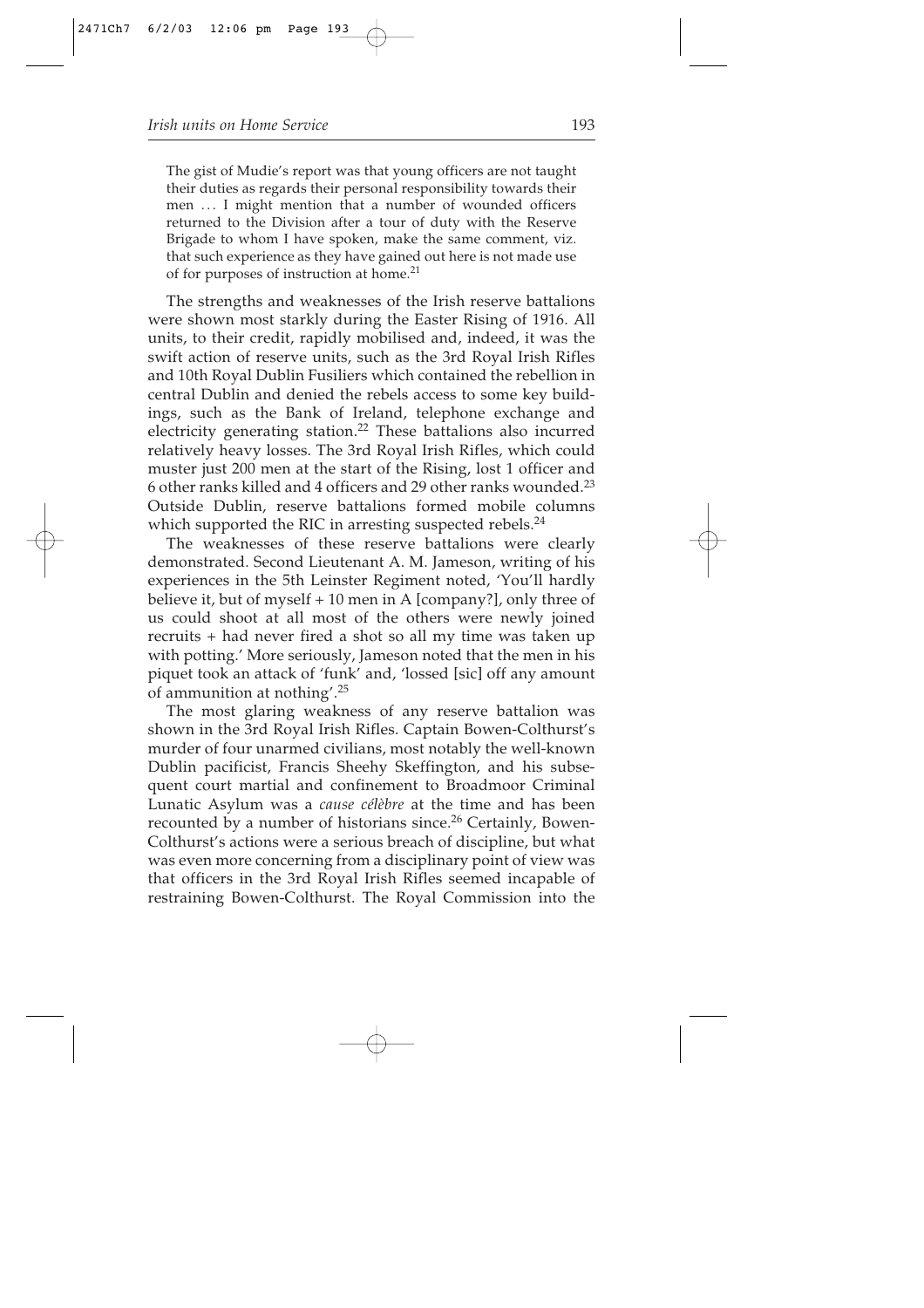murders, which has, incredibly, been overlooked by most historians of the Rising, came to a number of disturbing conclusions. Most of the officers in the Battalion were young second lieutenants or lieutenants and seemed to be overawed by Bowen-Colthurst, a regular captain who had seen active service. More worryingly, officers of the Battalion seemed unclear what powers a declaration of martial law gave them and condoned Bowen-Colthurst's actions in taking civilian 'hostages' with him on raids. Finally, in the absence of Colonel McCammond, who was seriously ill, command of the Battalion devolved upon Major Rossborough, who seemed unwilling to take action against Bowen-Colthurst as 'Captain Bowen-Colthurst was the senior captain in the barracks, and, although not the equal in rank, was of longer standing and of greater experience in the Army than Major Rosborough.'<sup>27</sup> Unfortunately, such illegal acts may not have been isolated, as General Maxwell noted,

possibly, some unfortunate incidents which we should regret now may have occurred ... It is even possible that under the horrors of this attack some of [the troops] 'saw red'; that is an unfortunate consequence of a rebellion of this kind. It was allowed to come into being among these people and could not be surpressed by velvet glove methods.<sup>28</sup>

There appear to have been no problems of disloyalty with Irish soldiers during the Rising. Indeed a number of soldiers on leave in Dublin at the time reported to the nearest reserve battalion. Thus Sergeant J. Barror of the 3rd Connaught Rangers attached himself to the 5th Royal Dublin Fusiliers and Sergeant C. Leeson, also of the 3rd Connaught Rangers attached himself to the 3rd Royal Irish Rifles.<sup>29</sup> Similarly, a number of soldiers from different regiments reported for duty at Portobello Barracks.<sup>30</sup> The courts martial records of four reserve battalions examined for this period, namely, the 3rd Royal Irish Regiment, 3rd Royal Irish Rifles, 18th Royal Irish Rifles and 4th Royal Dublin Fusiliers did not rise spectacularly following the Rising, as demonstrated in graph 7.1. The number of courts martial in the 4th Royal Dublin Fusiliers reached a peak of seventeen cases in January 1917 and declined fairly steadily from then until the end of the war, and a similar pattern occurred in the 3rd Royal Irish Regiment. The 3rd Royal Irish Rifles saw a very high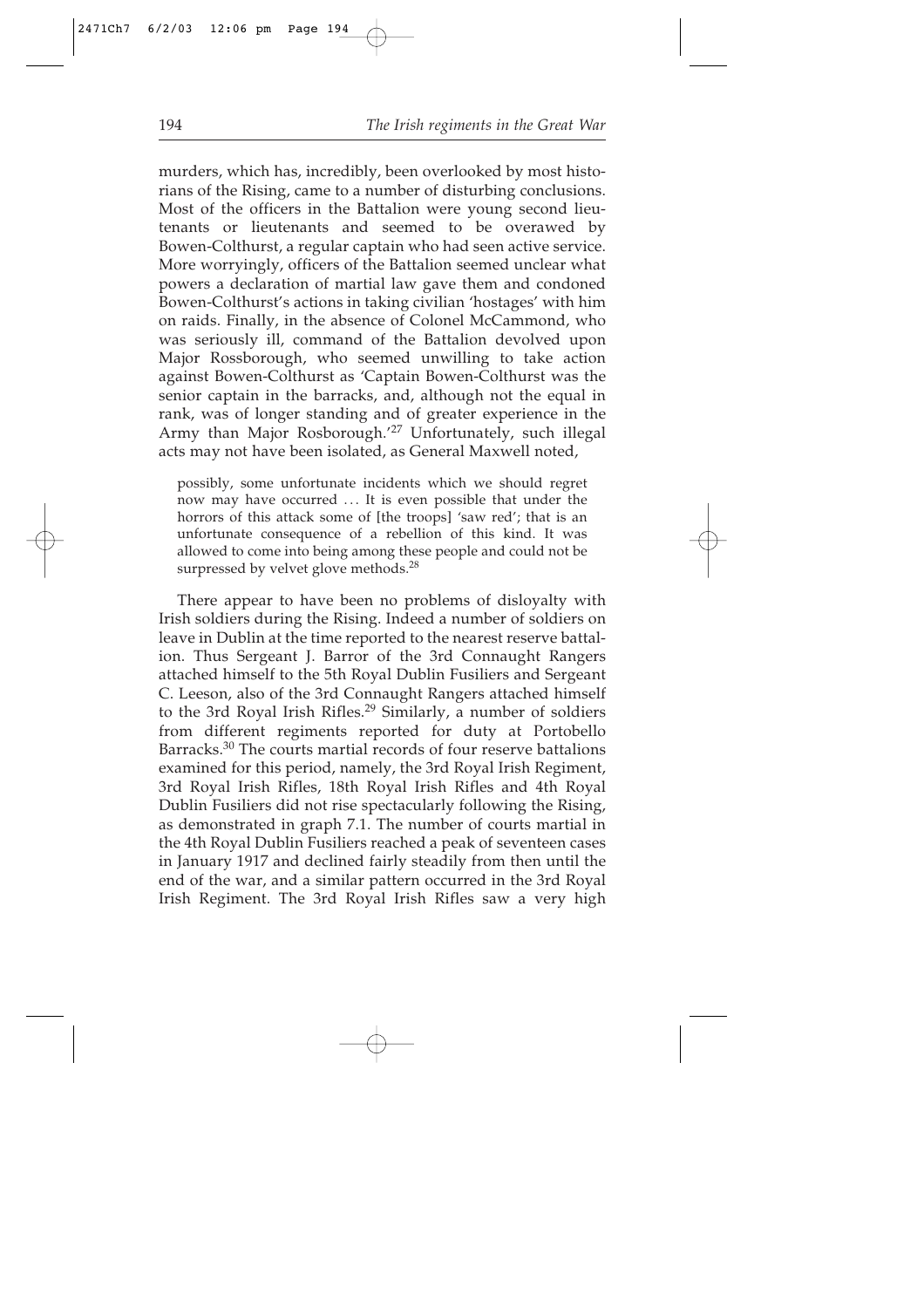

**Figure 7.1.** The courts martial records of selected Irish reserve battalions, 4 August 1914 to 11 November 1918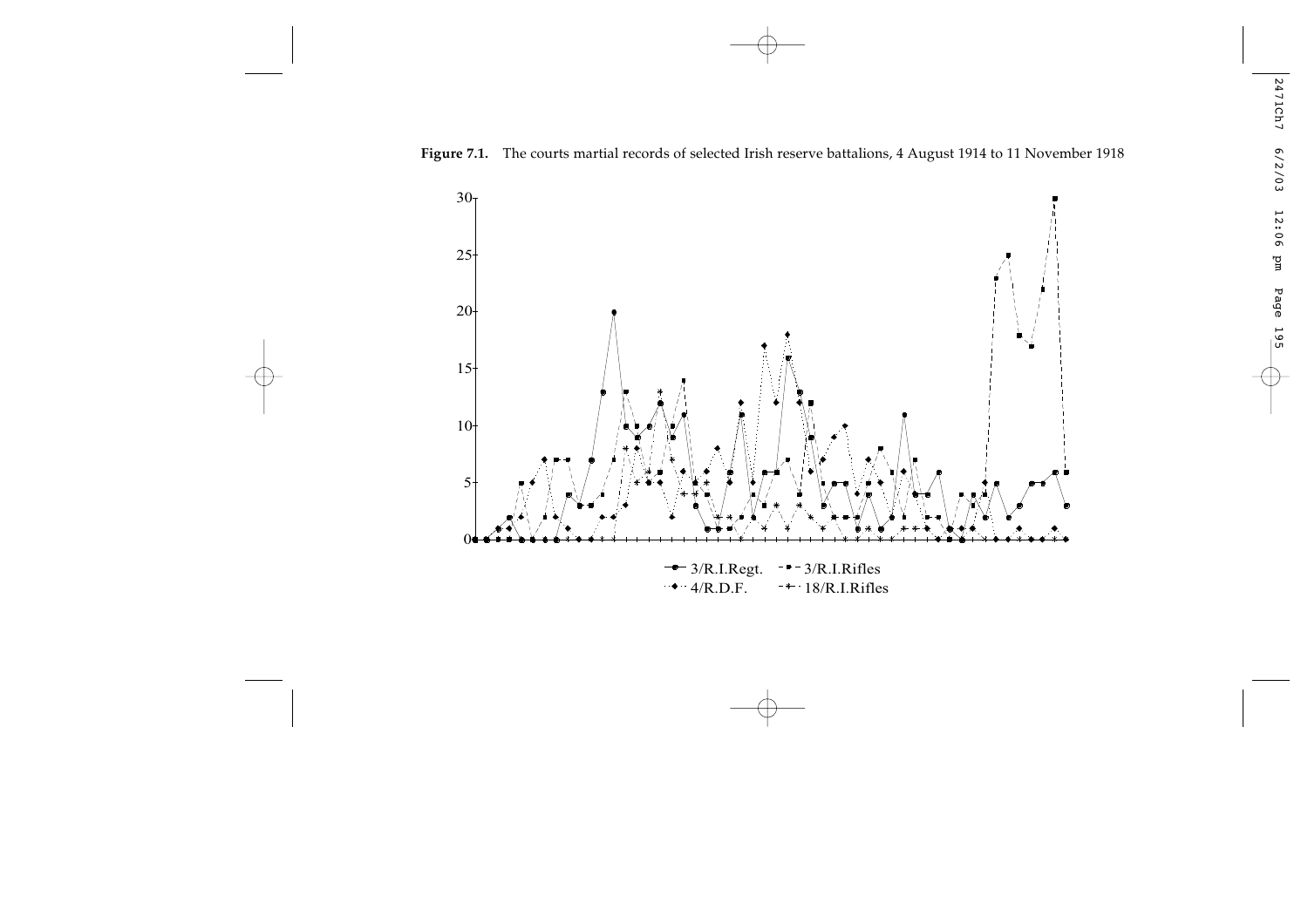number of courts martial post April 1918, reaching a peak of thirty cases in October 1918 alone. It would seem likely that this occurred simply due to the increased strength of the Battalion, following the disbandment of other reserve battalions of the Royal Irish Rifles in early 1918. It is also worth noting, that most cases concerned absence without leave or drunkenness, not cases with any political overtones.

Nevertheless, disciplinary concerns may have accounted for the removal of most of the Southern Irish regiments' Special and General Reserve battalions from Ireland in late 1917. In November 1917 the Special Reserve and General Reserve battalions of the Connaught Rangers, Leinster Regiment, Royal Munster Fusiliers and Royal Dublin Fusiliers were all moved to Great Britain. The Special Reserve battalions of the Royal Irish Regiment, Royal Inniskilling Fusiliers, Royal Irish Rifles and Royal Irish Fusiliers all left Ireland in April 1918.

The removal of all remaining Irish reserve battalions from Ireland in April 1918 is simply explained by the fact that it was not felt helpful to have Irish units enforcing conscription if it was introduced in Ireland.<sup>31</sup> However, the reasons for the move of twelve Irish reserve battalions in November 1917 are more complex. Certainly, at the time, a number of officers believed that disloyalty in Irish units was responsible for the transfer. J. H. M. Staniforth, then serving with the 4th Leinster Regiment, commented, 'All the Irish battalions have been moved out of Ireland and replaced by English troops to prevent Sinn Fein contagion.'<sup>32</sup> Meanwhile, Second Lieutenant P. J. Mansfield, whose unit, the 3rd Cameron Highlanders, had been sent to Ireland in November 1917, noted,

Without any previous warning, the whole of the troops in Ireland (i.e. Irish troops) were shifted over to Scotland in one night, and all Scottish troops sent over here, the reasons being (1) The increased activity of the Sinn Feiners (2) the proposal to bring conscription into Ireland, in which latter case, the Irish troops were considered by the higher authorities to be unreliable in the case of their being ordered to fire on their own countrymen – hence the importation of Scotchmen to do the dirty work.<sup>33</sup>

However, there appears to be little evidence to suggest that Irish reserve battalions were transferred to Britain due to actual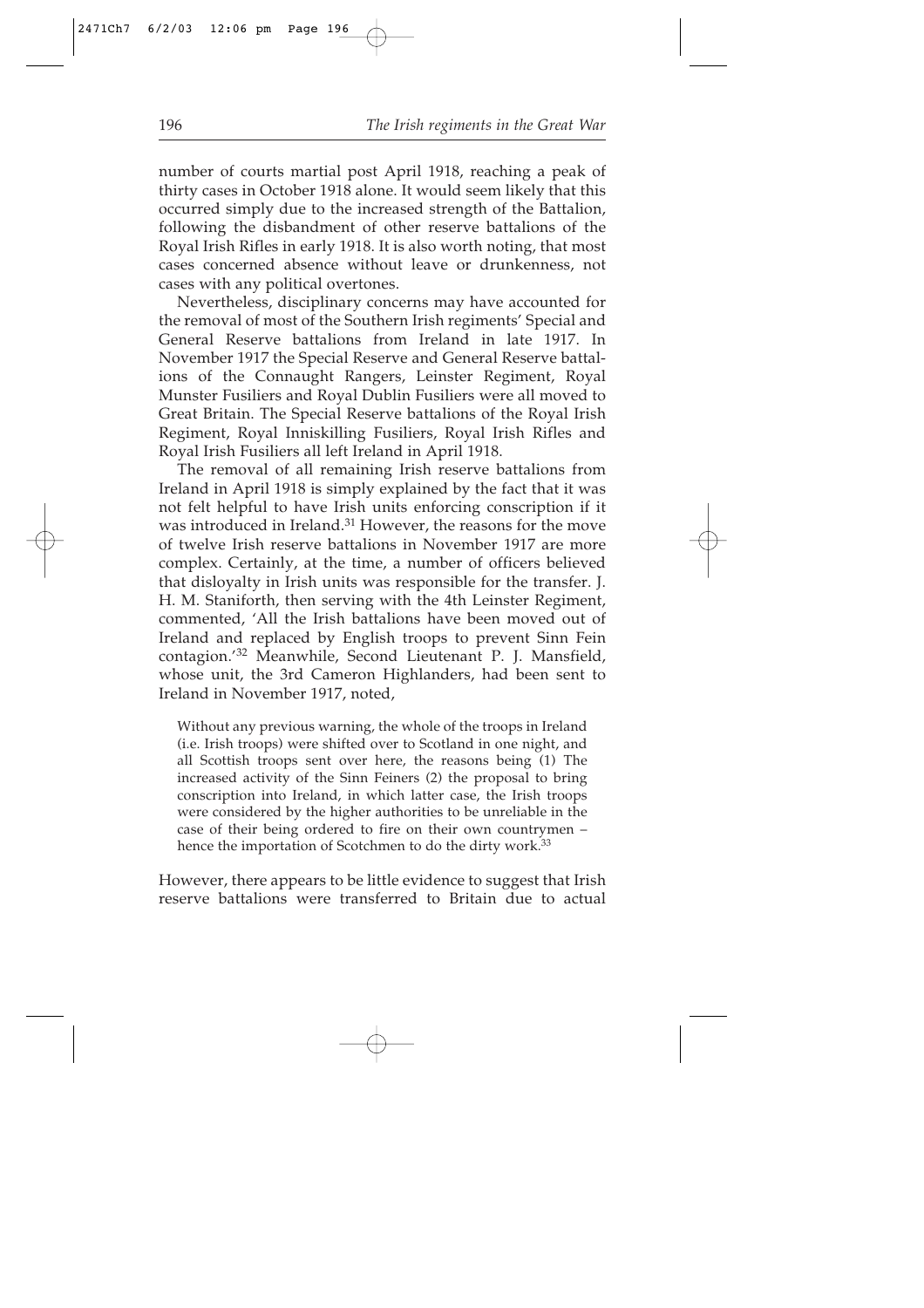subversion. Indeed, Sergeant J. McIlwaine, then serving with the 3rd Connaught Rangers was dismissive of the reasons for his battalion's move, believing that his superiors had 'Wind up about the Sinn Fein agitation'.<sup>34</sup> Such fears of Sinn Fein infiltration do seem rather baseless and since the outbreak of the war, Irish Republicans had simply opposed recruitment, seeing those who enlisted as at best misguided and at worst traitors. For example, James Connolly referred to Irish recruits as 'these poor misguided brothers of ours [who] have been tricked and deluded into giving battle for England'.<sup>35</sup> Roger Casement suggested that recruits were 'Not Irishmen but English soldiers'.<sup>36</sup> It therefore appears that Sinn Fein, or other advanced nationalist groups, had no concerted policy of attempting to infiltrate Irish units of the British army, seeing men in them as already lost to the Republican cause. In this respect Sinn Fein differed greatly from earlier Republican groups, notably the Fenian movement in the 1860s.<sup>37</sup> More recent fears of 1914 may also have been relived by the military authorities. Between March and July 1914 there was considerable concern that, in the event of Home Rule being implemented, large numbers of Special Reservists would defect to the UVF.<sup>38</sup>

One type of crime which appears to have been increasing in 1917 was the theft of Irish soldiers' rifles by Irish Volunteers.<sup>39</sup> In the 3rd Royal Inniskilling Fusiliers measures were taken to prevent this in November 1917, when a battalion order was introduced which meant that all rifles had to be returned to store rooms by 5 p.m. each day and that each store room would be guarded by one NCO and three privates.<sup>40</sup> The worst example of rifle stealing occurred in November 1917, in Longford, when 200 rifles were stolen from the 11th Royal Dublin Fusiliers.<sup>41</sup> How exactly this theft occurred is unclear. Captain Terence Poulter, a former officer in the Battalion, wrote sixty-seven years after the event that men of the Longford IRA had infiltrated the Battalion.<sup>42</sup> Nevertheless, it appears unlikely that infiltration was on anything but a very small scale, as in a report to the War Cabinet,

Lord French reported that, in regard to the unit most concerned with the recent loss of rifles [11th Royal Dublin Fusiliers] this unit had paraded for embarkation with only two absentees, which pointed to the fact that the loyalty and discipline of the unit were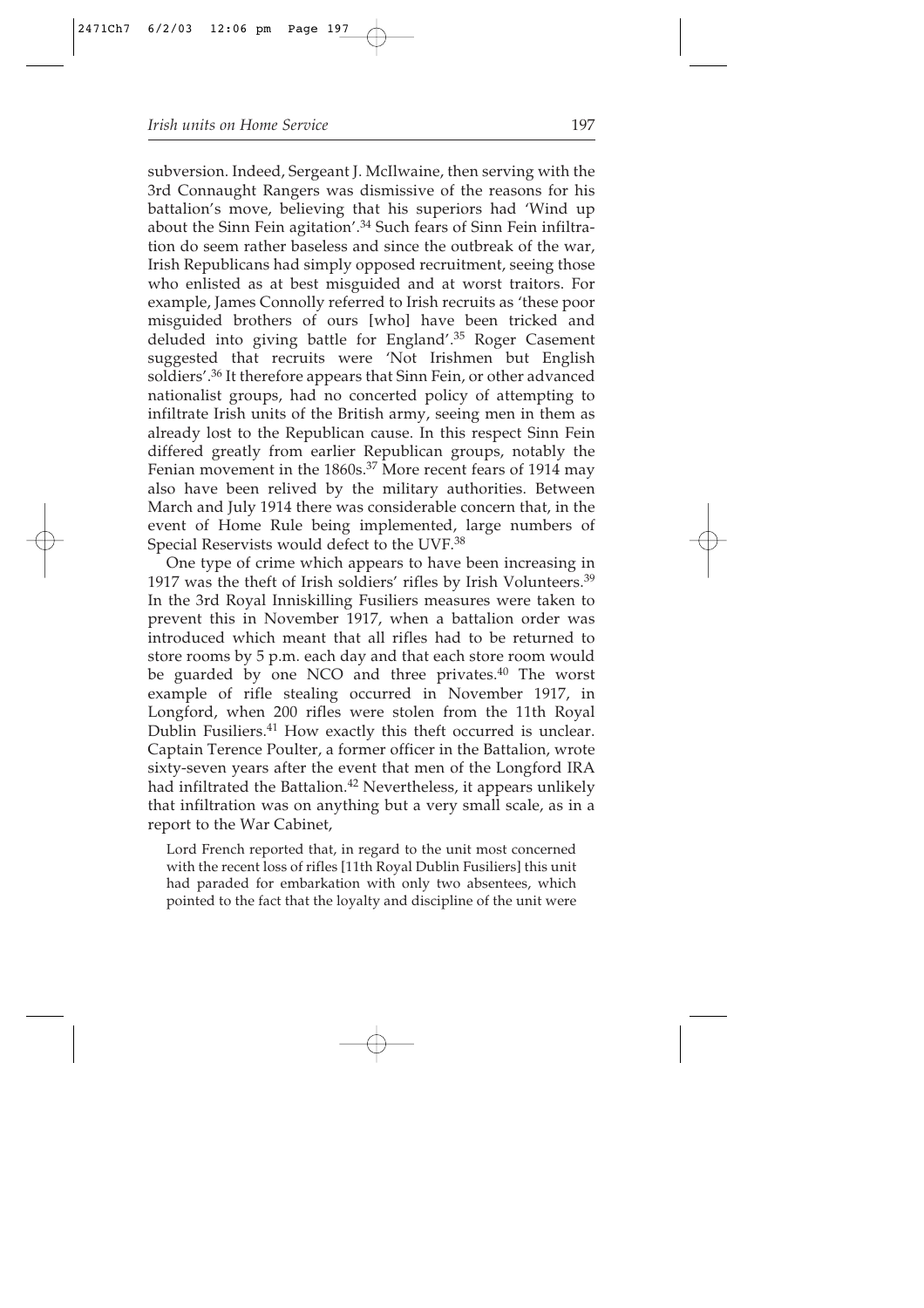not seriously affected, and the loss of arms could not be attributed to treacherous or seditious action.<sup>43</sup>

Violence against Irish soldiers also appears to have been on the increase in 1917. J. H. M. Staniforth, writing of the situation in Limerick, noted, 'This town in particular is a nest of Sinn Feinery, and our men won't go through the riverside streets after dark unless there are two or three of them together.'<sup>44</sup> The situation in Dublin was little better; Lieutenant General Sir Bryan Mahon, the GOC in Ireland noted in June 1917, 'In addition to many other unsatisfactory indications, several cases have recently been reported to me of abuse and hostile demonstrations being levelled against the Troops in Dublin when proceeding on their normal duties through the streets.'<sup>45</sup> It appears that soldiers in Cork were also being attacked on a frequent basis.<sup>46</sup>

The poor quality of training in Irish reserve battalions may have partially accounted for the move to England. While most barracks in Ireland were small and widely dispersed, when the Irish reserve battalions were moved to England they were concentrated at Oswestry, a large camp with good facilities, where more uniform training could be carried out. More importantly, the point must be made that the downturn in Irish recruiting removed one of the *raisons d'être* for Irish reserve battalions staying in Ireland. Rifleman Hutchinson, serving in the 18th Royal Irish Rifles in 1917 and 1918, noted that many of his comrades were English or Scottish conscripts.<sup>47</sup> When a number of Irish reserve units were disbanded in England, this appears to have simply been in response to recruiting difficulties. Cyril Falls noted that the 17th, 18th and 19th Royal Irish Rifles were disbanded and their personnel sent to the 3rd Royal Irish Rifles in April 1918 as 'There were no longer anything like the number of Irish recruits to fill the ranks of so many battalions.'<sup>48</sup>

Therefore, as with Irish battalions on overseas service, there is little to suggest that reserve battalions exhibited Sinn Fein sympathies. The courts martial record of reserve units was broadly in line with that of other Irish units. The disciplinary problems in reserve units had more to do with incompetent officers and the high turnover of personnel than the work of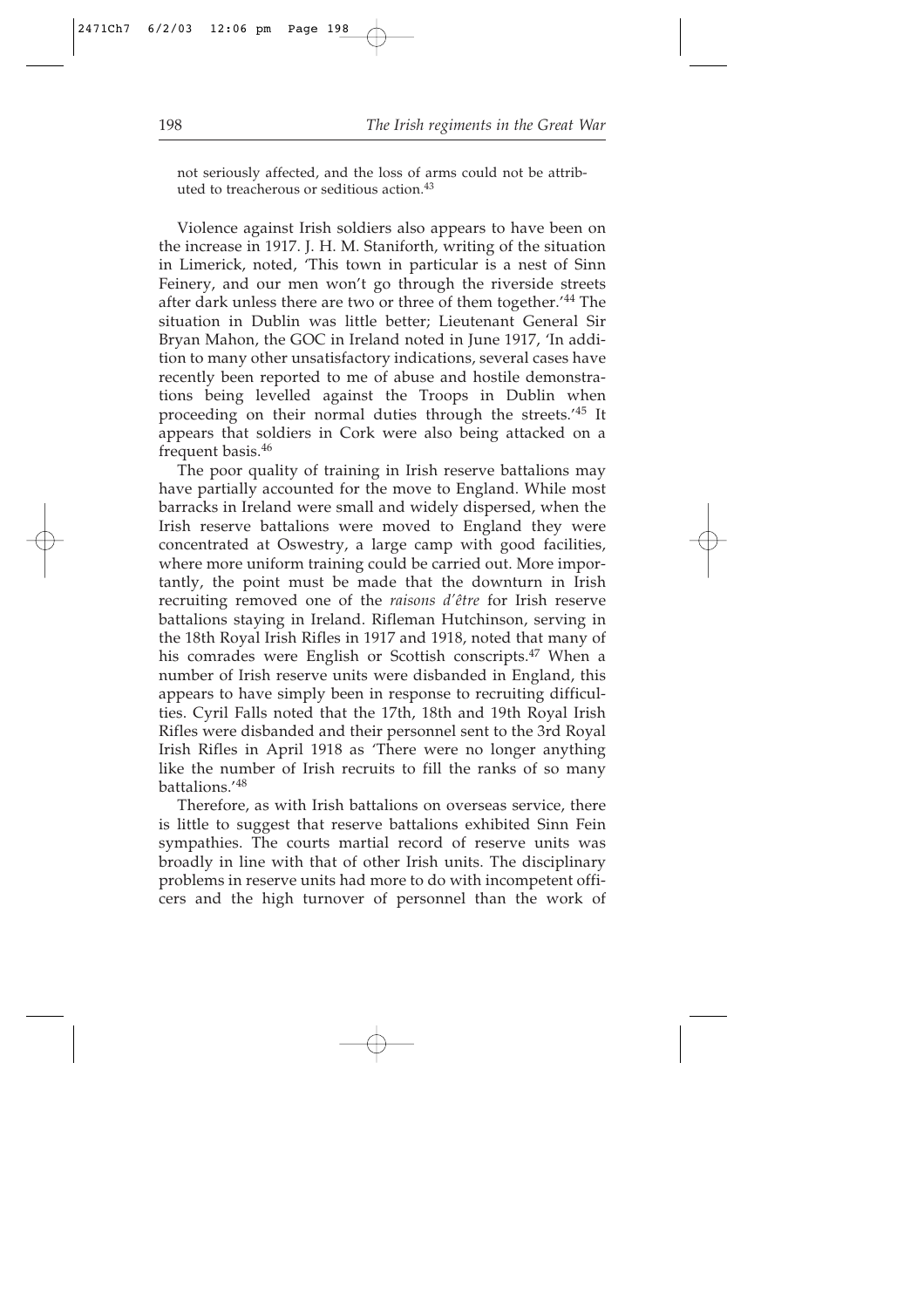Republican agitators, and the move of these units to Great Britain in late 1917 and early 1918 was based more on recruiting problems and training needs, than fears of Sinn Fein infiltration.

## **Notes**

- **1** I. F. W. Beckett, 'The Real Unknown Army: British Conscripts, 1916–19', in J. J. Becker and S. Audoin-Rouzeau (eds.), *Les Sociétiés Européennes et la Guerre de 1914–18* (Université de Paris X-Nanterre, Paris, 1990); G. Dallas and D. Gill, *The Unknown Army: Mutinies in the British Army in World War I* (Verso, London, 1985); and T. Denman, *Ireland's Unknown Soldiers: The 16th (Irish) Division in the Great War, 1914–18* (Irish Academic Press, Dublin, 1992).
- **2** See, for examples, LC, Second Lieutenant T. H Witherow, 'Personal Reflections of the Great War', p. 1; and IWM, 83/3/1, Captain C. C. Miller, 'A Letter from India to my daughters in England', p. 17.
- **3** R. Williams, *Defending the Empire: The Conservative Party and British Defence Policy 1899–1915* (Yale University Press, London, 1991), pp. 112–14.
- **4** J. K. Dunlop, *The Development of the British Army 1899–1914: From the Eve of the South African War to the Eve of the Great War, with Special Reference to the Territorial Force* (Methuen, London, 1938), p. 274.
- **5** E. M. Dorman, 'The North Irish Horse', *Army Review*, III, 1913.
- **6** PRO, WO32/7110, 'Mobilization of the Territorial Division allotted to Ireland'.
- **7** PRO, WO162/3, 'Allocation of Extra and Special Reserve Battalions to Defended Ports, etc., December 1914'.
- **8** PRO, WO162/3, 'New Armies Organisation, 1914 + 1915', letter War Office to GOC in Commands, 25 October 1914.
- **9** C. Falls, *The History of the First Seven Battalions, Royal Irish Rifles (Now the Royal Ulster Rifles) in the Great War* (Gale and Polden, Aldershot, 1925), p. 186.
- **10** IWMSA, 11214/1, interview with Colonel F. W. S. Jourdain.
- **11** IWM, P.262, diary of Private A. R. Brennan, entry for 1 August 1915.
- **12** LC, Second Lieutenant T. H. Witherow, 'Personal Reflections of the Great War', p. 1; PRO, WO339/44458, personal file of Second Lieutenant J. S. McMaster; PRO, WO339/45658, personal file of Second Lieutenant Samuel Mercer; PRO, WO339/57731, personal file of Captain H. G. Morrow; and PRO, WO339/67962, personal file of Second Lieutenant T. A. Valentine. I would like to thank Mr James Taylor for bringing these files to my attention.
- **13** PRO, WO79/40, 'Records of 3rd Connaught Rangers', entries for 31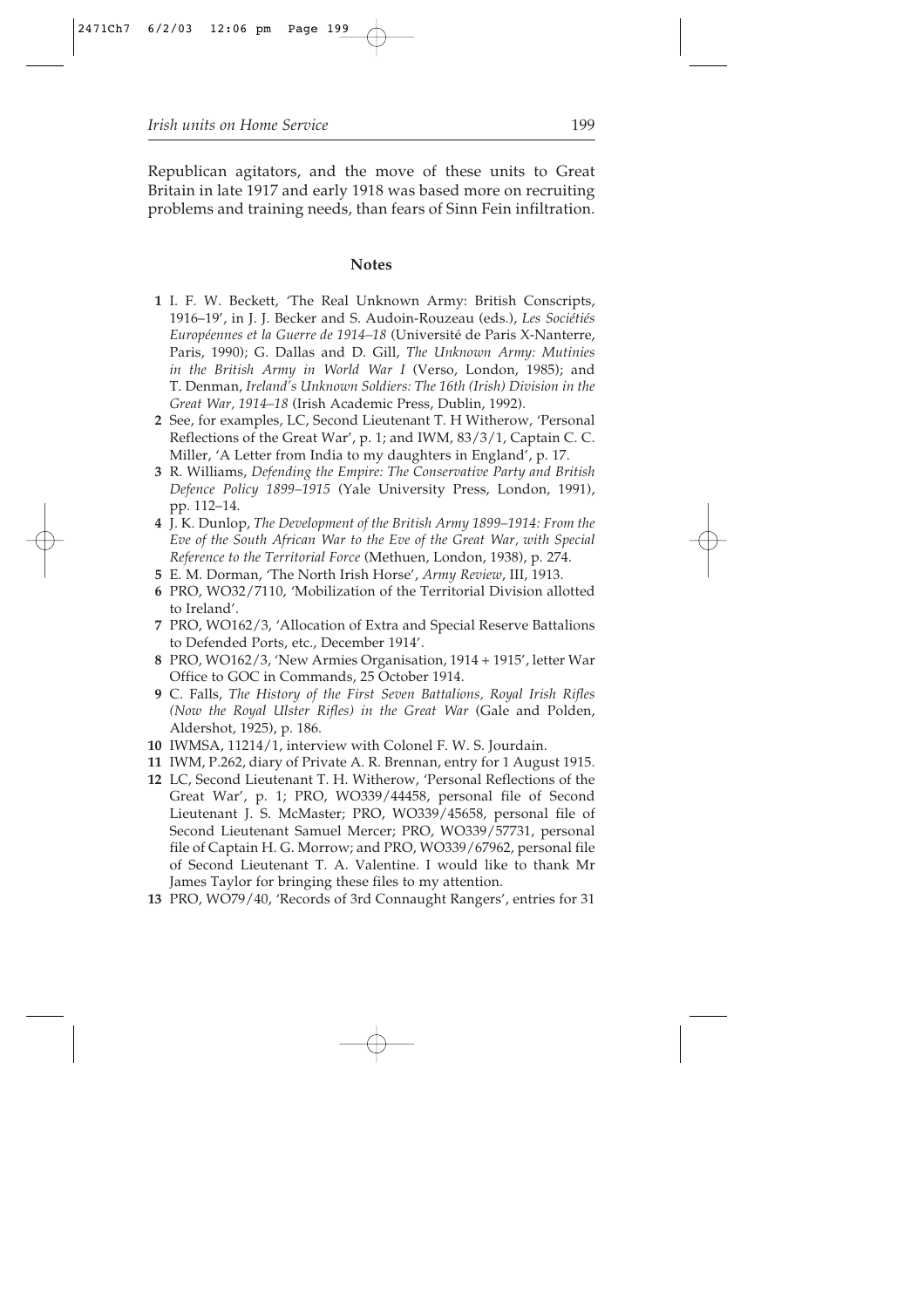December 1914 and 31 July 1915.

- **14** IWM, 96/29/1, diary of J. McIlwaine, 20 February 1915.
- **15** LC, diaries of Captain David Campbell, p. 29.
- **16** IWM, 98/13/1, papers of Second Lieutenant A. M. Jameson, letter, Jameson to his mother, 18[?] March 1916.
- **17** PRO, WO339/14322, personal file of Captain E. R. Kennedy, letters, Lieutenant Colonel R. T. Pelly to Staff Captain, 107th Brigade, 15 January 1916 and Lieutenant Colonel H. T. Lyle to Brigade Major, 15th (Ulster) Reserve Infantry Brigade, 10 July 1916.
- **18** PRO, WO339/14318, personal file of Captain J. M. Henderson, letter Brigadier General G. Hacket Pain to Secretary, War Office, 17 February 1916.
- **19** Staniforth had been invalided to Britain from the 7th Leinster Regiment, as he required extensive dental treatment, PRO, WO339/23115, personal file on Lieutenant [sic.] J. H. M. Staniforth.
- **20** IWM, 67/41/1, letter, Staniforth to his parents, 4 March 1917, cited, J. H. M. Staniforth, 'Kitchener's Soldier', p. 192.
- **21** PRONI, MIC/571/10, Farren Connel papers, undated letter (November 1917?) Nugent to Hacket Pain.
- **22** A brief account of the actions of the 3rd Royal Irish Rifles during the rebellion is given in *Standing Orders of the 3rd Battalion, Royal Irish Rifles* (Thomas Brough and Cox, Belfast, 1917), p. 13.
- **23** *Ibid.*, p. 14.
- **24** PRO, WO79/40, 'Records of 3rd Connaught Rangers', entries for 26 April 1916 to 26 May 1916.
- **25** IWM, 98/13/1, letter, Jameson to Fairdee, 2 May 1916.
- **26** F. Vane, *Agin the Governments* (Samson Low and Marston, London, 1928), pp. 262–8; M. T. Foy and B. Barton, *The Easter Rising* (Sutton Publishing, Stroud, 1999), pp. 190–2; and M. Caulfield, *The Easter Rebellion* (Gill and Macmillan, Dublin, 1995), pp. 161–2.
- **27** *The Report of the Royal Commission on the Arrest and Subsequent Treatment of Mr. Francis Sheehy Skeffington, Mr. Thomas Dickson and Mr. Patrick James McIntyre*, HMSO, London, 1916, Cmd.8376, especially pp. 11–12.
- **28** Cited in Barton and Foy, *Easter Rising*, p. 121.
- **29** PRO, WO79/40, 'Records of 3rd Connaught Rangers', entries for 26 April 1916 to 26 May 1916.
- **30** *The Report of the Royal Commission on the Arrest and Subsequent Treatment of Mr. Francis Sheehy Skeffington, Mr. Thomas Dickson and Mr. Patrick James McIntyre*, p. 11.
- **31** D. Fitzpatrick, *Politics and Irish Life, 1913–1921: Provincial Experience of War and Revolution* (Gill and Macmillan, Dublin, 1977), p. 26.
- **32** IWM, 67/41/3, letter, Staniforth to his parents, 7 December 1917.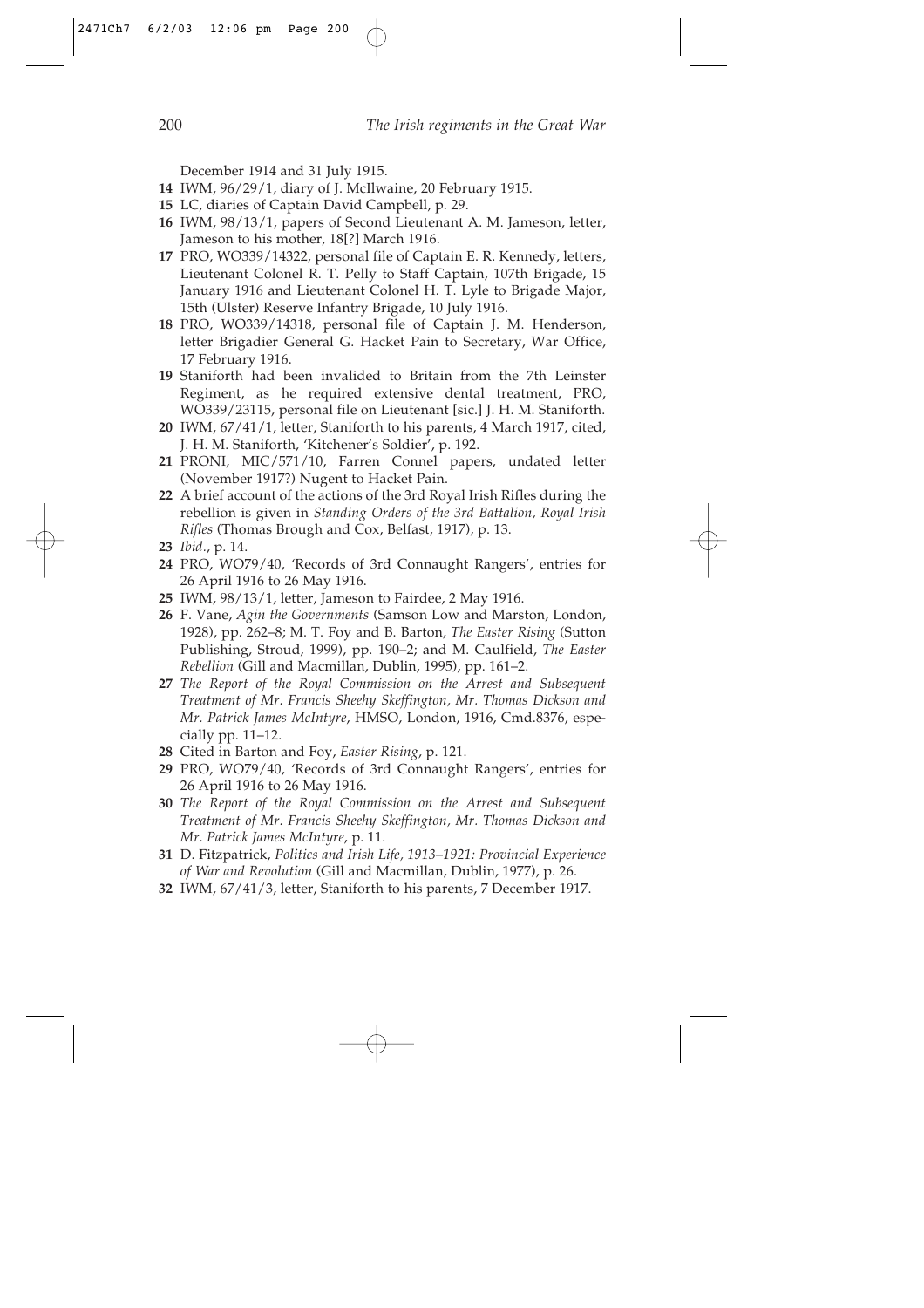- **33** PRO, WO83/30, Judge Advocate General's papers, letter, Second Lieutenant P. J. Mansfield to Dr B. O. A. Mansfield, 21 November 1917, p. 793.
- **34** IWM, 96/29/1, diary of J. McIlwaine, entry for 3 November 1917.
- **35** J. Connolly, 'The Slums and The Trenches', in J. Connolly, *Collected Works* (New Books Publications, Dublin, 1988), vol. II, p. 147.
- **36** T. P. Dooley, *Irishmen or English Soldiers? The Times and World of a Southern Catholic Irish Man (1876–1916) Enlisting in the British Army during the First World War* (Liverpool University Press, Liverpool, 1995), p. 1.
- **37** A. J. Semple, 'The Fenian Infiltration of the British Army', *Journal of the Society of Army Historical Research*, 52, 1974, p. 160.
- **38** PRO, WO141/4, 'Memo. on the situation in Ireland on the 31st March 1914 prepared in the Intelligence Section of the General Staff at Head Quarters, Irish Command', pp. 13–14 and PRO, WO141/26, extract from Inspector General's summary of Police Reports to 24 July 1913.
- **39** National Archives, Dublin, Chief Secretary's Office Registered Papers, 1917, entries 19147 and 25012.
- **40** Royal Inniskilling Fusiliers Museum, 'Battalion Orders for 3rd Royal Inniskilling Fusiliers', entry for 26 October 1917.
- **41** P. Callan, 'Voluntary Recruiting for the British Army in Ireland during the First World War' (PhD thesis, University College Dublin, 1984), p. 267.
- **42** *Irish Times*, 24 April 1984, cited, *ibid.*, p. 267.
- **43** PRO, WO32/9507, extract from War Cabinet 267, 9 November 1917, included in 'Measures to be taken with regard to unauthorized drilling of parties in Ireland'.
- **44** IWM, 67/41/1, letter, Staniforth to his parents, 14 March 1917, cited J. H. M. Staniforth, 'Kitchener's Soldier', p. 195.
- **45** PRO, WO32/9513, 'Report by Commander in Chief on the Situation in Ireland, 1917'.
- **46** National Archives, Dublin, Chief Secretary's Office Registered Papers, 1917, 28936. While this file entry is included in the catalogue of the Chief Secretary's Office it is not available, apparently having been destroyed at some stage in 1921–22.
- **47** PRONI, D.3804, J. Hutchinson, 'The Early Reminiscences of a Royal Irish Rifleman, 1917–19', pp. 19 and 24.
- **48** Falls, *The History of the First Seven Battalions, The Royal Irish Rifles,* p. 162.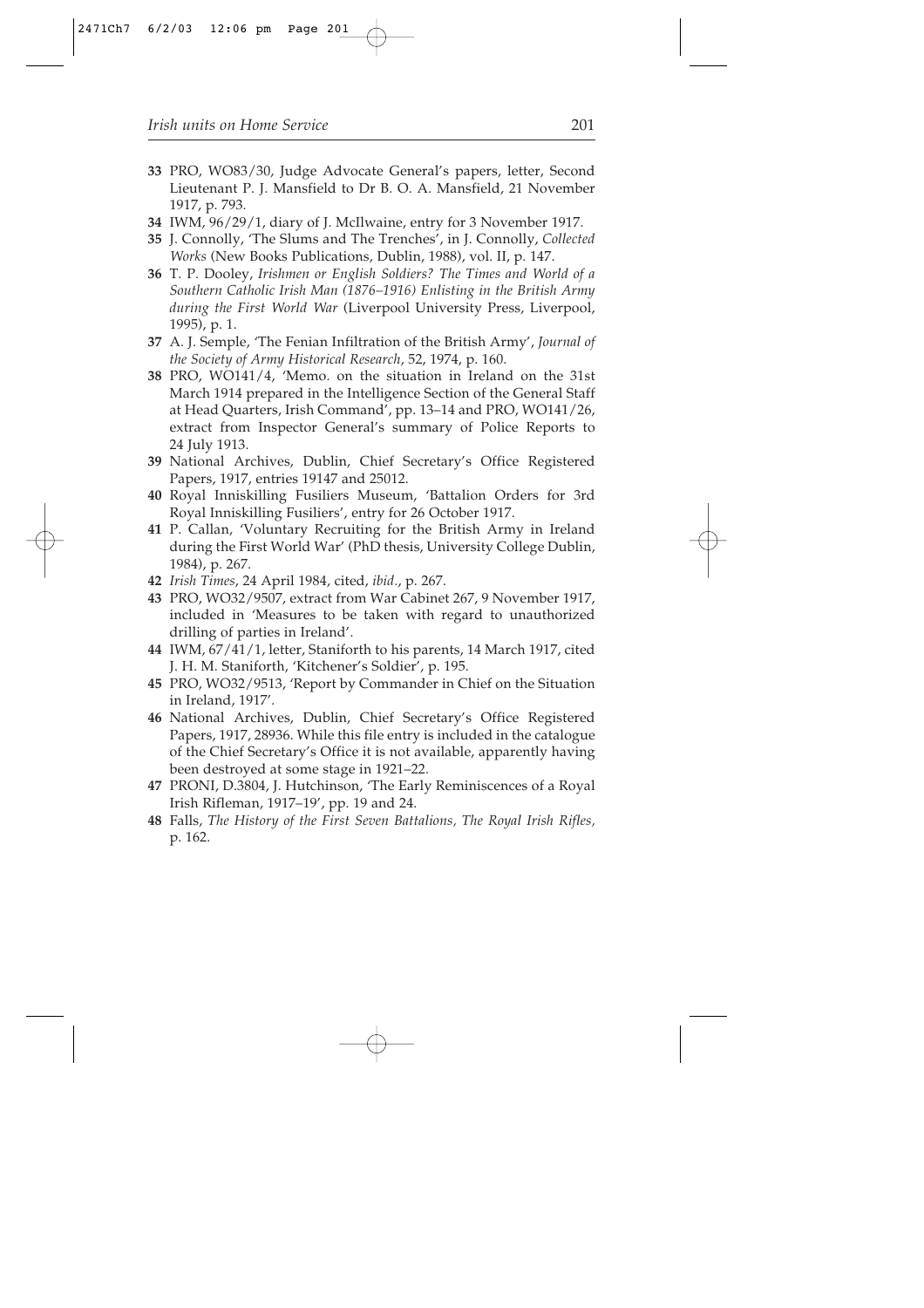## Conclusion

This study of discipline and morale in the Irish regiments between 1914 and 1918 has shown that during the Great War, Irish soldiers committed a large number of disciplinary offences. This, in turn, questions the conclusions of some previous works on this subject.<sup>1</sup> In general terms, it appears that the number of men tried by courts martial was generally higher in Irish than in English, Scots or Welsh units. It appears that Irish soldiers were more likely to be involved in crimes involving drunkenness or serious indiscipline (which, of course, could be closely interrelated) and the number of mutinies committed in Irish units during the Great War appears to be out of proportion to the number of Irish units in the British army.

While the numbers of soldiers tried by courts martial in Irish units was generally higher than that in other British units, this does not necessarily mean that discipline was generally worse in Irish units. British army officers did see the Irish soldier as being distinct from his English counterpart and it does seem likely that Irish soldiers were tried by courts martial for offences where an English soldier would simply have appeared before his CO. On more specific issues attention must be given to the operation of British military law during the Great War, the differences between discipline in regular and New Army units, the political and manning pressures on Irish regiments, the differences between Irish units serving on the Western Front and in other theatres of war and, finally, the attempts made to maintain morale in Irish units during the Great War.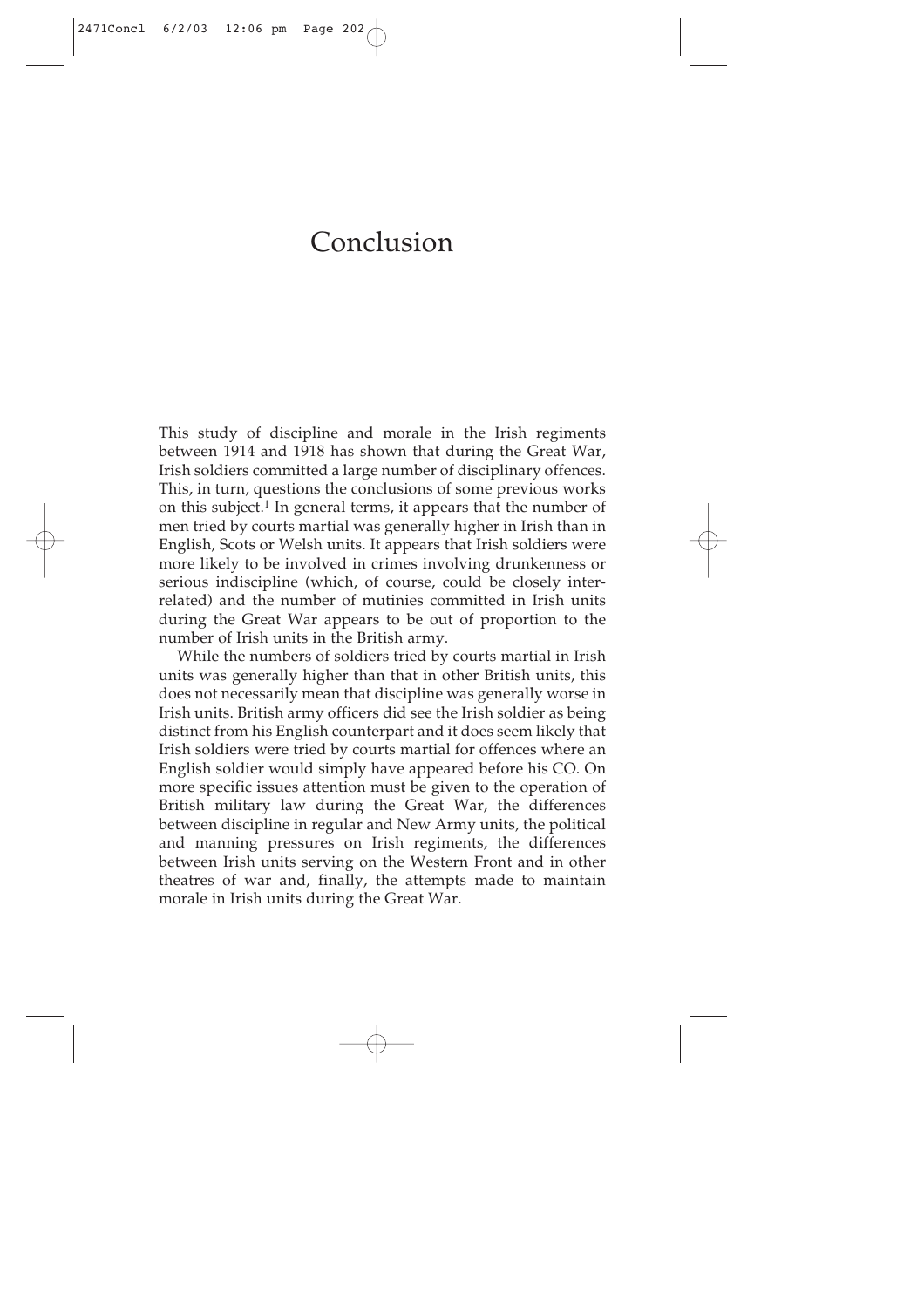The operation of military law in the British army during the Great War was rather more just than some historians have allowed. This study has shown that most British soldiers appearing before courts martial during 1914 to 1918 were sentenced to nothing more severe than short terms of field punishment and executions were an unusual but at times necessary aspect of life in the Irish regiments during the Great War. On the rare occasions when executions were carried out 'for the sake of example', there is some evidence to suggest that this had the intended impact; for example, in the 107th Brigade of the 36th (Ulster) Division in early 1916.

During the entire war there was generally a clear distinction between regular and New Army battalions in disciplinary terms. Regular battalions largely had higher numbers of men tried by court martial than their New Army counterparts. Of course, there are exceptions to this rule, for example the 6th Connaught Rangers had a courts martial pattern which was similar to regular, rather than New Army, trends. In the early years of the war, this does seem to be easily explained. Many regular soldiers had committed offences in peacetime and thus were tried by courts martial when they re-offended on active service. By contrast, men serving in New Army units normally began the war with unblemished records and were initially punished by their CO rather than being referred to a court martial.

As the war went on, it is more difficult to account for this differentiation between regular and New Army battalions, especially as post 1916 both were receiving replacements from exactly the same sources. However, the initial attitude of New Army battalion COs may account for this difference. Many COs, especially in the 36th (Ulster) Division, recognised that they were dealing with 'temporary soldiers' and made allowances for this. For example, in the 14th Royal Irish Rifles, Lieutenant Colonel Chichester always referred to his men as 'Young Citizens' and the original Adjutant refused to have men tried by courts martial for desertion.<sup>2</sup> However, this recognition of 'citizen soldiers' was by no means universal. The high courts martial record in the 6th Connaught Rangers is directly attributable to the fact that this battalion's first CO, Lieutenant Colonel John Lenox-Conyngham, ran it like a regular battalion.<sup>3</sup>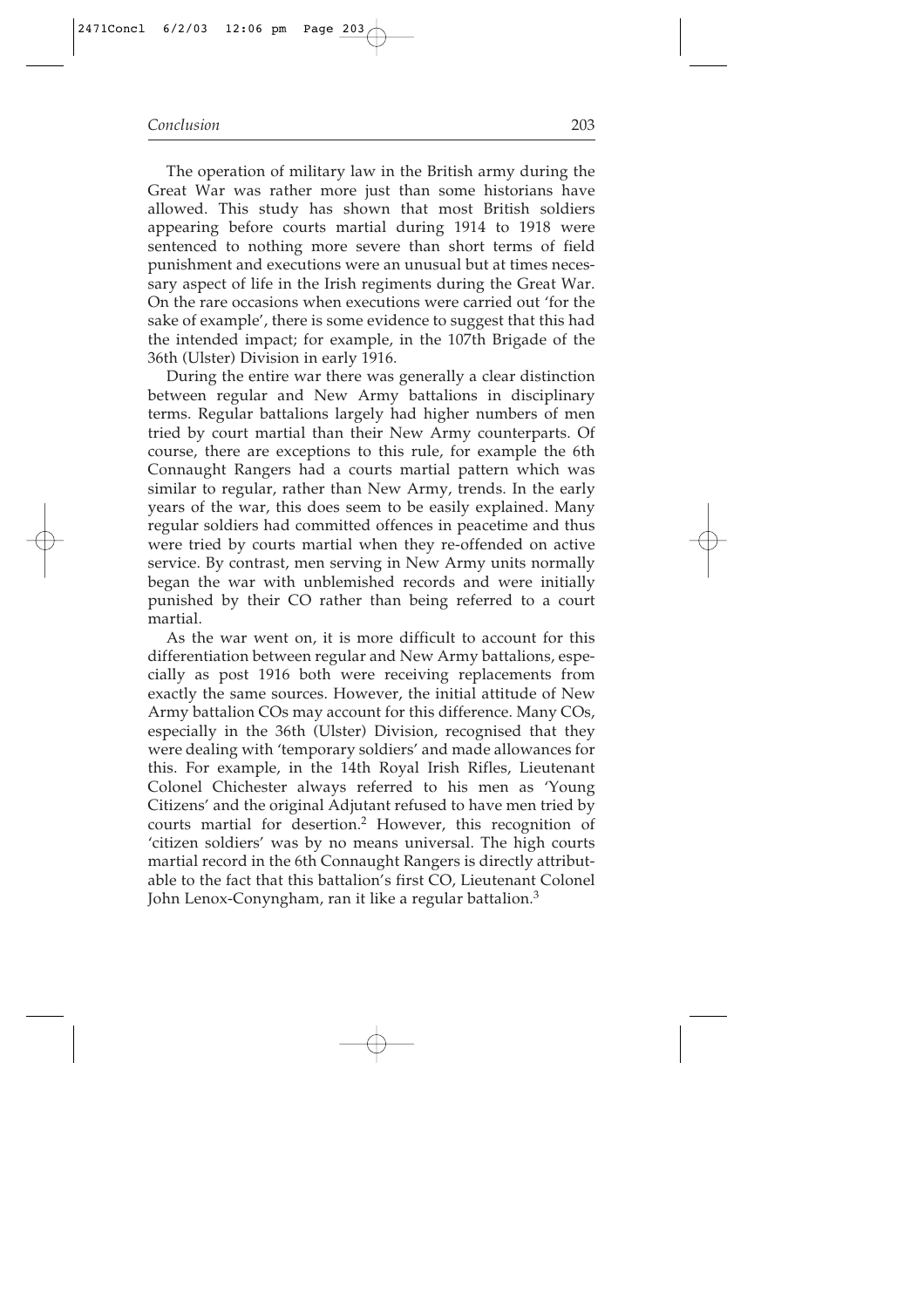This differentiation between New Army units merits some further comment. Lenox-Conyngham's methods appear to have been, at least initially, unpopular. No less than three mutinies occurred during the 6th Connaught Rangers' training period in Ireland. Nevertheless, Lenox-Conyngham was seen as an efficient CO by his subordinate officers, $\frac{4}{3}$  and he survived the purge of senior officers in the 16th (Irish) Division in late 1915, presumably by Major General Hickie, the then GOC of the Division. Also, the 6th Connaught Rangers had an enviable combat record in France, their disbandment in 1918 being one of the last of Irish Service battalions and largely due to recruiting problems in Ireland. By contrast, the 14th Royal Irish Rifles, whose original CO took a more lenient view of indiscipline amongst his 'citizen soldiers', was not a successful combat unit. A good courts martial record in this battalion disguised a large number of leadership problems and when this unit was disbanded in 1917, Major General Oliver Nugent, GOC of the 36th (Ulster) Division, made it quite clear that this was due to its poor performance in action.<sup>5</sup>

An important point which has emerged from this study is that each battalion has its own distinctive courts martial record. When discussing morale and discipline in Irish units on the Western Front, the careers of fifty-six separate infantry battalions and six cavalry regiments are being examined, not one homogeneous body.

Social composition may also have affected discipline in New Army battalions. For example, in the 36th (Ulster) Division, the 14th Royal Irish Rifles was seen as socially superior to the other Belfast-raised battalions in this formation: the 8th, 9th, 10th and 15th Royal Irish Rifles.<sup>6</sup> This may, at least partially, account for the differing courts martial records in these units. It is also noticeable that commanders still prized Irish rural rather than urban recruits, $<sup>7</sup>$  which may also have accounted for the varying</sup> court martial rates within divisions.

Political pressure was present in Irish units from the beginning of the war, and proved to be a very mixed blessing. Ulster Unionist support for the 36th (Ulster) Division did see this formation supplied with equipment, arms and some trained officers long before its sister divisions in 'K6'. However, this political support came at a high price. Many officers who were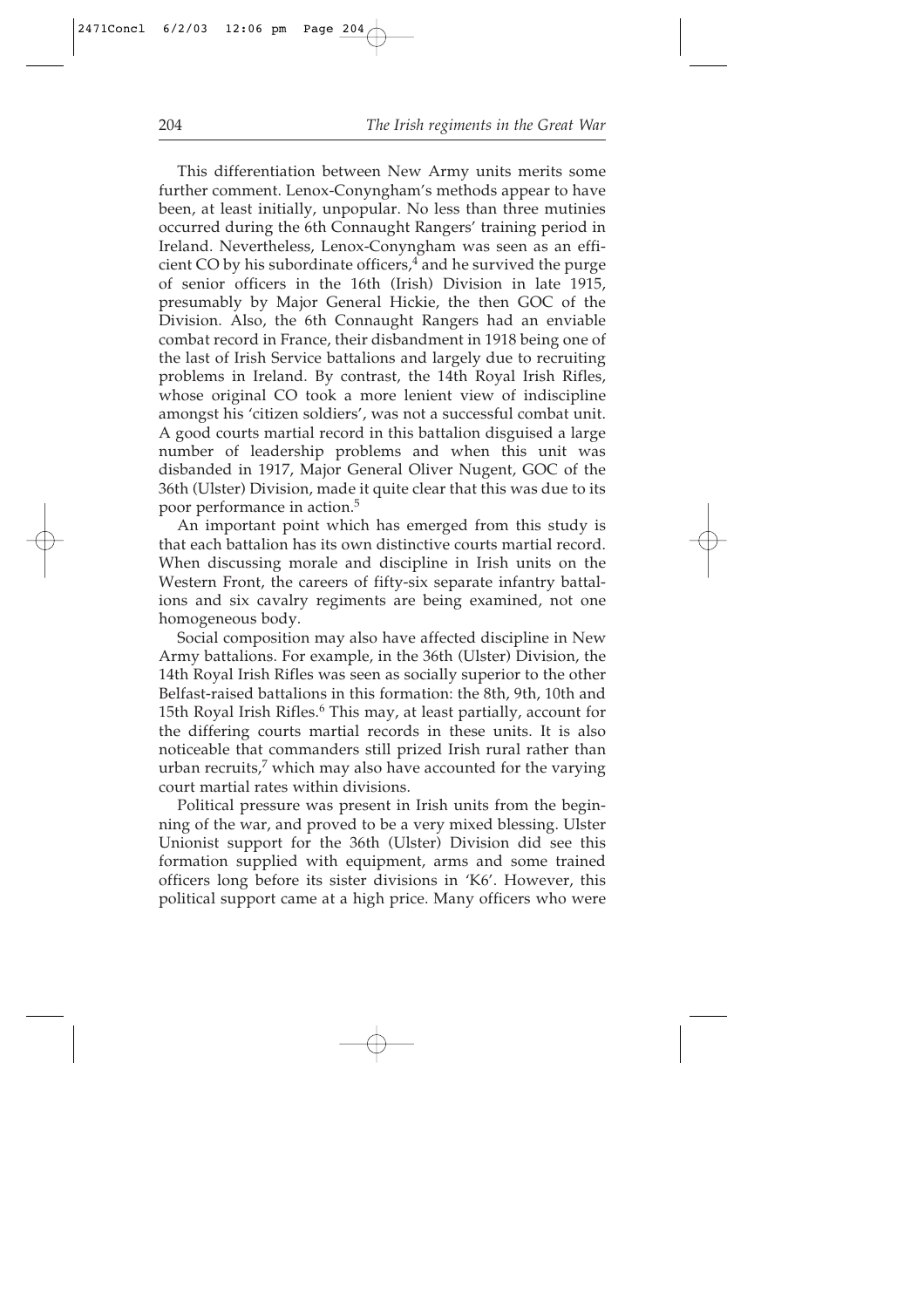not fit for active service commands were appointed to the division more on the basis of their political contacts than their military capabilities. Two leading examples of this political jobbery are the appointments of Colonel Couchman, who had been the Belfast UVF commander, as the GOC of the 107th Brigade and Captain James Craig, MP as the Division's Assistant Adjutant and Quartermaster General, with the rank of Lieutenant Colonel. Couchman was removed from his command shortly after the 107th Brigade arrived in France due to the poor standard of training in this formation.<sup>8</sup> Meanwhile, Lieutenant Colonel James Craig was ill during most of 1915 and early 1916 and therefore unable to fulfill his duties in the 36th (Ulster) Division.<sup>9</sup> The politicisation of the 36th (Ulster) Division had other serious side-effects. The identification of the Division with the UVF meant that recruiting was hampered as Catholic recruits were reluctant to join this formation. Likewise the proposal that units in the Division should wear UVF style badges seemed to threaten the entire regimental system, which British army officers saw as essential in maintaining morale.

IPP influence on the 16th (Irish) Division was considerably less than that exerted by the Ulster Unionists on the 36th (Ulster) Division; however, it too led to problems. With the 47th Brigade being dubbed the 'Irish brigade' and appealing for recruits from the INV, the regimental recruiting system was thrown into chaos. While 600 INV from Belfast joined the 6th Connaught Rangers, the 7th Royal Irish Rifles, a Belfast-based unit in the less politically favoured 48th Brigade, was starved of recruits. Lieutenant General Sir Lawrence Parsons spent a considerable amount of time dealing with political issues such as to what units recruits were being posted, where officers came from and the badges used by the 16th (Irish) Division. This time could have been much better spent by Parsons in drawing up a proper training schedule for his division.

Post 1916 events in Ireland appear to have soured attitudes to Irish soldiers. While there is little evidence to suggest that soldiers in Irish units felt any sympathy for the Sinn Fein movement, Irish battalions were treated with mistrust by other units. This may partly account for the black propaganda campaign surrounding the retreat of the 16th (Irish) Division in March 1918. Certainly the removal of Irish Special Reserve battalions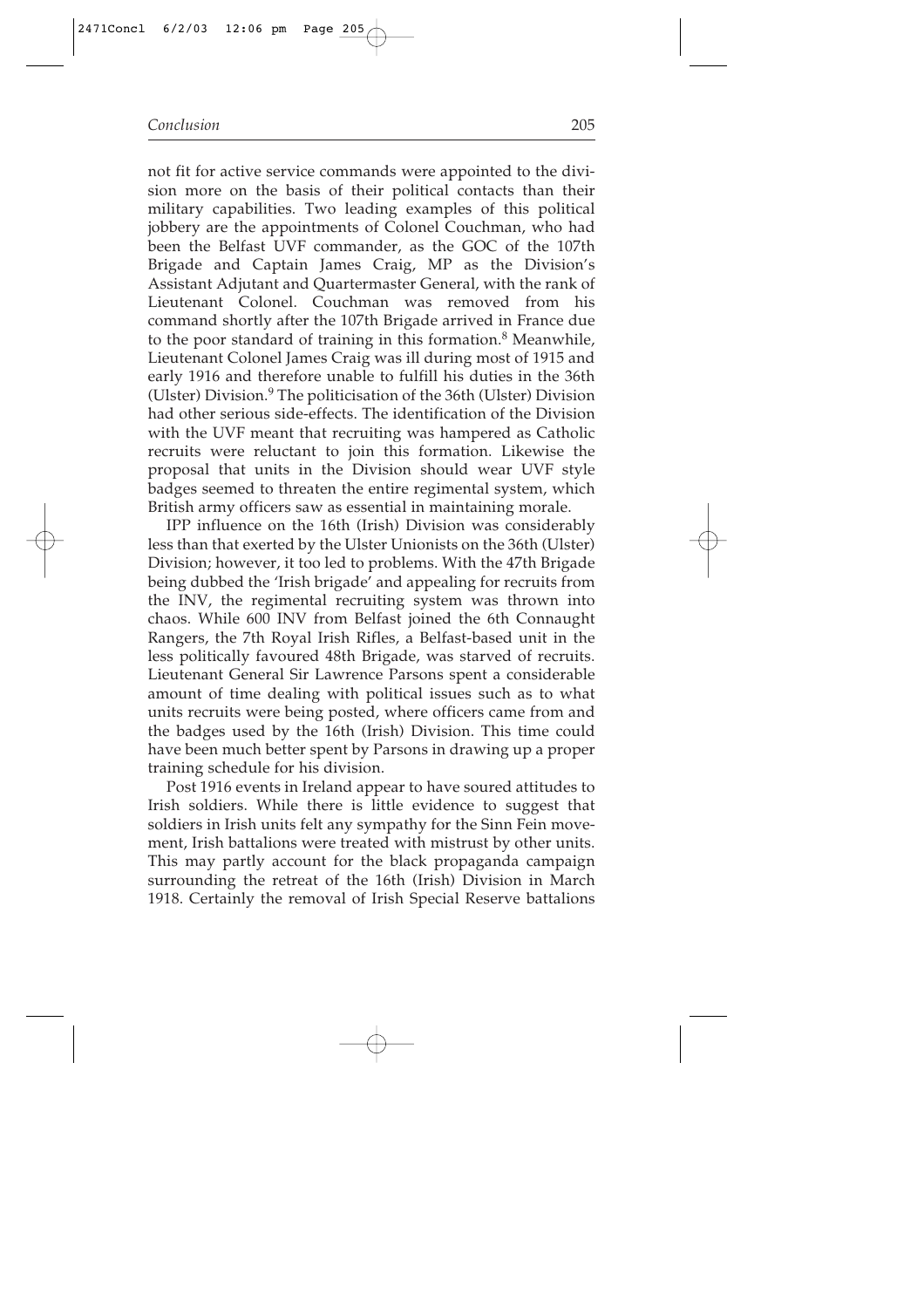from Ireland in 1917 and 1918 and the almost indecent haste with which some Irish Service battalions were disbanded, does suggest that the War Office was concerned about Sinn Fein infiltration into Irish units, however little basis this had in reality.

During the Great War, Irish units, like most units of the BEF, faced serious manning problems. However, the decision not to introduce conscription in Ireland greatly exacerbated this problem. The impact of this was that many Irish Service battalions were reinforced with drafts from Great Britain and, then Irish regular battalions had to resort to a policy of 'cannibalising' their Service battalions for men. The effect of this on the disciplinary record of the Irish units is difficult to assess. Certainly, there was no drastic change in the courts martial patterns in Irish Service battalions when they received non-Irish drafts. Conversely, many officers and men in Service battalions resented the disbandment of their units. This resentment appears to have found expression in the mutiny of a large number of men in the 2nd and 7th Royal Irish Regiment, the 7/8th Royal Inniskilling Fusiliers and the 49th Company, Machine Gun Corps in April 1918 when their units were due to be reduced.

While in other regiments of the British army, the most junior battalions were disbanded first in the face of increasing manpower problems, this was not the case in Irish battalions. A number of Irish units appear to have been disbanded due to disciplinary, rather than recruiting problems. Thus, the 7th Royal Irish Rifles, the most senior Royal Irish Rifles Service battalion in France, was the first to be disbanded, largely due to disciplinary problems and feared Sinn Fein infiltration. By contrast, the 16th Royal Irish Rifles, the most junior service battalion of the Regiment in France, survived until the Armistice.

As examined in chapters 6 and 7 it appears, based on the sample of Irish units used, that troops serving in the United Kingdom or in other theatres of war were generally worse disciplined than those serving on the Western Front. Indeed, discipline drastically improved in battalions of the 10th (Irish) Division when they were transferred from the Middle East to France in 1918.

Troops serving in the United Kingdom appear to have had higher military crime rates for very good reasons. The closeness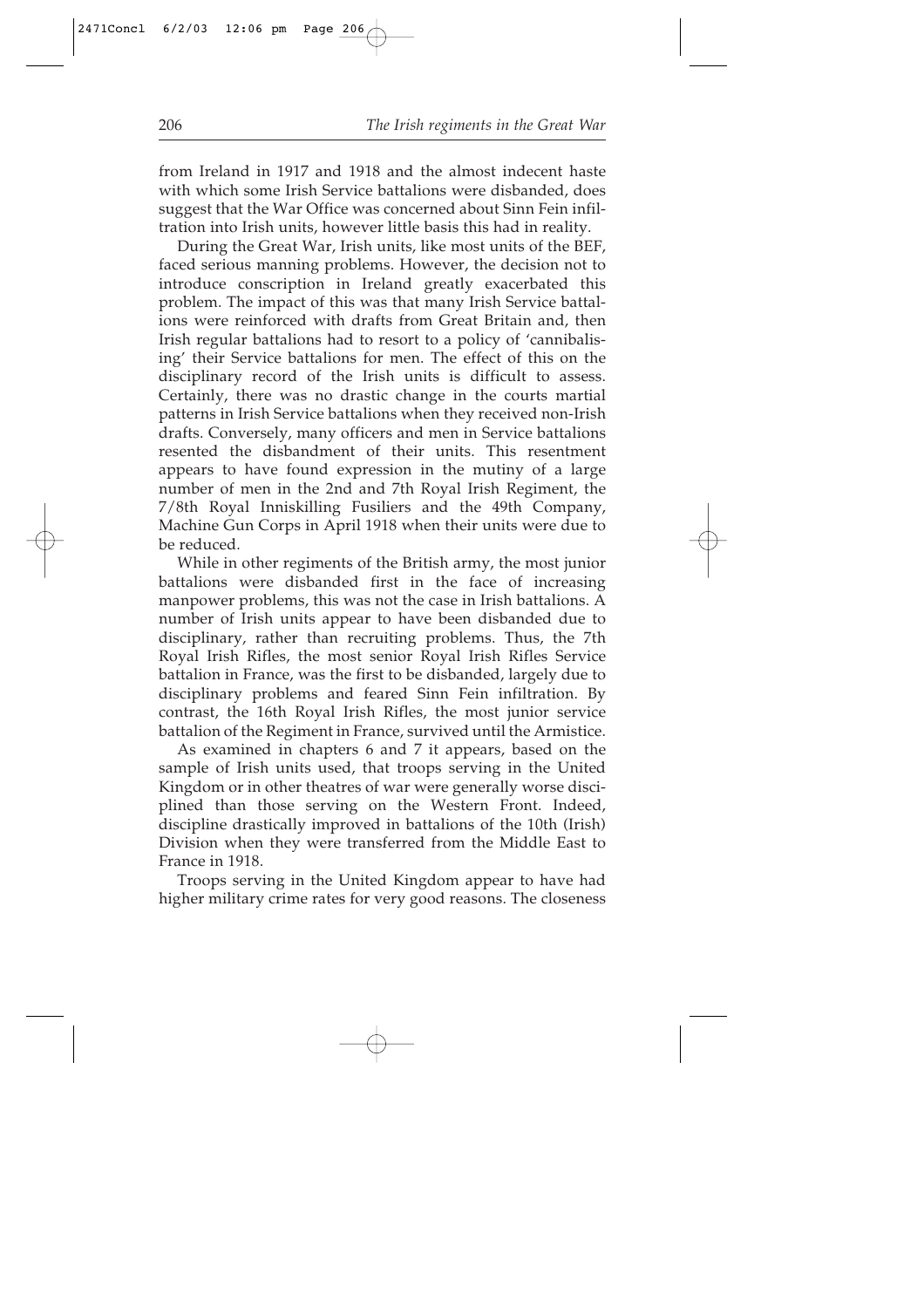of home and familiarity with the area in which a unit was stationed meant that absence and desertion were more prevalent in reserve battalions. Soldiers must have been aware that the sentence for desertion while their unit was based in the United Kingdom would be much less harsh than when they were on active service.

With regard to soldiers serving in other theatres of war, the situation is more complicated. It does seem more than coincidental that Irish regular battalions, with good disciplinary records in France, were transferred to other theatres. Such units appear to have maintained good disciplinary records when serving elsewhere. By contrast, Irish Service battalions serving at Gallipoli, Salonika and in the Middle East appear to have, generally, experienced worse courts martial records than their sister Service battalions serving in France. One can only suppose that the extreme weather conditions, endemic malaria in Salonika and the feeling amongst troops that by fighting Turks and Bulgarians, they were not fighting the 'real' enemy, led to low morale which manifested itself in high levels of indiscipline.

As has been demonstrated, no concerted attempts were made by the High Command to address the issue of troop morale in the BEF. In the Irish regiments, a mixture of regimental traditions and battalion sports were utilised to improve morale. A number of officers procured gifts for their men and battalion chaplains aided morale, not only through the spiritual comfort which they afforded men, but also in more practical ways.

At the divisional level attempts were also made to improve morale. Both the 16th (Irish) and 36th (Ulster) Divisions, like other units of the BEF, organised divisional baths. The 36th (Ulster) Division had its own comforts fund and portable cinema. Divisional sports proved popular, while both divisions issued their own gallantry certificates to deserving officers and other ranks. To modern eyes, these measures may appear far from innovative; however, they generally seem to have been successful in maintaining morale in Irish units.

One must address the question of what the experience of the Irish units on the Western Front tells us about the experience of the BEF as a whole? The answer may well be very little. This study has demonstrated that discipline and morale varied at the battalion, let alone the brigade or divisional level. It would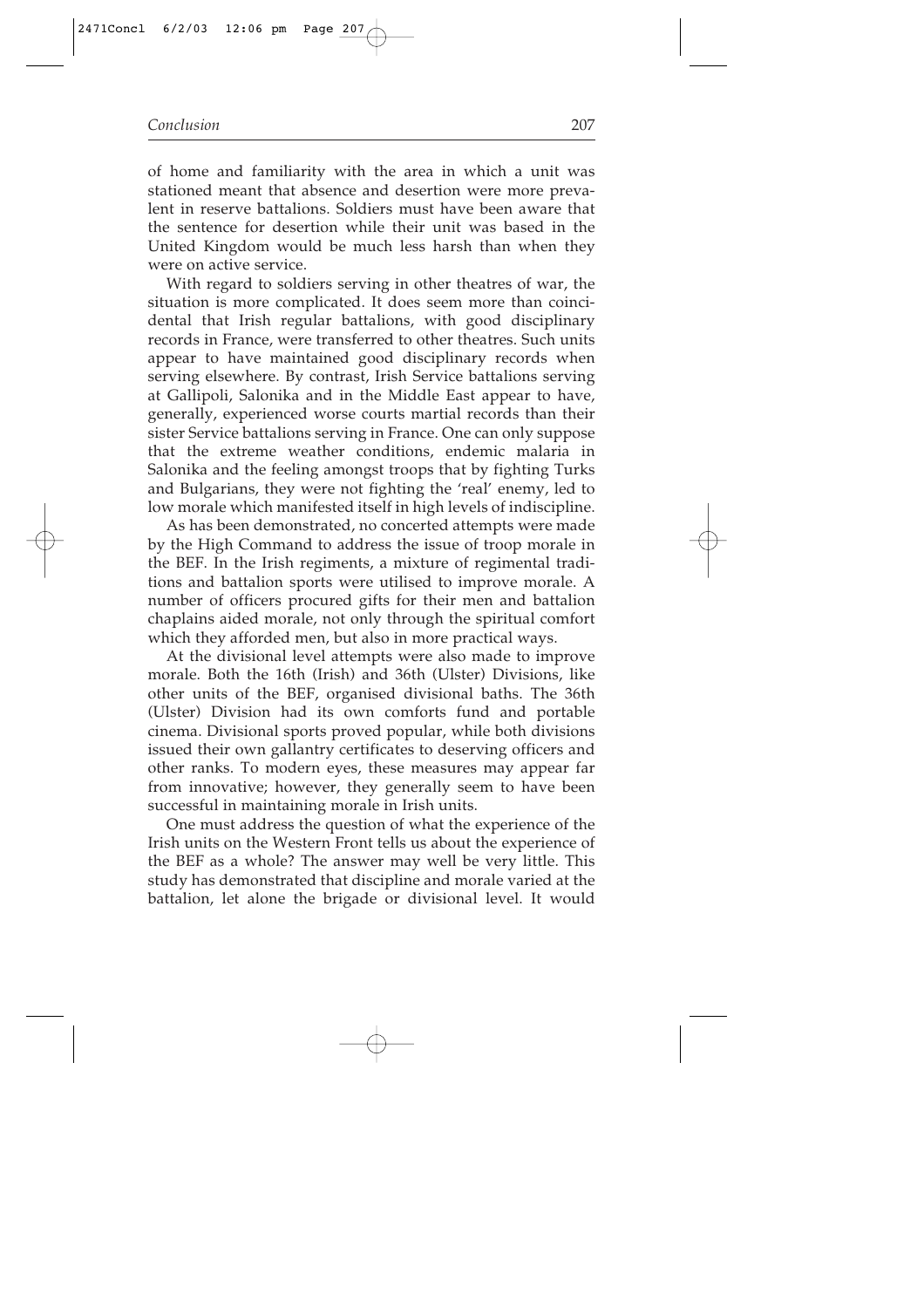appear that, generally, Irish units had worse courts martial records than their English, Scottish or Welsh counterparts. Certainly, the number of mutinies which occurred in Irish units is out of all proportion to their number in the British army.

This study also suggests that morale remained high in the BEF throughout the war questioning the views of other historians that crises of morale occurred in the BEF during the winters of 1914/15 and 1917/18 and during and immediately after the German Spring Offensive of 1918. The introduction of conscription in Britain led to few disciplinary problems in the BEF; courts martial rates were much higher in 1914–15 than 1917–18.

In terms of morale, it is worth quoting the view of Major W. A. Montgomery, 9th Royal Irish Rifles, in August 1917, 'Morale. I have heard of it. It is taught. Thank God it just IS anywhere I have had to do with men up to now.'<sup>10</sup> It appears that Montgomery's comment could have been applied to almost any Irish unit serving on the Western Front at any point of the war. The unique British regimental system, officer–man relations in the British army, and the fact that the BEF did not reach its peak strength on the Western Front until 1916, all help to explain why the BEF, unlike most European armies during the Great War, did not face serious morale problems.

#### **Notes**

- **1** T. Denman, 'The Catholic Irish Soldier in the First World War: The "Racial Environment"', *Irish Historical Studies*, XXVII, 108, 1991, p. 360.
- **2** Royal Ulster Rifles Museum, Anon, 'Service with the 14th Battalion, Royal Irish Rifles (Young Citizen Volunteers), 1914–18 War', p. 42.
- **3** IWMSA, 11214/2, interview with Colonel F. W. S. Jourdain.
- **4** See Captain Stephen Gwynn's comments in, M. Lenox-Conyngham, *An Old Ulster House and the People who Lived in it* (Dundalgan Press, Dundalk, 1946), pp. 225–6.
- **5** PRONI, MIC/571/10, Farren Connell papers, letter, Nugent to the Adjutant General, 11 December 1917.
- **6** E. Mercer, 'For King, Country and a Shilling a Day: Recruitment in Belfast during the Great War, 1914–18', unpublished MA dissertation, Queen's University of Belfast, 1998, p. 10.
- **7** Letter, Lieutenant General Sir Lawrence Parsons to Mr Crilly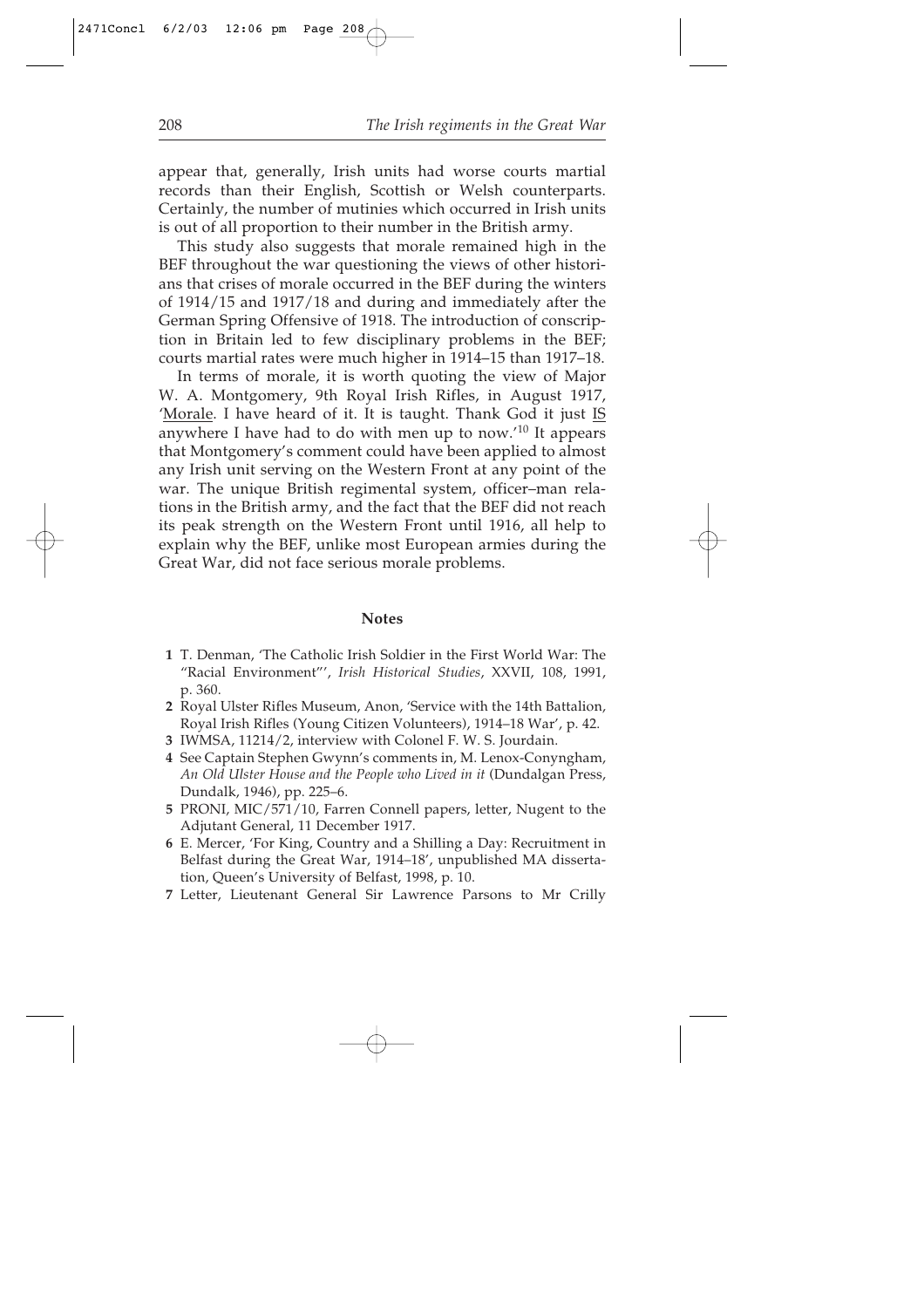(undated but c.1915) cited, D. Gwynn, *The Life of John Redmond* (George G. Harrap & Co. Ltd., London, 1932), p. 400.

- **8** PRONI, D.3835/E/2/5/8, Farren Connell papers, letter, Nugent to his wife, 10 October 1915.
- **9** PRO, WO339/3792, personal file of Lieutenant Colonel James Craig.
- **10** PRONI, D.2794/1/1/30, letter, Major W. A. Montgomery to his parents, 17 August 1917.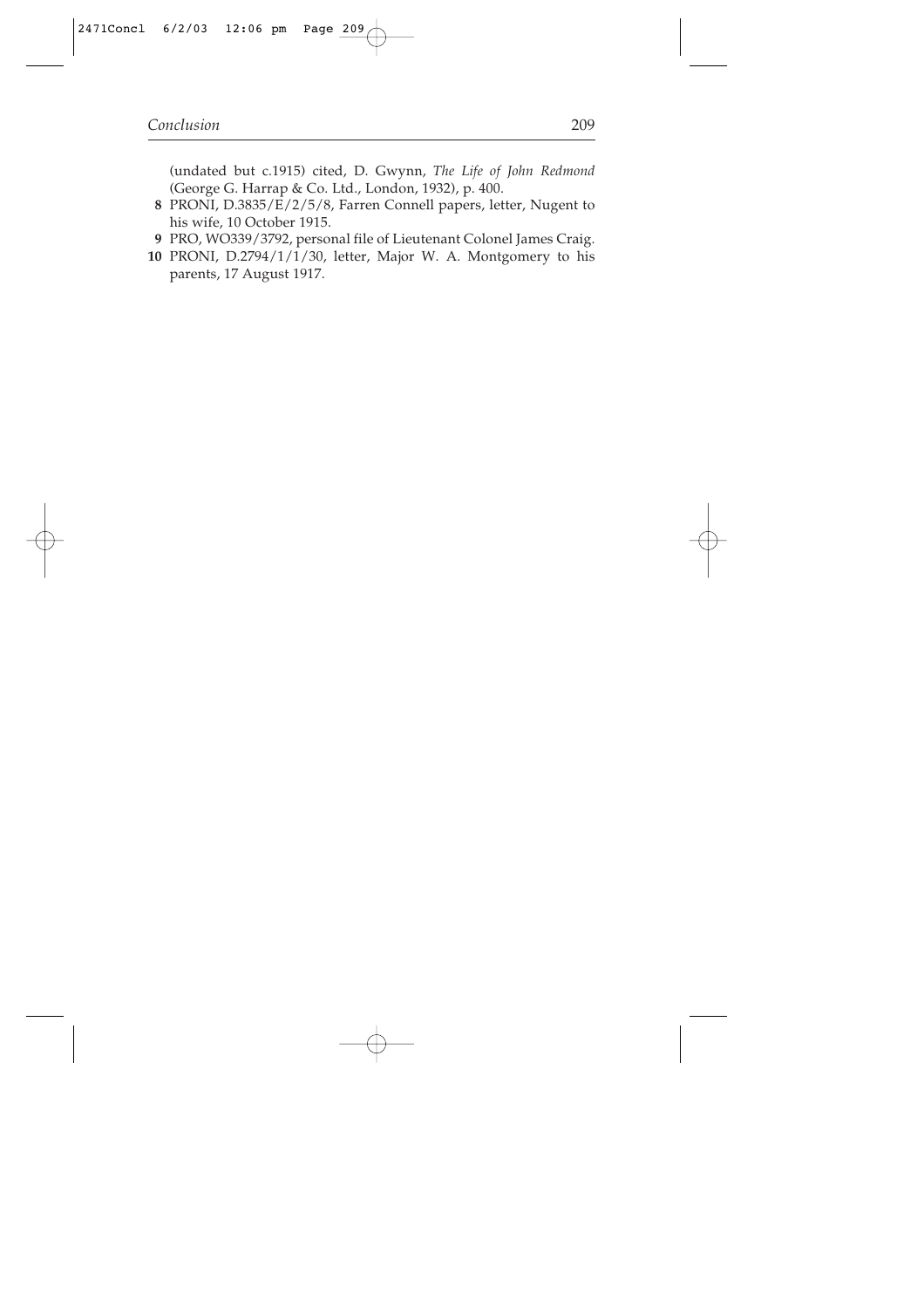# Select bibliography

**Primary sources**

*Archives*

*The Guildhall Library* Ms.17,684 and Ms. 17,686 papers relating to the Inns of Court OTC.

*The House of Lords Record Office* David Lloyd George papers.

#### *The Imperial War Museum*

Armstrong papers; Beater papers; Brennan papers; Brett papers; Butterworth papers; Campbell papers; Carden-Roe papers; Cole-Hamilton papers; Colyer papers; Daubeny papers; Dobbyn papers; Doran papers; Fitzroy papers; Ford papers; French papers; Glanville papers; Godson papers; Kirkpatrick papers; Knott papers; Lake papers; Lynas papers; Lyons papers; McCarthy papers; MacDonnell papers; McElwaine papers; McIlwaine papers; McKay papers; McPeake papers; de Margry papers; May papers; Miller papers; Nicol papers; Nixon papers; O' Sullivan papers; Roser papers; Roworth papers; Staniforth papers; Starrett papers; Stewart-Moore papers; Sulman papers; Trefusis papers; Verschoyle papers; Weldon papers; Westmacott papers; Williams papers; Wood papers; Woodley papers; Woodroffe papers; Woods papers.

#### *Imperial War Museum Sound Archives*

Interviews with: Private Hugh James Adams; Private Edward Bowyer-Green; Private Walter Edward Collins; Private E. J. Furlong; Captain (?)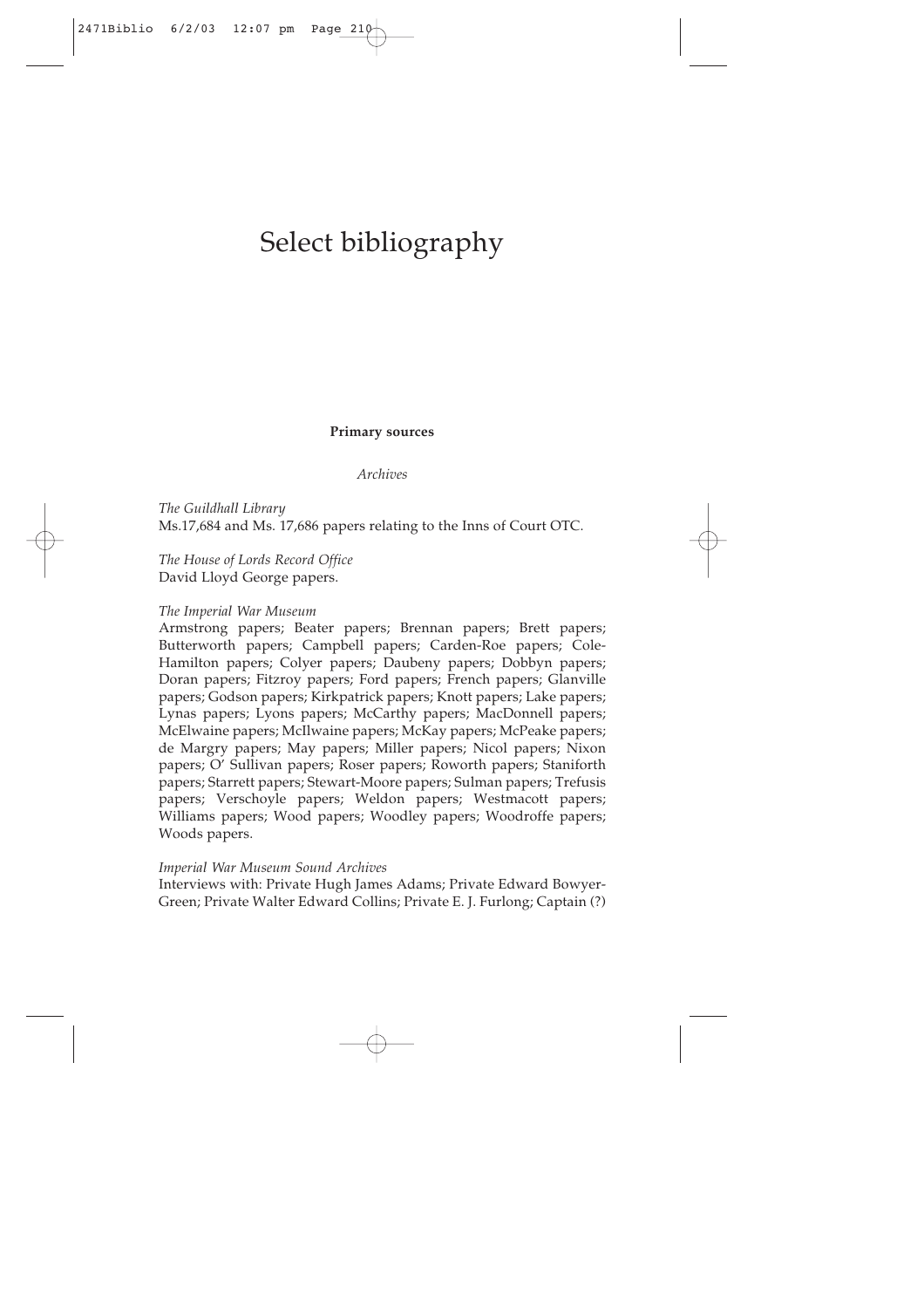Sir Derrick Gunston; Private Harold Joseph Hayward; Colonel F. W. S. Jourdain; Private Victor Packer; Private Douglas Arthur Riddle; Major Terence Verschoyle.

*Irish Labour History Museum and Archives* Cathal O'Shannon papers.

#### *Jesuit Archives, Dublin*

Father F. M. Browne papers; Father W. J. Farley papers; Father H. V. Gill papers; Father J. Gwynn papers; Father J. Wrafter papers.

*Liddell Hart Centre for Military Archives* Jeffries papers; Lewis papers; Parsons papers.

#### *Liddle Collection, University of Leeds*

Brierly papers; D. Campbell papers; J. Campbell papers; Cripps papers; Downs papers; Faithful papers; Grange papers; Hobday papers; MacRoberts papers; Trousdell papers; Verschoyle papers; Witherow papers.

Interviews conducted by Peter H. Liddle with Major V. Holland, VC, tape 248; Major General Sir N. Holmes, tape 430; Private M. Kane, tape 579; Major Verschoyle.

*Liverpool Record Office* Derby papers.

#### *The National Army Museum*

Ahern papers; Brett papers; Drury papers; Foster papers; Harrison papers; Holt papers; Jourdain papers; McConville papers; McPeake papers; Maconchy papers; MacWeeney papers; Mathews papers; Rawlinson papers; Rice papers; Richardson papers.

## *The National Library of Ireland*

Kilmainham papers; Berkeley papers; Art O'Brien papers; Hickie papers; Moore papers; Parsons papers; Redmond papers.

## *The Public Record Office*

Dublin Castle papers: CO 904; Kitchener papers: PRO 30/57; War Office papers: WO32, WO33, WO35, WO68, WO71, WO76, WO79, WO81, WO83, WO84, WO86, WO90, WO92, WO93, WO95, WO138, WO141, WO154, WO158, WO159, WO162, WO213, WO339; Midleton papers, PRO30/67; Nightingale papers, PRO30/71.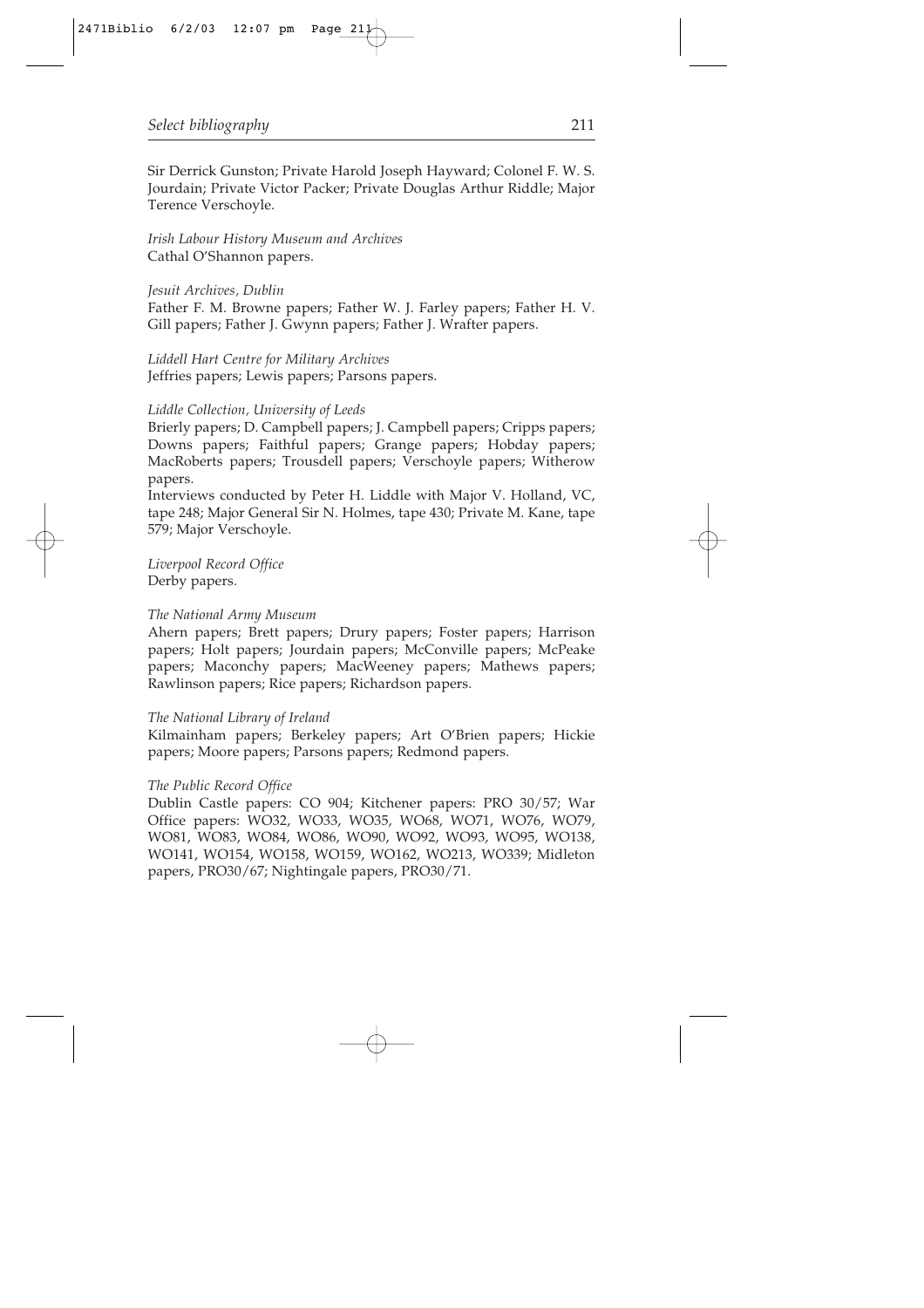## *The Public Record Office of Northern Ireland*

Adams papers; Anderson papers; Carrothers papers; Carson papers; Davidson papers; Farren Connell papers; Granard papers; Gwynn papers; Herdman papers; Hill papers; Hutchinson papers; Kelso papers; Kerr papers; McCrory papers; Maxwell papers; Montgomery papers; Nugent papers; Penrose papers; Richardson papers; Shaw papers; Spender papers; Stitt papers; Young Citizen Volunteers of Belfast papers; Young papers.

## *The Royal Inniskilling Fusiliers Museum*

Battalion orders for the 3rd Royal Inniskilling Fusiliers; Armstrong papers; McCarter papers; McCrory papers; Ricardo papers; Wilson papers.

*The Royal Irish Fusiliers Museum*

Burrows papers; Warnock Armstrong papers.

## *The Royal Ulster Rifles Museum*

Anon., 'Historical Records of the 13th Service Battalion of the Royal Irish Rifles'; Anon., 'Service with the 14th Battalion, Royal Irish Rifles (Young Citizen Volunteers), 1914–18 War'; Membership roll for 14th Royal Irish Rifles, 1914–15.

*The Somme Heritage Centre, Newtownards*

Collins papers, Johnstone papers, Smith papers.

## *Official publications*

- *The General Annual Reports on the British Army (including the Territorial Force) for the period from 1 October 1913 to 30 September 1919*, Cmd. 1193 (1921).
- *The Report of the Committee constituted by the Army Council to enquire into the Laws and Rules of Procedure Regulating Military Courts Martial*, HMSO, Cmd. 428 (1919).

*The Report on Men of Military Age in Ireland*, Cmd. 8390 (1916).

*The Report on the Rebellion in Ireland*, Cmd. 8311 (1916).

- *The Report on Recruiting compiled by the Earl of Derby*, Cmd. 8149 (1914–16).
- *The Report on Recruiting in Ireland*, Cmd. 8168 (1914–16)
- *The Report of the Royal Commission on the Arrest and Subsequent Treatment of Mr. Francis Sheehy Skeffington, Mr. Thomas Dickson and Mr. Patrick James McIntyre*, Cmd. 8376 (1916).
- *The Report of the Royal Commission on Capital Punishment, 1949–53*, Cmd. 8932 (1953).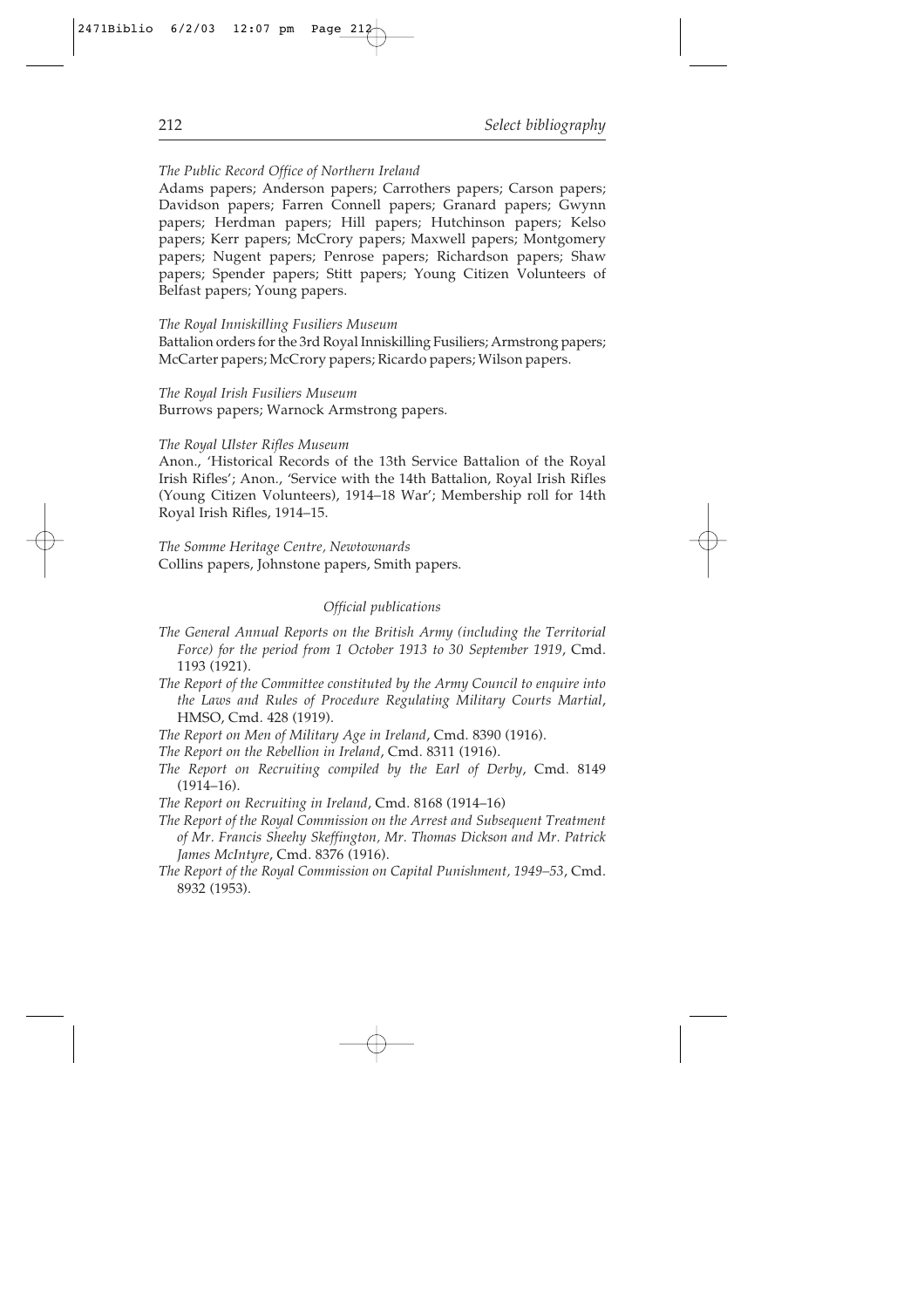- *The Report of the War Office Committee of Enquiry into Shell Shock*, Cmd. 1734 (1922).
- War Office, *Statistics of the Military Effort of the British Empire during the Great War* (HMSO, London, 1922).
- War Office, *Manual of Military Law, 1914* (HMSO, London, 1914).

#### *Newspapers*

*Belfast Evening Telegraph Belfast Newsletter County Down Spectator and Ulster Standard Freeman's Journal The Incinerator* (troop journal compiled by the 14th Royal Irish Rifles) *Irish News and Belfast Morning News Irish Times Northern Whig The Times*

#### **Secondary sources**

#### *Books*

- Adams, R. J. Q. and Poirer, P. P., *The Conscription Controversy in Great Britain 1900–18* (State University Press, Ohio, 1987).
- Adam-Smith, P., *The Anzacs* (Hamish Hamilton, London, 1978).
- Addison, P. and Calder, A. (eds.), *Time to Kill: The Soldier's Experience of War in the West 1939–1945* (Pimlico, London, 1997).
- Anon., *A Short Record of the Services and Experiences of the 5th Battalion Royal Irish Fusiliers in the Great War* (Hely's Ltd., Dublin, 1919).
- Anon. (A. P. I. S. and D. G. S.), *With the Ulster Division in France: A Story of the 11th Battalion Royal Irish Rifles (South Antrim Volunteers) from Bordon to Thiepval* (William Mullan and Son, Belfast, n.d. [1918?]).
- Ashworth, T*., Trench Warfare, 1914–18: The Live and Let Live System* (Macmillan, London, 1980).
- Babington, A., *For the Sake of Example: Capital Courts Martial 1914–18, The Truth* (Leo Cooper, London, 1983).
- Barnes, B. S., *This Righteous War* (Richard Netherwood, Huddersfield, 1990).
- Barry, T., *Guerilla Days in Ireland* (Anvil Books, Dublin, 1981).
- Bartlett, F. C., *Psyschology and the Soldier* (Cambridge University Press, 1927).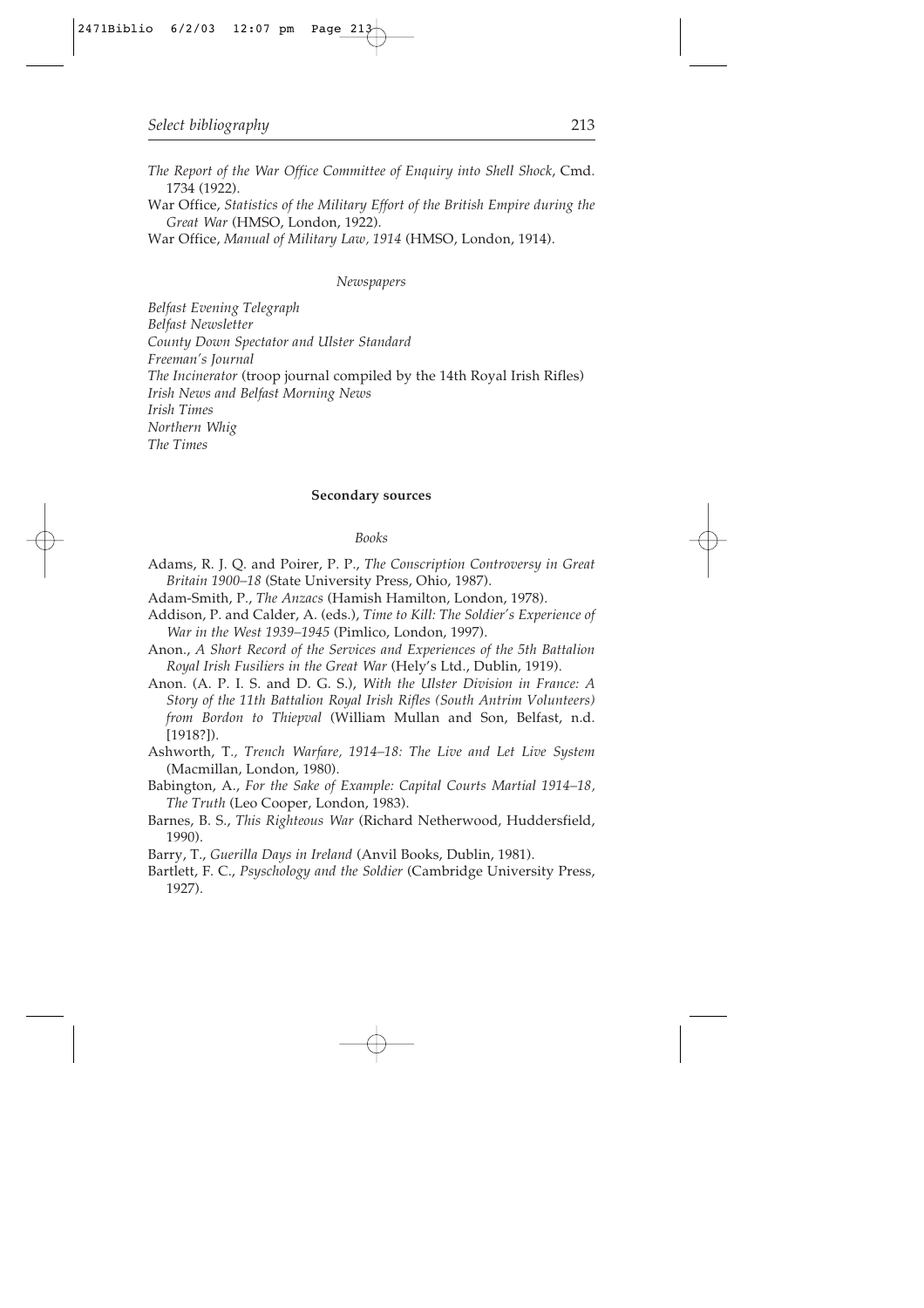- Bartlett, T. and Jeffery, K. (eds.), *A Military History of Ireland* (Cambridge University Press, 1996).
- Baynes, J., *Morale: A Study of Men and Courage: The Second Scottish Rifles at the Battle of Neuve Chapelle, 1915* (Leo Cooper, London, 1987. First published by Cassell, London, 1967).
- Beckett, I. F. W, *The Amateur Military Tradition, 1558–1945* (Manchester University Press, 1991).
- Beckett, I. F. W., *The Great War 1914–1918* (Longman, London, 2001).
- Beckett, I. F. W. (ed.), *The Army and the Curragh Incident, 1914* (Bodley Head for the Army Record Society, London, 1986).
- Beckett, I. F. W. and Gooch J. (eds.), *Politicians and Defence* (Manchester University Press, 1981).
- Beckett, I. F. W. and Simpson, K. (eds.), *A Nation in Arms: A Social Study of the British Army in the First World War* (Manchester University Press, 1985).
- Benson, J., *The Working Class in Britain, 1850–1939* (Longman, London, 1989).
- Bew, P, *Ideology and the Irish Question: Ulster Unionism and Irish Nationalism, 1912–1916* (Clarendon Press, Oxford, 1994).
- Bew, P., *John Redmond* (Historical Association of Ireland, Dundalk, 1996).
- Bithrey, J., *A Great Irish Chaplain, Father John Gwynn, S.J.* (privately published, Dublin, 1915).
- Blake, R. (ed.), *The Private Papers of Douglas Haig, 1914–19* (Eyre and Spottiswoode, London, 1952).
- Bond, B. (ed.), *'Look to your Front': Studies in the First World War* (Spellmount, Staplehurst, 1999).
- Bond, B. and Roy, I. (eds.), *War and Society: A Yearbook of Military History* (Croom Helm, London, 1975).
- Bond, B. (ed.), *The First World War and British Military History* (Clarendon Press, Oxford, 1991).
- Bourne, J. M., *Britain and the Great War, 1914–18* (Edward Arnold, London, 1989).
- Boyce, D. G., *The Sure Confusing Drum: Ireland and the First World War* (University College of Swansea, 1993).
- Brereton, J. M., *The British Soldier: A Social History from 1661 to the Present Day* (The Bodley Head, London, 1986).
- Bridges, G. T. M., *Alarms and Excursions: Reminiscences of a Soldier* (Longmans, Green and Co., London, 1938).
- Brown, M. and Seaton, S., *Christmas Truce: The Western Front, December 1914* (Papermac, London, 1994).
- Buckland, P., *Irish Unionism 1: The Anglo–Irish and the New Ireland, 1885 to 1922* (Gill and Macmillan, Dublin, 1972).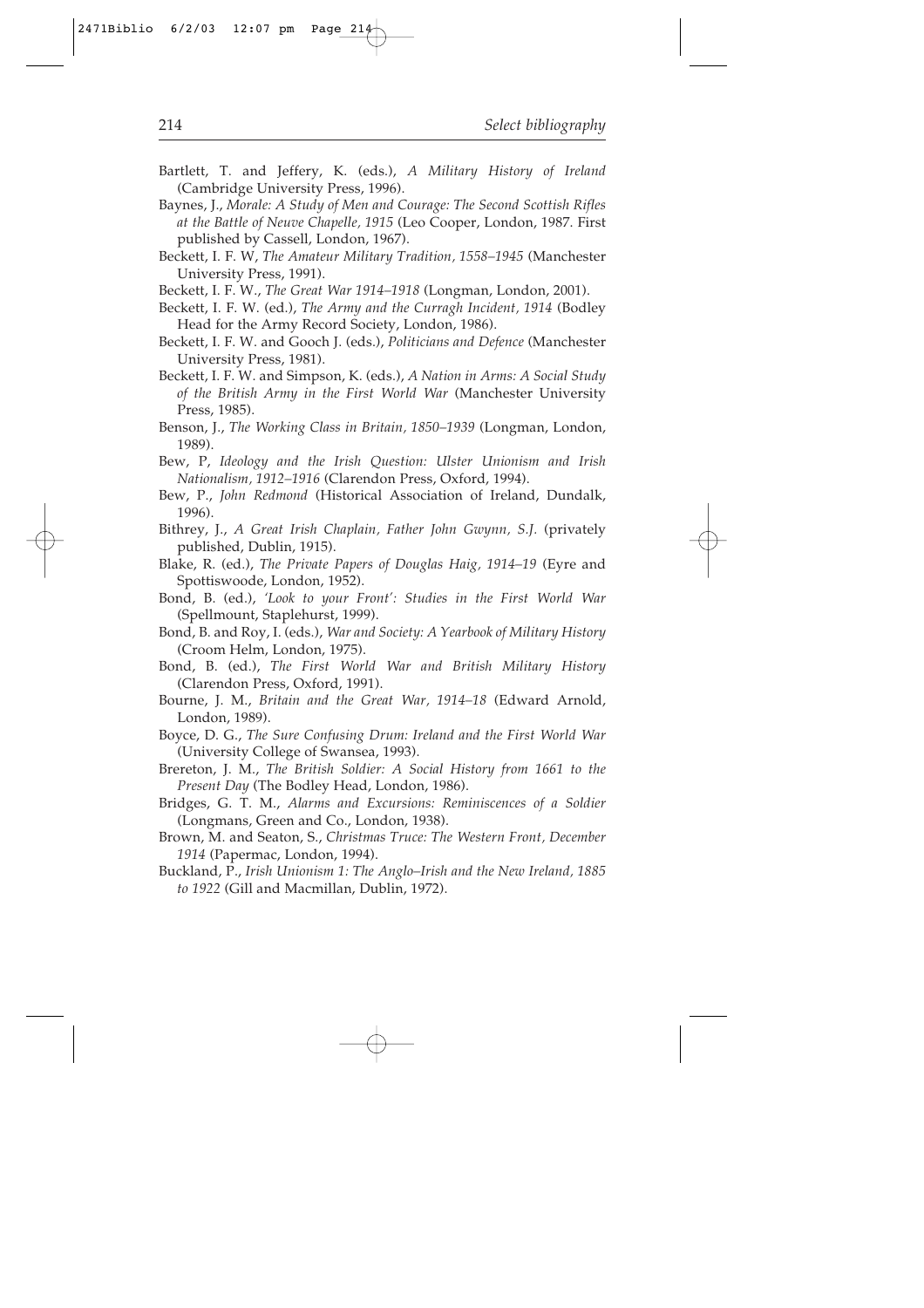Buckland, P., *Irish Unionism 2: Ulster Unionism and the Origins of Northern Ireland, 1886–1922* (Gill and Macmillan, Dublin, 1973).

- Campbell, C., *Emergency Law in Ireland, 1918–1925* (Clarendon Press, Oxford, 1994).
- Canning, W. J., *Ballyshannon, Belcoo, Bertincourt: The History of the 11th Battalion, The Royal Inniskilling Fusiliers (Donegal and Fermanagh Volunteers) in World War One* (privately published by W. J. Canning, Antrim, 1996).
- Caulfield, M., *The Easter Rebellion* (Gill and Macmillan, Dublin, 1995).
- Cecil, H. and Liddle, P. H. (eds.), *Facing Armageddon: The First World War Experienced* (Leo Cooper, London, 1996).
- Chandler, D. and Beckett, I. F. W. (eds.), *The Oxford Illustrated History of the British Army* (Oxford University Press, 1994).
- Childs, B. E. W., *Episodes and Reflections, Being Some Records from the Life of Major General Sir Wyndham Childs* (Cassell, London, 1930).
- Coetzee, F. and Shevin-Coetzee, M. (eds.), *Authority, Identity and the Social History of the Great War* (Berghahn Books, Oxford, 1995).
- Colvin, I., *The Life of Lord Carson* (Victor Gallancz, London, 1936).
- Connolly, J., *Collected Works* (New Books Publications, Dublin, 1987–88).
- Cooper, A. M. (ed.), *We Who Knew: The Journal of an Infantry Subaltern during the Great War* (The Book Guild, Lewes, 1994).
- Cooper, B., *The Tenth (Irish) Division in Gallipoli* (Irish Academic Press, Dublin, 1993. First published by Herbert Jenkins, London, 1918).
- Cooper Walker, G. A., *The Book of the 7th Service Battalion, the Royal Inniskilling Fusiliers: From Tipperary to Ypres* (Brindley and Son Printers, Dublin, 1920).
- Corbally, M. J. P. M., *The Royal Ulster Rifles, 1793–1960* (Royal Ulster Rifles Regimental Association, Belfast, 1960).
- Corns C. and Hughes-Wilson, J., *Blindfold and Alone: British Military Executions in the Great War* (Cassell, London, 2001).
- Costello, C., *A Most Delightful Station: The British Army on the Curragh of Kildare, Ireland, 1855–1922* (The Collins Press, Cork, 1996).
- Crang, J. A., *The British Army and the People's War 1939–1945* (Manchester University Press, 2000).
- Crozier, F. P., *A Brass Hat in No-Man's Land* (Cedric Chivers, Bath, 1968. First published by Cape, London, 1930).
- Crozier, F. P., *The Men I Killed* (Michael Joseph, Plymouth, 1937).
- Cunliffe, M., *The Royal Irish Fusiliers, 1793–1950* (Oxford University Press, 1952).
- Curtis, L. P., *Apes and Angels: The Irishman in Victorian Caricature* (David and Charles Ltd., London, 1971).

Buckland, P., *James Craig* (Gill and Macmillan, Dublin, 1980).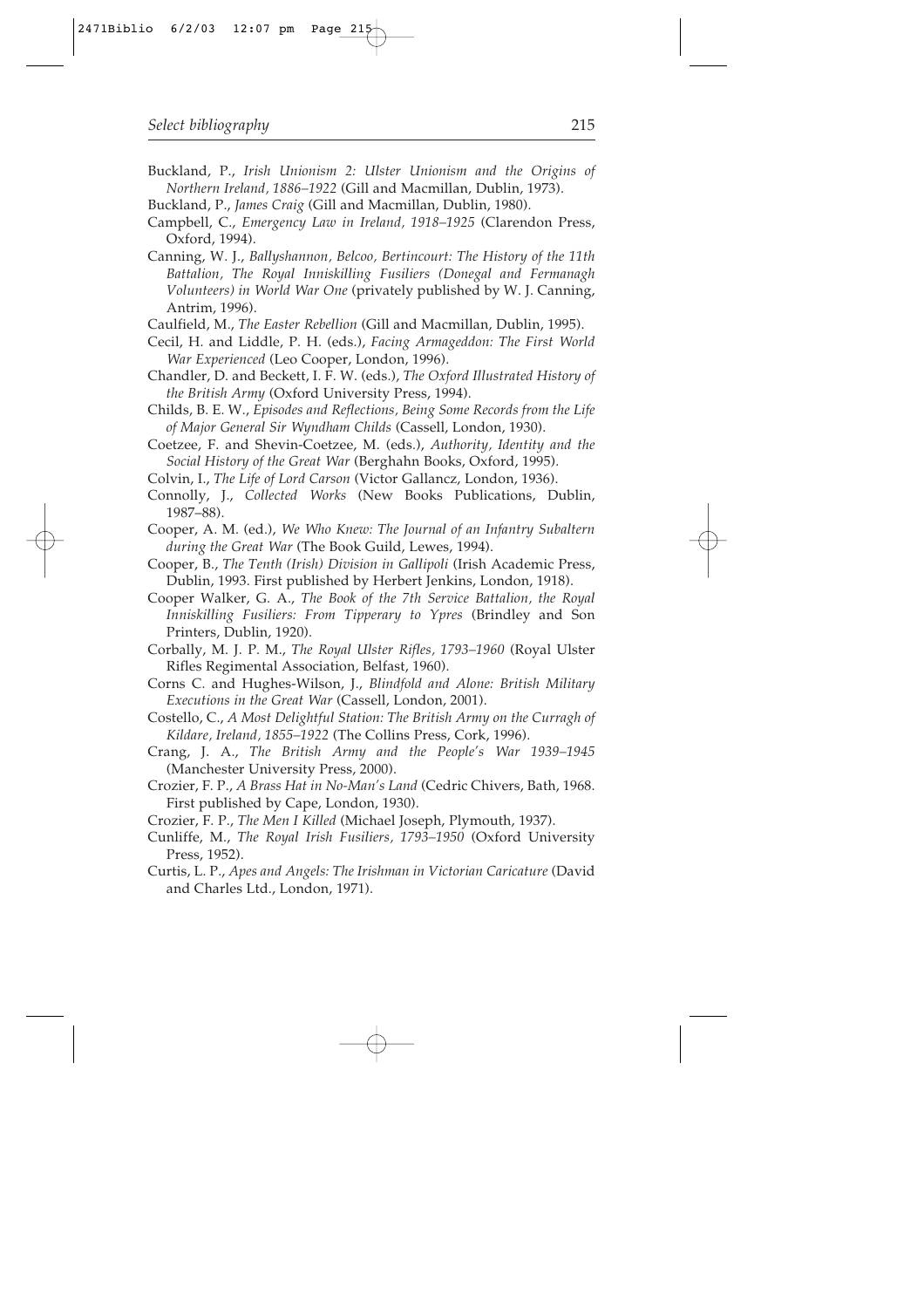- Dallas, G. and Gill, D., *The Unknown Army: Mutinies in the British Army in World War I* (Verso, London, 1985).
- Dalton, C., *With the Dublin Brigade, 1917–21* (Peter Davies, London, 1929).
- Davison, C. (ed.), *The Burgoyne Diaries* (Thomas Harmsworth Publishing, London, 1985).
- Denman, T., *Ireland's Unknown Soldiers: The 16th (Irish) Division in the Great War, 1914–18* (Irish Academic Press, Dublin, 1992).
- Denman, T., *A Lonely Grave: The Life and Death of William Redmond* (Irish Academic Press, Dublin, 1995).
- Dennis, P., *The Territorial Army, 1906–1940* (The Royal Historical Society and The Boydell Press, Woodbridge, Suffolk, 1987).
- Dockrill, M. and French, D., (eds.), *Strategy and Intelligence: British Policy during the First World War* (The Hambledon Press, London, 1996).
- Dooley, T. P., *Irishmen or English Soldiers? The Times and World of a Southern Catholic Irish Man (1876–1916) Enlisting in the British Army during the First World War* (Liverpool University Press, 1995).
- Dungan, M., *Irish Voices from the Great War* (Irish Academic Press, Dublin, 1995).
- Dungan, M., *They Shall Grow Not Old: Irish Soldiers and the Great War* (Four Courts Press, Dublin, 1997).
- Dunlop, J. K., *The Development of the British Army 1899–1914: From the Eve of the South African War to the Eve of the Great War, with Special Reference to the Territorial Force* (Methuen, London, 1938).
- Enloe, C. H., *Ethnic Soldiers* (Penguin Books, Harmondsworth, 1980).
- Ervine, St J., *Craigavon: Ulsterman* (George Allen and Unwin, London, 1949).
- Evans, M. and Lunn, K. (eds.), *War and Memory in the Twentieth Century* (Berg, Oxford, 1997).
- Falls, C., *The History of the 36th (Ulster) Division* (Constable, London, 1996. First published by McCaw, Stevenson and Orr, Belfast, 1922).
- Falls, C., *The History of the First Seven Battalions, Royal Irish Rifles (Now the Royal Ulster Rifles) in the Great War* (Gale and Polden, Aldershot, 1925).
- Feilding, R., *War Letters to a Wife: France and Flanders, 1915–1919* (The Medici Society, London, 1929).
- Fitzpatrick, D., *Politics and Irish Life, 1913–1921: Provincial Experience of War and Revolution* (Gill and Macmillan, Dublin, 1977).
- Fitzpatrick, D., *The Two Irelands, 1912–1939* (OPUS, Oxford, 1998).
- Fitzpatrick, D. (ed.), *Ireland and the First World War* (Lilliput Press and Trinity History Workshop, Dublin, 1988).
- Fox, F., *The Royal Inniskilling Fusiliers in the World War* (Constable and Co. Ltd., London, 1928).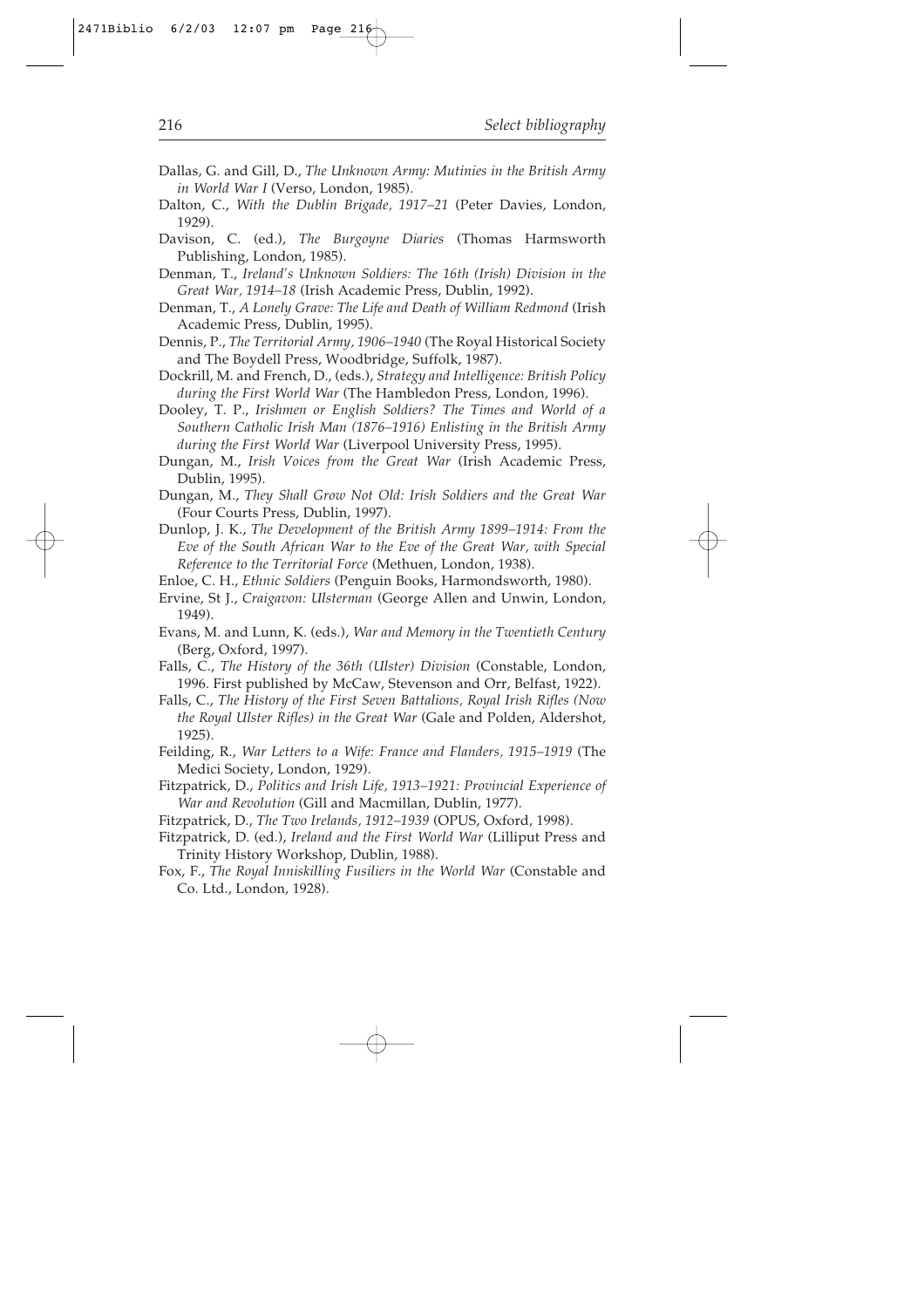- Foy, M. and Barton, B., *The Easter Rising* (Sutton Publishing, Stroud, 1999).
- Fraser, T. G. and Jeffery, K. (eds.), *Men, Women and War* (Lilliput Press, Dublin, 1993).
- French, D., *Raising Churchill's Army: The British Army and the War against Germany 1919–1945* (Oxford University Press, 2000).
- Fuller, J., *Troop Morale and Popular Culture in the British and Dominion Armies*, *1914–18* (Clarendon Press, Oxford, 1990).
- Gatrell, V. A. C., Lenman, B. and Parker, G. (eds.), *Crime and the Law: The Social History of Crime in Western Europe since 1500* (Europa Publications, London, 1980).
- Grieves, K., *The Politics of Manpower, 1914–18* (Manchester University Press, 1988).
- Griffith, P. (ed.), *British Fighting Methods in the Great War* (Frank Cass, London, 1996).
- Gwynn, D., *The Life of John Redmond* (George G. Harrap, London, 1932).
- Gywnn, S., *John Redmond's Last Years* (Edward Arnold, London, 1919).
- Hanna, H., *The Pals at Suvla Bay: Being the Record of 'D' Company of the 7th Royal Dublin Fusiliers* (Ponsonby, Dublin, 1916).
- Harries-Jenkins, G., *The Army in Victorian Society* (Routledge and Kegan Paul, London, 1977).
- Harris, H. E. D., *The Irish Regiments in the Great War* (Mercier Press, Cork, 1968).
- Harris, R. G., *The Irish Regiments: A Pictorial History, 1683–1987* (Nutshell Publishing, Tunbridge Wells, 1988).
- Harvey, J. R., *History of the 5th (Royal Irish) Regiment of Dragoons from 1689 to 1799, Afterwards the 5th Royal Irish Lancers from 1858 to 1921* (Gale and Polden, Aldershot, 1923).
- Hennessey, T., *Dividing Ireland: World War I and Partition* (Routledge, London, 1998).
- Hitchcock, F. C., *'Stand To', A Diary of the Trenches, 1915–18* (Hurst and Blackett, London,1937. Reprinted by Gliddon Books, London, 1988).
- Holmes, R., *The Little Field Marshal: Sir John French* (Jonathan Cape, London, 1981).
- Holmes, R., *Firing Line* (Pimlico, London, 1994).
- Horne, J. (ed.), *State, Society and Mobilization in Europe during the First World War* (Cambridge University Press, 1997).
- Hughes, C., *Mametz: Lloyd George's 'Welsh Army' at the Battle of the Somme* (Gliddon Books, London, 1990).
- Inglis, B., *Roger Casement* (Hodder and Stoughton, London, 1973).
- Jackson, A., *Sir Edward Carson* (Historical Association of Ireland, Dublin, 1993).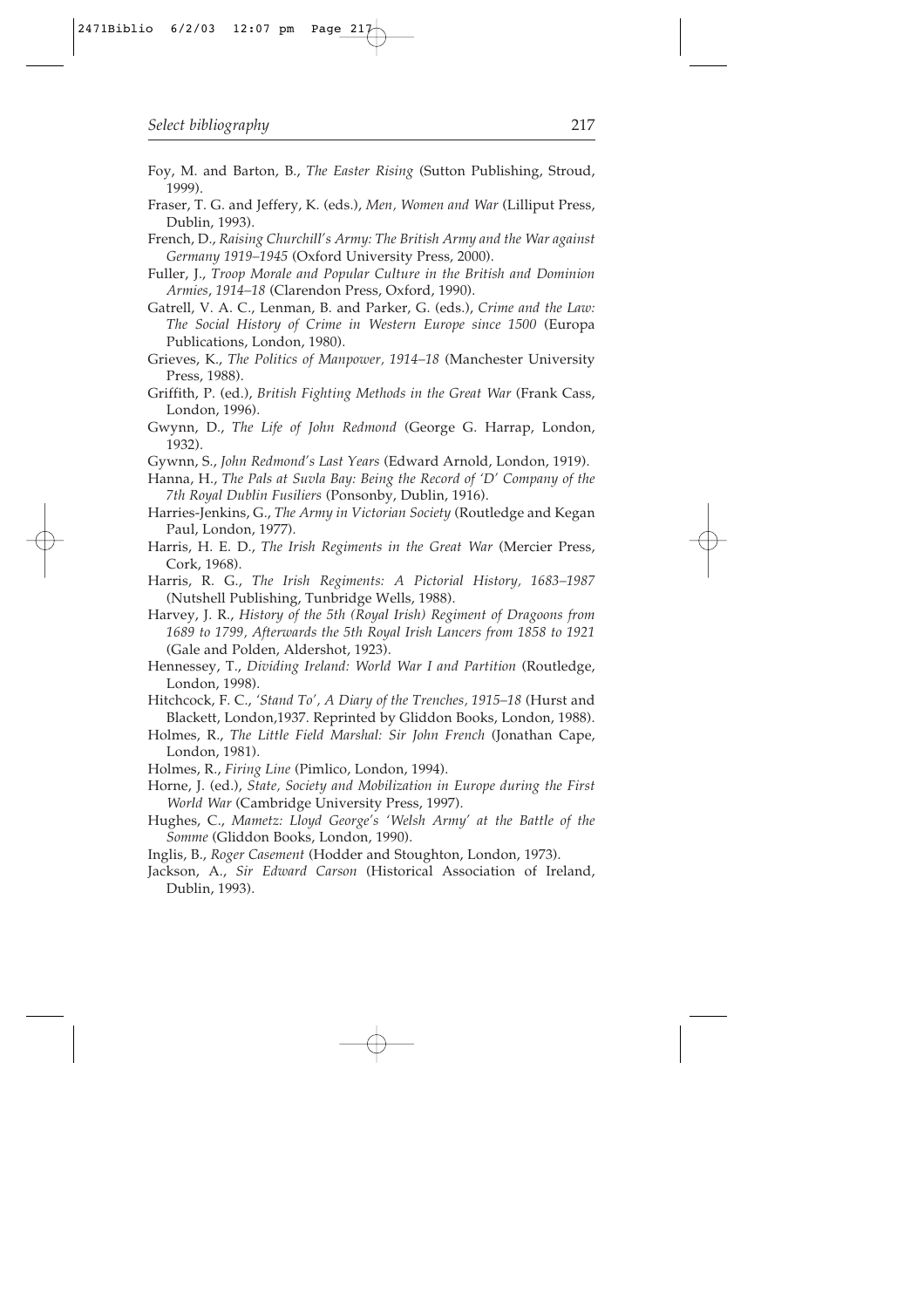James, E. A., *British Regiments, 1914–18* (Samson Books, London, 1978).

Jeffery, K., *Ireland and the Great War* (Cambridge University Press, 2000).

- Jeffery, K. (ed.), *'An Irish Empire'? Aspects of Ireland and the British Empire* (Manchester University Press, 1996).
- Jervis, H. S., *The 2nd Munsters in France* (Gale and Polden, Aldershot, 1922).
- Johnstone, T., *Orange, Green and Khaki: The Story of the Irish Regiments in the Great War, 1914–18* (Gill and Macmillan, Dublin, 1992).
- Jourdain, H. F. N., *Record of the 5th (S.) Battalion the Connaught Rangers* (Oxford University Press, 1916).
- Jourdain, H. F. N., *The Connaught Rangers* (Royal United Services Institution, London, 1924–28).
- Jourdain, H. F. N., *Ranging Memories* (Oxford University Press, 1934).
- Kerr, S. P., *What the Irish Regiments Have Done* (Unwin, London, 1916).
- Kipling, R., *The Irish Guards in the Great War* (Macmillan, London, 1923).
- Kirkpatrick, I., *The Inner Circle: Memoirs of Ivone Kirkpatrick* (Macmillan, London, 1959).
- Lavery, F. (ed.), *Irish Heroes in the War* (Everett, London, 1917).
- Lavery, F. (ed.), *Great Irishmen in War and Politics* (Andrew Melrose, London, 1920).
- Lenox-Conyngham, M., *An Old Ulster House and the People who Lived in it* (Dundalgan Press, Dundalk, 1946).
- Liddle, P. H. (ed.), *Home Fires and Foreign Fields* (Brasseys, London, 1985).
- Liddle, P. H. (ed.), *Passchendaele in Perspective, The Third Battle of Ypres* (Leo Cooper, London, 1997).
- Lucy, J. F., *There's a Devil in the Drum* (Faber and Faber, London, 1938. Reprinted by the Naval and Military Press, London, 1992).
- Lyons, J. B., *The Enigma of Tom Kettle: Irish Patriot, Essayist, Poet, British Soldier, 1880–1916* (The Glendale Press, Dublin, 1983).
- McCance, S., *The History of the Royal Munster Fusiliers, vol. II, From 1861 to 1922 (Disbandment)* (Gale and Polden, Aldershot, 1927).
- MacDonagh, M., *The Irish at the Front* (Hodder and Stoughton, London, 1916).
- MacDonagh, M., *The Irish on the Somme* (Hodder and Stoughton, London, 1918).
- Mackenzie, S. P., *Politics and Military Morale: Current Affairs and Citizenship Education in the British Army, 1914–50* (Clarendon Press, Oxford, 1992).
- Macready, C. F. N., *Annals of an Active Life* (Hutchinson, London, 1924).
- Manchester, A*.* H., *A Modern Legal History of England and Wales, 1750–1950* (Butterworths, London, 1980).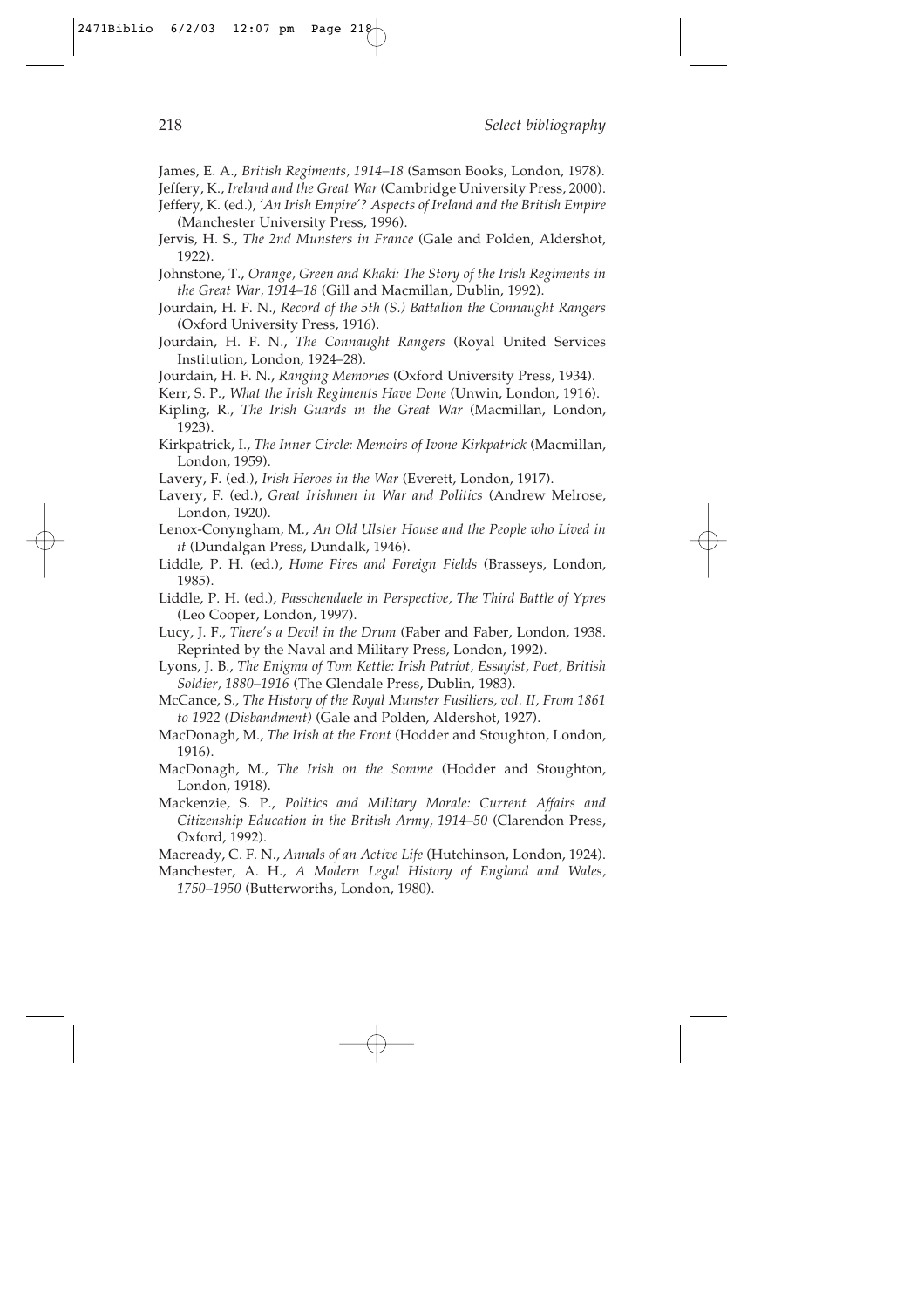- Middlebrook, M., *The Kaiser's Battle, 21 March 1918: The First Day of the German Spring Offensive* (Penguin, London, 1978).
- Mitchell, G., '*Three Cheers for the Derrys!': A History of the 10th Royal Inniskilling Fusiliers in the 1914–18 War* (Yes! Publications, Derry, 1991).
- Montgomery-Hyde, H., *Carson* (Constable, London, 1987).
- Montmorency, H. de, *Sword and Stirrup, Memories of an Adventurous Life* (G. Bell and Sons Ltd., London, 1936).
- Moore, W., *The Thin Yellow Line* (Leo Cooper, London, 1974).
- Moran, Lord, *The Anatomy of Courage* (Constable, London, 1945).
- Muenger, E. A., *The British Military Dilemma in Ireland: Occupation Politics, 1886–1914* (Gill and Macmillan, Dublin, 1991).
- Novick, B., *Conceiving Revolution: Irish Nationalist Propaganda during the First World War* (Four Courts Press, Dublin, 2001).
- O'Brien, J. V., *'Dear, Dirty Dublin': A City in Distress, 1899–1916* (University of California Press, London, 1982).
- O'Halpin, E., *The Decline of the Union: British Government in Ireland 1892–1920* (Gill and Macmillan, Dublin, 1987).
- O'Rahilly, A., *Father William Doyle, S. J*. (privately published, London, 1925).
- Orr, P., *The Road to the Somme: Men of the Ulster Division Tell Their Story* (Blackstaff Press, Belfast, 1987).
- Osburn, A., *Unwilling Passenger* (Faber and Faber, London, 1932).
- Perry, F. W., *The Commonwealth Armies: Manpower and Organisation in Two World Wars* (Manchester University Press, 1988).
- Philips, D., *Crime and Authority in Victorian England: The Black Country, 1835–1860* (Croom Helm, London, 1977).
- Pugsley, C., *On the Fringe of Hell: New Zealanders and Military Discipline in the First World War* (Hodder and Stoughton, Auckland, 1991).
- Putkowski, J. and Sykes, J., *Shot at Dawn: Executions in World War One by Authority of the British Army Act* (Leo Cooper, London, 1993).
- Rawling, B., *Surviving Trench Warfare: Technology and the Canadian Corps, 1914–18* (University of Toronto Press, London, 1992).
- Reitz, D., *Trekking On* (Faber and Faber, London, 1933).

Rickard, L., *Story of the Munsters at Etreux, Festubert, Rue de Bois and Hulloch* (Hodder and Stoughton, London, 1918).

- Robertson, N., *Crowned Harp: Memories of the Last Years of the Crown in Ireland* (Allen Figgis, Dublin, 1960).
- Samuels, M., *Command or Control? Command, Training and Tactics in the British and German Armies, 1888–1918* (Frank Cass, London, 1995).
- Scott, P. T., *'Dishonoured': The 'Colonels' Surrender' at St. Quentin, The Retreat from Mons, August 1914* (Tom Donovan Publishing, London, 1994).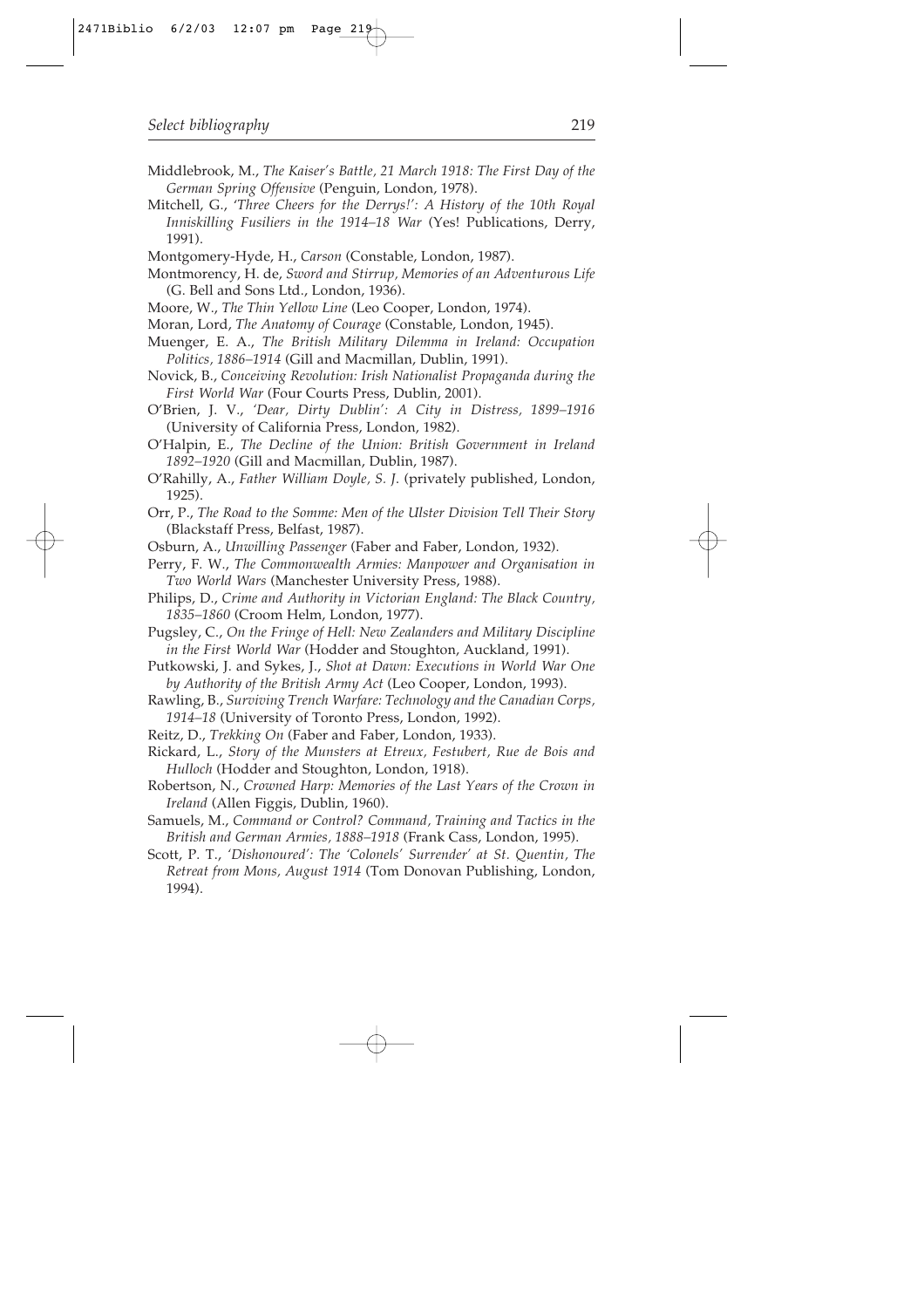- Sellers, L., *For God's Sake Shoot Straight! The Story of the Court Martial and Execution of Sub Lieutenant Edwin Dyett* (Leo Cooper, London, 1995).
- Sheffield, G. D., *Leadership in the Trenches: Officer–Man Relations, Morale and Discipline in the British Army in the Era of the First World War* (Macmillan, London, 2000).
- Simkins, P., *Kitchener's Army: The Raising of the New Armies, 1914–16* (Manchester University Press, 1988).
- Sindall, R., *Street Violence in the Nineteenth Century: Media Panic or Real Danger*? (Leicester University Press, 1990).
- Skyrme, T., *History of the Justices of the Peace* (Barry Rose Publishers, Chichester, 1994).
- Smith, L. V., *Between Mutiny and Obedience: The Case of the French Fifth Infantry Division During World War I* (Princeton University Press, 1994).
- Spiers, E. M., *The Army and Society, 1815–1914* (Longman, London, 1980).
- Spiers, E. M., *Haldane: an Army Reformer* (Edinburgh University Press, 1980).
- Spiers, E. M., *The Late Victorian Army, 1868–1902* (Manchester University Press, 1992).
- Steel, N. and Hart, P., *Defeat at Gallipoli* (Macmillan, London, 1994).
- Strachan, H., *The Politics of the British Army* (Clarendon Press, Oxford, 1997).
- Swift, R. and Gilley, S. (eds.), *The Irish in Britain 1815–1939* (Pinter Publishers, London, 1989).
- Taylor, D., *Crime, Policing and Punishment in England, 1750–1914* (Macmillan, London, 1998).
- Tobias, J. J., *Crime and Industrial Society in the Nineteenth Century* (B. T. Batsford, London, 1967).
- Townsend, C., *Political Violence in Ireland, Government and Resistance since 1848* (Oxford University Press, 1983).
- Travers, T., *The Killing Ground: The British Army, the Western Front and the Emergence of Modern Warfare, 1900–18* (Allen and Unwin, London, 1987).
- Travers, T., *How the War was Won: Command and Technology in the British Army on the Western Front, 1917–18* (Routledge, London, 1992).
- Turner, J. (ed.), *Britain and the First World War* (Unwin Hyman, London, 1988).
- Vane, F., *Agin the Governments* (Samson Low and Marston, London, 1928).
- White, S. N., *The Terrors: 16th (Pioneer) Battalion, Royal Irish Rifles, 1914–19* (The Somme Association, Belfast, 1996).
- Whitton, F. E., *The History of the Prince of Wales' Leinster Regiment (Royal Canadians)*, vol. II (Gale and Polden, London, n.d. (1926?)).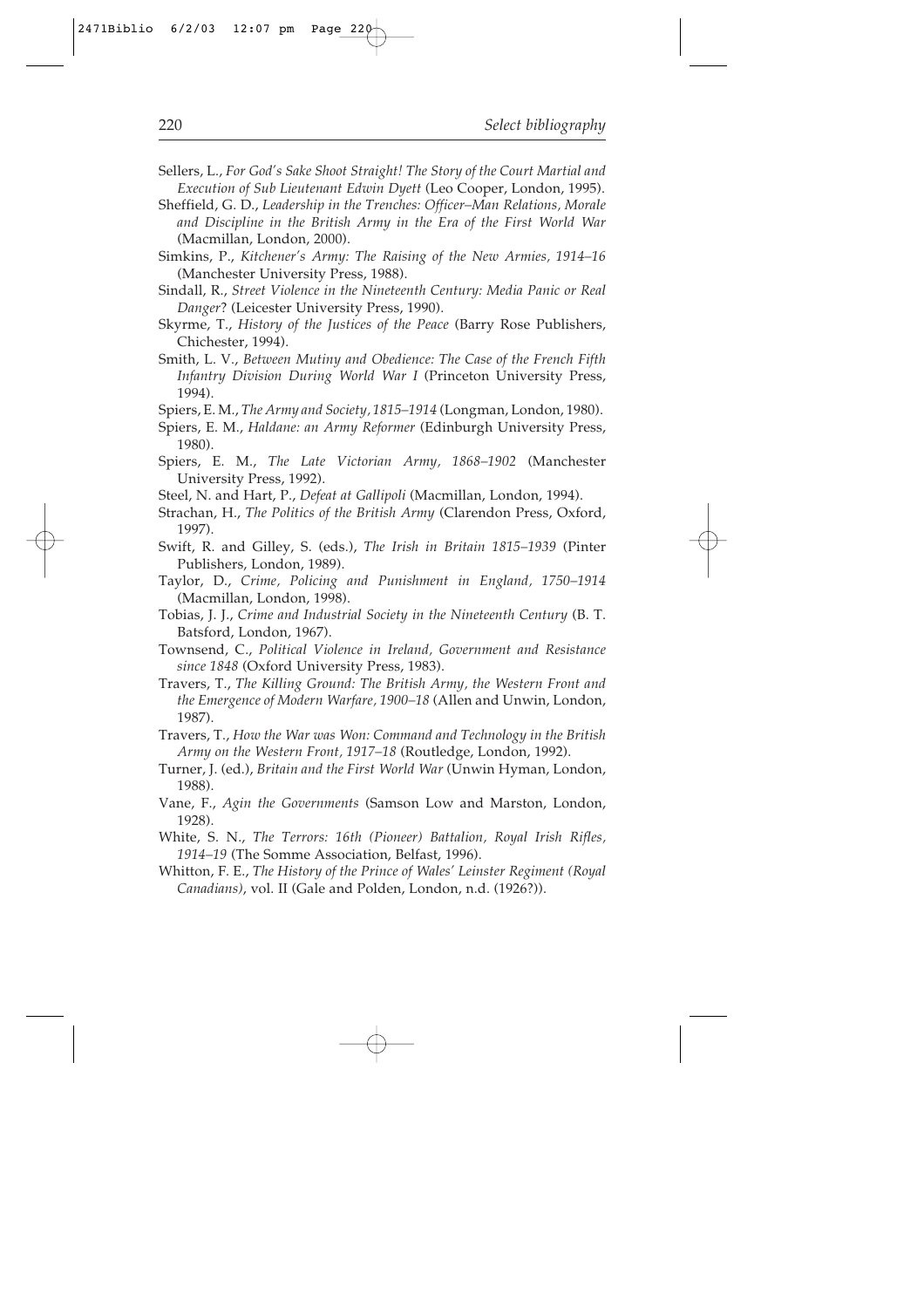- Williams, R., *Defending the Empire: The Conservative Party and British Defence Policy 1899–1915* (Yale University Press, London, 1991).
- Winter, J. M., *The Great War and the British People* (Macmillan, London, 1985).
- Woodward, D., *Lloyd George and the Generals* (Associated University Press, London and Toronto, 1983).
- Wylly, H. C., *Crown and Company: The Historical Records of the Second Battalion, Royal Dublin Fusiliers, vol. II, 1911–1922* (Gale and Polden, Aldershot, 1922).
- Wylly, H. C., *Neill's 'Blue Caps': The History of the First Battalion, Royal Dublin Fusiliers, vol. III, 1914–1922* (Gale and Polden, Aldershot, 1925).

#### *Articles*

- Beckett, I. F. W., 'The Real Unknown Army: British Conscripts, 1916–19', in J. J. Becker and S. Audoin-Rouzeau (eds.), *Les Societiés Européennes et la Guerre de 1914–18* (Université de Paris X-Nanterre, Paris, 1990).
- Bessel, R. and Englander, D., 'Up from the Trenches: Some Recent Writing on the Soldiers of the Great War', *European Studies Review*, XI, 3, 1981.
- Bourke, J., ' "Irish Tommies": The Construction of a Martial Manhood, 1914–1918', *Bullán*, III, 2, 1998.
- Bowman, T., 'Composing Divisions: The Recruitment of Ulster and National Volunteers into the British Army in 1914', *Causeway Cultural Traditions Journal*, Spring 1995.
- Bowman, T., 'The Irish at the Somme', *History Ireland*, 4, 4, 1996.
- Bowman, T., 'The Irish Recruiting and Anti-Recruiting Campaigns, 1914–18', in Taithe, B. and Thornton, T. (eds.), *Propaganda: Political Rhetoric and Identity 1300–2000* (Sutton Publishing, Stroud, 1999).
- Bowman, T., 'The Ulster Volunteer Force and the Formation of the 36th (Ulster) Division', *Irish Historical Studies*, XXXII, 128, 2001.
- Buckley, S., 'The Failure to Resolve the Problem of V.D. among the Troops in Britain during World War One', in Bond, B. and Roy, I. (eds.), *War and Society: A Yearbook of Military History, II* (Croom Helm, London, 1977).
- Callan, P., 'The Irish Soldier: A Propaganda Paper for Ireland, September–December 1918', *The Irish Sword*, XV, 59, 1982.
- Callan, P., 'Recruiting for the British Army in Ireland during the First World War', *The Irish Sword*, XVII, 66, 1987.
- Dallas, G. and Gill, D., 'Mutiny at Etaples Base in 1917', *Past and Present*, 69, 1975.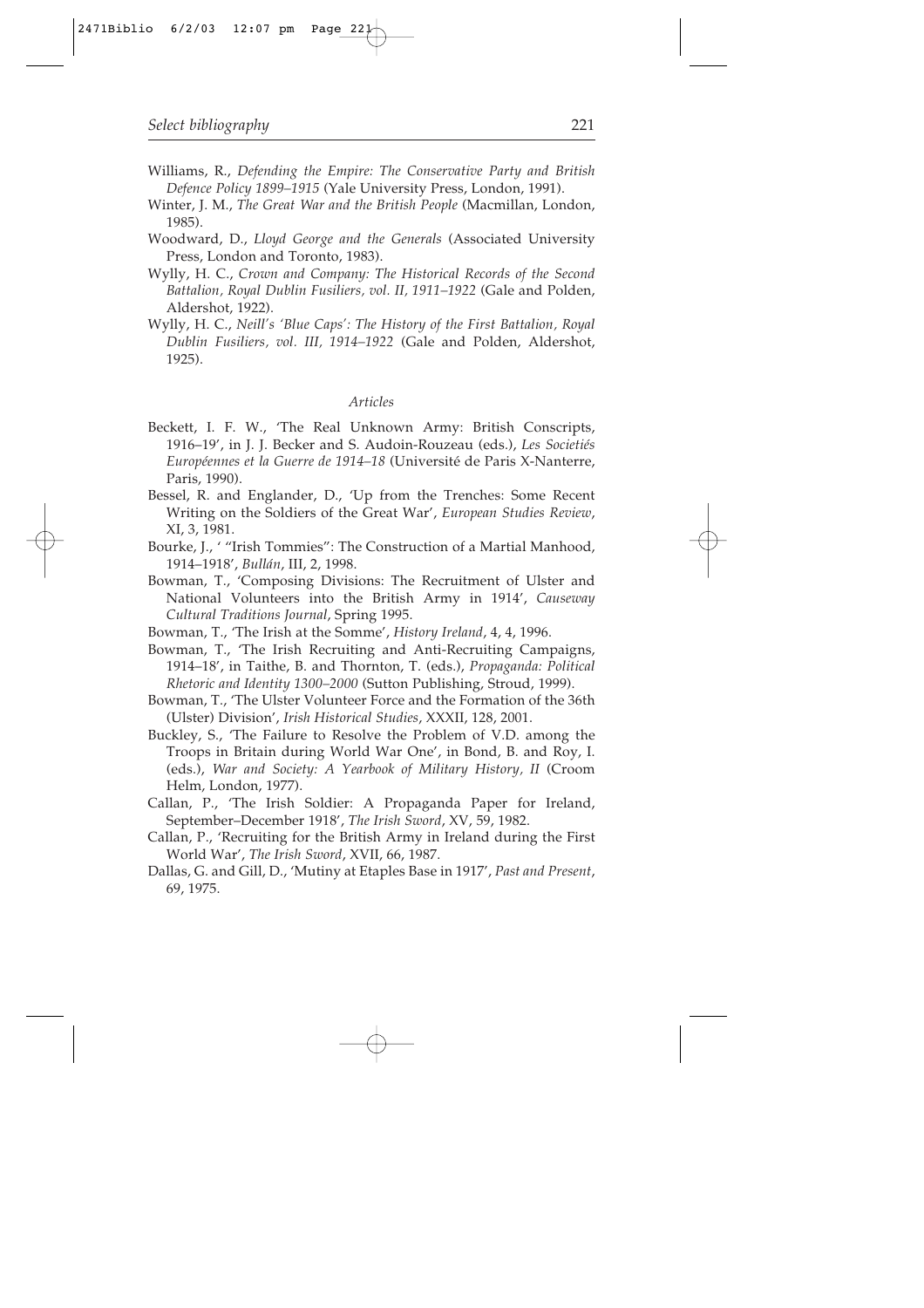- Denman, T., 'The 10th (Irish) Division, 1914–15: A Study in Military and Political Interaction', *The Irish Sword*, XVII, 66, 1987.
- Denman, T., 'Sir Lawrence Parsons and the Raising of the 16th (Irish) Division', *The Irish Sword*, XVII, 67, 1987.
- Denman, T., 'An Irish Battalion at War: from the Letters of Captain J. H. M. Staniforth, 7th Leinsters, 1914–18', *The Irish Sword*, XVII, 68, 1989.
- Denman, T., '16th (Irish) Division Casualties, 1916–18', *The Irish Sword*, XVII, 68, 1989.
- Denman, T., 'The 16th (Irish) Division on 21 March 1918: Fight or Flight?', *The Irish Sword*, XVII, 69, 1990.
- Denman, T., 'The Catholic Irish Soldier in the First World War: The "Racial Enviroment"', *Irish Historical Studies*, XXVII, 108, 1991.
- Denman, T., ' "A Voice from the Lonely Grave": The Death in Action of Major William Redmond, M.P., 7 June 1917', *The Irish Sword*, XVIII, 73, 1992.
- Denman, T., ' "The Red Livery of Shame": The Campaign against Army Recruitment in Ireland, 1899–1914', *Irish Historical Studies*, XXIX, 114, 1995.
- Denman, T., ' "Ethnic Soldiers Pure and Simple?": The Irish in the Late Victorian British Army', *War in History*, III, 3, 1996.
- Dewey, P., 'Military Recruiting and the British Labour Force during the First World War', *Historical Journal*, XXVII, 1, 1984.
- Dominy, G., 'More than just a "Drunken Brawl"? The Mystery of the Mutiny of the Inniskilling Fusiliers at Fort Napier, 1887', *South African–Irish Studies*, I, 1991.
- Dooley, T. P., 'Politics, Bands and Marketing: Army Recruitment in Waterford city, 1914–15', *The Irish Sword*, XVIII, 72, 1991.
- Dooley, T. P., 'Southern Ireland, Historians and the First World War', *Irish Studies Review*, 4, 1993.
- Dooley, T. P., 'The Royal Munster Fusiliers', *History Ireland*, VI, 1, 1998.
- Dorman, E., 'The North Irish Horse', *Army Review*, III, 1913.
- Englander, D. and Osbourne, J., 'Jack, Tommy and Henry Dubb: The Armed Forces and the Working Class', *Historical Journal*, XXI, 3, 1978.
- Englander, D., 'Mutiny and Myopia', *Bulletin of the Society for the Study of Labour History*, LII, 1, 1987.
- Fitzpatrick, D., 'The Logic of Collective Sacrifice: Ireland and the British Army, 1914–1918', *Historical Journal*, XXXVIII, 4, 1995.
- Forde, F., 'The Tyneside Irish Brigade', *The Irish Sword*, XVI, 1984.
- Greenhut, J., 'The Imperial Reserve: The Indian Corps on the Western Front, 1914–15', *The Journal of Imperial and Commonwealth History*, XII, 1, 1983.
- Howie D. and J., 'Irish Recruiting and the Home Rule Crisis of August–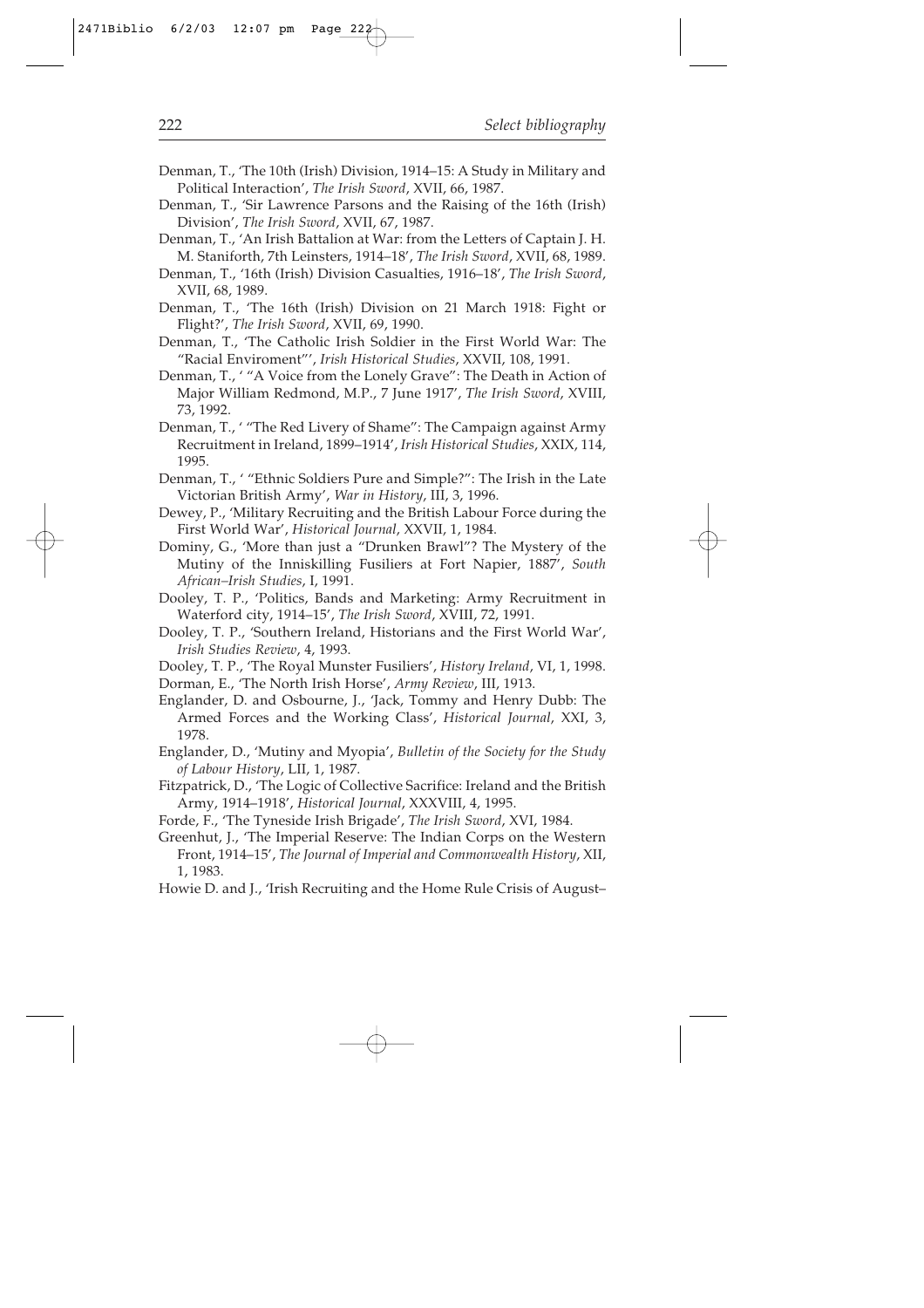September 1914', in Dockrill, M. and French, D. (ed.), *Strategy and Intelligence: British Policy during the First World War* (Hambledon Press, London, 1996).

- Jackson, A., 'Unionist Myths 1912–1985', *Past and Present*, 136, 1992.
- Jeffery, K., 'Irish Culture and the Great War', *Bullán*, I, 2, 1994.
- Johnson, D., 'Trial by Jury in Ireland, 1860–1914', *Legal History*, XVII, 3, 1996.
- Karsten, P., 'Irish Soldiers in the British Army, 1792–1922: Suborned or Subordinate?', *The Journal of Social History*, XVII, 1983.
- Lemisko, L. S., 'Morale in the 16th. (Irish) Division, 1916–18', *Irish Sword*, XX, 81, 1997.
- Mackenzie, S. P., 'Morale and the Cause: The Campaign to Shape the Outlook of Soldiers of the British Expeditionary Force, 1914–1918', *Canadian Journal of History*, XXV, 1990.
- Nelson, J. E., 'Irish Soldiers in the Great War: Some Personal Experiences', *The Irish Sword*, XI, 44, 1974.
- O'Halloran, M., '"A few notes on German treatment": The Diary of Sergeant Charles Mills, Royal Munster Fusiliers, 1918', *The Irish Sword*, XV, 60, 1983.
- Parks, E., 'Guernsey's Contribution to the 16th (Irish) Division', *The Irish Sword*, XVIII, 73, 1992.
- Perry, N., 'Nationality in the Irish Infantry Regiments in the First World War', *War and Society*, XII, 1, 1994.
- Perry, N., 'Maintaining Regimental Identity in the Great War: The Case of the Irish Infantry Regiments', *Stand To*, 52, 1998.
- Roth, A., ' "The German Soldier is not Tactful": Sir Roger Casement and the Irish Brigade in Germany during the First World War', *Irish Sword*, XIX, 78, 1995.
- Rowe, P., 'Review Article' (relating to courts martial 1914 to date), *Royal United Services Institute Journal*, August, 1994.
- Rubin, G. R., 'The Legal Education of British Army Officers, 1860–1923', *Journal of Legal History*, XV, 3, 1994.
- Semple, A. J., 'The Fenian Infiltration of the British Army', *Journal of the Society of Army Historical Research*, 52, 1974.
- Sheffield, G., 'British Military Police and their Battlefield Role, 1914–18', *Sandhurst Review of Military Studies*, I, 1990.
- Staunton, M., 'Ginchy: Nationalist Ireland's Forgotten Battle of the Somme', *An Cosantoir*, XLVI, 1986.
- Staunton, M., 'Kilrush, Co. Clare and the Royal Munster Fusiliers: The Experience of an Irish Town in the First World War', *The Irish Sword*, XVI, 65, 1986.
- Staunton, M., 'Soldiers Died in the Great War, 1914–19 as Historical Source Material', *Stand To*!, 27, 1989.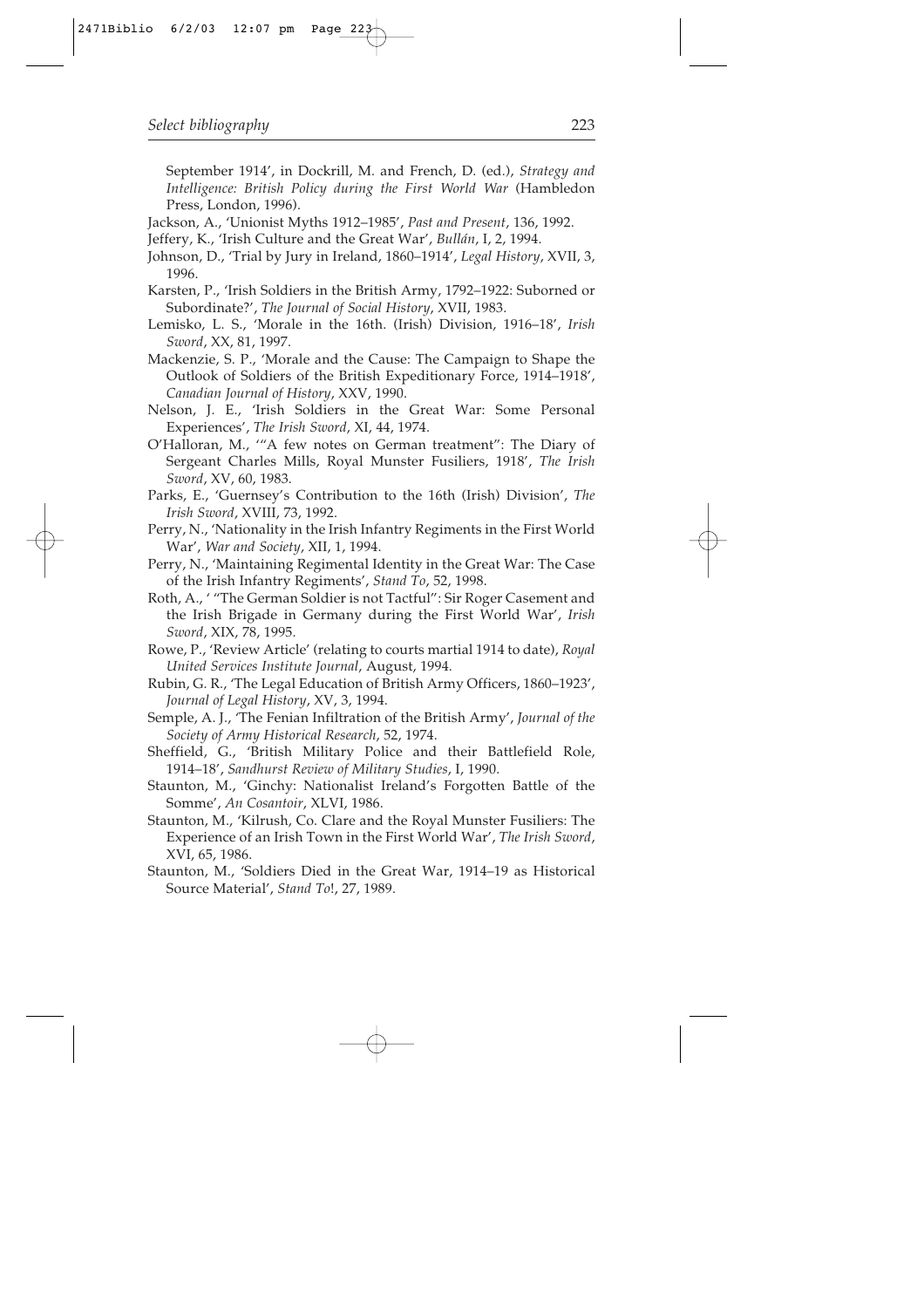- Stubbs, J. O., 'The Unionists and Ireland, 1914–18', *Historical Journal*, XXXIII, 4, 1990.
- Townsend, C., 'The Suppression of the Easter Rising', *Bullán*, I, 1, 1994.
- Travers, T. H. E., 'The Hidden Structural Problem in the British Officer Corps, 1900–1918', *Journal of Contemporary History*, XVII, 3, 1982.
- Tucker, A., 'The Issue of Army Reform in the Unionist Government, 1903–5', *Historical Journal*, IX, 1, 1966.
- Ward, A. J., 'Lloyd George and the 1918 Irish Conscription Crisis', *Historical Journal*, XVII, 1974.
- Woodward, D. R., 'Did Lloyd George Starve the British Army of Men Prior to the German Offensive of 21 March 1918?', *Historical Journal*, XXVII, 1, 1984.

#### *Theses*

- Brent Wilson, J., 'The Morale and Discipline of the British Expeditionary Force, 1914–18' (MA thesis, University of New Brunswick, Canada, 1978).
- Callan, P., 'Voluntary Recruiting for the British Army in Ireland during the First World War' (PhD thesis, University College Dublin, 1984).
- Foy, M. T., 'The Ulster Volunteer Force: Its Domestic Development and Political Importance in the Period 1913 to 1920' (PhD thesis, The Queen's University of Belfast, 1986).
- Hannon, C., 'The Irish Volunteers and the Concept of Military Service and Defence, 1913–1924' (PhD thesis, University College Dublin, 1989).
- Lemisko, L. S., 'Politics, Performance and Morale: The 16th (Irish) Division, 1914–18' (MA thesis, University of Calgary, Canada, 1992).
- Maxwell, I. L., 'The Life of Sir Wilfrid Spender, 1876–1960' (PhD thesis, The Queen's University of Belfast, 1991).
- Morris, P., 'Leeds and the Amateur Military Tradition: The Leeds Rifles and their Antecedents, 1859–1918' (PhD thesis, University of Leeds, 1983).
- Mercer, E., 'For King, Country and a Shilling a Day: Recruitment in Belfast during the Great War, 1914–18' (MA dissertation, The Queen's University of Belfast, 1998).
- O' Flanaghan, N., 'Dublin City in an age of War and Revolution' (MA thesis, University College Dublin, 1985).
- Sheffield, G. D., 'Officer-man Relations: Morale and Discipline in the British Army, 1902–22' (PhD thesis, London University, 1994).
- Staunton, M., 'The Royal Munster Fusiliers in the Great War, 1914–19' (MA thesis, University College Dublin, 1986).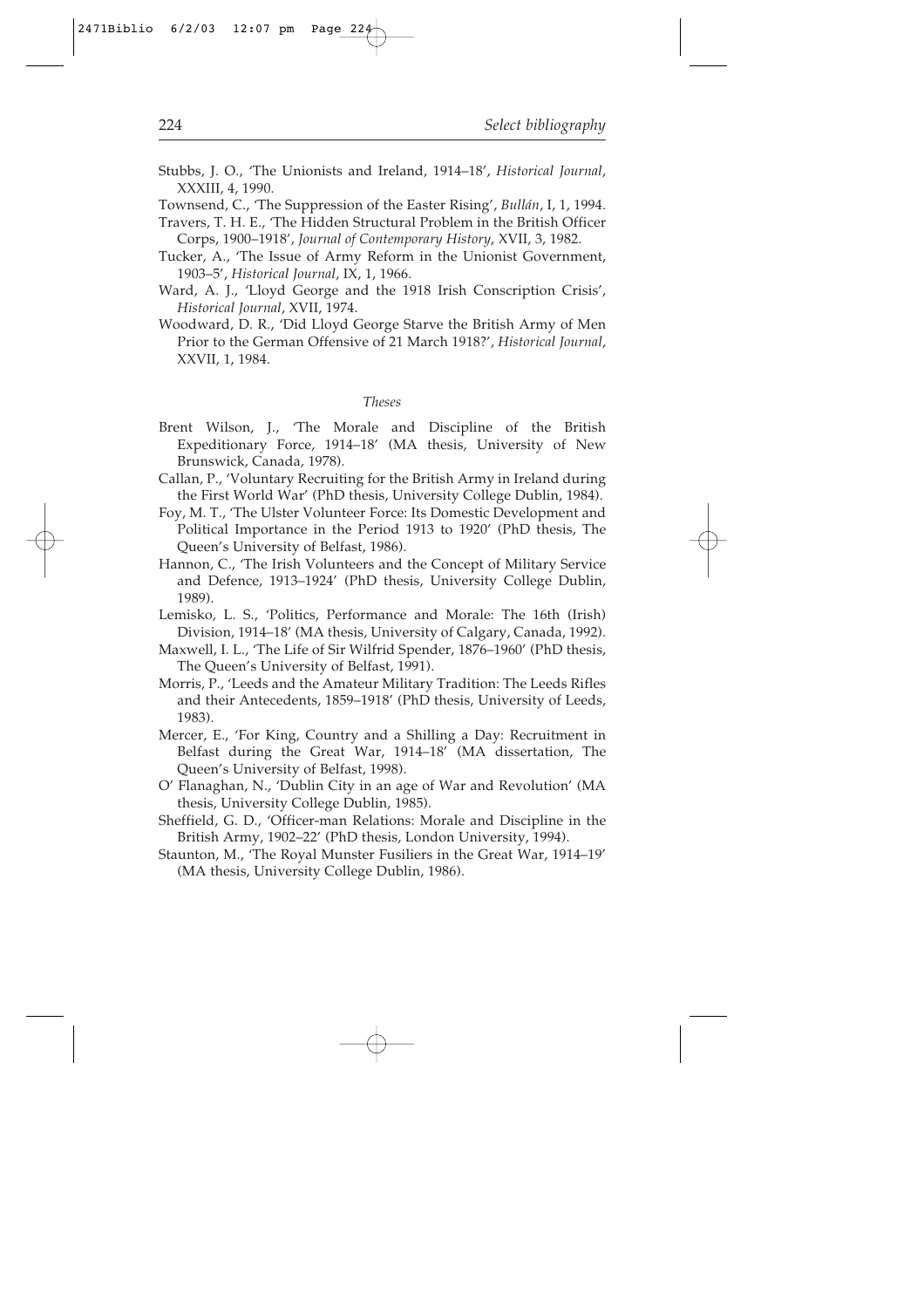## Index

Abercrombie, A. W. 50 absent without leave 21, 42, 46, 86–7, 157, 196–7 accommodation problems 82–3 Acheux 191 Adjutant General 145 Allenby, E. H. H. 25–6 amalgamations 140, 144–9 Annandale, A. J. 6, 117–18 anti-Irish feeling 44 Antrim 85 Ards Peninsula 66 Armagh 22 armistice 181–2, 206 Army Act 11–12, 117 Army Chaplains Department 26–7 Army Council 141–2, 144 Army Pay Corps 143 Army Reservists 39, 55 Army Service Corps 174 Asquith, H. H. 67 Athgorvan 83 Australian troops 11, 21, 171 Austro-Hungarian Army 3, 140, 159

Ayrshire 82

Bailey, Daniel 53 Ballymena 28 Ballyshannon 83 bands 90, 182 Bangor (Co. Down) 66, 89–90 Bank of Ireland 193 Barrar, J. 194 Barret, J. 142 Barry, Tom 7 Bates, R. D. 82 Beater, O. L. 82, 122, 148–9 Belfast 20, 22, 27, 41, 72, 145 Bellingham, E. H. 126 Bentley, R. 86 Bernard, H. C. 124–5 billeting 83 Birr 82 Blacker, S. W. 69–70, 72 Bliss, H. R. 116 Bowen-Colthurst, J. C. 193 Bowyer-Green, Edward 143 boxing 183 Boynton, J. C. 111 Brennan, A. R. 128, 130, 190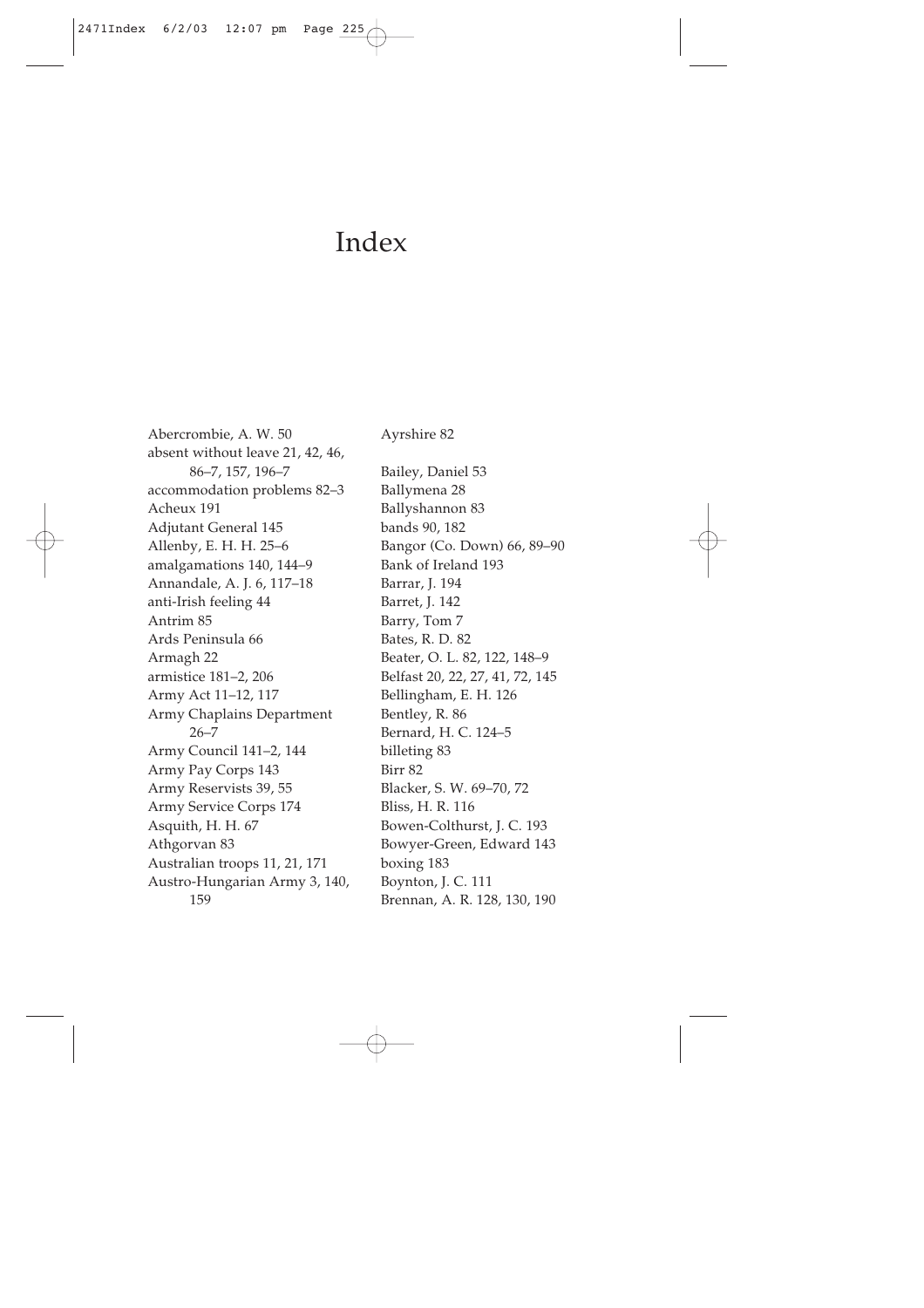Brett, C. A. 151, 180–1 Bridges, Tom 49 British Army formations Armies 3rd 25, 168 4th 21, 183 5th 158, 167–8, 183 Corps IV 122 VII 167–8 XIX 167 Divisions 1st 103 3rd 102 4th 114, 117 6th 41, 102 10th (Irish) 4, 26, 61, 63, 68, 79, 81, 83–4, 90–1, 100, 107–9, 166, 174–5, 178, 206 14th (Light) 109, 169 16th (Irish) 3–5, 7, 18–19, 26, 30–1, 61, 67–8, 70, 71, 73–4, 76–7, 79–85, 87, 90, 100–1, 118–24, 126, 129, 131, 140–3, 147–55, 166–72, 174–8, 182–4, 204–5, 207 21st 103 24th 102–3 25th 102, 153, 169 29th 103, 130, 176, 183 30th 169, 171, 176 36th (Ulster) 4–6, 17–18, 22, 26, 28, 30–1, 61–2, 64–72, 74–6, 77–80, 82–7, 89–91, 100–1, 106, 109–19, 123–4, 129–31, 140–2, 145–8, 153–5, 166–7, 171–4, 176, 182–3, 192, 203–5, 207 38th (Welsh) 64, 123 39th 169

40th 169 50th (Northumbrian) 169, 171, 176 51st (Highland) 141 57th (2nd West Lancashire) 171, 176 59th (2nd North Midland) 169 63rd (Royal Naval) 176 66th (2nd East Lancashire) 169, 176 Guards 176 Brigades 3rd 103–4 12th 114, 120 15th (Ulster) Reserve 192 30th 86, 170 42nd 109 47th 80–1, 119, 121, 124, 148, 151, 205 48th 79, 119, 121, 123, 205 49th 61, 78–81, 84, 91, 119, 121, 170–1, 178, 183 61st 174 73rd 102 74th 102 86th 183 107th 6, 18, 75–6, 80, 111–16, 118, 119–20, 131, 147, 174, 203–4 108th 89–91, 112, 114–15, 174 109th 82–3, 85, 112, 115 Tyneside Irish Brigade 72, 81, 143 Regiments 104th Bengal Fusiliers 121 Black Watch 106 Coldstream Guards 150 Connaught Rangers 23, 53, 105–6, 196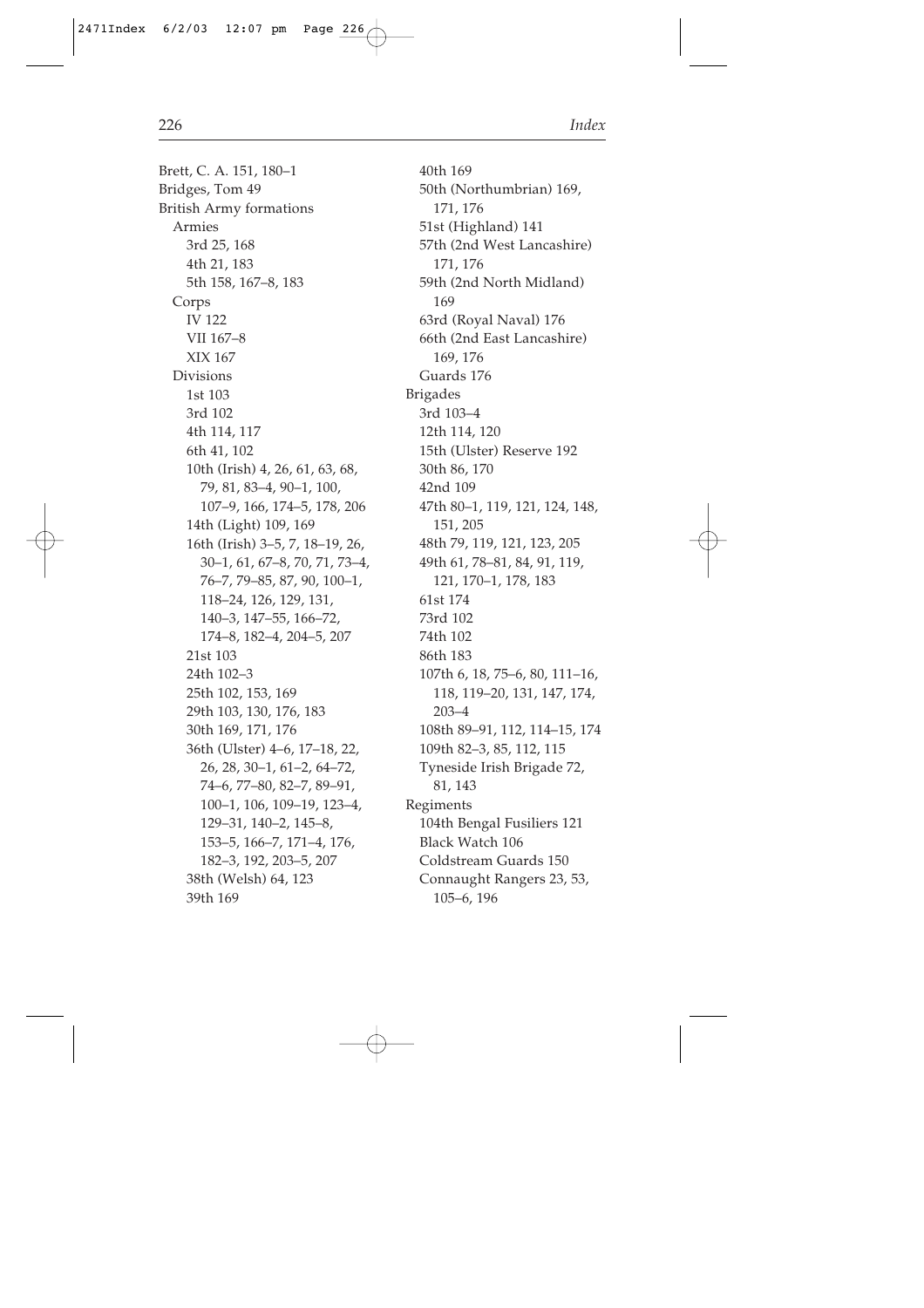3rd Dragoon Guards 16 Duke of Cornwall's Light Infantry 63 8th Hussars 44, 106, 179 13th Hussars 46 Imperial Yeomanry 69 6th Inniskilling Dragoons 73, 106, 179 Leinster Regiment 105–6, 152, 196 North Irish Horse 19, 42, 44, 130, 147, 152, 179, 190 North Staffordshire Regiment 23 Rifle Brigade 68 Royal Dublin Fusiliers 23, 105, 108, 147, 196 Royal Field Artillery 69 Royal Inniskilling Fusiliers 19, 80, 105, 196 4th Royal Irish Dragoon Guards 49, 179 Royal Irish Fusiliers 19, 69, 80, 105, 196 5th Royal Irish Lancers 21–2, 42, 44, 47, 106, 157–8, 179 Royal Irish Regiment 105, 116, 196 Royal Irish Rifles 19, 53, 80, 105, 196 Royal Munster Fusiliers 2, 23, 105–6, 196 Shropshire Light Infantry 143 Somerset Light Infantry 69 South Irish Horse 44, 130, 147, 171, 179, 190 Worcestershire Regiment 69 Battalions Anson Battalion 129

1st Argyll and Sutherland Highlanders 105 2nd Argyll and Sutherland Highlanders 105 1/9th Argyll and Sutherland Highlanders 105 1st Australian Imperial Force 182 1/4th Black Watch 105 1/5th Black Watch 105 9th Black Watch 182 1st Border Regiment 129–30, 182 1st Cameron Highlanders 105 2nd Cameron Highlanders 105 3rd Cameron Highlanders 196 1/4th Cameron Highlanders 105 1st Connaught Rangers 22, 50, 55–6, 104 2nd Connaught Rangers 44, 49–50, 191 3rd Connaught Rangers 151–2, 191, 194, 197 5th Connaught Rangers 63, 107–8, 150, 178–9, 181 6th Connaught Rangers 7, 17, 68, 71, 76, 80–81, 84–5, 87–8, 119–20, 125–6, 129–30, 149–52, 155–8, 169, 179, 181, 203–5 3rd East Lancashire Regiment 142 10th Reserve Battalion, East Lancashire Regiment 122 2nd Essex Regiment 114 11th Garrison Guard Battalion 176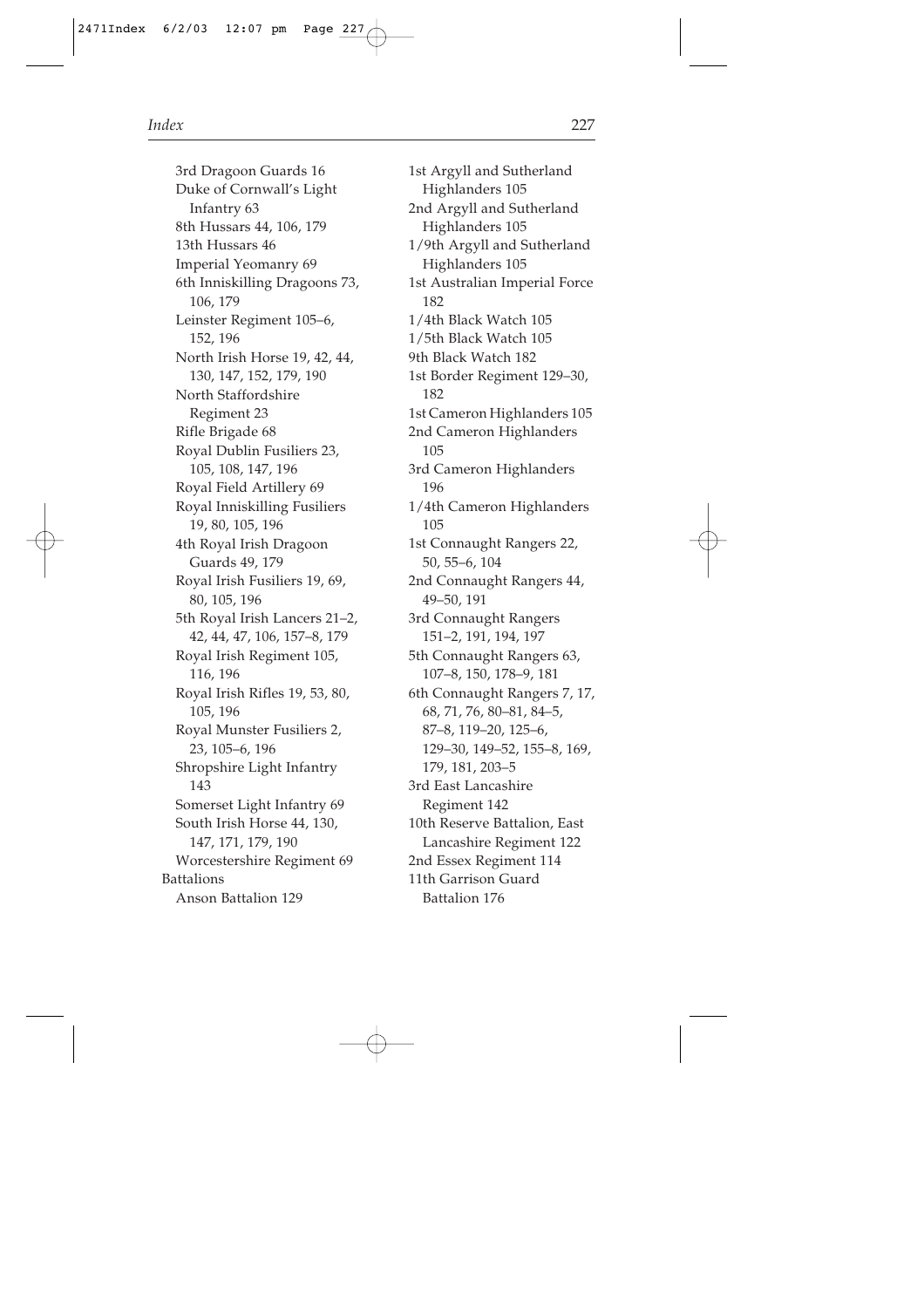1st Gloucestershire Regiment 43 6th Gordon Highlanders 130 11th Hampshire Regiment 18, 79, 82, 120, 182 1st Irish Guards 27, 42, 47, 50–1, 130, 179 2nd Irish Guards 129, 179 1st King's Own Scottish Borderers 129 9th King's Own Yorkshire Light Infantry 107 2nd Lancashire Fusiliers 114 14th Leicestershire Regiment 182 1st Leinster Regiment 104 2nd Leinster Regiment 24, 41–3, 51, 54, 101–3, 179, 181 4th Leinster Regiment 192, 196 5th Leinster Regiment 191–3 6th Leinster Regiment 63, 179 7th Leinster Regiment 23, 73, 81, 120, 123, 128–9, 143, 152 1/14th London (Scottish) Regiment 43, 44, 129–30 25th London Regiment 143 34th London Regiment 182 3rd Loyal North Lancashire Regiment 70 1st Manchester Regiment 56 2nd Manchester Regiment 70 26th Northumberland Fusiliers 130 1st Royal Dublin Fusiliers 101, 103, 179–81 2nd Royal Dublin Fusiliers 23, 40–2, 45, 47–51, 55, 101,

105, 141, 155–8, 179 4th Royal Dublin Fusiliers 88, 190, 194–5 5th Royal Dublin Fusiliers 190, 194 6th Royal Dublin Fusiliers 17, 68, 86–8, 107, 108, 175, 178–81, 183 7th Royal Dublin Fusiliers 86, 175–6 8th Royal Dublin Fusiliers 86–8, 120, 126, 141, 145, 157–8 9th Royal Dublin Fusiliers 82, 120, 122–3, 126–8, 141, 145, 147–9, 161 10th Royal Dublin Fusiliers 141, 145, 193 11th Royal Dublin Fusiliers 197–8 1st Royal Inniskilling Fusiliers 23, 101, 103, 130, 142–3, 157–8, 172, 179 2nd Royal Inniskilling Fusiliers 42, 47, 48, 101, 172–4, 179 3rd Royal Inniskilling Fusiliers 197 5th Royal Inniskilling Fusiliers 63, 108, 179 6th Royal Inniskilling Fusiliers 179 7th Royal Inniskilling Fusiliers 79, 120, 171 7/8th Royal Inniskilling Fusiliers 170–1, 179, 183, 206 8th Royal Inniskilling Fusiliers 77, 87–8, 120, 122, 157–8, 171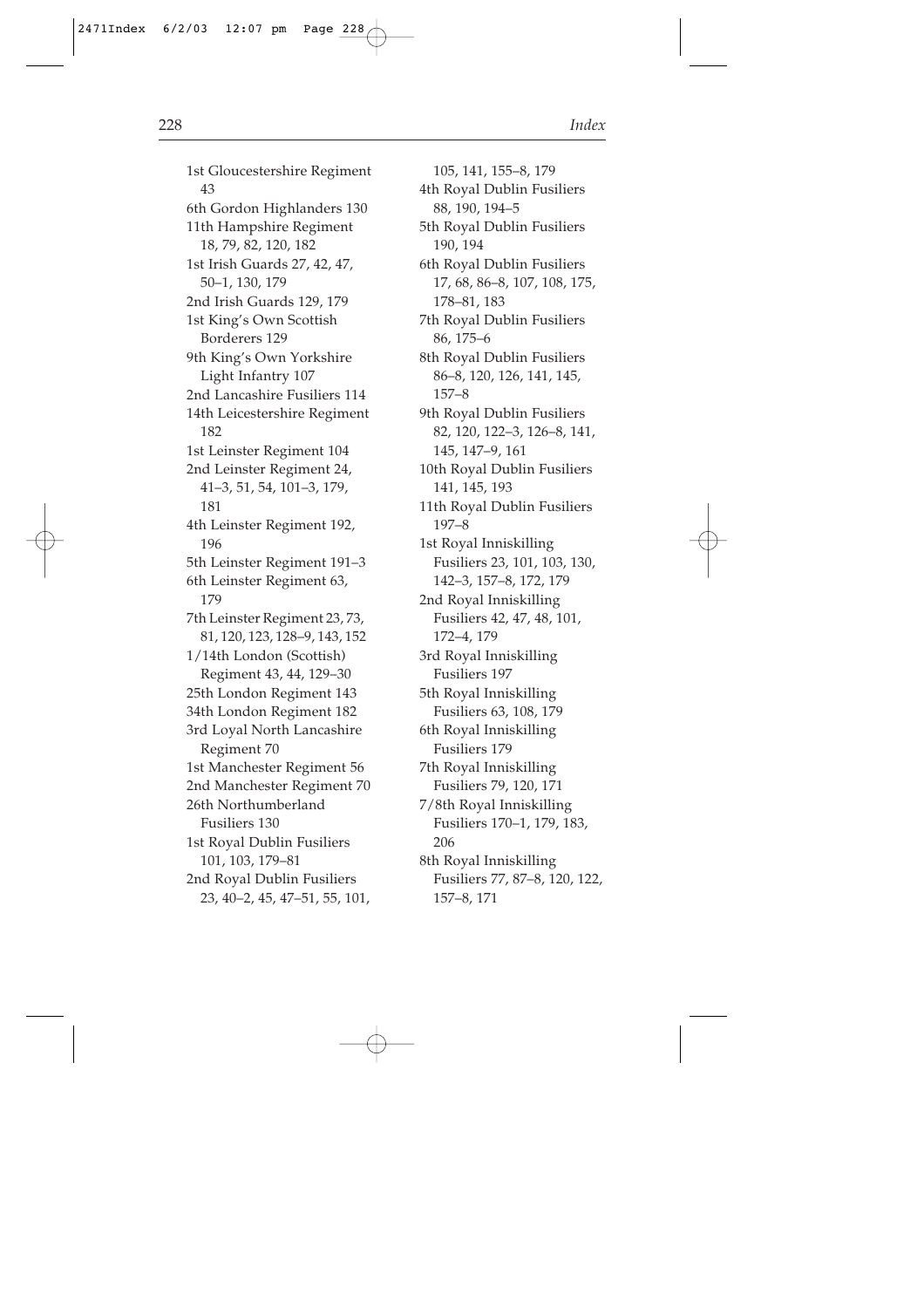9th Royal Inniskilling Fusiliers 28, 66, 83, 112–13, 116, 172, 174, 179 10th Royal Inniskilling Fusiliers 21, 23, 75–76, 83, 87–9, 91, 113, 157–8 11th Royal Inniskilling Fusiliers 21, 28, 66, 72, 75, 83, 109, 111–14 13th Royal Inniskilling Fusiliers 176, 179–80 1st Royal Irish Fusiliers 18, 22, 51, 153, 179, 182 2nd Royal Irish Fusiliers 23, 104 3rd Royal Irish Fusiliers 176 5th Royal Irish Fusiliers 107, 169, 175, 178–9, 182 6th Royal Irish Fusiliers 63 7th Royal Irish Fusiliers 120 8th Royal Irish Fusiliers 83–4, 120–1 9th Royal Irish Fusiliers 13, 21, 66, 70, 72, 113, 147, 152, 156, 179, 182 11th Royal Irish Fusiliers 176, 179–80 2nd Garrison Battalion, Royal Irish Fusiliers 122–3 1st Royal Irish Regiment 45, 50, 104 2nd Royal Irish Regiment 23, 40, 102, 128–30, 169, 179, 206 3rd Royal Irish Regiment 88, 190–1, 194–6 5th Royal Irish Regiment 179 6th Royal Irish Regiment 81, 120, 147 7th Royal Irish Regiment 147, 170–1, 179, 183, 206

8th Royal Irish Regiment 176, 179–80 2nd Garrison Guard Battalion, Royal Irish Regiment 176 1st Royal Irish Rifles 172, 179–80 2nd Royal Irish Rifles 16, 22, 24–5, 27, 30, 41–3, 47, 49, 50, 52, 54–5, 101–3, 127–8, 153, 157–8, 172, 175–6, 179 3rd Royal Irish Rifles 16, 88, 190, 193–6 4th Royal Irish Rifles 190–1 5th Royal Irish Rifles 190 6th Royal Irish Rifles 63, 77, 108–9 7th Royal Irish Rifles 7, 80–1, 85, 120–1, 123, 144–5, 147–8, 154–5, 161, 205–6 8th Royal Irish Rifles 65, 111–3, 152, 155, 192 8/9th Royal Irish Rifles 147, 152–3, 204 9th Royal Irish Rifles 16, 30, 65, 69–70, 82, 85, 87–8, 91, 113–14, 116–18, 122, 124, 126, 129–30, 152, 156–8, 204, 208 10th Royal Irish Rifles 65, 72, 113, 124, 145, 147, 176, 204 11th Royal Irish Rifles 83, 113–4 11/13th Royal Irish Rifles 147 12th Royal Irish Rifles 28, 72, 113, 145, 172–4, 179–80 13th Royal Irish Rifles 66, 72, 87–9, 91, 113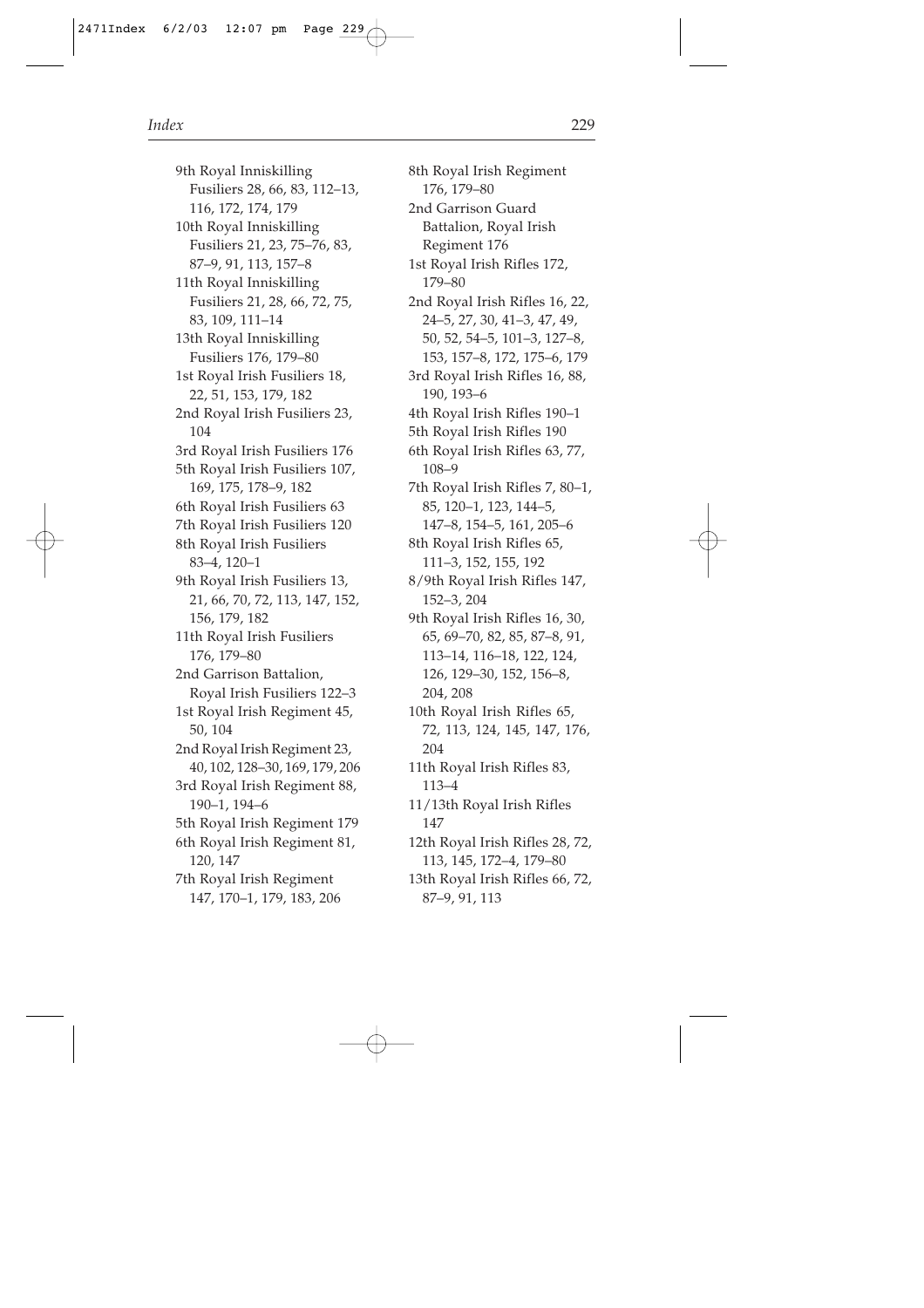- 14th Royal Irish Rifles 14, 18, 26, 28, 65, 70–2, 77, 82–3, 85–8, 90–1, 113–16, 125, 127, 143, 145–6, 156–8, 176, 203–4 15th Royal Irish Rifles 65,
- 111, 113, 116–17, 143, 145, 172–4, 179–80, 204
- 16th Royal Irish Rifles 25–6, 28–9, 66, 89, 125, 145, 179–80, 206
- 17th Royal Irish Rifles 111, 191–2, 198
- 18th Royal Irish Rifles 194–6, 198
- 19th Royal Irish Rifles 15, 198
- 1st Royal Munster Fusiliers 56, 103, 130, 143, 154, 169, 171, 176–7, 179, 181, 183
- 2nd Royal Munster Fusiliers 22, 25, 27, 42, 47, 49, 101, 103–105, 153–4, 169, 179
- 6th Royal Munster Fusiliers 17
- 7th Royal Munster Fusiliers 17
- 8th Royal Munster Fusiliers 68, 70, 119, 121, 124, 128
- 9th Royal Munster Fusiliers 19, 25, 70, 71, 90, 121, 129, 144
- 1st Royal Warwickshire Regiment 48
- 14th Royal Welsh Fusiliers 129–30
- 2nd South Wales Borderers 129–30
- 86th Training Reserve Battalion 122

1/6th West Yorkshire Regiment 144 1/7th West Yorkshire Regiment 125, 144 1/8th West Yorkshire Regiment 144 2/7th West Yorkshire Regiment 144 11th Worcestershire Regiment 3 British Expeditionary Force (BEF) 7, 26, 39, 44, 105, 158–60, 166–7, 175, 183–4, 207–8 British League for the Support of Ulster and the Union 66 Broadmoor Criminal Lunatic Asylum 193 Brown, J. S. 122 Browne, F. M. 27 Browne, G. G. T. 149 Buchanan, K. J. 121 Buckley, G. A. M. 143 Bulgarian Army 108, 178, 207 Burgoyne, G. A. 43, 54 Burrows, A. R. 51 Buttevant 82 Byrne, S. S. 104

cadet units 73–4, 190–1 cadre system 104–5 Campbell, David 77, 108, 191 Campbell, Sir James 177 Campbell College 75 Canadian troops 167 Caporetto 140 capital offences 39 Carden Roe, A. 18 Carson, Lady Ruby 22 Carson, Sir Edward 22, 64, 67, 69, 141, 177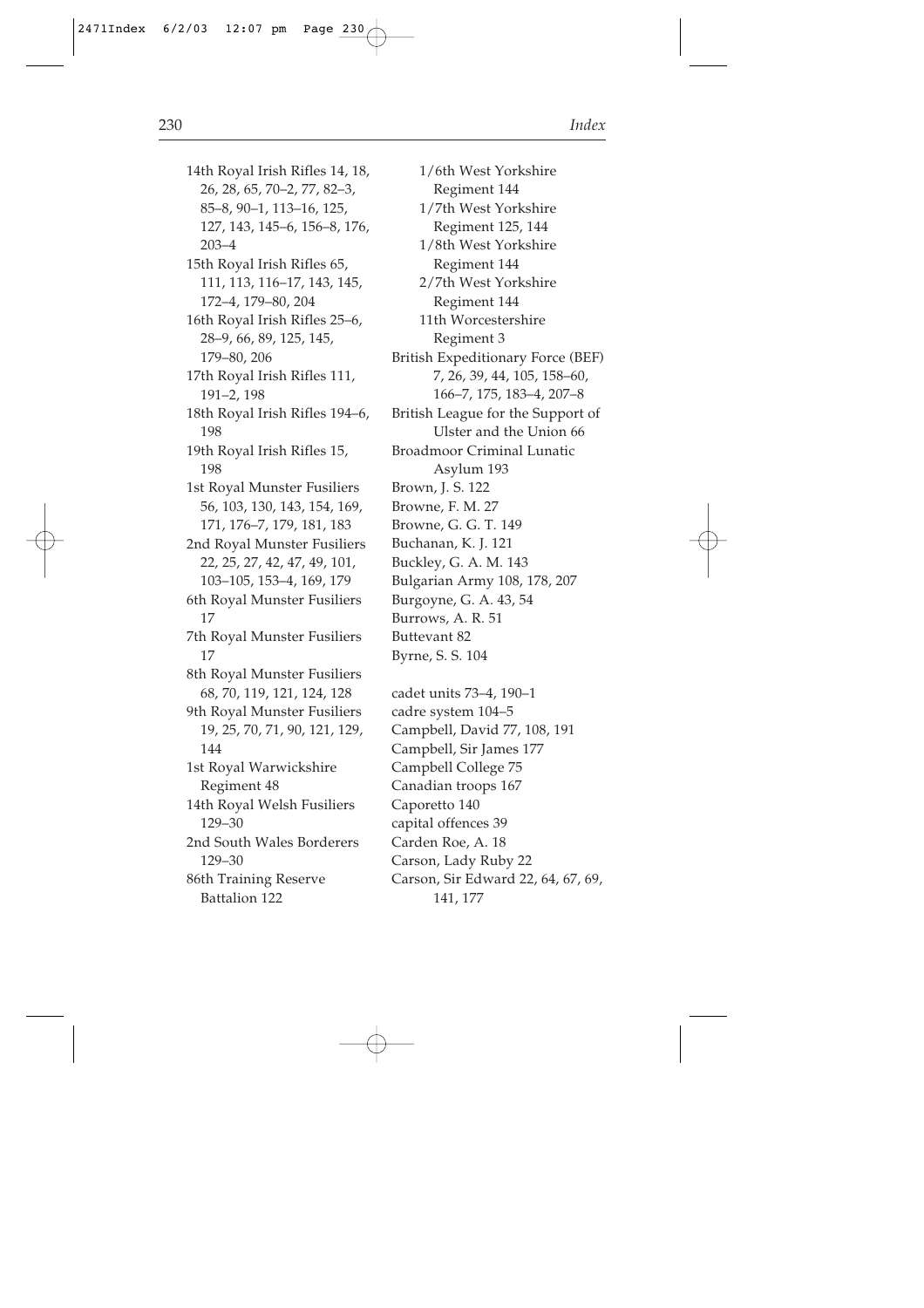Casement, Sir Roger 40, 48, 52–4, 128–9, 197 Catholic Church 178 censorship 10, 160 chaplains 207 Cheape, G. R. H. 146 Chichester, R. P. D. S. 65, 69, 85, 116, 203 Christmas truce 40, 48, 51–2 Churcher, D. W. 22 cinema 26, 27, 131, 207 Clandeboye Camp 83, 89 Clare 76 Cole Hamilton, C. G. 172–3 Collins, Michael 54 Collins, W. E. 126 'Colonels' Surrender' 48 Colyer, W. T. 23, 154 comforts funds 22, 207 commanding officers' disciplinary powers 15 commuted sentences 14 concert troupes 131 Congreve, Sir Walter 167, 169, 174 Conlig 89 Connolly, James 197 Connolly, W. E. G. 122–3 conscription 141, 170, 196 conscripts 3, 140, 143–4, 156, 158, 160, 182, 198 Cooper, A. M. 77 Cooper, Bryan 63 Cork 198 Couchman, G. H. H. 69, 75, 111, 113, 116, 205 Court of Criminal Appeal 14 courts martial 4, 6–7, 11, 15–18, 20–1, 40–8, 51–2, 83–4, 86–9, 91, 101–2, 104, 107–8,

114, 117, 120, 129–31, 146–9, 156–8, 176, 178–80, 182, 194–6, 203–4, 206–9 cowardice 42, 157, 180 Craig, James 64–5, 69, 70, 126, 205 Crawford, J. N. 172 Crozier, F. P. 30, 69–70, 78, 82, 89, 113–14, 117–18, 124–5 Crozier, James 6, 116–18 Curragh Camp 83 Curzon, Fitzroy 124 Czech troops 3 d'Alton, Emmet 127

death penalty 6, 11–12, 14, 116–17, 158, 180 Delisle, H. B. 103 demobilisation 182 de Montmorency, Hervey 86 desertion 42, 47, 87, 157, 207 de Stacpoole, G. E. 50 detention 47, 88, 158 Dillon, Francis 17 Director of Personnel Services 183 disbandments 78–79, 140, 144–9, 169–71, 174–5, 196, 198, 204, 206 divisional awards 28 divisional baths 207 divisional follies 26 divisional identity 79, 182 Donard Camp 76, 80, 82 Doran, John 125 Dorrien, Horrace Smith 43 Dowling, Joseph 53 Down 66 Downing, H. J. 122 Doyle, J. 17 drafting of troops 22–4, 105–8, 175–6, 191, 203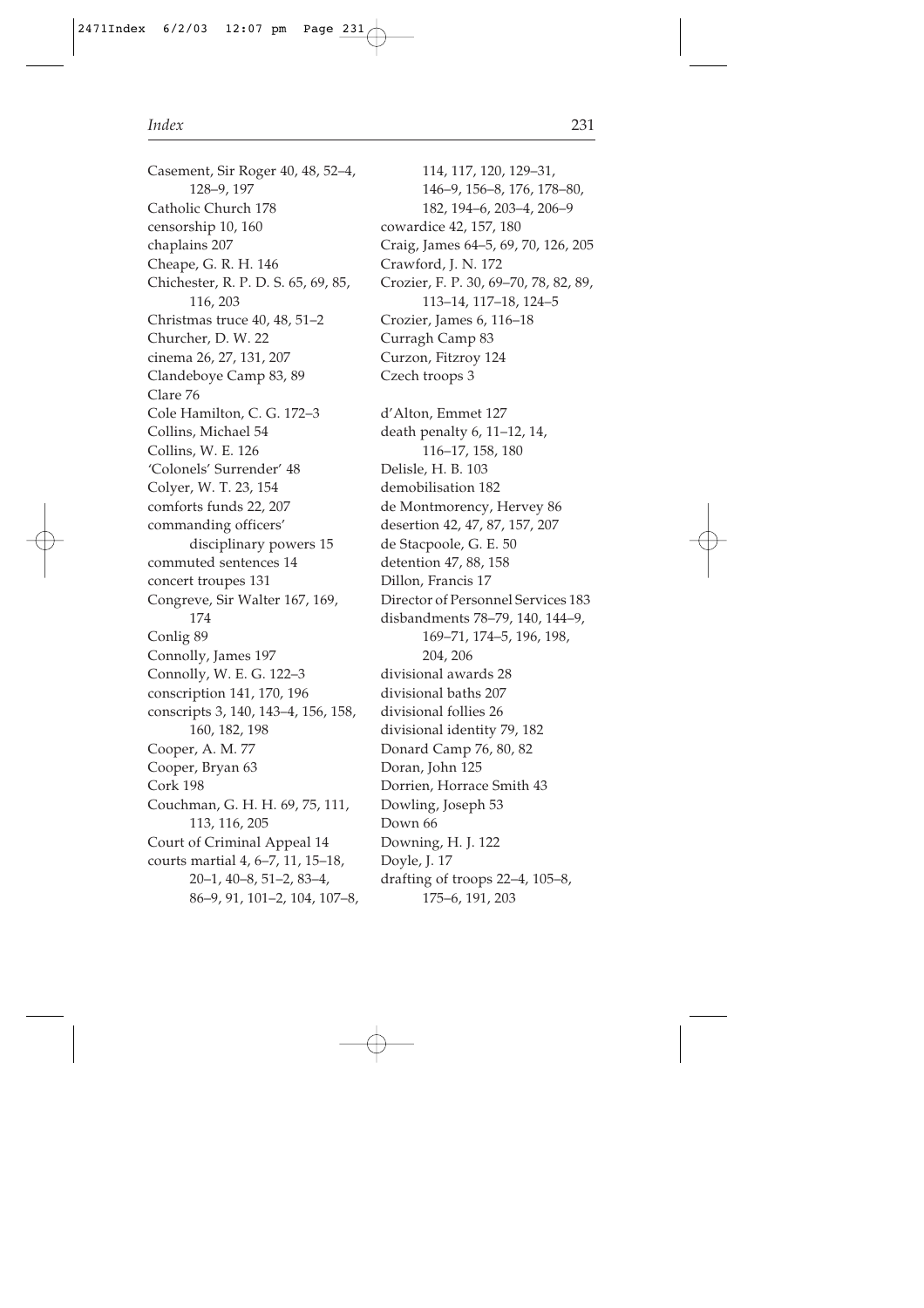Drean, W. C. 111 drunkenness 20, 41–3, 46–7, 83, 86–7, 115, 117–18, 157, 180, 196, 202 Drury, N. E. 68, 175, 178, 181 Dublin 20, 41, 147, 191, 198 Dunne, J. 17 Duke, H. E. 177 Easter Rising 3–4, 100–1, 193–196 impact on Irish troops 127–9, 194–6 Elkington, J. F. 48–9 English soldiers drafted to Irish regiments 23–4, 126, 141–2 Enniskillen 68, 71 Etaples 158–9 Etreux 49 executions 3, 46, 116–18, 131, 156, 203 Falls, C. F. 72 Falls, Cyril 64 Farnham, Lord 26, 173 Feilding, R. C. 125–6, 150–2, 154 Fenian movement 19, 197 Field Ambulance, 109th 15 field punishment 47, 88, 158, 180, 203 Finner Camp 82–3, 89 football 154 Ford-Hutchinson, G. H. 111 France 184, 191, 206, 207 Francis, S. G. 121, 148 fraudulent enlistment 46 French, Sir John 177, 197 French, Percy 90 French Army 140, 158–9 French Colonial Troops 3 frostbite 108

Gaffikin, G. H. 117 gallantry certificates 207 Gallipoli 4, 11, 100, 103, 107–8, 191, 207 Garrison Battalions 176 gas 149 gas masks 124 General Reserve Battalions 126, 166, 189–99 German–Irish Brigade 40, 48, 52–4 German Army 140, 159 German Spring Offensive 3–4, 166–74, 208 Gibson, Andrew 28 gifts to soldiers 22, 207 Gill, Father Henry 25, 27, 31, 49, 102, 128, 153 Ginchy 101, 125, 181 Glasgow 66 Godson, E. A. 13, 152 Gordon, F. L. 111 Gorenflos 29 Gough, Sir Hubert 7, 167, 169, 171, 174 Graham, J. 104 Greene, J. G. 149 grenades 54, 56 Griffith, C. R. J. 174 Guernsey Militia 81 Guillemont 150, 181 Gwynn, Stephen 154 Hacket Pain, G. W. 69, 115, 192 Haig, Sir Douglas 168 Haldane, Alymer 43, 102 Haldane reforms 189–90 Hamel 168 hard labour 47, 88, 157–8, 180 Harland and Wolff (Shipyard) Ltd 76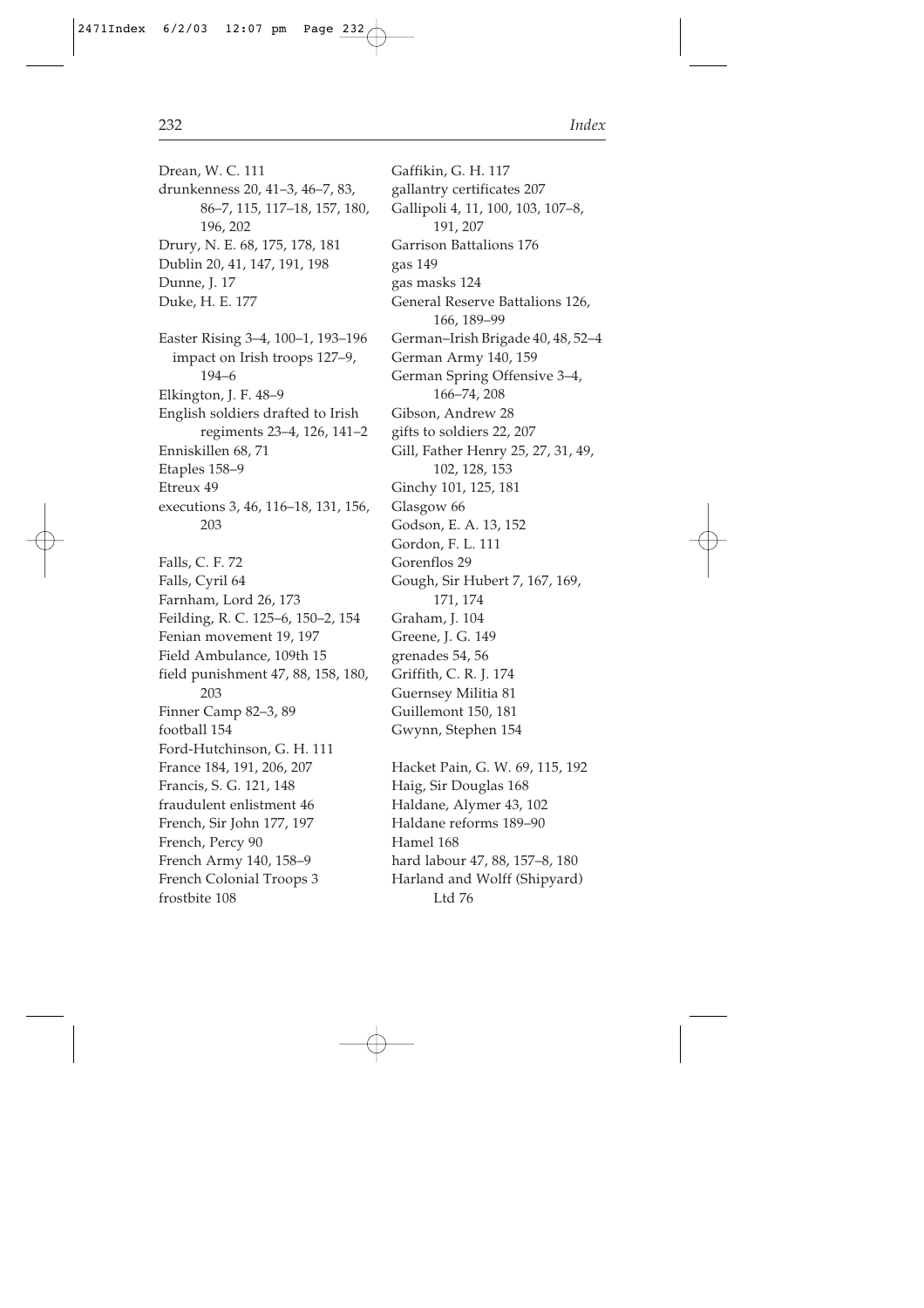Hartley, D. L. 121 Hawe, J. A. 149 Henderson, J. M. 192 Herdman, A. C. 115 Hickie, W. B. 28, 119–20, 122–3, 126, 151, 156, 168, 204 Hickman, T. E. 68–9 Hitchcock, F. C. 24, 42, 54, 182 hockey 183 Hodgson, F. 112 Home Rule 24, 67, 197 Home Service Battalions 176 homosexual activities 12 Hope, Thomas 43 horse shows 183 Hughes, M. J. 121 Hull, C. P. A. 168–9, 171 Hulluch 101, 124 Hutchinson, J. 198 India 182 Indian Army 68–9 Indianisation of 10th (Irish) Division 174–5 insubordination 42, 47, 87, 157, 180 Irish conscription crisis 177–8 Irish Free State 119 Irish National Volunteers (INV) 25, 62, 67–8, 71, 77, 81, 205 Irish Parliamentary Party (IPP) 61, 62, 74, 147, 154–5, 178, 205 Irish Republican Army (IRA) 7, 127, 197 Irish Volunteers 83, 197 Irwin, G. R. 72 Italian Army 140, 158–9, 160 Jameson, A. M. 191–3 Jeffreys, R. G. B. 23

Jenkins, A. P. 72 Jersey Militia 81 Johnston, James 145 Jourdain, F. W. S. 151, 159 Jourdain, H. F. N. 108, 150–2 Judge Advocate General's Office 14, 16–17, 48 jury trials 13–14 Karlsruhe 173 Kelly, P. J. 82 Kennedy, E. R. 111, 112, 192 Kerr-Smiley, P. K. 71, 116 Kettle, T. M. 128 Kirkpatrick, Ivone 63 Kitchener, Lord 63–4, 78 Kut 128 Labour movement 178 Lahiff, F. 17 Langemarck 146, 155 Leader, John 28 Leeson, C. 194 legal training for officers 17–18 Le Grand Fayt 49 Leitrim, Earl of 72, 75 Lenox-Conyngham, John 150, 203–4 Leverson-Gower, P. 121 Limburg Prisoner of War Camp 52–3 Limerick 20, 68, 198 Lisburn 83 Liverpool 20, 66 Lloyd George, David 141 London 20 Londonderry 28, 76, 81 Long, G. B. 149 Longford 197 Loos 103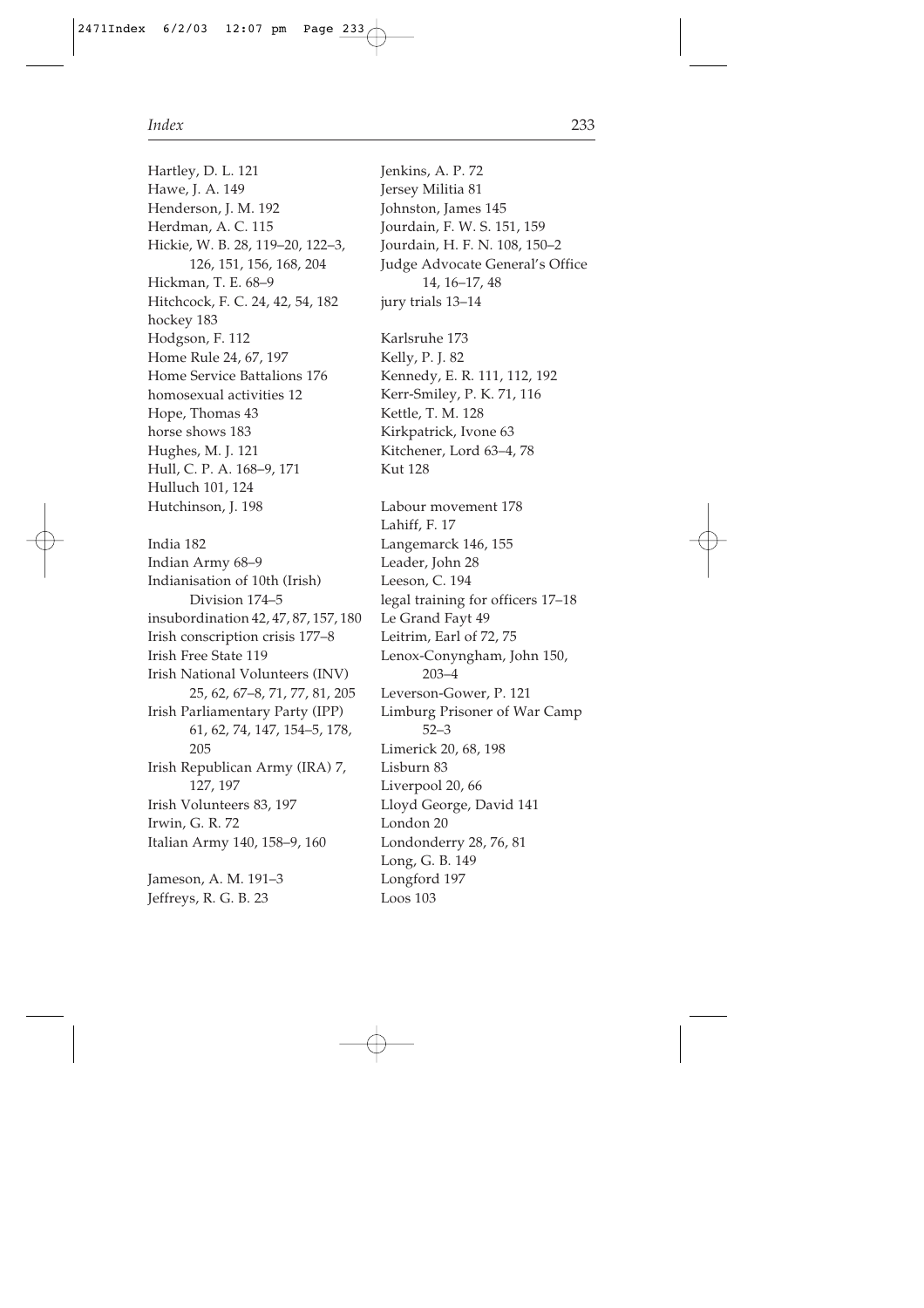looting 46 Loveband, A. 55 Lucas, N. C. 109 Lucy, John 24, 41, 55, 102–3, 127, 153 Lurgan 28 Lundy, Robert 28 Lushington, S. E. J. C. 79 Lyle, H. T. 111, 192 McCammond, W. E. C. 194 McClintock, A. G. 107 McCracken, J. F. 116–17 McElwaine, Percy 15, 18 McIlwaine, J. 50, 63, 146, 197 McIntyre, L. W. 75 McKay, Robert 15 McMinn, Joseph 15 MacRoberts, J. 71, 77, 85, 115, 146 machine guns 54, 173 Mackie and Sons Foundry 22 Mackinlay, Andrew 2 Macready, Sir Nevil 141–2 magistrates 13 Mahon, Sir Bryan 177, 198 Mainwaring, A. E. 48–9 malaria 108, 175, 207 Mansfield, P. J. 196 martial law 194 Maxwell, J. 125 Maxwell, Sir John Grenfell 194 Mazingarbe 103 Mediterranean 100 Merry, J. 149 Messines 155 Meynell, G. 111 MI5 52 Middle East 11, 166, 184, 206–7 Midleton, Lord 177 Miles, P. J. 121

military law 11–18, 203 militia 71 Miller, C. C. 159, 172 Milne, G. F. 123 *minenwerfers* 173 Mons 49 Monteagle-Browne, E. 121 Montgomery, W. A. 16–17, 118, 173, 208 Moore, Maurice 71, 73 Mudie, T. C. 193 mutinies 3, 7, 81, 83–6, 149–50, 158–9, 170–1, 178, 183, 202, 204, 206, 208 Nevell, G. T. 175 New Armies 6, 17, 61–2, 70, 76, 79, 88, 102–3, 109–24, 130, 171, 180, 190, 203 Newcastle, Co. Down 15, 146 Nightingale, Guy 56, 153, 169, 171, 176, 181, 183 Nihill, Sir Barclay 143 Noble's explosive works 82 Northern Ireland 65 not guilty verdicts 48, 180 Nugent, Oliver 25–6, 69, 80, 109–14, 117, 119, 120, 124, 130–31, 141, 144–46, 172, 174, 192, 204 O'Connor, James 177 O'Mahoney, The 24

officer appointments 5, 39–40, 56, 62, 68–75 Officer Cadet Battalions 190 officers forced to resign 111–12, 118 Officer Training Corps (OTC) 4, 73, 75, 190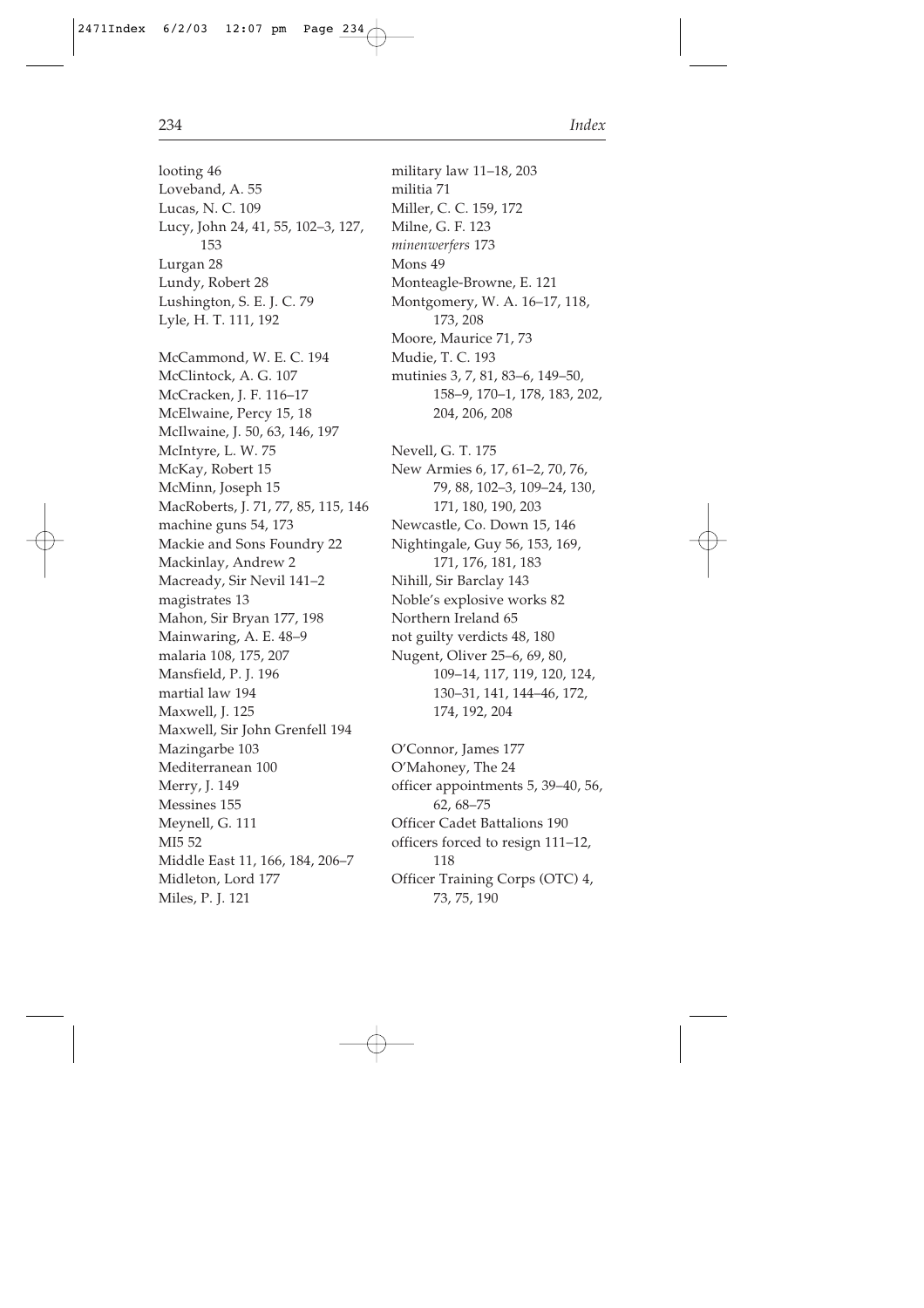Ollezy 174 Orange Order 28–9, 87 Ormerod, G. S. 70, 118 Osburn, Arthur 49 Oswestry 198 Ottoman Army 178, 207 Oxford University 64 pacificism 158 Pakenham, H. A. 72 pardons 2 Parsons, Sir Lawrence 67, 71, 73, 78–9, 81, 85, 119, 121–2, 205 peace time discipline 45–8 Peacocke, W. J. 174 Pelly, R. T. 111–12, 192 penal servitude 180 Pereria, G. E. 30, 121 Peyton, W. E. 175 Portobello Barracks, Dublin 194 Poulter, Terence 197 Powell, C. H. 17, 26, 69, 80, 109 'prisoners' friends' 13, 17–18 prostitution 89 Queen's University of Belfast, The 75 Quinless, Timothy 53–4 Ramsay, F. W. 121 rape 88 reassignment of officers 192 recruitment 5, 23, 41, 63, 65–6, 67, 76, 80–2, 84, 105–6, 126, 140–1, 152, 171, 198–9, 204–5 Redmond, John 25, 62, 67, 74, 78, 81, 90, 141, 147 Redmond, W. A. 74

Redmond, William 119, 154 reduction to the ranks 88, 157–8 regimental system 21–4, 62, 78, 105–6, 152, 170, 182, 203, 205, 207 Reid, John 2 Reitz, Denys 7, 148, 154 religion 27–8 Rennie, William 123 Reserve of Officers 69 Ricardo, A. St Q. 66, 112 Rice, A. 172 Rice, J. A. T. 22 rifle stealing, 197–8 Ring, John 105 Roberts, Lord 24 Ronssay 168 Rosborough, J. 194 Royal Defence Corps 121 Royal Flying Corps 107 Royal Irish Constabulary (RIC) 68, 89, 193 Royal Navy 160 rugby 182 Russian Army 140, 157, 159–60 St Quentin 48 Salonika 4, 11, 100, 104, 108, 123, 207 Sandhurst 190 Seaford 89 sectarianism 82 Seely, J. E. B. 44 self-inflicted wounds 45 Selfridge, Gordon 90 selling of equipment 108 sentencing policy 130 Serbia 108 Shane's Castle Camp 85 Sharp, M. C. E. 106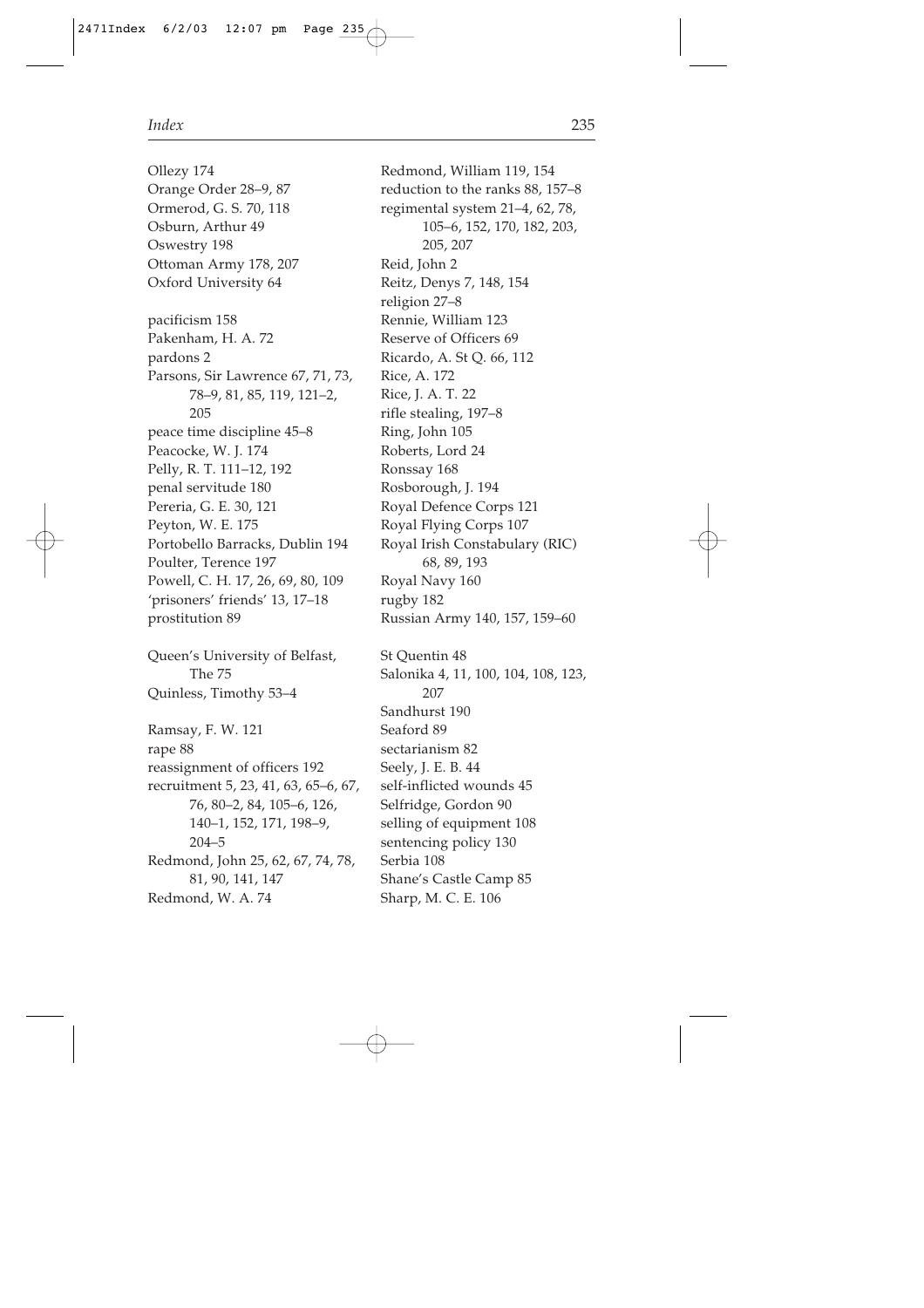Shaw, Frederick 123 shell shock 10, 192 Sinn Fein 4, 7, 128, 140, 148, 160, 176, 178, 196–9, 205–6 Sheehy Skeffington, Francis 193 socialism 158–9 Somme 140, 146, 154, 168 South African War (1899–1902) 39 Special Reserve 6, 54, 56, 71, 88, 105, 130, 160, 189–99 Spender, W. B. 28, 69 sports 21–2, 89, 131, 154, 183–3, 207 staff work 171 Starret, David 76, 80 Staniforth, J. H. M. 22, 76, 84, 120, 123, 152, 192, 196, 198 stereotypes of Irish troops 19–21 Stewart-Moore, J. H. 30, 75 Stubbs, T. T. 104 suicides 45 Sulman, P. L. 18 suspended sentences 180 Suspended Sentences Act (1915) 48

Templeton, J. 116–17 Territorial Force 56, 61, 67, 74, 130, 144, 189–90 Thackery, F. S. 122 theft of rifles 197 Thiepval 101 Tipperary 83 Toker, R. E. 75–6 trade unions 183 training 39, 54, 79–80 transfers 147 Trefusis, J. T. 51 trench foot 10 trench journalism 26

trench mortars 54, 56, 149, 173 trench raids 29–31 Trimble, W. C. 72 Trinity College Dublin 77 Trousdell, A. J. 153 truces 155–6 Ulster Gift Fund 22 Ulster Unionists 61, 62, 64, 74, 82, 112, 204–5 Ulster Volunteer Force (UVF) 5, 19, 61, 63–9, 72, 77, 80, 197, 205 1st Armagh Regiment 72 Cavan Regiment 109 Enniskillen Horse 72 3rd Fermanagh Regiment 72 North Belfast Regiment 65 North Down Regiment 70 Young Citizen Volunteers of Belfast 65 Ulster Women's Unionist Council 22

Vane, Sir Francis 19, 71, 79, 90 venereal disease 89 Verschoyle, Terence 63, 108

Wadmore, J. M. 122 Wake, C. St A. 70 Wallace, R. H. 82 Wandsworth prison 53 War Cabinet 141 War Office 62, 67, 81, 87, 130, 169, 183 Watson, S. T. 121 Watts, H. E. 167 Westminster 53 Wexford 76 Whitley, Ellison 125